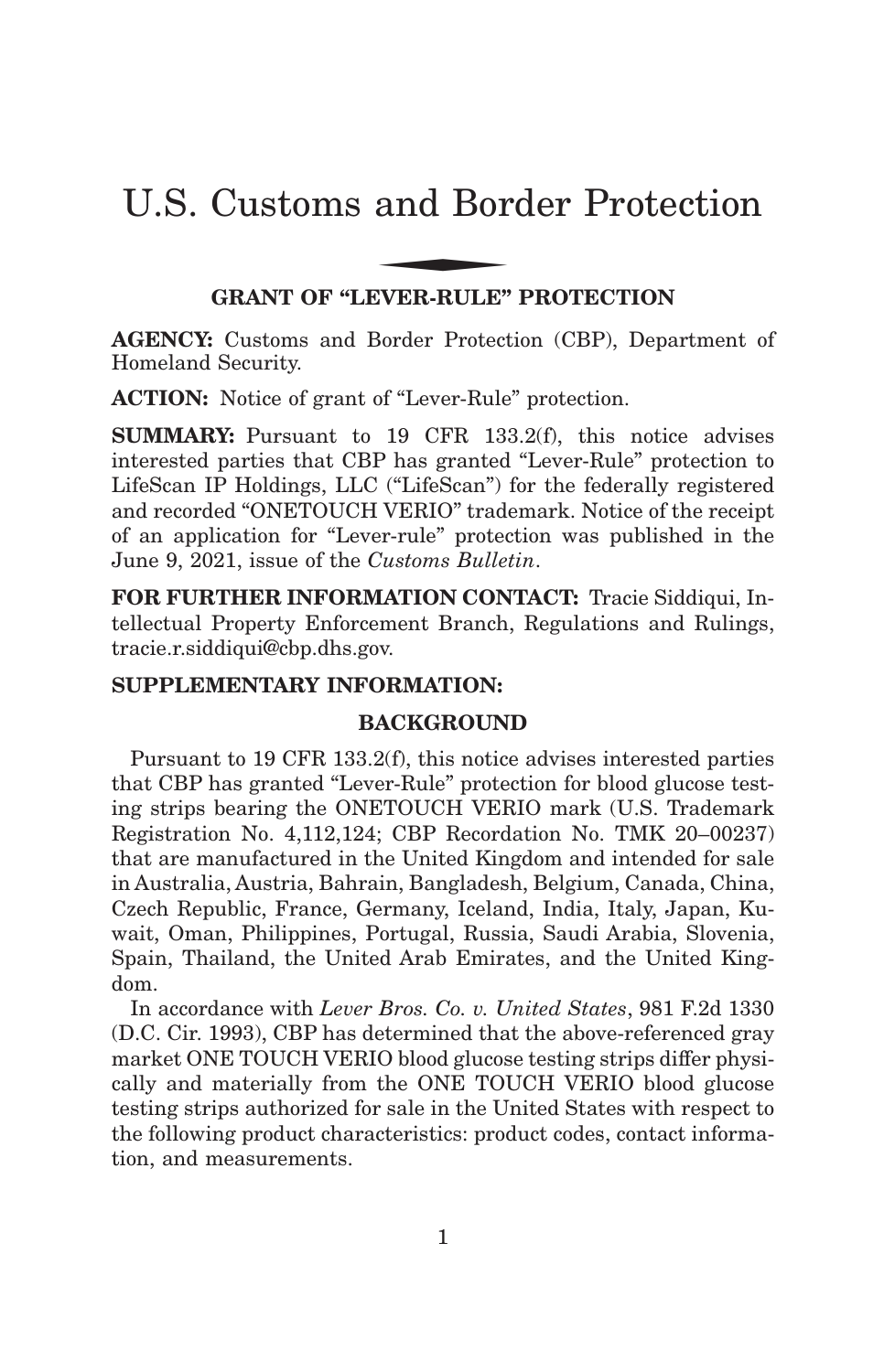#### **ENFORCEMENT**

Importation of LifeScan blood glucose testing strips manufactured the United Kingdom and intended for sale in Australia, Austria, Bahrain, Bangladesh, Belgium, Canada, China, Czech Republic, France, Germany, Iceland, India, Italy, Japan, Kuwait, Oman, Philippines, Portugal, Russia, Saudi Arabia, Slovenia, Spain, Thailand, the United Arab Emirates, and the United Kingdom and bearing the trademark listed above is restricted, unless the labeling requirements of 19 CFR § 133.23(b) are satisfied.

Dated: March 28, 2022

ALAINA VAN HORN *Chief, Intellectual Property Rights Branch Regulations and Rulings, Office of Trade* ALA<br>
Intellectual P<br>
egulations and<br>
CEP PAPT 1

## **19 CFR PART 177**

## **MODIFICATION OF ONE RULING LETTER AND REVOCATION OF TREATMENT RELATING TO THE TARIFF CLASSIFICATION AND ELIGIBILITY OF CERTAIN BED LINEN PRODUCTS FOR PREFERENTIAL TARIFF TREATMENT UNDER THE UNITED STATES-ISRAEL FREE TRADE AGREEMENT**

**AGENCY:** U.S. Customs and Border Protection, Department of Homeland Security.

**ACTION:** Notice of modification of one ruling letter and proposed revocation of treatment relating to the tariff classification and eligibility of certain bed linen products for preferential tariff treatment under the United States-Israel Free Trade Agreement.

**SUMMARY:** Pursuant to section 625(c), Tariff Act of 1930 (19) U.S.C. § 1625(c)), as amended by section 623 of title VI (Customs Modernization) of the North American Free Trade Agreement Implementation Act (Pub. L. 103–182, 107 Stat. 2057), this notice advises interested parties that U.S. Customs and Border Protection (CBP) is modifying one ruling letter concerning tariff classification under the Harmonized Tariff Schedule of the United States (HTSUS) and eligibility for preferential tariff treatment under the United States-Israel Free Trade Agreement ("U.S.-Israel FTA") of certain bed linen products. Similarly, CBP is revoking any treatment previously accorded by CBP to substantially identical transactions. Notice of the proposed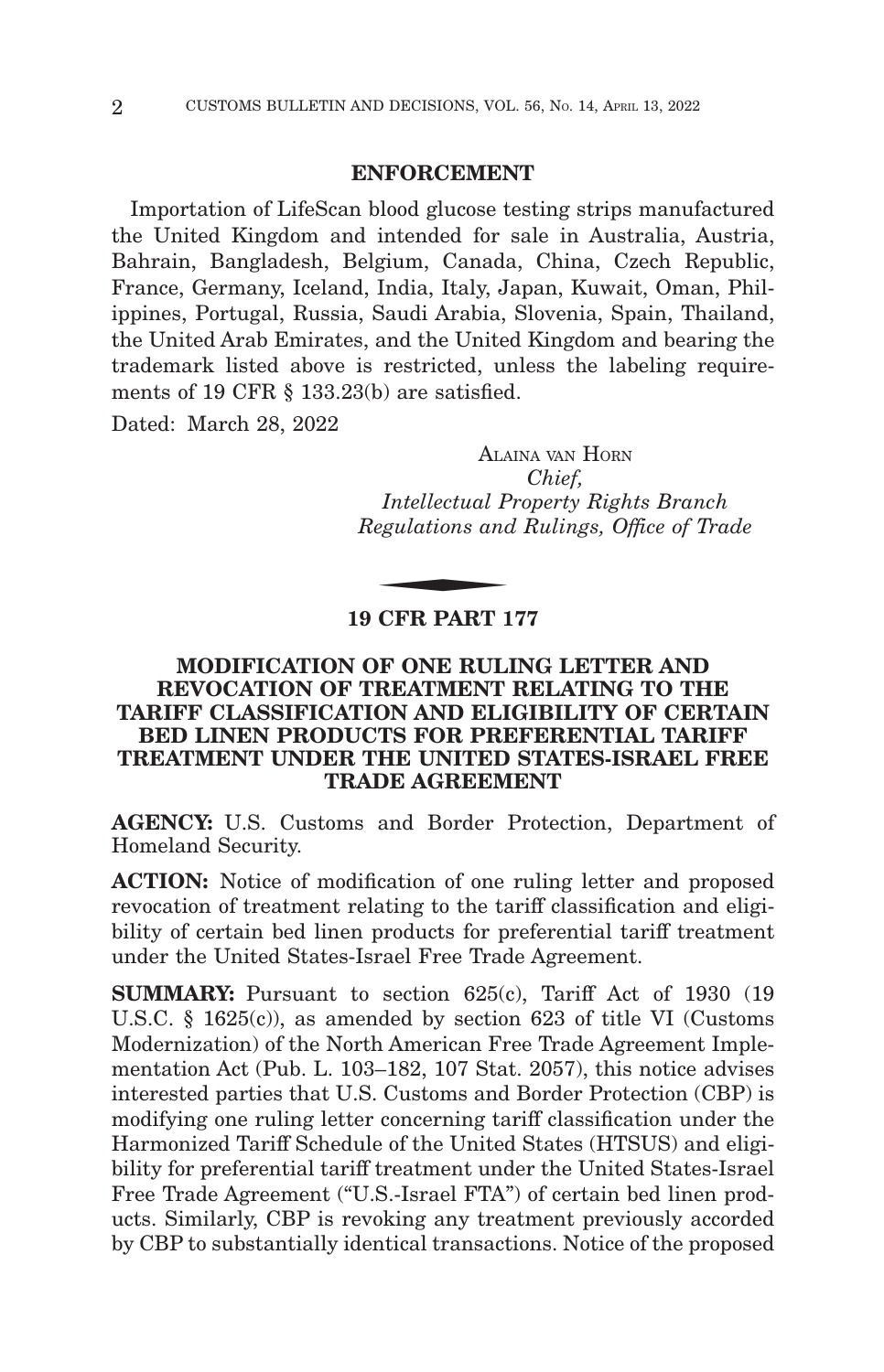action was published in the *Customs Bulletin*, Vol. 56, No. 5, on February 9, 2022. Two comments were received in response to that notice.

**EFFECTIVE DATE:** This action is effective for merchandise entered or withdrawn from warehouse for consumption on or after June 12, 2022.

**FOR FURTHER INFORMATION CONTACT:** Tanya Secor, Food, Textiles and Marking Branch, Regulations and Rulings, Office of Trade, at (202) 325–0062.

## **SUPPLEMENTARY INFORMATION:**

### **BACKGROUND**

Current customs law includes two key concepts: informed compliance and shared responsibility. Accordingly, the law imposes an obligation on CBP to provide the public with information concerning the trade community's responsibilities and rights under the customs and related laws. In addition, both the public and CBP share responsibility in carrying out import requirements. For example, under section 484 of the Tariff Act of 1930, as amended (19 U.S.C. § 1484), the importer of record is responsible for using reasonable care to enter, classify and value imported merchandise, and to provide any other information necessary to enable CBP to properly assess duties, collect accurate statistics, and determine whether any other applicable legal requirement is met.

Pursuant to 19 U.S.C.  $\S$  1625(c)(1), a notice was published in the *Customs Bulletin*, Vol. 56, No. 5, on February 9, 2022, proposing to modify one ruling letter pertaining to the tariff classification and eligibility for preferential tariff treatment under the U.S.-Israel FTA of certain bed linen. Any party who has received an interpretive ruling or decision (i.e., a ruling letter, internal advice memorandum or decision, or protest review decision) on the merchandise subject to this notice should have advised CBP during the comment period.

Similarly, pursuant to 19 U.S.C.  $\S$  1625(c)(2), CBP is revoking any treatment previously accorded by CBP to substantially identical transactions. Any person involved in substantially identical transactions should have advised CBP during the comment period. An importer's failure to advise CBP of substantially identical transactions or of a specific ruling not identified in this notice may raise issues of reasonable care on the part of the importer or its agents for importations of merchandise subsequent to the effective date of this notice.

In New York Ruling Letter ("NY") N313390, dated August 21, 2020, CBP classified a bed linen set containing a pillow sham, duvet cover,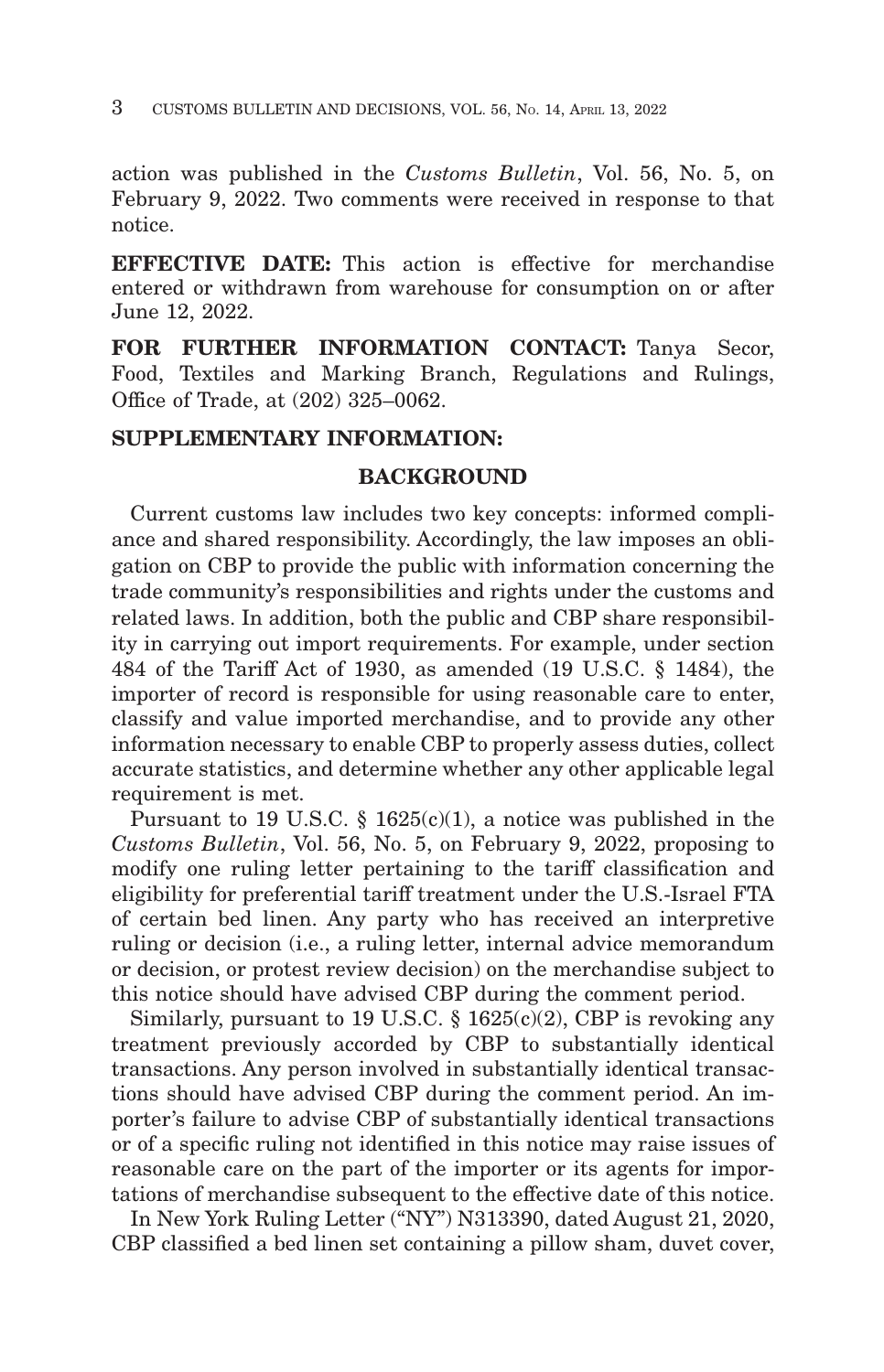flat sheet, fitted sheet, and pillowcases in heading 6302, HTSUS, specifically in subheading 6302.21.90, HTSUS, which provides for "Bed linen, table linen, toilet linen and kitchen linen: Other bed linen, printed: Of cotton: Other: Not napped" and in subheading 6302.31.90, HTSUS, which provides for "Bed linen, table linen, toilet linen and kitchen linen: Other bed linen: Of cotton: Other: Not napped." CBP has reviewed NY N313390 and has determined that it classified the wrong bed linen set composition and failed to address the eligibility of the bed linen products for preferential tariff treatment under the U.S.-Israel FTA. It is now CBP's position that the bed linen set containing a flat sheet, fitted sheet, and pillowcase does not qualify as a set under the HTSUS and must be entered individually. Additionally, the bed linen set containing a flat sheet, fitted sheet, and pillow sham does qualify as a set under the HTSUS and may be entered under one subheading. Classification remains in 6302.21.90, HTSUS, or 6302.31.90, HTSUS. Furthermore, it is now CBP's position that the flat sheet, fitted sheet, duvet cover, and the set containing sheets and pillow shams are not eligible for preferential tariff treatment under the U.S.-Israel FTA. The pillowcase and pillow sham, when entered individually, are eligible for preferential tariff treatment under the U.S.-Israel FTA.

Pursuant to 19 U.S.C. § 1625(c)(1), CBP is modifying NY N313390 and revoking or modifying any other ruling not specifically identified to reflect the analysis contained in Headquarters Ruling Letter ("HQ") H315294, set forth as an attachment to this notice. Additionally, pursuant to 19 U.S.C.  $\S$  1625(c)(2), CBP is revoking any treatment previously accorded by CBP to substantially identical transactions.

In accordance with 19 U.S.C. § 1625(c), this ruling will become effective 60 days after publication in the *Customs Bulletin*. Dated:

*For*

CRAIG T. CLARK, *Director Commercial and Trade Facilitation Division*

*Attachment*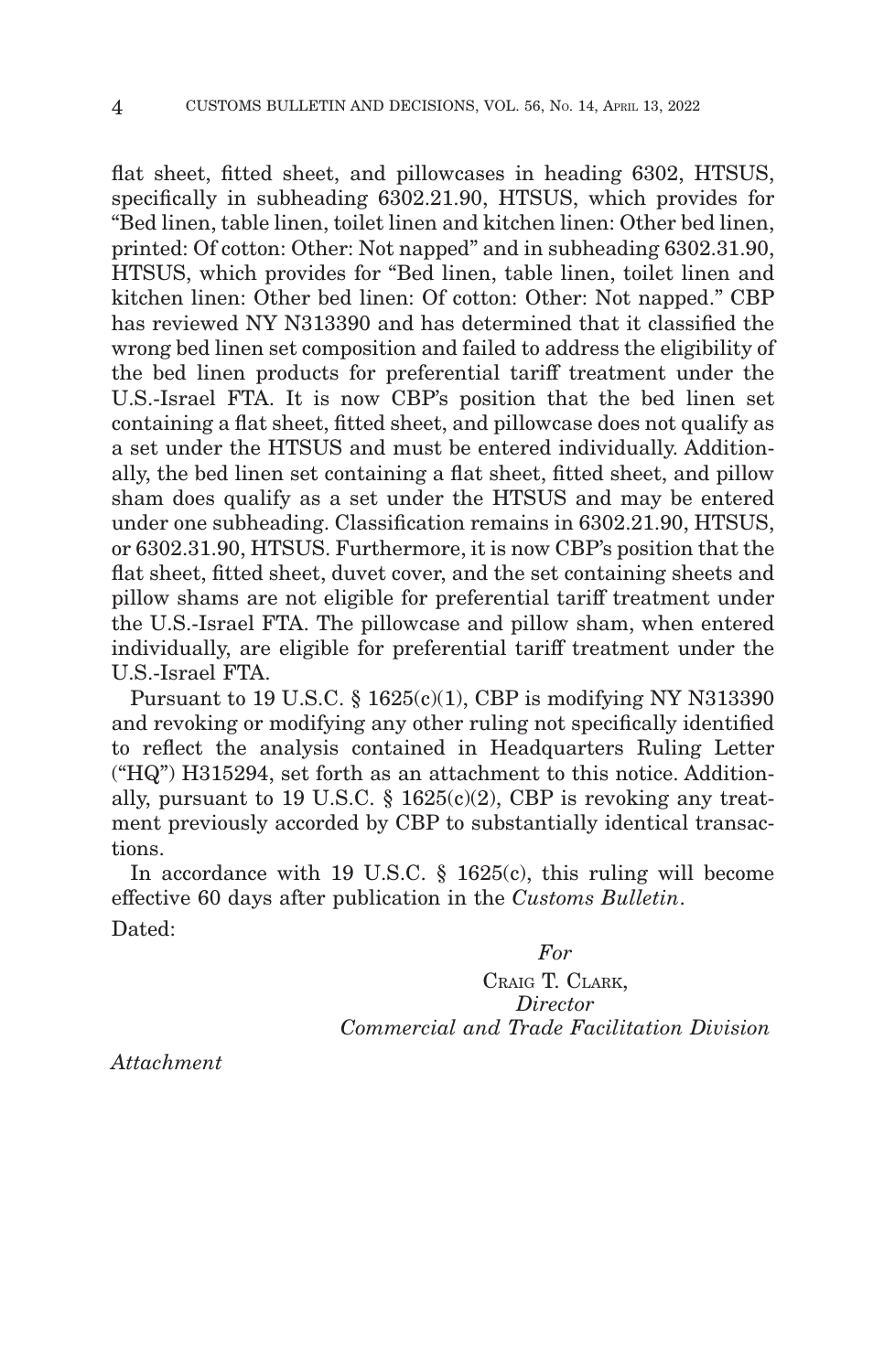HQ H315294

March 24, 2022 OT:RR:CTF:FTM H315294 TJS CATEGORY: Classification TARIFF NOs.: 6302.21.90; 6302.31.90; 6304.92.00

**Ms. SHIRLY STREZHEVSKY** GOLDFARB SELIGMAN & CO. *98 YIGAL ALON STREET TEL AVIV, 6789141 ISRAEL*

#### RE: Modification of NY N313390; Bed Linen; U.S.-Israel Free Trade Agreement

Dear Ms. Strezhevsky:

This is in reference to your correspondence, dated October 20, 2020, requesting reconsideration of New York Ruling Letter ("NY") N313390, dated August 21, 2020, concerning U.S. Customs and Border Protection's ("CBP") tariff classification under the Harmonized Tariff Schedule of the United States ("HTSUS") and the country of origin marking of certain bed linen products imported from Israel. Upon review, we have determined that NY N313390 classified the incorrect bed linen set composition and failed to address whether the goods qualify for preferential tariff treatment under the United States-Israel Free Trade Agreement ("U.S.-Israel FTA"), as requested in your initial ruling request. We have determined NY N313390 to be correct with respect to the classification and the country of origin of the individual items. Thus, the pillowcase, fitted sheet, flat sheet, and duvet cover, when entered separately, remains classified in either subheading 6302.21.90 or 6302.31.90, HTSUS, and the pillow sham remains classified in subheading 6304.92.00, HTSUS. Furthermore, the country of origin of the flat sheet remains India and the country of origin of the pillowcase, fitted sheet, duvet cover, and pillow sham is Israel. Our decision takes into consideration supplemental submissions, dated November 16, 2020, and December 16, 2021. For the reasons set forth below, we hereby modify NY N313390.

Pursuant to section  $625(c)(1)$ , Tariff Act of 1930 (19 U.S.C. § 1625(c)(1)), as amended by section 623 of Title VI (Customs Modernization) of the North American Free Trade Agreement Implementation Act (Pub. L. 103–182, 107 Stat. 2057), notice of the proposed action was published in the Customs Bulletin, Vol. 56, No. 5, on February 9, 2022. Two comments were received in response to the notice.

#### **FACTS:**

The subject merchandise is bed linen consisting of pillowcases, fitted sheets, flat sheets, duvet covers, and pillow shams of 100% cotton woven (percale or satin weave) fabric. The fabric is not napped, and the finished items do not contain any embroidery, lace, braid, edging, trimming, piping or applique work. The items will be imported in sets or in individual packages. A set will include a fitted sheet, flat sheet, and either pillowcases or pillow shams, packaged together for retail sale. NY N313390 stated that the set would include the duvet cover, however, you clarify that the duvet cover will be packed separately.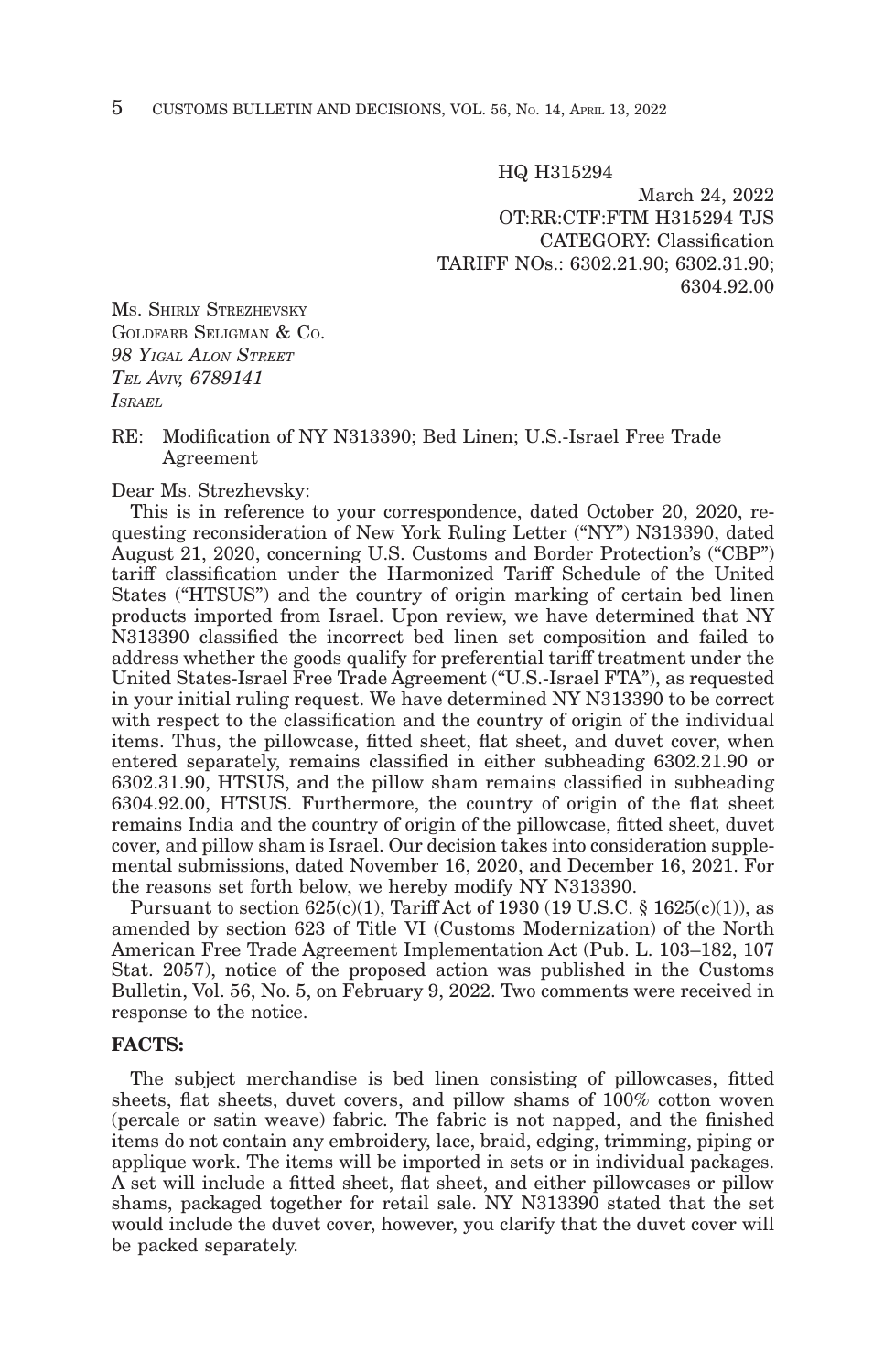NY N313390 described the manufacturing process as follows: India:

- fabric is woven.
- fabric is bleached, dyed and/or printed.
- rolls of fabric are shipped to Israel.

Israel:

- fabrics are cut to size and shape of the various components. Specifically,
	- o duvet covers are cut to the needed size. (For purposes of this ruling we assume they will always be cut on all four sides.)
	- o pillowcases are made from one piece of fabric cut on all four sides.
	- o pillow shams are made from three pieces of fabric cut on all four sides.
	- o fitted sheets are cut to needed size on all four sides.
	- o flat sheets are cut to needed size on all four sides.
- components are sewn/hemmed/elasticized, creating duvet covers, pillowcases, pillow shams, and sheets. Specifically,
	- o duvet covers are [folded over and] sewn [together] on three sides [leaving a partial opening on one side that is hemmed 5 centimeters]. Inner ties are added on all four corners to secure the comforter and eight buttons and buttonholes are added [at the opening].
	- o pillowcases are sewn to form a standard pillowcase with inner flap.
	- o pillow shams are sewn to form a standard sham with an overlapping opening on the back.
	- o fitted sheets are sewn around the edges incorporating an elastic string.
	- o flat sheets are sewn on all four sides with a 10 centimeter top hem and a 1.5 centimeter hem on the other edges.
- sheets and pillowcase are packaged together or separately, depending on the customer's order, and shipped directly to the United States.

NY N313390 classified the pillowcases, fitted sheets, flat sheets, and duvet covers under heading 6302, HTSUS, when entered separately. Specifically, when printed, these items are classified in subheading 6302.21.90, HTSUS, which provides for "Bed linen, table linen, toilet linen and kitchen linen: Other bed linen, printed: Of cotton: Other: Not napped." When not printed, these items are classified in subheading 6302.31.90, HTSUS, which provides for "Bed linen, table linen, toilet linen and kitchen linen: Other bed linen: Of cotton: Other: Not napped." NY N313390 classified the pillow shams in subheading 6304.92.00, HTSUS, which provides for "Other furnishing articles, excluding those of heading 9404: Other: Not knitted or crocheted, of cotton." Furthermore, CBP applied the rules of origin set forth in section 102.22, CBP Regulations (19 C.F.R. § 102.22), and determined that the pillowcase, fitted sheet, duvet cover, and pillow sham were substantially transformed in Israel, thereby becoming products of Israel. However, the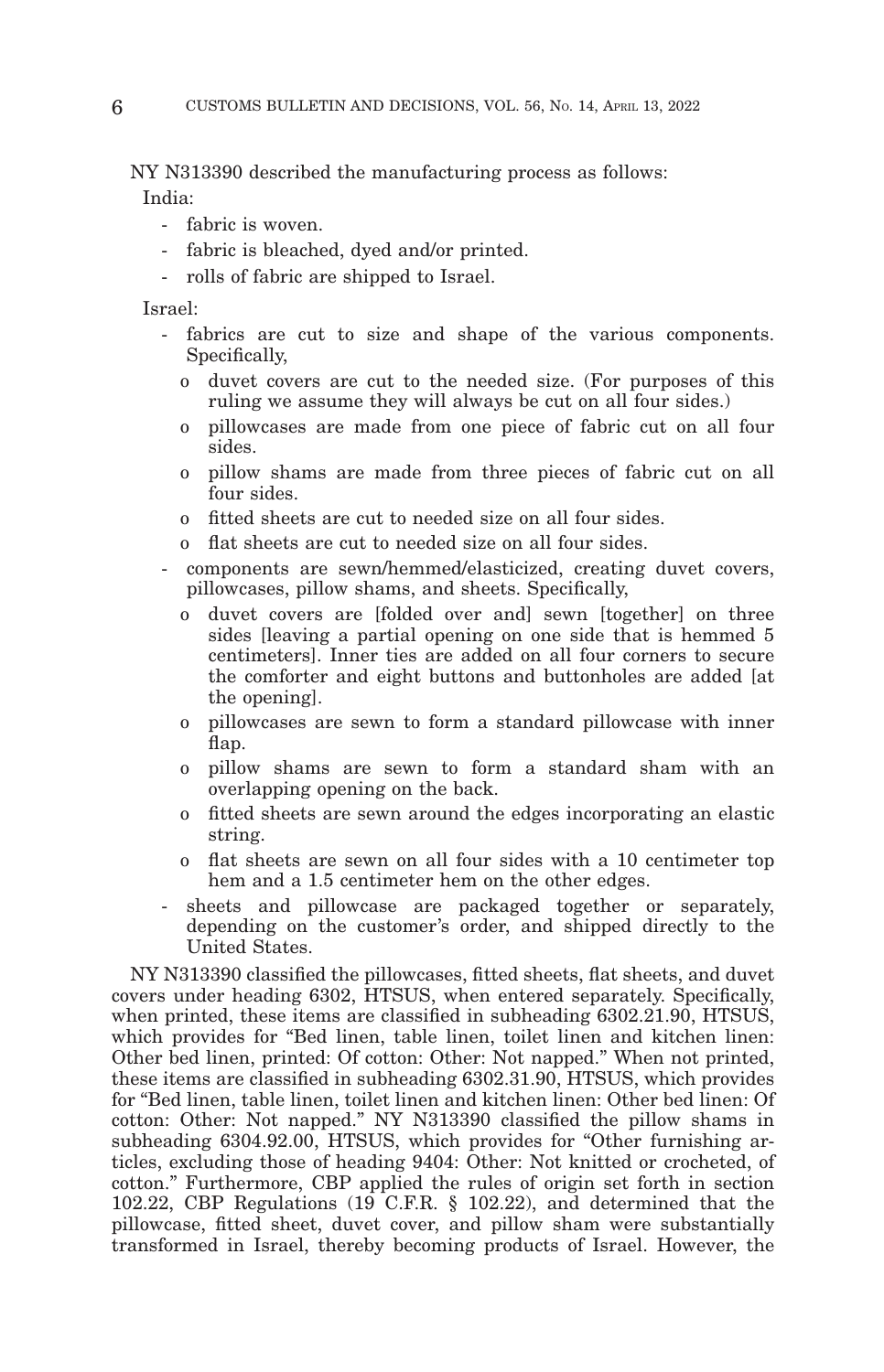#### 7 CUSTOMS BULLETIN AND DECISIONS, VOL. 56, NO. 14, APRIL 13, 2022

Israeli processing did not substantially transform the flat sheet and consequently the country of origin of the flat sheet was India, where the fabric was woven.

In your November 16, 2020, submission you provided a costs breakdown of the manufacturing processes in Israel as follows:

|                     | Processing cost in<br>Israel | FOB price of the<br>product | Israeli added con-<br>tent without the<br>fabric cost<br>(in percentage) |
|---------------------|------------------------------|-----------------------------|--------------------------------------------------------------------------|
| Duvet               | \$7.845                      | \$26.68                     | 29%                                                                      |
| Pillowcase          | \$2.054                      | \$5.47                      | 38%                                                                      |
| Pillow sham         | \$2.054                      | \$5.47                      | 38%                                                                      |
| <b>Fitted sheet</b> | \$4.087                      | \$13.20                     | 31%                                                                      |
| Flat sheet          | \$4.008                      | \$12.33                     | 33%                                                                      |

### **ISSUES:**

- (1) What is the tariff classification under the HTSUS of the bed linen when imported as a set containing a fitted sheet, a flat sheet, and either pillowcases or pillow shams?
- (2) Whether the bed linen imported into the United States from Israel is eligible for preferential tariff treatment under the U.S.-Israel FTA.

#### **LAW AND ANALYSIS:**

(1) Tariff Classification

Classification under the HTSUS is made in accordance with the General Rules of Interpretation (GRI). GRI 1 provides that the classification of goods shall be determined according to the terms of the headings of the tariff schedule and any relative section or chapter notes. In the event that the goods cannot be classified solely on the basis of GRI 1, and if the headings and legal notes do not otherwise require, the remaining GRI 2 through  $\bar{6}$  may then be applied in order. Pursuant to GRI 6, classification at the subheading level uses the same rules, *mutatis mutandis*, as classification at the heading level.

The relevant 2022 HTSUS provisions are as follows:

| 6302:       | Bed linen, table linen, toilet linen and kitchen linen:    |  |  |  |
|-------------|------------------------------------------------------------|--|--|--|
|             | Other bed linen, printed:                                  |  |  |  |
| 6302.21:    | Of cotton:                                                 |  |  |  |
|             | Other:                                                     |  |  |  |
| 6302.21.90: | Not napped                                                 |  |  |  |
|             | Other bed linen:                                           |  |  |  |
| 6302.31:    | Of cotton:                                                 |  |  |  |
|             | Other:                                                     |  |  |  |
| 6302.31.90: | Not napped                                                 |  |  |  |
| 6304:       | Other furnishing articles, excluding those of heading 9404 |  |  |  |
|             | Other:                                                     |  |  |  |
| 6304.92.00: | Not knitted or crocheted, of cotton                        |  |  |  |
|             |                                                            |  |  |  |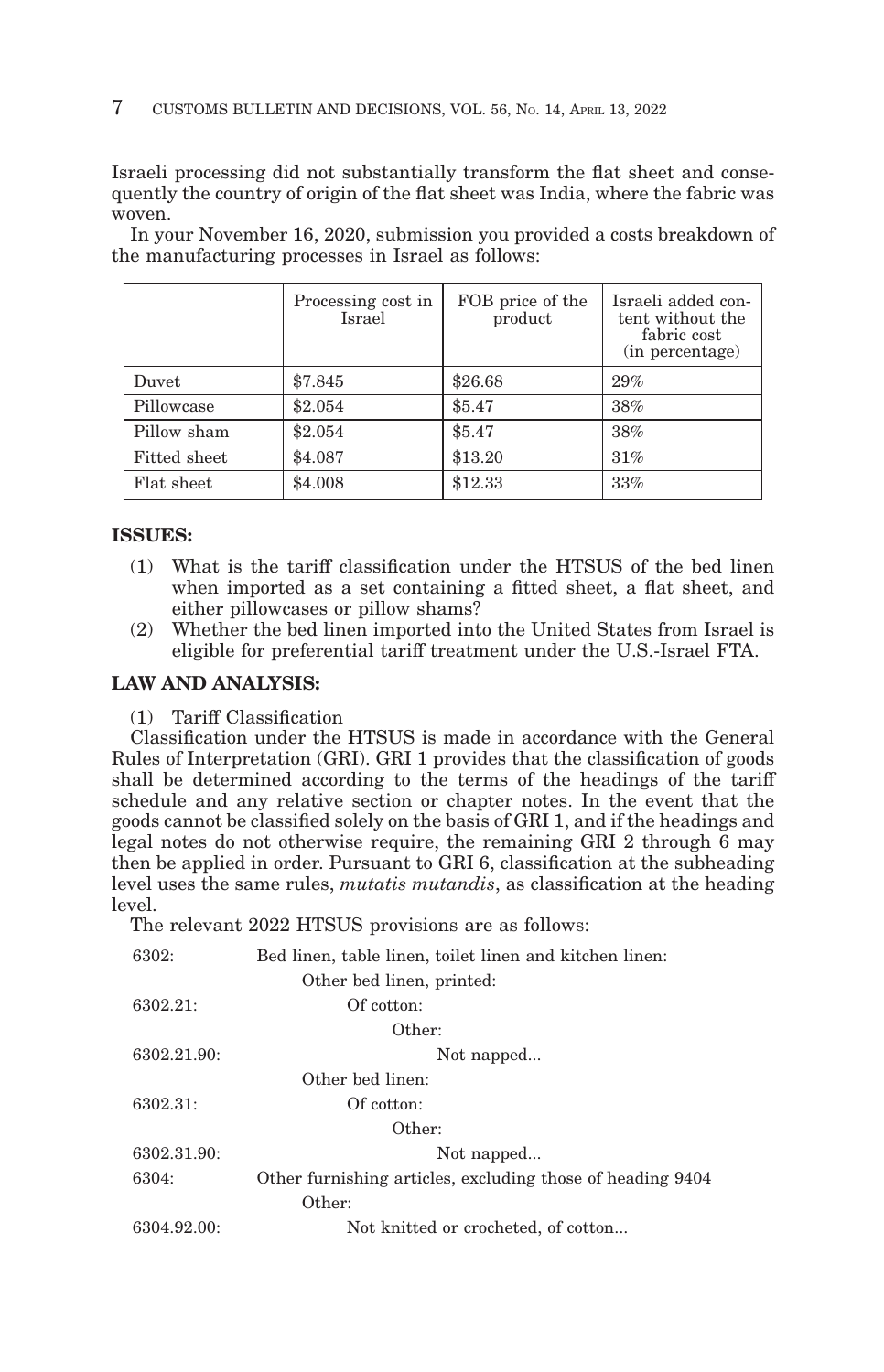GRI 3(a) and (b) provide as follows:

When, by application of rule 2(b) or for any other reason, goods are, *prima facie*, classifiable under two or more headings, classification shall be effected as follows:

- (a) The heading which provides the most specific description shall be preferred to headings providing a more general description. However, when two or more headings each refer to part only of the materials or substances contained in mixed or composite goods or to part only of the items in a set put up for retail sale, those headings are to be regarded as equally specific in relation to those goods, even if one of them gives a more complete or precise description of the goods.
- (b) Mixtures, composite goods consisting of different materials or made up of different components, and goods put up in sets for retail sale, which cannot be classified by reference to  $3(a)$ , shall be classified as if they consisted of the material or component which gives them their essential character, insofar as this criterion is applicable.

\* \* \* \* \*

In understanding the language of the HTSUS, the Explanatory Notes ("EN") of the Harmonized Commodity Description and Coding System may be utilized. The EN, although not dispositive or legally binding, provide a commentary on the scope of each heading, and are generally indicative of the proper interpretation of the Harmonized System at the international level. *See* T.D. 89–80, 54 Fed. Reg. 35127 (Aug. 23, 1989).

The EN to GRI 3(b) state in pertinent part:

(VI) This second method relates only to:

- (i) Mixtures.
- (ii) Composite goods consisting of different materials.
- (iii) Composite goods consisting of different components.
- (iv) Goods put up in sets for retail sales. It applies only if Rule 3(a) fails.
- (VII) In all these cases the goods are to be classified as if they consisted of the material or component **which gives them their essential character**, insofar as this criterion is applicable.
- (VIII) The factor which determines essential character will vary as between different kinds of goods. It may, for example, be determined by the nature of the material or component, its bulk, quantity, weight or value, or by the role of a constituent material in relation to the use of the goods. [. . .]
- (X) For the purposes of this Rule, the term "goods put up in sets for retail sale" shall be taken to mean goods which:
	- consist of at least two different articles which are, *prima facie*, classifiable in different headings. Therefore, for example, six fondue forks cannot be regarded as a set within the meaning of this Rule;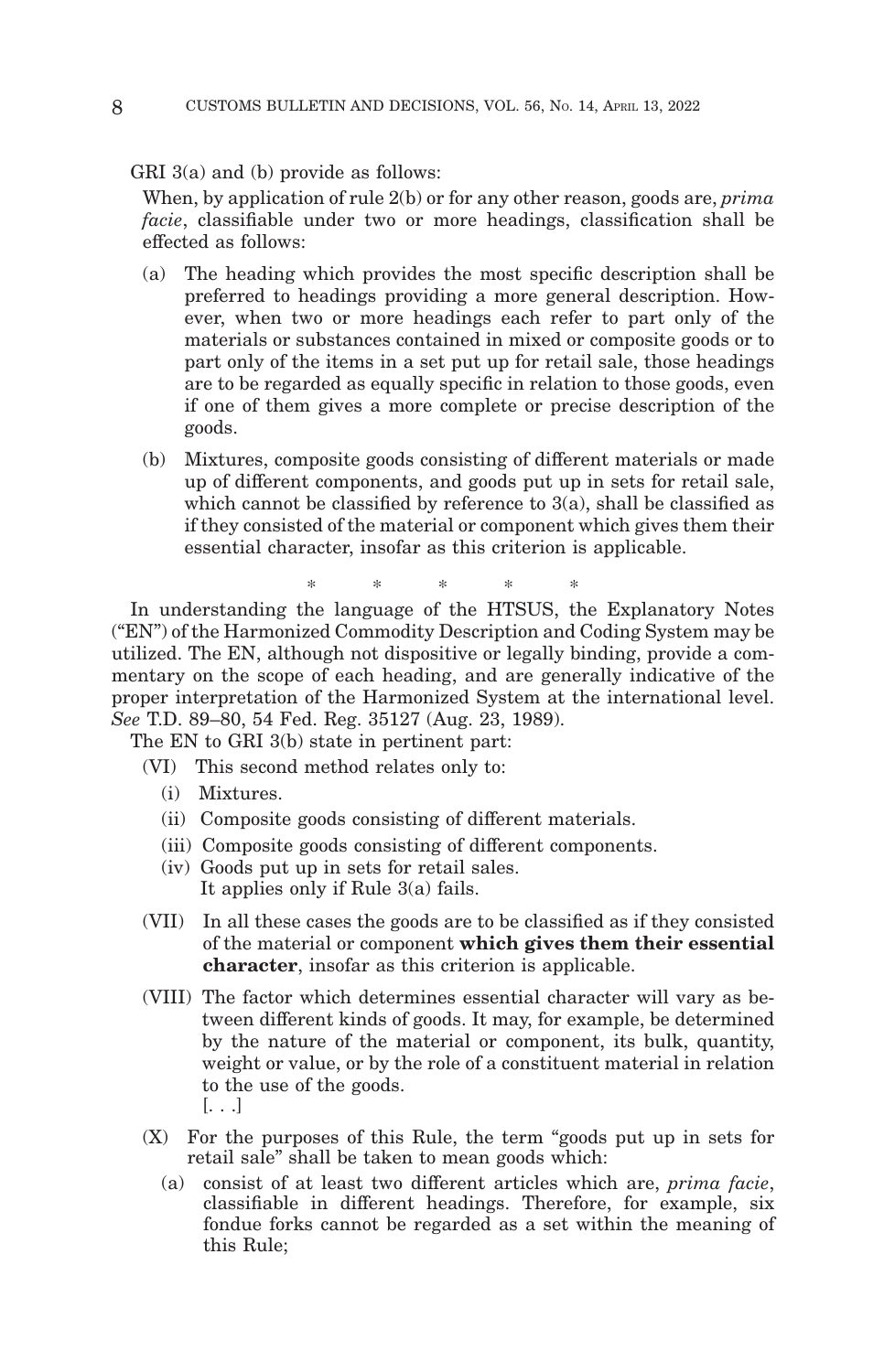- (b) consist of products or articles put up together to meet a particular need or carry out a specific activity; and
- (c) are put up in a manner suitable for sale directly to end users without repacking (e.g., in boxes or cases or on boards).

\* \* \* \* \* In the instant case, the linen set consists of a fitted sheet, a flat sheet, and

either pillowcases or pillow shams. The set containing sheets and pillow shams meets the requirements of goods put up for retail sale. The set consists of at least two different articles classifiable in different headings because the set contains sheets of heading 6302 and pillow shams of heading 6304, HTSUS. The sheets and pillow shams are packaged together to carry out the specific activity of furnishing a bed and they are packaged for sale directly to users without repackaging. Thus, the set of sheets and pillow shams is a set per GRI 3(b). We find that the sheets impart the essential character to the set. This is consistent with previous CBP rulings wherein CBP classified a set of sheets and shams under the heading for sheets. *See, e.g.,* Headquarters Rulings Letter ("HQ") 955473 (June 23, 1994); NY F86161 (Apr. 25, 2000); and NY F84299 (Mar. 28, 2000). Therefore, the entire set is classified under heading 6302, HTSUS, and specifically in subheading 6302.21.90, HTSUS, when printed and 6302.31.90, HTSUS, when not printed.

The set containing sheets and pillowcases does not qualify as a good put up for retail sale because it does not meet the first requirement. Since the sheets and pillowcases are all classified in heading 6302, HTSUS, the set does not consist of at least two different articles classifiable in different headings. Nor do we have sets at the subheading level because the sheets and pillowcases are altogether classified in either subheading 6302.21.90 or 6302.31.90, HTSUS. Therefore, the pillowcases and sheets are not considered a "set" for classification purposes and will be classified separately in subheading 6302.21.90, HTSUS, when printed and 6302.31.90, HTSUS, when not printed.

(2) U.S.-Israel FTA

The U.S.-Israel FTA is implemented in the HTSUS in General Note ("GN") 8. Per GN 8(b), HTSUS, goods imported into the United States are eligible for duty-free treatment under the U.S.-Israel FTA if:

- (i) each article is the growth, product or manufacture of Israel or is a new or different article of commerce that has been grown, produced or manufactured in Israel;
- (ii) each article is imported directly from Israel (or directly from the West Bank, the Gaza Strip or a qualifying industrial zone as defined in general note  $3(a)(v)(G)$  to the tariff schedule) into the customs territory of the United States; and
- (iii) the sum of—
	- (A) the cost or value of materials produced in Israel, and including the cost or value of materials produced in the West Bank, the Gaza Strip or a qualifying industrial zone pursuant to general note 3(a)(v) to the tariff schedule, plus
	- (B) the direct costs of processing operations performed in Israel, and including the direct costs of processing operations performed in the West Bank, the Gaza Strip or a qualifying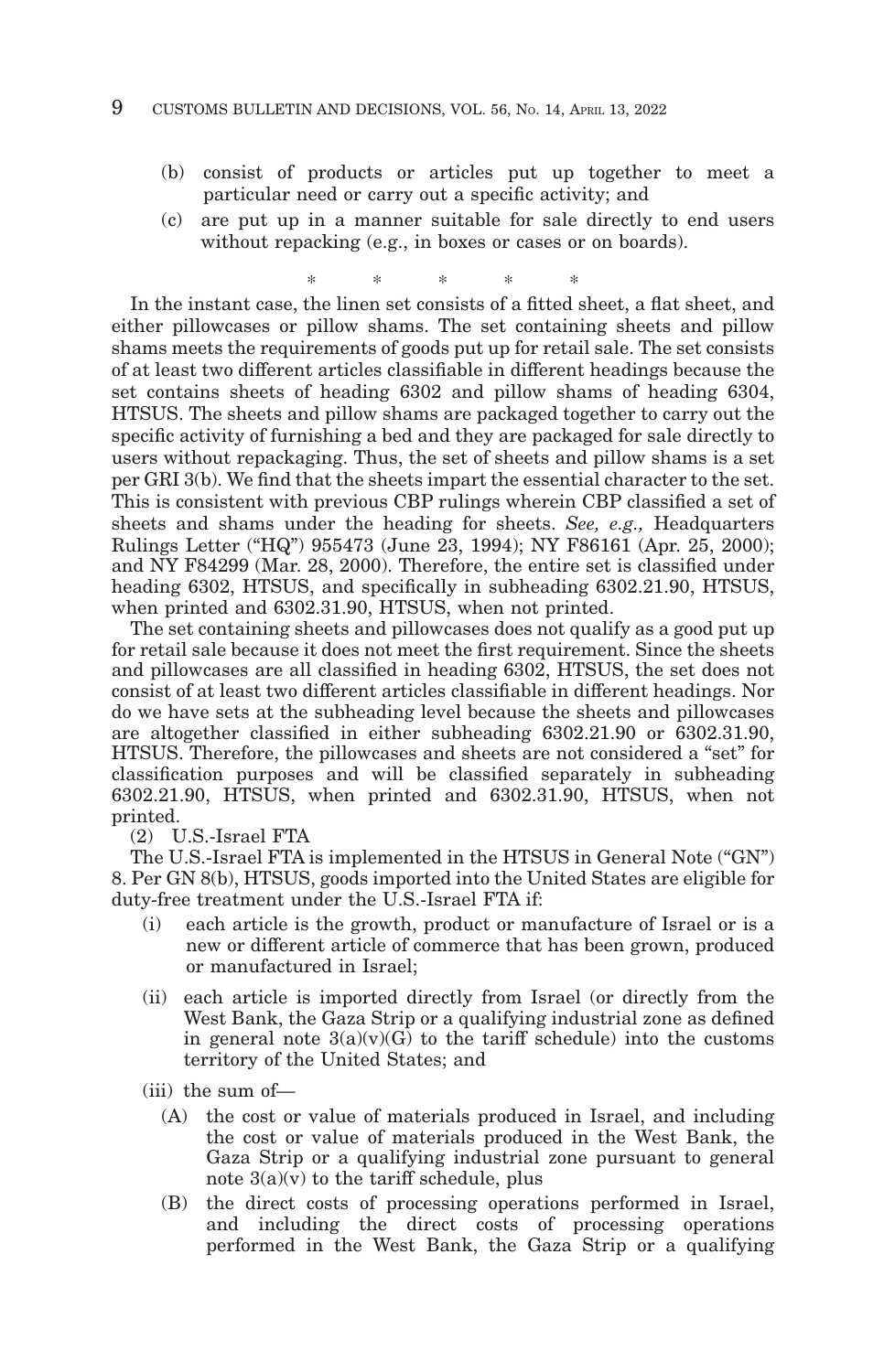industrial zone pursuant to general note  $3(a)(v)$  to the tariff schedule, is not less than 35 percent of the appraised value of each article at the time it is entered.

GN 8(c), HTSUS, provides in pertinent part as follows:

No goods may be considered to meet the requirements of subdivision (b)(i) of this note by virtue of having merely undergone—

(i) simple combining or packaging operations;

\*\*\*\* \*

Under the U.S.-Israel FTA, eligible articles which are the growth, product, or manufacture of Israel and are imported directly into the United States from Israel qualify for duty-free treatment provided the sum of 1) the cost or value of materials produced in Israel, plus 2) the direct costs of processing operations performed in Israel is not less than 35% of the appraised value of each article at the time it is entered. We initially note that, per your ruling request, the articles are imported directly from Israel to the United States without passing through the territory of any intermediate country and therefore meet GN 8(b)(ii), HTSUS.

*"Product of" Requirement*

Section 102.22, CBP Regulations (19 C.F.R. § 102.22), applies for the purposes of determining whether a textile or apparel product is considered a product of Israel. In NY N313390, CBP applied section 102.22 and determined that the duvet cover, fitted sheet, pillowcase, and pillow sham were products of Israel. However, CBP determined that the flat sheet was a product of India. Because the flat sheet is not a product of Israel, it does not meet GN 8(b)(i), HTSUS, and is therefore ineligible for preferential tariff treatment under the U.S.-Israel FTA.

GN 8(c)(i) provides that a good will not be considered to be a product of Israel by virtue of merely having undergone simple combining or packaging operations. *See also* 19 C.F.R. § 102.22(c)(2). As discussed above, the set consisting of sheets and a pillow sham is classified as a set under a single subheading pursuant to GRI 3(b). Since this set includes a flat sheet, which is not a product of Israel and is simply packaged together with the fitted sheet and pillow sham, the set as a whole is not considered a product of Israel. Therefore, the set is ineligible to receive preferential tariff treatment under the U.S.-Israel FTA. *See* Treasury Decision 91–7, 25 Cust. B. & Dec. No. 2 (1991). *See also* HQ 963453 (Feb. 26, 2001) (determining that a set consisting of a towel, brush, and retriever was ineligible for preferential tariff treatment under the U.S.-Israel FTA as one item in the set was not a product of Israel).

*35% Value-Content Requirement*

We must next determine whether the duvet cover, fitted sheet, pillowcase, and pillow sham meet the 35% value-content requirement. GN 8(b)(iii), HT-SUS, requires that the cost or value of materials produced in Israel plus the direct costs of processing equal not less than 35% of the appraised value of the good at the time it is entered. Based on the costs breakdown you provided, only the pillowcase and pillow sham meet the 35% value-content requirement without taking into consideration the imported fabric. Therefore, the pillowcase and pillow sham are eligible for preferential tariff treatment under the U.S.-Israel FTA.

The remaining question is whether the duvet cover and fitted sheet meet the 35% value-content requirement. If an article is produced from materials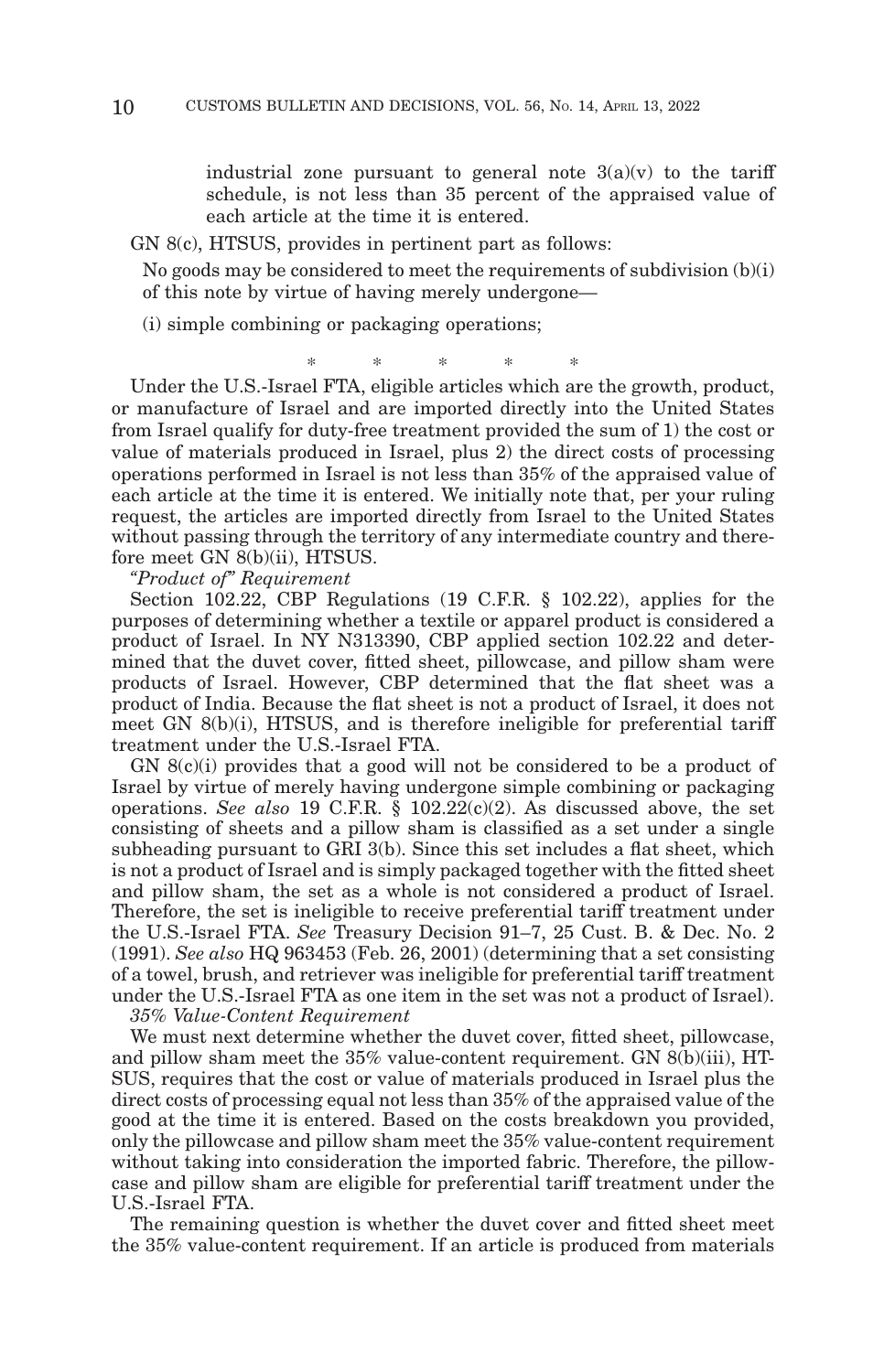which are imported into Israel, as in this case, the cost or value of those imported materials may be counted toward the 35% value-content requirement only if they undergo a double substantial transformation in Israel. Here, the fabric from India may be considered as part of the value of material produced in Israel for purposes of the 35% value-content requirement, provided the foreign fabric is substantially transformed in Israel and this different product is then transformed into yet another new and different product which is exported directly to the United States. You believe that the processing in Israel constitutes a double substantial transformation and that the imported fabric and the direct costs of processing operations performed in Israel meet the 35% value-content requirement for duty-free treatment under the U.S.-Israel FTA. As support, you cite HQ 559810, dated August 16, 1996, NY C87902, dated June 16, 1998, NY N009941, dated May 8, 2007, and NY 805935, dated February 13, 1995.

In HQ 559810, CBP considered sweatshirts assembled in Israel from a variety of components. The sweatshirts were produced from fabric, a precut embroidered front panel, and rib trim from China. In Israel, the fabric was cut to shape and the rib trim was cut to length and/or width. With regard to the fabric used for the sleeves and back panel of the sweatshirts, CBP determined that the cutting to shape of the imported Chinese fabric substantially transformed the foreign fabric into a new and different intermediate article, ready to be put into the stream of commerce, where they could be bought and sold. While the assembly operation of sewing the sleeves and back panel of the sweatshirt into a finished sweatshirt was not complex enough to constitute a substantial transformation by itself, CBP ascertained that the overall processing operations (i.e., cutting and sewing) performed in Israel were substantial. For this reason, and in view of the production in Israel of distinct articles of commerce in the form of a sweatshirt, CBP held that the double substantial transformation requirement was satisfied with respect to the sleeves and the back panel. However, CBP held that the precut front panel and the rib trim underwent only one substantial transformation.

NY C87902 involved a welder's top and pants assembled in Israel from fabric exported from third country. In Israel, the fabric was cut to shape into panels, pockets, collars, belt loops, and waistbands and then the components were assembled by sewing and hemming. CBP held that the cutting to shape of the imported fabric substantially transformed the foreign fabric into new and different articles of commerce, and that the cut-to-shape components were intermediate articles of commerce ready to enter the stream of commerce where they could be bought and sold. Although the assembly operation was not complex enough to constitute a substantial transformation by itself, CBP ascertained that the overall processing operations (i.e., cutting and sewing) performed in Israel were substantial and therefore the fabric used for these items could be considered towards satisfying the 35% value-content requirement. Furthermore, CBP determined that the processing in Israel was not the type of minimal "pass-through" operation that should be disqualified from receiving duty-free treatment under the U.S.-Israel FTA.

NY N009941 involved a woman's dress produced of fabric from Hong Kong and Korea and cut and assembled in Sri Lanka. In that ruling, similar to NY C87902, CBP determined that the assembly operation of sewing the component parts into a finished dress was not complex enough to constitute a substantial transformation by itself. Nevertheless, the overall processing operations (i.e., cutting and sewing) performed in Sri Lanka satisfied the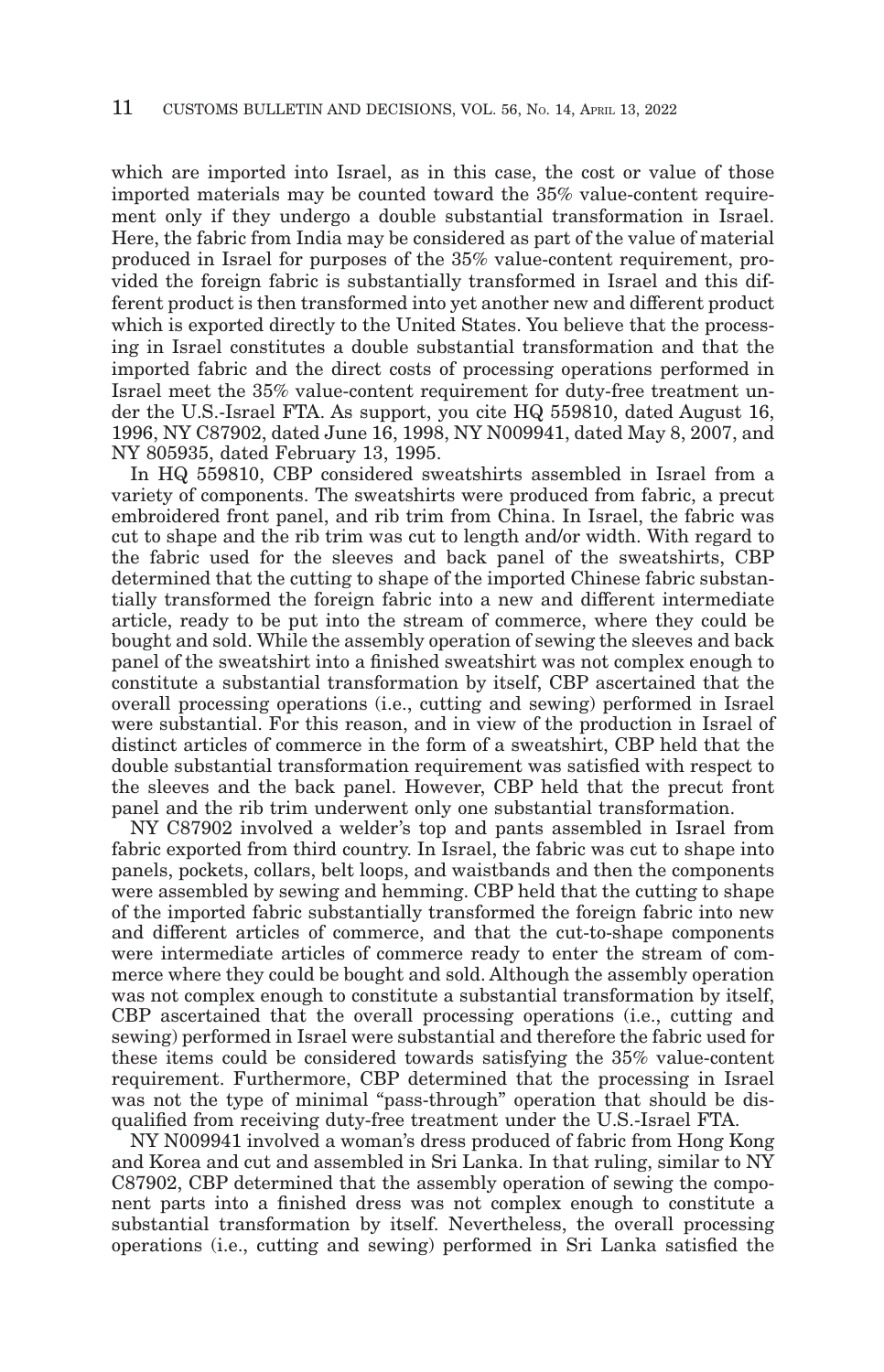double substantial transformation requirement for purposes of duty-free treatment under the Generalized System of Preferences.

NY 805935 involved a comforter cover and a pillow. In that ruling, the fabric was woven, printed or dyed, and finished in Indonesia and then shipped to Israel where it was cut and sewn to form the products. CBP held that both the comforter cover and the pillow sham underwent a substantial transformation in Israel under 19 C.F.R. § 12.130 (the predecessor to section 102.22). We note that this ruling addresses country of origin and not double substantial transformation for the 35% value-content requirement under the U.S.-Israel FTA.

In the instant case, we find that the Israeli cutting and sewing operations which involve cutting fabric to length and width in straight lines, attaching elastic, ties, and buttons, and hemming - is significantly simpler than the cutting and sewing operations in HQ 559810, NY C87902, and NY N009941, which involved cutting specific shapes and sewing the components into garments. As indicated by these cases, CBP has consistently held that cutting specific pattern pieces for garments amounts to a substantial manufacturing operation. Conversely, CBP has held that cutting simple geometric shapes, which merely involves cutting straight lines, does not amount to a substantial manufacturing operation. For example, HQ 557672, dated April 29, 1994, involved fabric that was produced in Pakistan, cut to length and width in Puerto Rico, and then shipped to the Dominican Republic where the components were sewn and hemmed into sheets and pillowcases. CBP determined that cutting the fabric involved straight line cuts and did not rise to the complexity of cutting shaped pattern pieces for wearing apparel. Moreover, CBP held that even before the cutting operation, the fabric was readily identifiable as being intended for sheets and pillowcases. Thus, the Puerto Rican cutting operation did not substantially transform the imported fabric into a product of the United States. Similarly, HQ 957314, dated March 27, 1995, addressed a scenario wherein fabric for a fitted sheet was woven and precut in Indonesia and then transported to Malaysia or Singapore where it was elasticized and sewn into a finished fitted sheet. CBP determined that attaching the elastic and the subsequent finishing operations were simple and did not substantially transform the precut fabric. Therefore, the country of origin of the fitted sheet was Indonesia.

We find that the cutting and sewing operations in Israel do not result in a double substantial transformation because neither the cutting nor the sewing, by itself, constitutes a single substantial transformation. We find that the Israeli processing does not transform the imported fabric into distinct intermediate articles ready to enter commerce, but altogether transforms the fabric into duvet covers and fitted sheets. Accordingly, the full cost or value of the imported fabric is not included towards the 35% value-content requirement for purposes of qualifying for preferential duty treatment under the U.S.-Israel FTA. Based on the costs breakdown you provided, the duvet cover and fitted sheet do not meet the 35% value-content requirement. Therefore, the duvet cover and fitted sheet are not eligible for preferential tariff treatment under the U.S.-Israel FTA.

As noted above, we received two comments in response to the notice of the proposed modification. The first commenter asserts that none of the bed linen items are of Israeli origin for preferential tariff treatment purposes. The commenter agrees that the processing in Israel is minimal, and the fabrics imported from India merely undergo one substantial transformation, yet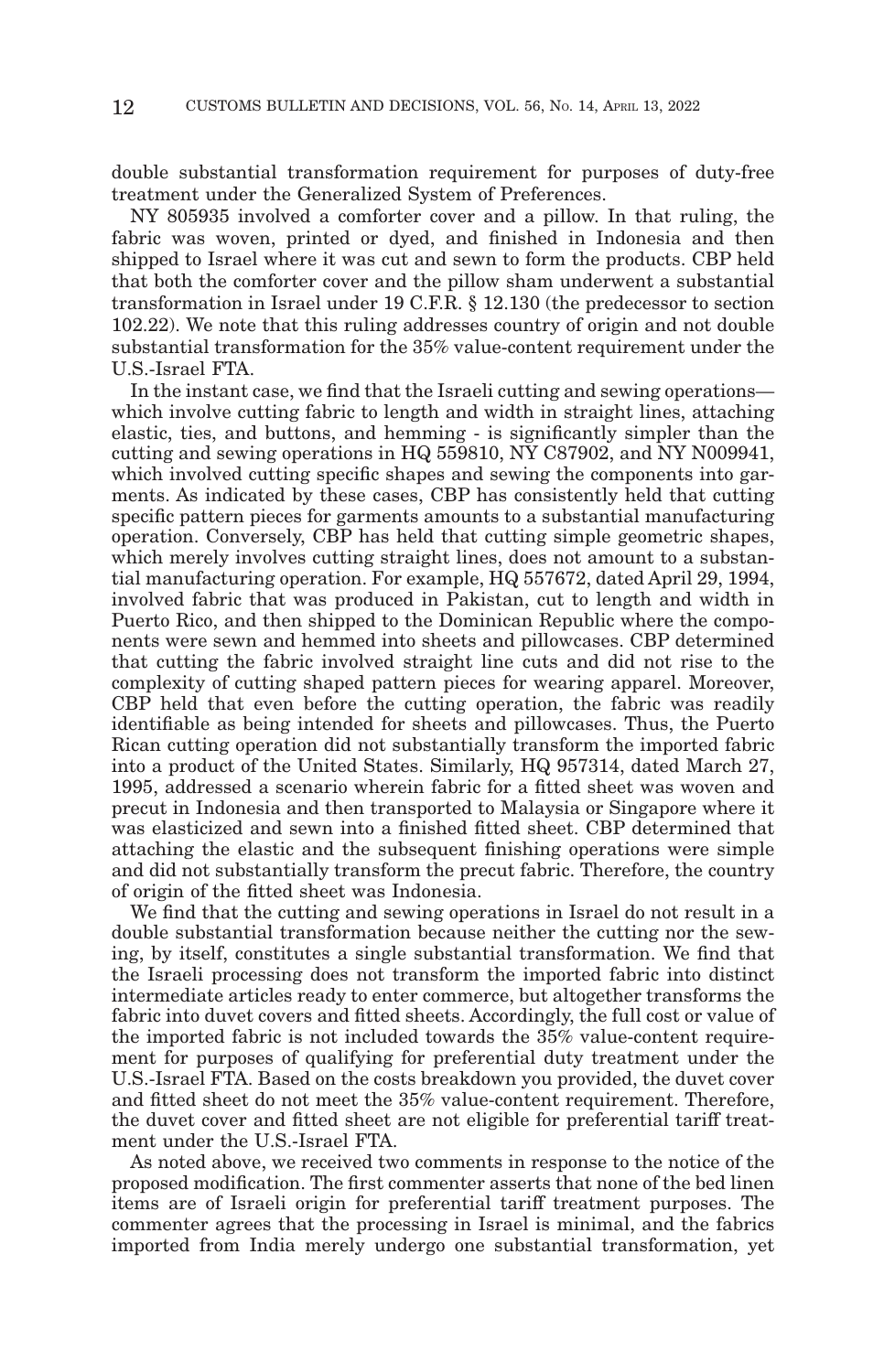challenges whether the importer can meet the 35% value-content requirement. Based on its knowledge of producing similar products, the commenter assumes that the fabrics from India constitute at least 30–45% of each article while the direct costs of processing are roughly 10–15%. Since the commenter admits they do not know the complete actual costs breakdown of the subject bed linen, we are not persuaded by their proposed calculation. We note that 19 C.F.R. § 177.9(b)(1) provides that "[e]ach ruling letter is issued on the assumption that all of the information furnished in connection with the ruling request and incorporated in the ruling letter, either directly, by reference, or by implication, is accurate and complete in every material respect. The application of a ruling letter by a Customs Service field office to the transaction to which it is purported to relate is subject to the verification of the facts incorporated in the ruling letter, a comparison of the transaction described therein to the actual transaction, and the satisfaction of any conditions on which the ruling was based."

The second commenter disagrees with the proposed modification and believes that the cutting and sewing operations performed in Israel are not simple operations nor do they differ from those in HQ 559810, NY C87902, and NY N009941. Therefore, the commenter states that all of the bed linen items are eligible for the preferential tariff treatment under the U.S.-Israel FTA. The commenter asserts that the cutting and sewing each constitute a single substantial transformation because the foreign fabric imported in rolls is first transformed into cut fabric for bed linen and then further transformed into a duvet cover, fitted sheets, flat sheets, pillowcases, or pillow shams. Thus, the commenter asserts that all the bed linen items undergo a double substantial transformation in Israel. To support its claim that the operations, which may be manual or mechanical, are complex and result in a distinct article of commerce, the commenter provided a video demonstrating the cutting process and a sample price offer for pre-cut fabric. We find that neither the video nor the price offer evidence double substantial transformation. The video shows a worker using scissors to manually cut straight lines in a large piece of fabric to form a rectangle. The cutting is a simple and quick process. The price offer is intended to demonstrate that pre-cut fabric for bed linen is a new and different intermediate article of commerce, but the items remain identifiable as bed linen items. We find that simple cutting and sewing does not substantially transform the foreign fabric in Israel into a new and different product which is then transformed into yet another new and different product. Consistent with HQ 557672, cutting fabric in straight lines is not a substantial manufacturing operation, regardless of whether the fabric is solid or printed. *See also*, HQ 556015 (May 20, 1991). As discussed above, we find that the cutting and sewing of the bed linen items is a significantly different operation than those described in HQ 559810, NY C87902, and NY N009941, wherein the fabric was cut into unique shapes and sewn into wearing apparel. As such, the foreign fabric does not undergo a double substantial transformation and is not counted towed the 35% valuecontent requirement under the U.S.-Israel FTA.

#### **HOLDING:**

By application of GRI 1 and 3, the set containing flat sheets, fitted sheets, and pillowcases will be classified on an individual basis. When printed, each component is classified in subheading 6302.21.90, HTSUS, which provides for "Bed linen, table linen, toilet linen and kitchen linen: Other bed linen,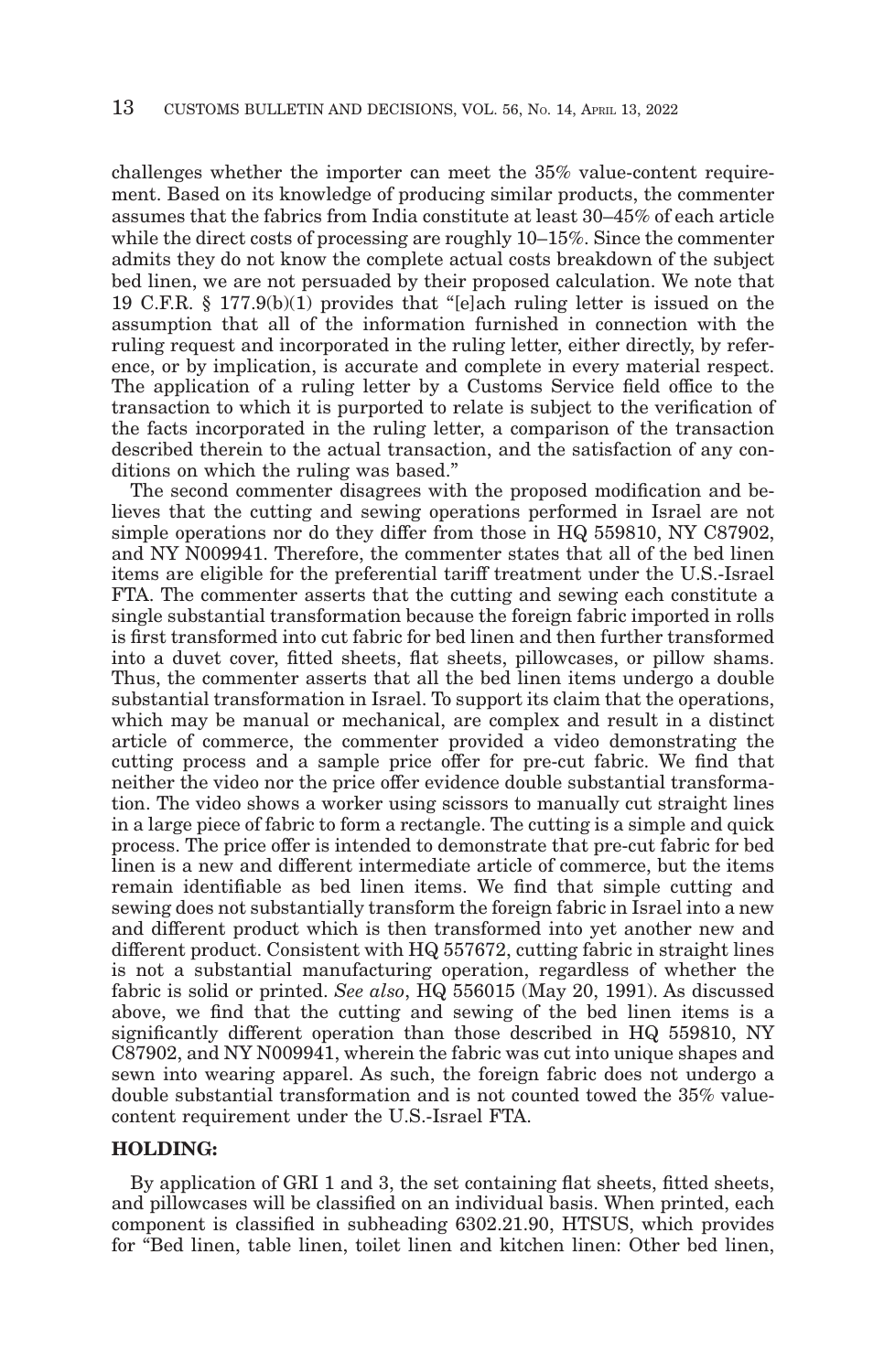printed: Of cotton: Other: Not napped." When not printed, these items are classified in subheading 6302.31.90, HTSUS, which provides for "Bed linen, table linen, toilet linen and kitchen linen: Other bed linen: Of cotton: Other: Not napped." The set containing flat sheets, fitted sheets, and pillow shams will be classified as a set in subheading 6302.21.90, HTSUS, when printed, and in subheading 6302.31.90, HTSUS, when not printed. The column one, general rate of duty is 6.7% *ad valorem*.

Based on the information provided, the flat sheet, fitted sheet, duvet cover, and the set containing sheets and pillow shams are not eligible for preferential tariff treatment under the U.S.-Israel FTA. The pillowcase and pillow sham, when entered individually, are eligible for preferential tariff treatment under the U.S.-Israel FTA.

#### **EFFECT ON OTHER RULINGS:**

NY N313390, dated August 21, 2020, is hereby MODIFIED.

In accordance with 19 U.S.C. § 1625(c), this ruling will become effective 60 days from the date of publication in the Customs Bulletin.

> *Sincerely, For*

CRAIG T. CLARK, *Director Commercial and Trade Facilitation Division* CR<br>
Commercial and<br>
CATION OF O

# **PROPOSED MODIFICATION OF ONE RULING LETTER AND PROPOSED REVOCATION OF TREATMENT RELATING TO THE TARIFF CLASSIFICATION OF MEN'S FULL ZIP HOODIE (JACKET)**

**AGENCY:** U.S. Customs and Border Protection, Department of Homeland Security.

**ACTION:** Notice of proposed modification of one ruling letter and proposed revocation of treatment relating to the tariff classification of men's full zip hoodie (jacket).

**SUMMARY:** Pursuant to section 625(c), Tariff Act of 1930 (19) U.S.C. § 1625(c)), as amended by section 623 of title VI (Customs Modernization) of the North American Free Trade Agreement Implementation Act (Pub. L. 103–182, 107 Stat. 2057), this notice advises interested parties that U.S. Customs and Border Protection (CBP) intends to modify one ruling letter concerning tariff classification of men's full zip hoodie jacket under the Harmonized Tariff Schedule of the United States (HTSUS). Similarly, CBP intends to revoke any treatment previously accorded by CBP to substantially identical transactions. Comments on the correctness of the proposed actions are invited.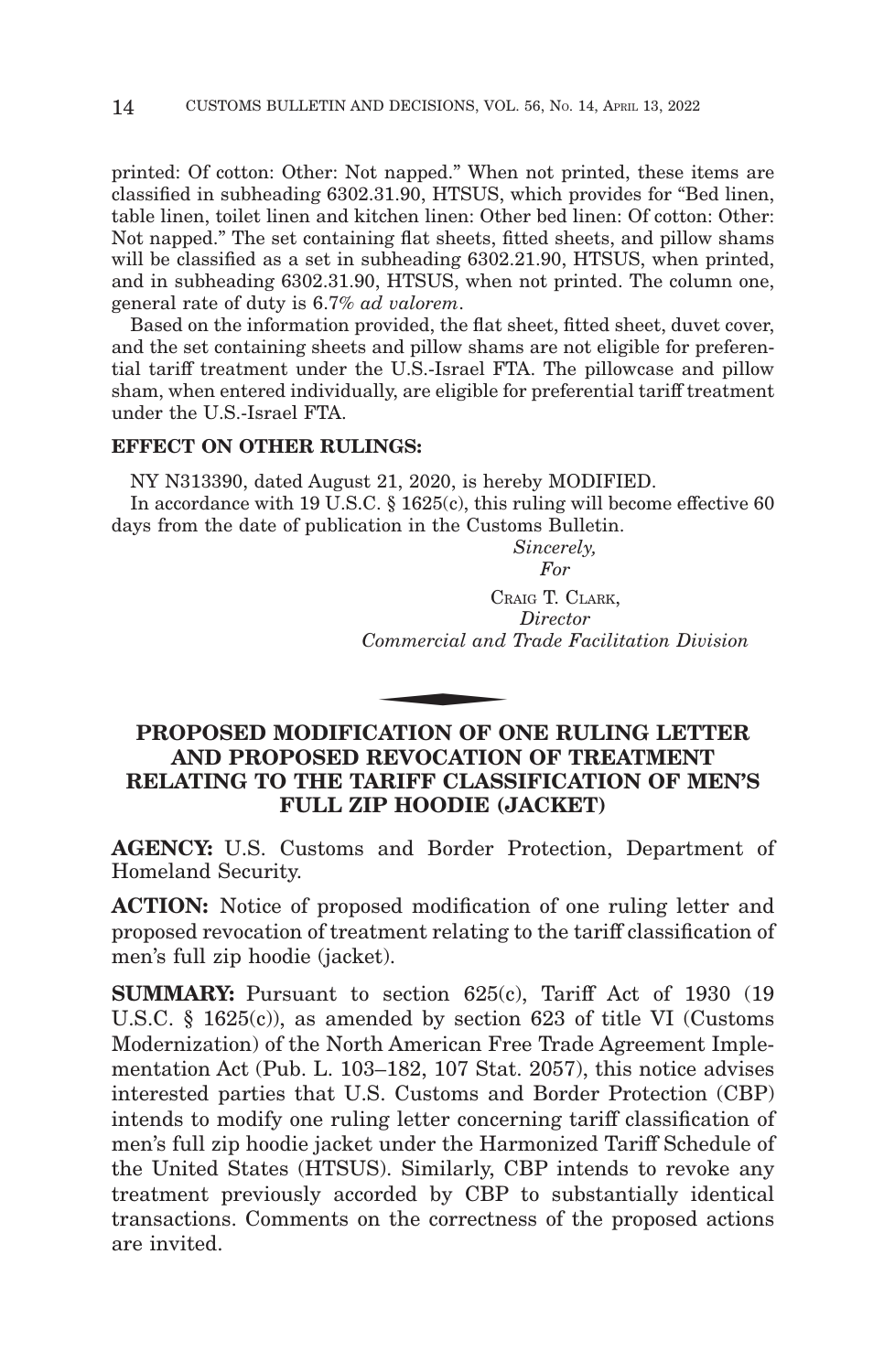**DATE:** Comments must be received on or before May 13, 2022.

**ADDRESS:** Written comments are to be addressed to U.S. Customs and Border Protection, Office of Trade, Regulations and Rulings, Attention: Erin Frey, Commercial and Trade Facilitation Division, 90 K St., NE, 10th Floor, Washington, DC 20229–1177. Due to the COVID-19 pandemic, CBP is also allowing commenters to submit electronic comments to the following email address: 1625Comments@cbp.dhs.gov. All comments should reference the title of the proposed notice at issue and the *Customs Bulletin* volume, number and date of publication. Due to the relevant COVID-19-related restrictions, CBP has limited its on-site public inspection of public comments to 1625 notices. Arrangements to inspect submitted comments should be made in advance by calling Ms. Erin Frey at (202) 325–1757.

**FOR FURTHER INFORMATION CONTACT:** John Rhea, Food, Textiles and Marking Branch, Regulations and Rulings, Office of Trade, at (202) 325–0035.

# **SUPPLEMENTARY INFORMATION:**

## **BACKGROUND**

Current customs law includes two key concepts: informed compliance and shared responsibility. Accordingly, the law imposes an obligation on CBP to provide the public with information concerning the trade community's responsibilities and rights under the customs and related laws. In addition, both the public and CBP share responsibility in carrying out import requirements. For example, under section 484 of the Tariff Act of 1930, as amended (19 U.S.C. § 1484), the importer of record is responsible for using reasonable care to enter, classify and value imported merchandise, and to provide any other information necessary to enable CBP to properly assess duties, collect accurate statistics, and determine whether any other applicable legal requirement is met.

Pursuant to 19 U.S.C. § 1625(c)(1), this notice advises interested parties that CBP is proposing to modify ruling letter pertaining to the tariff classification of men's full zip hoodie (jacket). Although in this notice, CBP is specifically referring to New York Ruling Letter ("NY") NY N316817, dated February 3, 2021 (Attachment A), this notice also covers any rulings on this merchandise which may exist, but have not been specifically identified. CBP has undertaken reasonable efforts to search existing databases for rulings in addition to the one identified. No further rulings have been found. Any party who has received an interpretive ruling or decision (i.e., a ruling letter, internal advice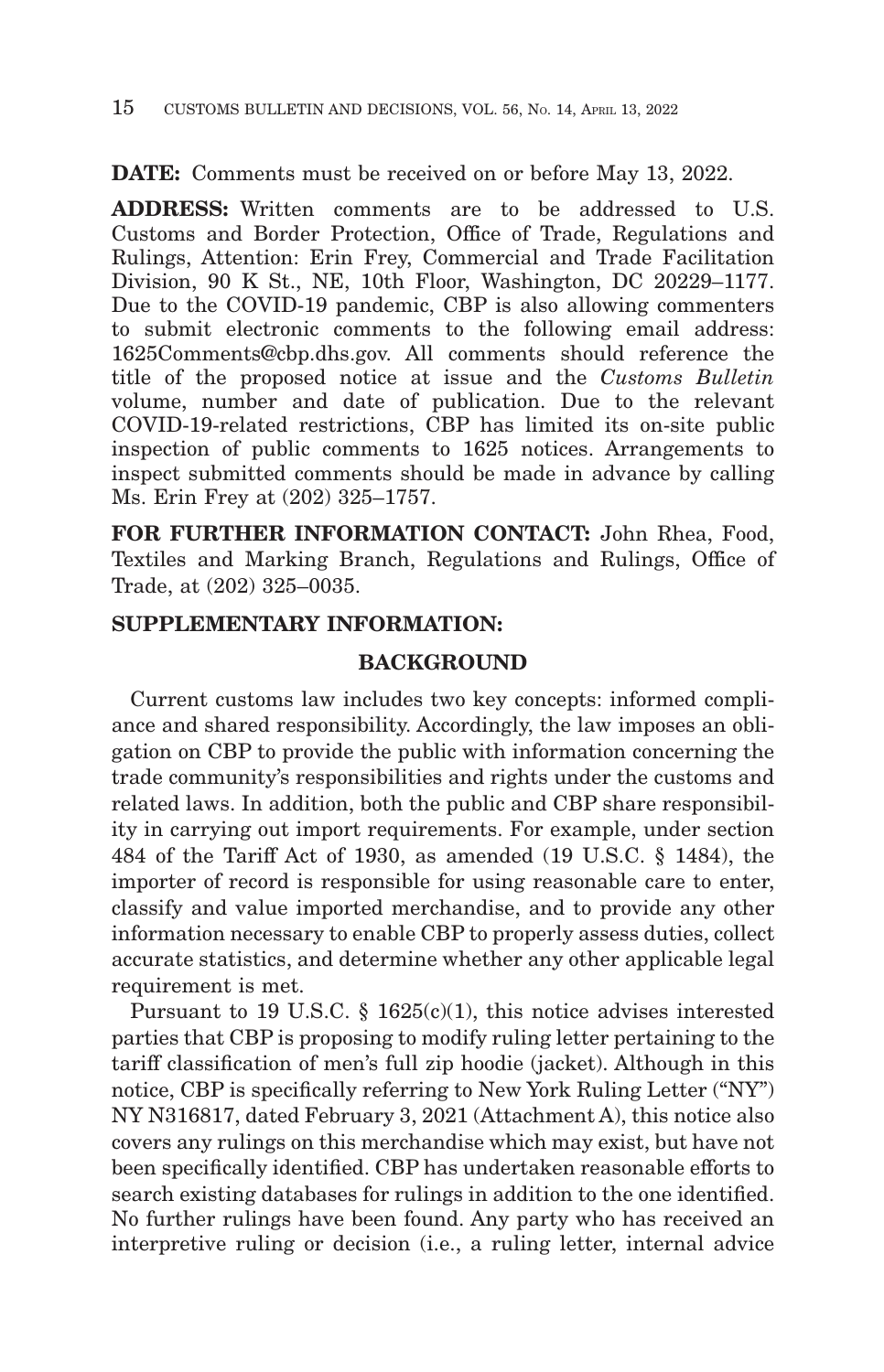memorandum or decision, or protest review decision) on the merchandise subject to this notice should advise CBP during the comment period.

Similarly, pursuant to 19 U.S.C.  $\S$  1625(c)(2), CBP is proposing to revoke any treatment previously accorded by CBP to substantially identical transactions. Any person involved in substantially identical transactions should advise CBP during this comment period. An importer's failure to advise CBP of substantially identical transactions or of a specific ruling not identified in this notice may raise issues of reasonable care on the part of the importer or its agents for importations of merchandise subsequent to the effective date of the final decision on this notice.

In NY N316817, CBP classified men's full zip hoodie (jacket) in heading 6110, HTSUS, specifically in subheading 6110.20.20, HTSUS, which provides for "Sweaters, pullovers, sweatshirts, waistcoats (vests) and similar articles, knitted or crocheted: Of cotton: Other: Other: Other: Men's or boys': Other." CBP has reviewed NY N316817 and has determined the ruling letter to be in error. It is now CBP's position that men's full zip hoodie (jacket) is properly classified, in heading 6101, HTSUS, specifically in subheading 6101.20.20, HTSUS, which provides for "Men's or boys' overcoats, carcoats, capes, cloaks, anoraks (including ski-jackets), windbreakers and similar articles, knitted or crocheted, other than those of heading 6103: Of cotton: Men's."

Pursuant to 19 U.S.C.  $\S 1625(c)(1)$ , CBP is proposing to modify NY N316817 and to revoke or modify any other ruling not specifically identified to reflect the analysis contained in the proposed HQ H317536, set forth as Attachment B to this notice. Additionally, pursuant to 19 U.S.C.  $\S$  1625(c)(2), CBP is proposing to revoke any treatment previously accorded by CBP to substantially identical transactions.

Before taking this action, consideration will be given to any written comments timely received.

Dated:

CRAIG T. CLARK, *Director Commercial and Trade Facilitation Division*

Attachments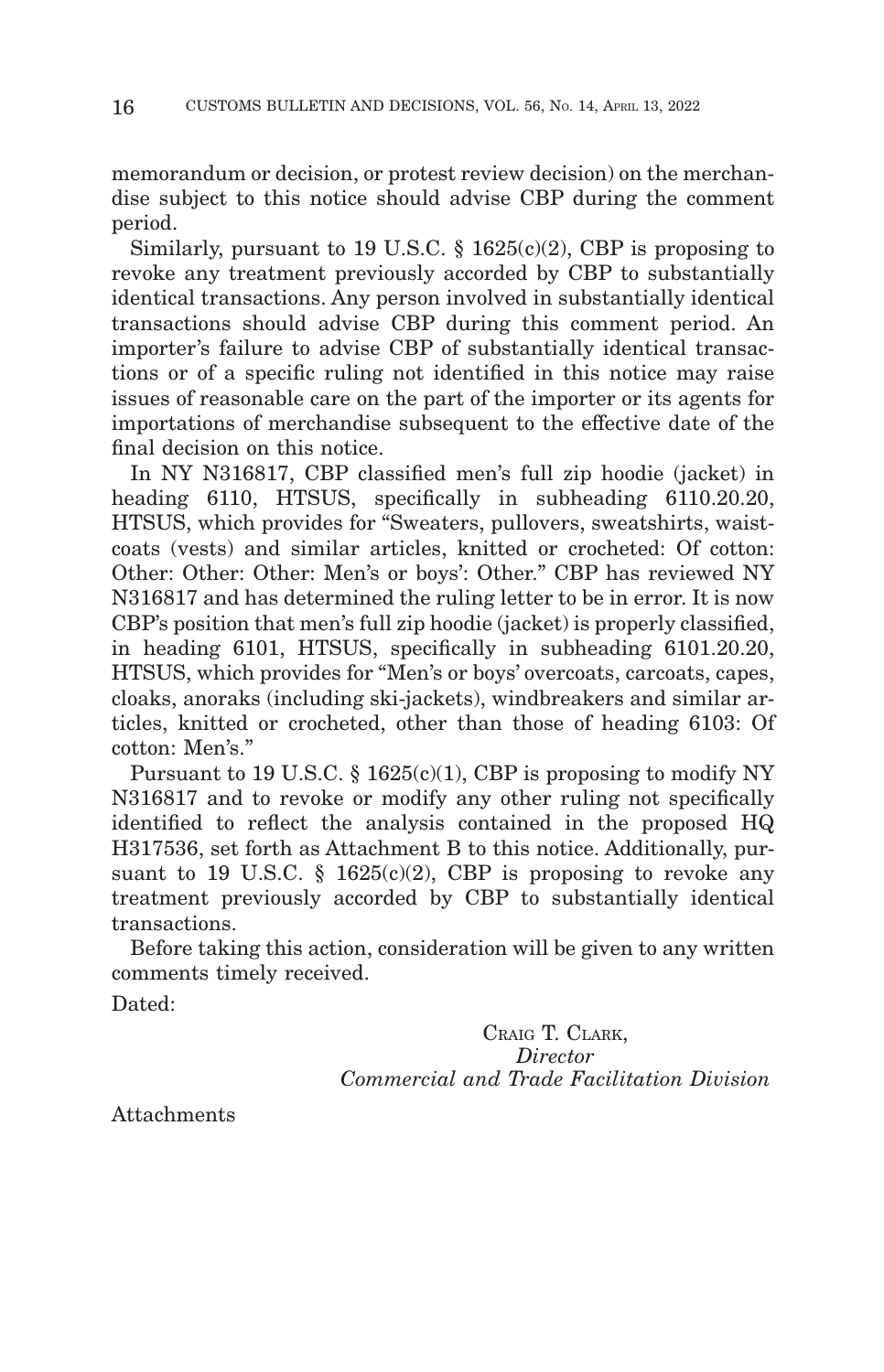N316817

January 20, 2021 CLA-2–61:OT:RR:NC:N3:356 CATEGORY: Classification TARIFF NO.: 6110.20.2069; 6103.42.1020; 9903.88.15

MS. ANGELA DAVIS FOOT LOCKER RETAIL, INC. *3543 SIMPSON FERRY ROAD CAMP HILL, PA 17011*

RE: The tariff classification of men's upper and lower body garments from China

#### DEAR Ms DAVIS'

In your letter dated December 11, 2020, you requested a tariff classification ruling. As requested, your samples will be returned.

Style 1804893, "Curfew French Terry Full Zip Hoodie," is a men's cargidanstyle garment constructed from 80% cotton and 20% polyester French terry knit fabric that measures 20 stitches per two centimeters in the direction the stitches were formed. The garment features a full front opening with a zippered closure, a self-fabric hood with a drawstring, long sleeves with rib knit cuffs, diagonal pockets with zippered closures on the front panels, pockets with zippered closures on the lower front sleeves, and a rib knit bottom band. There are overlays constructed from 100% polyester woven fabric on portions of the front and back panels, the sleeves, and the hood. This woven fabric also forms the pockets of the garment. The knit portions of Style 1804893 exceed 60% of the garment's visible surface area.

Style 1804894, "Curfew French Terry Pant," is a pair of men's pull-on trousers constructed of 80% cotton and 20% polyester French terry knit fabric. The garment features an elasticized rib knit waistband with a tunnel drawstring, pockets with vertical zippered closures on the front panels, inset pockets on the back panels that you indicate will include concealed snap closures, and leg openings with rib knit ends. There are overlays constructed from 100% polyester woven fabric on the lower back leg panels, and this fabric also forms the pockets of the front panels. The knit portions of Style 1804894 exceed 60% of the garment's visible surface area.

The applicable subheading for Style 1804893 will be 6110.20.2069, Harmonized Tariff Schedule of the United States (HTSUS), which provides for: Sweaters, pullovers, sweatshirts, waistcoats (vests) and similar articles, knitted or crocheted: Of cotton: Other: Other: Other: Men's or boys': Other. The rate of duty will be 16.5 percent ad valorem.

The applicable subheading for Style 1804894 will be 6103.42.1020, HTSUS, which provides for: Men's or boys'... trousers,... breeches and shorts (other than swimwear), knitted or crocheted: Of cotton: Trousers, breeches and shorts: Trousers and breeches: Men's. The rate of duty will be 16.1 percent ad valorem.

Pursuant to U.S. Note 20 to Subchapter III, Chapter 99, HTSUS, products of China classified under subheadings 6110.20.2069 and 6103.42.1020, HT-SUS, unless specifically excluded, are subject to an additional 7.5 percent ad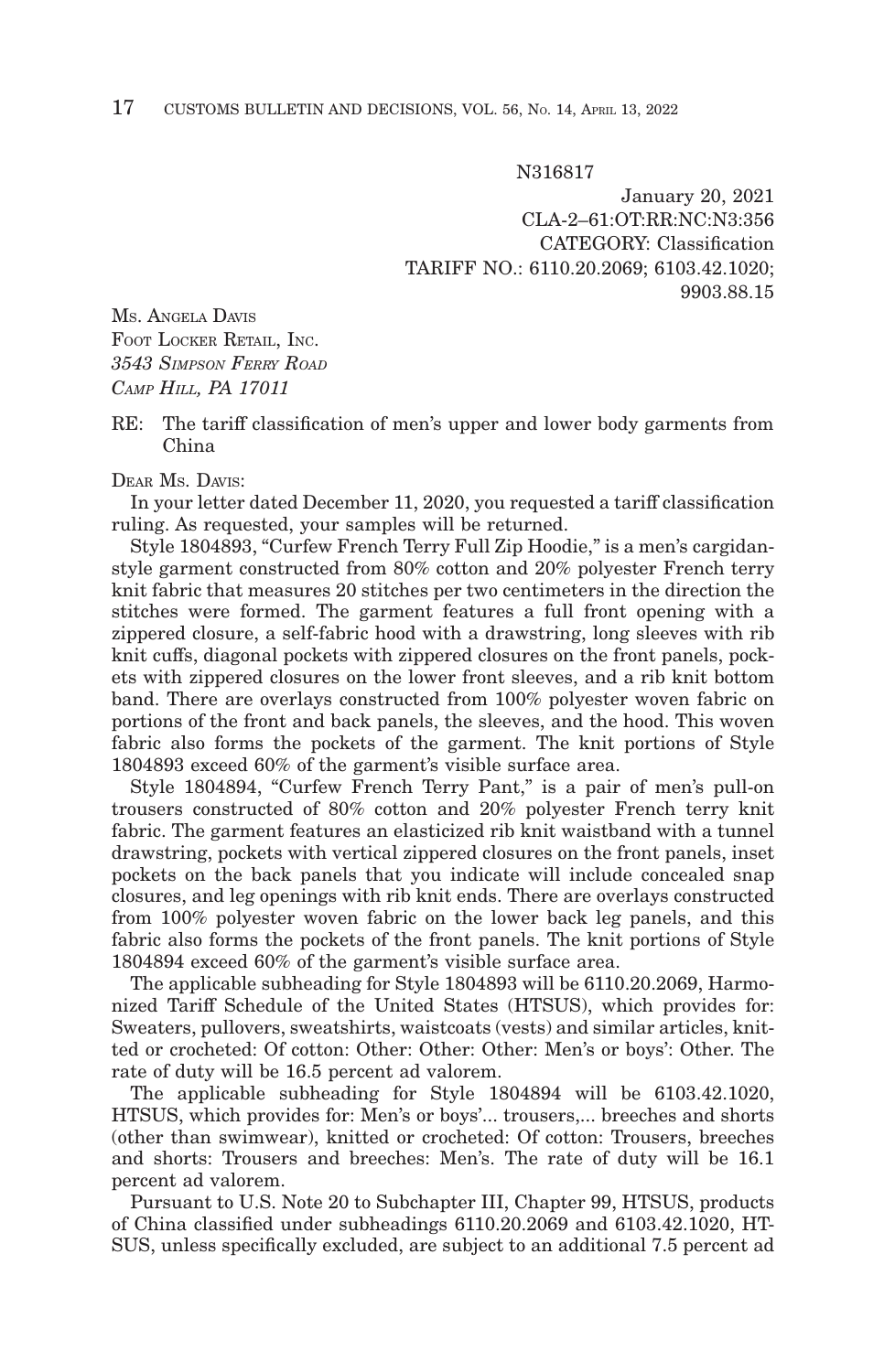valorem rate of duty. At the time of importation, you must report the Chapter 99 subheading, i.e., 9903.88.15, in addition to subheadings 6110.20.2069 and 6103.42.1020, HTSUS, listed above.

The HTSUS is subject to periodic amendment so you should exercise reasonable care in monitoring the status of goods covered by the Note cited above and the applicable Chapter 99 subheading. For background information regarding the trade remedy initiated pursuant to Section 301 of the Trade Act of 1974, you may refer to the relevant parts of the USTR and CBP websites, which are available at https://ustr.gov/issue-areas/enforcement/<br>section-301-investigations/tariff-actions and https://www.cbp.gov/trade/  $section-301$ -investigations/tariff-actions remedies/301-certain-products-china, respectively.

Duty rates are provided for your convenience and are subject to change. The text of the most recent HTSUS and the accompanying duty rates are provided on the World Wide Web at https://hts.usitc.gov/current.

This ruling is being issued under the provisions of Part 177 of the Customs Regulations (19 C.F.R. 177).

A copy of the ruling or the control number indicated above should be provided with the entry documents filed at the time this merchandise is imported. If you have any questions regarding the ruling, contact National Import Specialist Maryalice Nowak at maryalice.nowak@cbp.dhs.gov.

*Sincerely,*

STEVEN A. MACK *Director National Commodity Specialist Division*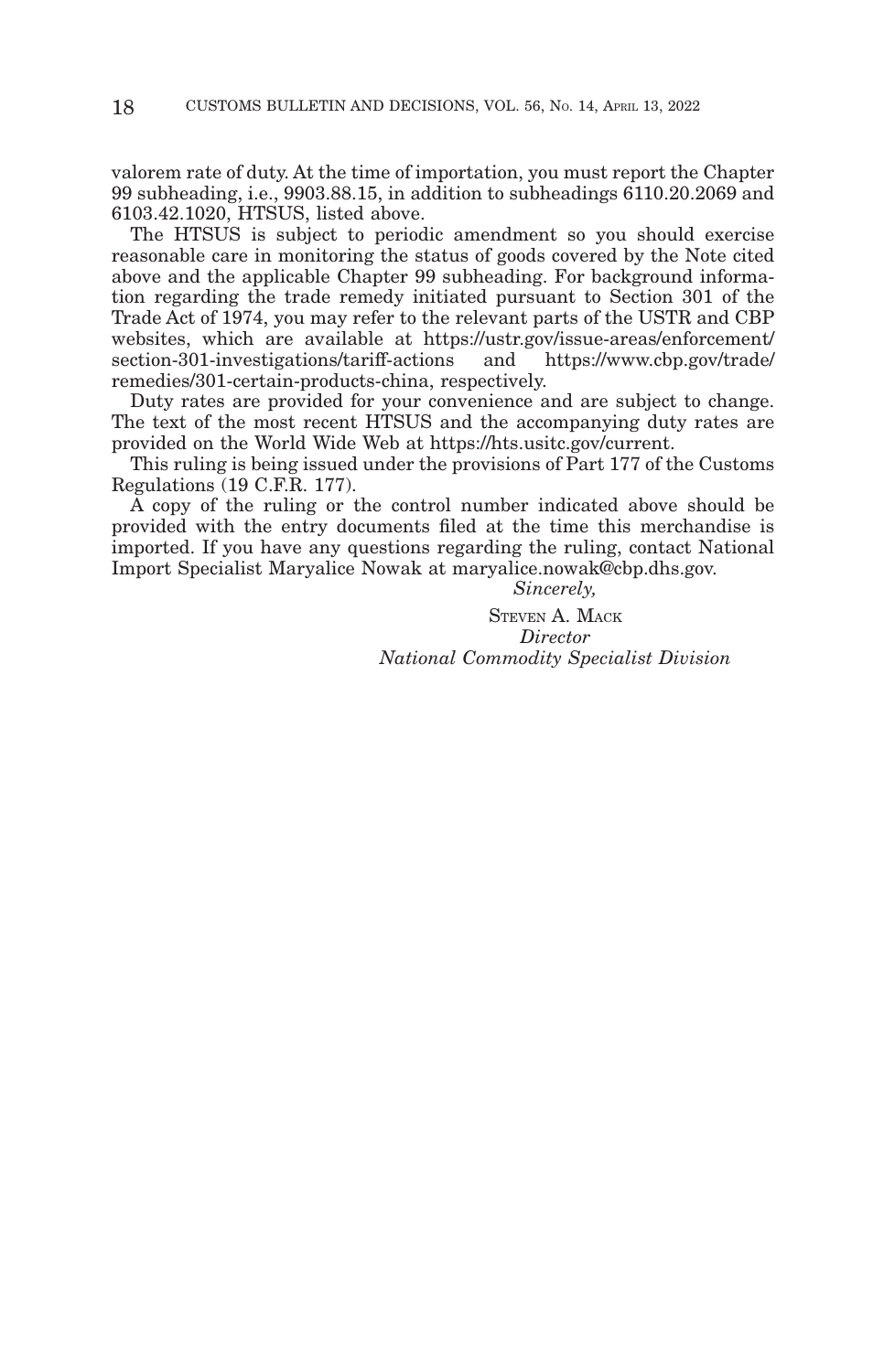HQ H317536 OT:RR:CTF:FTM H317536 JER CATEGORY: Classification TARIFF NO.: 6101.20.00

MS. ANGELA DAVIS FOOT LOCKER RETAIL, INC. *3543 SIMPSON FERRY ROAD CAMP HILL, PA 17011*

RE: Proposed Revocation of NY N316817; Tariff Classification of a Men's Full Zip Hoodie

DEAR MS. DAVIS:

This is in response to your February 3, 2021, request for reconsideration of New York Ruling Letter ("NY") NY N316817, dated December 11, 2020, filed on behalf of Foot Locker Retail, Inc. ("Foot Locker"), pertaining to the tariff classification of a men's full zip hoodie under the Harmonized Tariff Schedule of the United States ("HTSUS").

In NY N316817, U.S. Customs and Border Protection ("CBP") classified the men's full zip hoodie under heading 6110, HTSUS, and specifically under subheading 6110.20.2069, HTSUSA, which provides for: "Sweaters, pullovers, sweatshirts, waistcoats (vests) and similar articles, knitted or crocheted: Of cotton: Other: Other: Other: Men's or boys': Other." CBP has since reviewed the decision in NY N316817 and found that decision to be incorrect. Accordingly, NY N316817 shall be modified as it pertains to the tariff classification of the men's full zip hoodie.

#### **FACTS:**

The garment, Style Number 1804893 is described as the "Curfew French Terry Full Zip Hoodie." The garment's shell is constructed from knit and woven fabrics. It is constructed from 80% cotton, 20% polyester, French terry knitted fabric which measures 20 stitches per two centimeters counted in the direction in which the stitches were formed. One hundred percent polyester woven fabric overlays have been sewn onto portions of the hood, back yoke, center back, lower sleeves, upper chest, and pockets. Per the Foot Locker, the overlays cover 24.32% of the total body surface area. In an email correspondence with this office on February 24, 2021, Foot Locker confirmed the knit fabric weighs 300 grams per square meter (8.85 ounces per square yard). It also confirmed the polyester overlay fabric weighs 82 grams per square meter (2.42 ounces per square yard) and is not treated with Durable Water Repellant ("DWR") (i.e., it is water resistant).

Style Number 1804893 features a full front opening with a reverse coil zipper that extends to the base of a scuba-type, self-fabric hood with a drawstring inserted through a casing around the face. The garment also includes long sleeves with ribbed knit cuffs; reverse coil, zippered slant pockets; a zippered pocket on the sleeve; and a ribbed knit hem.

#### **ISSUE:**

Whether the subject garment is classified under heading 6101, HTSUS, as a jacket or under heading 6110, HTSUS, as a sweater-like cardigan.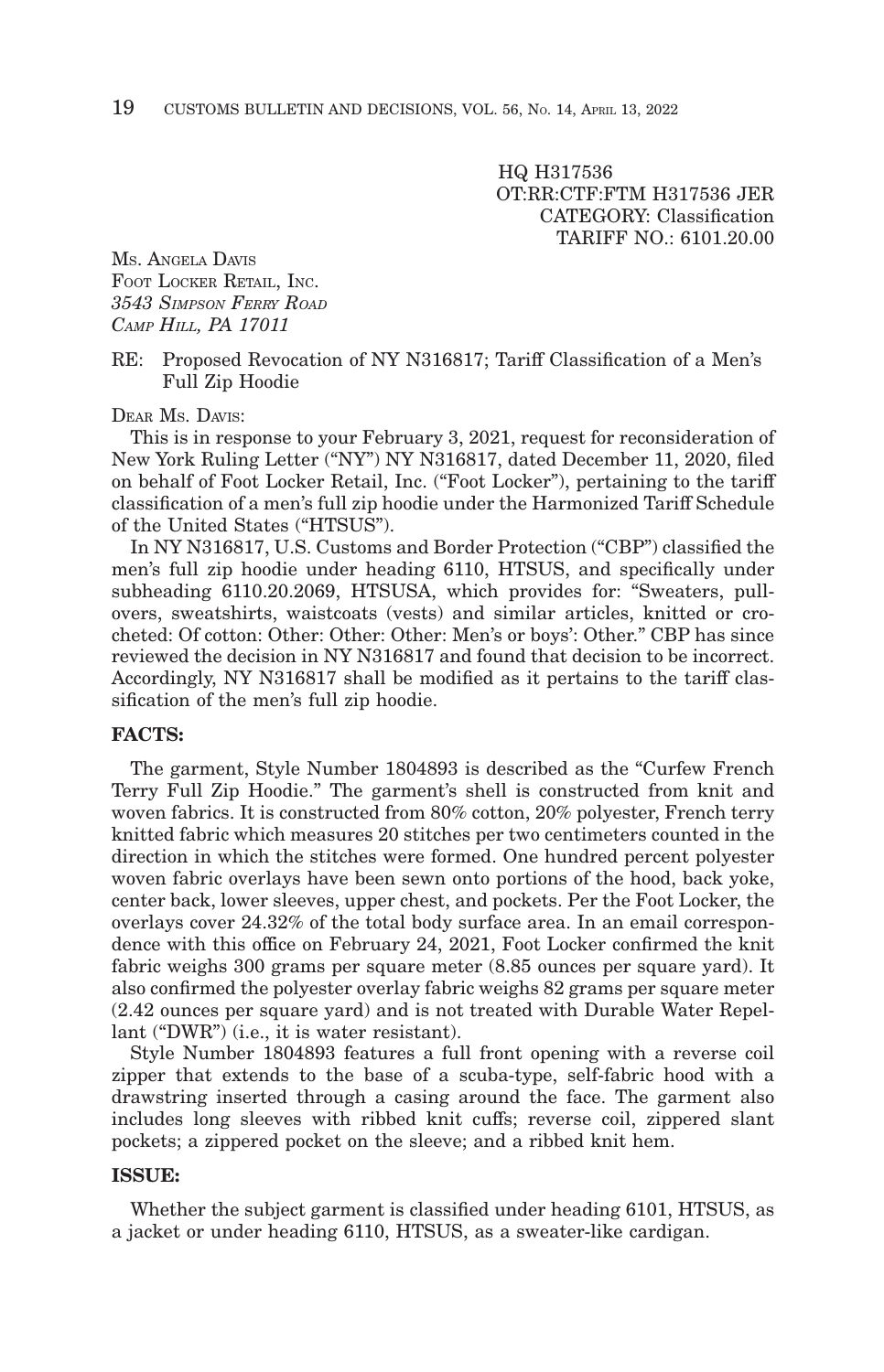### **LAW AND ANALYSIS:**

Classification under the HTSUSA is made in accordance with the General Rules of Interpretation ("GRI"). GRI 1 provides that the classification of goods shall be determined according to the terms of the headings of the tariff schedule and any relative Section or Chapter Notes. In the event that the goods cannot be classified solely on the basis of GRI 1, and if the headings and legal notes do not otherwise require, the remaining GRIs may then be applied.

The 2022 HTSUS provisions under consideration are as follows:

| 6101         | or crocheted, other than those of heading 6103. |           |   | Men's or boys' overcoats, carcoats, capes, cloaks, anoraks (in-<br>cluding ski-jackets), windbreakers and similar articles, knitted |
|--------------|-------------------------------------------------|-----------|---|-------------------------------------------------------------------------------------------------------------------------------------|
| 6101.20.00   | Of cotton                                       |           |   |                                                                                                                                     |
| 6101.20.0010 | Men's                                           |           |   |                                                                                                                                     |
|              | 冰                                               | 欢         | 冰 |                                                                                                                                     |
| 6110         | articles, knitted or crocheted.                 |           |   | Sweaters, pullovers, sweatshirts, waistcoats (vests) and similar                                                                    |
| 6110.20      | Of cotton:                                      |           |   |                                                                                                                                     |
| 6110.20.20   | Other                                           |           |   |                                                                                                                                     |
|              | Other:                                          |           |   |                                                                                                                                     |
|              |                                                 | Sweaters: |   |                                                                                                                                     |
|              |                                                 |           |   |                                                                                                                                     |

\* \* \* \* \* The Harmonized Commodity Description and Coding System Explanatory Notes ("ENs") constitute the official interpretation of the HTSUS at the international level. While not legally binding or dispositive, the ENs provide a commentary on the scope of each heading of the HTSUS and are generally indicative of the proper interpretation of these headings. *See* T.D. 89–80, 54 Fed. Reg. 35127 (August 23, 1989).

The provisions of EN 61.01 provides, in pertinent part, as follows:

This heading covers a category of knitted or crocheted garments for men or boys, characterized by the fact that they are generally worn over all other clothing for protection against the weather.

It includes :

Overcoats, raincoats, car-coats, capes including ponchos, cloaks, anoraks including ski-jackets, wind-cheaters, wind-jackets and similar articles, such as three-quarter coats, greatcoats, hooded capes, duffel coats, trench coats, gabardines, parkas, padded waistcoats.

The EN to heading 61.10 states, in relevant part, that:

This heading covers a category of knitted or crocheted articles, without distinction between male or female wear, designed to cover the upper parts of the body (jerseys, pullovers, cardigans, waistcoats and similar articles). Articles incorporating incidentally protective components such as elbow pads sewn on sleeves and used for certain sports (e.g., soccer goalkeeper jerseys) remain classified in this heading.

\*\*\*\* \*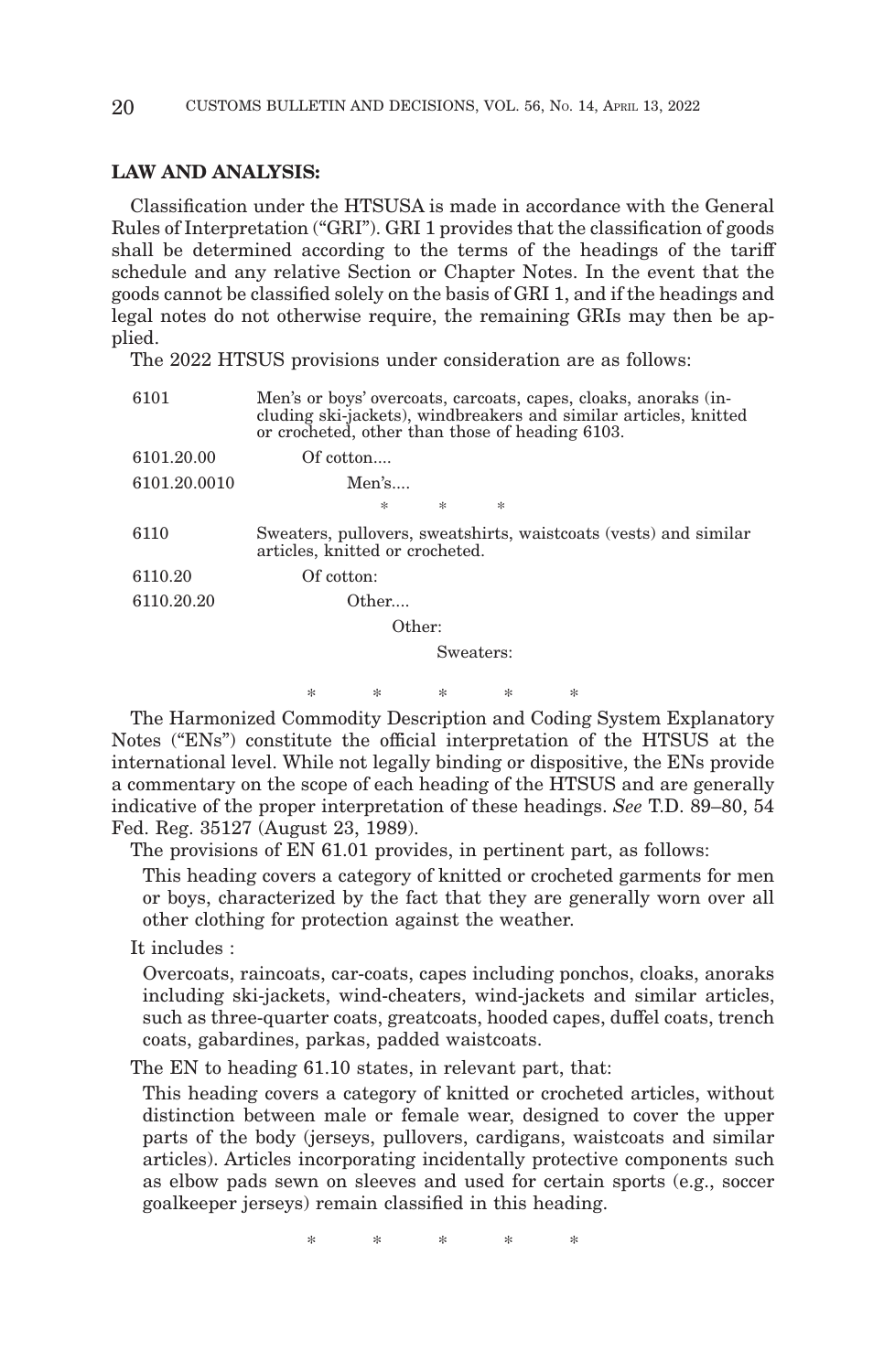At issue is whether Style Number 1804893, described as the "Curfew French Terry Full Zip Hoodie," is classifiable as a sweater-like cardigan or as a jacket. In NY N316817, CBP determined that Style Number 1804893 should be classified as a knit pull-over sweater like cardigan under heading 6110, HTSUS. On the other hand, Foot Locker argues that because Style Number 1804893 has a full-zip frontal opening and does not pull over the head (i.e., it is not a pull-over), the garment should be classified as outerwear under heading 6101, HTSUS. In support of its position, Foot Locker cites to HQ 088289, dated February 11, 1991, wherein CBP reconsidered the classification of sweat-jackets as jackets, finding that sweat-jackets remain pullover garments which can be worn against the skin or over other garments and are not worn in the manner of a jacket. Foot Locker also cites to Headquarters Ruling Letter ("HQ") 967845, dated July 5, 2006, in which CBP addressed the distinction between ladies' cardigan sweaters and ladies' jackets for purposes of classification in Chapter 61, HTSUS.

As an initial matter we note that in NY N316817, CBP determined that the French knit terry fabric imparts the essential character of the garment (because the knit fabric comprises over 75% of the surface area of the garment). Foot Locker does not contest the finding that the knit fabric imparts the essential character of the "Curfew French Terry Full Zip Hoodie". As such, the garment was classified pursuant to GRI 3(b) and according to its knit fabric (rather than its woven fabric). At issue here is whether Style Number 1804893 is classified as a jacket (under heading 6101, HTSUS) or sweater-like cardigan (under heading 6102, HTSUS).

In determining whether the "Curfew French Terry Full Zip Hoodie" is classifiable as a jacket designed to be worn as outerwear, we consult, among other things, the ENs to heading 6101, HTSUS, which provide, in relevant part, that garments of the heading are "characterized by the fact that they are worn over all other clothing for protection against the weather." In addition to the ENs to heading 6101, HTSUS, CBP has long held that certain physical characteristics, designs, and features were essential for an article to be defined as a jacket for tariff classification purposes. In HQ 950651, dated December 31, 1991, CBP noted that the garment at issue had several characteristics which indicated that the article was defined and therefore properly classifiable as a jacket. In particular, HQ 950651 noted that 1) The sample had "applied cuffs which are often found on jackets and not on shirts"; 2) The "garment had a rib-knit waistband"; and 3) "The extremely generous cut of the article is similar to the proportions of a jacket. The armholes and sleeves were extraordinarily large, and the blouson silhouette enabled this garment to easily accommodate jerseys and other shirts underneath." Likewise, the decision in HQ 950651 noted that while thick or heavily weighted fabric is common among jackets, that lightweight fabric did not preclude the garment at issue from classification as a jacket because "jackets may come in various weights."

Similarly, in HQ 966053, dated May 24, 2004, CBP determined that a garment was classified as a jacket because 1) it was constructed with a "tailored" fit, and therefore had "the structured styling or tailoring generally found in garments used as jackets"; and 2) because the garment was designed to be "worn over other apparel." Likewise, in HQ 952024, dated September 15, 1992, in distinguishing between shirts and jackets, CBP noted that garments with "pockets below the waist", with "ribbed waistbands" and a "means of tightening at the bottom of the garment" were excluded from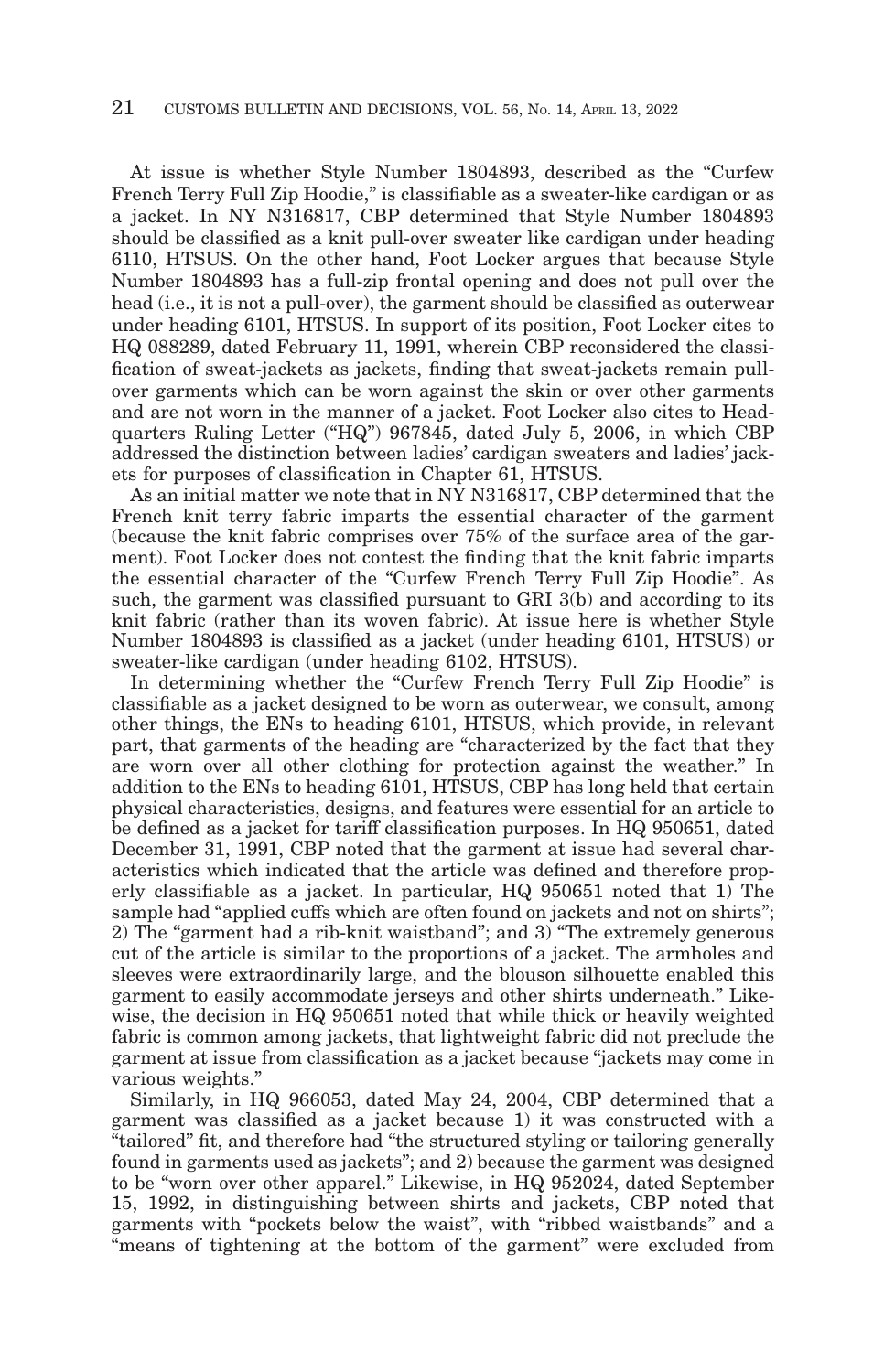heading 6205, HTSUS, by the General Explanatory Notes to Chapter 62, but were however, characteristics which were generally associated with jackets of 6201, HTSUS. *See generally*, CBP Informed Compliance Publication entitled, "Classification: Apparel Terminology under the HTSUS (June 2008), (stating that, "*jackets* are garments designed to be worn over another garment, for protection against the elements. Jackets cover the upper body from the neck area to the waist area but are generally less than mid-thigh length. They normally have a full front opening, although some jackets may have only a partial front opening. Jackets usually have long sleeves.").

Furthermore, CBP recognized that certain garments may be ambiguous for classification purposes because they possess features of both an article of heading 6110, HTSUS, and an article of heading 6101, HTSUS. *See, e.g.*, HQ 964430, dated November 28, 2000, and HQ 965137, dated September 12, 2002, both addressing the classification of women's knit wearing apparel that possessed featured within the purview of the competing headings. We find Style Number 1804893, to be a garment of this nature, as it exhibits similarities to articles provided for in both headings, specifically regarding its coverage and full-front opening.

In cases where the garment is a hybrid or is otherwise ambiguous with characteristics of both headings (i.e., a and a sweater/cardigan, it is important to determine whether the garment is designed and constructed to be worn over all other clothing, and weather the garment provides protection against the weather in a manner akin to that of a coat. In HQ 960626, for example, CBP stated that in order for a garment to be classified as a jacket, the garment must have at least three of the features set out in the *Guidelines for the Reporting of Imported Products in Various Textile and Apparel Categories*, CIE 13/88 (Nov. 23, 1988) (*hereinafter*, "Textile Guidelines"). The Textile Guidelines sets for the following criteria:

**(C)** *Shirt-jackets* have full or partial front openings and sleeves, and at the least cover the upper body from the neck area to the waist. They may be within the coat category if designed to be worn over another garment (other than underwear). The following criteria may be used in determining whether a shirt-jacket is designed for use over another garment, the presence of which is sufficient for its wearer to be considered modestly and conventionally dressed for appearance in public, either indoors or outdoors or both:

- 1) Fabric weight equal to or exceeding 10 ounces per square yard (note (D) below re: CPO style shirts).
- 2) A full or partial lining.
- 3) Pockets at or below the waist.
- 4) Back vents or pleats. Also side vents in combination with back seams.
- 5) Eisenhower styling.
- 6) A belt or simulated belt or elasticized waist on hip length or longer shirt-jackets.
- 7) Large jacket/coat style buttons, toggles or snaps, a heavy-duty zipper or other heavy-duty closure, or buttons fastened with reinforcing thread for heavy-duty use.
- 8) Lapels.
- 9) Long sleeves without cuffs.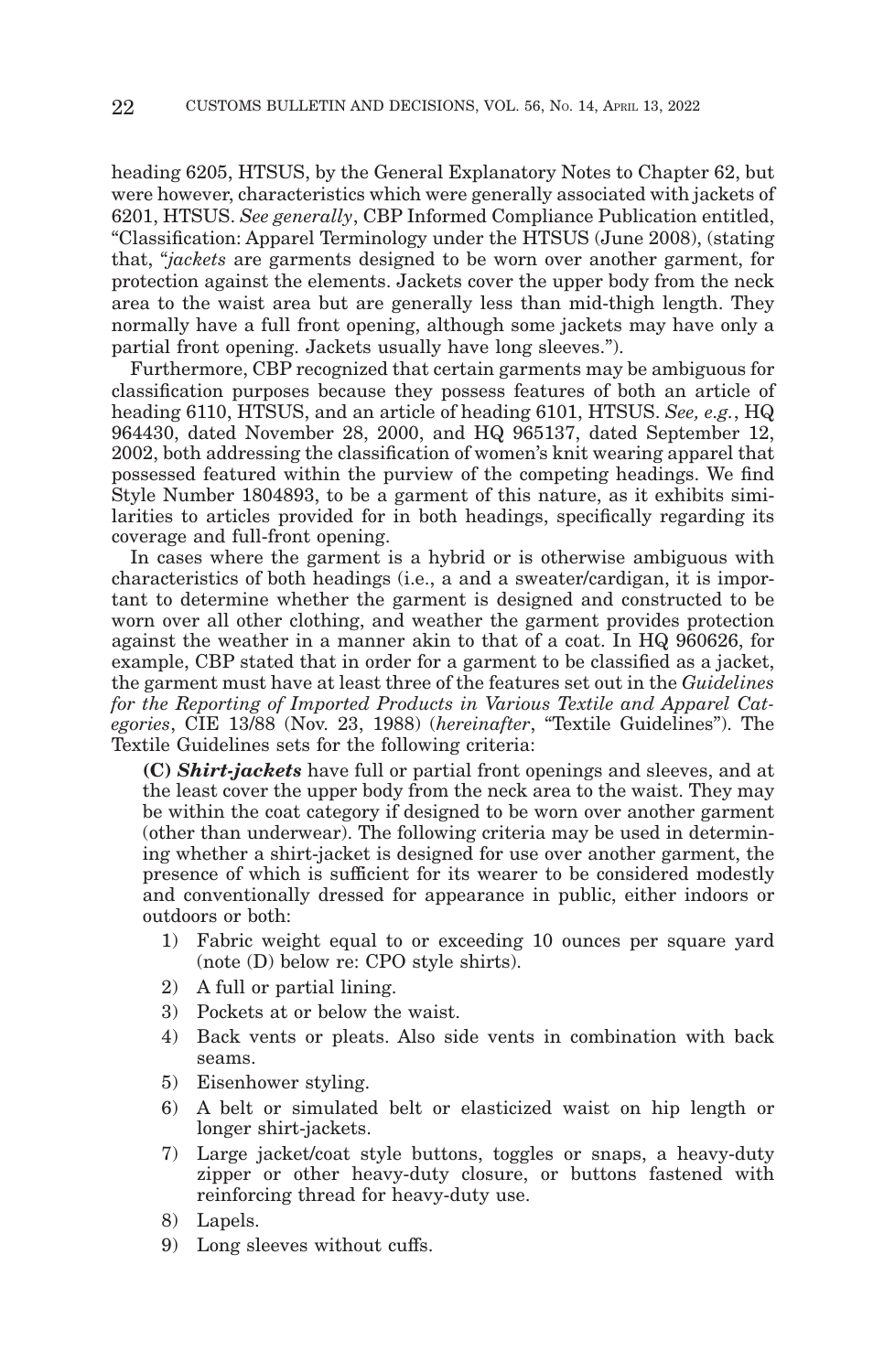- 10) Elasticized or rib-knit cuffs.
- 11) Drawstring, elastic or rib-knit waistband.

Additionally, in order to distinguish between a garment which is designed to be used as a sweater-like cardigan and a garment which is constructed and designed to be used as a coat or jacket, we must examine the concept of wearing apparel or clothing generally. In *Arnold v. United States*, 147 U.S. 494, 496 (1892), the Supreme Court defined the term "wearing apparel" as "not an uncommon one in statutes, and . . . used in an inclusive sense as embracing all articles which are ordinarily worn — dress in general." In *Antonia Pompeo v. United States*, 40 Cust. Ct. 362, 365, C.D. 2006 (1958), it was held that the term wearing apparel includes articles worn by human beings for reasons of decency, comfort, or adornment, but does not include articles worn as a protection against the hazards of a game, sport, or occupation. In *Jack Bryan, Inc. v. United States*, 72 Cust. Ct. 197, 204, C.D. 4541 (1974) the Court stated that the term wearing apparel is generic or descriptive and that under prior tariff acts it was held to mean all articles of wearing apparel worn by human beings for reasons of decency, comfort, and adornment.

In HQ 084166, dated August 4, 1989, CBP evaluated a 52% acrylic/48% lamb's wool long-sleeved, double-breasted knit cardigan having 10 stitches per two centimeters measured in the horizontal direction. CBP found the garment at issue to be more similar to a sweater than a jacket, stating: "[i]f the stitches were not quite as fine, i.e., 9 or less stitches per 2 centimeters, the garment would be classifiable as a sweater. More importantly, the garment's fabric and styling are more akin to that of sweaters than of jackets .... The initial impression of the garment is that it is a sweater and will be worn as such." In HQ 084166, CBP classified the cardigan as an article similar to a sweater under subheading 6110.30.1560, HTSUSA. Likewise, in HQ 951629, dated August 21, 1992, CBP determined that a sweater-like garment was not classified as a jacket because it lacked features associated with jackets and because of its commercial perception as a cardigan sweater rather than that of a jacket.

By contrast, in HQ 088259, dated March 12, 1991, CBP evaluated a cardigan garment made of 100 percent cotton "French terry" with a full-front heavy-duty zipper opening, two side slant pockets at the waist, long sleeves with rib cuffs, a rib knit waistband, and a drawstring hood. CBP found the garment at issue to be more similar to a jacket, noting that the garment's features were features generally found on many garments commercially recognized as jackets and that the garment would be worn "for both warmth and protection against the wind as a jacket." As such, CBP classified the garment as a jacket. Similarly, in HQ H296342, dated, November 19, 2018, CBP revoked NY N288630, reversing a decision that a garment was classified in heading 6110, HTSUS, as a sweater and instead found that the garment had the construction and features of a jacket. The garment in HQ H296342 featured a stand-up collar with elasticized edging which provided additional warmth and protection from the cold and wind. HQ H296342 stated that although the garment's water resistance capacity was not confirmed, its outer layer and middle layer of polyurethane film rose to the level of protection afforded by the outerwear of heading 6101, HTSUS.

Under our facts, Style Number 1804893 contains five (5) of the "Textile Guidelines" features for coats, in this case, shirt-jackets. It features a full front opening with a heavy-duty coil zipper; long sleeves with ribbed knit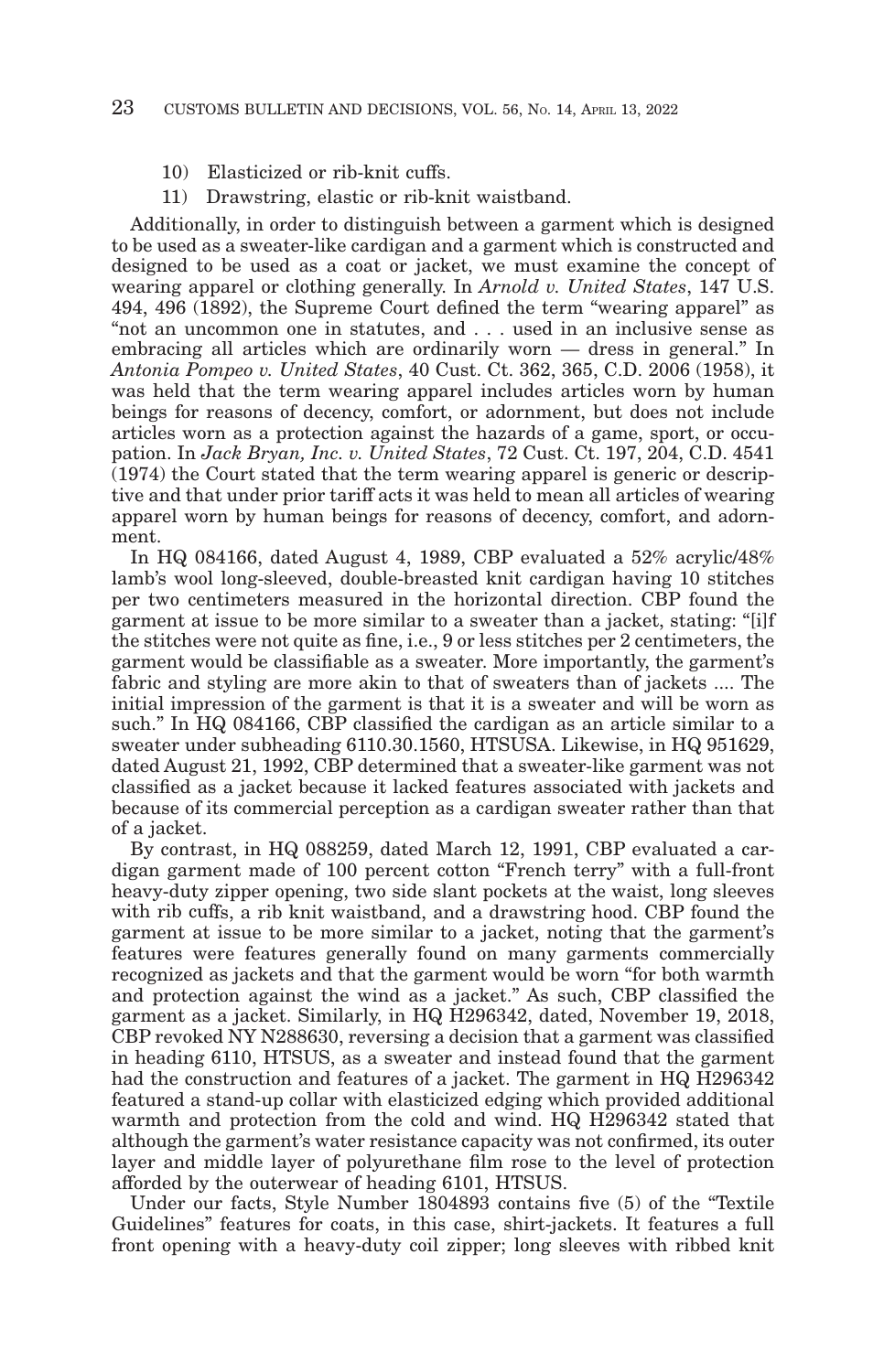cuffs; zippered pockets which slanted at or below the waist; and a ribbed knit hemmed waistband. Similarly, the combined weight of the fabric exceeds 10 ouncers per square yard. The Terry knit fabric weighs 8.85 ounces per square yard and the polyester woven fabric weighs 2.42 ounces per square yard. The subject garment has ribbed cuffs and a ribbed hem waistband; both of which are satisfy the "Textile Guideline" criteria. Additionally, the hood has a scuba-type facial closing which utilizes a drawstring inserted through the casing around the face. The drawstring scuba-type facial closing enhances the garment's capacity to provide protection against various weather conditions and therefore exceeds the factors associated with "wearing apparel" as described in *Jack Bryan, Inc*.

Moreover, the subject "Curfew French Terry Full Zip Hoodie" meets most, if not all of the requirements for a jacket as set forth in the Textile Guidelines and according to the definition of a jacket expressed in multiple rulings. *See* HQ 966053; HQ 950651; and HQ 952024 (which discussed various features and criteria necessary for a garment to definable as a jacket for tariff classification purposes). First, it covers the upper body from the neck area to the waist area; including the head area because of the hood. Secondly, Style Number 1804893 has a full front opening and has long sleeves. All of which are features and/or criteria that CBP has determined to be required features for a garment to be classified as a jacket. *See* HQ H288404, dated April 29, 2020 (CBP classified as jackets, hip-length puffer garment with hoods with full frontal openings and a zipper closure, a padded lining, and side-seam pockets. The garment had had long sleeves with elastic wrists and elastic tightening at the hem. Moreover, the ribbed cuffs and a ribbed waistband provide additional tightening elements at the cuffs and at the waist or bottom of the garment); *See also,* HQ 959085, dated November 26, 1996 (CBP distinguished between a jacket and a shirt, finding that the garments were jackets of heading 6201, HTSUS, because they possessed the characteristics of a jacket or coat). Most importantly, the subject "Curfew French Terry Full Zip Hoodie" is constructed and designed to be worn over all other garments as outerwear.

Lastly, a visual inspection of the subject garment reveals that Style Number 1804893 is not a hooded sweatshirt (i.e., "hoodie") of the kind which is designed to be worn like a sweater for, decency, comfort, and adornment. Instead, Style Number 1804893 is substantially similar to the garment classified as a jacket in HQ 088259, as it too is made of French terry fabric with a full-front heavy-duty zipper opening, two side slant pockets at the waist, long sleeves with rib cuffs, a rib knit waistband, and a drawstring hood. As we stated in HQ 088259, the aforementioned are features that are generally found on garments which are commercially recognized as jackets. Much like the garments CBP has determined to be classifiable as a jacket, the subject garment is a lightweight jacket which is designed and constructed to be worn for warmth and protection against weather conditions and not merely for comfort and adornment. Accordingly, we find that Style Number 1804893 is classifiable as a jacket.

#### **HOLDING:**

By application of GRI 3(b), the subject men's garment is classified as a jacket in heading 6101, HTSUS, specifically, in subheading 6101.20.2010, HTSUSA, which provides for: "Men's or boys' overcoats, carcoats, capes,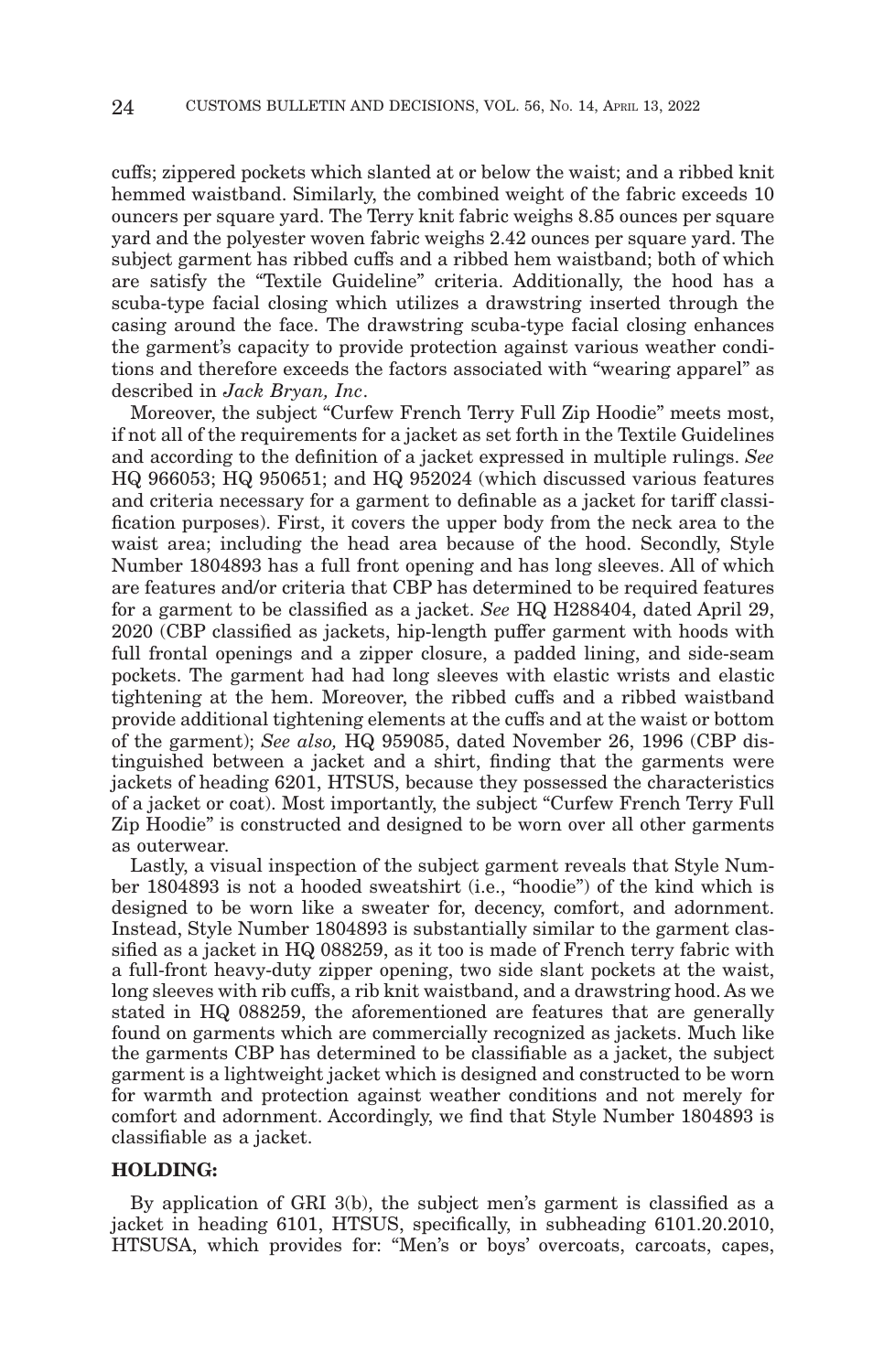cloaks, anoraks (including ski-jackets), windbreakers and similar articles, knitted or crocheted, other than those of heading 6103: Of cotton: Men's." The 2022 column one, general rate of duty is 15.9 % *ad valorem*.

Duty rates are provided for your convenience and are subject to change. The text of the most recent HTSUS and the accompanying duty rates are provided on the internet at https://hts.usitc.gov/current.

### **EFFECT ON OTHER RULINGS:**

NY N316817, dated February 3, 2021, is MODIFIED.

In accordance with 19 U.S.C. § 1625(c), this ruling will become effective 60 m accordance while 15 0.5.0.1 § 1020(c), this Full days after its publication in the *Customs Bulletin.*<br>
Sinc<br>
CRAIG <sup>1</sup><br> *Dir*<br> *Commercial and Trad*<br>
10 CEP PAPT 157

*Sincerely,*

CRAIG T. CLARK, *Director Commercial and Trade Facilitation Division*

# **19 CFR PART 177**

# **REVOCATION OF ONE RULING LETTER AND REVOCATION OF TREATMENT RELATING TO THE TARIFF CLASSIFICATION OF UNFRAMED AUTOMOTIVE SIDE MIRRORS**

**AGENCY:** U.S. Customs and Border Protection, Department of Homeland Security.

ACTION: Notice of revocation of one ruling letter, and revocation of treatment relating to the tariff classification of unframed automotive side mirrors.

**SUMMARY:** Pursuant to section 625(c), Tariff Act of 1930 (19 U.S.C. § 1625(c)), as amended by section 623 of title VI (Customs Modernization) of the North American Free Trade Agreement Implementation Act (Pub. L. 103–182, 107 Stat. 2057), this notice advises interested parties that U.S. Customs and Border Protection (CBP) is revoking one ruling letter concerning tariff classification of unframed automotive side mirrors under the Harmonized Tariff Schedule of the United States (HTSUS). Similarly, CBP is revoking any treatment previously accorded by CBP to substantially identical transactions. Notice of the proposed action was published in the *Customs Bulletin*, Vol. 55, No. 41, on October 20, 2021. One comment was received in response to that notice.

**EFFECTIVE DATE:** This action is effective for merchandise entered or withdrawn from warehouse for consumption on or after June 12, 2022.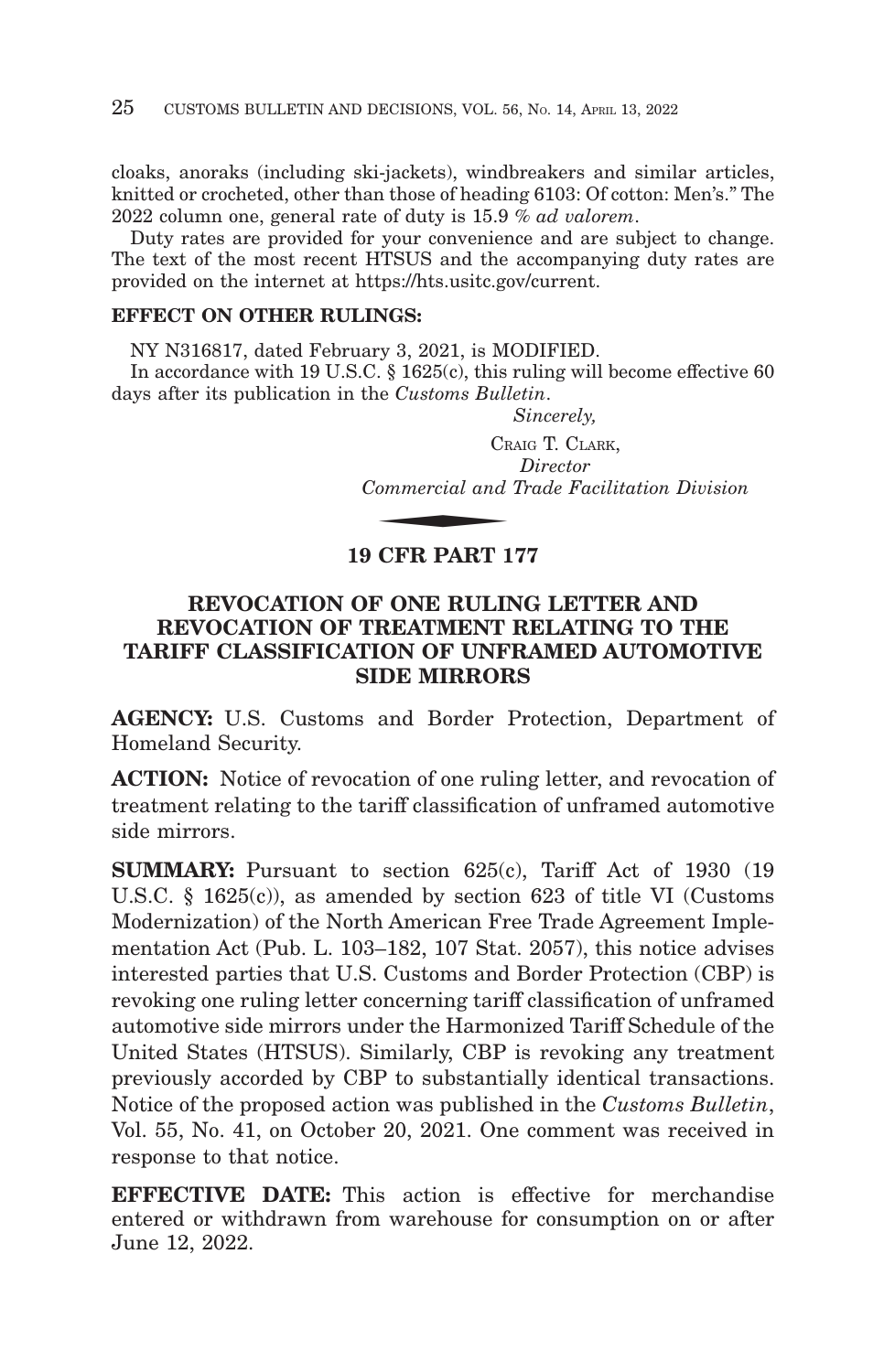**FOR FURTHER INFORMATION CONTACT:** Ms. Arim J. Kim, Chemicals, Petroleum, Metals and Miscellaneous Articles Branch, Regulations and Rulings, Office of Trade, at (202) 325–0266.

## **SUPPLEMENTARY INFORMATION:**

## **BACKGROUND**

Current customs law includes two key concepts: informed compliance and shared responsibility. Accordingly, the law imposes an obligation on CBP to provide the public with information concerning the trade community's responsibilities and rights under the customs and related laws. In addition, both the public and CBP share responsibility in carrying out import requirements. For example, under section 484 of the Tariff Act of 1930, as amended (19 U.S.C. § 1484), the importer of record is responsible for using reasonable care to enter, classify and value imported merchandise, and to provide any other information necessary to enable CBP to properly assess duties, collect accurate statistics, and determine whether any other applicable legal requirement is met.

Pursuant to 19 U.S.C. § 1625(c)(1), a notice was published in the *Customs Bulletin*, Vol. 55, No. 41, on October 20, 2021, proposing to revoke one ruling letter pertaining to the tariff classification of unframed automotive side mirrors. Any party who has received an interpretive ruling or decision (i.e., a ruling letter, internal advice memorandum or decision, or protest review decision) on the merchandise subject to this notice should have advised CBP during the comment period.

Similarly, pursuant to 19 U.S.C.  $\S$  1625(c)(2), CBP is revoking any treatment previously accorded by CBP to substantially identical transactions. Any person involved in substantially identical transactions should have advised CBP during the comment period. An importer's failure to advise CBP of substantially identical transactions or of a specific ruling not identified in this notice may raise issues of reasonable care on the part of the importer or its agents for importations of merchandise subsequent to the effective date of this notice.

In NY N253902, CBP classified the unframed automotive side mirrors in heading 7009, HTSUS, specifically in subheading 7009.91.10, HTSUS, which provides for "Glass mirrors, whether or not framed, including rear-view mirrors: Other: Unframed: Not over  $929 \text{ cm}^2$  in reflecting area". CBP has reviewed NY N253902 and has determined the ruling letter to be in error. It is now CBP's position that the unframed automotive side mirrors are properly classified, in heading 7009, HTSUS, specifically in subheading 7009.10.00, HTSUS, which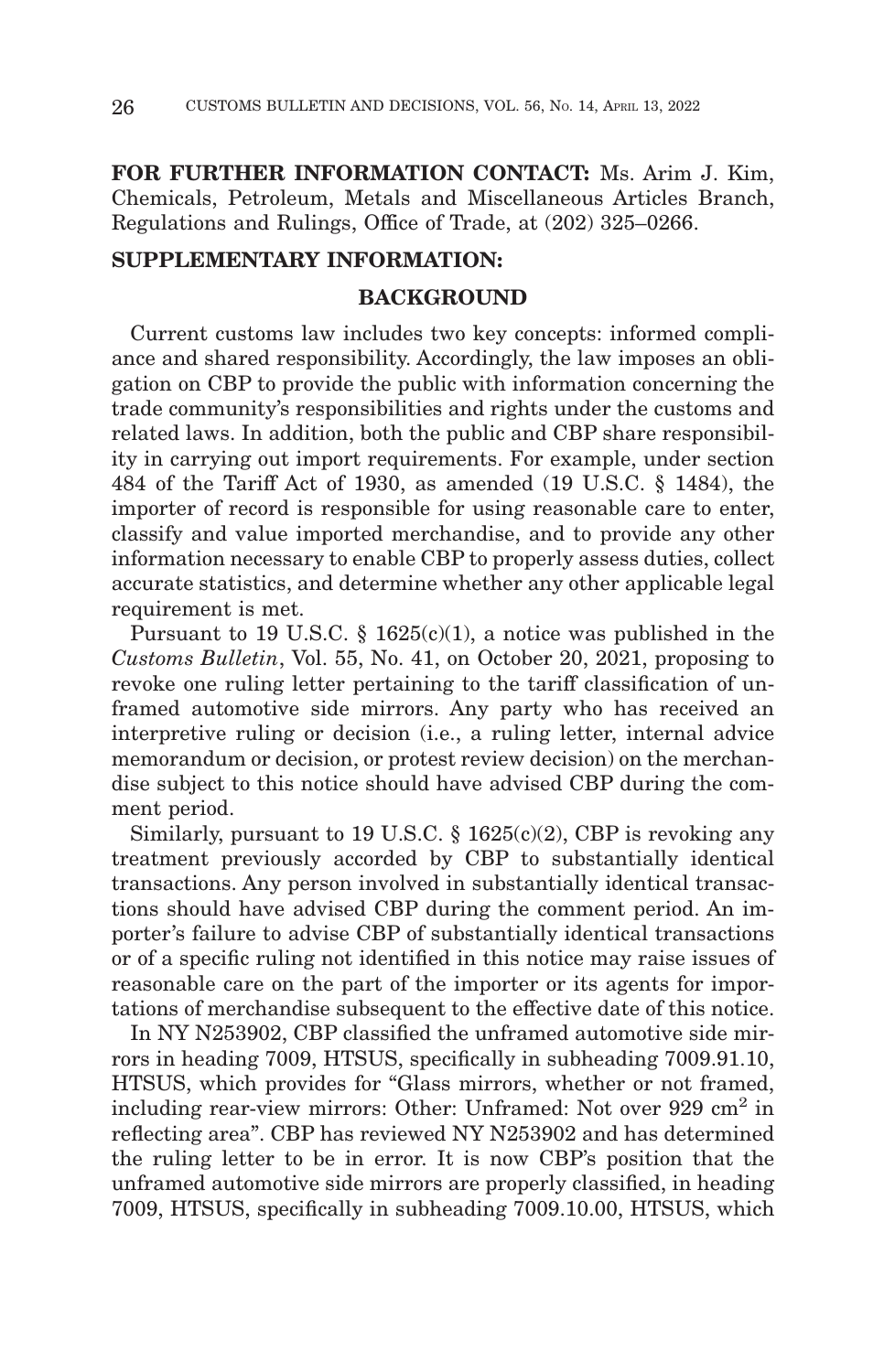provides for "Glass mirrors, whether or not framed, including rearview mirrors: Rear-view mirrors for vehicles".

Pursuant to 19 U.S.C. § 1625(c)(1), CBP is revoking NY N253902, and revoking or modifying any other ruling not specifically identified to reflect the analysis contained in Headquarters Ruling Letter (HQ) H318979, set forth as an attachment to this notice. Additionally, pursuant to 19 U.S.C. § 1625(c)(2), CBP is revoking any treatment previously accorded by CBP to substantially identical transactions.

In accordance with 19 U.S.C. § 1625(c), this ruling will become effective 60 days after publication in the *Customs Bulletin*. Dated: March 30, 2022

*for*

CRAIG T. CLARK, *Director Commercial and Trade Facilitation Division*

Attachment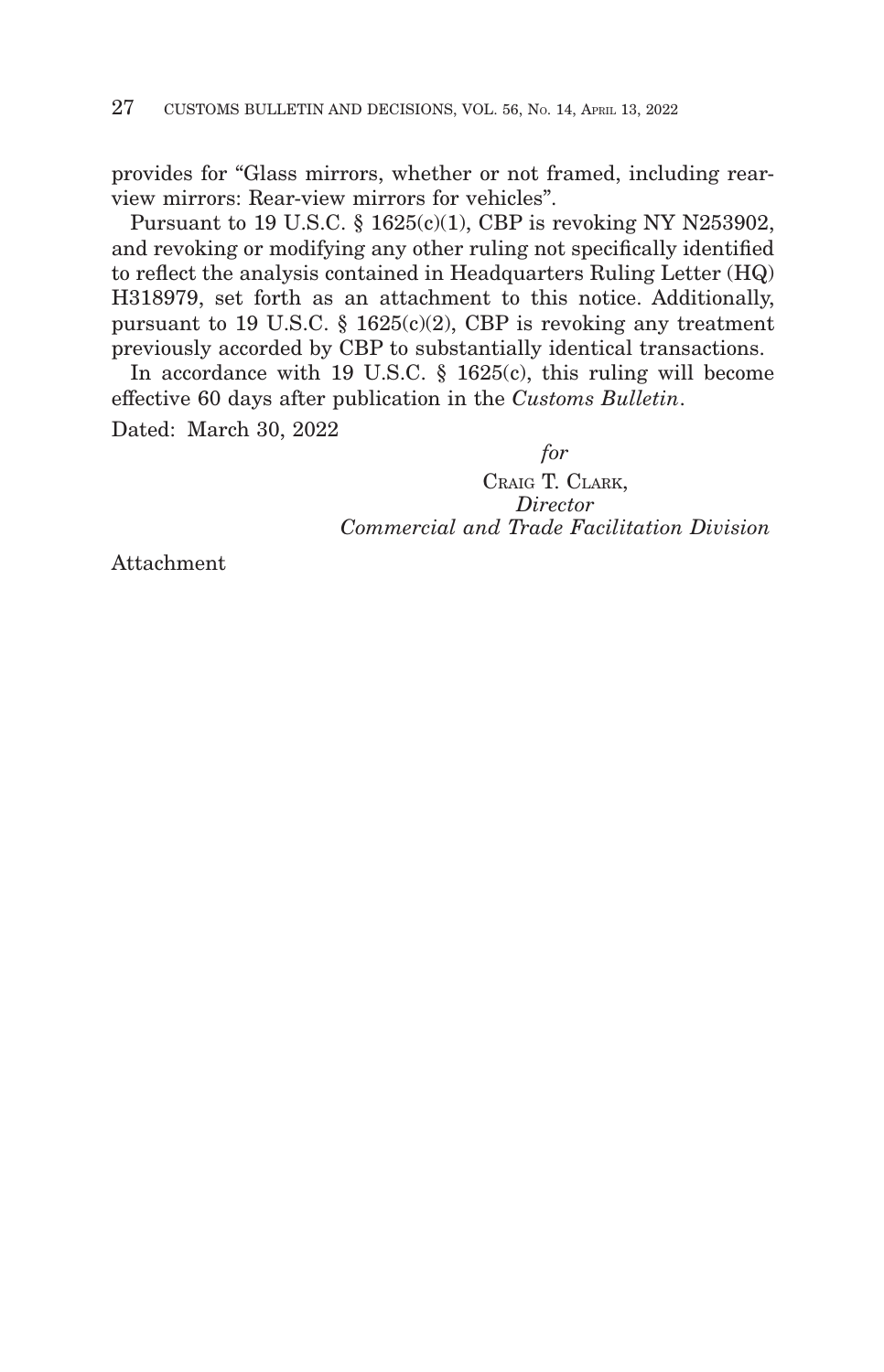#### HQ H318979

March 30, 2022 OT:RR:CTF:CPMMA H318979 AJK CATEGORY: Classification TARIFF NO: 7009.10.00

MR. ROBERT GARDENIER M. E. DEY & Co. INC. *700 W. VIRGINIA ST., STE 300 MILWAUKEE, WI 53204*

#### RE: Revocation of NY N253902; Classification of Unframed Automotive Side Mirrors

DEAR MR. GARDENIER:

This letter is in reference to your New York Ruling Letter (NY) N253902, dated June 20, 2014, concerning the tariff classification of unframed automotive side mirrors. In NY N253902, U.S. Customs and Border Protection (CBP) classified the merchandise in subheading 7009.91.10, Harmonized Tariff Schedule of the United States (HTSUS), as unframed glass mirrors. We have reviewed NY N253902 and have determined that the classification of the merchandise in subheading 7009.91.10, HTSUS, was incorrect.

Pursuant to section  $625(c)(1)$ , Tariff Act of 1930 (19 U.S.C. § 1625(c)(1)), as amended by section 623 of Title VI (Customs Modernization) of the North American Free Trade Agreement Implementation Act (Pub. L. 103–182, 107 Stat. 2057), a notice of the proposed action was published in the Customs Bulletin, Volume 55, No. 41, on October 20, 2021. One comment was received in response to this notice.

#### **FACTS:**

The subject merchandise was described in NY N253902 as follows:

The [glass mirror] is unframed and the reflecting surface measures less than  $929 \text{ cm}^2$ ...

[T]he item will be used as an exterior side view mirror. ... [T]he vast majority of these products will be used in trucks.

#### **ISSUE:**

Whether the unframed automotive side mirrors are classified in subheading 7009.10.00, HTSUS, as rearview mirrors, or subheading 7009.91.10, HTSUS, as unframed glass mirrors.

#### **LAW AND ANALYSIS:**

Classification of goods under the HTSUS is governed by the General Rules of Interpretation (GRI), and in the absence of special language or context which otherwise requires, by the Additional U.S. Rules of Interpretation (ARI). GRI 1 provides that classification shall be determined according to the terms of the headings of the tariff schedule and any relative section or chapter notes. In the event that the goods cannot be classified solely on the basis of GRI 1, and if the headings and legal notes do not otherwise require, the remaining GRIs 2 through 6 may then be applied in order.

\*\*\*\* \*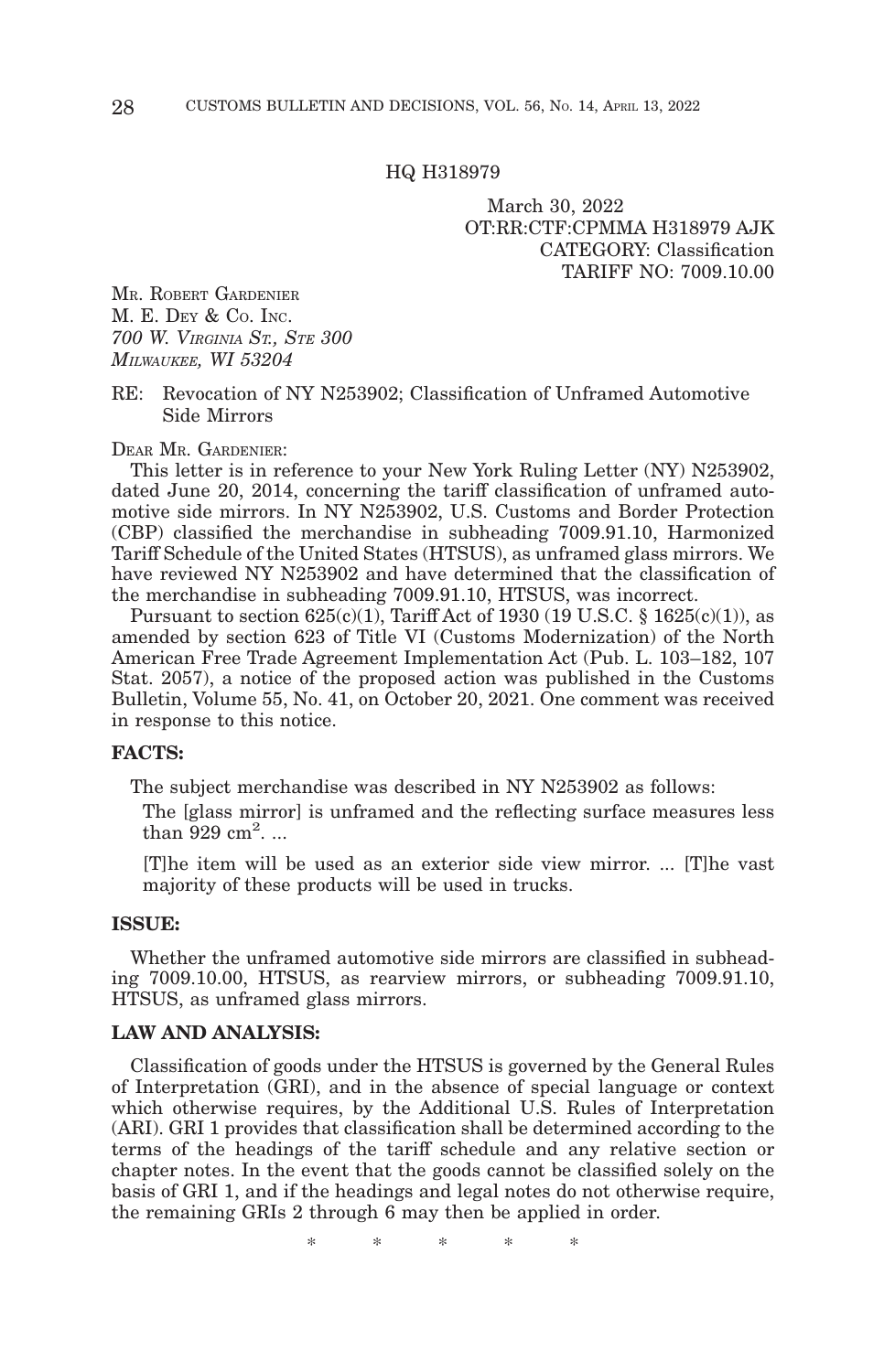| 7009       | Glass mirrors, whether or not framed, including rear-view mir-<br>rors: |
|------------|-------------------------------------------------------------------------|
| 7009.10.00 | Rear-view mirrors for vehicles                                          |
|            | Other:                                                                  |
| 7009.91    | Unframed:                                                               |
| 7009.91.10 | Not over $929 \text{ cm}^2$ in reflecting area                          |
|            |                                                                         |

The HTSUS provisions at issue are as follows:

\*\*\*\* \* The Harmonized Commodity Description and Coding System (HS) Explanatory Notes (ENs) constitute the official interpretation of the HS. While not legally binding or dispositive, the ENs provide a commentary on the scope of each heading of the HS at the international level, and are generally indicative of the proper interpretation of these headings. *See* T.D. 89–80, 54 Fed. Reg. 35127 (Aug. 23, 1989).

EN 70.09 provides, in pertinent part, as follows:

The heading further includes magnifying or reducing mirrors and rearview mirrors (e.g., for vehicles). All these mirrors may be backed (with paperboard, fabric, etc.), or framed (with metal, wood, plastics, etc.), and the frame itself may be trimmed with other materials (fabric, shells, mother of pearl, tortoise-shell, etc.).

\*\*\*\* \*

Heading 7009, HTSUS, is an *eo nomine* provision for rearview mirrors. However, the terms "rearview" and "rearview mirror" are not defined in chapter 79 of the HTSUS, nor are they defined elsewhere in the Nomenclature or the ENs. In the absence of a definition of a term in the HTSUS or ENs, the term is construed in accordance with its common and commercial meaning. *See Toyota Motor Sales, Inc. v. United States*, 7 C.I.T. 178, 182 (1984), *aff'd*, 753 F.2d 1061 (Fed. Cir. 1985); *Nippon Kogaku (USA), Inc. v. United States*, 69 C.C.P.A. 89 (1982). Dictionaries and other lexicographic authorities may be utilized to determine a term's common meaning. *See Mast Indus., Inc. v. United States*, 9 C.I.T. 549 (1985), *aff'd*, 786 F.2d 1144 (Fed. Cir. 1986). Merriam-Webster Dictionary defines "rearview mirror" as "a mirror (as in an automobile) that gives a view of the area behind a vehicle". *Rearview Mirror*, Merriam-Webster, https://www.merriam-webster.com/dictionary/rearview% 20mirror (last visited June 7, 2021). Moreover, the Federal Motor Vehicle Safety Standards (FMVSS) No. 111, which are federal vehicle regulations issued by the National Highway Traffic Safety Administration, defines "rearview image" as "a visual image, detected by means of a single source, of the area directly behind a vehicle that is provided in a single location to the vehicle operator and by means of indirect vision." 49 C.F.R. § 571.111. In addition, FMVSS No. 111 outlines the following requirements for rearview mirrors that are installed on the driver's and passenger's sides of passenger vehicles:

S5.2 Outside rearview mirror - driver's side.

S5.2.1 Field of view. Each passenger car shall have an outside mirror of unit magnification. The mirror shall provide the driver a view of a level road surface extending to the horizon from a line, perpendicular to a longitudinal plane tangent to the driver's side of the vehicle at the widest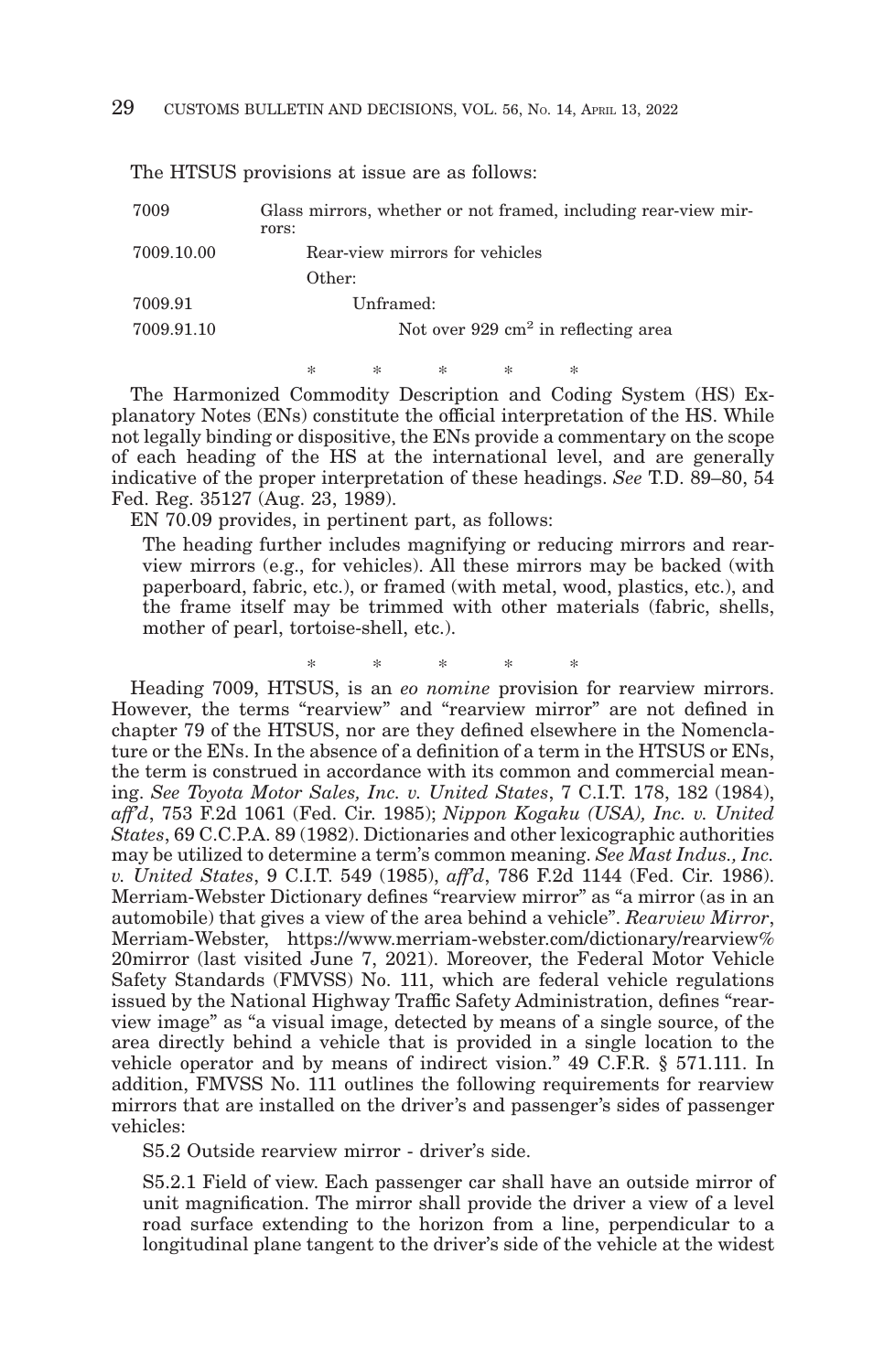point, extending 2.4 m out from the tangent plane 10.7 m behind the driver's eyes, with the seat in the rearmost position. The line of sight may be partially obscured by rear body or fender contours. The location of the driver's eye reference points shall be those established in Motor Vehicle Safety Standard No. 104 (§ 571.104) or a nominal location appropriate for any 95th percentile male driver.

...

S5.3 Outside rearview mirror passenger's side. Each passenger car whose inside rearview mirror does not meet the field of view requirements of S5.1.1 shall have an outside mirror of unit magnification or a convex mirror installed on the passenger's side. The mirror mounting shall provide a stable support and be free of sharp points or edges that could contribute to pedestrian injury. The mirror need not be adjustable from the driver's seat but shall be capable of adjustment by tilting in both horizontal and vertical directions.

Although the subject unframed automotive side mirrors are placed on the exterior of passenger vehicles, these mirrors reflect the area behind the vehicles. For example, the automotive side mirrors allow a driver to view other vehicles that approach from the rear. Furthermore, the FMVSS No. 111's specific provisions for outside rearview mirrors for driver's and passenger's sides demonstrates that the commercial definition of rearview mirrors includes the automotive side mirrors. Accordingly, CBP finds that the subject unframed automotive side mirrors constitute rearview mirrors in subheading 7009.10.00, HTSUS, under GRI 1.

As noted above, we received one comment in response to the notice of the proposed revocation. The comment was submitted in support of the revocation, as the commenter agrees that the unframed automotive side mirrors are properly classified in subheading 7009.10.00, HTSUS.

#### **HOLDING:**

By application of GRI 1, the unframed automotive side mirrors are classified under heading 7009, HTSUS, specifically in subheading 7009.10.00, HTSUS, which provides for "Glass mirrors, whether or not framed, including rear-view mirrors: Rear-view mirrors for vehicles". The 2022 column one, general rate of duty is 3.9% *ad valorem*.

Duty rates are provided for your convenience and subject to change. The text of the most recent HTSUS and the accompanying duty rates are provided at *www.usitc.gov*.

### **EFFECT ON OTHER RULINGS:**

NY N253902, dated June 20, 2014, is hereby revoked.

This ruling will become effective 60 days from the date of publication in the Customs Bulletin.

> *Sincerely,* ALLYSON MATTANAH *for* CRAIG T. CLARK, *Director Commercial and Trade Facilitation Division*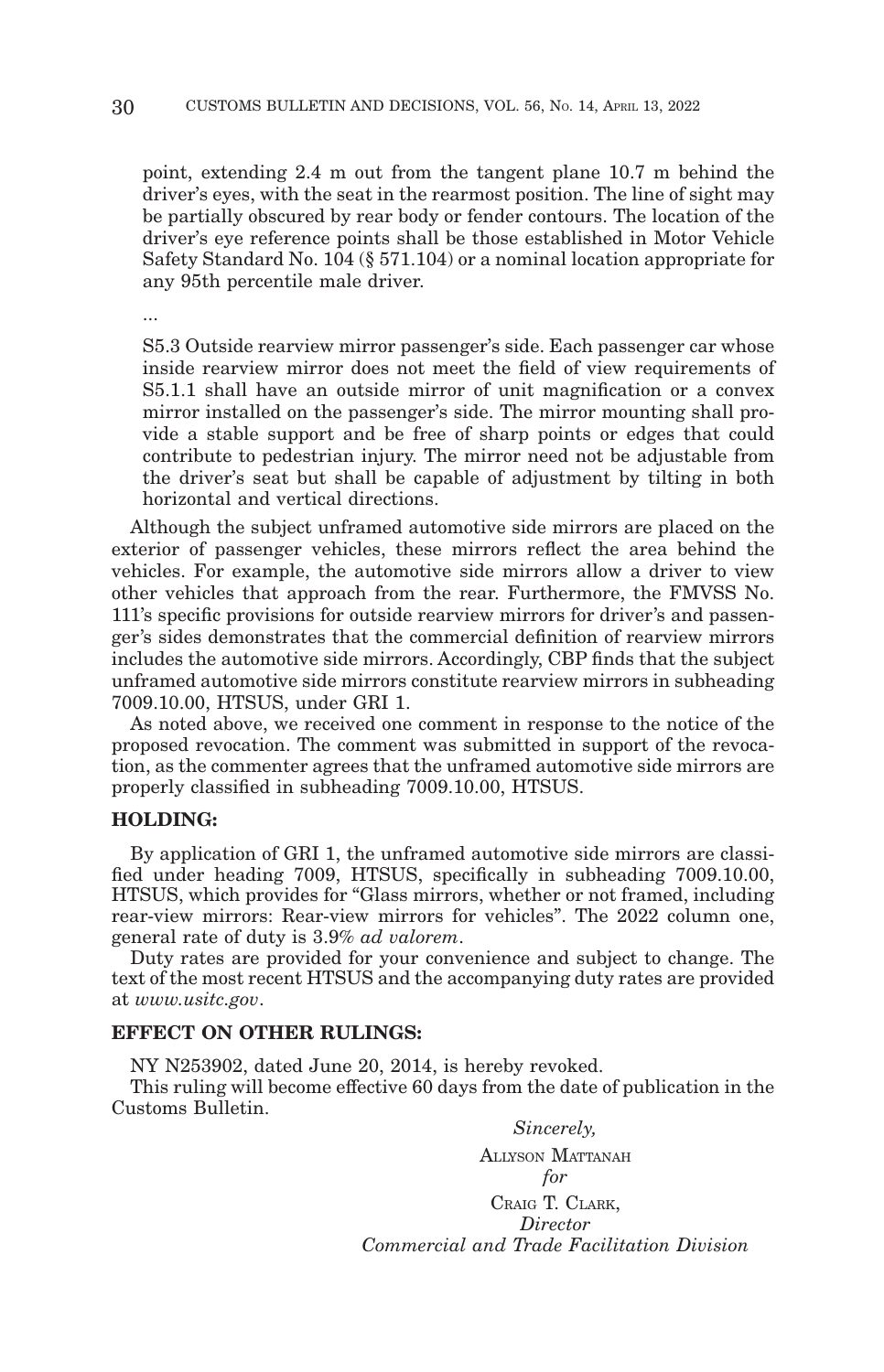# **TRANSFER OF CARGO TO A CONTAINER STATION**

**AGENCY:** U.S. Customs and Border Protection (CBP), Department of Homeland Security.

**ACTION:** 60-Day notice and request for comments; extension of an existing collection of information.

**SUMMARY:** The Department of Homeland Security, U.S. Customs and Border Protection will be submitting the following information collection request to the Office of Management and Budget (OMB) for review and approval in accordance with the Paperwork Reduction Act of 1995 (PRA). The information collection is published in the **Federal Register** to obtain comments from the public and affected agencies.

**DATES:** Comments are encouraged and must be submitted (no later than May 24, 2022) to be assured of consideration.

**ADDRESSES:** Written comments and/or suggestions regarding the item(s) contained in this notice must include the OMB Control Number 1651–0096 in the subject line and the agency name. Please use the following method to submit comments:

*Email.* Submit comments to: *CBP\_PRA@cbp.dhs.gov.*

Due to COVID–19-related restrictions, CBP has temporarily suspended its ability to receive public comments by mail.

**FOR FURTHER INFORMATION CONTACT:** Requests for additional PRA information should be directed to Seth Renkema, Chief, Economic Impact Analysis Branch, U.S. Customs and Border Protection, Office of Trade, Regulations and Rulings, 90 K Street NE, 10th Floor, Washington, DC 20229–1177, Telephone number 202–325–0056 or via email *CBP\_PRA@cbp.dhs.gov.* Please note that the contact information provided here is solely for questions regarding this notice. Individuals seeking information about other CBP programs should contact the CBP National Customer Service Center at 877–227–5511, (TTY) 1–800–877–8339, or CBP website at *https:// www.cbp.gov/.*

**SUPPLEMENTARY INFORMATION:** CBP invites the general public and other Federal agencies to comment on the proposed and/or continuing information collections pursuant to the Paperwork Reduction Act of 1995 (44 U.S.C. 3501 *et seq.*). This process is conducted in accordance with 5 CFR 1320.8. Written comments and suggestions from the public and affected agencies should address one or more of the following four points: (1) Whether the proposed collection of information is necessary for the proper performance of the functions of the agency, including whether the information will have practical utility; (2) the accuracy of the agency's estimate of the burden of the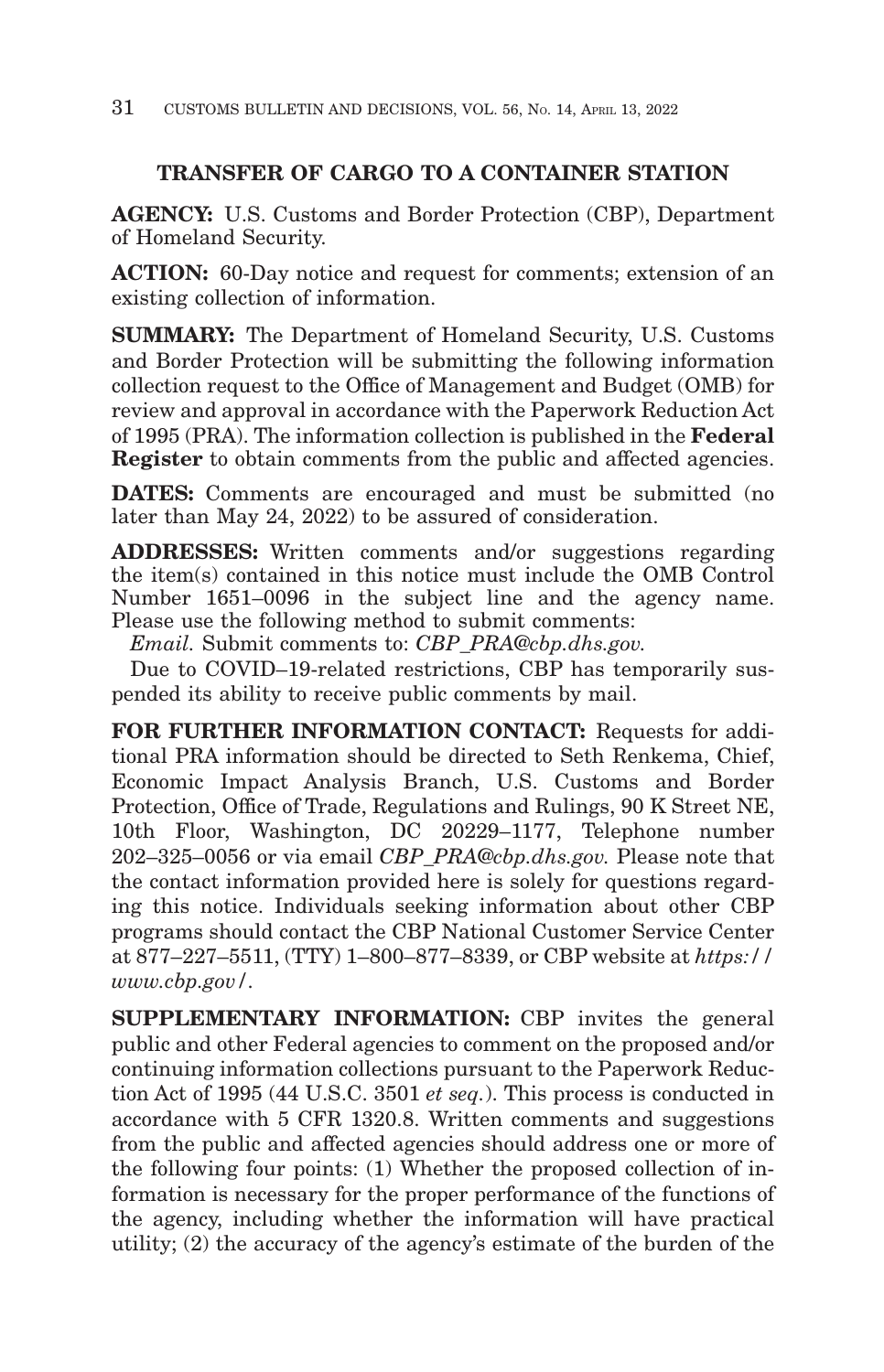proposed collection of information, including the validity of the methodology and assumptions used; (3) suggestions to enhance the quality, utility, and clarity of the information to be collected; and (4) suggestions to minimize the burden of the collection of information on those who are to respond, including through the use of appropriate automated, electronic, mechanical, or other technological collection techniques or other forms of information technology, *e.g.,* permitting electronic submission of responses. The comments that are submitted will be summarized and included in the request for approval. All comments will become a matter of public record.

# **Overview of This Information Collection**

**Title:** Transfer of Cargo to a Container Station.

**OMB Number:** 1651–0096.

**Form Number:** N/A.

**Current Actions:** Extension without change of an existing information collection.

**Type of Review:** Extension (without change).

**Affected Public:** Businesses.

**Abstract:** Before the filing of an entry of merchandise for the purpose of breaking bulk and redelivering cargo, containerized cargo may be moved from the place of unlading or may be received directly at the container station from a bonded carrier after transportation in-bond. 19 CFR 19.41. This also applies to loose cargo as part of containerized cargo. *Id.* In accordance with 19 CFR 19.42, the container station operator may make a request for the transfer of a container to the station by submitting to CBP an abstract of the manifest for the transferred containers including the bill of lading number, marks, numbers, description of the contents, and consignee.

This information is submitted by members of the trade community who are familiar with CBP regulations.

*Type of Information Collection:* Transfer of Cargo to Container Station.

**Estimated Number of Respondents:** 14,327.

**Estimated Number of Annual Responses per Respondent:** 25.

**Estimated Number of Total Annual Responses:** 358,175.

**Estimated Time per Response:** 7 minutes.

**Estimated Total Annual Burden Hours:** 41,548.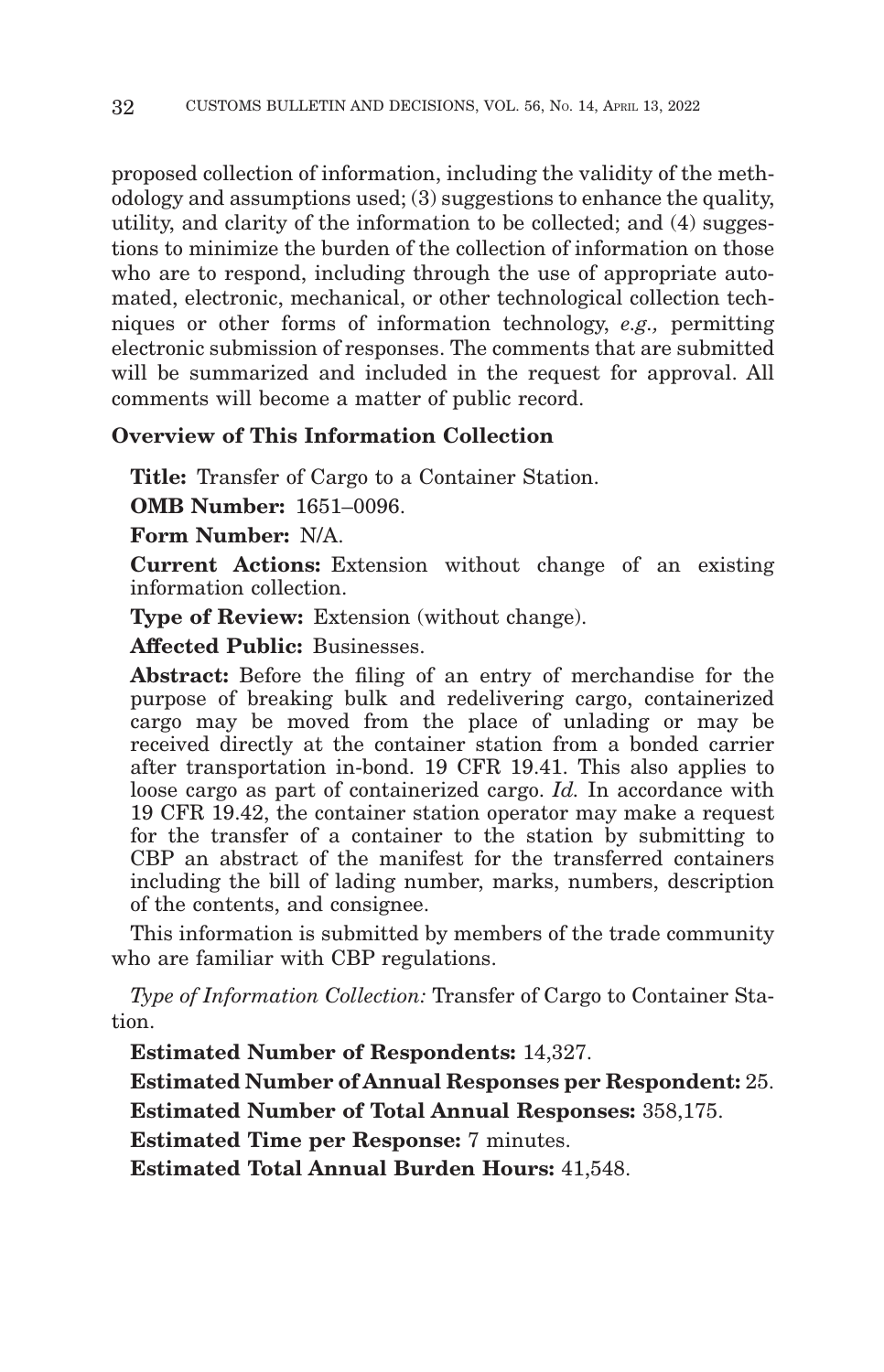Dated: March 21, 2022.

SETH D. RENKEMA, *Branch Chief, Economic Impact Analysis Branch, U.S. Customs and Border Protection.* SETE<br>Br<br>Economic Im<sub>,</sub><br>U.S. Customs<br>al Register, March<br>**ICATION OF** 

[Published in the Federal Register, March 25, 2022 (85 FR 17098)]

# **PROPOSED MODIFICATION OF A RULING LETTER RELATING TO THE ORIGIN OF POLYETHERETHERKETONE POWDER**

**AGENCY:** U.S. Customs and Border Protection, Department of Homeland Security.

**ACTION:** Notice of proposed modification of one ruling letter relating to the origin of polyetheretherketone powder.

**SUMMARY:** Pursuant to section 625(c), Tariff Act of 1930 (19) U.S.C. § 1625(c)), as amended by section 623 of title VI (Customs Modernization) of the North American Free Trade Agreement Implementation Act (Pub. L. 103–182, 107 Stat. 2057), this notice advises interested parties that U.S. Customs and Border Protection (CBP) intends to modify one ruling letter concerning the origin of polyetheretherketone (PEEK) powder. Similarly, CBP intends to revoke any treatment previously accorded by CBP to substantially identical transactions. Comments on the correctness of the proposed actions are invited.

**DATE:** Comments must be received on or before May 13, 2022.

**ADDRESS:** Written comments are to be addressed to U.S. Customs and Border Protection, Office of Trade, Regulations and Rulings, Attention: Erin Frey, Commercial and Trade Facilitation Division, 90 K St., NE, 10th Floor, Washington, DC 20229–1177. Due to the COVID-19 pandemic, CBP is also allowing commenters to submit electronic comments to the following email address: 1625Comments@cbp.dhs.gov. All comments should reference the title of the proposed notice at issue and the Customs Bulletin volume, number and date of publication. Due to the relevant COVID-19-related restrictions, CBP has limited its on-site public inspection of public comments to 1625 notices. Arrangements to inspect submitted comments should be made in advance by calling Ms. Erin Frey at (202) 325–1757.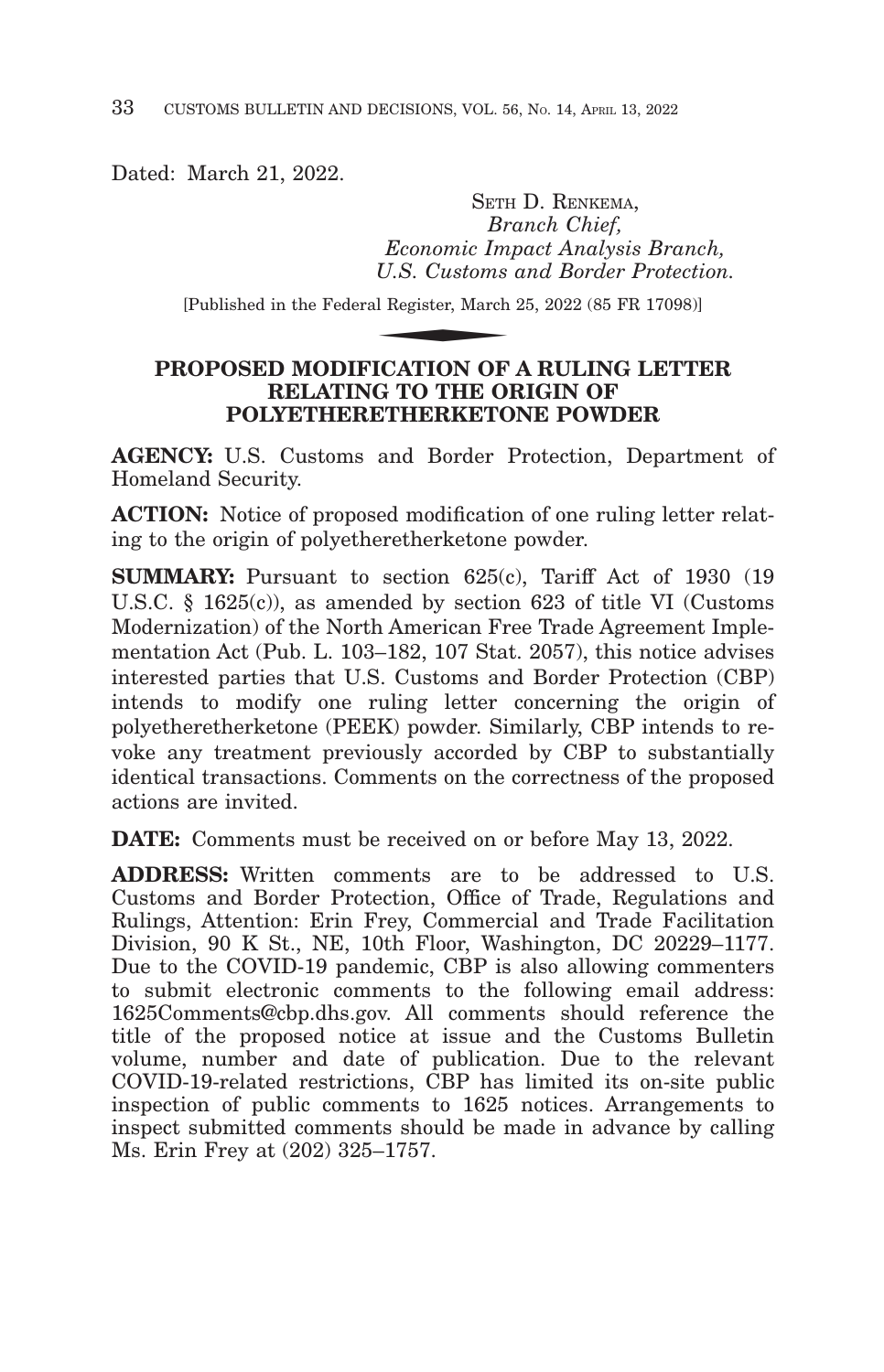**FOR FURTHER INFORMATION CONTACT:** Joy Marie Virga, Valuation and Special Programs Branch, Regulations and Rulings, Office of Trade, at (202) 325–1511.

## **SUPPLEMENTARY INFORMATION:**

## **BACKGROUND**

Current customs law includes two key concepts: informed compliance and shared responsibility. Accordingly, the law imposes an obligation on CBP to provide the public with information concerning the trade community's responsibilities and rights under the customs and related laws. In addition, both the public and CBP share responsibility in carrying out import requirements. For example, under section 484 of the Tariff Act of 1930, as amended (19 U.S.C. § 1484), the importer of record is responsible for using reasonable care to enter, classify and value imported merchandise, and to provide any other information necessary to enable CBP to properly assess duties, collect accurate statistics, and determine whether any other applicable legal requirement is met.

Pursuant to 19 U.S.C. § 1625(c)(1), this notice advises interested parties that CBP is proposing to modify one ruling letter pertaining to the origin of PEEK powder. Although in this notice, CBP is specifically referring to New York Ruling Letter ("NY") N111878, dated July 14, 2010, (Attachment A), this notice also covers any rulings on this merchandise which may exist, but have not been specifically identified. CBP has undertaken reasonable efforts to search existing databases for rulings in addition to the one identified. No further rulings have been found. Any party who has received an interpretive ruling or decision (i.e., a ruling letter, internal advice memorandum or decision, or protest review decision) on the merchandise subject to this notice should advise CBP during the comment period.

Similarly, pursuant to 19 U.S.C.  $\S$  1625(c)(2), CBP is proposing to revoke any treatment previously accorded by CBP to substantially identical transactions. Any person involved in substantially identical transactions should advise CBP during this comment period. An importer's failure to advise CBP of substantially identical transactions or of a specific ruling not identified in this notice may raise issues of reasonable care on the part of the importer or its agents for importations of merchandise subsequent to the effective date of the final decision on this notice.

In NY N111878, CBP classified found that tempering PEEK powder in Germany resulted in a substantial transformation. CBP has reviewed NY N111878 and has determined the ruling letter to be in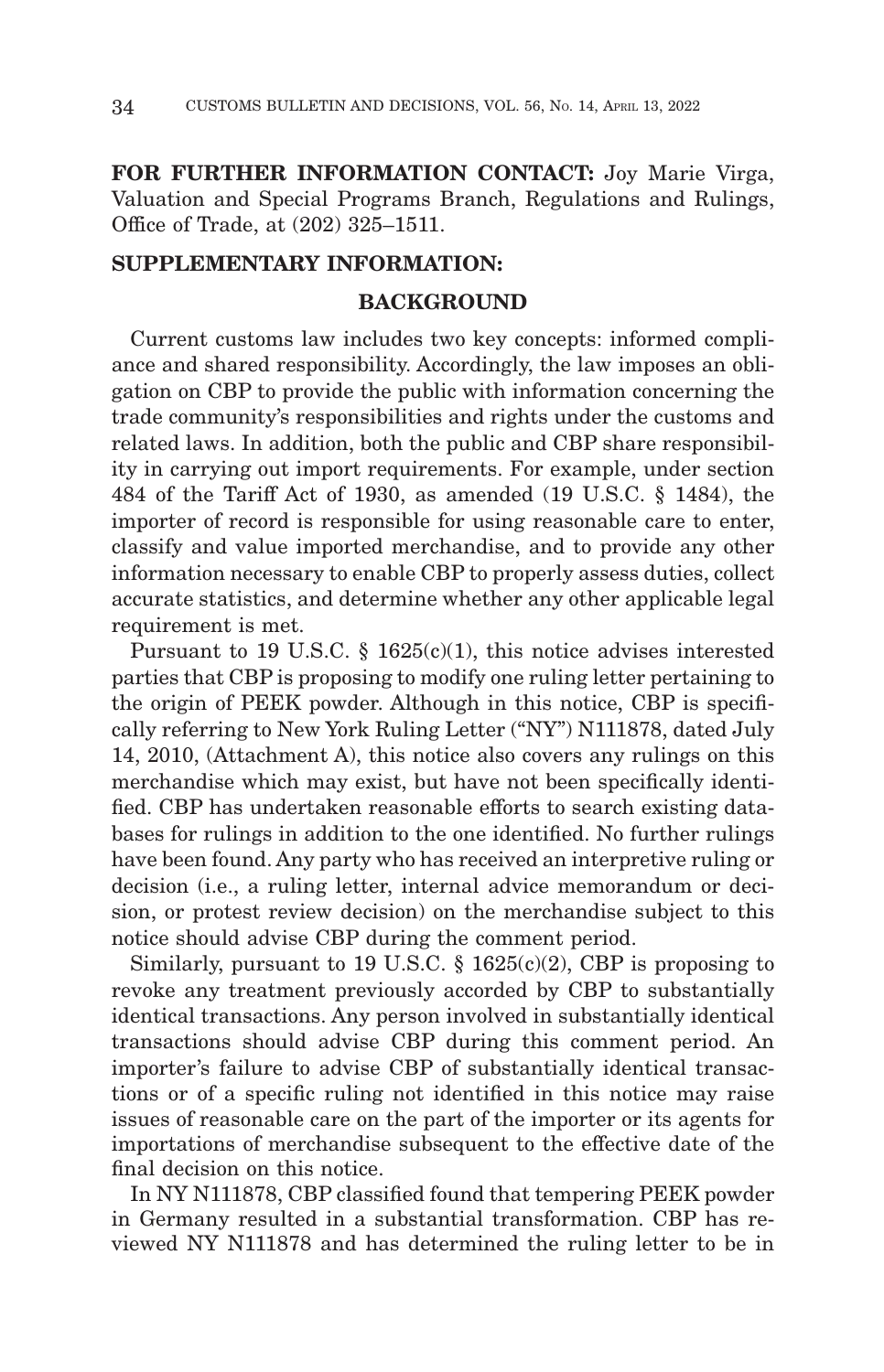error. It is now CBP's position the tempering of PEEK powder was not a substantial transformation and the country of origin of the PEEK powder was the United Kingdom.

Pursuant to 19 U.S.C.  $\S$  1625(c)(1), CBP is proposing to modify NY N111878 and to revoke or modify any other ruling not specifically identified to reflect the analysis contained in the proposed Headquarters Ruling Letter ("HQ") H305264, set forth as Attachment B to this notice. Additionally, pursuant to 19 U.S.C. § 1625(c)(2), CBP is proposing to modify any treatment previously accorded by CBP to substantially identical transactions.

Before taking this action, consideration will be given to any written comments timely received.

Dated:

MONIKA R BRENNER *for* CRAIG T. CLARK, *Director Commercial and Trade Facilitation Division*

Attachments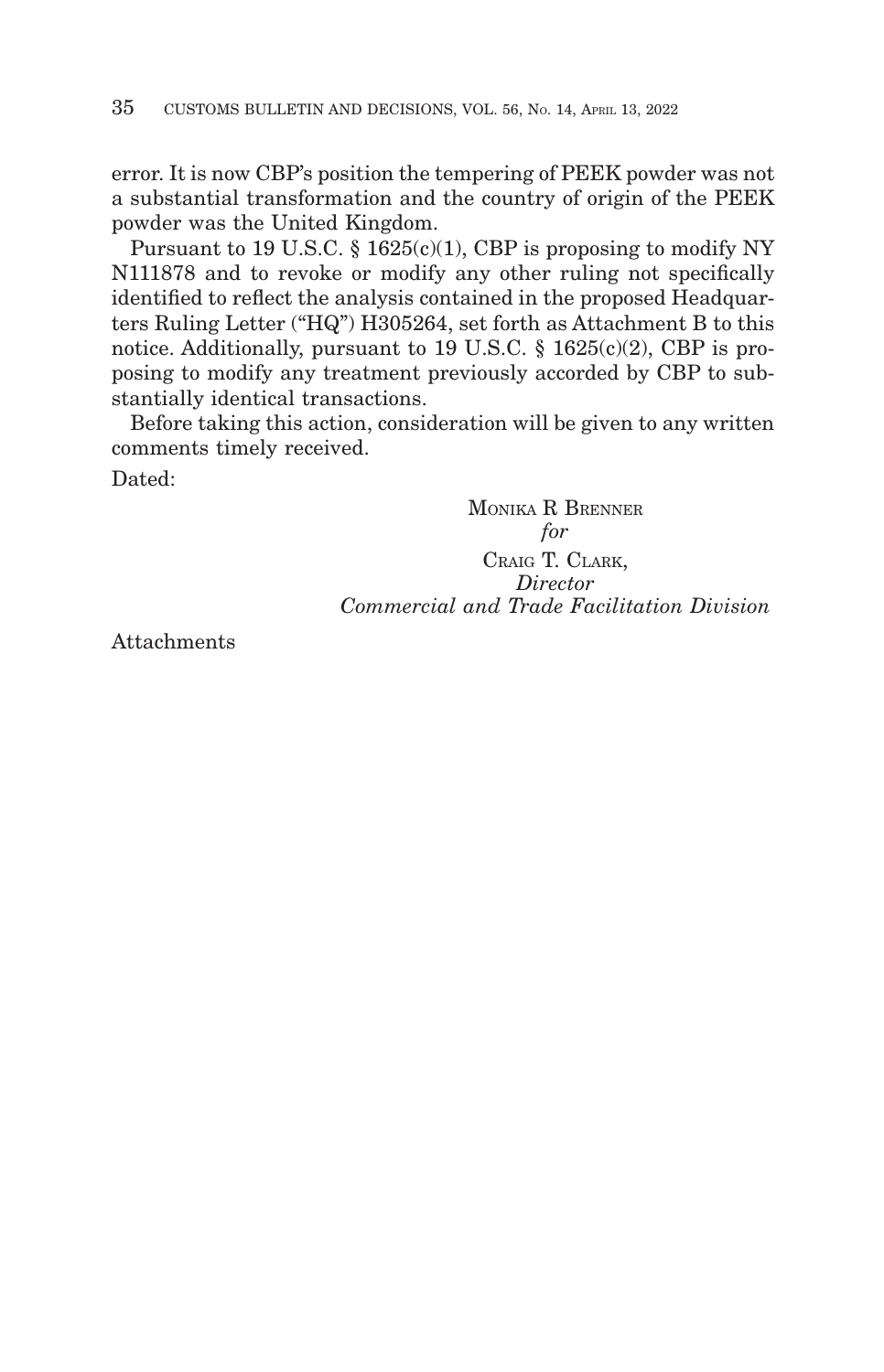N111878

July 14, 2010 CLA-2–39:OT:RR:E:NC:N2:237 CATEGORY: Country of Origin

MR. BERNHARD POMMER EOS GMBH ELECTRO OPTICAL SYSTEMS *ROBERT-STIRLING-RING 1 KRAILLING, OTHER 82152 GERMANY*

DEAR MR. POMMER:

In your letter dated June 23, 2010 you requested a country of origin ruling for the product: polyetheretherketone powder imported from the United Kingdom and tempered in Germany.

Untempered polyetheretherketone powder is imported from the United Kingdom into Germany where it is further processed by a special tempering step which allows it to be used at high temperatures in laser-sintering machines for dosing and recoating. The raw material imported into Germany cannot be used for laser sintering. The tempered powder is intended for export to the United States for use in injection molding, extrusion, compression molding and composites for the manufacture of engine parts and in heat exchange applications.

Section 134.1 (b) of the Customs Regulations (19 C.F.R. 134.1(b)) defines "country of origin" as the country of manufacture, production or growth of any article of foreign origin entering the United States. Further work or material added to an article in another country must effect a substantial transformation in order to render such other country the "country of origin" within the meaning of the marking laws and regulations. For country of origin purposes, a substantial transformation of an imported article occurs when it is used in manufacture, which results in an article having a name, character, or use differing from that of imported article (19 C.F.R. 134.35).

Untempered polyetheretherketone powder will be substantially transformed in Germany into an article having a name (tempered polyetheretherketone), character (capable of being processed at high temperatures in lasersintering machines ), or use (for dosing and recoating) differing from that of the untempered raw material. Therefore, for tariff purposes the country of origin of the polyetheretherketone powder tempered in Germany will be Germany.

This merchandise may be subject to the requirements of the Toxic Substances Control Act (TSCA), which are administered by the U. S. Environmental Protection Agency. Information on the TSCA can be obtained by contacting the EPA at 1200 Pennsylvania Avenue, N.W., Washington, D.C. 20460, by calling the TSCA Assistance Line at (202) 554–1404, by Fax at (202) 554–5603, by e-mail to: tsca-hotline@epa.gov or by visiting their website at www.epa.gov.

This ruling is being issued under the provisions of Part 177 of the Customs Regulations (19 C.F.R. 177).

A copy of the ruling or the control number indicated above should be provided with the entry documents filed at the time this merchandise is imported. If you have any questions regarding the ruling, contact National Import Specialist Frank Cantone at (646) 733–3038.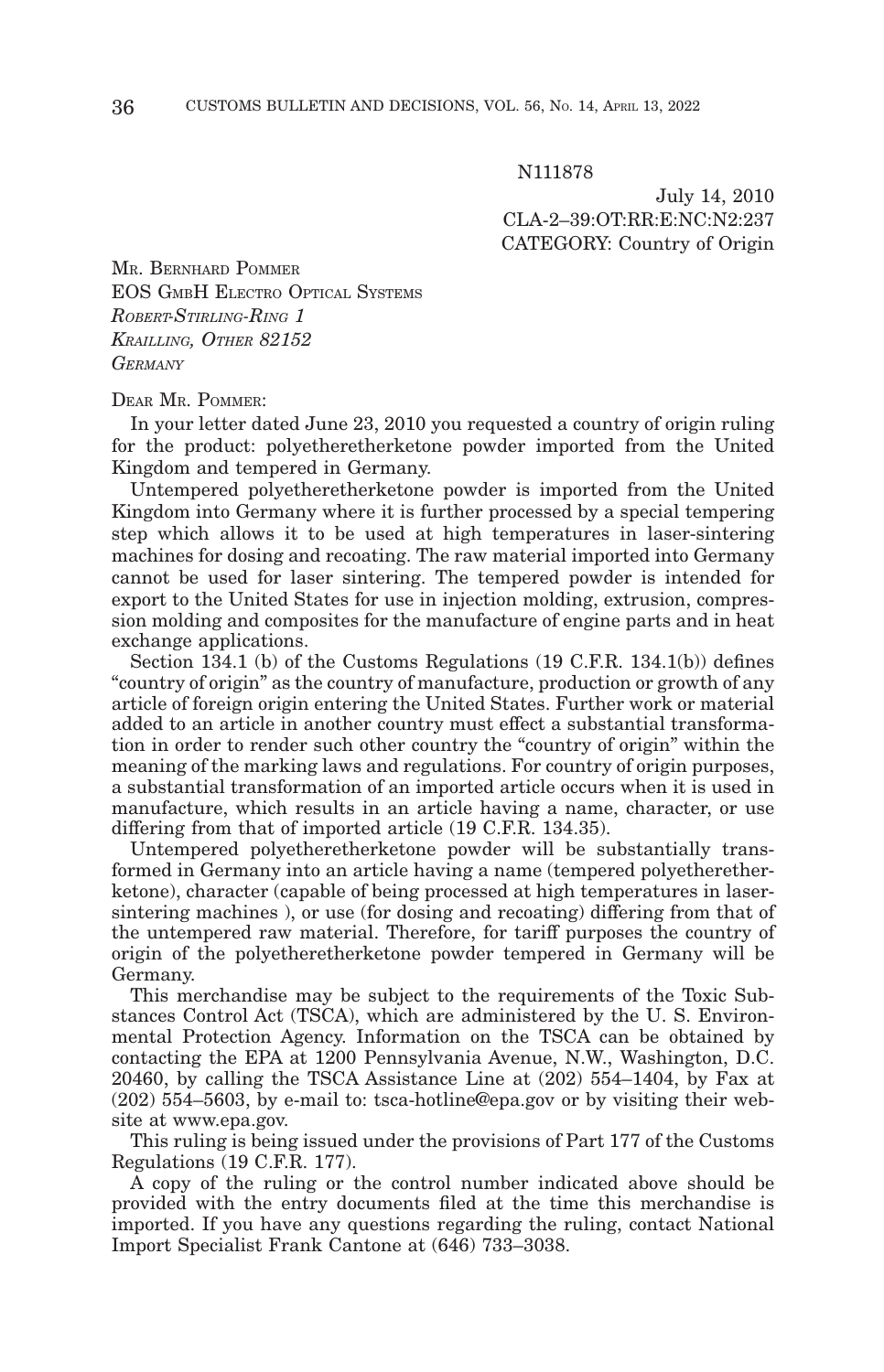37 CUSTOMS BULLETIN AND DECISIONS, VOL. 56, NO. 14, APRIL 13, 2022

*Sincerely,*

ROBERT B. SWIERUPSKI *Director National Commodity Specialist Division*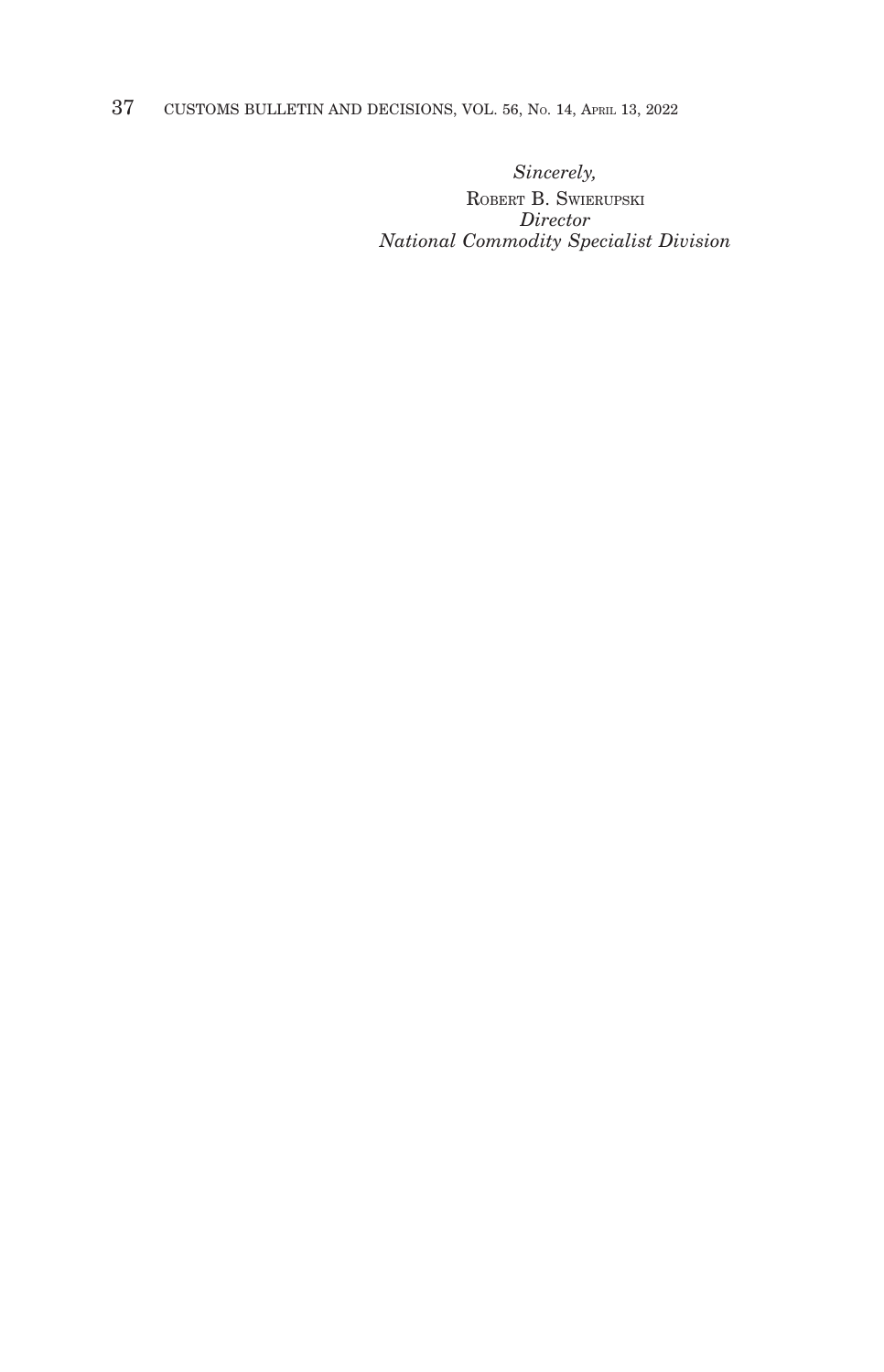HQ H305264 OT:RR:CTF:VS H305264 JMV CATEGORY: Origin

MR. BERNHARD POMMER EOS GMBH ELECTRO OPTICAL SYSTEMS *ROBERT-STIRLING-RING 1 KRAILLING, OTHER 82152 GERMANY*

RE: Modification of NY N111878; Polyetheretherketone Powder

DEAR MR. POMMER:

This is in reference to New York Ruling Letter ("NY") N111878, dated July 14, 2010, issued to EOS GmbH Electro Optical Systems ("EOS"). In NY N111878, U.S. Customs and Border Protection ("CBP") determined, in relevant part, that polyetheretherketone ("PEEK") powder of U.K.-origin was substantially transformed in Germany and therefore a product of Germany. We have reviewed NY N111878 and found it to be in error. For the reasons set forth below, with respect to the country of origin of the subject PEEK powder, we hereby revoke NY N111878.

## **FACTS:**

Untempered polyetheretherketone powder ("PEEK"), CAS number 27380–27–4, classifiable under subheading 3907.20, Harmonized Tariff Schedule of the United States (HTSUS) and in the form of a fine powder is imported from the United Kingdom into Germany. PEEK is a thermoplastic polymer that can be used in engine parts and heat exchange applications. PEEK is an organic semi-crystalline engineering polymer in the polyaryletherketone family of plastics, which is one of the most important in additive manufacturing due to its high strength, temperature resistance and chemical resistance. PEEK is commercially available in several grades according to different molecular weights (or melt viscosities) to meet the requirements of different melt-processing methods. PEEK can be processed by conventional methods such as injection molding, extrusion, compression molding etc. The processing conditions used to mold PEEK can influence the crystallinity, and hence its mechanical properties.

In Germany, the PEEK is further processed by a tempering step. Tempering allows PEEK to be used at high temperatures in laser-sintering machines for dosing and recoating. Prior to this process, the raw material imported into Germany cannot be used for laser sintering. The tempered PEEK powder, also classifiable under subheading 3907.20, HTSUS, is intended for export to the United States for use in injection molding, extrusion, compression molding and composites for the manufacture of engine parts and in heat exchange applications.

Laser sintering or powder bed fusion is an additive manufacturing process (3-D printing) where a laser consolidates, layer upon layer, powdered materials to build three dimensional objects, prototypes, or fully functional parts. Because laser sintering can create complex light weight parts without compromising functional requirements, manufacturers have become increasingly interested in laser sintering manufacturing, particularly in the aerospace, automotive, and medical industries. PEEK is a polymer commonly used in laser sintering.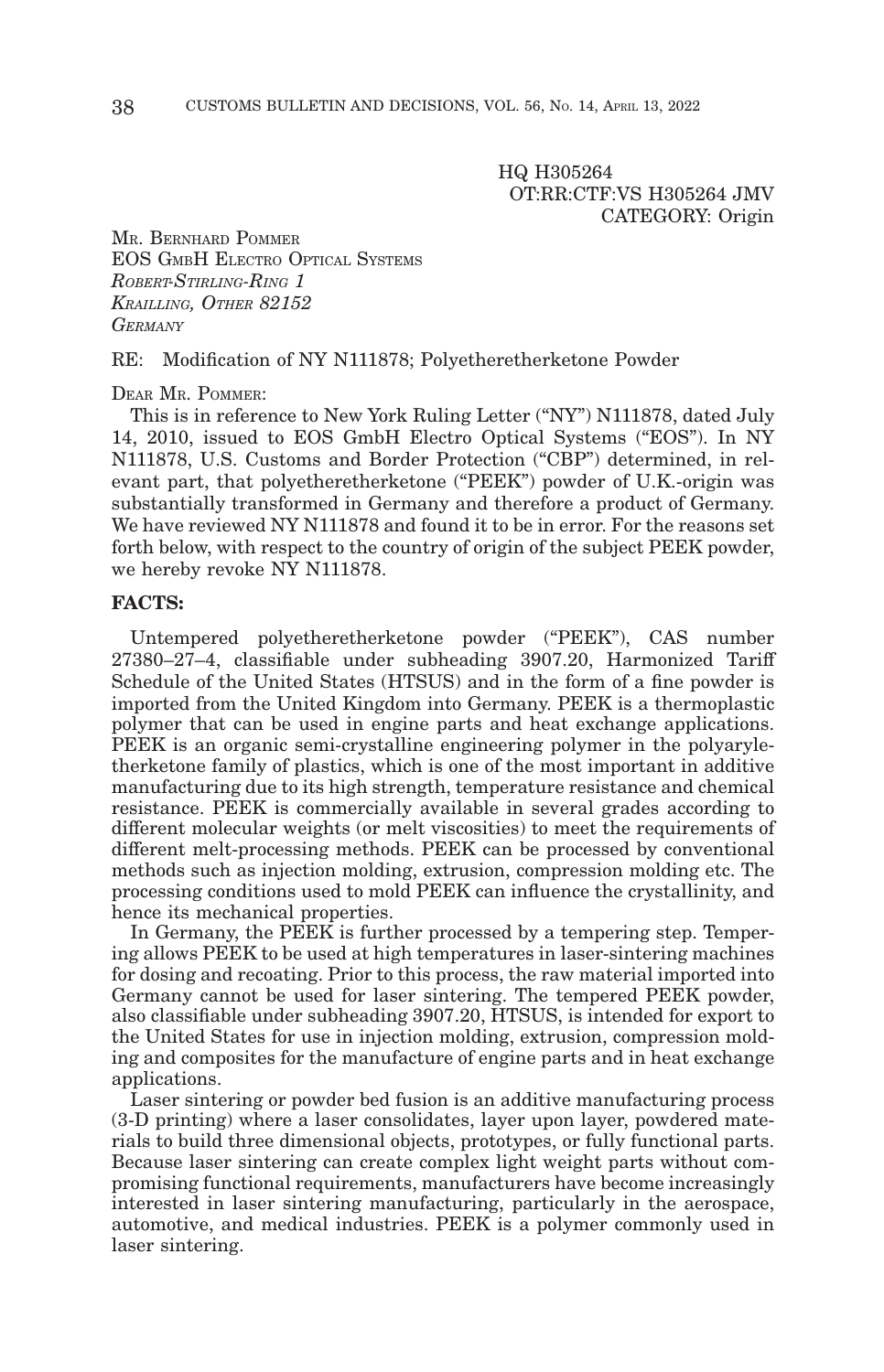Manufacturers who produce articles of PEEK via laser sintering face challenges that arise from the semi-crystalline nature of  $PEEK<sup>1</sup>$ . The semicrystalline nature makes PEEK highly susceptible to changes in processing conditions which can lead to variation of the final performance of PEEK. However, tempering PEEK prior to laser sintering controls the crystallization of PEEK and the level of residual stress in the printed items. Additionally, tempering PEEK creates better packing during manufacture of an article and changes the angle of response or shape of PEEK powder particles, which improves the particle flow.<sup>2</sup>

## **ISSUE:**

Whether the country of origin of the subject PEEK powder is Germany.

#### **LAW AND ANALYSIS:**

Section 304 of the Tariff Act of 1930, as amended (19 U.S.C. § 1304), provides, in relevant part:

(a) Marking of articles. Except as hereinafter provided, every article of foreign origin ... imported into the United States shall be marked in a conspicuous place as legibly, indelibly, and permanently as the nature of the article (or container) will permit in such manner as to indicate to an ultimate purchaser in the United States the English name of the country of origin of the article.

Part 134, U.S. Customs and Border Protection ("CBP") Regulations (19 C.F.R. Part 134), implements the country of origin marking requirements of 19 U.S.C. § 1304. Title 19, Section 134.1(b) defines "country of origin" as "the country of manufacture, production, or growth of any article of foreign origin entering the United States. Further work or material added to an article in another country must effect a substantial transformation in order to render such other country the 'country of origin' within the meaning of this part;  $\ldots$ "

A substantial transformation occurs when an article emerges from a manufacturing process with a name, character, or use, which differs from the original material subjected to the process. In *Nat'l Hand Tool Corp. v. United States*, 16 CIT 308, *aff'd per curiam*, 989 F.2d 1201 (Fed. Cir. 1993), the Court of International Trade determined that hand tool components, which were cold-formed and hot-forged in Taiwan into their final shape, with post-importation processing such as heat treatment and electroplating, and assembly occurring in the United States, did not undergo substantial transformation in the United States. There was no change in name because each article as imported had the same name in the completed tool. There was no change in character because the articles remained the same after heat treatment, electroplating, and assembly in the United States. The use of the imported articles was predetermined at the time of entry – each component

<sup>1</sup> Ali Reza Zanjanijam, et al., *Fused Filament Fabrication of PEEK: A Review of Process-Structure-Property Relationships*, POLYMERS (2020), https://www.ncbi.nlm.nih.gov/pmc/ articles/PMC7465918/; and Manfred Schmid and Konrad Wegener, *Thermal and molecular properties of polymer powders for Selective Laser Sintering (SLS)*, AIP CONFERENCE PROCEED-INGS, (2019), https://aip.scitation.org/doi/pdf/10.1063/1.4965571.

<sup>2</sup> Silvia Berretta, et. al., *Processability of PEEK, a New Polymer for High Temperature Laser Sintering (HT-LS)*, 68 European Polymer Journal 243 (2015) ("Hence, a thermal treatment was carried out on PEEK 450PF in order to improve the particle flow and shape.")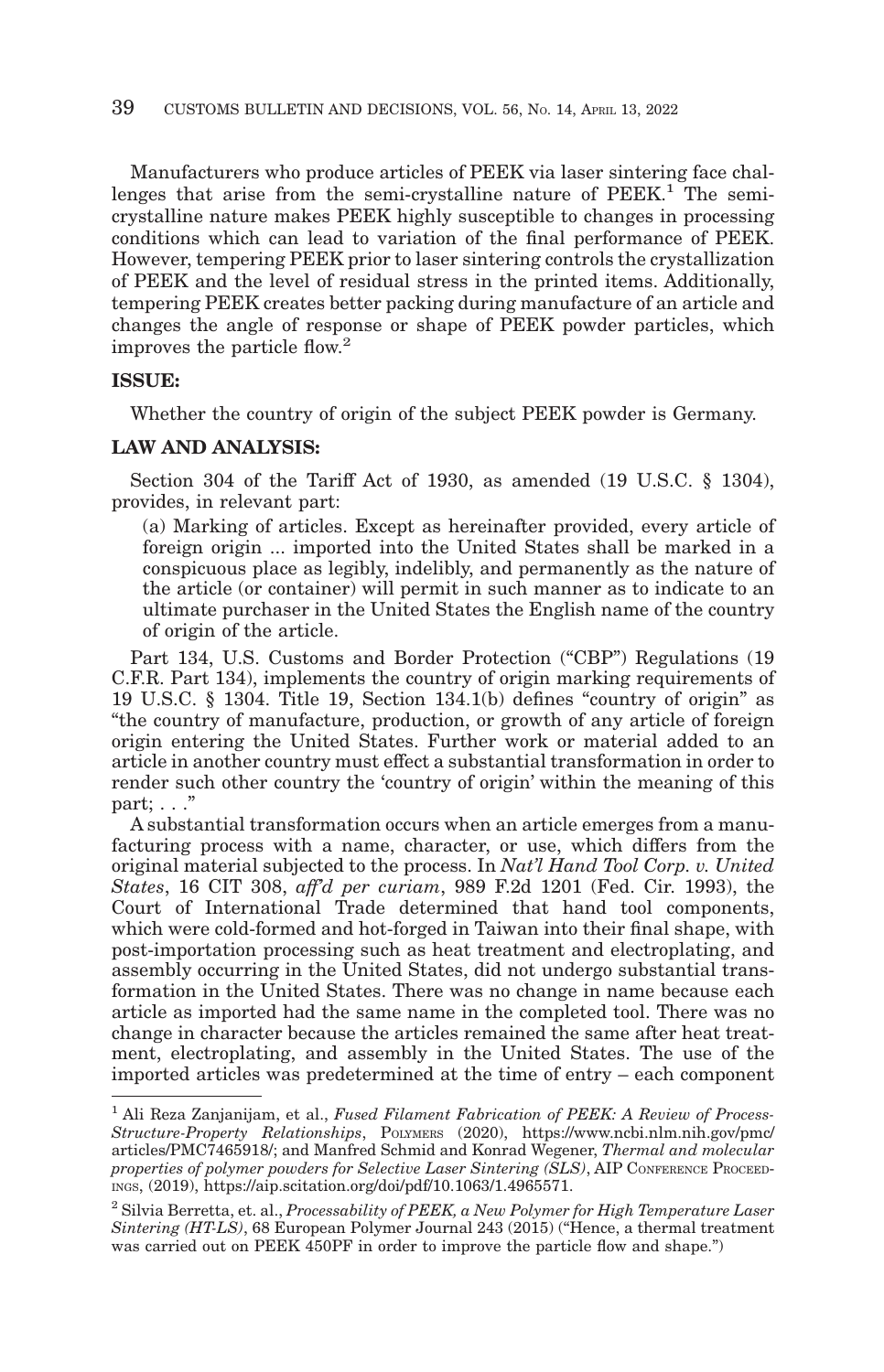was intended to be incorporated in a particular finished mechanics' hand tool, except for one exhibit with a dual use. The court rejected the importer's claim that the value added in the United States was relatively significant to the operation in Taiwan so that substantial transformation should be found, determining that such a finding could lead to inconsistent marking requirements for importers who perform exactly the same processes on imported merchandise but sell at different prices.

A similar finding was made in *Superior Wire v. United States*, 867 F. 2d 1409 (Fed. Cir. 1989), where the appellate court affirmed the Court of International Trade's holding that no substantial transformation occurred from the multi-stage process of drawing wire rod into wire. In that case, the court noted that the "end use of the wire rod is generally known before the rolling stage and the specifications are frequently determined by reference to the end product for which the drawing wire will be used." Accordingly, the court found that the character of the final product was predetermined and that the processing did not result in a significant change in either character or use of the imported material. While the wire rod and processed wire had different names and identities in the industry, the court concluded that they were essentially different stages of the same product.

Customs has generally held that a heat treatment will result in a substantial transformation only if alters the article's mechanical properties to a significant extent. *See* Headquarters Ruling Letters ("HQ") 083236 dated May 16, 1989. The decision in *Ferrostaal Metals Corp. v. United States*, 664 F.Supp. 535, 11 CIT 470 (1987), is also pertinent. That case concerned whether certain operations performed on cold-rolled steel sheet, described as a continuous hot-dip galvanizing process, substantially transformed the sheet. The process involved two steps: annealing, undertaken to restore the steel's ductility lost in a previous cold rolling, and galvanizing, or dipping the steel in a pot of molten zinc. The court held that the continuous hot-dip galvanizing process resulted in a substantial transformation, in part, because the process changed the character of the steel sheet by significantly altering its mechanical properties and chemical composition.

In HQ 561978, dated December 22, 2000, CBP considered the origin of polytetrafluoroethylene ("PTFE"), a fluoropolymer (type of plastic) used for a variety of purposes, including as a non-stick coating for metals and other plastics. The manufacturer in that case imported PTFE into Italy in powder form from Russia, Poland or China. The PTFE was processed in Italy by one of two methods then sold to the United States. The first method involved heating the PTFE powder in a pre-sintering oven to its gel point of approximately 370 degrees to create extrusion grade PTFE. This process hardened and agglomerated the PTFE, but no filler or other ingredient was added. The second method of processing in Italy involved mixing and blending the powder PTFE with filler materials of different types and quantities (also of non-Italian origin) to create "filled" PTFE. In the second scenario, the milling, mixing, and blending of the virgin PTFE with filler materials in Italy did not result in a substantial transformation of the PTFE. Similarly, in the first scenario, CBP found that while the heat treatment to which the PTFE was subjected hardened and agglomerated the product, the process caused no significant change in the mechanical properties or chemical composition of the product. Therefore, CBP found that no substantial transformation of the PTFE occurred in Italy.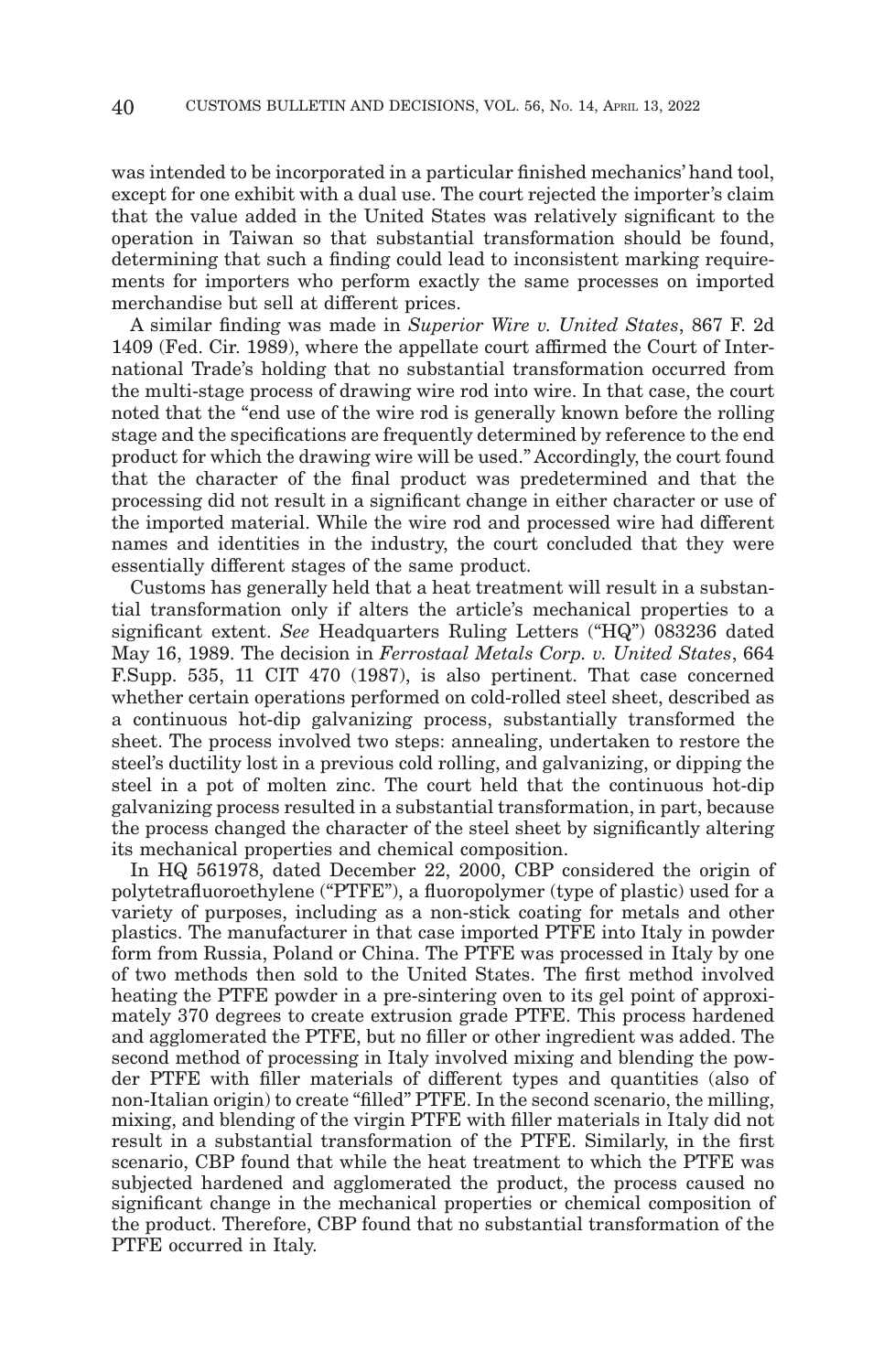In this case, while the tempering of the PEEK that takes place in Germany may enable the PEEK to be better suited for laser-sintering, the basic properties remain the same. Tempering changes the shape and structure of PEEK particles, and while this process creates better stability and flow during manufacture of an article, we find this to be a minor change. After tempering, the PEEK remains a manufactured PEEK resin whose basic properties are determined in the initial production process. Therefore, we find that there is no substantial transformation, and the country origin of the PEEK is the United Kingdom.

## **HOLDING:**

Based on the information presented, the PEEK described in NY N111878 has a country of origin of the United Kingdom for marking purposes.

## **EFFECT ON OTHER RULINGS:**

NY N111878, dated July 14, 2010, is hereby **REVOKED**.

In accordance with 19 U.S.C. § 1625(c), this ruling will become effective 60 days after its publication in the Customs Bulletin.

*Sincerely, For*

CRAIG T. CLARK, *Director Commercial and Trade Facilitation Division*  $C_R$ <br>  $\frac{1}{2}$ <br>  $\frac{1}{2}$ <br>  $\frac{1}{2}$ <br>  $\frac{1}{2}$ <br>  $\frac{1}{2}$ <br>  $\frac{1}{2}$ <br>  $\frac{1}{2}$ <br>  $\frac{1}{2}$ <br>  $\frac{1}{2}$ <br>  $\frac{1}{2}$ <br>  $\frac{1}{2}$ <br>  $\frac{1}{2}$ <br>  $\frac{1}{2}$ <br>  $\frac{1}{2}$ <br>  $\frac{1}{2}$ <br>  $\frac{1}{2}$ <br>  $\frac{1}{2}$ <br>  $\frac{1}{2}$ <br>  $\frac{1}{2}$ <br>  $\frac{1}{$ 

# **19 CFR PART 177**

# **REVOCATION OF ONE RULING LETTER AND REVOCATION OF TREATMENT RELATING TO THE TARIFF CLASSIFICATION OF PLASTIC URINE DRAINAGE BAGS**

**AGENCY:** U.S. Customs and Border Protection, Department of Homeland Security.

**ACTION:** Notice of revocation of one ruling letter and of revocation of treatment relating to the tariff classification of plastic urine drainage bags.

**SUMMARY:** Pursuant to section 625(c), Tariff Act of 1930 (19 U.S.C. § 1625(c)), as amended by section 623 of title VI (Customs Modernization) of the North American Free Trade Agreement Implementation Act (Pub. L. 103–182, 107 Stat. 2057), this notice advises interested parties that U.S. Customs and Border Protection (CBP) is revoking one ruling letter concerning the tariff classification of plastic urine drainage bags under the Harmonized Tariff Schedule of the United States (HTSUS). Similarly, CBP is revoking any treatment previously accorded by CBP to substantially identical transactions.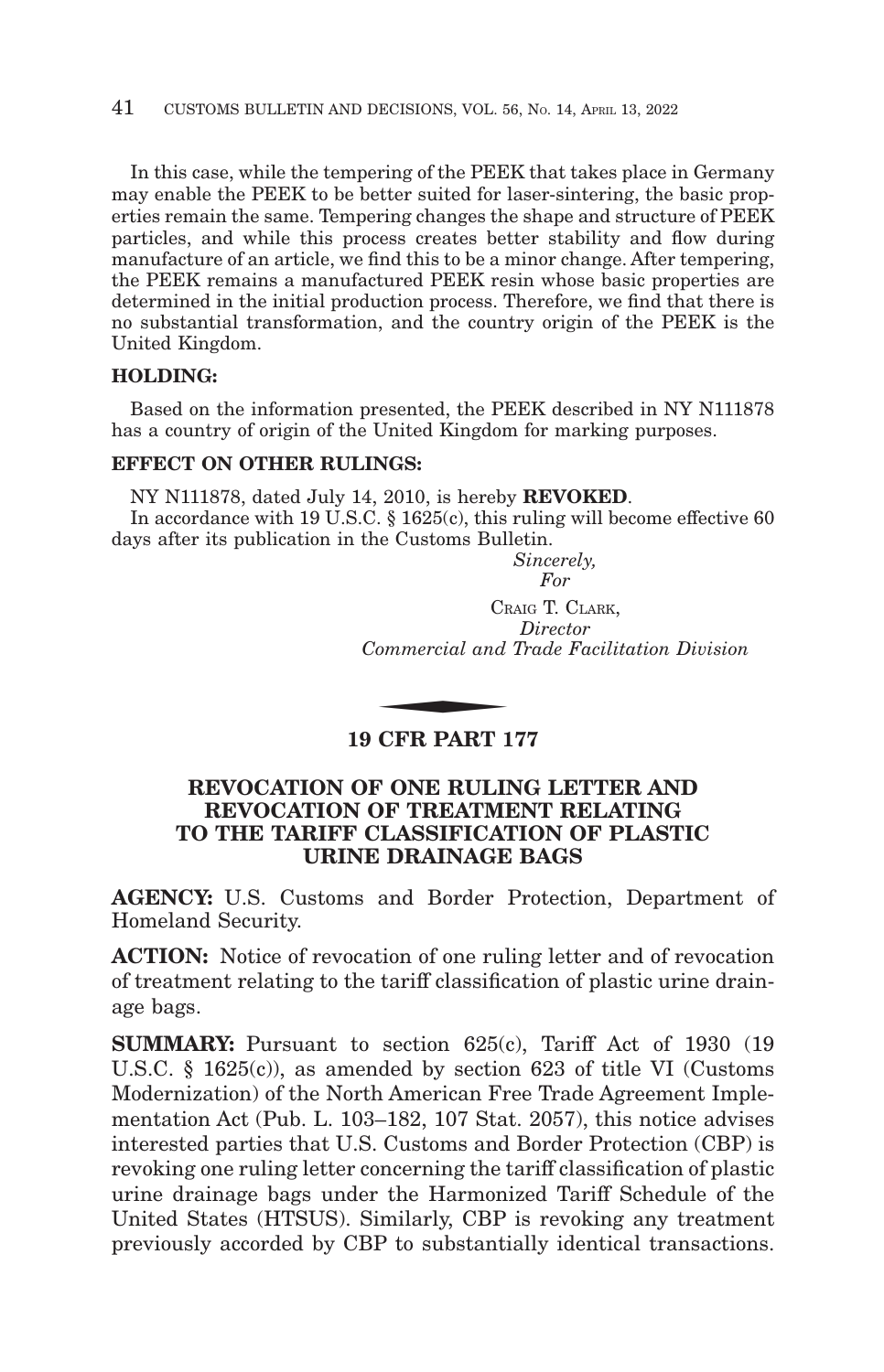Notice of the proposed action was published in the *Customs Bulletin*, Vol. 56, No. 7, on February 23, 2022. No comments were received in response to that notice.

**EFFECTIVE DATE:** This action is effective for merchandise entered or withdrawn from warehouse for consumption on or after June 12, 2022.

**FOR FURTHER INFORMATION CONTACT:** Suzanne Kingsbury, Electronics, Machinery, Automotive and International Nomenclature Branch, Regulations and Rulings, Office of Trade, at *suzanne.kingsbury@cbp.dhs.gov*.

# **SUPPLEMENTARY INFORMATION:**

## **BACKGROUND**

Current customs law includes two key concepts: informed compliance and shared responsibility. Accordingly, the law imposes an obligation on CBP to provide the public with information concerning the trade community's responsibilities and rights under the customs and related laws. In addition, both the public and CBP share responsibility in carrying out import requirements. For example, under section 484 of the Tariff Act of 1930, as amended (19 U.S.C. § 1484), the importer of record is responsible for using reasonable care to enter, classify and value imported merchandise, and to provide any other information necessary to enable CBP to properly assess duties, collect accurate statistics, and determine whether any other applicable legal requirement is met.

Pursuant to 19 U.S.C. § 1625(c)(1), a notice was published in the *Customs Bulletin*, Vol. 56, No. 7, on February 23, 2022, proposing to revoke one ruling letter pertaining to the tariff classification of plastic urine drainage bags. Any party who has received an interpretive ruling or decision (i.e., a ruling letter, internal advice memorandum or decision, or protest review decision) on the merchandise subject to this notice should have advised CBP during the comment period.

Similarly, pursuant to 19 U.S.C.  $\S$  1625(c)(2), CBP is revoking any treatment previously accorded by CBP to substantially identical transactions. Any person involved in substantially identical transactions should have advised CBP during the comment period. An importer's failure to advise CBP of substantially identical transactions or of a specific ruling not identified in this notice may raise issues of reasonable care on the part of the importer or its agents for importations of merchandise subsequent to the effective date of this notice.

In New York Ruling Letter ("NY") E83373, dated June 28, 1999, CBP classified plastic urine drainage bags in heading 9018, HTSUS,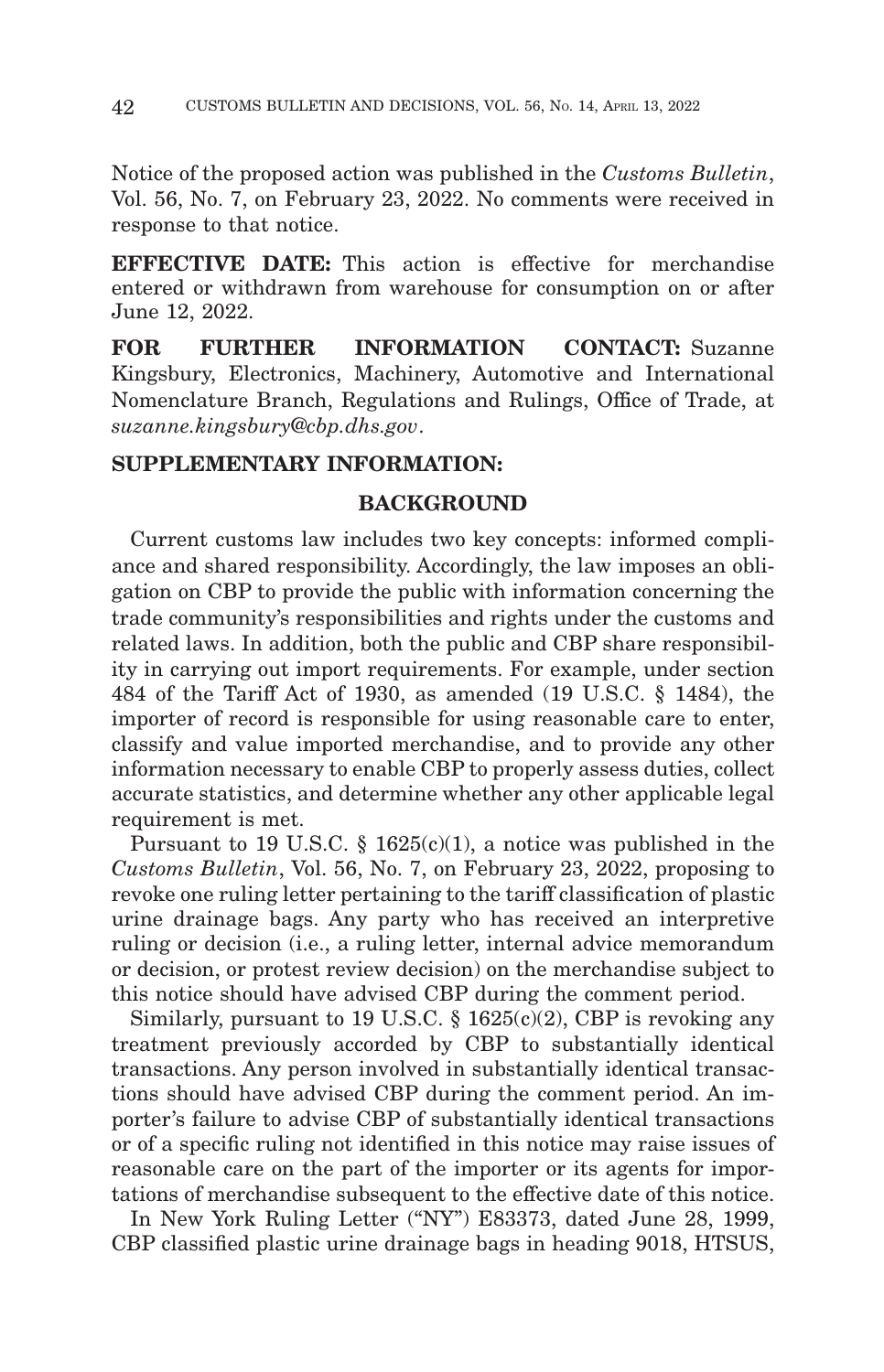specifically in subheading 9018.90.80, HTSUS, which provides for "[I]nstruments and appliances used in medical, surgical, dental or veterinary sciences, including scintigraphic apparatus, other electro-medical apparatus and sight-testing instruments; parts and accessories thereof: Other instruments and appliances and parts and accessories thereof: Other: Other." CBP has reviewed NY E83373 and has determined the ruling letter to be in error. It is now CBP's position that plastic urine drainage bags are properly classified, in heading 3926, HTSUS, specifically in subheading 3926.90.99, HTSUS, which provides for "[O]ther articles of plastics and articles of other materials of headings 3901 to 3914: Other: Other."

Pursuant to 19 U.S.C. § 1625(c)(1), CBP is revoking NY E83373 and revoking or modifying any other ruling not specifically identified to reflect the analysis contained in Headquarters Ruling Letter ("HQ") H322386, set forth as an attachment to this notice. Additionally, pursuant to 19 U.S.C. § 1625(c)(2), CBP is revoking any treatment previously accorded by CBP to substantially identical transactions.

In accordance with 19 U.S.C. § 1625(c), this ruling will become effective 60 days after publication in the *Customs Bulletin*. Dated:

> GREGORY CONNOR *for* CRAIG T. CLARK, *Director Commercial and Trade Facilitation Division*

*Attachment*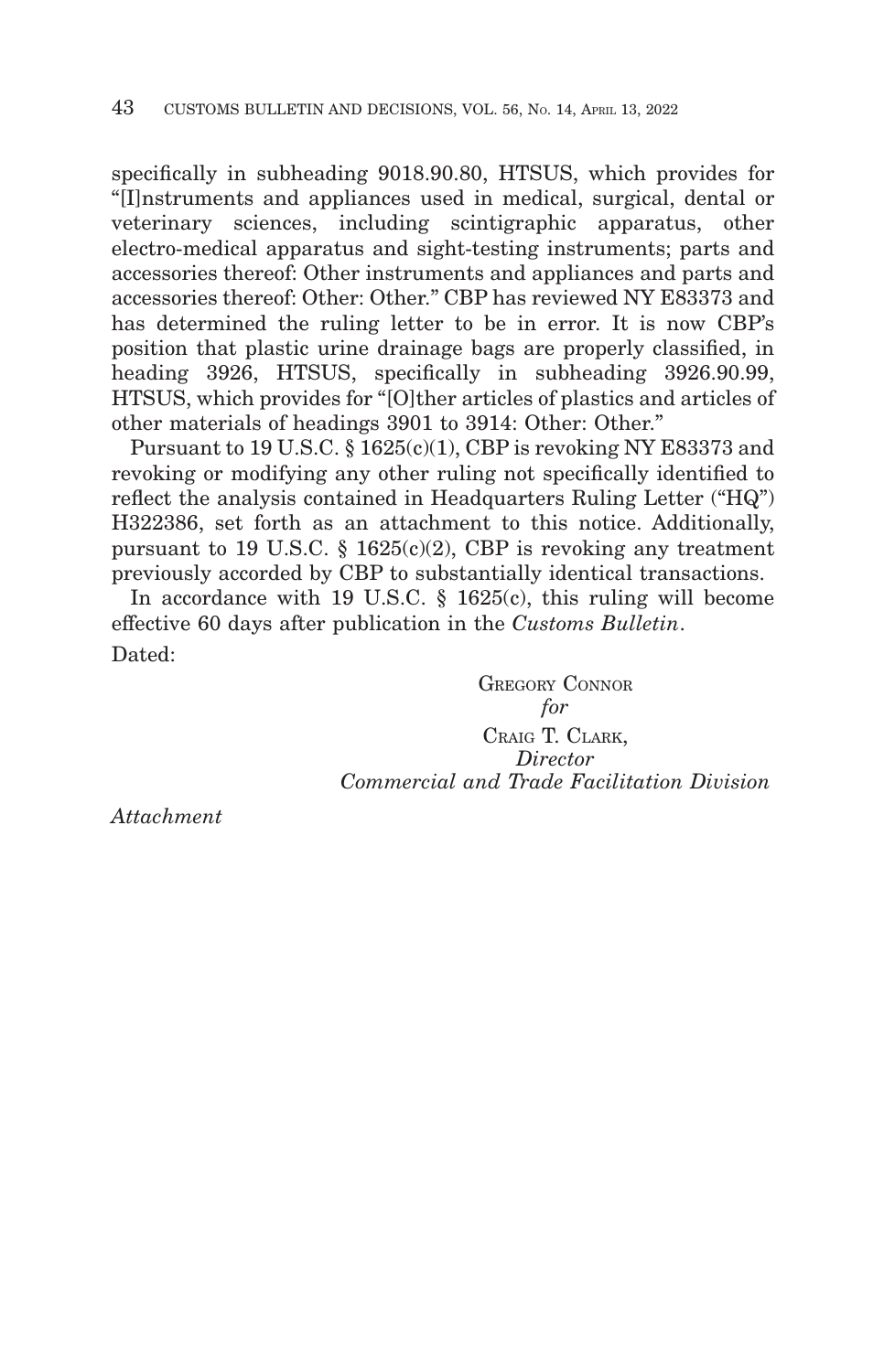HQ H322386

March 29, 2022 OT:RR:CTF:EMAIN H322386 SKK CATEGORY: Classification TARIFF NO.: 3926.90.99

MR. JACK ALSUP ALSUP & ALSUP, INC. *P.O. BOX 1251 DEL RIO, TX 78841*

#### RE: Revocation of NY E83373; Tariff classification of plastic urine drainage bags from Mexico; capacity measures

DEAR MR. ALSUP:

This ruling is in reference to New York Ruling Letter (NY) E83373, issued to you on behalf of Plasco, Inc. on June 28, 1999, in which U.S. Customs and Border Protection (CBP) classified plastic urine drainage bags under heading 9018, Harmonized Tariff Schedule of the United States (HTSUS), specifically subheading 9018.90.80, HTSUS, which provides for "other" instruments and appliances used in medical, dental or veterinary sciences.

Upon reconsideration, we have determined that the tariff classification of the subject merchandise at issue in NY E83373 is incorrect. Accordingly, pursuant to the analysis set forth below, CBP is revoking NY E83373.

Pursuant to section 625(c)(1), Tariff Act of 1930 (19 U.S.C. 1625(c)(1)), as amended by section 623 of Title VI, a notice proposing to revoke NY E83373 was published on February 23, 2022, in Volume 56, Number 7 of the Customs Bulletin. No comments were received in response to the proposed action.

#### **FACTS:**

The articles at issue in NY E83373 are plastic urine drainage bags, identified as the "MDI 87–012 Deluxe Rehab Leg Bag" and the "85–005 Classic U.D. Bag." Both articles include a transparent bag marked in milliliters to permit measurement of urine and connective tubes. The leg bag also features leg straps.

## **LAW AND ANALYSIS:**

Classification under the HTSUS is in accordance with the General Rules of Interpretation (GRIs). GRI 1 provides that the classification of goods will be determined according to the terms of the headings of the tariff schedule and any relative section or chapter notes. If goods cannot be classified solely on the basis of GRI 1, and if the headings and legal notes do not otherwise require, the remaining GRIs 2 through 6 will then be applied in order.

The following HTS headings are under consideration:

- 3926 Other articles of plastics and articles of other materials of headings 3901 to 3914:
- 9018 Instruments and appliances used in medical, surgical, dental or veterinary sciences including scintigraphic apparatus, other electromedical apparatus and sight-testing instruments; parts and accessories thereof:

Chapter 39, Note 2(u), excludes articles of chapter 90.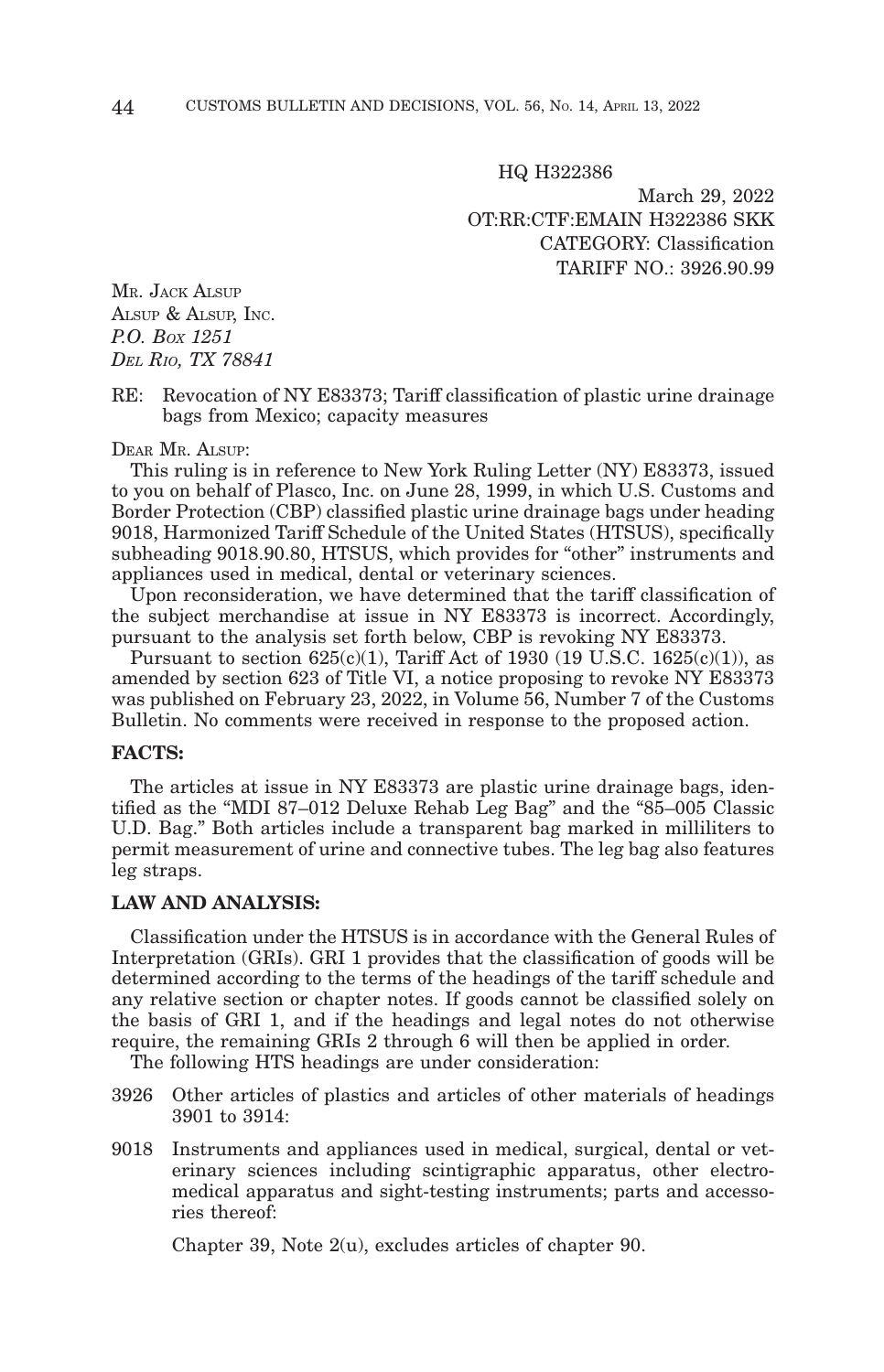Chapter 90, Note 1(m), excludes "[C]apacity measures, which are to be classified according to their constituent material."

As Chapter 39 Note 2(u) excludes articles of Chapter 90, our initial determination is whether the urine drainage bags at issue in NY E83373 are classifiable under heading 9018, HTSUS. As the subject urine drainage bags are marked in milliliters to permit measurement of urine, they are "capacity measures" and thereby precluded from classification in heading 9018, HTSUS, by application of Note 1(m) to Chapter 90, *supra*.

The subject plastic drainage bags are classified according to their constituent material in heading 3926, HSTUS, specifically subheading 3926.90.9910, HTSUS, which provides for, in pertinent part, plastic laboratory ware. This conclusion is consistent with NY N005768, dated February 6, 2007, in which CBP classified a pediatric plastic urine collection bag as plastic laboratory ware under subheading 3926.99.98, HTSUS.

#### **HOLDING:**

By application of GRIs 1 and 6, the plastic urine drainage bags at issue in NY E83373 are classified under heading 3926, HTS, specifically under subheading 3926.90.9910, HTSUS, which provides for "[O]ther articles of plastics and articles of other materials of headings 3901 to 3914: Other: Other: Laboratory ware." The applicable rate of duty is 5.3% *ad valorem*.

Duty rates are provided for your convenience and are subject to change. The text of the most recent HTSUS and the accompanying duty rates are provided on the internet at www.usitc.gov.

#### **EFFECT ON OTHER RULINGS:**

NY E83373, dated June 28, 1999, is hereby REVOKED.

In accordance with 19 U.S.C. 1625(c), this ruling will become effective 60 days after its publication in the Customs Bulletin.

*Sincerely,*

GREGORY CONNOR *for*

CRAIG T. CLARK, *Director Commercial and Trade Facilitation Division* CR<br>CR<br>COMMERCIAL CONDING

# **19 CFR PART 177**

# **REVOCATION OF ONE RULING LETTER AND REVOCATION OF TREATMENT RELATING TO THE TARIFF CLASSIFICATION OF BABIES' SWIMWEAR**

**AGENCY:** U.S. Customs and Border Protection, Department of Homeland Security.

**ACTION:** Notice of revocation of one ruling letter and of revocation of treatment relating to the tariff classification of babies' swimwear.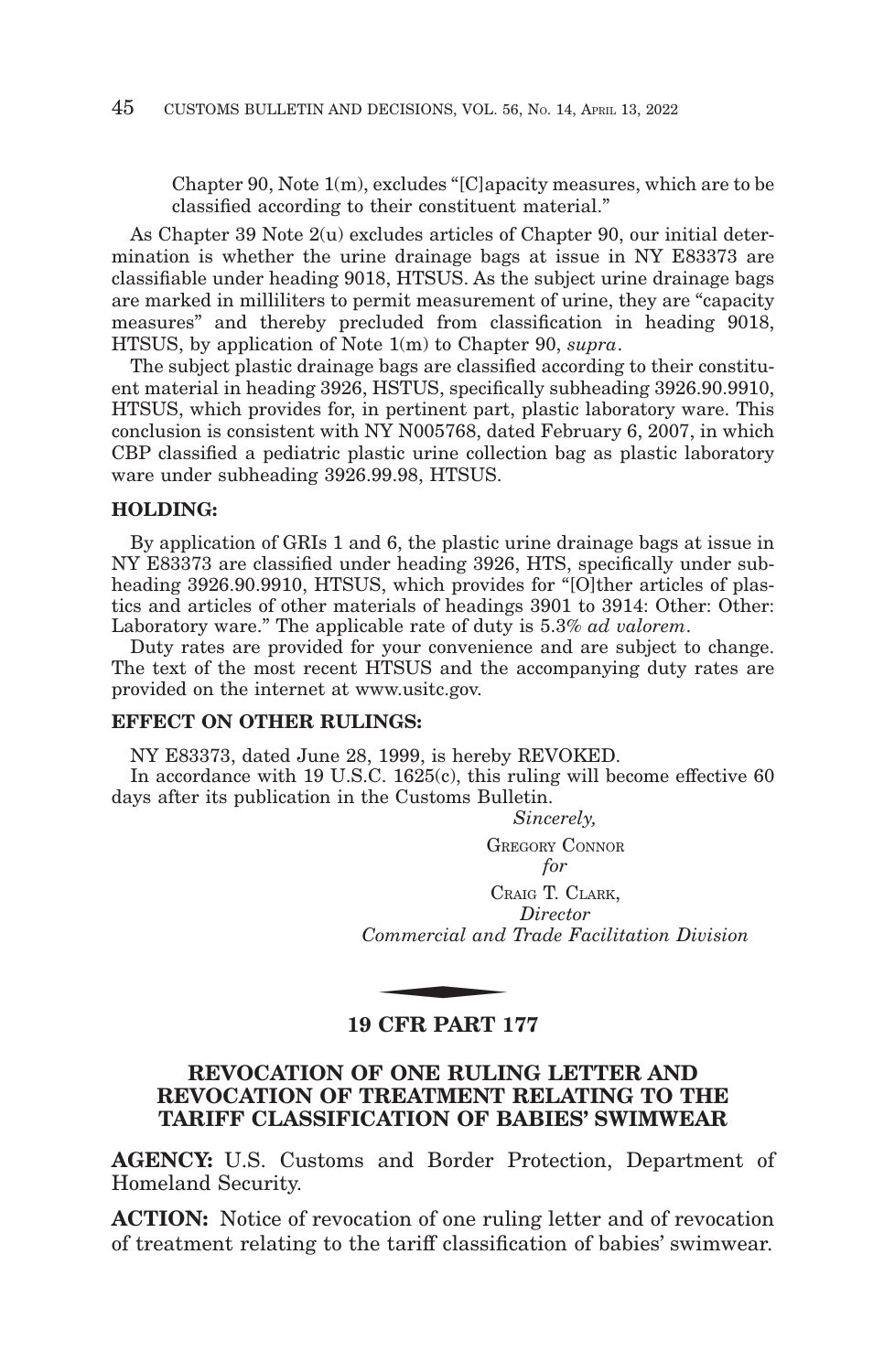**SUMMARY:** Pursuant to section 625(c), Tariff Act of 1930 (19) U.S.C. § 1625(c)), as amended by section 623 of title VI (Customs Modernization) of the North American Free Trade Agreement Implementation Act (Pub. L. 103–182, 107 Stat. 2057), this notice advises interested parties that U.S. Customs and Border Protection (CBP) is revoking one ruling letter concerning tariff classification of babies' swimwear under the Harmonized Tariff Schedule of the United States (HTSUS). Similarly, CBP is revoking any treatment previously accorded by CBP to substantially identical transactions. Notice of the proposed action was published in the *Customs Bulletin*, Vol. 56, No. 7, on February 23, 2022. No comments were received in response to that notice.

**EFFECTIVE DATE:** This action is effective for merchandise entered or withdrawn from warehouse for consumption on or after June 12, 2022.

**FOR FURTHER INFORMATION CONTACT:** Parisa J. Ghazi, Food, Textiles & Marking Branch, Regulations and Rulings, Office of Trade, at (202) 325–0272.

# **SUPPLEMENTARY INFORMATION:**

## **BACKGROUND**

Current customs law includes two key concepts: informed compliance and shared responsibility. Accordingly, the law imposes an obligation on CBP to provide the public with information concerning the trade community's responsibilities and rights under the customs and related laws. In addition, both the public and CBP share responsibility in carrying out import requirements. For example, under section 484 of the Tariff Act of 1930, as amended (19 U.S.C. § 1484), the importer of record is responsible for using reasonable care to enter, classify and value imported merchandise, and to provide any other information necessary to enable CBP to properly assess duties, collect accurate statistics, and determine whether any other applicable legal requirement is met.

Pursuant to 19 U.S.C.  $\S$  1625(c)(1), a notice was published in the *Customs Bulletin*, Vol. 56, No. 7, on February 23, 2022, proposing to revoke one ruling letter pertaining to the tariff classification of babies' swimwear. Any party who has received an interpretive ruling or decision (i.e., a ruling letter, internal advice memorandum or decision, or protest review decision) on the merchandise subject to this notice should have advised CBP during the comment period.

Similarly, pursuant to 19 U.S.C.  $\S$  1625(c)(2), CBP is revoking any treatment previously accorded by CBP to substantially identical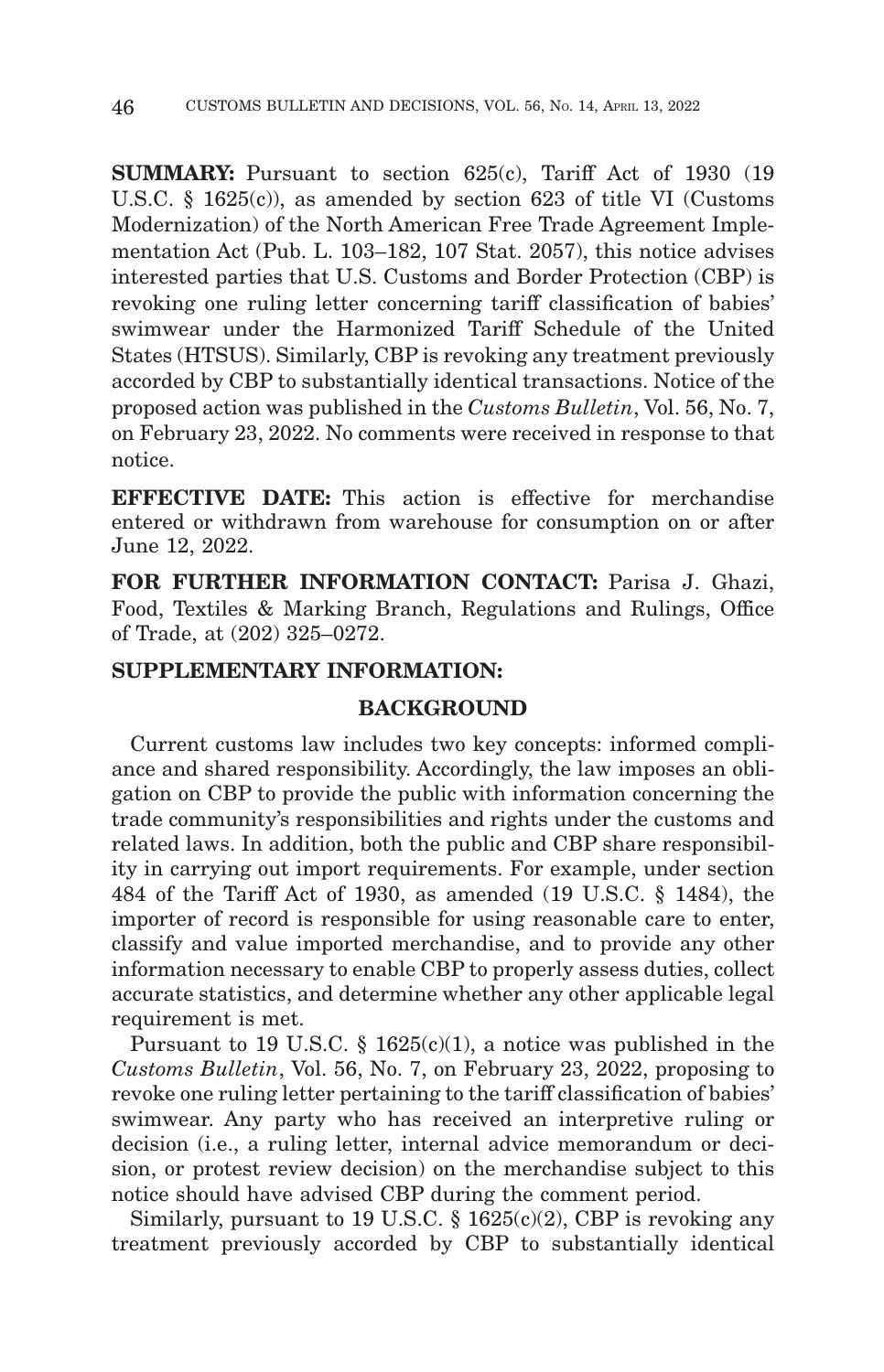transactions. Any person involved in substantially identical transactions should have advised CBP during the comment period. An importer's failure to advise CBP of substantially identical transactions or of a specific ruling not identified in this notice may raise issues of reasonable care on the part of the importer or its agents for importations of merchandise subsequent to the effective date of this notice.

In New York Ruling Letter ("NY") N245655, dated September 12, 2013, CBP classified babies' swimwear in heading 6111, HTSUS, which provides for "Babies' garments and clothing accessories, knitted or crocheted." CBP has reviewed NY N245655 and has determined the ruling letter to be in error. It is now CBP's position that the babies' swimwear is properly classified, in heading 9619.00, HTSUS, which provides for "Sanitary towels (pads) and tampons, diapers and diaper liners for babies and similar articles, of any material."

Pursuant to 19 U.S.C.  $\S$  1625(c)(1), CBP is revoking NY N245655 and revoking or modifying any other ruling not specifically identified to reflect the analysis contained in Headquarters Ruling Letter ("HQ") H304671, set forth as an attachment to this notice. Additionally, pursuant to 19 U.S.C.  $\S$  1625(c)(2), CBP is revoking any treatment previously accorded by CBP to substantially identical transactions.

In accordance with 19 U.S.C. § 1625(c), this ruling will become effective 60 days after publication in the *Customs Bulletin*. Dated:

*For*

CRAIG T. CLARK, *Director Commercial and Trade Facilitation Division*

*Attachment*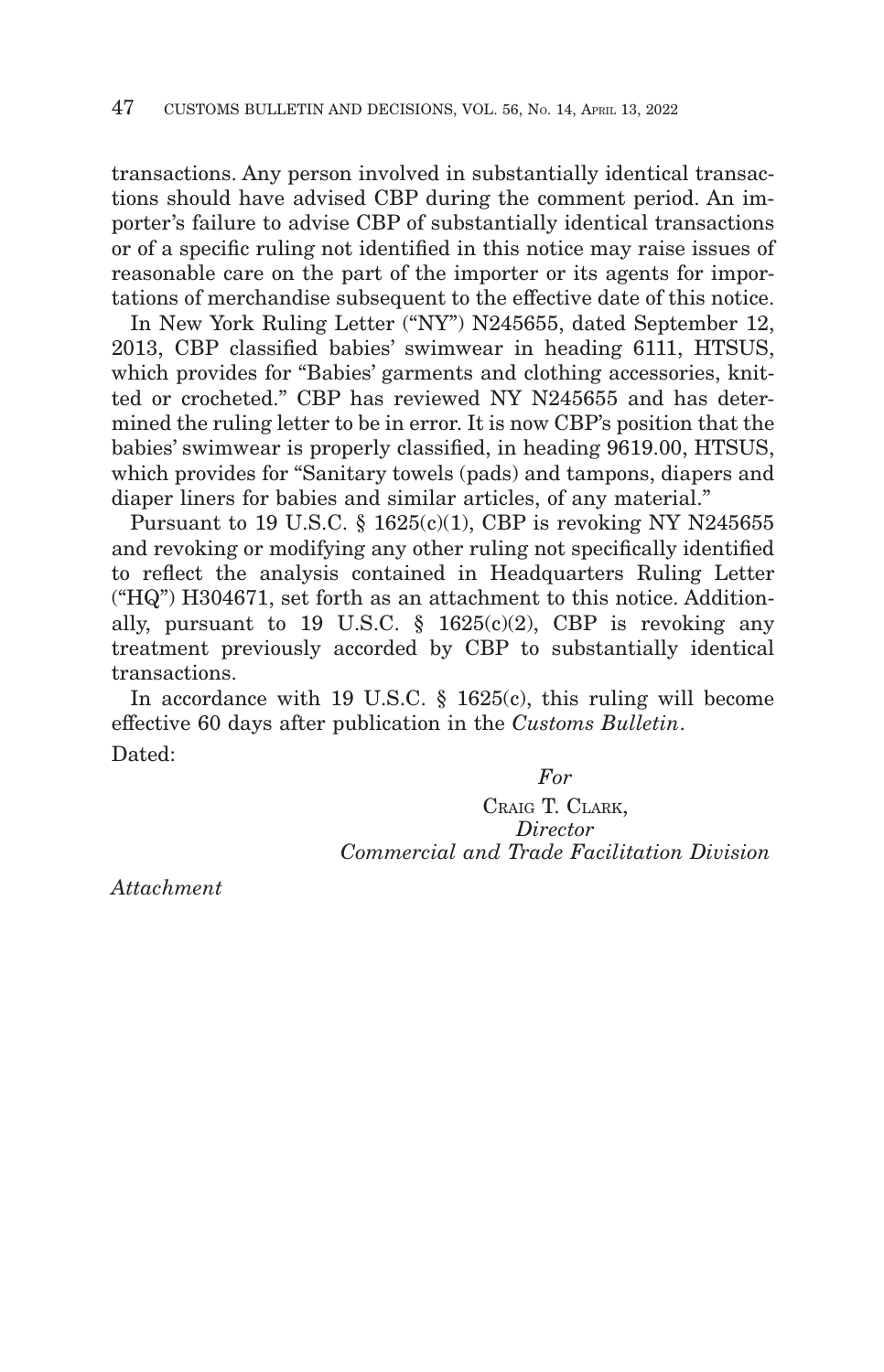HQ H304671

March 28, 2022 OT:RR:CTF:FTM H304671 PJG CATEGORY: Classification TARIFF NO.: 9619.00

DIANA FERRON PVH *200 MADISON AVENUE NEW YORK, NEW YORK 10016*

#### RE: Revocation of NY N245655 and NY N100856; tariff classification of babies' swimwear

DEAR MS. FERRON:

On September 12, 2013, U.S. Customs and Border Protection ("CBP") issued to you New York Ruling Letter ("NY") N245655. The ruling pertains to the tariff classification under the Harmonized Tariff Schedule of the United States ("HTSUS") of two styles of babies' swimwear, specifically, style numbers 7570512 and 7570513. We have since reviewed NY N245655 and determined it to be in error with respect to the classification of these products. Similarly, we have reviewed NY N100856, dated April 15, 2010, and determined it to be in error with respect to the classification of style GT210, which is a babies' swim diaper. Accordingly, NY N245655 and NY N100856 are revoked. Specifically, NY N100856 is revoked by operation of law because it was issued before heading 9619, HTSUS, was introduced. It is now CBP's position that style numbers 7570512, 7570513, and GT210 are classified in heading 9619.00, HTSUS.

Pursuant to section  $625(c)(1)$ , Tariff Act of 1930 (19 U.S.C. § 1625 $(c)(1)$ ), as amended by section 623 of Title VI (Customs Modernization) of the North American Free Trade Agreement Implementation Act, Pub. L. No. 103–182, 107 Stat. 2057, 2186 (1993), notice of the proposed action was published on February 23, 2022, in Volume 56, Number 7, of the *Customs Bulletin*. No comments were received in response to this notice.

#### **FACTS:**

In NY N245655, styles 7570512 and 7570513 are described as follows:

Style 7570512 and Style 7570513 are babies' swimwear with an interior diaper component. The outer shells and interior linings of both garments are constructed of polyester knit fabric. Between the outer shells and the interior linings is an interior layer of thin nylon woven fabric that has a polyurethane coating. The lining assists in preventing waste and bacteria from getting into the water.

Style 7570512 is for boys. It has swim trunk styling and a fully elasticized waistband. The interior panty section is sewn into the interior waistband and has elasticized fabric at the leg openings.

Style 7570513 is for girls. It has panty styling, a fully elasticized waistband with fabric bow and elasticized fabric at the leg openings.

Both styles will be imported in babies' sizes 6 to 18 months.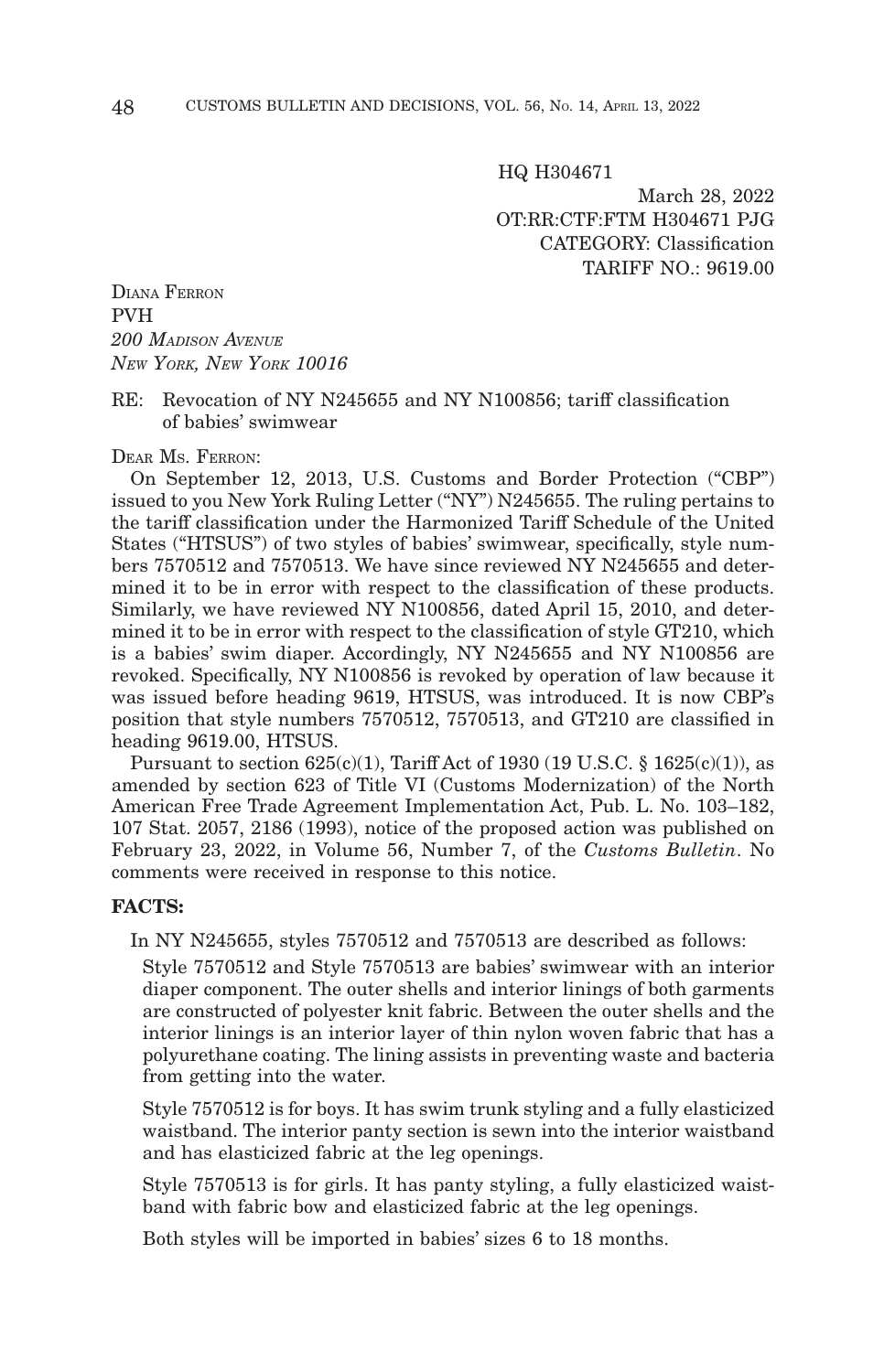In NY N245655, CBP classified styles 7570512 and 7570513 in subheading 6111.30.5070, HTSUSA, which provides for "Babies' garments and clothing accessories, knitted or crocheted: Of synthetic fibers: Other: Other: Other." In NY N100856, style GT210 is described as follows:

Style GT210 is a babies' swim diaper consisting of an outer shell and a detachable inner shell. The outer shell is constructed from 92% cotton, 8% spandex knit jersey fabric. The outer shell features elasticized leg openings, an elasticized waistband with hook and loop closures that fasten at the front of the diaper onto hook and loop strips, an embroidered g and ruffles on the front of the diaper. The detachable inner shell is constructed of a nylon woven polyurethane coated material and is held in place by four plastic snaps. The essential character of the garment is imparted by the knit outer shell.

In NY N100856, CBP classified style GT210 in subheading 6111.20.6070, HTSUSA, which provides for "Babies' garments and clothing accessories, knitted or crocheted: Of cotton: Other: Other."

## **ISSUE:**

Whether the subject babies' swimsuits are classifiable in heading 6111, HTSUS, which provides for "Babies' garments and clothing accessories, knitted or crocheted," or in heading 9619.00, HTSUS, which provides for "Sanitary towels (pads) and tampons, diapers and diaper liners for babies and similar articles, of any material."

## **LAW AND ANALYSIS:**

Classification under the Harmonized Tariff Schedule of the United States ("HTSUS") is determined in accordance with the General Rules of Interpretation ("GRI"). GRI 1 provides that the classification of goods shall be determined according to the terms of the headings of the tariff schedule and any relative Section or Chapter Notes. In the event that the goods cannot be classified solely on the basis of GRI 1, and if the headings and legal notes do not otherwise require, the remaining GRIs may then be applied.

The HTSUS provisions under consideration are as follows:

- **6111** Babies' garments and clothing accessories, knitted or crocheted:
- **9619.00** Sanitary towels (pads) and tampons, diapers and diaper liners for babies and similar articles, of any material:

GRI 3(a) and (b) provide as follows:

When, by application of rule 2(b) or for any other reason, goods are, prima facie, classifiable under two or more headings, classification shall be effected as follows:

(a) The heading which provides the most specific description shall be preferred to headings providing a more general description. However, when two or more headings each refer to part only of the materials or substances contained in mixed or composite goods or to part only of the items in a set put up for retail sale, those headings are to be regarded as equally specific in relation to those goods, even if one of them gives a more complete or precise description of the goods.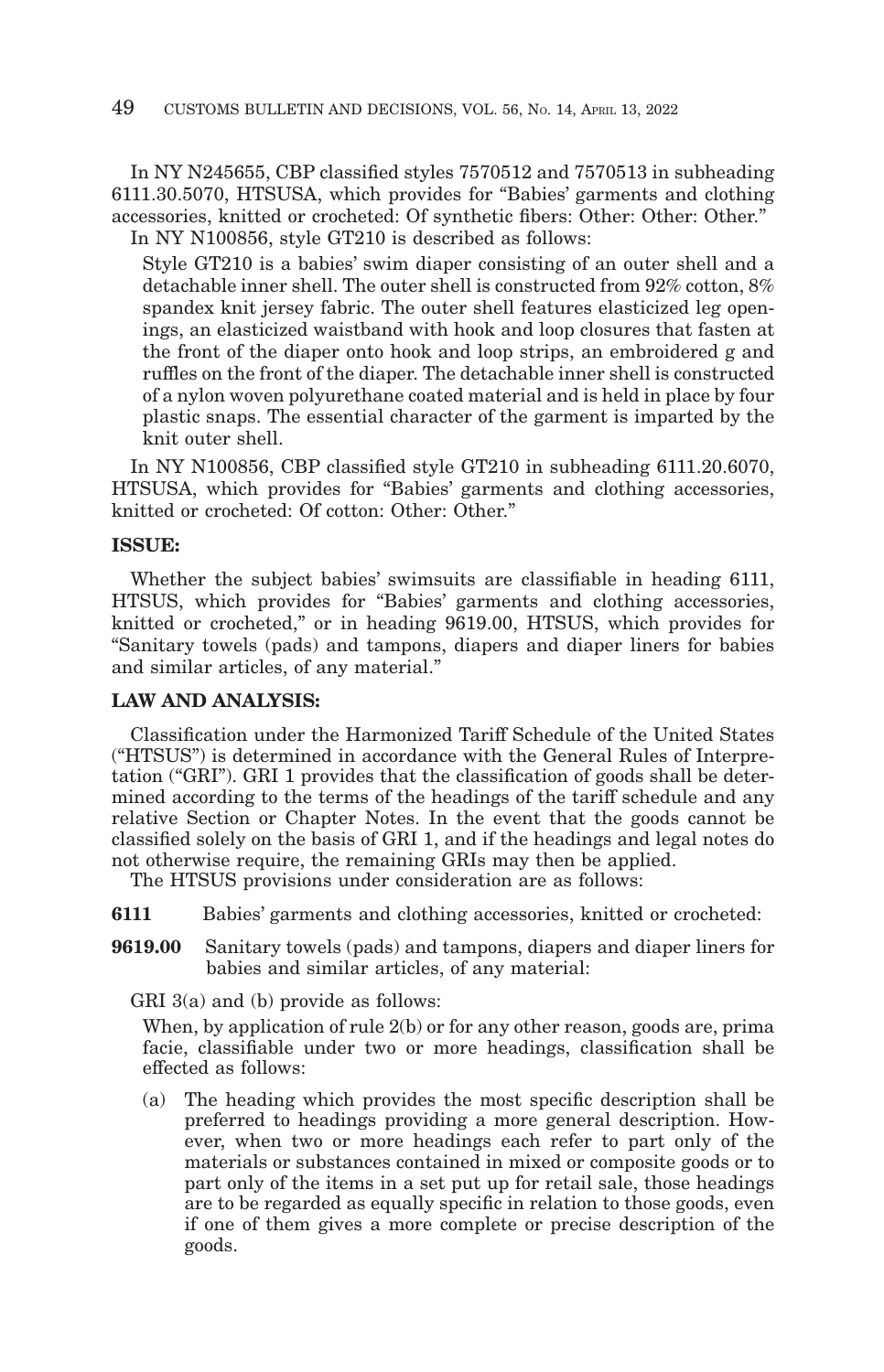(b) Mixtures, composite goods consisting of different materials or made up of different components, and goods put up in sets for retail sale, which cannot be classified by reference to  $3(a)$ , shall be classified as if they consisted of the material or component which gives them their essential character, insofar as this criterion is applicable.

Note 6 to Chapter 61 provides as follows:

For the purposes of heading 6111:

- (a) The expression "*babies' garments and clothing accessories*" means articles for young children of a body height not exceeding 86 centimeters;
- (b) Articles which are, *prima facie*, classifiable both in heading 6111 and in other headings of this chapter are to be classified in heading 6111.

The Harmonized Commodity Description and Coding System Explanatory Notes ("ENs") constitute the "official interpretation of the Harmonized System" at the international level. *See* 54 Fed. Reg. 35127, 35128 (Aug. 23, 1989). While neither legally binding nor dispositive, the ENs "provide a commentary on the scope of each heading" of the HTSUS and are "generally indicative of [the] proper interpretation" of these headings. *See id.*

The EN to GRI 3(b) states, in pertinent part:

- (VI) This second method relates only to :
	- (i) Mixtures.
	- (ii) Composite goods consisting of different materials.
	- (iii) Composite goods consisting of different components.
	- (iv) Goods put up in sets for retail sales.

It applies only if Rule 3 (a) fails.

(VII) In all these cases the goods are to be classified as if they consisted of the material or component **which gives them their essential character**, insofar as this criterion is applicable.

(VIII) The factor which determines essential character will vary as between different kinds of goods. It may, for example, be determined by the nature of the material or component, its bulk, quantity, weight or value, or by the role of a constituent material in relation to the use of the goods.

(IX) For the purposes of this Rule, composite goods made up of different components shall be taken to mean not only those in which the components are attached to each other to form a practically inseparable whole but also those with separable components, **provided** these components are adapted one to the other and are mutually complementary and that together they form a whole which would not normally be offered for sale in separate parts.

\*\* \*

(X) For the purposes of this Rule, the term "goods put up in sets for retail sale" shall be taken to mean goods which :

(a) consist of at least two different articles which are, *prima facie*, classifiable in different headings. Therefore, for example, six fondue forks cannot be regarded as a set within the meaning of this Rule;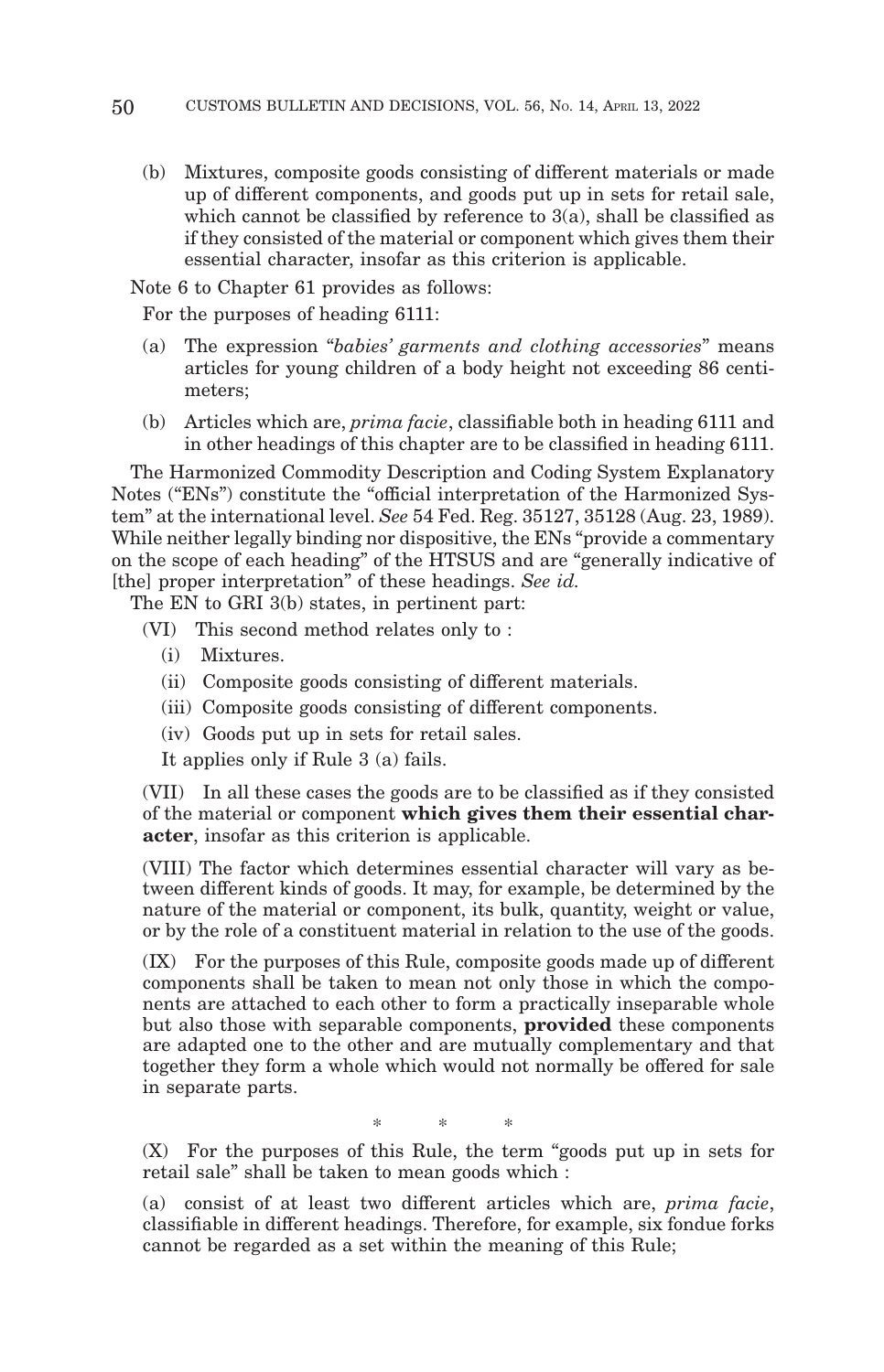(b) consist of products or articles put up together to meet a particular need or carry out a specific activity; and

(c) are put up in a manner suitable for sale directly to end users without repacking (e.g., in boxes or cases or on boards).

"Retail sale" does not include sales of products which are intended to be re-sold after further manufacture, preparation, repacking or incorporation with or into other goods.

The term "goods put up in sets for retail sale" therefore only covers sets consisting of goods which are intended to be sold to the end user where the individual goods are intended to be used together. For example, different foodstuffs intended to be used together in the preparation of a ready-to-eat dish or meal, packaged together and intended for consumption by the purchaser would be a "set put up for retail sale".

\*\* \*

The EN to 96.19 states, in pertinent part:

This heading covers sanitary towels (pads) and tampons, napkins (diapers) and napkin liners for babies and similar articles, including absorbent hygienic nursing pads, napkins (diapers) for adults with incontinence and pantyliners, of any material.

In general, the articles of this heading are disposable. Many of these articles are composed of (a) an inner layer (e.g., of nonwovens) designed to wick fluid from the wearer's skin and thereby prevent chafing; (b) an absorbent core for collecting and storing fluid until the product can be disposed of; and (c) an outer layer (e.g., of plastics) to prevent leakage of fluid from the absorbent core. The articles of this heading are usually shaped so that they may fit snugly to the human body. This heading also includes similar traditional articles made up solely of textile materials, which are usually re-usable following laundering.

This heading **does not cover** products such as disposable surgical drapes and absorbent pads for hospital beds, operating tables and wheelchairs or non-absorbent nursing pads or other non-absorbent articles (in general, classified according to their constituent material).

When considering the classification of apparel made up of woven and knit fabrics, guidance may be found in HQ memo 084118. In that memo, we stated with regard to upper body garments:

- (a) For upper or lower body garments, if one component exceeds 60 percent of the visible surface area, that component will determine the classification of the garment unless the other component:
	- (1) forms the entire front of the garment; or
	- (2) provides a visual and significant decorative effect (e.g., a substantial amount of lace); or
	- (3) is over 50 percent by weight of the garment; or
	- (4) is valued at more than 10 times the primary component.

If no component comprises 60 percent of the visible surface area, or if any of the above four listed conditions are present, classification will be according to GRI 3(b) or 3(c), as appropriate.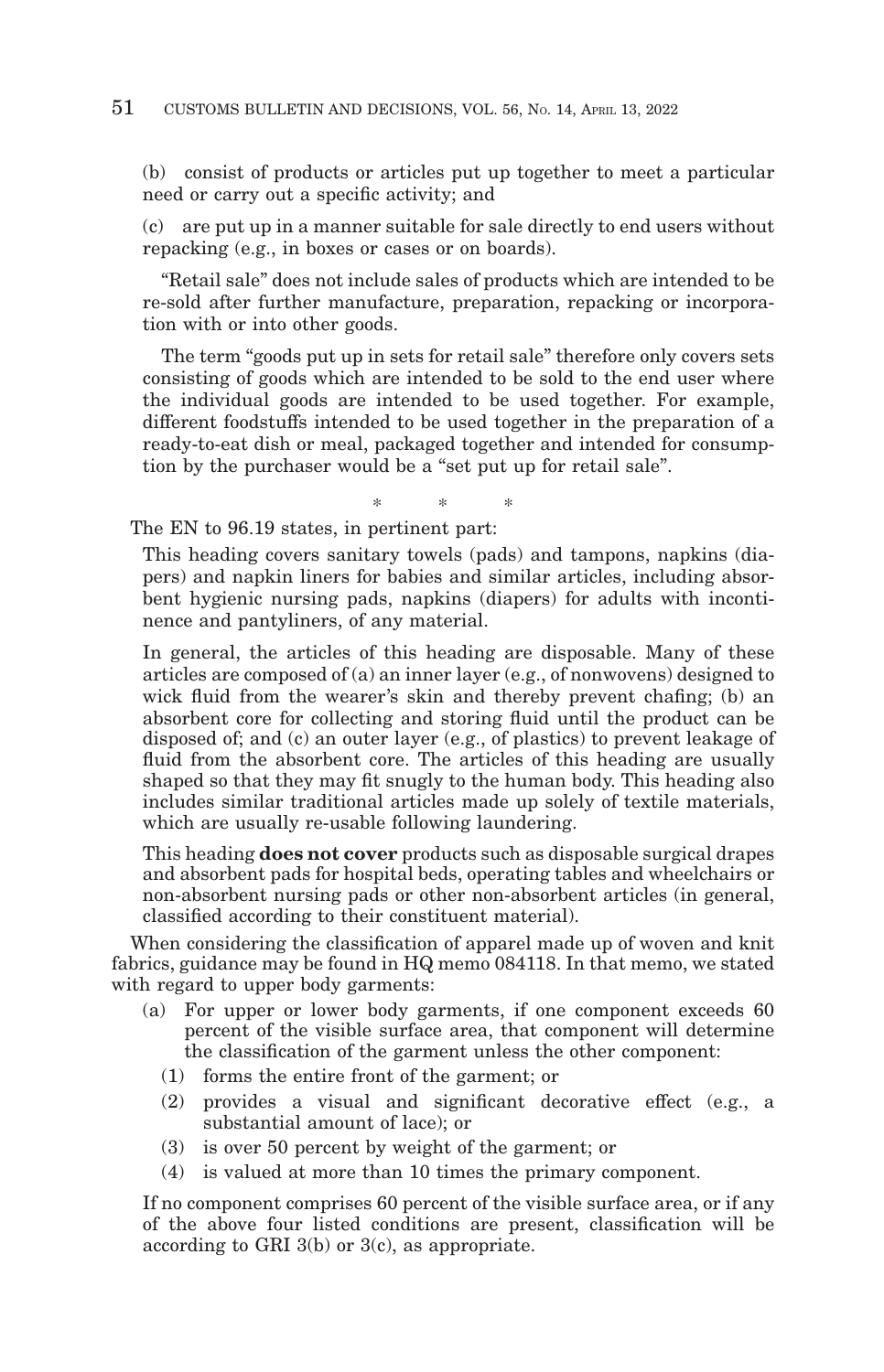Section XI, Note 1(u), HTSUS, provides that Section XI, which includes Chapters 61 and 62, HTSUS, does not cover "[a]rticles of chapter 96 (for example, brushes, travel sets for sewing, slide fasteners, typewriter ribbons, sanitary towels (pads) and tampons, napkins (diapers) and napkin liners for babies)." Therefore, first, we must consider whether styles 7570512 and 7570513 are classifiable in Chapter 96, HTSUS.

#### *Classification of style 7570513*

First, we will address the classification of style 7570513, which is a baby girls' panty style swimwear with an interior diaper component and a fully elasticized waistband and elasticized leg openings. In NY N070405, dated August 3, 2009, CBP found that the cotton terry knit crotch with polyurethane laminate barrier that was designed to retain waste imparted the essential character to the babies' swim diapers that were comprised of different materials. In style 7570513, the waste retention is accomplished with the absorption qualities of the polyester knit fabric and the thin nylon woven fabric that has a polyurethane coating.

In the 2012 Basic Edition of the HTSUS, heading 9619, HTSUS, was introduced to provide for "Sanitary towels (pads) and tampons, diapers and diaper liners for babies and similar articles, of any material." The diaper component of style 7570513 fits the description provided by EN 96.19 for articles that are classifiable in heading 9619, HTSUS, because it is composed of (a) an interior lining of polyester knit fabric that helps wick the fluid from the babies' body and prevents chafing; (b) an absorbent component (the textile composition of which we are unaware) that collects and stores the fluid until the product can be washed and reused; (c) a layer of thin nylon woven fabric that has a polyurethane coating to prevent leakage of the fluid and bacteria from the absorbent core; and (d) the diaper component is designed to fit snugly to the baby's body. We conclude, therefore, that style 7570513 is classifiable in heading 9619.00, HTSUS, as "similar articles."

Since the diaper component of style 7570513 is comprised of different materials, specifically, polyester knit fabric, nylon woven fabric with polyurethane coating, and the textile composition of the absorbent component, the appropriate subheading for the subject merchandise cannot be determined pursuant to GRI 1. GRI 2(a) does not provide assistance and in accordance with the guidance provided by GRI  $2(b)$ , "[t]he classification of goods consisting of more than one material or substance shall be according to the principles of rule 3." Applying GRI 3(a) in the context of the subheading, we find that more than two subheadings, specifically, subheading 9619.00.64, HTSUS (Knitted; Of man-made fibers), subheading 9619.00.74, HTSUS (Other; Of man-made fibers), and subheading 9619.00, HTSUS (the eight digit subheading would depend upon the textile composition of the absorbent component), refer to only part of the materials that comprise the subject merchandise. As such, we refer to GRI 3(b), which states that "[m]ixtures, composite goods consisting of different materials or made up of different components, and goods put up in sets for retail sale, which cannot be classified by reference to  $3(a)$ , shall be classified as if they consisted of the material or component which gives them their essential character, insofar as this criterion is applicable." In HQ H271286, dated April 4, 2017, we stated that the absorbent component imparts the essential character to articles of heading 9619, HTSUS.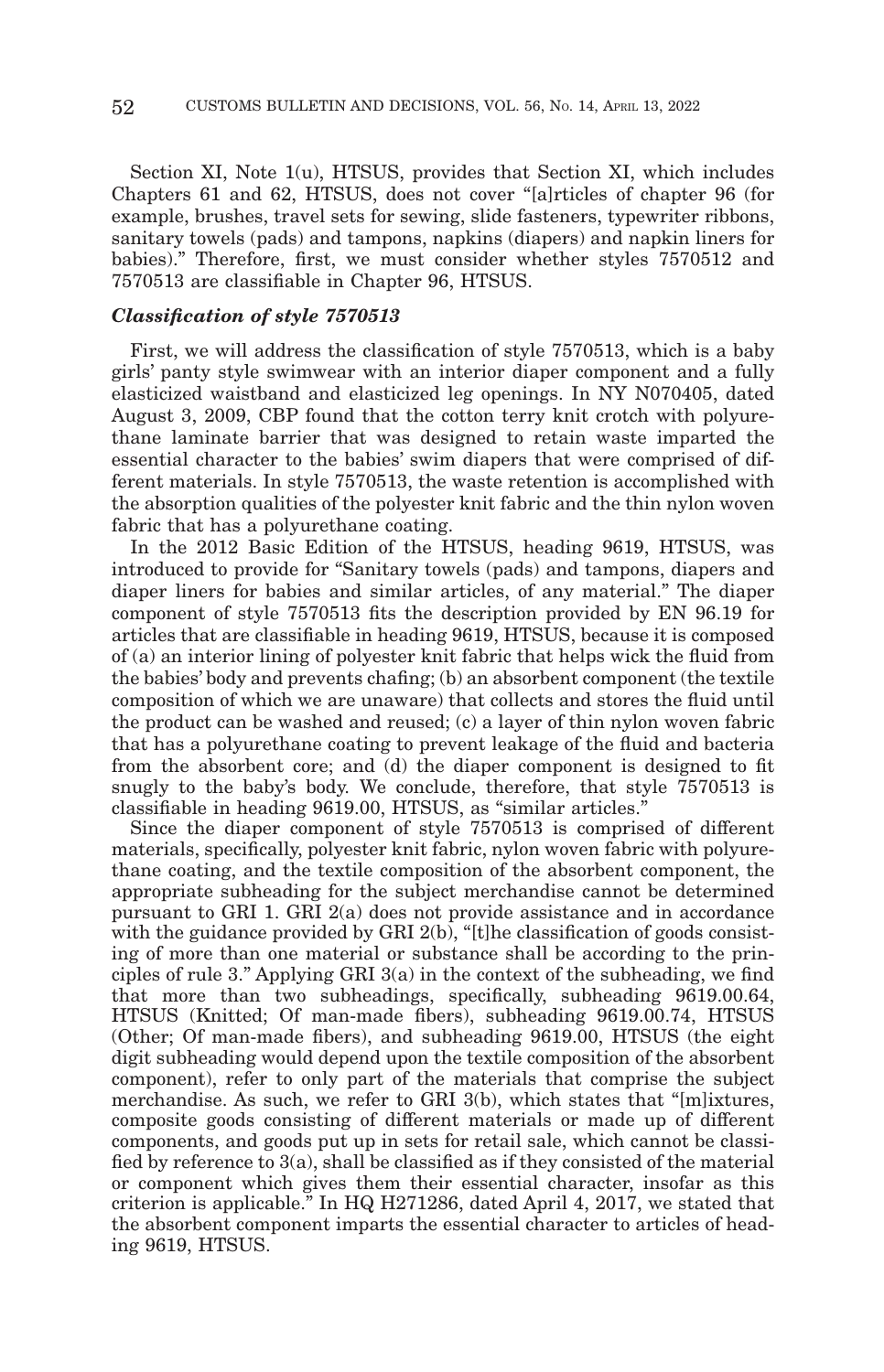In the instant case, we do not have information concerning the textile composition of the absorbent component of style 7570513. As such, style 7570513 we can only provide the classification of this product at the six-digit level, specifically, in subheading 9619.00, HTSUS, which provides for "Sanitary towels (pads) and tampons, diapers and diaper liners for babies and similar articles, of any material: Other, of textile materials."

#### *Classification of style 7570512*

Second, we will address the classification of style 7570512, which is a baby boys' trunk style swimwear with an interior diaper component and a fully elasticized waistband. The diaper component is sewn into the interior waistband and has elasticized fabric at the leg openings.

Initially, we must consider whether the garment is swimwear or shorts. The Court of International Trade ("CIT") held in *Hampco Apparel, Inc. v. United States*, 12 Ct. Int'l Trade 92, 95 (1988), that we must look at the following features and, if *all* are present, then the garment is swimwear and not shorts:

- 1) whether the garment has a elasticized waistband through which a drawstring is threaded;
- 2) whether the garment has an inner lining of lightweight material, namely, nylon tricot; and
- 3) whether the garment was designed and constructed for swimming.

While style 7570512 has an elasticized waistband, it does not have a drawstring, therefore, style 7570512 is shorts and not swimwear for classification purposes.

Since style 7570512 is a lower body garment made from both woven and knit fabrics, the merchandise is classifiable in heading 6111, HTSUS  $(knit)^1$ , or 6209, HTSUS  $(work)$ <sup>2</sup> and we must consider HQ memo 084118. In accordance with HQ memo 084118 section (a)(3), we needed to determine the weights of the knit and woven components. We do not have a sample of the merchandise to determine the weights of the knit and woven components, however, in the instant case, style 7570512 also has an absorbent component that we must consider under a GRI 3(b) analysis in classifying the merchandise.

For the same reasons discussed above for style 7570513, style 7570512 is classified at the six-digit level in subheading 9619.00, HTSUS, which pro-

<sup>&</sup>lt;sup>1</sup> The term "[b]abies' garments and clothing accessories" is defined by Note  $6(a)$  to Chapter 61, HTSUS, and Note 4(a) to Chapter 62, HTSUS, as "articles for young children of a body height not exceeding 86 centimeters." Based on the information in NY N245655, style 7570512 will be imported in babies' sizes 6 to 18 months old. In the *Guidelines for the Reporting of Imported Products in Various Textile and Apparel Categories*, 53 Fed. Reg. 52563 (Dec. 28, 1988), we noted that "[b]abies' sizes 0–24 months normally fall within" the measurement "for young children of a body height not exceeding 86 centimeters." Accordingly, style 7570512 could be classifiable in heading 6111, HTSUS, or heading 6209, HTSUS, as ""[b]abies' garments and clothing accessories."

 $2$  In the past, U.S. Customs and Border Protection ("CBP") has classified similar merchandise that was constructed of woven fabric in Chapter 62, HTSUS, when the merchandise was missing one or more of the features described in *Hampco*. *See* NY N183425 (Sept. 15, 2011); NY N068491 (July 15, 2009); NY N022635 (Feb. 7, 2008). Rulings concerning similar merchandise constructed of knit fabric could not be located in the Customs Rulings Online Search System ("CROSS").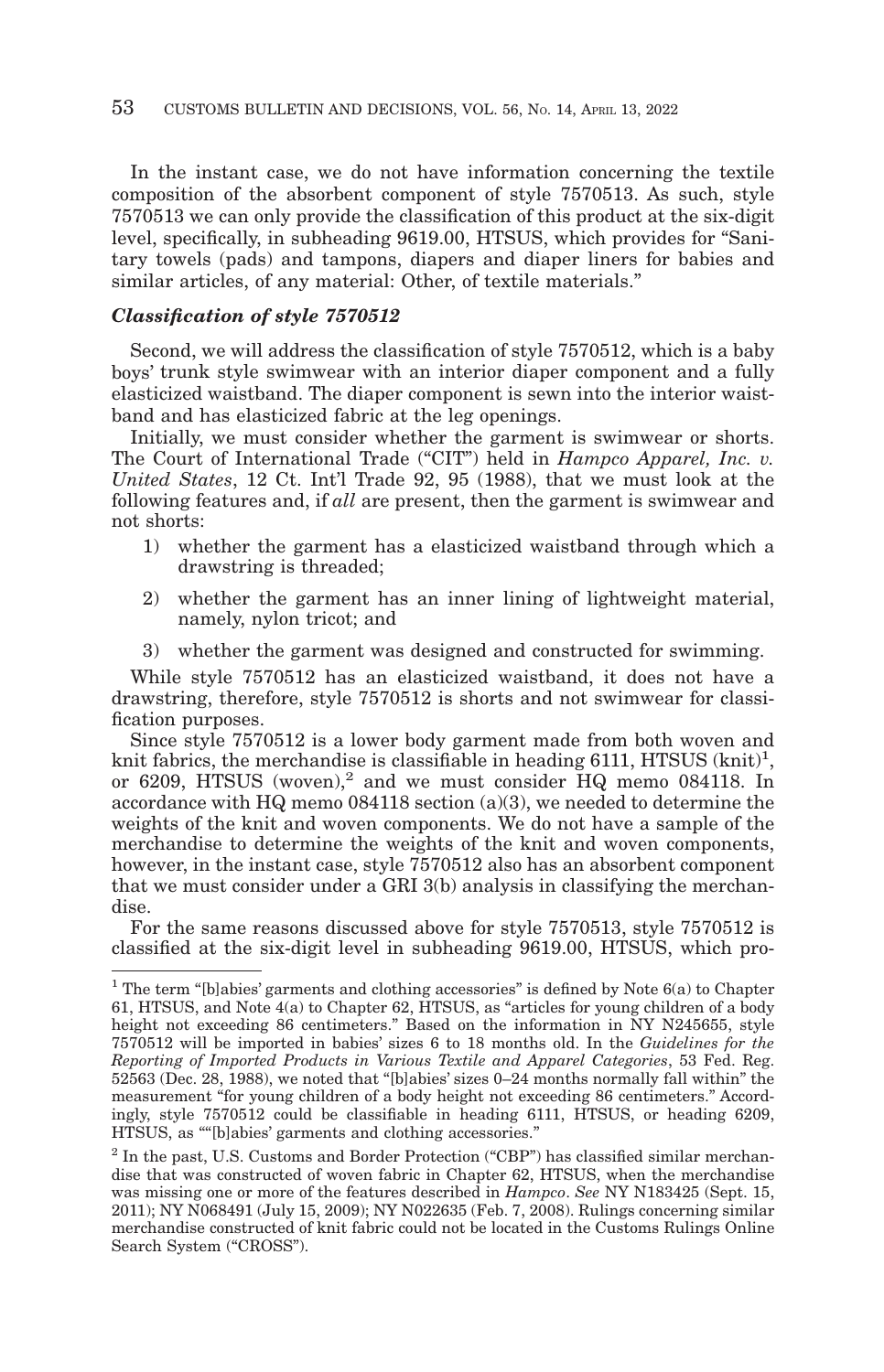vides for "Sanitary towels (pads) and tampons, diapers and diaper liners for babies and similar articles, of any material: Other, of textile materials."

## **HOLDING:**

Under the authority of GRIs 1, 3(b), and 6, style 7575013 is classified in subheading 9619.00, HTSUS, which provides for "Sanitary towels (pads) and tampons, diapers and diaper liners for babies and similar articles, of any material: Other, of textile materials."

Under the authority of GRIs 1, 3(b), and 6, style 7575012 is classified in subheading 9619.00, HTSUS, which provides for "Sanitary towels (pads) and tampons, diapers and diaper liners for babies and similar articles, of any material: Other, of textile materials."

#### **EFFECT ON OTHER RULINGS:**

NY N245655, dated September 12, 2013, is REVOKED.

NY N100856, dated April 15, 2010, is REVOKED by operation of law. The essential character of style GT210 is based on the absorbent component and the merchandise is classified at the six-digit level in subheading 9619.00, HTSUS. Further information concerning the textile composition of the absorbent component would be necessary to determine the classification of the merchandise beyond the six-digit level and to determine the appropriate duty rate.

In accordance with 19 U.S.C. § 1625(c), this ruling will become effective 60 days after its publication in the *Customs Bulletin*.

*Sincerely, For*

CRAIG T. CLARK, *Director Commercial and Trade Facilitation Division* CR<sub>ommercial</sub> and

# **PROPOSED REVOCATION OF ONE RULING LETTER, PROPOSED MODIFICATION OF ONE RULING LETTER AND PROPOSED REVOCATION OF TREATMENT RELATING TO THE TARIFF CLASSIFICATION OF MEN'S VEST/SLEEVELESS JACKET**

**AGENCY:** U.S. Customs and Border Protection, Department of Homeland Security.

**ACTION:** Notice of proposed revocation of one ruling letter and proposed modification of one other ruling letter and proposed revocation of treatment relating to the tariff classification of men's vests/ sleeveless jackets.

**SUMMARY:** Pursuant to section 625(c), Tariff Act of 1930 (19 U.S.C. § 1625(c)), as amended by section 623 of title VI (Customs Modernization) of the North American Free Trade Agreement Implementation Act (Pub. L. 103–182, 107 Stat. 2057), this notice advises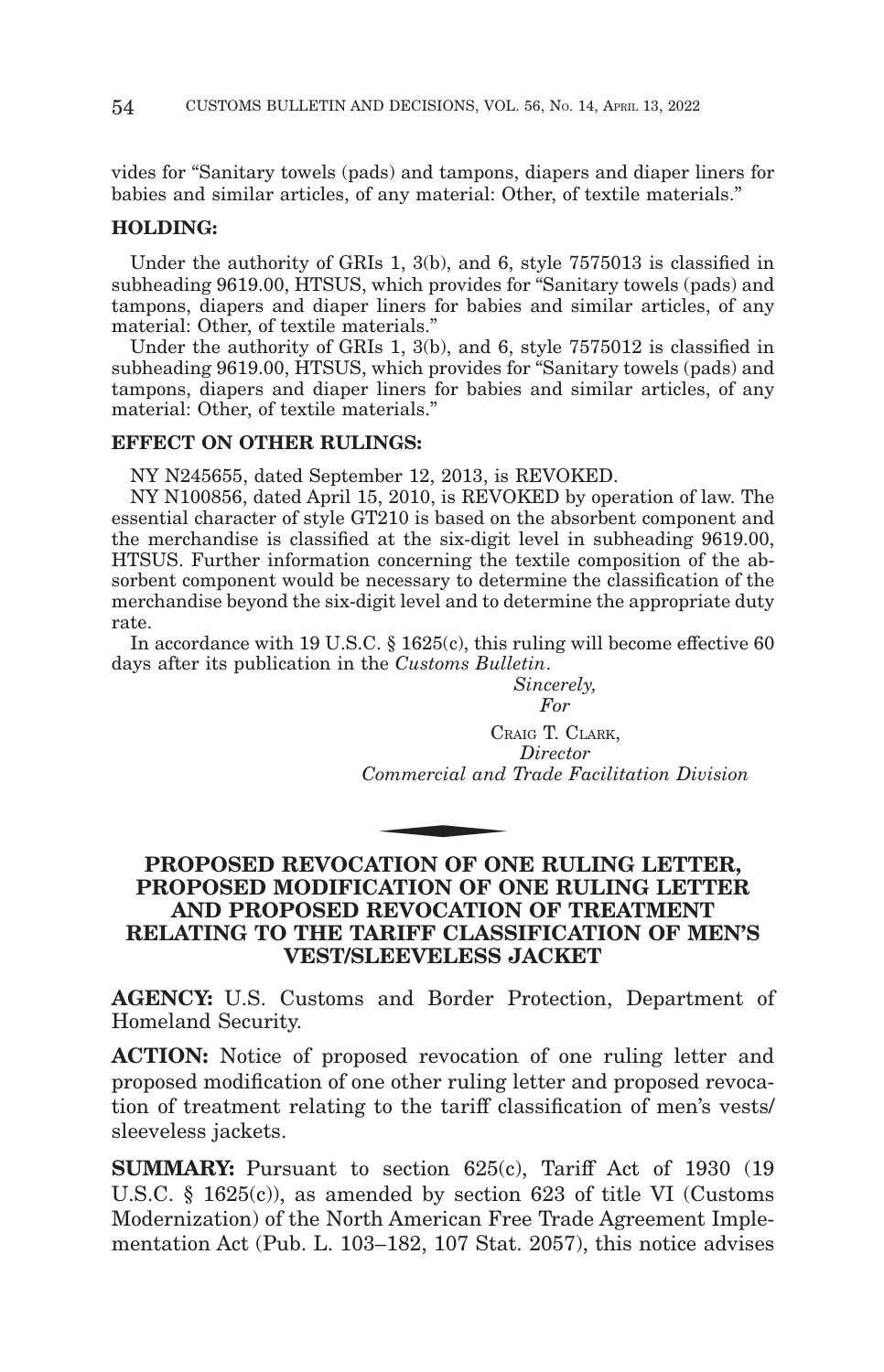interested parties that U.S. Customs and Border Protection (CBP) intends to revoke one ruling letter and modify another concerning tariff classification of men's vests/sleeveless jackets under the Harmonized Tariff Schedule of the United States (HTSUS). Similarly, CBP intends to revoke any treatment previously accorded by CBP to substantially identical transactions. Comments on the correctness of the proposed actions are invited.

**DATE:** Comments must be received on or before May 13, 2022.

**ADDRESS:** Written comments are to be addressed to U.S. Customs and Border Protection, Office of Trade, Regulations and Rulings, Attention: Erin Frey, Commercial and Trade Facilitation Division, 90 K St., NE, 10th Floor, Washington, DC 20229–1177. Due to the COVID-19 pandemic, CBP is also allowing commenters to submit electronic comments to the following email address: 1625Comments@cbp.dhs.gov. All comments should reference the title of the proposed notice at issue and the *Customs Bulletin* volume, number and date of publication. Due to the relevant COVID-19-related restrictions, CBP has limited its on-site public inspection of public comments to 1625 notices. Arrangements to inspect submitted comments should be made in advance by calling Ms. Erin Frey at (202) 325–1757.

**FOR FURTHER INFORMATION CONTACT:** John Rhea, Food, Textiles and Marking Branch, Regulations and Rulings, Office of Trade, at (202) 325–0035.

# **SUPPLEMENTARY INFORMATION:**

# **BACKGROUND**

Current customs law includes two key concepts: informed compliance and shared responsibility. Accordingly, the law imposes an obligation on CBP to provide the public with information concerning the trade community's responsibilities and rights under the customs and related laws. In addition, both the public and CBP share responsibility in carrying out import requirements. For example, under section 484 of the Tariff Act of 1930, as amended (19 U.S.C. § 1484), the importer of record is responsible for using reasonable care to enter, classify and value imported merchandise, and to provide any other information necessary to enable CBP to properly assess duties, collect accurate statistics, and determine whether any other applicable legal requirement is met.

Pursuant to 19 U.S.C.  $\S$  1625(c)(1), this notice advises interested parties that CBP is proposing to revoke one ruling letter and modify another ruling letter pertaining to the tariff classification of men's vests/sleeveless jackets. Although in this notice, CBP is specifically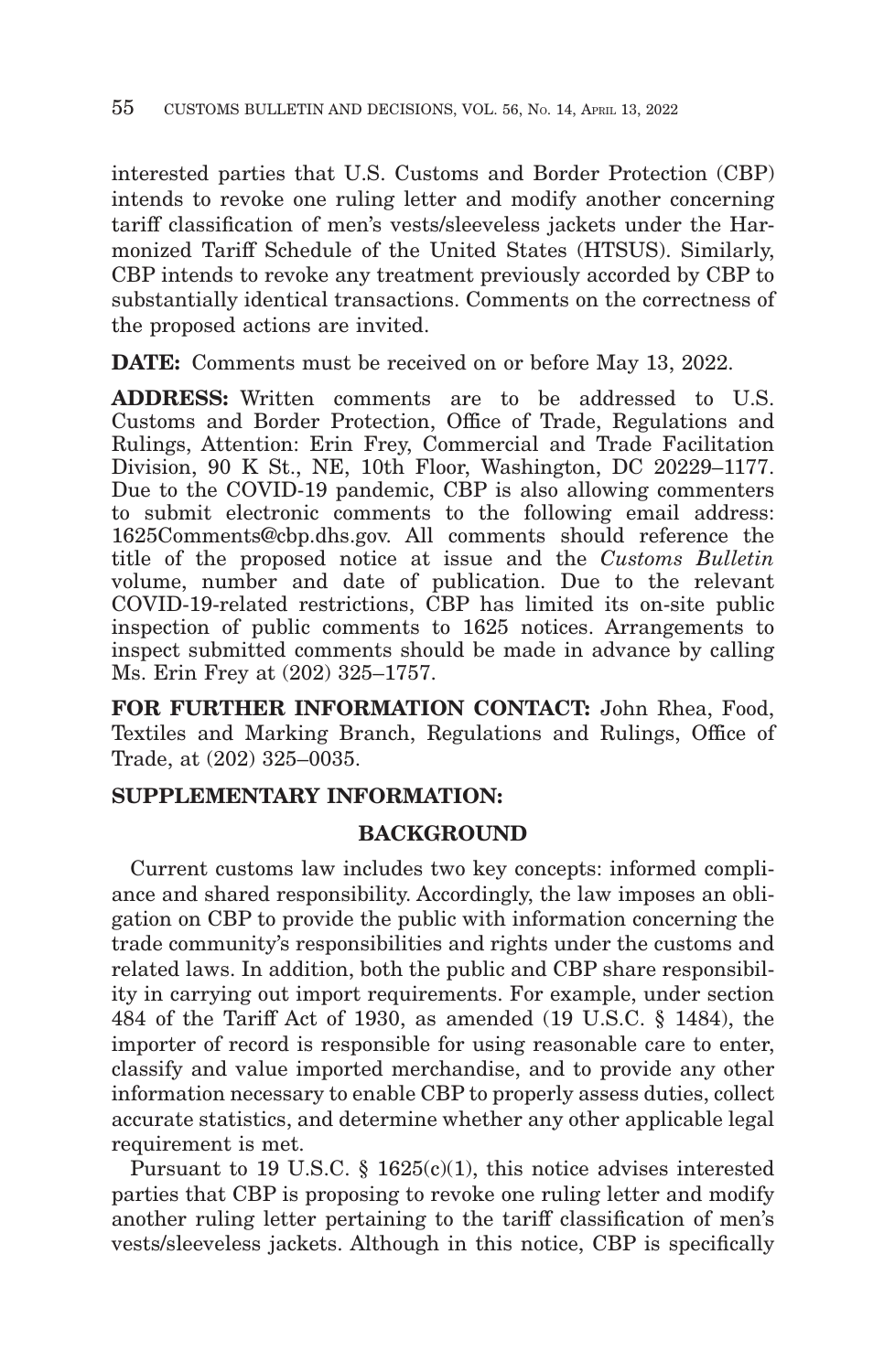referring to Headquarters Ruling Letter ("HQ") 964512, dated January 30, 2001, and New York Ruling Letter ("NY") PD G80065, dated August 24, 2000 (Attachments A and B), this notice also covers any rulings on this merchandise which may exist, but have not been specifically identified. CBP has undertaken reasonable efforts to search existing databases for rulings in addition to the two identified. No further rulings have been found. Any party who has received an interpretive ruling or decision (i.e., a ruling letter, internal advice memorandum or decision, or protest review decision) on the merchandise subject to this notice should advise CBP during the comment period.

Similarly, pursuant to 19 U.S.C.  $\S$  1625(c)(2), CBP is proposing to revoke any treatment previously accorded by CBP to substantially identical transactions. Any person involved in substantially identical transactions should advise CBP during this comment period. An importer's failure to advise CBP of substantially identical transactions or of a specific ruling not identified in this notice may raise issues of reasonable care on the part of the importer or its agents for importations of merchandise subsequent to the effective date of the final decision on this notice.

In HQ 964512 and NY G80065, CBP classified men's vests/ sleeveless jackets in heading 6211, HTSUS, specifically in subheading 6211.33.00, HTSUS, which provides for, "Track suits, ski-suits and swimwear; other garments: Other garments, men's or boys': of man-made fibers: Vests: Other." CBP has reviewed HQ 964512 and NY G80065 and has determined the ruling letters to be in error. It is now CBP's position that men's vest/sleeveless jacket is properly classified, in heading 6201, HTSUS, specifically in subheading 6201.93.60, HTSUS, which provides for "Men's or boys' overcoats, carcoats, capes, cloaks, anoraks (including ski-jackets), windbreakers and similar articles (including padded, sleeveless jackets), other than those of heading 6203: Anoraks (including ski-jackets), windbreakers and similar articles (including padded, sleeveless jackets): Of manmade fibers: Other: Other: Other: Other, Water resistant."

Pursuant to 19 U.S.C. § 1625(c)(1), CBP is proposing to revoke HQ 964512 and modify NY G80065 and to revoke or modify any other ruling not specifically identified to reflect the analysis contained in the proposed HQ H300624, set forth as Attachment C to this notice. Additionally, pursuant to 19 U.S.C.  $\S$  1625(c)(2), CBP is proposing to revoke any treatment previously accorded by CBP to substantially identical transactions.

Before taking this action, consideration will be given to any written comments timely received.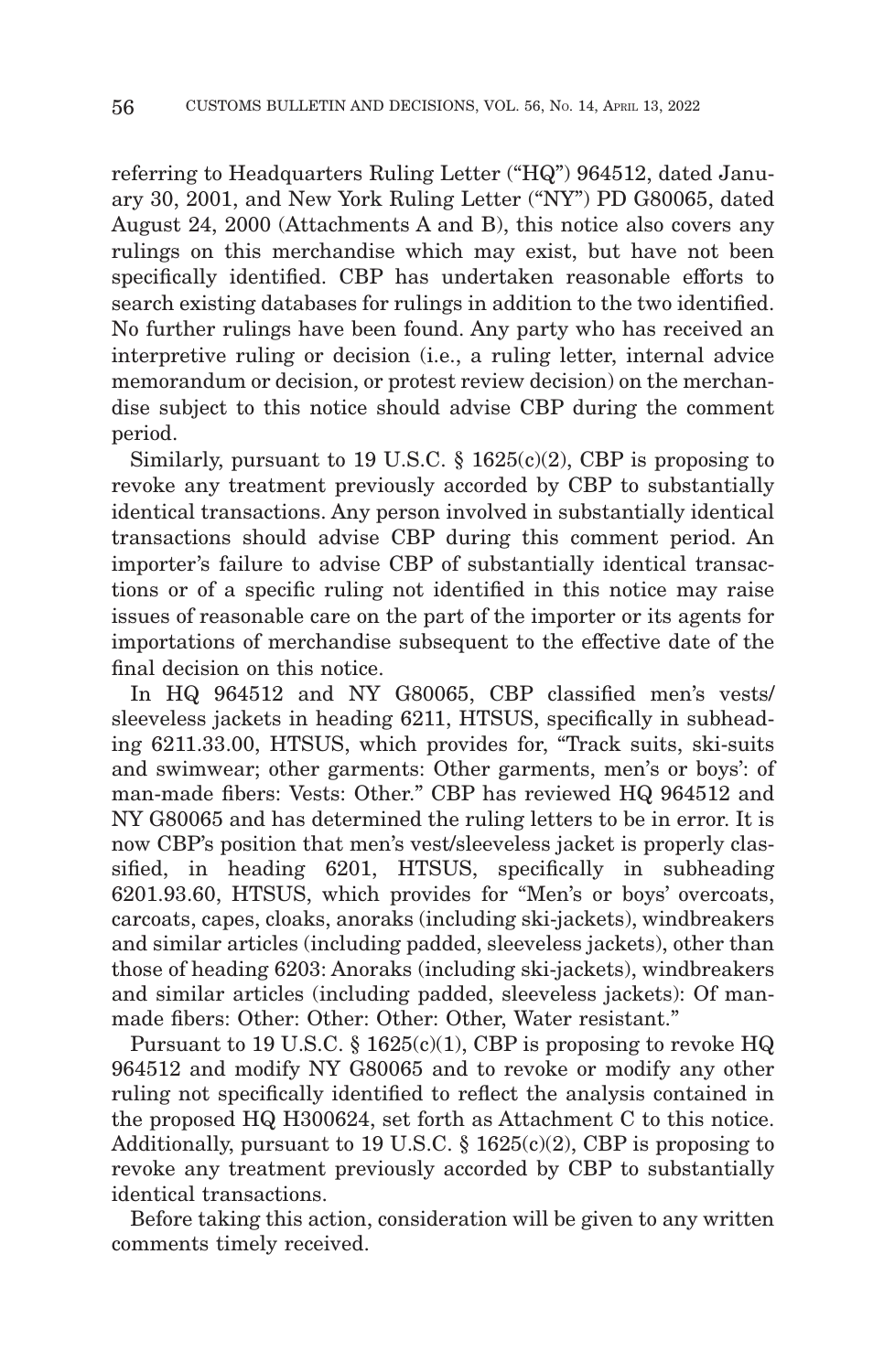57 CUSTOMS BULLETIN AND DECISIONS, VOL. 56, NO. 14, APRIL 13, 2022

Dated:

CRAIG T. CLARK, *Director Commercial and Trade Facilitation Division*

Attachments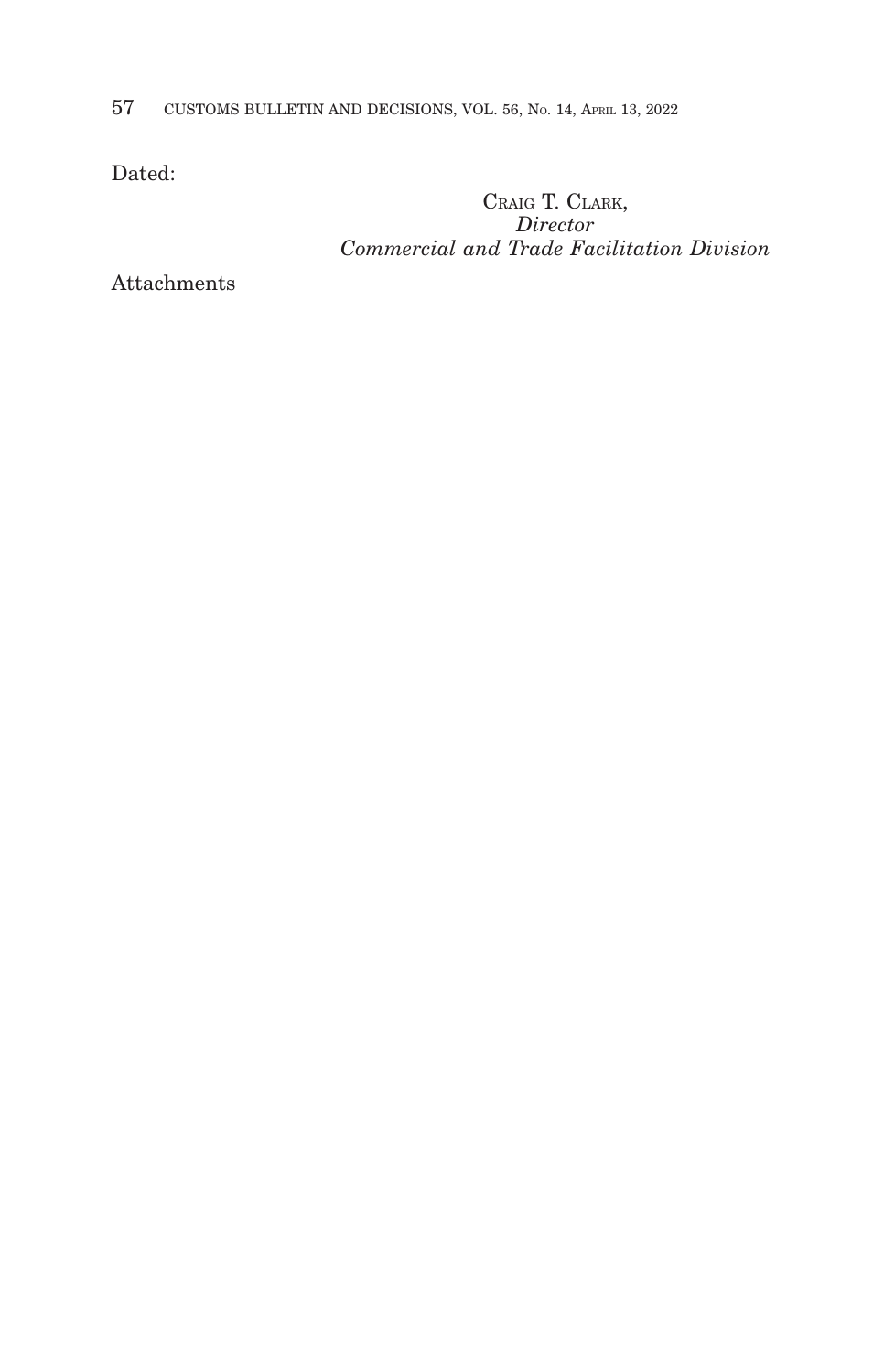PD G80065

August 24, 2000 CLA-2–61-NO:TC I06 CATEGORY: Classification TARIFF NO.: 6211.33.0054; 6201.93.3000; 6201.93.3511

MS. SHERI G. LAWSON P.B.B. GLOBAL LOGISTICS *434 DELAWARE AVENUE BUFFALO, NEW YORK 14202*

RE: The tariff classification of a men's woven vest and woven jacket from Myanmar and Cambodia

#### DEAR Ms. LAWSON:

In your letter dated July 25, 2000, you requested a tariff classification ruling on behalf of Ash City Division, GH Imported Merchandise & Sales **Limited** 

Two samples of a men's vest and jacket, having outershells composed of 100% nylon woven fabric coated with polyurethane, were submitted. Each garment also features a knit, mesh, man-made fiber lining; a full frontal opening with a zipper closure extending through the stand-up collar; slanted pockets, with zipper closures, located below the waist; and a hemmed bottom. The jacket also features long, hemmed sleeves. Per your request, your samples are enclosed herewith.

The applicable subheading for the vest will be 6211.33.0054, Harmonized Tariff Schedule of the United States (HTS), which provides for track suits, ski-suits and swimwear; other garments: other garments, men's or boys': of man-made fibers: vests: other. The rate of duty will be 16.4 percent ad valorem.

If the jacket passes the water resistance test specified in Chapter 62, Additional U.S. Note 2, (HTS), then the applicable subheading for the jacket will be 6201.93.3000, HTS, which provides for men's or boys' anoraks (including ski-jackets), windbreakers and similar articles (including padded, sleeveless jackets), other than those of heading 6203: of man-made fibers: other: other: other: water resistant. The rate of duty will be 7.3 percent ad valorem.

If the jacket does not pass the water resistance test specified in Chapter 62, Additional U.S. Note 2, HTS, then the applicable subheading for the jacket will be 6201.93.3511, HTS, which provides for men's or boys' anoraks (including ski-jackets), windbreakers and similar articles (including padded, sleeveless jackets), other than those of heading 6203: of man-made fibers: other: other: other: other: men's. The rate of duty will be 28.4 percent ad valorem.

The vest falls within textile category designation 659. Based upon international textile trade agreements, products of Cambodia are subject to the requirement of a visa.

The jacket falls within textile category designation 634. Based upon international textile trade agreements, the jacket from Myanmar is not presently subject to quota restraints or visa requirements.

The designated textile and apparel categories and their quota and visa status are the result of international agreements that are subject to frequent renegotiations and changes. To obtain the most current information,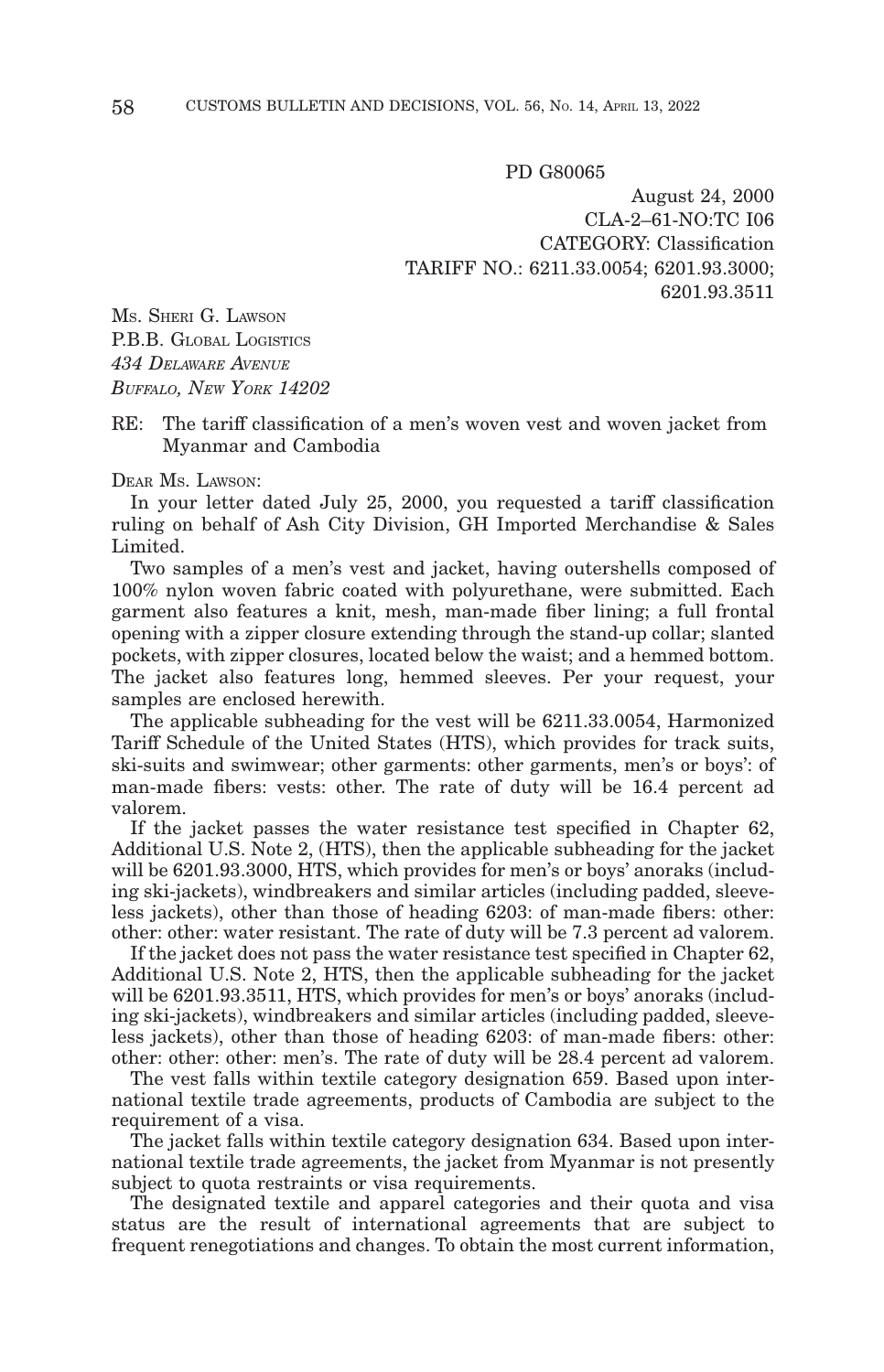we suggest that you check, close to the time of shipment, the *U.S. Customs Service Textile Status Report*, an internal issuance of the U.S. Customs Service, which is available at the Customs Web Site at WWW.CUSTOMS.GOV. In addition, the designated textile and apparel categories may be subdivided into parts. If so, visa and quota requirements applicable to the subject merchandise may be affected and should also be verified at the time of shipment.

This ruling is being issued under the provisions of Part 177 of the Customs Regulations (19 C.F.R. 177).

A copy of the ruling or the control number indicated above should be provided with the entry documents filed at the time this merchandise is imported.

> *Sincerely,* JOSEPH O'GORMAN *Acting Port Director New Orleans, Louisiana*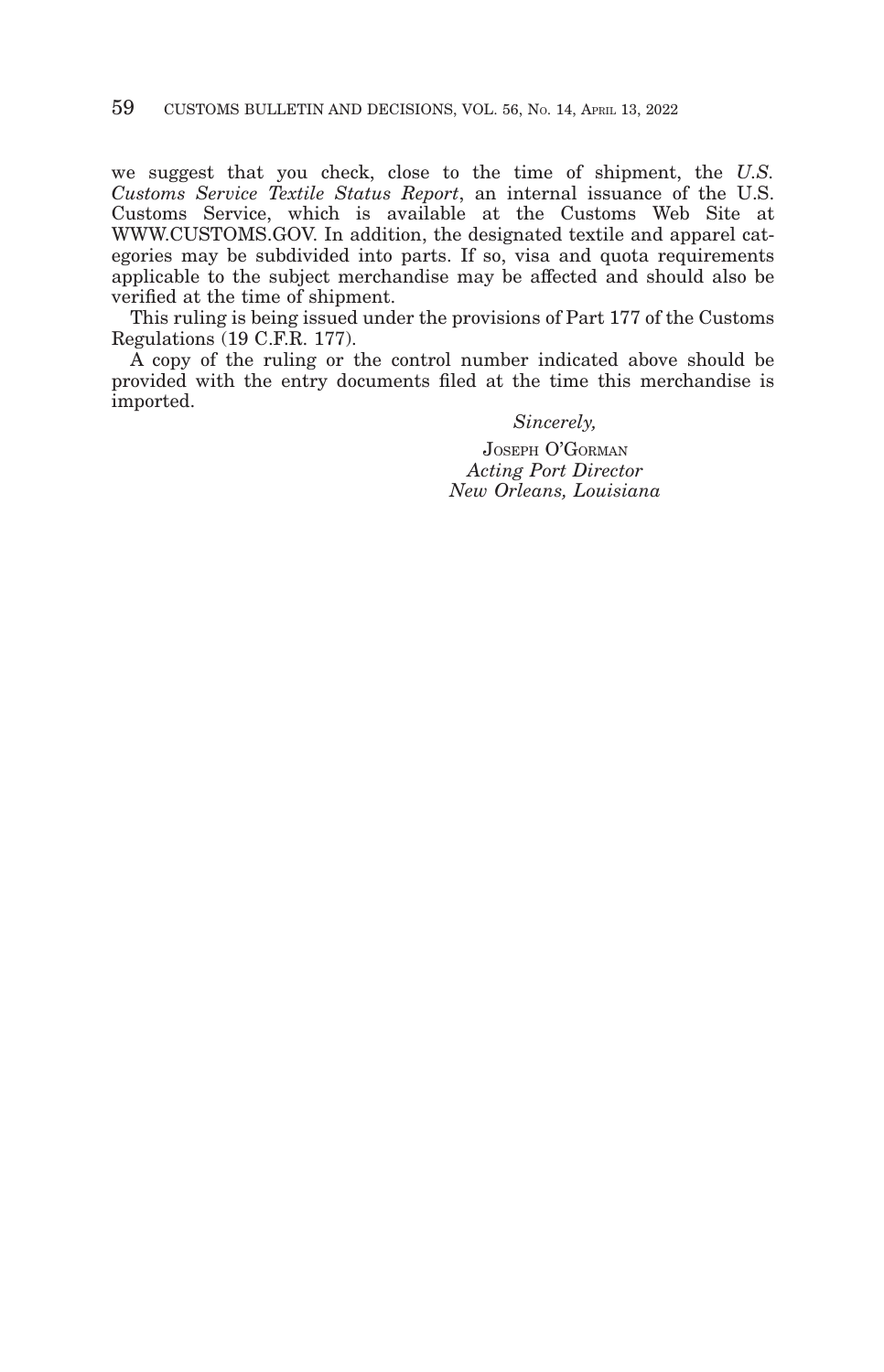HQ H300624 OT:RR:CTF:FTM H300624 JER CATEGORY: Classification TARIFF NO.: 6201.93.60

MS. SHERI LAWSON TRADE & REGULATORY SERVICES PBB GLOBAL LOGISTICS *434 DELAWARE AVE. BUFFALO, NY 14202*

## RE: Proposed Revocation of HQ 964512 and NY G80065; Tariff Classification of Men's Vest

DEAR MS. LAWSON:

On January 30, 2001, U.S. Customs and Border Protection ("CBP") issued Headquarters Ruling Letter ("HQ") 964512 to you in response to your request for reconsideration of New York Ruling Letter ("NY") G80065, dated August 24, 2000 (referenced in HQ 964512 as Port Decision ("PD") G80065), on behalf of your client, Ash City Division, GH Imported Merchandise & Sales Limited, pertaining to the tariff classification under the Harmonized Tariff Schedule of the United States ("HTSUS") of the men's vest from Cambodia. NY G80065 classified the men's vest under heading 6211, HTSUS, and specifically under subheading 6211.33.0054, HTSUSA, which provides for "Track suits, skisuits and swimwear; other garments: Other garments, men's or boys': of man-made fibers: Vests: Other."

In your request for reconsideration, you opined that the subject men's vest should be classified as a sleeveless jacket under heading 6201, HTSUS, which provides for "Men's or boys' overcoats, carcoats, capes, cloaks, anoraks (including ski-jackets), windbreakers and similar articles (including padded sleeveless jackets), other than those of heading 6203." In HQ 964512, CBP affirmed the decision in NY G80065 and upheld the classification of the imported men's vests in heading 6211, HTSUS, as a vest. NY G80065 concerned the tariff classification of a men's vest and men's jacket. Upon further review, CBP has determined that HQ 964512 was incorrect in affirming NY G80065 with respect to only the men's vest. The classification of the men's jacket in NY G80065 is not affected by this decision. CBP has determined that the men's vest in NY G80065 is classified under heading 6201, HTSUS. As such, we find that both HQ 964512 and NY G80065 are incorrect. Accordingly, HQ 964512 is hereby revoked and NY G80065 is modified to reflect the proper classification of the men's vest.

#### **FACTS:**

In HQ 964512, the men's vest was described as follows:

The subject merchandise is men's vest with an outershell composed of 100 percent nylon woven fabric coated with polyurethane. The polyurethane coating is not visible to the naked eye. The garment features a knit, mesh, man-made fiber lining and a full frontal opening with a zipper closure extending through the stand up collar. The garment also has slanted pockets with zippered closures located below the waist and a hemmed bottom.

In your September 11, 2000, request for reconsideration of NY G80065, you stated the following: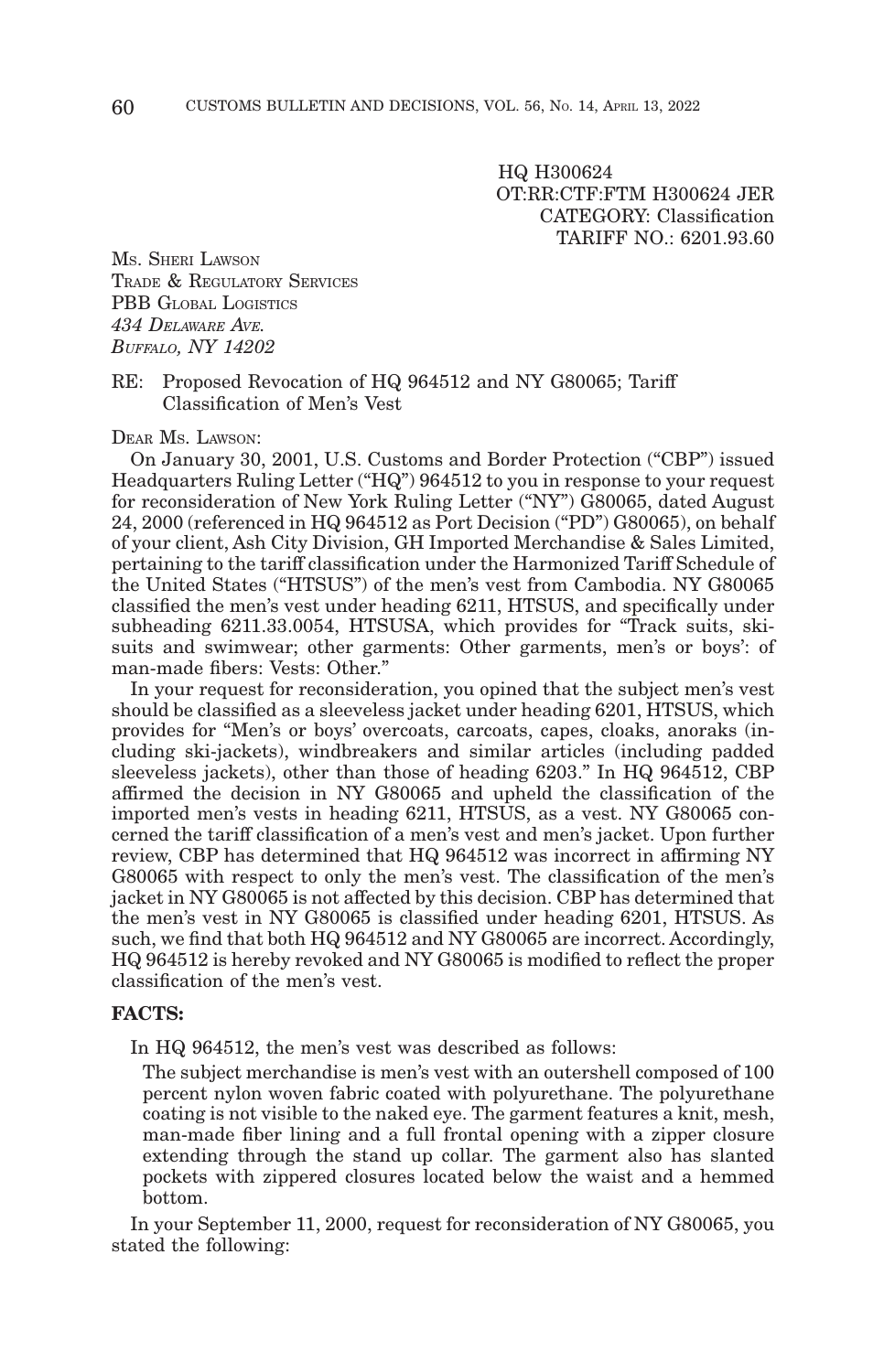The vest has a woven nylon shell and will be made in Cambodia. It has been treated with a 600mm polyurethane clear coat finish, which can pass the AA TCC Test Method 35–1985. The water-resistant coating does not obscure the underlying fabric and is not visible. Fabric details follow. A sample is enclosed.

#### **ISSUE:**

Whether the subject men's vest is classified under heading 6201, HTSUS, as a sleeveless jacket or under heading 6211, HTSUS, as a vest.

#### **LAW AND ANALYSIS:**

Classification under the HTSUSA is made in accordance with the General Rules of Interpretation ("GRI"). GRI 1 provides that the classification of goods shall be determined according to the terms of the headings of the tariff schedule and any relative Section or Chapter Notes. In the event that the goods cannot be classified solely on the basis of GRI 1, and if the headings and legal notes do not otherwise require, the remaining GRIs may then be applied.

The 2022 HTSUS provisions under consideration are as follows:

| 6201         | Men's or boys' overcoats, carcoats, capes, cloaks, anoraks (includ-<br>ing ski-jackets), windbreakers and similar articles (including<br>padded, sleeveless jackets), other than those of heading 6203: |
|--------------|---------------------------------------------------------------------------------------------------------------------------------------------------------------------------------------------------------|
|              | Anoraks (including ski-jackets), windbreakers and similar<br>articles (including padded, sleeveless jackets)                                                                                            |
| 6201.40      | Of man-made fibers:                                                                                                                                                                                     |
|              | Anoraks (including ski-jackets), windbreakers<br>and similar articles (including padded, sleeveless<br>jackets:                                                                                         |
|              | Recreational performance wear:                                                                                                                                                                          |
|              | Other:                                                                                                                                                                                                  |
|              | Other:                                                                                                                                                                                                  |
|              | Other:                                                                                                                                                                                                  |
| 6201.40.4500 | Water resistant                                                                                                                                                                                         |
| 6201.40.5000 | Other                                                                                                                                                                                                   |
|              | $\ast$<br>*<br>*<br>*<br>*                                                                                                                                                                              |
| 6211         | Track suits, ski-suits and swimwear; other garments:                                                                                                                                                    |
|              | Other garments, men's or boys' (con.):                                                                                                                                                                  |
| 6211.33.00   | Of man-made fibers                                                                                                                                                                                      |
| 6211.33.0050 | Recreational performance outerwear                                                                                                                                                                      |
|              | Vests                                                                                                                                                                                                   |
|              | *<br>* *<br>-le<br>sk.                                                                                                                                                                                  |

The Additional U.S. Note to Chapter 62, HTSUS, addresses "water resistance" and states in pertinent part:

*For the purposes of subheadings . . . 6201.93.30, . . .*, the term *"water resistant*" means that garments classifiable in those subheadings must have a water resistance (see ASTM designations D 3600–81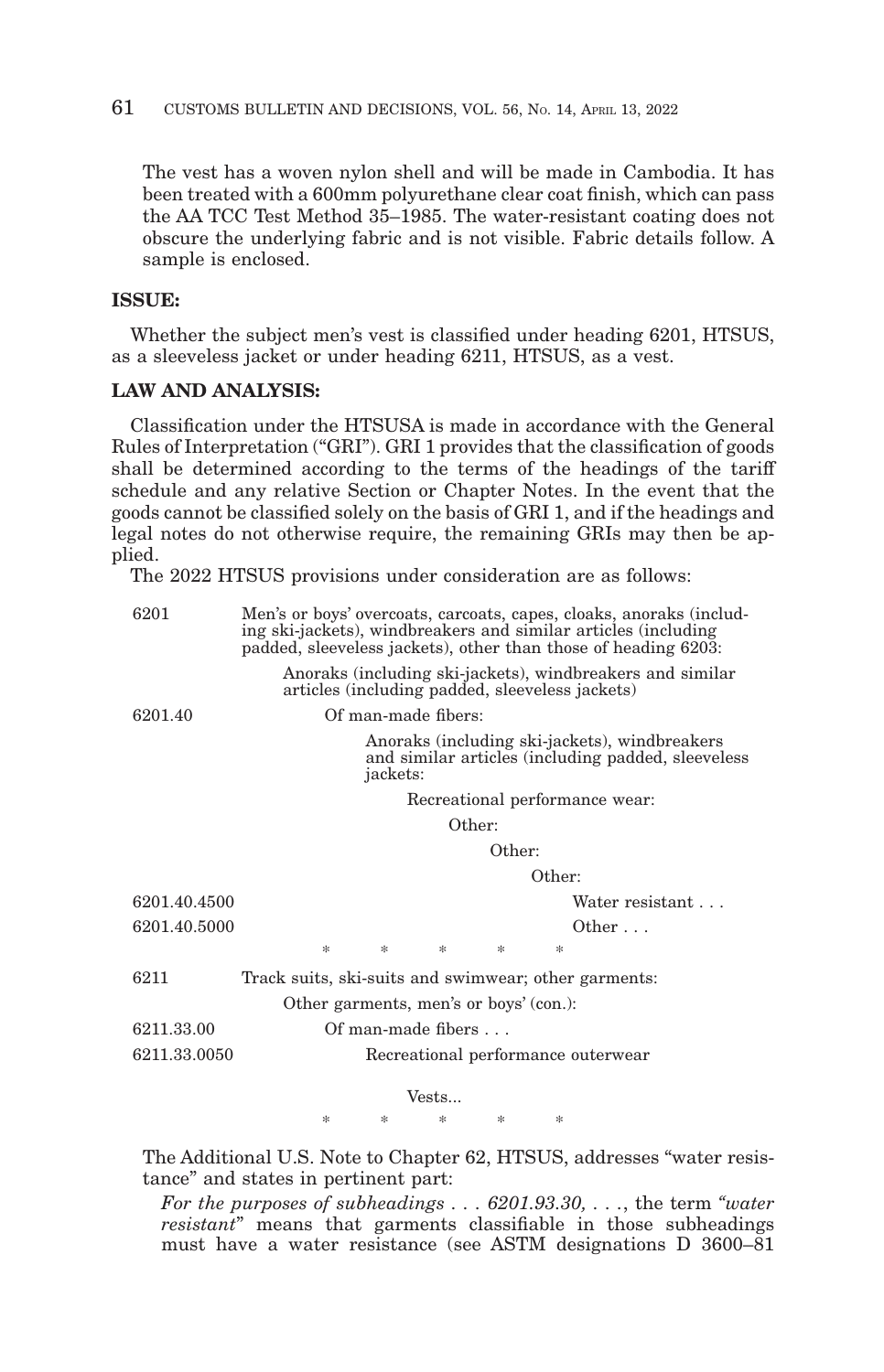and D 3781–79) such that, under a head pressure of 600 millimeters, not more than 1.0 gram of water penetrates after two minutes when tested in accordance with AATCC Test Method 35–1985. This water resistance must be the result of a rubber or plastic application to the outer shell, lining, or inner lining.

\* \* \* \* \* The Harmonized Commodity Description and Coding System Explanatory Notes ("ENs") constitute the official interpretation of the HTSUS at the international level. While not legally binding or dispositive, the ENs provide a commentary on the scope of each heading of the HTSUS and are generally indicative of the proper interpretation of these headings. *See* T.D. 89–80, 54 Fed. Reg. 35127 (August 23, 1989).

The provisions of EN 61.01 apply, *mutatis mutandi*, to heading 6201, HTSUS. EN 61.01 provides, in pertinent part, as follows:

This heading covers a category of knitted or crocheted garments for men or boys, characterized by the fact that they are generally worn over all other clothing for protection against the weather.

It includes :

Overcoats, raincoats, car-coats, capes including ponchos, cloaks, anoraks including ski-jackets, wind-cheaters, wind-jackets and similar articles, such as three-quarter coats, greatcoats, hooded capes, duffel coats, trench coats, gabardines, parkas, padded waistcoats.

The provisions of EN 61.14 apply, *mutatis mutandi*, to heading 6211, **HTSUS** 

EN 61.14 provides, in pertinent part, as follows:

This heading covers knitted or crocheted garments which are not included more specifically in the preceding headings of this Chapter.

The heading includes, *inter alia*:

...

(5) Special articles of apparel used for certain sports or for dancing or gymnastics (e.g., fencing clothing, jockeys' silks, ballet skirts, leotards).

\*\*\*\* \*

In HQ 964512, CBP stated that the classification of the subject men's vest rested on whether the garment's marketing, design, and construction rendered it exclusively suitable for use as a jacket or as a vest. The decision in HQ 964512 reasoned that the *eo nomine* reference to men's padded sleeveless jackets within heading 6201, HTSUS, precluded classification of the subject men's vest because the men's vest, although sleeveless, was not padded. In HQ 964512, CBP further stated that the plain language within the parenthetical of heading 6211, HTSUS, which states "including padded, sleeveless jackets" limited classification of sleeveless jackets to those which are padded or otherwise insulated. In HQ 964512, CBP stated that the language of the parenthetical "was unambiguous to the type of outerwear vests" that are included in heading 6201, HTSUS. That padded sleeveless vests are *prima facie* classified in heading 6201, HTSUS, is not disputed. *See e.g.*, NY 084041, dated September 16, 1989, and HQ 965989, dated December 19, 2002 (CBP classified padded sleeveless jackets under heading 6201, HTSUS). Upon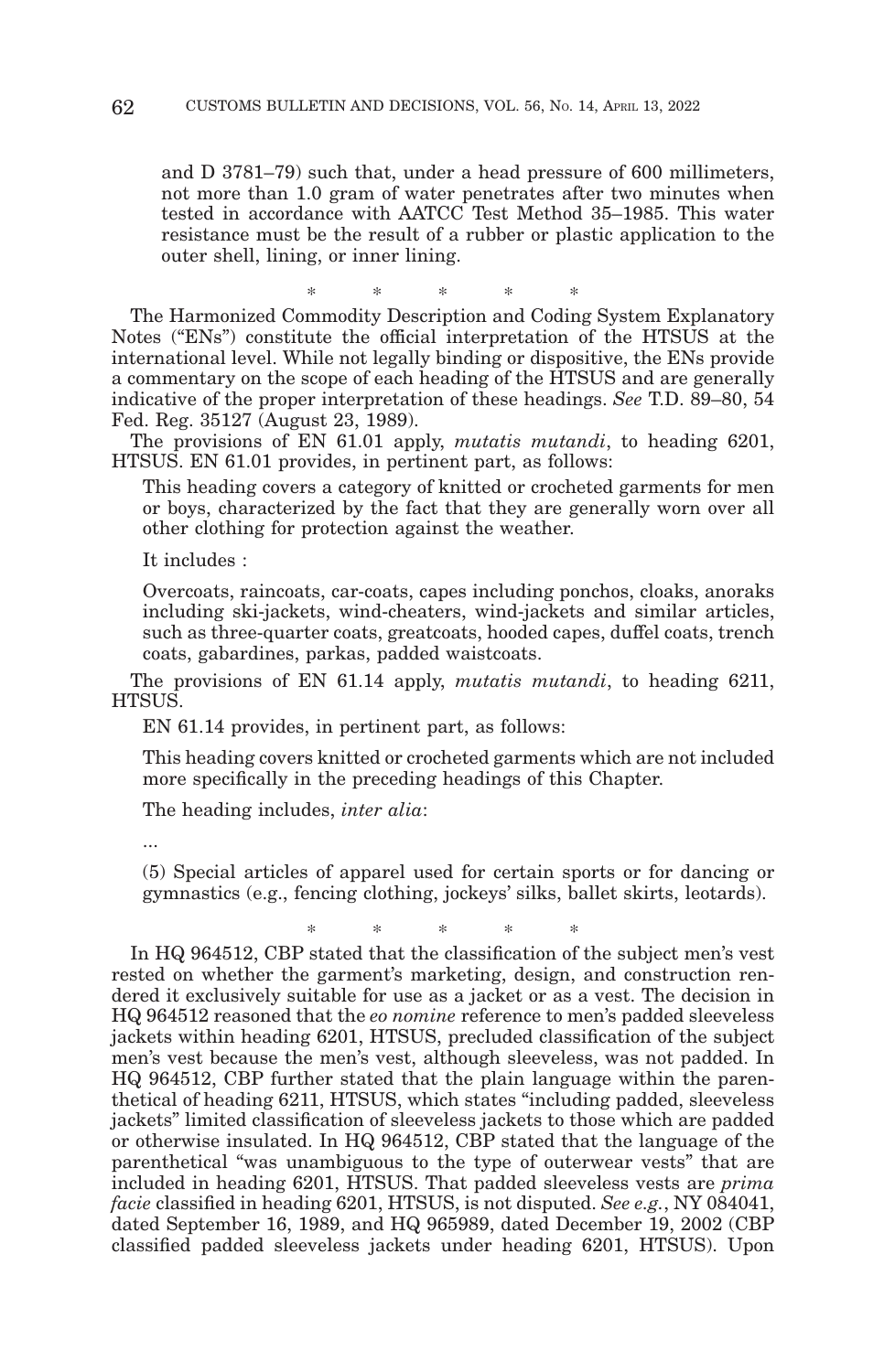further consideration, we find that the determination in HQ 964512 that only padded sleeveless jackets are classified in heading 6201, HTSUS, is incorrect.

The term "including" used in the parenthetical means "containing as part of the whole being considered."1 and is "used for saying that a person or thing is part of a particular group or amount."2 The term "including" does not limit the group or whole to the specific item or thing referenced. Instead, the term "including" means that something, in this case sleeveless vests, is an item which is included in a larger group of items to be considered. Thus, the phrase "including padded sleeveless vests" is exemplary of the types of sleeveless vests, which are included in the parenthetical but does not preclude classification of other sleeveless articles that might meet the terms of heading 6201, HTSUS. For example, in NY N295141, dated March 26, 2018, CBP classified a non-padded men's hip-length vest under heading 6201, HTSUS. The men's vest was constructed from 100% polyester woven fabric containing a 600 mm polyurethane coating, which passed the AATCC Test Method 35–1985 water-resistance test. The garment featured a full front opening with a zipper closure, which extended through a stand-up collar; a polyester mesh lining; zippered pockets; an interior mesh pocket with a hook and loop closure; and reflective details on the back body. It also had an elastic drawcord which was threaded through the bottom hem for tightening. The vest in NY N295141 was not insulated or padded but instead had several of the features and characteristics of a rain jacket. Likewise, in HQ 967926, dated January 3, 2006, CBP classified a short-sleeved windshirt in heading 6201, HTSUS, despite the fact that it did not have all the features of a jacket. The windshirt in HQ 967926 was described as short-sleeved, made of a lightweight dobby fabric and was water-resistant. The decision in HQ 967926 reasoned that the windshirt was *ejusdem generis* to the articles of heading 6201, HTSUS. Finally, even if *arguendo* the parenthetical is limited to only padded sleeveless jackets, the decisions in NY N295141 and HQ 967926 evidence the fact that the parenthetical does not preclude other types of sleeveless jackets from being classified as windbreakers, raincoats or other "similar articles" under heading 6201, HTSUS.

The question of whether the subject men's vest is classified under heading 6201, HTSUS, as a sleeveless jacket or under heading 6211, HTSUS, as a vest, rests in part, on whether it meets the definition of a jacket or similar article. Likewise, its classification under heading 6201, HTSUS, requires that the subject article provides protection against the elements (i.e., it is padded or insulated, is water resistant or otherwise has the capacity to guard against various weather conditions). In determining whether the subject men's vest is classifiable as a jacket designed to be worn as outerwear, we consult the ENs to heading 6201, HTSUS, which provide, in relevant part, that "garments of the heading are generally worn over all other clothing for protection against the weather."

In classifying a garment that is not *per se* an enumerated item under heading 6201, the first step is to determine the shared characteristics or purpose of the listed items. *See* HQ 967926 (discussed *supra*, noting that a

<sup>1</sup> Including. *https://www.oed.com/view/Entry/93571?rskey=OjQTu8&result=1#eid* (Last visited Nov. 9, 2021).

<sup>2</sup> Including, *https://dictionary.cambridge.org/us/dictionary/english/including* (Last visited Nov. 9, 2021).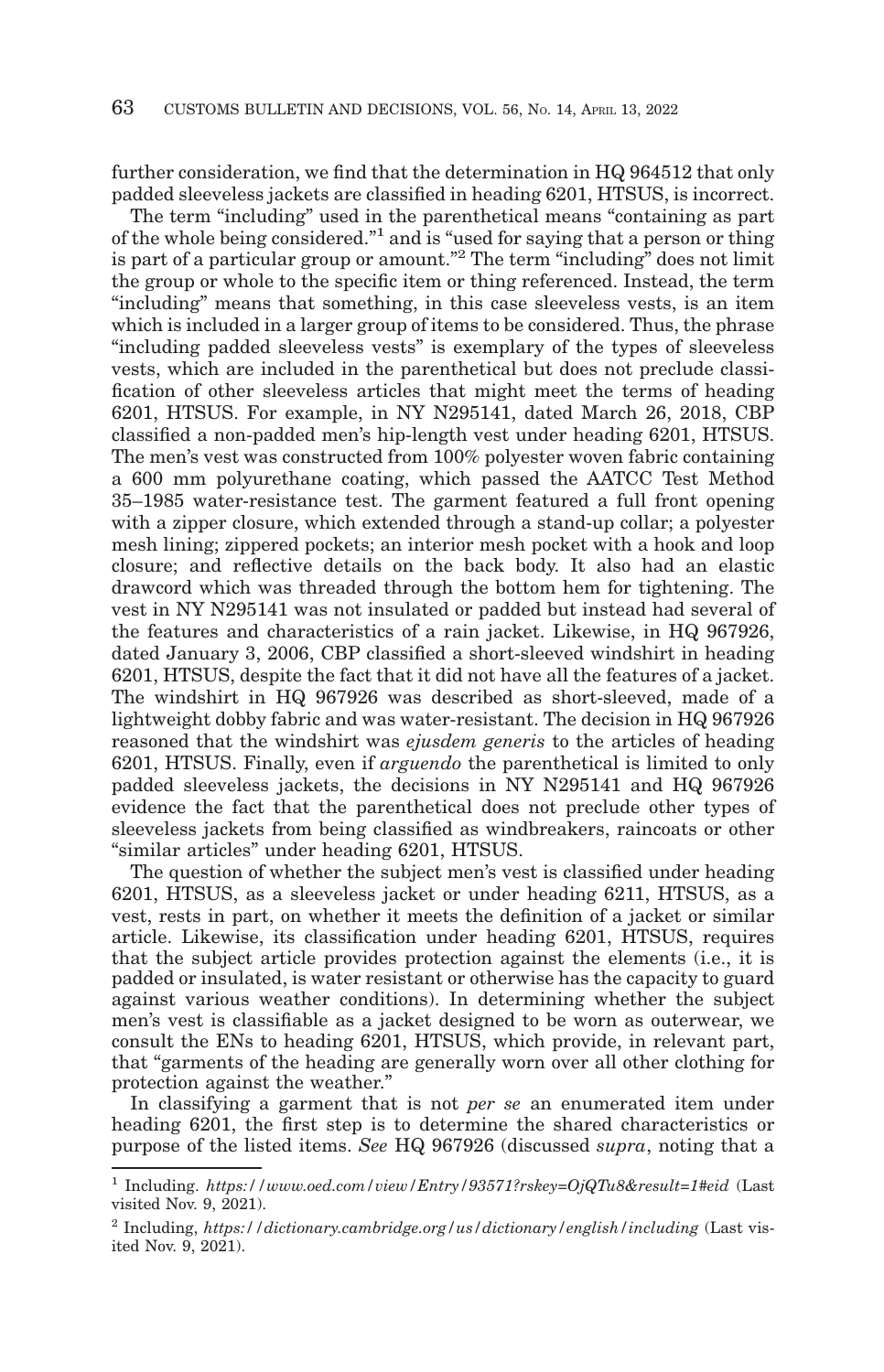certain windshirt was *ejusdem generis* to the articles of heading 6201, HTSUS). In previous CBP rulings we have examined the factors and characteristics which distinguish between garments which were classifiable as jackets from garments that were classifiable as a shirt (6205, HTSUS). As shall be discussed, one consistent purpose of articles enumerated *eo nominee* in heading 6201, HTSUS, is the capacity to protect against various weather conditions. While another consistent characteristic is the garments capacity to be worn over or atop other garments. For example, in HQ 960626, dated July 25, 1997, CBP addressed the difference between a jacket of heading 6201, HTSUS, and a shirt of heading 6205, HTSUS. The decision in HQ 960626 noted that in order for the garment to be classified as a jacket, the garment must have at least three of the features set out in the *Guidelines for the Reporting of Imported Products in Various Textile and Apparel Categories*, CIE 13/88 (Nov. 23, 1988) (*hereinafter*, "Textile Guidelines"). The garments in HQ 960626 were determined to be designed and constructed to be worn over all other garments. In HQ 960626, CBP reasoned that the heavy-duty zipper was of a heavier gauge typically associated with a shirt worn against the skin and that the material of the jackets added warmth not merely adornment and comfort. *See also*, HQ 959085, dated November 26, 1996 (CBP distinguished between a jacket and a shirt; finding that the garments were jackets of heading 6201, HTSUS, because they possessed the characteristics of a jacket or coat). *See also*, HQ 288404, dated April 29, 2020 (CBP outlined the requirements for classification of jackets).

Although the subject men's vest is sleeveless and therefore cannot be classified as a coat, it is instructive that it consists of several features designated for raincoats, water-resistant coats and shirt jackets in accordance with the Textile Guidelines. The Textile Guidelines state that, "Garments having features of both jackets and shirts will be categorized as coats if they possess at least three of the above listed features and if the result is not unreasonable... Garments not possessing at least 3 of the listed features will be considered on an individual basis." The subject men's vest has four of the Textile Guidelines features. It has a full inner lining which is made of a knit mesh, patch pockets on the exterior of the vest, which are positioned at the waist and features a heavy-duty zipper on the front, which zips up to the chin forming a stand-up collar, and a ribbed waist band. The fact that the vest has four of the aforementioned features further supports a finding that it is a sleeveless jacket designed to be worn over other garments for protection against weather conditions.

Additionally, CBP has long held that certain physical characteristics, designs, and features were essential for an article to be defined as a jacket for tariff classification purposes. In HQ 950651, dated December 31, 1991, CBP noted that the garment at issue had several characteristics which indicated that the article was defined and therefore properly classifiable as a jacket. In particular, HQ 950651 noted that 1) The sample had "applied cuffs which are often found on jackets and not on shirts"; 2) The "garment had a rib-knit waistband"; and 3) "The extremely generous cut of the article is similar to the proportions of a jacket. The armholes and sleeves were extraordinarily large, and the blouson silhouette enabled this garment to easily accommodate jerseys and other shirts underneath." Likewise, the decision in HQ 950651 noted that while thick or heavily weighted fabric is common among jackets, that lightweight fabric did not preclude the garment at issue from classification as a jacket because "jackets may come in various weights." Similarly,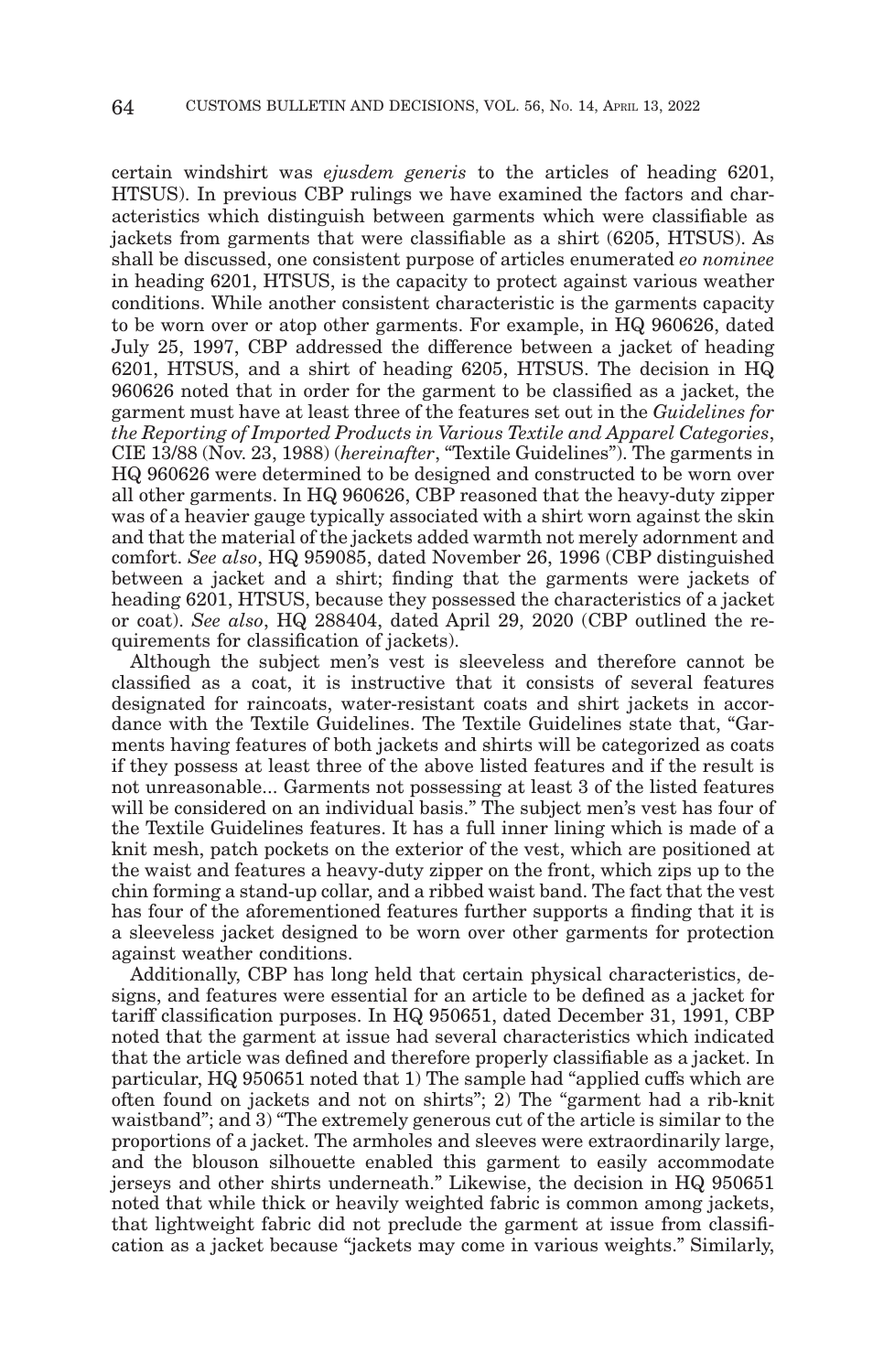in HQ 966053, dated May 24, 2004, CBP determined that a garment was classified as a jacket because 1) it was constructed with a "tailored" fit, and therefore had "the structured styling or tailoring generally found in garments used as jackets"; and 2) because the garment was designed to be "worn over other apparel." Likewise, in HQ 952024, dated September 15, 1992, in distinguishing between shirts and jackets, CBP noted that garments with "pockets below the waist", with "ribbed waistbands" and a "means of tightening at the bottom of the garment" were excluded from heading 6205, HTSUS, by the General Explanatory Notes to Chapter 62, but were however, characteristics which were generally associated with jackets of 6201, HTSUS. *See generally*, CBP Informed Compliance Publication entitled, "Classification: Apparel Terminology under the HTSUS (June 2008), (stating that, "*jackets* are garments designed to be worn over another garment, for protection against the elements. Jackets cover the upper body from the neck area to the waist area but are generally less than mid-thigh length. They normally have a full front opening, although some jackets may have only a partial front opening. Jackets usually have long sleeves.").

Lastly, we address the Ash City's assertion that the subject men's vest is water-resistant. According to the reconsideration request, the vest has a woven nylon shell which has been treated with a 600 mm polyurethane clear coat finish. The 600 mm polyurethane clear coat finish is said to pass the AATCC Test Method 35–1985 as required by U.S. Note 2 to Chapter 62, HTSUS. Whether or not the polyurethane clear coat is able to pass the AATCC Test Method 35–1985 was not confirmed or dispelled by the CBP Laboratory at the time HQ 964512 was issued. However, a visual inspection of images taken of the men's vest reveals that it does feature a nylon shell with a shiny clear coating. While the water-resistant capacity was not examined by the CBP Laboratory, outerwear with a (shiny) polyurethane clear coat is consistent with material designed to provide protection from the rain. *See* HQ H159096, dated September 9, 2013 (CBP classified women's raincoats in heading 6202, HTSUS, primarily because they featured a thermoplastic polyurethane ("TPU") waterproof plastic coating on top of the underlying fabric. Note that the water-resistance of the TPU was not tested by the CBP Laboratory). Much like the raincoats in HQ H159096, the instant men's vests have the capacity to provide protection against the rain. Additionally, the men's vest also features a knit mesh lining which is consistent with garments used for outdoor or other exercise activities such as swimming, jogging, etc. CBP has previously classified men's jackets featuring mesh lining in heading 6201, HTSUS. *See* NY A85432, dated July 5, 1996; *see also*, NY B89665, dated October 3, 1997. Mesh lining helps let air circulate to increase ventilation so that the wearer can cool down and get rid of sweat. All About Mesh Lining and Panels, Debbie Kosy (July 14, 2015), available at *https:// www.olorun-sports.com/blogs/news/49190531-all-about-mesh-lining-andpanels* (Last visited, November 9, 2021).

Furthermore, the design of the men's vest is consistent with the criteria set forth in the ENs to heading 6201, HTSUS. For example, a visual inspection of the garment indicates that it is designed to be worn over another garment with the purpose of offering protection against the elements. The nylon shell and polyurethane clear coat finish has the appearance and construction of a jacket rather than a shirt. Likewise, the mesh lining and heavy-duty zipper do not appear to be the type of material suitable for wearing against the skin as a shirt. It does not have the appearance of a vest designed to be worn over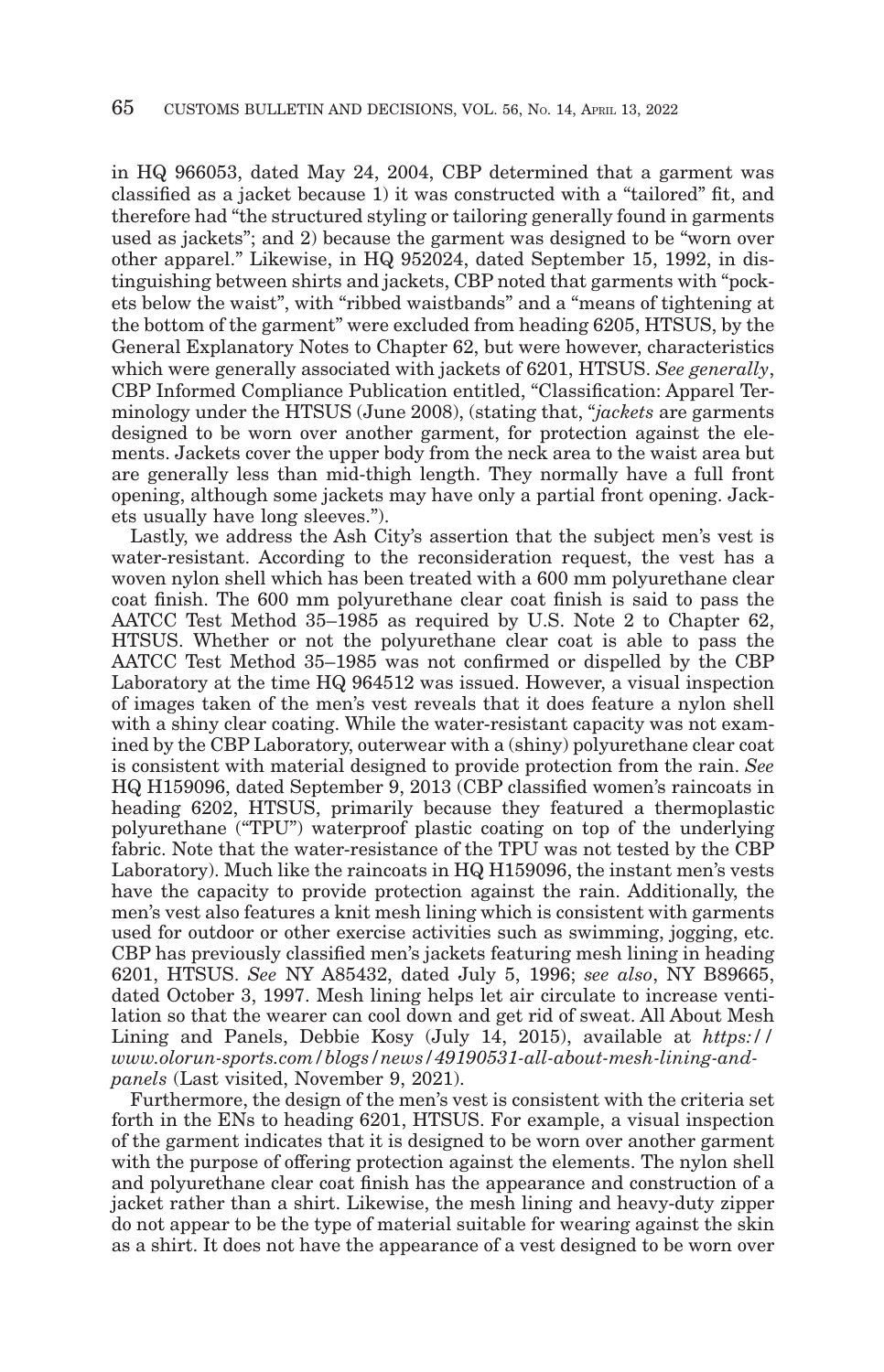a dress shirt either. Moreover, it covers the upper body from the neck area to the waist area. It has a full front opening which is performed by its heavyduty zipper which zips from the waist to the chin area forming a stand-up collar which can provide additional warmth to the neck area. The construction of the ribbed waist band appears to have the capacity to provide protection against the wind or other elements. Lastly, Ash City markets its nylon shell vests alongside their collection of cold weather coats, jackets, and vests.3 It is substantially similar in purpose, design and construction to the cold weather coats, jackets and vests marketed by Ash City. Hence, much like the unpadded vest in NY N295141 and the short sleeved windshirt in HQ 967926, we find that the subject men's sleeveless vest is *ejusdem generis* to the articles enumerated in heading 6201, HTSUS. In particular, we find that the subject men's vest possesses the same characteristics and purpose which unites the coats, jackets, windbreakers and similar articles enumerated *eo nomine* under heading 6201, HTSUS.

## **HOLDING:**

By application of GRI 1, the subject men's vest is classified as a jacket in heading 6201, HTSUS. Specifically, if the men's vest meets the water resistant requirements as specified in Additional U.S. Note 2 to Chapter 62, HTSUS, the applicable subheading will be 6201.40.4500, HTSUSA, which provides for: "Men's or boys' overcoats, carcoats, capes, cloaks, anoraks (including ski-jackets), windbreakers and similar articles (including padded, sleeveless jackets), other than those of heading 6203: Anoraks (including ski-jackets), windbreakers and similar articles (including padded, sleeveless jackets): Of man-made fibers: Other: Other: Other: Other: Water resistant." The column one rate of duty is 7.1% *ad valorem*.

Alternatively, if the men's vest does not meet the water resistant requirements, the applicable subheading will be 6201.40.5000, HTSUS, which provides for: "Men's or boys' overcoats, carcoats, capes, cloaks, anoraks (including ski-jackets), windbreakers and similar articles (including padded, sleeveless jackets), other than those of heading 6203: Anoraks (including ski-jackets), windbreakers and similar articles (including padded, sleeveless jackets): Of man-made fibers: Other: Other: Other: Other, Other." The column one rate of duty is 27.7% *ad valorem*.

Duty rates are provided for your convenience and are subject to change. The text of the most recent HTSUS and the accompanying duty rates are provided on the internet at https://hts.usitc.gov/current.

## **EFFECT ON OTHER RULINGS:**

NY G80065, dated August 15, 2019, is MODIFIED and HQ 964512, dated January 30, 2001, is hereby REVOKED.

In accordance with 19 U.S.C. § 1625(c), this ruling will become effective 60 days after its publication in the *Customs Bulletin*.

<sup>3</sup> Ash City's Men's Cold Weather Coats, Jackets and Vests, Walmart.com, at *https:// www.walmart.com/browse/clothing/men-s-cold-weather-coats-jackets-vests/ash-city/ 5438\_639019\_9781608\_9123654/YnJhbmQ6QXNoIENpdHkie* (Last visited November 9, 2021).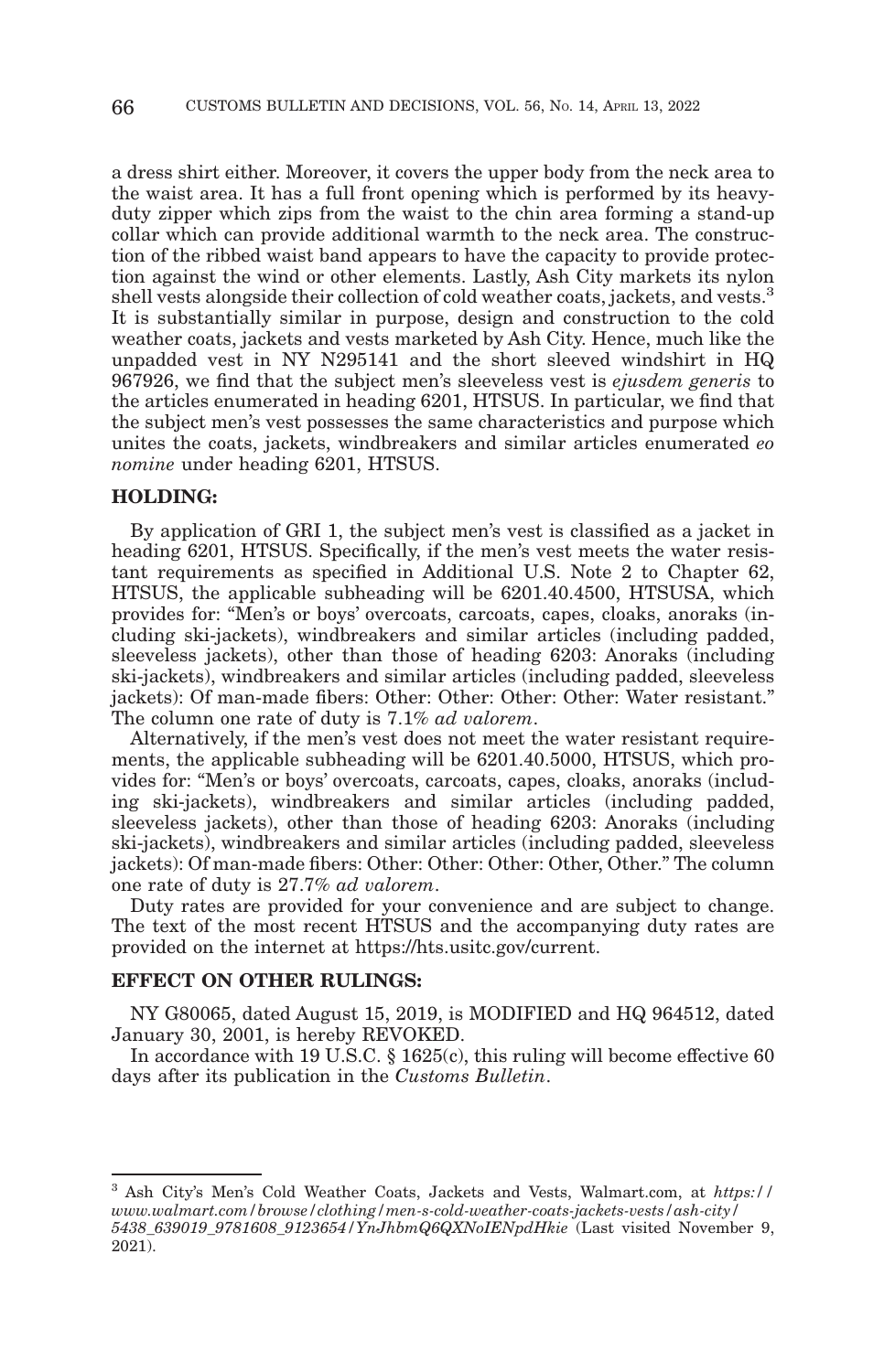67 CUSTOMS BULLETIN AND DECISIONS, VOL. 56, NO. 14, APRIL 13, 2022

*Sincerely,*

CRAIG T. CLARK, *Director Commercial and Trade Facilitation Division*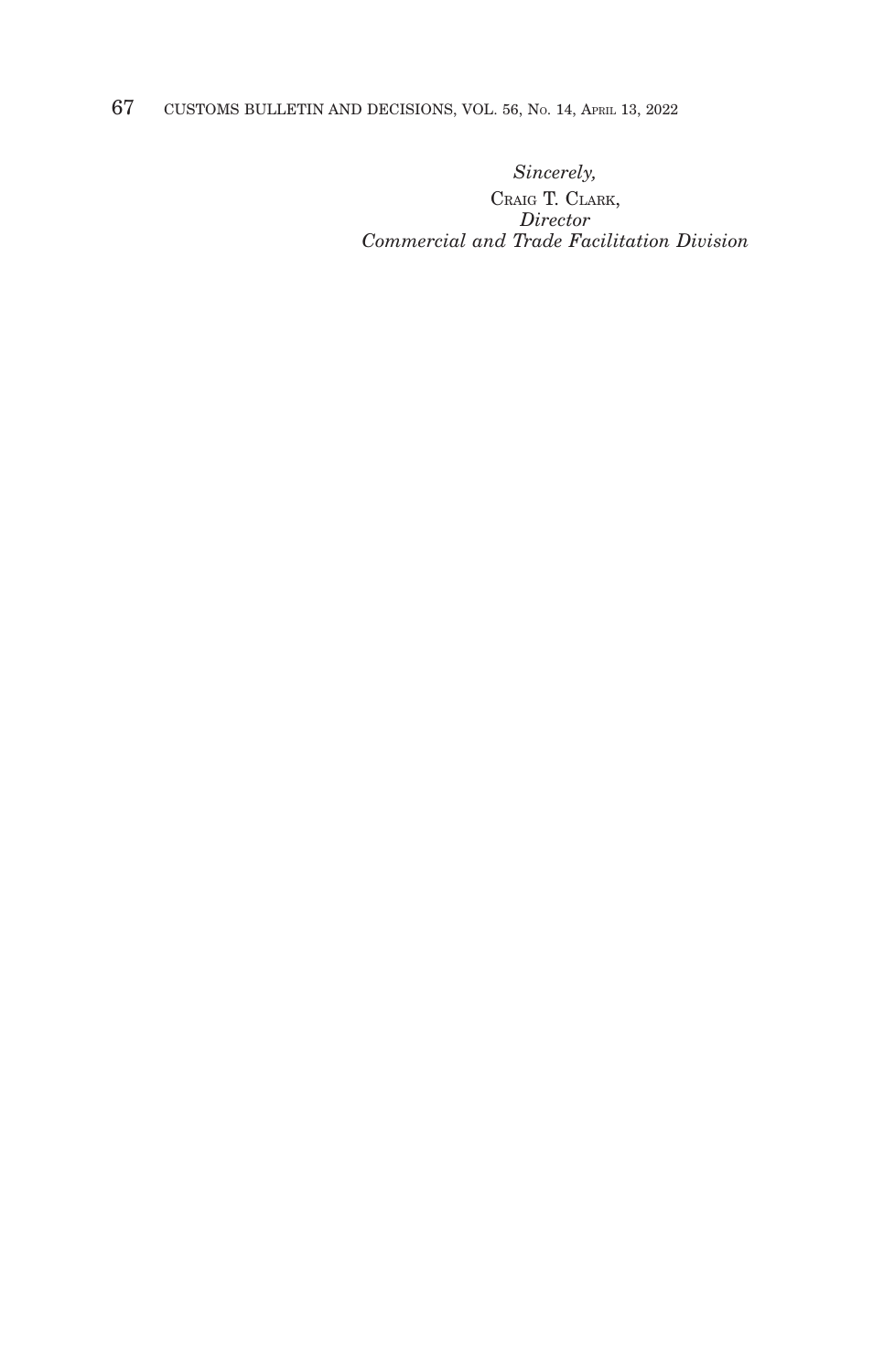# **U.S. Court of Appeals for the Federal Circuit** of Appenderal Circums

STARKIST Co., Plaintiff-Appellant v. UNITED STATES, Defendant-Appellee

Appeal No. 2021–1548

Appeal from the United States Court of International Trade in No. 1:14-cv-00068- TMR, Judge Timothy M. Reif.

Decided: March 30, 2022

MICHAEL EDWARD ROLL, Roll & Harris LLP, Los Angeles, CA, argued for plaintiff-appellant. Also represented by BRETT IAN HARRIS, Washington, DC.

ALEXANDER J. VANDERWEIDE, Civil Division, Commercial Litigation Branch, United States Department of Justice, New York, NY, argued for defendant-appellee. Also represented by BRIAN M. BOYNTON, JEANNE DAVIDSON, JUSTIN REIN-HART MILLER; SHERYL FRENCH, Office of Assistant Chief Counsel, International Trade Litigation, United States Customs and Border Protection, New York, NY.

Before MOORE, *Chief Judge*, DYK and REYNA, *Circuit Judges*.

## REYNA, *Circuit Judge*.

StarKist Co. challenges a tariff classification of four imported tuna salad products under subheading 1604.14.10 of the Harmonized Tariff Schedule of the United States. We affirm.

#### **HTSUS**

The cross-border movement of goods across international markets is regulated by tariff classification systems for ascribing the appropriate tariff to specific imported goods. In the United States, the Harmonized Tariff Schedule of the United States ("HTSUS") governs the classification of imported goods and merchandise and provides the applicable tariff rates. The HTSUS and the Additional U.S. Notes to the HTSUS have the force of statutory law. *Aves. In Leather, Inc. v. United States*, 423 F.3d 1326, 1333 (Fed. Cir. 2005); USITC Pub. 4368, at Preface p. 1 (2013).

The interpretation of HTSUS provisions is undertaken through General Rules of Interpretation ("GRIs") and the Additional U.S. Rules of Interpretation ("ARIs"). *BASF Corp. v. United States*, 482 F.3d 1324, 1325–26 (Fed. Cir. 2007). Absent contrary legislative intent, we construe HTSUS terms according to their common and commercial meanings, which we presume to be the same. *Carl Zeiss, Inc. v. United States*, 195 F.3d 1375, 1379 (Fed. Cir. 1999).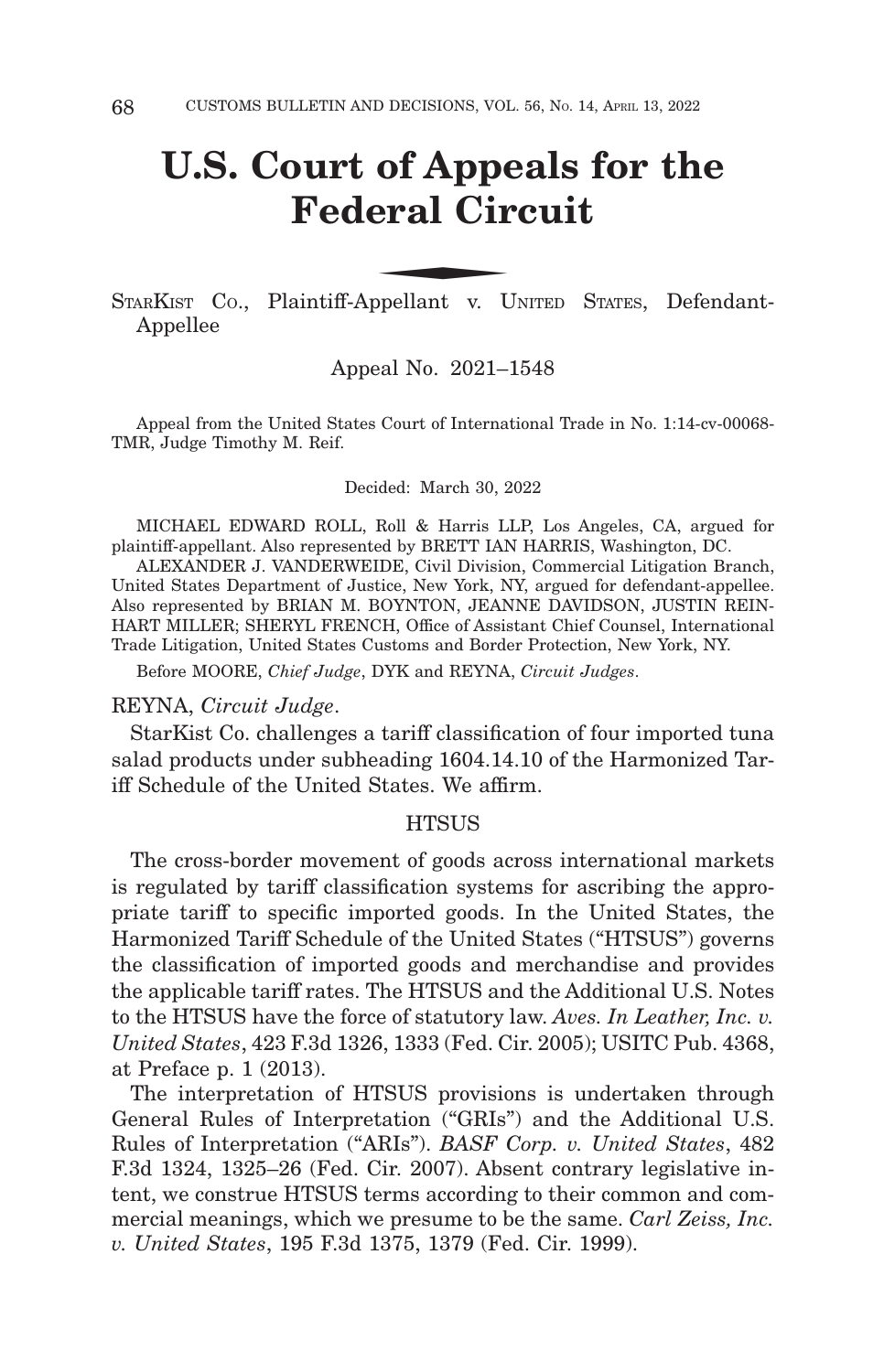The application of the GRIs and ARIs is rigid. The GRIs are to be applied in numerical order, such that, if proper classification is achieved through a particular GRI, the remaining successive GRIs should not be considered. *Id*. GRI 1 explains that classification under any heading shall be determined according to the terms of the headings and any relative section or chapter notes. Once the court determines the appropriate heading, the court applies GRI 6 to determine the appropriate subheading. *See Orlando Food Corp. v. United States*, 140 F.3d 1437, 1439 (Fed. Cir. 1998). GRI 6 provides that "the classification of goods in the subheadings of a heading shall be determined according to the terms of those subheadings and any related subheading notes and, *mutatis mutandis*, to the above rules." Accordingly, where a party disputes a classification under a particular subheading, we apply GRI 1 as a substantive rule of interpretation, such that when an imported article is described in whole by a single classification subheading, then that single classification applies, and the successive GRIs are inoperative. *CamelBak Prods., LLC v. United States*, 649 F.3d 1361, 1364 (Fed. Cir. 2011).

## BACKGROUND

This appeal involves two varieties of tuna salad products, albacore and chunk light, each of which is imported as ready-to-eat pouches or lunch-to-go kits. J.A. 2. The lunch-to-go kits consist of the tuna salad pouches, crackers, a mint, a napkin, and a spoon. J.A. 3.

The administrative record demonstrates that the production processes for both types of tuna salad products are the same in all ways relevant to this appeal. The fish is caught in South American or international waters, frozen, delivered to a facility in Ecuador, sorted, thawed, cooked, machine chopped, then hand-folded with a prepared mixture of other ingredients including a mayo base comprising more than 12% soybean oil. J.A. 3–4, 45–53, 55–56, 60–61. The resulting mixture is packaged into pouches using metal funnels. J.A. 4, 45, 56, 60–61.

The tuna salad products at issue have been classified by United States Customs and Border Protection ("Customs") under subheading 1604.14.10. Heading 1604 provides: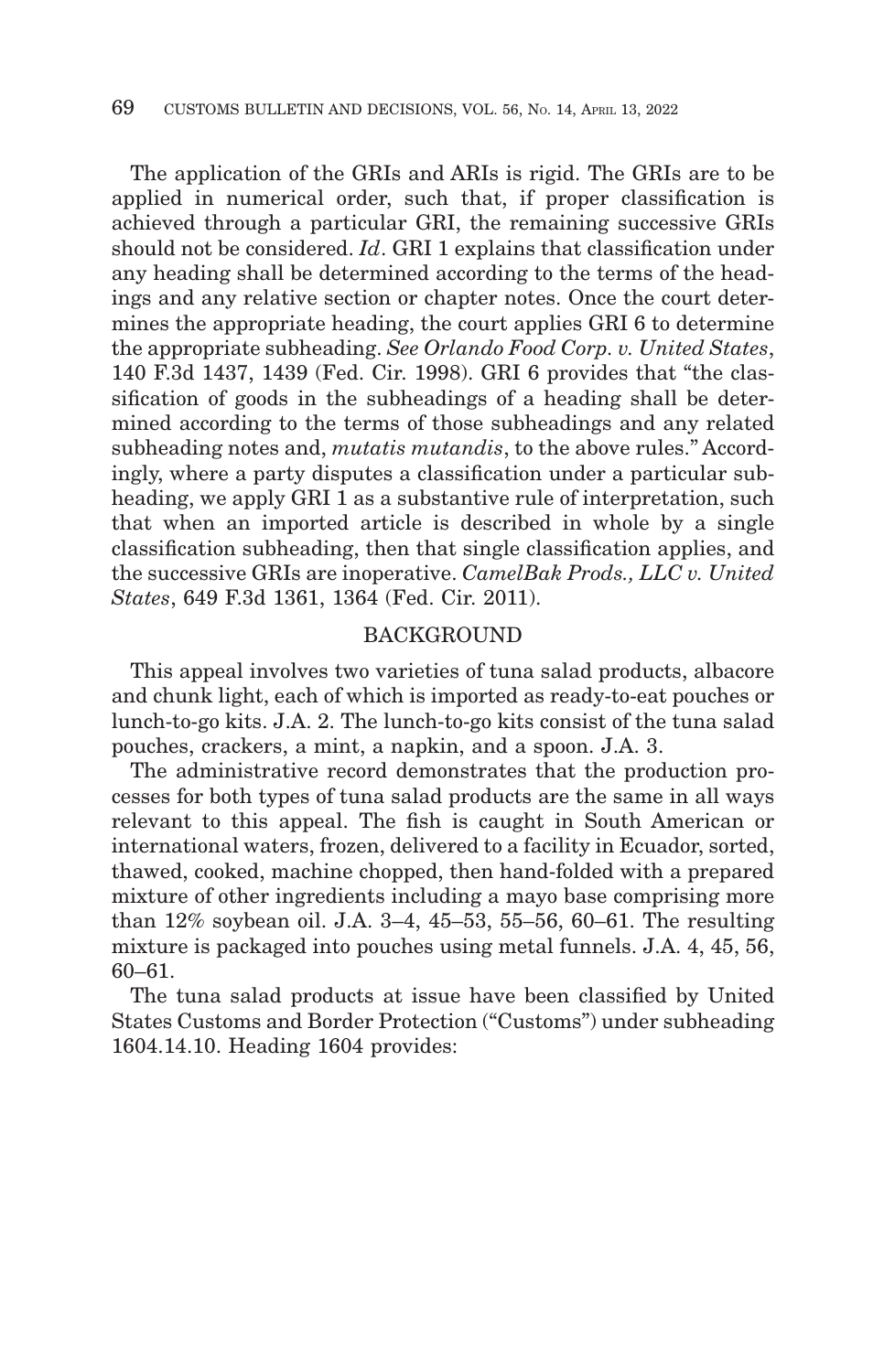

HTSUS 1604 (emphasis added). Accordingly, subheading 1604.14.10, which carries a 35% *ad valorem* duty, covers:

Prepared or preserved fish; caviar and caviar substitutes prepared from fish eggs:

Fish, whole or in pieces, but *not minced*: Tunas, skipjack and bonito (*Sarda* spp.): Tunas and skipjack: In airtight containers: *In oil*.

HTSUS 1604.14.10 (emphases added).

StarKist seeks a classification under 1604.20.05, which covers "products containing meat of crustaceans, molluscs or other aquatic invertebrates; prepared meals," and carries a 10% *ad valorem* duty. Appellant's Br. 22–42. Or, in the alternative, StarKist seeks a classification under either subheading 1604.14.22, which covers tuna that is "not minced" and "not in oil," carrying a 6% *ad valorem* duty, or subheading 1604.14.30, which covers "other," carrying a 12.5% *ad valorem* duty. *Id.* at 42–58.

StarKist timely filed two separate Customs protests challenging the classification of the tuna salad products under subheading 1604.14.10. Customs denied both protests. StarKist paid all appli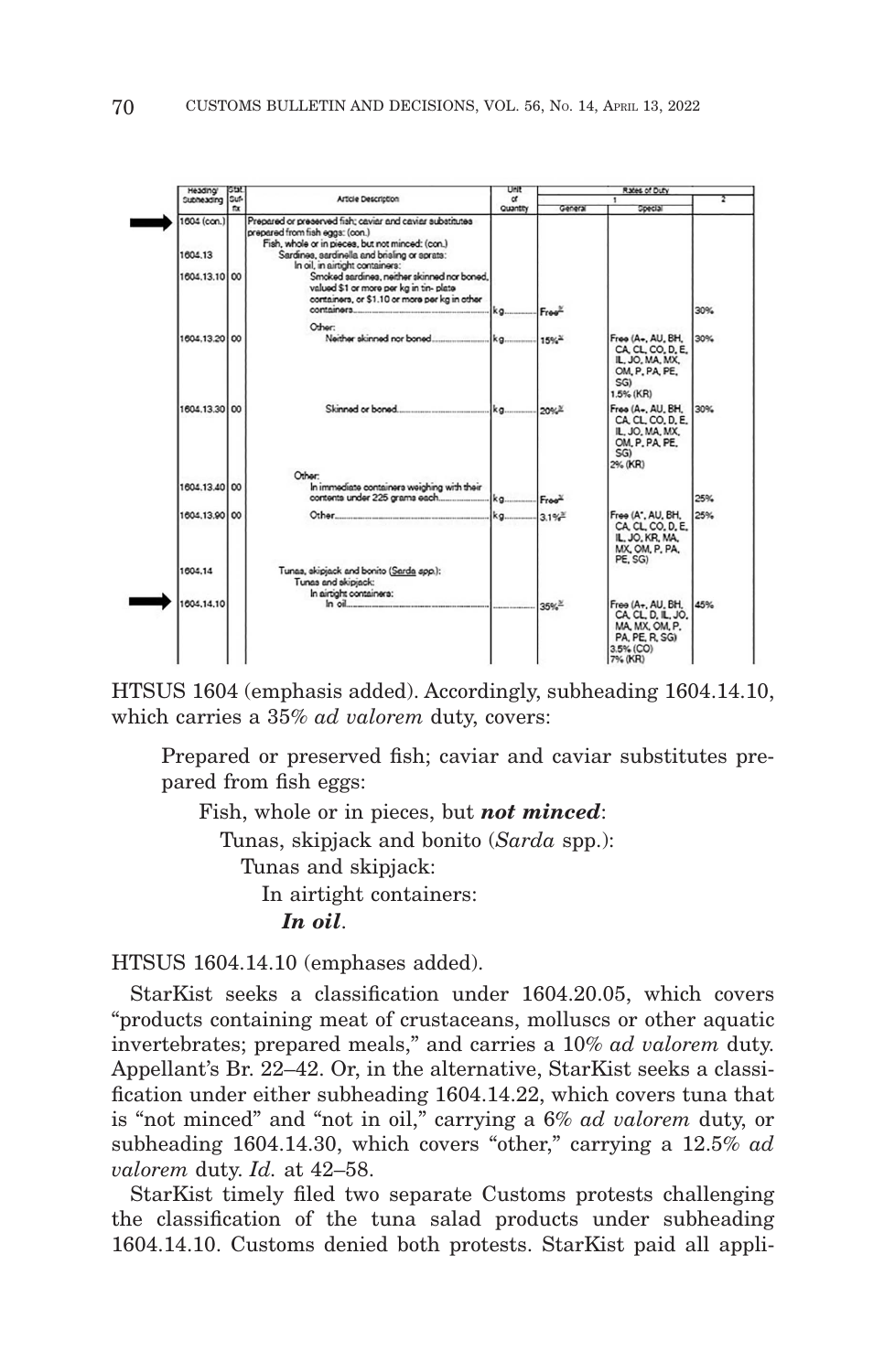cable duties owed on the imports and filed this action in the United States Court of International Trade challenging the classifications. The Court of International Trade granted summary judgment in favor of the government, concluding that the tuna salad products are properly classified under 1604.14.10 because they are "not minced" and "in oil"

The term "minced" is not defined under the HTSUS. Accordingly, the Court of International Trade analyzed different factors to interpret the meaning of the term. J.A. 15. The Court of International Trade determined that a proper understanding of the term requires considering: "(1) whether the pieces, based on their size and physical characteristics, collectively, should be considered 'minced,' and, (2) whether the tuna pieces are the product of a minced cut." J.A. 15. Based on these factors, the Court of International Trade interpreted "minced" under heading 1604 to require "small pieces of a minced cut [that] are the product of a purposeful process that involves cutting or chopping." J.A. 19.

The Court of International Trade first determined that the size and physical characteristics of the pieces collectively are such that the tuna salad products are "not minced." J.A. 17–18. The Court of International Trade reasoned that "the presence of certain tuna pieces equivalent in size to minced tuna is purely incidental; the defining character is more accurately described as chunky, with pieces of varying size." J.A. 17.

The Court of International Trade also determined that the tuna salad products are produced through a process distinct from mincing. J.A. 18–20. The Court of International Trade observed that the fish is first passed through a chopper with four blades, producing pieces of fish larger than Customs' proposed definition of "minced." J.A. 19–20. Then, these pieces are hand-folded with the other ingredients, breaking up some of the larger pieces. *Id.* The Court of International Trade reasoned that because the very small pieces in the tuna salad are produced by hand-blending rather than chopping, the subject merchandise is not the product of a minced cut. The Court of International Trade concluded that the products are "not minced" both in result and in process and, as such, are properly classified as "not minced." J.A. 20.

The Court of International Trade then determined that the tuna salad products are also properly classified as "in oil." J.A. 20–27. The Court of International Trade reasoned that because the oil is added after the fish is cooked but before it is packed, the StarKist products have been properly classified as "in oil" pursuant to HTSUS Chapter 16 Additional U.S. Note 1. J.A. 27.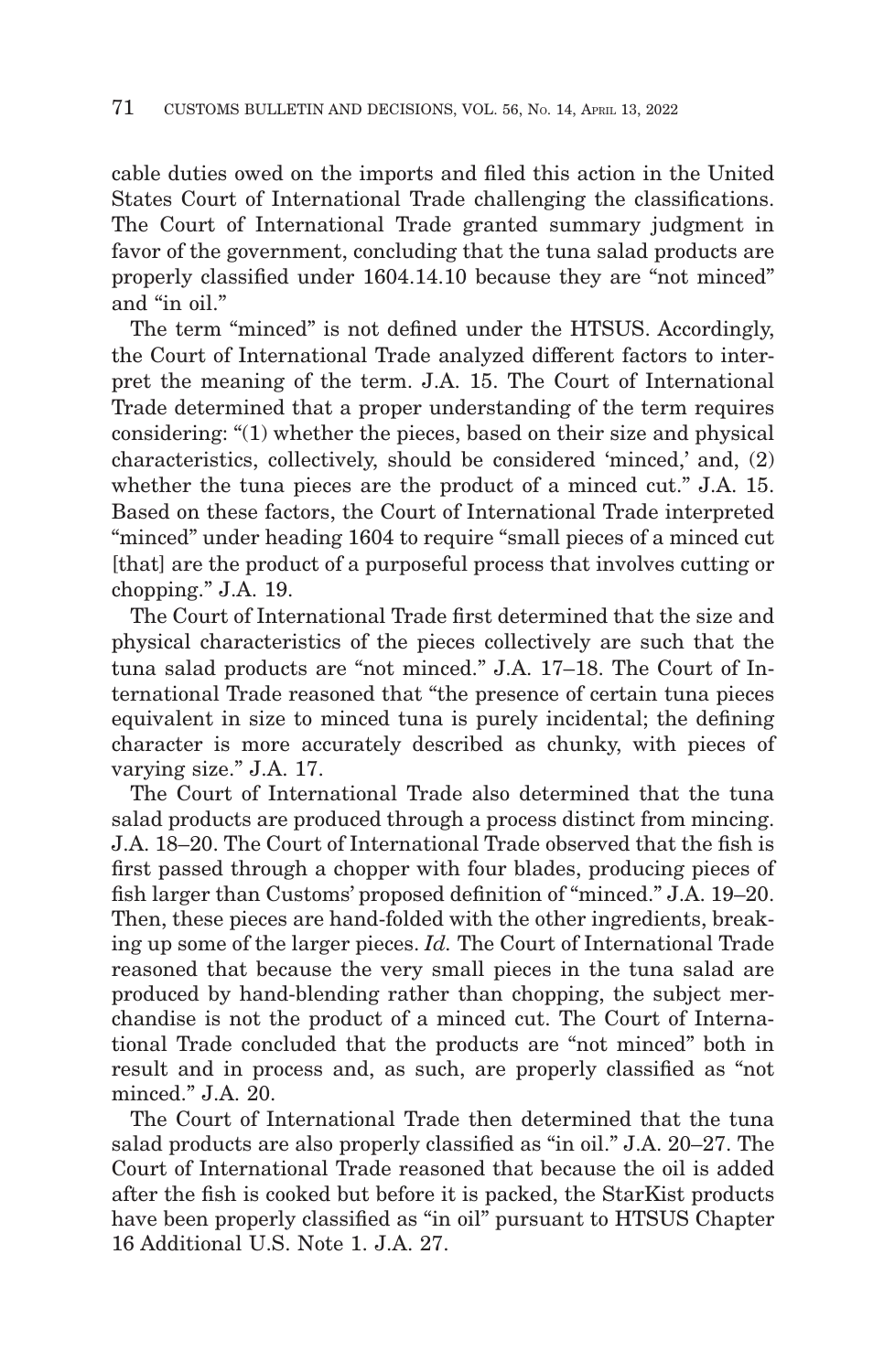StarKist timely appealed. We have jurisdiction pursuant to 28 U.S.C. § 1295(a)(5).

## STANDARD OF REVIEW

We review de novo the Court of International Trade's decision to grant summary judgment and apply anew the standard used by the Court of International Trade to assess the subject Customs classification. *See Otter Prods., LLC v. United States*, 834 F.3d 1369, 1374–75 (Fed. Cir. 2016). "Although we review the decision[ ] of the CIT de novo, we give great weight to the informed opinion of the CIT . . . and it is nearly always the starting point of our analysis." *Nan Ya Plastics Corp. v. United States*, 810 F.3d 1333, 1341 (Fed. Cir. 2016) (internal quotation marks, brackets, and citation omitted). The Court of International Trade "shall grant summary judgment if the movant shows that there is no genuine dispute as to any material fact and the movant is entitled to judgment as a matter of law." U.S. CIT R. 56(a) (2015).

Proper classification of goods under the HTSUS is a two-step process. *Sigma-Tau HealthScience, Inc. v. United States*, 838 F.3d 1272, 1276 (Fed. Cir. 2016). First, we ascertain the meaning of the specific terms in the tariff provision. *Orlando Food Corp.*, 140 F.3d at 1439. Absent contrary legislative intent, we construe HTSUS terms according to their common and commercial meanings, which we presume to be the same. *Carl Zeiss*, 195 F.3d at 1379. To assist it in ascertaining the common meaning of a tariff term, the court may rely upon the term's ordinary meaning, lexicographic and scientific authorities, dictionaries, and other reliable information sources. *Brookside Veneers, Ltd. v. United States*, 847 F.2d 786, 789 (Fed. Cir. 1988). Second, we determine whether the goods come within the description of those terms. *Victoria's Secret Direct, LLC v. United States*, 769 F.3d 1102, 1106 (Fed. Cir. 2014). This step is a factual inquiry that we review for clear error. *Id.* When there is no factual dispute regarding the nature, structure, and use of imported merchandise, the proper classification turns on the first step. *Faus Grp., Inc. v. United States*, 581 F.3d 1369, 1372 (Fed. Cir. 2009).

# "NOT MINCED"

Pursuant to the GRIs, the question of whether the products at issue are "not minced" is a threshold question. StarKist contends that Customs and the Court of International Trade erred in interpretating the term "minced" and/or clearly erred in concluding that StarKist's products are "not minced." Appellant's Br. 25–31. We disagree.

First, we address the proper interpretation of the term "minced." Based on the record dictionary definitions, the language and context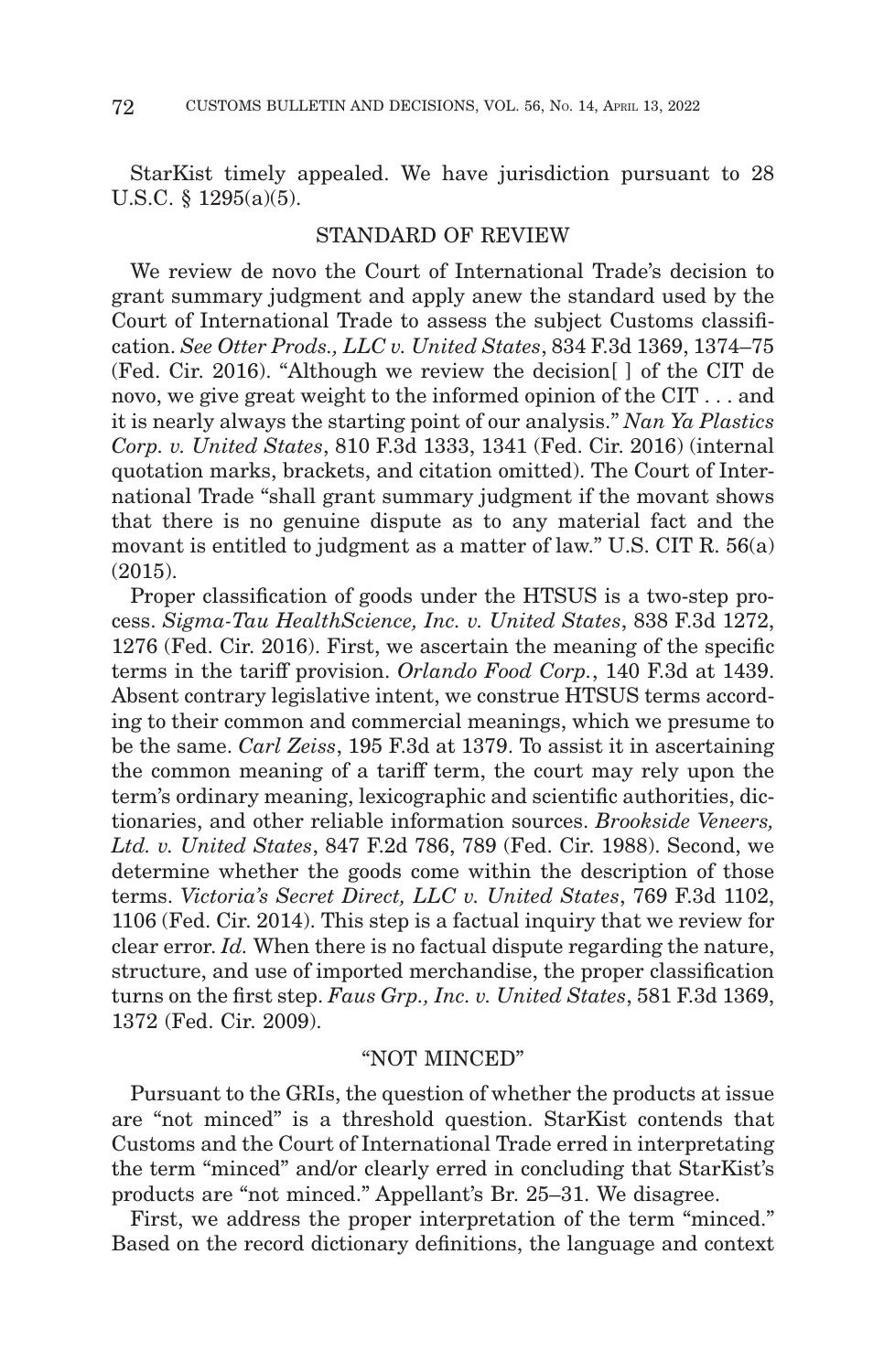of the relevant subheadings, as well as the term's ordinary meaning, we conclude that when used in the context of imported fish, the common and commercial meaning of the term "minced" at least requires separation into very small pieces. $<sup>1</sup>$ </sup>

Next, we must assess whether Customs clearly erred in its determination that the subject tuna salad products are "not minced." We find no such error. StarKist's tuna salad products at issue are not separated into very small pieces. Instead, the products are first roughly chopped, then hand-folded with additional ingredients, which results in a product consisting of some very small pieces and some chunks. J.A. 55, 60–61. More specifically, cooked albacore tuna is chopped by machine into 0.8–1.0 inch chunks, and cooked chunk light tuna is chopped by machine into 1.0–1.5 inch chunks. J.A. 45, 47–53, 55–56, 60– 61, 65. Then, a person hand-folds the tuna pieces with the prepared mayonnaise-based dressing, breaking up some of these larger pieces. J.A. 48, 50, 56, 61. As the Court of International Trade recognized, at the end of this process, the products are properly described as chunky, with pieces of varying size. J.A. 18. This determination is supported by substantial evidence, including sworn testimony and laboratory reports. Accordingly, we determine that Customs did not clearly err in determining that the subject tuna salad products fall within the meaning of the term "not minced." Next, we turn to whether the products are properly classified as "in oil."

## "IN OIL"

StarKist contends that its products are not properly classified as "in oil" because HTSUS Chapter 16 requires classification of tuna products as "in oil" only where the oil was added for purposes of packing—i.e., at the "packing stage." Appellant's Br. 42–58 (citing J.A. 56, 61, 593, 599). StarKist further contends that because the oil in its products is added during the preparation stage, and not the packing stage, its products are properly classified as "not in oil." *Id.*

HTSUS Chapter 16 Additional U.S. Note 1 governs this inquiry. Note 1 states:

For the purposes of this chapter, the term "*in oil*" means packed in oil or fat, or in added oil or fat and other substances, whether such oil or fat was introduced *at the time of packing or prior thereto*.

<sup>&</sup>lt;sup>1</sup> Because, as explained below, Customs did not clearly err in determining that the subject tuna salad products do not satisfy this requirement, we do not reach whether the pieces must be "the product of a purposeful process that involves cutting or chopping" to qualify as "minced." J.A. 19.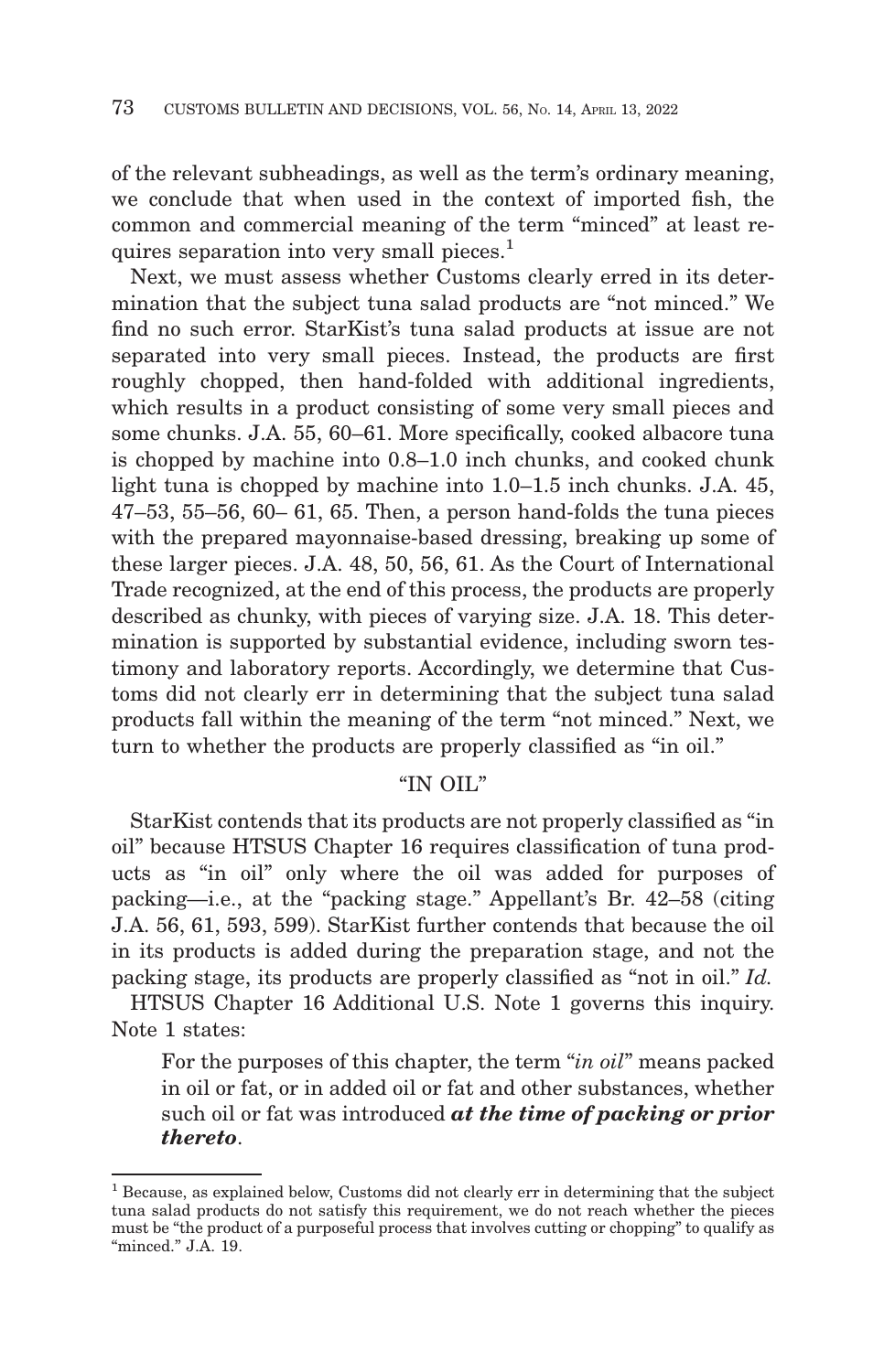HTSUS Chapter 16 Additional U.S. Note 1 (second emphasis added). This statutory authority explicitly states that for the term "in oil" to apply, it matters not whether the oil was added during preparation or in the packing process.

StarKist cites two cases in support of its contention that Note 1 does not settle this issue in the government's favor: *Del Monte Corp. v. United States*, 730 F.3d 1352 (Fed. Cir. 2013), and *Richter Bros., Inc. v. United States*, 44 C.C.P.A. 128 (1957).

*Del Monte* involves the tariff classification of StarKist's "Tuna Fillets" products—cooked tuna products packaged in airtight foil pouches consisting of chunks of cooked albacore and yellow fin tuna marinated with a mixture of flavoring ingredients in a viscous sauce. 730 F.3d at 1355. In contrast with this case, in *Del Monte*, the tuna was placed in the packaging first, then a sauce containing oil was added. *Id.* This court determined that those StarKist products are "packed in oil" within HTSUS Chapter 16. *Id.*

In *Richter*, the product at issue was herring that was cleaned, covered with wheat meal, put on sieves, and then fried in a pan. 44 C.C.P.A. at 131. The frying fat consisted of 50% herring oil and 50% tallow. *Id.* After frying, the herring was cooled, and as much as possible of the remaining oil was drained off. *Id.* After cooling, the herring was packed into tins filled with a brine of wine, vinegar, water, sugar, and salt. *Id.* It was undisputed that some of the oil remained in the tins as a result of the frying process, but no oil, nor any ingredient containing oil, was added to the tins during packing. *Id.* Our predecessor court held that these products were not "packed in oil" under a different tariff schedule. *Id.*

StarKist contends that its tuna salad products are not "packed in oil" because they are prepared in a similar fashion to the products in *Richter*. StarKist argues that, under *Del Monte*, the oil must be added after the fish is already in the package to be considered "packed in oil." Contrary to StarKist's contention, Note 1 resolves this dispute by clarifying that "in oil" is meant within Chapter 16 to distinguish products that incidentally contain oil as a result of their preparation, as was the case in *Richter*, from those in which oil is separately added, as is the case here and in *Del Monte*. Accordingly, we determine that the tuna salad products are properly classified as "in oil" under subheading 1604.14.10 because the oil in the tuna salad products was introduced to the fish prior to packing and the oil is not merely incidental to the preparation, as described in Note 1.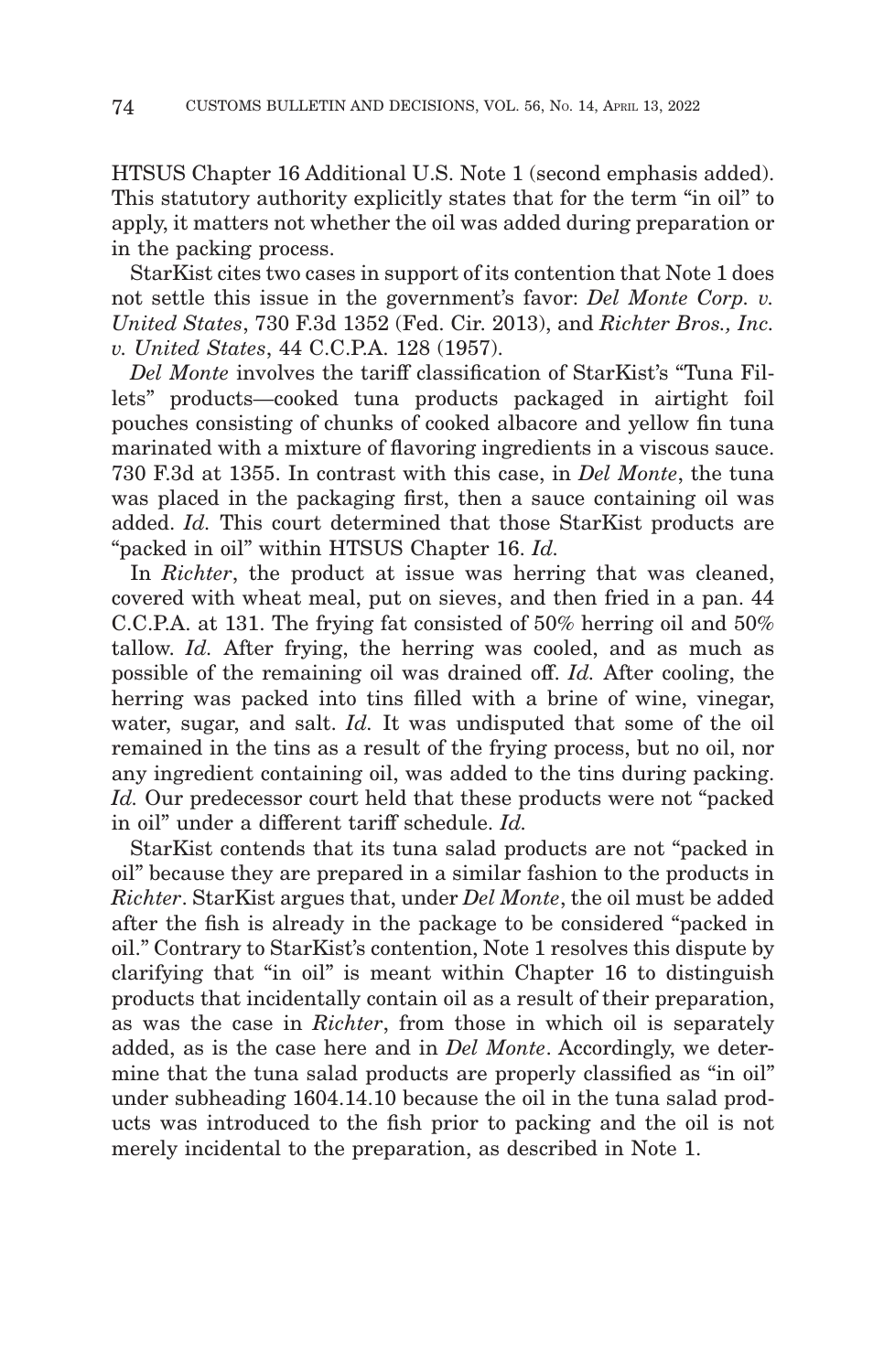## **CONCLUSION**

We hold that the tuna salad products at issue are properly classified under subheading 1604.14.10 of the HTSUS because they are "not minced" and are "in oil." We have considered the parties remaining arguments and find them unpersuasive. Accordingly, we affirm the judgment of the Court of International Trade.

# **AFFIRMED**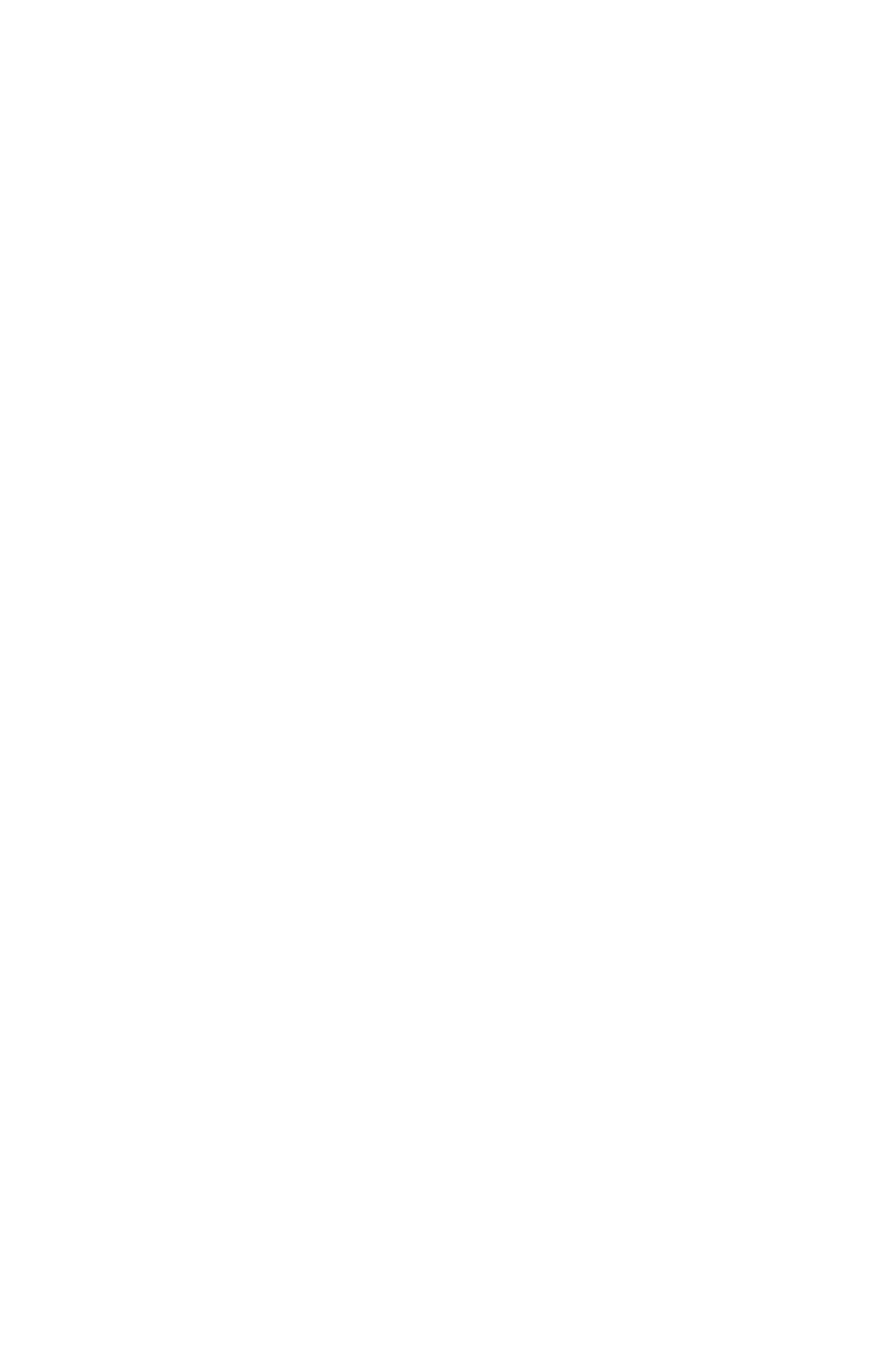# U.S. Court of International Trade f Interna

Slip Op. 22–25

BUILDING SYSTEMS DE MEXICO, S.A. DE C.V., Plaintiff, v. UNITED STATES, Defendant, and FULL MEMBER SUBGROUP OF THE AMERICAN INSTITUTE OF STEEL CONSTRUCTION, LLC and COREY S.A. DE C.V., Defendant-Intervenors.

> Before: Claire R. Kelly, Judge Court No. 20–00069 PUBLIC VERSION

[Remanding the U.S. Department of Commerce's final determination in the lessthan-fair-value investigation of certain fabricated structural steel from Mexico.]

Dated: March 21, 2022

*Matthew R. Nicely* and *Daniel M. Witkowski*, Akin Gump Strauss Hauer & Feld LLP, of Washington, D.C., for plaintiff.

*In K. Cho*, Trial Attorney, Commercial Litigation Branch, Civil Division, U.S. Department of Justice, of Washington D.C., argued for defendant. Also on the brief were *Patricia M. McCarthy*, Assistant Director, *Brian M. Boynton*, Acting Assistant Attorney General, and *Jeanne E. Davidson*, Director. Of counsel on the brief was *Spencer Neff*, Staff Attorney, Office of Chief Counsel for Trade Enforcement &Compliance, U.S. Department of Commerce, of Washington, D.C.

*Stephanie M. Bell*, Wiley Rein LLP, of Washington, D.C., argued for defendantintervenor Full Member Subgroup of the American Institute of Steel Construction, LLC. Also on the brief were *Alan H. Price*, *Christopher B. Weld*, and *Adam M. Teslik*.

## *OPINION AND ORDER*

## **Kelly, Judge:**

Before the court is plaintiff Building Systems de Mexico, S.A. de C.V.'s ("BSM") U.S. Court of International Trade Rule 56.2 Motion for Judgment on the Agency Record. [BSM's] R. 56.2 Mot. for J. on the Agency R., Feb. 23, 2021, ECF No. 60 ("Pl. Br."). BSM asserts numerous deficiencies in the final results of the U.S. Department of Commerce's ("Commerce") less-than-fair-value investigation into certain fabricated structural steel ("FSS") from Mexico, including purported errors in Commerce's calculation of BSM's constructed value profit rate, Commerce's application of adverse facts available, Commerce's determination to use the purchase order date or sales order acknowledgment date as the date of sale for purposes of currency conversion, and Commerce's calculation of BSM's constructed export price. *See generally* Pl. Br. at 9–47; [BSM's] Non-Confidential Reply in Supp. of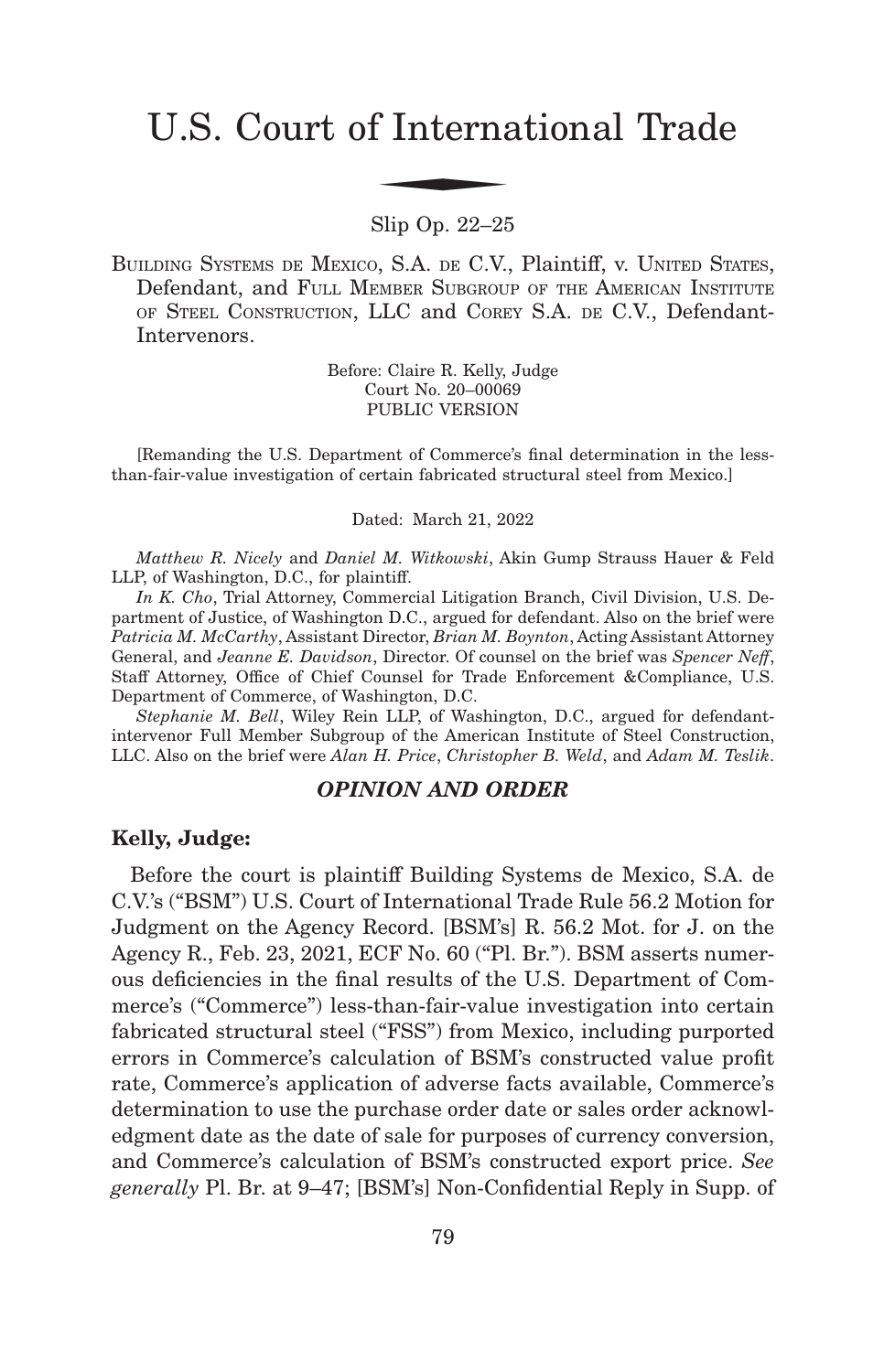[Pl. Br.], Oct. 1, 2021, ECF No. 77 ("Pl. Reply");<sup>1</sup> see also Certain *[FSS] from Mexico*, 85 Fed. Reg. 5390 (Dep't Commerce Jan. 30, 2020) (Final Determination of Sales at Less Than Fair Value) ("*Final Determination*"), and accompanying Issues and Decision Memo., Jan. 24, 2020, ECF No. 21–6 ("Final Decision Memo"). Defendant United States and Defendant-Intervenor Full Member Subgroup of the American Institute of Steel Construction, LLC ("AISC") oppose BSM's motion. *See* Def.'s Opp'n to [Pl. Br.], July 30, 2021, ECF No. 71 ("Def. Br."); Resp. Br. of [AISC], July 30, 2021, ECF No. 70 ("AISC Br.").2 For the following reasons, BSM's motion is granted.

#### **BACKGROUND**

On February 1, 2019, AISC filed petitions requesting the imposition of antidumping duties ("ADD") and countervailing duties ("CVD") on imports of FSS from Canada, the People's Republic of China ("China"), and Mexico.3 Petitions for the Imposition of [ADD and CVD] on Certain [FSS] from Canada, Mexico, and [China], PD 1, CD 1, A-201–850, Bar Codes 3789352–01 and 3789335–01 (Feb. 1, 2019) (as amended, the "Petition").<sup>4</sup> Commerce initiated an ADD investigation into FSS from Mexico on February 25, 2019. *See Certain [FSS] from Canada, Mexico, and [China]*, 84 Fed. Reg. 7330 (Dep't Commerce March 4, 2019) (Initiation of Less-Than-Fair-Value Investigations). The period of investigation was January 1, 2018 through December 31, 2018 ("POI"). *See Final Determination*, 85 Fed. Reg. at 5390. BSM and Defendant-Intervenor Corey S.A. de C.V. ("Corey")5 were selected as mandatory respondents. *Id.* at 5391.

In its *Final Determination*, Commerce finds that certain FSS from Mexico is being, or is likely to be, sold in the United States at less than fair value. *See* Final Decision Memo at 1. As a result, Commerce imposes on BSM an estimated weighted-average dumping margin of

<sup>&</sup>lt;sup>1</sup> Any confidential information in Pl. Br. or Pl. Reply cited in this opinion may be found at the corresponding page of the confidential version of Pl. Br. or Pl. Reply, ECF Nos. 59 and 76, respectively.

 $2$  Any confidential information in Def. Br. or AISC Br. cited in this opinion may be found at the corresponding page of the confidential version of Def. Br. or AISC Br., ECF Nos. 73 and 69, respectively.

<sup>3</sup> This action only involves ADD on FSS from Mexico.

<sup>4</sup> On May 8, 2020, Defendant filed indices to the public and confidential administrative records underlying Commerce's final determination. *See* ECF No. 21–1–2. Citations to administrative record documents in this opinion are to the numbers Commerce assigned to such documents in the indices, and all references to such documents are preceded by "PD" or "CD" to denote public or confidential documents.

<sup>5</sup> Further references in this opinion to Corey are to the collapsed entity of Corey S.A. de C.V. and Industrias Recal S.A. de C.V. *See Final Determination*, 85 Fed. Reg. at 5391 n.2. Corey S.A. de C.V. did not file a brief in support of or in opposition to this motion.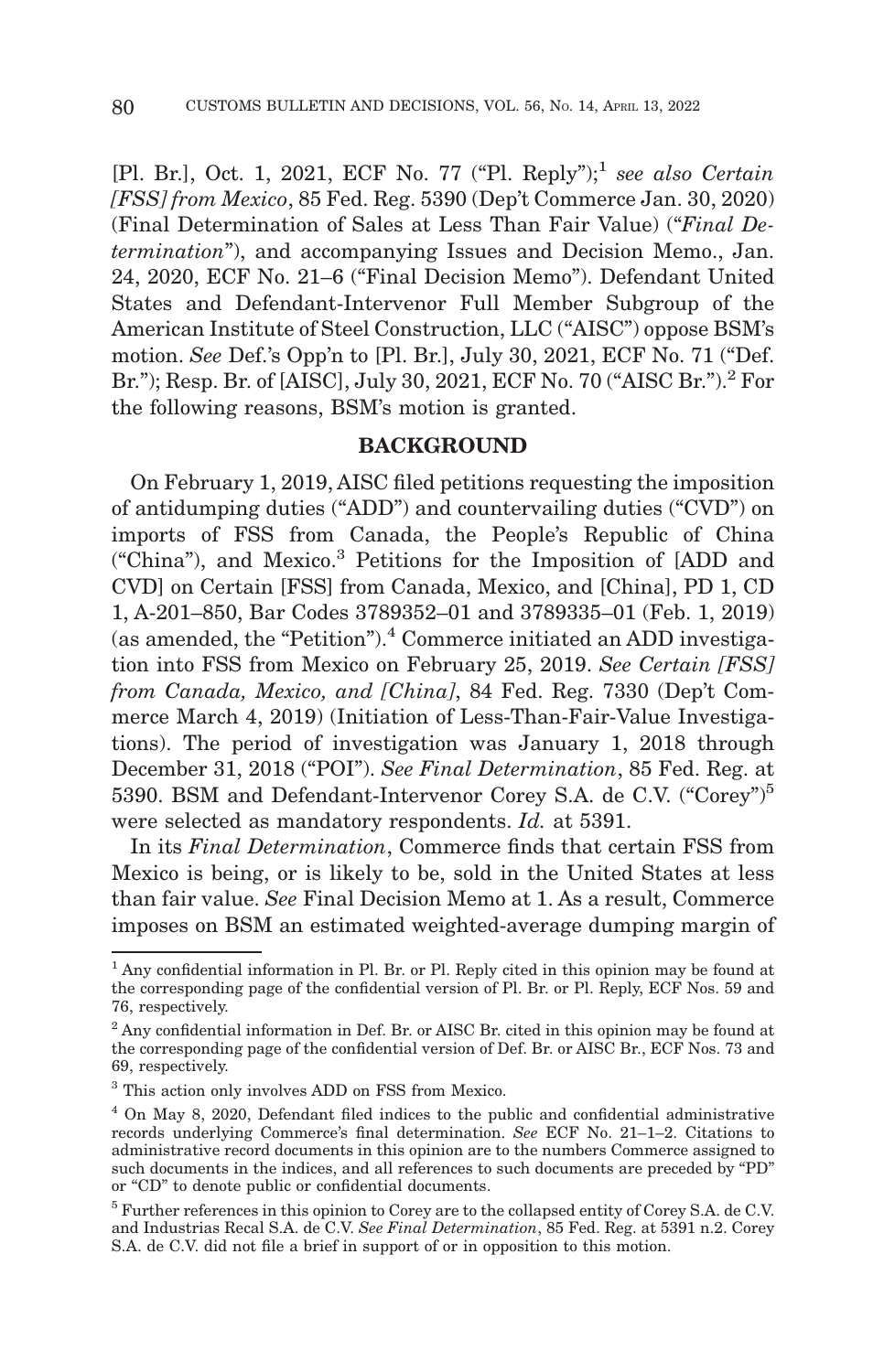8.47%. *Final Determination*, 85 Fed. Reg. at 5392. In calculating BSM's dumping margin, Commerce makes several determinations which BSM now disputes. *See* Pl. Br. at 9–47. BSM challenges Commerce's: (i) calculation of BSM's constructed value profit rate, Pl. Br. at 9–25; *see also* Final Decision Memo at 43–51; (ii) use of adverse facts available with respect to one of BSM's sales that BSM did not report to Commerce, *see* Final Decision Memo at 53–55; Pl. Br. at 25– 35; (iii) use of the purchase order date or sales order acknowledgment date as the date of sale for the purposes of converting foreign currency into U.S. dollars, Pl. Br. at 35–42; Final Decision Memo at 38–41; and (iv) calculation of BSM's constructed export price. Pl. Br. at 42–47; *see also* Final Decision Memo at 32–38. The court now remands Commerce's *Final Determination*.

# **JURISDICTION AND STANDARD OF REVIEW**

The court has jurisdiction pursuant to section 516A of the Tariff Act of 1930, as amended, 19 U.S.C. § 1516a(a)(2)(B)(i),<sup>6</sup> and 28 U.S.C. § 1581(c), which grant the court authority to review actions contesting a final affirmative less-than-fair-value determination. "The court shall hold unlawful any determination, finding, or conclusion found . . . to be unsupported by substantial evidence on the record, or otherwise not in accordance with law." 19 U.S.C.  $\S$  1516a(b)(1)(B)(i).

## **DISCUSSION**

### **I. Constructed Value**

BSM asserts three challenges to Commerce's reliance on Corey's home market sales data in Commerce's calculation of BSM's constructed value profit rate. *See* Pl. Br. 9–25; *see also* Final Decision Memo at 47. First, BSM challenges a particular sale and asserts that Commerce acts arbitrarily by including the sale, which BSM contends was contracted for in 2017, not 2018, and made outside the ordinary course of trade.7 Pl. Br. at 10–19. Second, BSM contends that Commerce fails to account for Corey's receipt of countervailable subsidies. *Id.* at 19–21. Finally, BSM asserts Commerce acts arbitrarily by rejecting BSM's home market data in favor of Corey's because of the

 $6$  Further citations to the Tariff Act of 1930 will be to the relevant sections of the U.S. Code, 2018 edition.

<sup>&</sup>lt;sup>7</sup> [[  $\qquad$  | Final Decision Memo

at 48; Constructed Value Calculation Adjustments for the Final Determination – [Corey], Attachment 2, PD 673, CD 543, A-201–850, Bar Codes 3937094–01, 3937093–01 (Jan. 30, 2020) ("Corey CV Calc. Memo"); Pl. Br. at 10.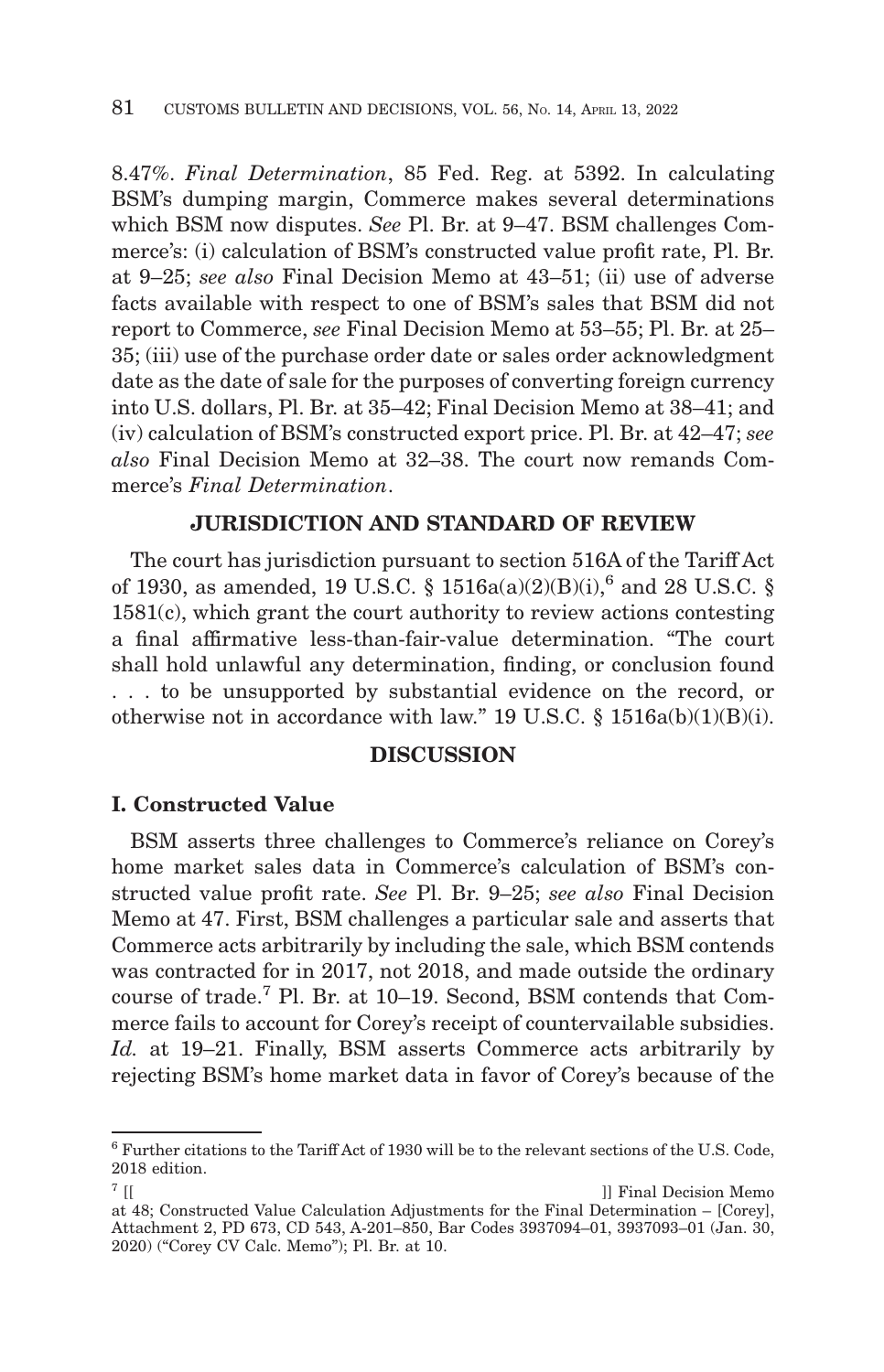allegedly insufficient volume of Corey's home market sales data. *Id.* at 21–25. The court remands Commerce's calculation of BSM's constructed value profit for the following reasons.

In an investigation to determine if merchandise is being or is likely to be sold in the United States at less than fair value, Commerce compares the "normal value" of the merchandise to the U.S. price, which, as discussed below, is calculated as the "export price" or "constructed export price" under 19 U.S.C. §§ 1677a(a) or (b), respectively. 19 U.S.C. § 1677b(a). Normal value is the price for which a producer or exporter sells its merchandise in the ordinary course of trade in its home country or, in certain circumstances, a third country. *Id.* § 1677b(a)(1). However, if Commerce concludes that normal value cannot be determined under  $\S 1677b(a)(1)$  using a producer or exporter's home market or third-country sales, Commerce will calculate "constructed value" to use as normal value. *Id.* §§ 1677b(a)(4), (e).

Under 19 U.S.C. § 1677b(e)(2), Commerce may calculate constructed value pursuant to one of four methods, a preferred method set forth in  $\S 1677b(e)(2)(A)$ , and three alternative methods set forth in  $\S$  1677b(e)(2)(B). The preferred method requires Commerce to use the actual amounts of selling, general, and administrative expenses and profits from the respondent's home market sales of the foreign like product. *Id.* § 1677b(e)(2)(A). If the preferred method is unavailable, there is no hierarchy among the alternative methods. *Mid Continent Steel & Wire, Inc. v. United States*, 941 F.3d 530, 535 (Fed. Cir. 2019). Section  $1677b(e)(2)(B)(ii)$  permits Commerce to calculate a respondent's constructed value using

the weighted average of the actual amounts incurred and realized by exporters or producers that are subject to the investigation or review (other than the [respondent]) for selling, general, and administrative expenses, and for profits, in connection with the production and sale of a foreign like product, in the ordinary course of trade, for consumption in the foreign country.

19 U.S.C. § 1677b(e)(2)(B)(ii). Section 1677b(e)(2)(B)(iii) provides that Commerce may calculate "the amounts incurred or realized for selling, general, and administrative expenses, and for profits, based on any other reasonable method," with the limitation that the amount cannot exceed "the amount normally realized by exporters or producers . . . in connection with the sale, for consumption in the foreign country, of merchandise that is in the same general category of products as the subject merchandise."8 *Id.* § 1677b(e)(2)(B)(iii).

 $^8$  The other alternative method, set forth in 19 U.S.C. § 1677b(e)(2)(B)(i), is not relevant to this action.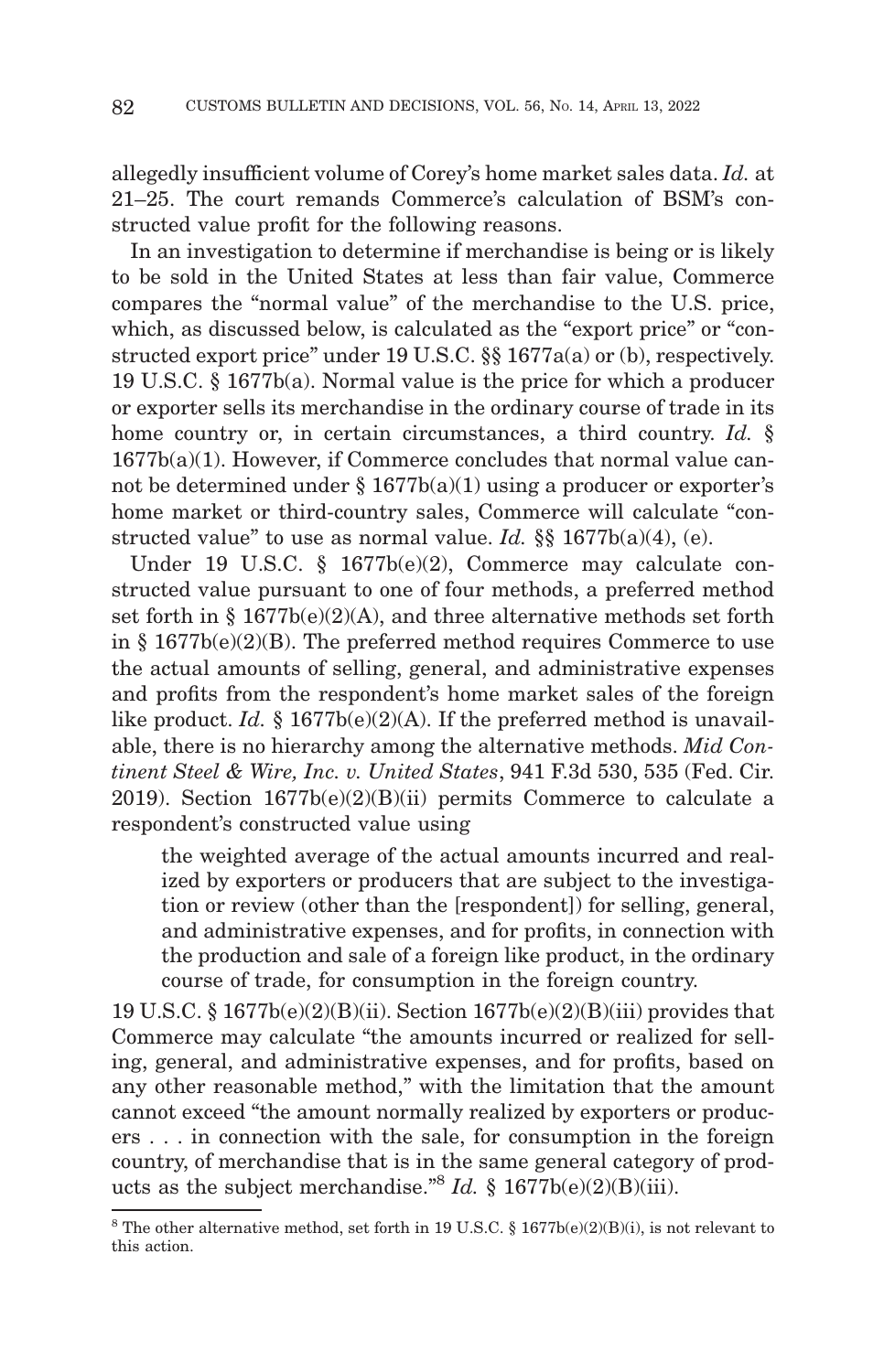In calculating constructed value, Commerce seeks to obtain a fair approximation of the sales price and the profits realized by a respondent's home market sales, *Mid Continent*, 941 F.3d at 542, and to avoid "irrational or unrepresentative results." *Antidumping Duties; Countervailing Duties*, 62 Fed. Reg. 27,296, 27,360 (Dep't Commerce May 19, 1997) ("*Preamble*"). Commerce must consider whether the data it uses to calculate constructed value profit results in a fair comparison between normal value and export price. *See Husteel Co. v. United States*, 39 CIT \_\_, \_\_, 98 F. Supp. 3d 1315, 1349 (2015), *aff'd*, 710 F. App'x 890, 891 (Fed. Cir. 2018). Commerce's calculation must be supported by substantial evidence, which is "such evidence that a reasonable mind might accept as adequate to support a conclusion." *Changzhou Trina Solar Energy Co. v. United States*, 975 F.3d 1318, 1326 (Fed. Cir. 2020) (internal quotation marks removed).

Here, Commerce uses Corey's in-scope home market sales that were made in ordinary course of trade to calculate BSM's constructed value profit. Final Decision Memo at 47. Commerce defines in-scope sales as projects that were both contracted for and completed within the POI. *Id.* at 5–8. Commerce further explains that it includes Corey's home market sales data "for projects with a contract or purchase order date and completion date during the POI." *Id.* at 11. Commerce's decision to use Corey's home market sales data is unsupported by substantial evidence because Commerce (1) does not adequately address whether the sale that BSM challenges was contracted for during the POI; and (2) relies on Corey's home market sales data without sufficiently explaining its reasoning.<sup>9</sup>

Commerce's determination that Corey's sale that BSM now challenges was in-scope is not supported by substantial evidence because Commerce does not sufficiently address how a project could be assigned a project number in Corey's accounting system outside the POI and still be in-scope. *See id.* at 10–11; Proprietary Info. in the Final Determination of the [ADD] Investigation of Certain [FSS] from Mexico: [Corey], Note 2, PD 671, CD 540, A-201–850, Bar Codes 3937089–01, 3937088–01 (Jan. 30, 2020) ("Corey Final BPI Memo"). Corey's project numbering system creates a project number when a bid is accepted. [Corey's] Section D Questionnaire Resp., 10, PD 337, CD 146, A-201–850, Bar Codes 3843383–01, 3843362–01 (June 4, 2019) ("Corey Sec. D Resp.") ("projects are coded using the year of the accepted bid along with . . . a sequential number tracking the number of projects"). Commerce concludes that the date a bid is accepted is not necessarily the date a project is contracted, which, in addition to

<sup>9</sup> BSM argues that its home market data should be used pursuant to Section 1677b(e)(2)(B)(iii). Pl. Br. at 24.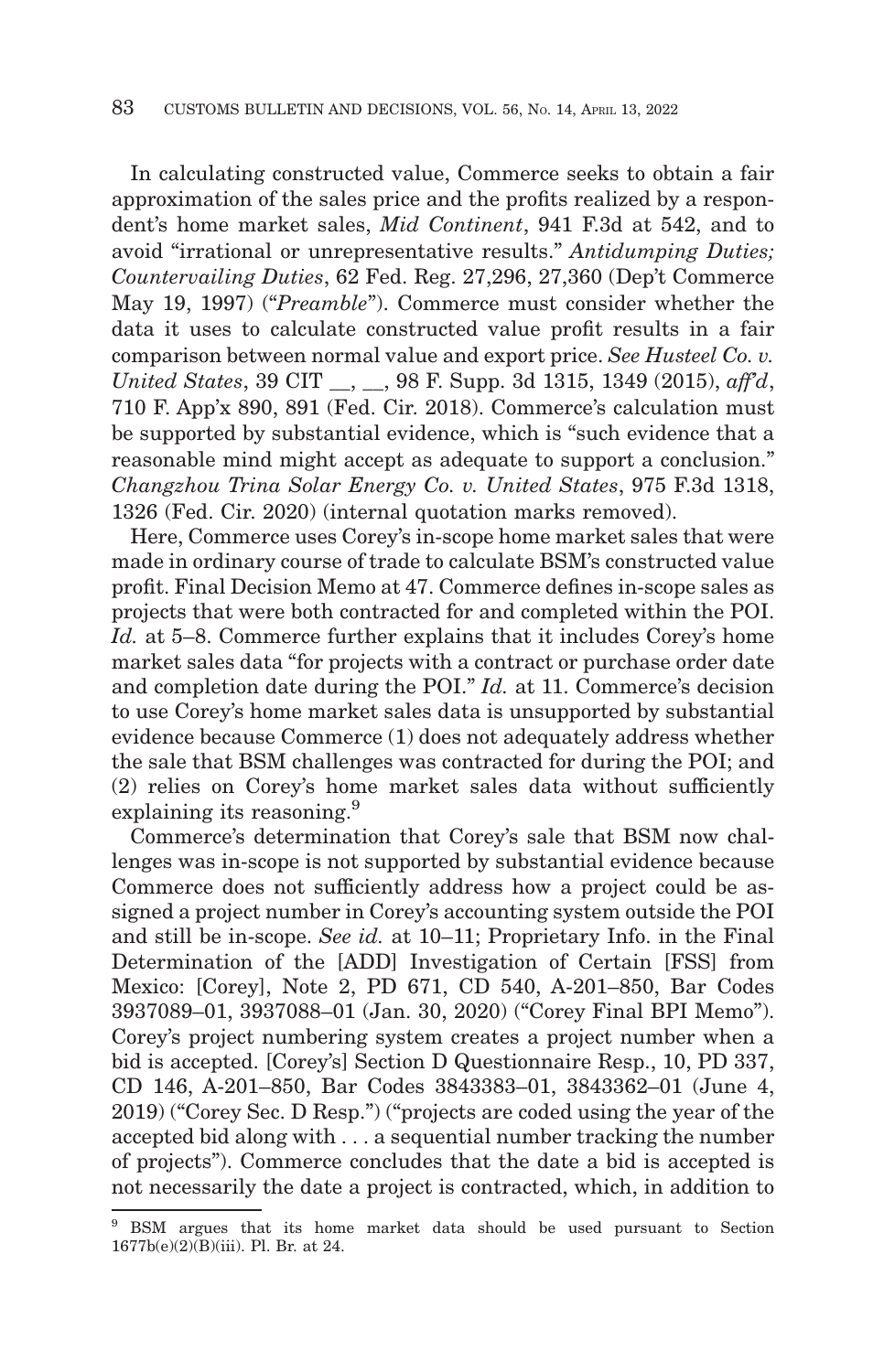being completed within the POI, is the relevant criterion for a project being in-scope. Corey Final BPI Memo at Note 2; [Corey's] Cost Verification Exhibits, CVE-13, CD 505–06, Bar Codes 3898903–13–14 (Oct. 10, 2019) ("Corey Cost Verification Exhibits"); *see also* Final Decision Memo at 6–8. Commerce finds that the project is in-scope because although the bid was accepted in 2017, the contract for the project was not concluded until 2018. Corey Final BPI Memo at Note 2. In support of its conclusion, Commerce relies solely on two purchase orders that Corey submitted for the project, both of which are from the POI.<sup>10</sup> *Id.* 

However, Corey explains that there are only three ways a bid is accepted: (1) "a contract is signed"; (2) "the customer signs a final budget proposal issued by Corey"; or (3) "the customer issues a purchase order to Corey." [Corey's] Section A Questionnaire Resp., A-26, PD 272, CD 81, A-201–850, Bar Codes 3828561–01, 3828472–01 (May 1, 2019) ("Corey Sec. A Resp."). Thus, the three ways Corey accepts bids all appear to be forms of contracts: Either a formal contract, a signed proposal, or a purchase order (which Commerce treats as a contract). Given Commerce's statement that it considers projects with "a contract or purchase order date" during the POI to be in-scope, Commerce does not satisfactorily explain why the challenged sale is in scope when it appears that a contract was entered into in  $2017$ .<sup>11</sup>

<sup>&</sup>lt;sup>10</sup> The court rejects BSM's argument that the sale is out of scope because the  $[[$  <br>was labelled a  $[[$   $]]$ . Pl. Br. at 12–13. The  $[[$   $]]$  purchase orders on the record for was labelled a [[ ]]. Pl. Br. at 12–13. The [[ ]] purchase orders on the record for the project are dated [[ ]]. Corey Final BPI Memo at Note 2: ]]. Corey Final BPI Memo at Note 2; Verification of Sales Resp. of [Corey], 27, PD 629, CD 512, A-201–850, Bar Codes 3908072–01, 3908070–01 (Nov. 6,2019) ("Corey Sales Verification Memo") (citing [Corey's] Sales Verification Exhibits, SV-24, CD 483, Bar Code 3897091–26 (Oct. 4, 2019) ("Corey Sales Verification Exhibits")). There is no evidence that any prior purchase order exists, and Corey certified that the  $[[$  ]] for the project is the  $[[$  ]]. Corey Sales Verification Memo at 27; Corey Sales Verification Exhibits at SV-24. Moreover, any alleged prior purchase order could have been issued between  $\parallel$ alleged prior purchase order could have been issued between [[]].

<sup>&</sup>lt;sup>11</sup> Likewise, AISC's reliance on Corey's Supplemental Section A Response is misplaced and its argument is unpersuasive. *See* AISC Br. at 11–12 (citing [Corey's] Supplemental Section A Questionnaire Resp., 3–4, PD 327, CD 136, A-201–850, Bar Codes 3838349–01, 3838344–01 (May 22, 2019) ("Corey Supp. Sec. A Resp."). AISC asserts that another of Corey's projects supports the contention that acceptance of a bid does not necessarily entail a contract. AISC Br. at 11–12. In that project, Corey states that the customer ]], but that the customer did not authorize Corey to

place mill orders until October 2014, and that the parties did not finalize formal contracts until  $\begin{bmatrix} \end{bmatrix}$ . Corey Supp. Sec. A Resp. at 3. Corey provides no information regarding ]]. Corey Supp. Sec. A Resp. at 3. Corey provides no information regarding when the bid was considered accepted. Corey states that the relevant date of sale (which AISC claims is the "acceptance" date) was when Corey "began incurring expenses for [the] project." *Id.* at 4; *see also* AISC Br. at 12. AISC's example is inapposite. Here, Commerce does not find that the bid was accepted through performance and specifically finds that Corey did not begin production on or record costs for the challenged sale prior to the POI. Final Decision Memo at 48 (determining amounts that appeared to be booked in 2017 were applied to the challenged sale in error, and amounts booked in 2019 represented returns to the warehouse); Verification of Cost Resp. of [Corey], 17, PD 627, CD 511, A-201–850,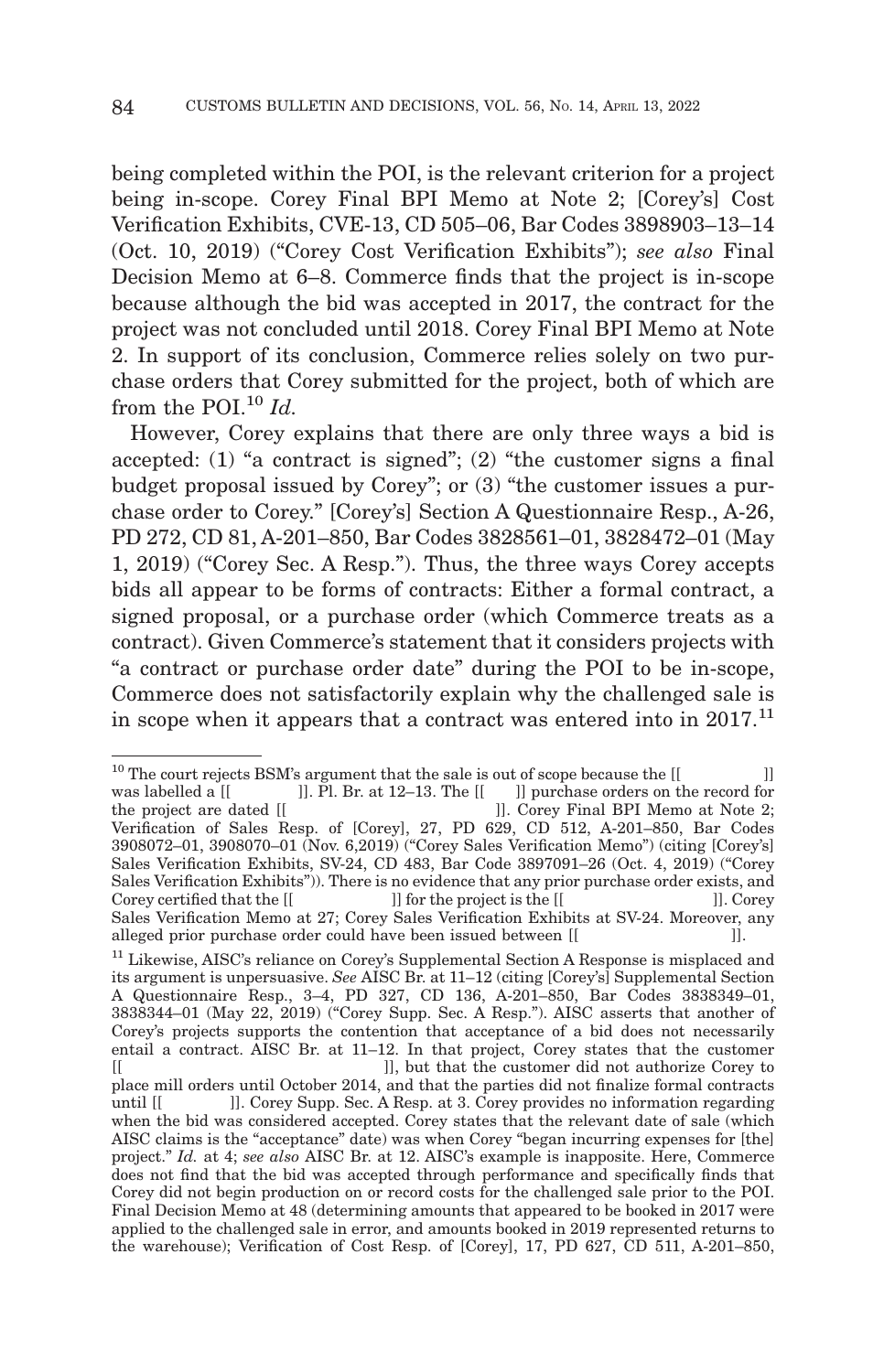*See* Final Decision Memo at 11, 47–48. Even accepting Commerce's conclusion that the purchase orders for the project were issued during the POI, the bid was accepted some time in 2017. Commerce's reliance on the purchase orders ignores record evidence that Corey treats a bid as accepted when a contract is formed.<sup>12</sup> Therefore the court must remand Commerce's determination that the challenged sale was contracted for in 2018, and in scope, for reconsideration or further explanation.

However, the court sustains Commerce's choice to disregard a Mexican subsidy program in its calculation of BSM's constructed value profit rate.<sup>13</sup> *Id.* at 49–50. Commerce must determine, based on record evidence, whether an exporter's home market sales benefitted from the export subsidy program. Here, Commerce finds that there is "no evidence to support BSM's assertion that Corey's [home market] profitability is distorted by the receipt of a countervailable export subsidy." *Id.* at 49. In coming to that conclusion, Commerce relies on "the revenue and cost data specific to each of Corey's [home market]

Bar Codes 3907204–01, 3907165–01 (Dep't Commerce Nov. 4, 2019) ("Corey Cost Verification Memo"). Thus, Corey used different criteria to treat the bid for the challenged sale as accepted. On remand, if Commerce continues to rely on Corey's challenged sale, Commerce must explain how Corey could assign a project number without a contract and without commencing work.

<sup>&</sup>lt;sup>12</sup> However, Commerce reasonably finds that the challenged sale was made within the ordinary course of trade. *See* Final Decision Memo at 49. The ordinary course of trade means "the conditions and practices which, for a reasonable time prior to the exportation of the subject merchandise, have been normal in the trade under consideration with respect to merchandise of the same class or kind." 19 U.S.C. § 1677(15). Sales made outside the ordinary course trade include "merchandise sold at aberrational prices or with abnormally high profits." 19 C.F.R. § 351.102(b)(35). Commerce determines that the Corey's  $[$ profit is "within the range" of profits realized by other Mexican producers in their home market sales. Final Decision Memo at 49. Specifically, Commerce cites Mexican producer Ternium's average profit rate of 20.25%. *Id.* (citing Case Brief of BSM, 19, PD 642, CD 524, A-201–850, Bar Codes 3912338–01, 3912336–01 (Nov. 19, 2019); Submission of New Factual Info., Attachment 3, PD 494, A-201–850, Bar Code 3874205–07 (Aug. 5, 2019)). Although BSM argues that Ternium's average profits are "barely [[ ]]" of Corey's profits on the sale in question, and therefore are not "within the range" of Corey's profits, an average of 20.25% profit implies individual sales of greater than 20.25%. *See* Pl. Br. at 18–19. Even assuming none of Ternium's individual sales generated a profit equal to or greater than Corey's sale, it is not unreasonable to conclude, as Commerce does, that even a profit rate that is higher than that of other comparable sales can fall short of "abnormally high profits." 19 C.F.R. § 351.102(b)(35). Moreover, BSM itself reported a home market sale of more than [[ ]] the profit rate of the Corey sale in question. AISC Br. at 17; *see also* Pl. Reply at 4. BSM's second contention—that the Corey sale was not made in the ordinary course of trade because it was contracted for and completed within one year—must also be rejected. Given Commerce's obligation to calculate a representative constructed value that fairly approximates BSM's sales price and profits for its home market sales "at a time reasonably corresponding," 19 U.S.C. § 1677(a)(1)(A), to BSM's export sales, it would be absurd to discard Corey's home market sales that meet the criteria for in-scope export sales.

<sup>&</sup>lt;sup>13</sup> The subsidy in question is an export subsidy pursuant to which Mexican producers are permitted to import certain materials duty free if those materials are used in the production of goods that are subsequently exported. *See* Pl. Br. at 20–21.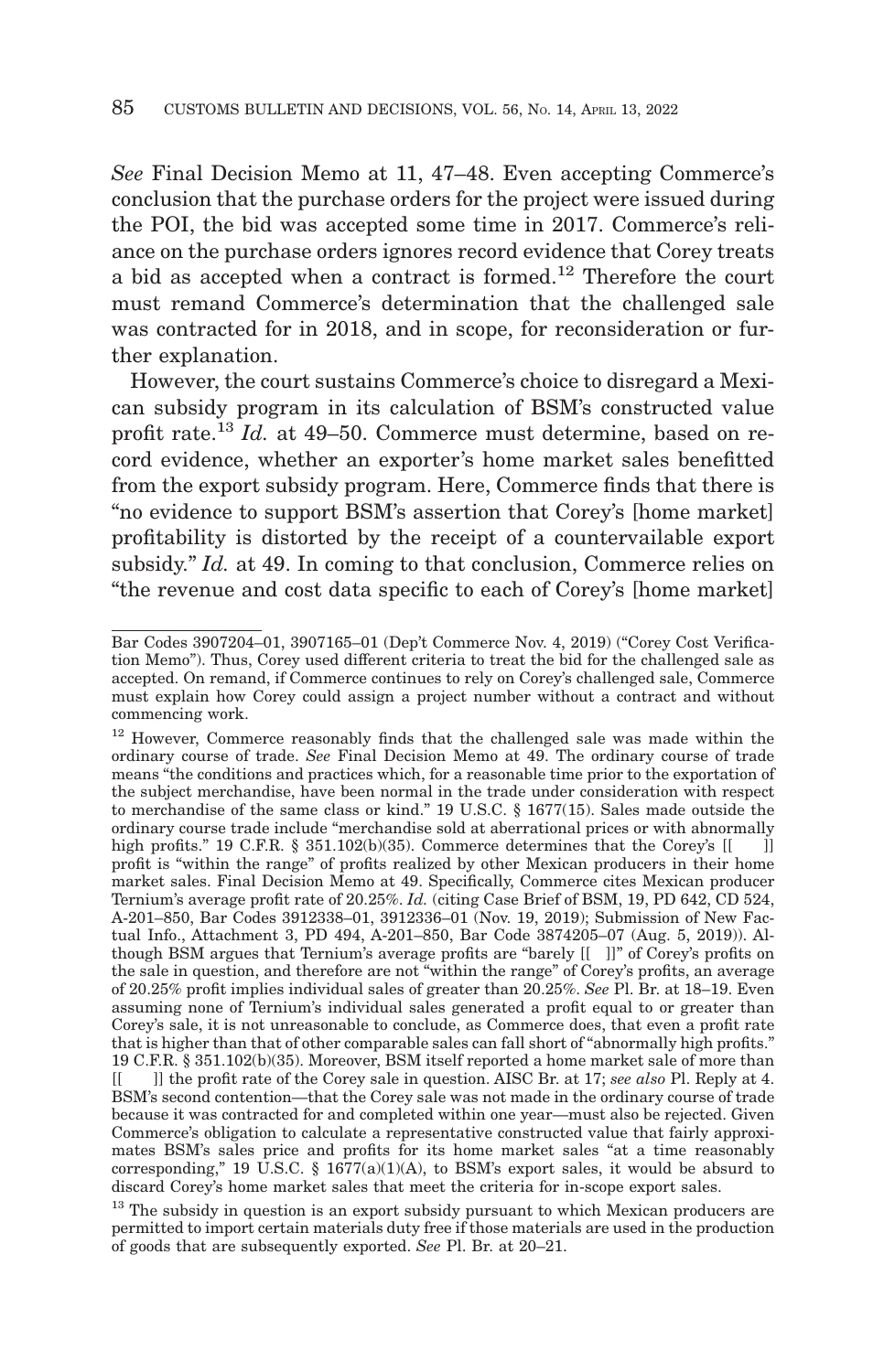sales," not Corey's financial statements. *Id.* BSM essentially argues that Commerce should apply a presumption of subsidy use. Pl. Br. at 20–21; *see also* Oral Arg., 22:43, Jan. 6, 2022, *see* ECF No. 85 ("Oral Arg.") (conceding that there is no clear-cut proof that Corey's home market sales benefitted from the export subsidies).<sup>14</sup> Commerce reasonably finds that there was no evidence to support the conclusion that Corey's home market sales were distorted by the export subsidies it received. Indeed, BSM does not point to any evidence that Corey used materials that it imported duty free in FSS that Corey sold in Mexico.<sup>15</sup>

The court also remands Commerce's decision to use Corey's home market sales data to calculate BSM's constructed value profit because Commerce rejects BSM's home market data for insufficient volume but relies on Corey's indisputably fewer home market sales. Commerce determines that the preferred method is not available because BSM's home market sales constituted less than five percent of BSM's U.S. sales.16 Final Decision Memo at 50. Having determined not to use the preferred method, Commerce chooses to use Corey's home

<sup>&</sup>lt;sup>14</sup> In the CVD context, Commerce presumes that export subsidies will also benefit home market sales unless the foreign government has an adequate system in place to track the raw materials and make sure they are only used in the production of exported goods. 19 C.F.R. § 351.519(a)(4). In the related CVD investigation, Commerce concluded that Mexico did not have an adequate tracking system in place, so Commerce presumed that Corey's home market sales also benefitted from the export subsidies. *Certain [FSS] from Mexico*, 84 Fed. Reg. 33,227 (Dep't Commerce July 12, 2019) (Prelim. Affirmative [CVD] Determination, and Alignment of Final Determination with Final [ADD] Determination), and corresponding Preliminary Decision Memo., 17, C-201–851, Bar Code 3857684–01 (July 8, 2019).

<sup>&</sup>lt;sup>15</sup> Although BSM argues that it is Commerce's burden to analyze the data on the record, BSM offers no other reasonable alternative interpretation of the data. Oral Arg. at 32:35. At argument, BSM cited four record documents that it contends Commerce should have analyzed to find Corey's home market sales benefitted from a countervailable export subsidy. Oral Arg. at 19:00–22:30 (citing Corey Sec. D Resp., Ex. D-27, CD 155, A-201–850, Bar Code 3843362–10; [Corey's] First Supp. Section D Resp., Ex. SD-28, CD 324, A-201–850, Bar Code 3870922–18 (July 30, 2019) ("Corey 1st Supp. Sec. D Resp."); Corey Cost Verification Exhibits at CVE-5, CVE-7). These documents reflect, inter alia, line item costs related to Corey's home market sales, including taxes and duties paid. *See* Corey Sec. D Resp. at Ex. D-27; Corey 1st Supp. Sec. D Resp. at Ex. SD-28; Corey Cost Verification at Ex. CVE-5, CVE-7. BSM does not provide any analysis as to why those inputs reflected lower costs than would be expected had Corey paid import duties on such inputs or why BSM believes that the taxes and duties Corey reported paying were too low. Commerce is not obligated to make any presumption that Corey's home market sales benefitted from the export subsidies in the ADD context, and therefore it is reasonable to conclude, in the absence of any evidence to the contrary, that Corey's home market sales did not benefit from a subsidy that explicitly applies to export sales.

<sup>&</sup>lt;sup>16</sup> Commerce borrows the viability standard from 19 U.S.C.  $\S$  1677b(a)(1)(B)(ii) and (C)(ii), which apply when Commerce calculates normal value under  $\S$  1677b(a)(1), not when Commerce bases normal value on constructed value pursuant to § 1677b(e). However, BSM does not contest Commerce's use of the viability standard to exclude the preferred method of calculating constructive value. Pl. Br. at 22. Therefore, the court does not analyze whether Commerce's explanation for not using the preferred method is supported by substantial evidence or otherwise in accordance with law. *See Mid Continent*, 941 F.3d at 538 ("we do not think the five percent standard applies [in the context of calculating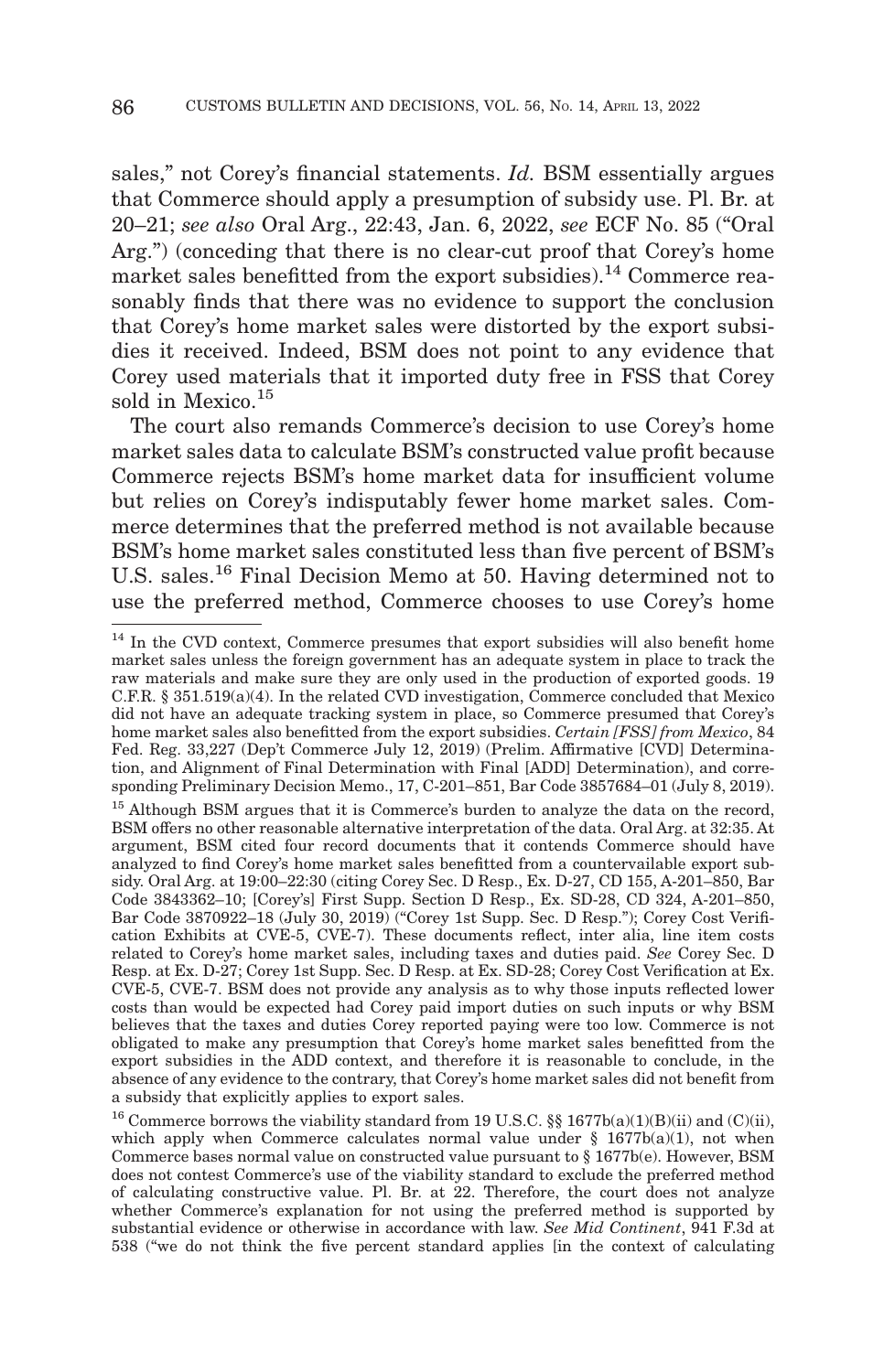market sales data pursuant to 19 U.S.C. § 1677b(e)(2)(B)(ii). *Id.* Although there is no hierarchy among the three alternative methods, Commerce's decision to use Corey's data must be supported by substantial evidence. *Mid Continent*, 941 F.3d at 535, 537.

Commerce's sole explanation for rejecting BSM's home market data is that BSM did not have a sufficient volume of home market sales in comparison with BSM's U.S. sales. Final Decision Memo at 50. Having rejected BSM's data for insufficient volume, Commerce chooses Corey's data which consists of indisputably fewer sales.17 *Id.*; *see also* Pl. Br. at 24; Def. Br. at 12. Even though Corey's sales meet the viability standard as they make up more than five percent of Corey's U.S. sales, without further explanation, it is unclear why it is reasonable for Commerce to conclude that Corey's home market sales are representative of the Mexican market.18

Moreover, BSM points to several other factors that call into question the reasonableness of Commerce's decision to rely on Corey's data. Corey's business model is to produce FSS for a small number of large projects each year, while BSM produces FSS for pre-engineered metal building systems ("PEMBS"), which are typically smaller projects, and as such, BSM produces FSS for thousands of projects per year. Pl. Br. at 23. Corey also offers services such as design and erection that are ancillary to the production and sale of FSS, while BSM does not. *Id.* These differences between Corey's and BSM's businesses detract from the reasonableness of using Corey's home market data and must be addressed by Commerce. *See Husteel*, 98 F. Supp. 3d at 1349. Finally, although Commerce reasonably concludes that Corey's home market sales were made within the ordinary course of trade, the fact that Corey's home market profits were higher than any other Mexican producer on the record also factors into the representativeness of Corey's data. *See* Pl. Br. at 23–24.

Commerce asserts that the statute does not obligate Commerce to analyze Corey's operations in comparison to BSM's, Final Decision

constructed value]"); *see also* Uruguay Round Agreements Act, Statement of Administrative Action, H.R. Doc. No. 103–316, vol. I, at 840 (1994), reprinted in 1994 U.S.C.C.A.N. 4040, 4175 (alternatives to the preferred method should only be used when the preferred method is unavailable "either because there are no home market sales of the foreign like product or because all such sales are at below-cost prices").

 $17$  BSM reported  $[[ \quad ]]$  profitable home market sales contracted and completed during the POI, while Commerce calculates BSM's constructed value based on [[ ]] reported by Corey. Pl. Br. at 24; Def. Br. at 12; Corey CV Calc. Memo at Attach. 2.

<sup>18</sup> Although Commerce states that the Court of Appeals "upheld Commerce's practice not to calculate [constructed value] profit based on sales from a non-viable market," Final Decision Memo at 51 (citing *Mid Continent*, 941 F.3d at 539), in that case the Court of Appeals held only that Commerce was permitted to make a "practical, function-based" determination of when home market data is "available" for the purposes of 19 U.S.C. § 1677b(e)(2)(A), including taking volume of sales into account. *Mid Continent*, 941 F.3d at 538–40.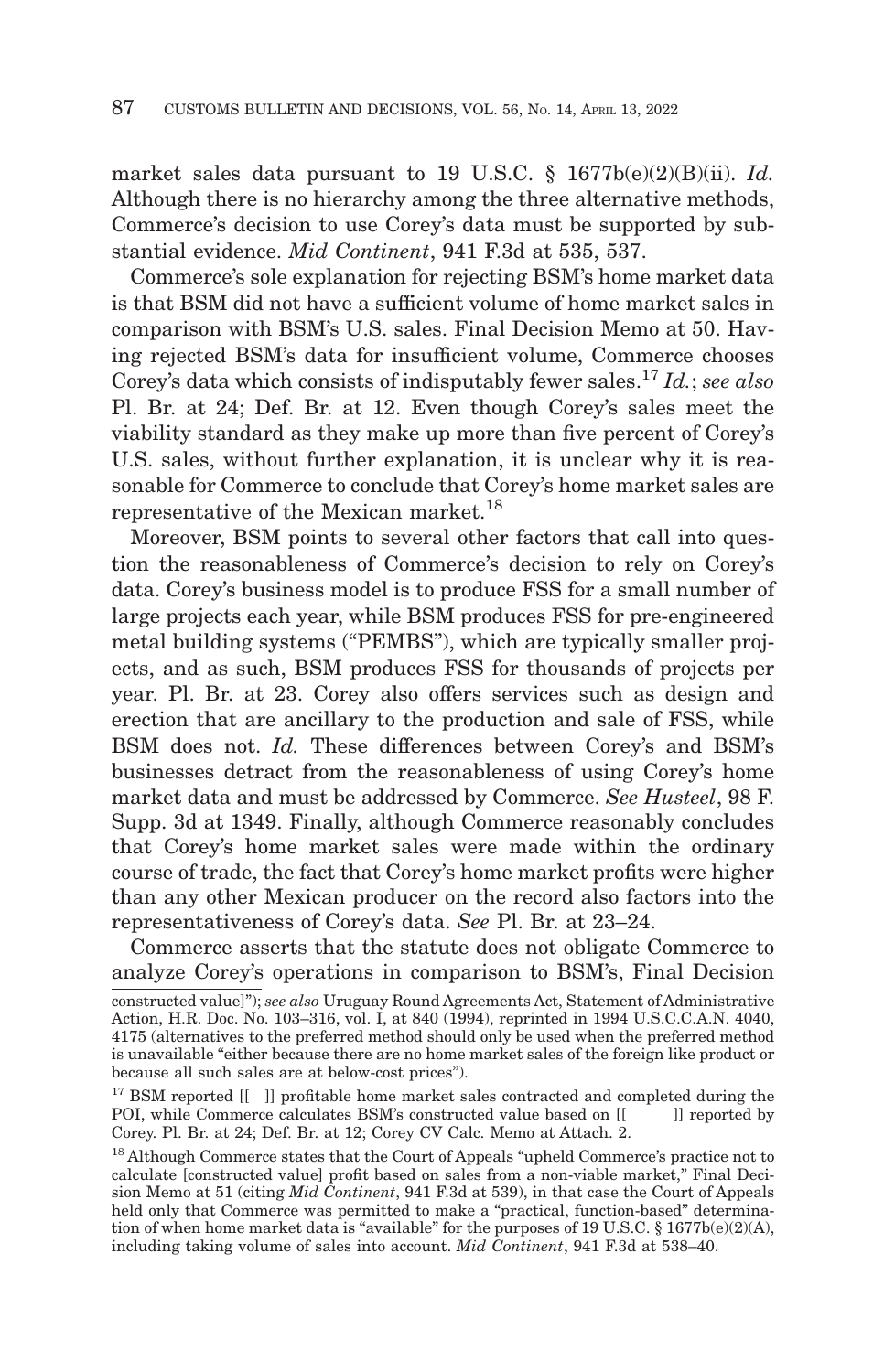Memo at 50; however, this assertion ignores Commerce's interpretation of its own regulations, which require Commerce to avoid "unrepresentative" results. *Preamble*, 62 Fed. Reg. at 27,360. Commerce may not simply ignore the record evidence highlighted by BSM that detracts from Commerce's conclusion that Corey's home market data provides a reasonable surrogate to use for BSM's constructed value.

## **II. Adverse Facts Available**

Commerce uses facts available with an adverse inference with respect to one of BSM's projects that BSM did not report during Commerce's investigation. Final Decision Memo at 54–55. When Commerce is missing information necessary to make an ADD determination, it must use facts otherwise available to fill the gap in the record created by the missing information. *See* 19 U.S.C. § 1677e(a); *Nippon Steel Corp. v. United States*, 337 F.3d 1373, 1380–81 (Fed. Cir. 2003). If a gap exists because a party failed to cooperate to the best of its ability, Commerce may use an adverse inference when selecting facts available to fill the gap. 19 U.S.C. § 1677e(b); *Nippon*, 337 F.3d at 1380–83.

The project in question was contracted for in 2018 and consisted of multiple phases. Final Decision Memo at 54. BSM treated projects as substantially complete only after the FSS for the last phase of the project had been shipped. Section C Questionnaire Resp. of [BSM], 23, PD 343, CD 164, A-201–850, Bar Codes 384368501, 3843677–01 (June 4, 2019) ("BSM Sec. C Resp."). At the end of 2018, the project at issue had two phases remaining, so BSM did not consider the project to be substantially completed during the POI and thus treated the project as out of scope. Final Decision Memo at 55; Pl. Br. at 25. However, in July 2019, after the deadline for responding to Commerce's inquiries regarding in-scope projects had passed, BSM's client canceled the last two phases of the project. Pl. Br. at 25, 31.

Commerce finds that because the final two phases of the project were cancelled, the last phase was shipped during the POI and the project was in-scope. Final Decision Memo at 55. Thus, Commerce concludes that BSM had an obligation to submit data about the project but did not. *Id.* Therefore, Commerce identifies a gap in the record that it must fill with facts otherwise available. *Id.* at 54–55. Commerce further finds that BSM failed to cooperate to the best of its ability by not alerting Commerce of the sale. *Id.* at 55.

Commerce's conclusion that BSM's project was completed during the POI is not supported by substantial evidence. Commerce does not dispute that in June 2019 the project was not complete but contends that a change order in July 2019 makes the project retroactively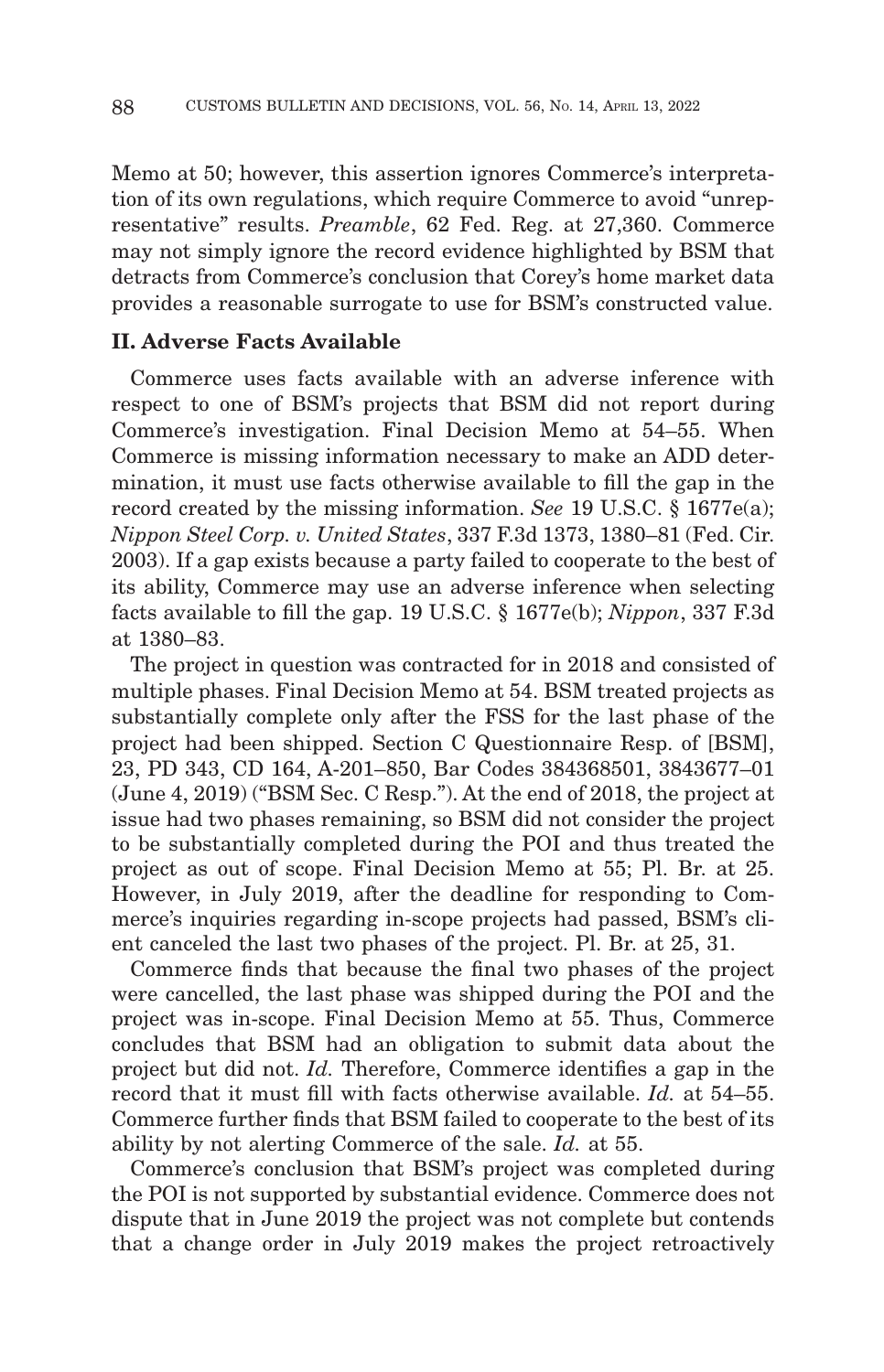complete in 2018. *Id.* at 54–55; Verification of [NCI]<sup>19</sup>, 23–24, PD 625, CD 509, A-201–850, Bar Codes 3907048–01, 3907047–01 (Nov. 4, 2019) ("BSM CEP Verification Memo"); Def. Br. at 22. This conclusion is not reasonable because a project cannot be both incomplete in June 2019 and complete prior to January 1, 2019. Commerce disregards the contract modification in July 2019 and the final two phases of the project. However, Commerce may not simply ignore the evidence that the final two phases of the project remained incomplete until BSM's client cancelled them in July 2019, which is when BSM fulfilled its obligations for the project. BSM CEP Verification Memo at 23–24. The court remands Commerce's determination for reconsideration or further explanation.<sup>20</sup>

# **III. Date of Sale**

BSM challenges Commerce's decision to use the date of the purchase order or sales order acknowledgement as the date of sale for the purposes of converting foreign currency into U.S. dollars. Pl. Br. at 35. Commerce's regulations provide that it will normally use the invoice date as the date of sale unless Commerce is satisfied that the material terms of the transaction were established as of a different date. 19 C.F.R. § 351.401(i). Although Commerce does have a certain degree of discretion in choosing the date of sale, the invoice date is presumed to be the date of sale. *Id.*; *see also Preamble*, 62 Fed. Reg. at 27,349. Commerce will only use an alternative date if there is "satisfactory evidence that the material terms of sale are finally established," and that "the terms of sale must be firmly established and not merely proposed" in order to rebut the presumption of using the invoice date. *Preamble*, 62 Fed. Reg. at 27,349.

Here, Commerce uses the date of the purchase order or the sales order acknowledgement as the date of sale, not the invoice date. Final Decision Memo at 40. Commerce states that NCI regards the purchase orders and sales order acknowledgments as contracts.<sup>21</sup> *Id.* Commerce further finds that FSS is "large custom-made merchan-

 $^{19}$  NCI refers collectively to BSM's U.S. affiliates, NCI Group, Inc. and Robertson-Ceco II Corporation.

<sup>&</sup>lt;sup>20</sup> Given the unique facts of this case, it is likewise unclear how BSM does not meet the standard for acting to the best of its ability. *See* 19 U.S.C. § 1677e(b); *Nippon*, 337 F.3d at 1380–83. Commerce provides no explanation for applying an adverse inference other than disagreeing with BSM's conclusion regarding the need to report the sale. Final Decision Memo at 55; *see also Nippon*, 337 F.3d at 1383 ("An adverse inference may not be drawn merely from a failure to respond, but only under circumstances in which it is reasonable for Commerce to expect that more forthcoming responses should have been made").

 $^{21}$  FSS is "produced by BSM and sold by NCI . . . using purchase orders/sales order acknowledgments." Final Decision Memo at 40.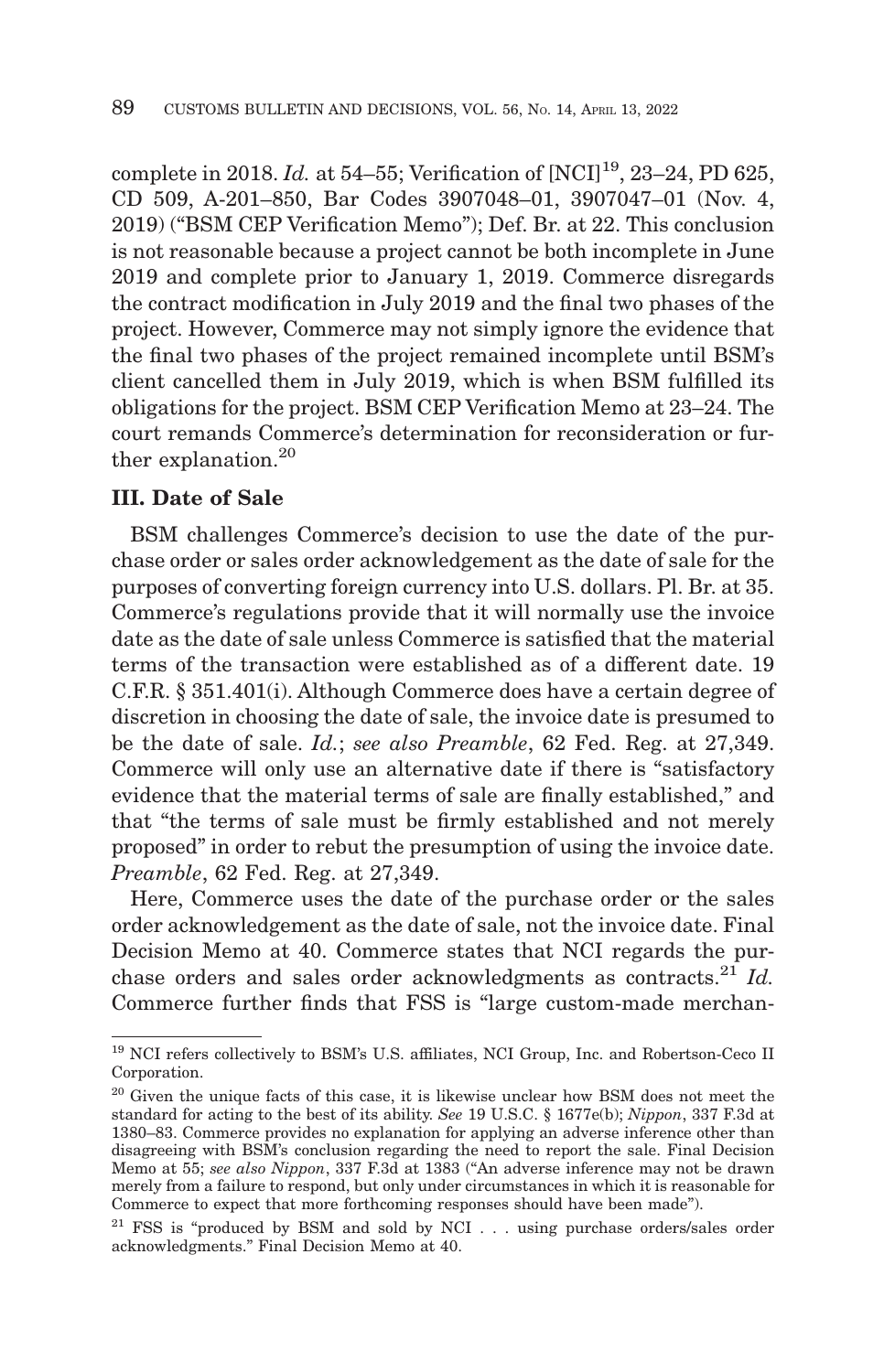dise," which the *Preamble* identifies as a situation in which Commerce might deviate from using the invoice date as the date of sale. *Id.*; *Preamble* 62 Fed. Reg. at 27,349. Commerce contends that design changes and related price changes are "inevitable with respect to large-customized products," and that "[s]uch changes do not mean that parties did not commit themselves to material aspects of the transaction which would allow production to begin." Final Decision Memo at 41.

However, Commerce's regulations provide that Commerce may rebut the presumptive use of the invoice date only when Commerce is satisfied that the material terms of a transaction are established on a different date. 19 C.F.R. § 351.401(i); *see also Preamble*, 62 Fed. Reg. at 27,349. The material terms of a transaction are established when they are not subject to revision, not when an enforceable contract is concluded. *See Preamble*, 62 Fed. Reg. at 27,349 ("The existence of an enforceable sales agreement between the buyer and the seller does not alter the fact that as a practical matter, customers frequently change their minds and sellers are responsive to those changes. [Commerce] also has found that in many industries, even though a buyer and seller may initially agree on the terms of a sale, those terms remain negotiable and are not finally established until the sale is invoiced").

Here, the parties do not disagree about the meaning of Commerce's regulations, only whether the material terms of the transactions at issue are established on the purchase order or sales order acknowledgement date. *Compare* Pl. Br. at 35–39; *with* Def. Br. at 27–29; AISC Br. at 34–38. Commerce asserts that post-purchase-order changes are inevitable due to the nature of the subject merchandise. Final Decision Memo at 41 (citing *Preamble*, 62 Fed. Reg. at 27,349). This argument ignores the plain language of Commerce's own regulations: Commerce has discretion to use a date other than the invoice, but only when there is satisfactory evidence that such other date is when the terms of a sale are established. 19 C.F.R. § 351.401(i); *see also Preamble*, 62 Fed. Reg. at 27,349 (even in the case of "large custom-made merchandise . . . the terms of the sale must be firmly established"). The material terms of FSS sales frequently changed between the purchase order and invoice, and, therefore, a purchase order generally does not establish the terms of a sale.<sup>22</sup> *See, e.g.*, Analysis Memo. for the Final Determination in the [ADD] Investiga-

 $22$  Indeed. BSM cites record evidence that post-purchase-order changes to material terms occurred in approximately [[ ]] of its transactions comprising approximately [[ ]] of BSM's sales volume. Pl. Br. at 39 (citing Resp. of [BSM] to Aug. 16, 2019 Sec. C Supplemental Questionnaire, Ex. SSC-1, CD 384, A-201–850, Bar Code 3881744–01(Aug. 21, 2019)).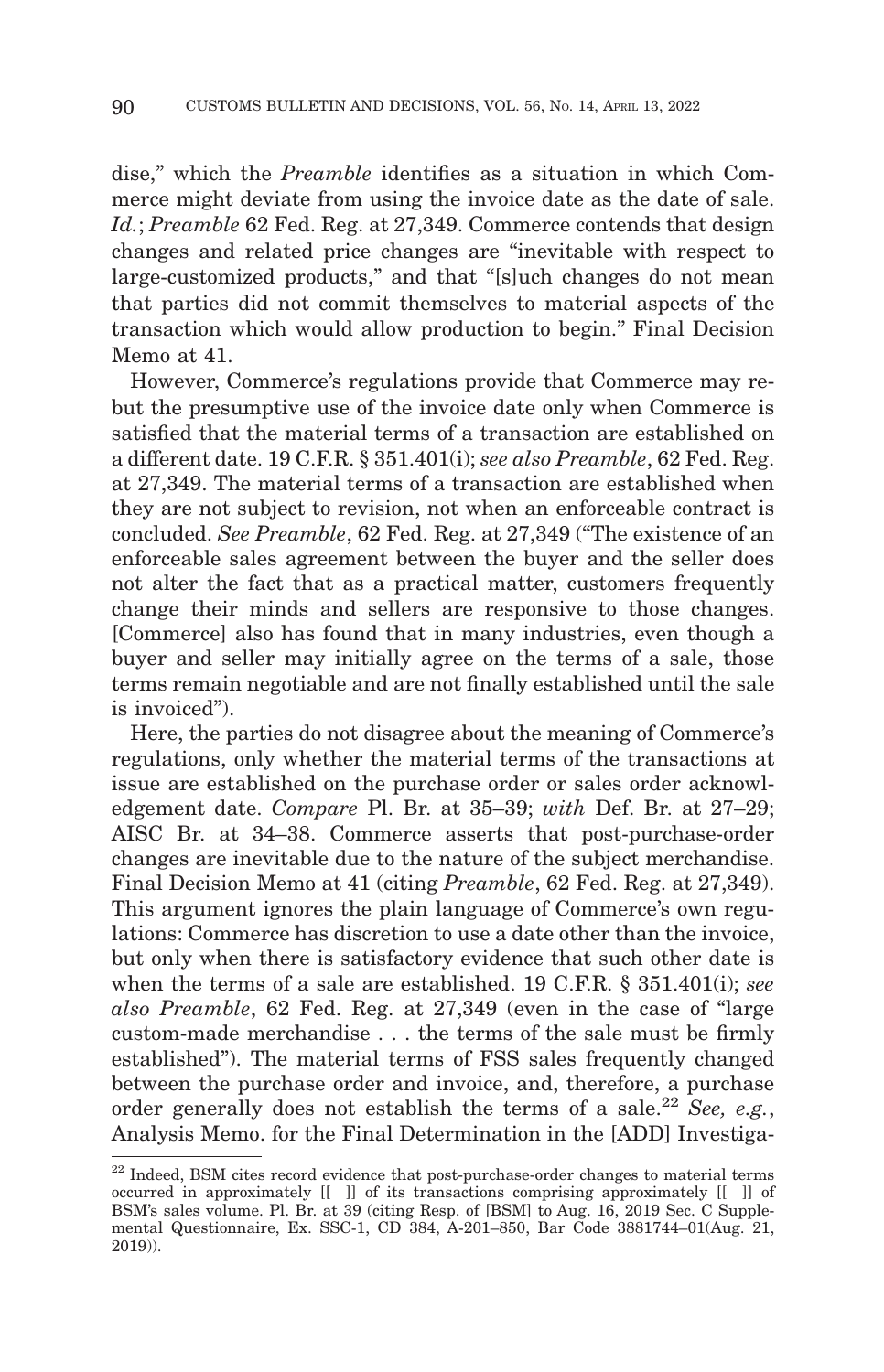tion of Certain [FSS] from Mexico: [BSM], Attachment II, CD 534, A-201–850, Bar Code 3937072–02 (Jan. 30, 2020); BSM Sec. C Resp., Ex. C-13, CD 166, A-201–850, Bar Code 3843677–03 (June 4, 2019); BSM's CEP Verification Exhibits, CEP-VE-4, CD 429, A-201–850, Bar Code 3894918–02 (Sept. 27, 2019); *see also* BSM CEP Verification Memo at 14 ("Company officials explained that the scope of a project or terms of sale may change up until a project is completed"). Thus, the evidence demonstrates that material terms are not established as of the date of the purchase order or sales order acknowledgment.

Commerce's reliance on *LNPP from Germany* fares no better. *See* Final Decision Memo at 41 (citing *Large Newspaper Printing Presses and Components Thereof, Whether Assembled or Unassembled, From Germany*, 66 Fed. Reg. 11,557 (Dep't Commerce Feb. 26, 2001) (Final Results of [ADD] Admin. Review) ("*LNPP from Germany*"), and accompanying Issues and Decision Memo ("*LNPP from Germany* IDM"). In that review, Commerce specifically noted that the changes at issue were "minor" changes to specifications. Final Decision Memo at 41 (citing *LNPP from Germany* IDM at Comment 1). Here, the changes in question, many of which could not be described as "minor," were to the material terms of the contract, including price and quantity. *See* Pl. Br. at 38–39. Commerce must further explain or reconsider its determination that the date of sale for purposes of currency conversion should be the date of the purchase order or sales order acknowledgement.

## **IV. Constructed Export Price**

Finally, BSM challenges two aspects of Commerce's calculation of BSM's constructed export price profit rate. First, BSM challenges Commerce's determination to calculate separate profit rates for BSM and NCI and add them together, arguing that Commerce should have relied on NCI's consolidated financial statements. Pl. Br. at 42–45. Second, BSM asserts that Commerce improperly removed expenses from NCI's Costa Rican drafting facility, which Commerce determined were properly included in BSM's indirect selling expenses under 19 U.S.C. § 1677a(d)(1). *Id.* at 45–47. For the following reasons, Commerce's calculation of BSM's constructed value export price is remanded.

#### **A. Constructed Export Price Profit Rate Methodology**

When determining U.S. price for purposes of a less-than-fair-value investigation, Commerce either uses the "export price" or the "constructed export price" pursuant to 19 U.S.C. §§ 1677a(a) or (b), respectively, and subject to certain adjustments set forth in subsections (c) and (d). 19 U.S.C. § 1677a. Here, Commerce calculates a con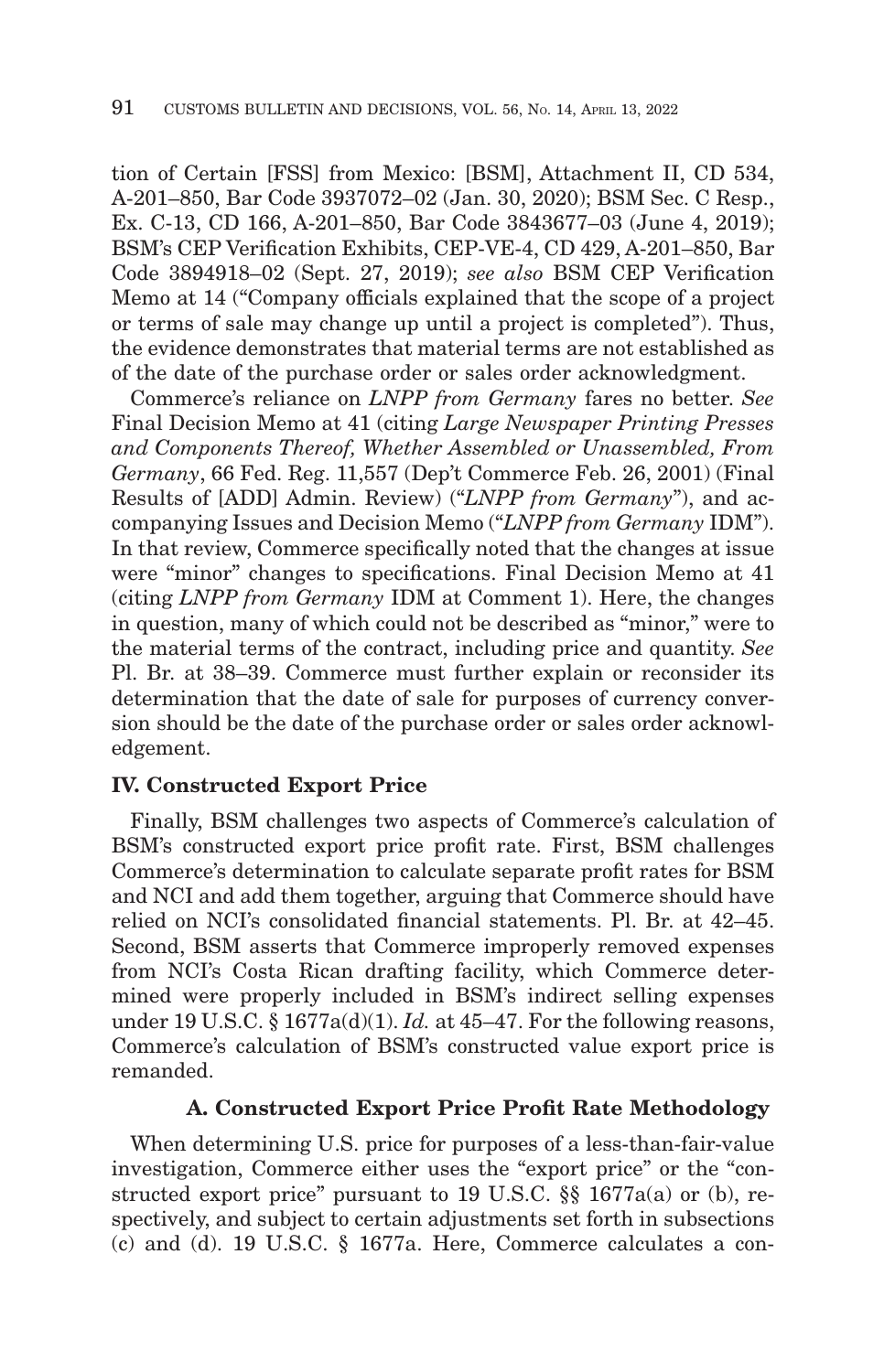structed export price for BSM's U.S. sales because BSM's U.S. sales were made through its affiliate, NCI. Decision Memo. for the Prelim. Determination in the Less-Than-Fair-Value Investigation of Certain [FSS] from Mexico, 14, PD 566, A-201–850, Bar Code 3886770–01 (Sept. 4, 2019); *see also* Final Decision Memo at 11.

Commerce calculates BSM's constructed export price profit rate pursuant to 19 U.S.C. § 1677a(f)(2)(C)(iii), which provides that Commerce calculate "expenses incurred with respect to the narrowest category of merchandise sold in all countries which includes the subject merchandise." Final Decision Memo at 35; 19 U.S.C. §  $1677a(f)(2)(C)(iii)$ . Commerce calculates separate profit ratios for BSM and NCI and then adds those together to determine BSM's constructed export price profit. Final Decision Memo at 36. Commerce cites past investigations and reviews in which Commerce calculated separate rates and added them together. *Id.*

BSM asserts that Commerce should calculate BSM's constructed export price profit rate based on NCI's consolidated financial statements. *Id.* at 42–45. BSM relies on Policy Bulletin 97/1 for the proposition that it is reasonable for Commerce to use consolidated financial statements to calculate constructed export price profit rate. *Id.* at 42–43 (citing Import Admin. Policy Bulletin No. 97/1, *Calc. of Profit for Constructed Export Price Transactions* (Dep't Commerce Sept. 4, 1997) ("Policy Bulletin 97/1"). However, although it may have been reasonable for Commerce to rely on NCI's consolidated financial statements, nothing in Policy Bulletin 97/1 requires Commerce to do so.

BSM asserts that Commerce's explanation of its methodology is insufficient because in the prior investigations and reviews on which Commerce relies Commerce rejected the consolidated financial reports because of double counting, which is not an issue here. Pl. Br. at 44. However, BSM does not provide any reason why Commerce's chosen methodology is unreasonable. BSM does not identify any error that resulted from Commerce's methodology. BSM does not identify any statute, regulation, or caselaw that precludes Commerce from employing the methodology it relies on here. At most, BSM identifies an alternative reasonable method that Commerce has sometimes employed in the past. Although BSM's preferred method may be reasonable, BSM fails to demonstrate that Commerce's method is unreasonable.

# **B. Exclusion of NCI Costa Rican Data**

Commerce's decision to remove NCI's Costa Rican data from Commerce's calculation of BSM's constructed export price profit rate must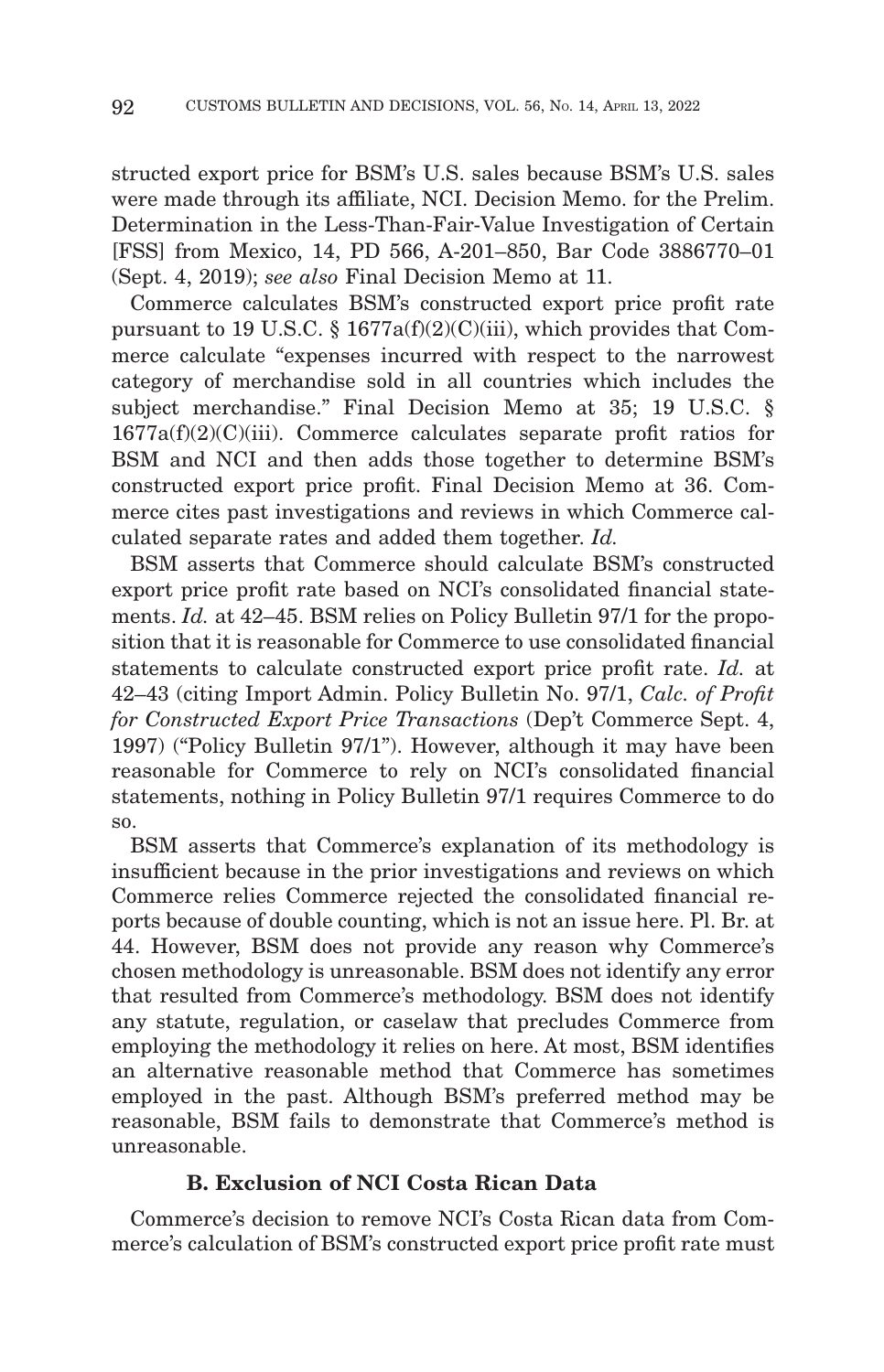be remanded. Defendant concedes that Commerce did not address BSM's arguments related to NCI's Costa Rican facility. Oral Arg. at 1:11:15. Moreover, Defendant fails to explain how its arguments in support of Commerce's determination are not precluded by the statute. See Def. Br. at 32.

To calculate a constructed export price, 19 U.S.C. § 1677a(d)(3) mandates that Commerce reduce the constructed export price by "the profit allocated to the expenses described in paragraphs (1) and (2)." The statute directs that Commerce shall calculate that profit by multiplying "total actual profit" by the "applicable percentage." 19 U.S.C. § 1677a(f)(1). "Total actual profit" is defined as "the total profit earned by the foreign producer, exporter, and affiliated parties described in subparagraph (C) with respect to the sale of the same merchandise for which total expenses are determined under such subparagraph." *Id.*  $\S$  1677a(f)(2)(D). The applicable percentage is in turn calculated by dividing "total United States expenses" by "total expenses." *Id.* § 1677a(f)(2)(A). "Total United States expenses" is defined as "the total expenses described in subsection  $(d)(1)$  and  $(2)$ ." *Id.* § 1677a(f)(2)(B). Finally, "total expenses," as used in §§  $1677a(f)(2)(A)$  and (B), is defined as

[A]ll expenses in the first of the following categories which applies and which are incurred by or on behalf of the foreign producer and foreign exporter of the subject merchandise and by or on behalf of the United States seller affiliated with the producer or exporter with respect to the production and sale of such merchandise: . . .

(iii) The expenses incurred with respect to the narrowest category of merchandise sold in all countries which includes the subject merchandise

*Id.* § 1677a(f)(2)(C). Thus, the statute requires that the agency include indirect selling expenses included under  $\S$  1677a(d)(1) when Commerce calculates constructed export price profit. *Id.* § 1677a(f).

Here, Defendant does not dispute that Commerce properly classifies NCI's Costa Rican facility's expenses as indirect selling expenses under subsection  $(d)(1)$ , but rather argues that it is Commerce's practice to exclude data from facilities that are not profitable when calculating constructed export price profit rate. Def. Br. at 32. Defendant argues that this practice is reasonable because the statute provides that profit is "allocated" to the expenses described in 19 U.S.C. §  $1677a(d)(1)–(2)$ , which presupposes that there is profit to be allocated. Oral Arg. at 1:11:58. Nothing in the plain text of the statute or regulations supports Defendant's interpretation. *See* 19 U.S.C. §§ 1677a(d), (f); 19 C.F.R. § 351.402(d)(1).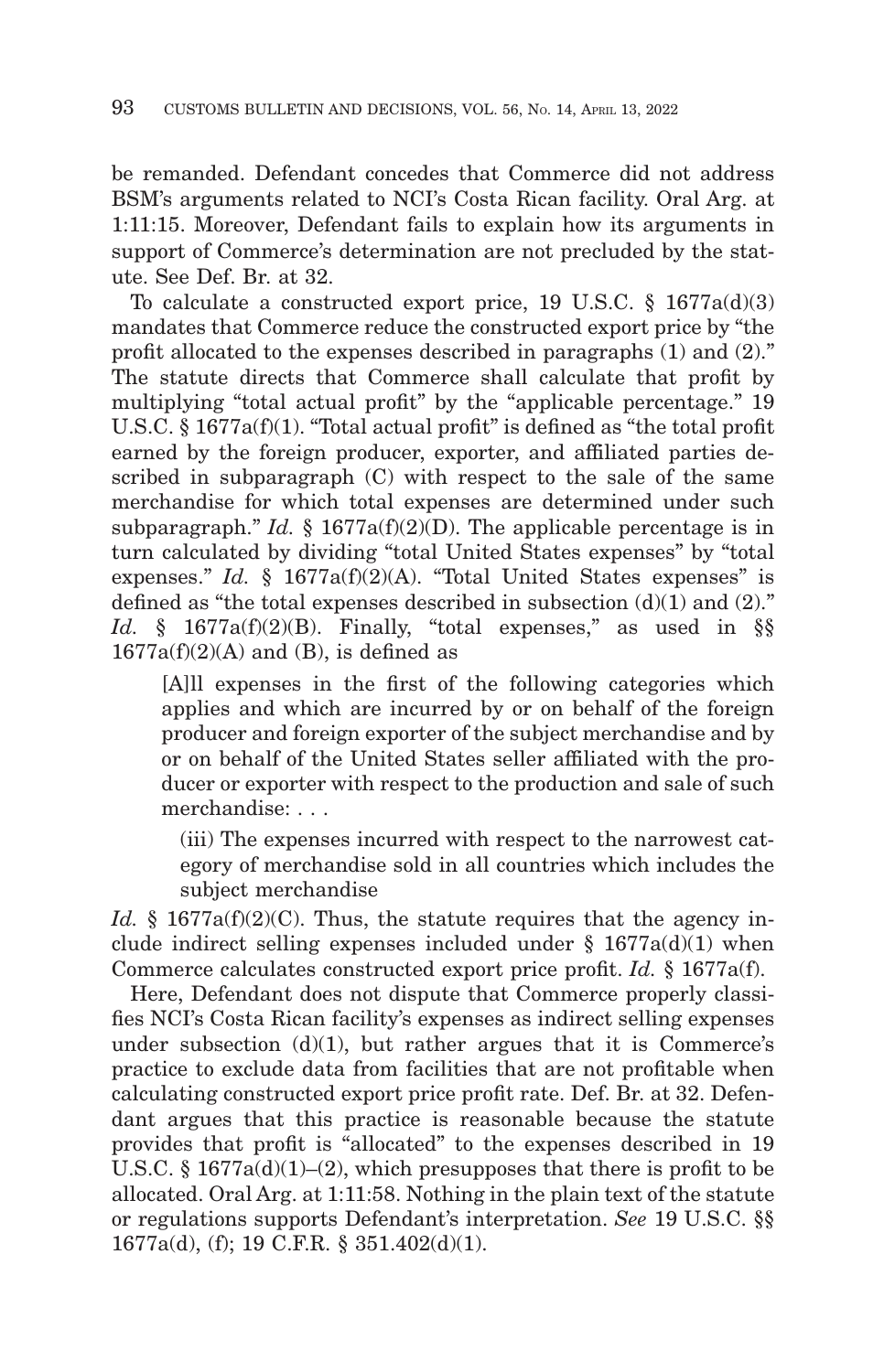Instead, the statute explicitly requires Commerce to include "all" expenses incurred that have been properly classified as indirect selling expenses under subsection  $(d)(1)$ . 19 U.S.C. §§ 1677 $a(f)(2)(B)$ – $(C)$ . Likewise, the regulations provide that Commerce "normally will use the aggregate of expenses and profit for all subject merchandise sold in the United States and all foreign like products sold in the exporting country, including sales that have been disregarded as being below the cost of production." 19 C.F.R  $\S$  351.402(d)(1). Thus, the regulations contemplate Commerce including sales that do not generate profits. On remand, if Commerce continues to exclude NCI's Costa Rican data, Commerce must explain why the statute and regulations permit such an exclusion.

## **CONCLUSION**

For the foregoing reasons, it is

**ORDERED** that Commerce's final determination is remanded for further explanation or reconsideration consistent with this Opinion and Order; and it is further

**ORDERED** that Commerce shall file its remand redetermination with the court within 90 days of the date of this Opinion and Order; and it is further

**ORDERED** that the parties shall have 30 days thereafter to file comments on the remand redetermination; and it is further

**ORDERED** that the parties shall have 30 days thereafter to file their replies to comments on the remand redetermination; and it is further

**ORDERED** that the parties shall have 14 days thereafter to file the Joint Appendix; and it is further

**ORDERED** that Commerce shall file the administrative record within 14 days of the date of the filing of its remand redetermination. Dated: March 21, 2022

New York, New York

*/s/ Claire R. Kelly* CLAIRE R. KELLY, JUDGE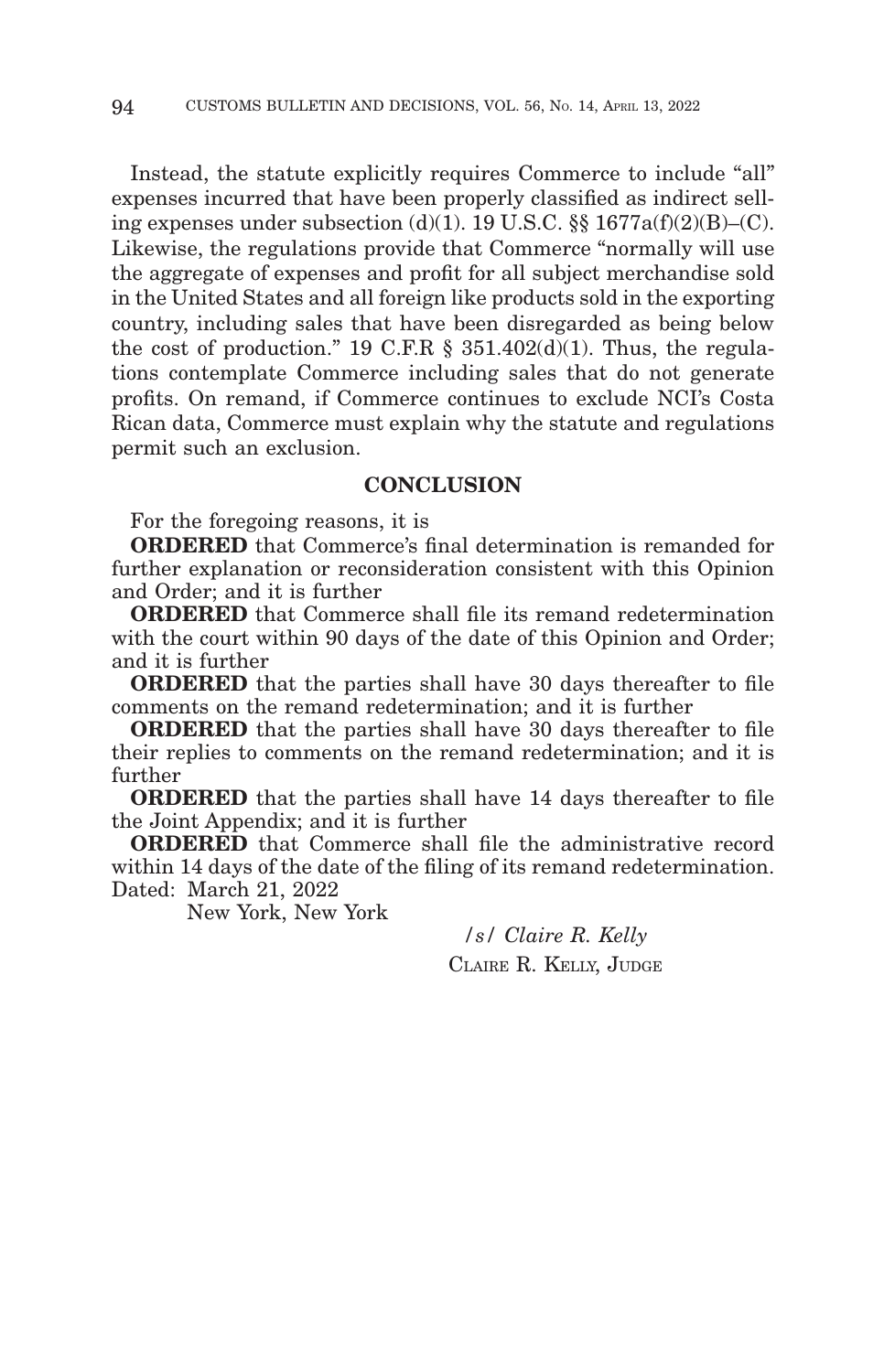#### Slip Op. 22–28

#### MAGID GLOVE & SAFETY MANUFACTURING CO. LLC, Plaintiff, v. UNITED STATES, Defendant.

Before: Timothy C. Stanceu, Judge Court No. 16–00150

[Granting defendant's cross motion for summary judgment in an action involving the tariff classification of certain imported gloves.]

#### Dated: March 25, 2022

*Lawrence M. Friedman*, Barnes, Richardson & Colburn, LLP of Chicago, IL, for plaintiff. With him on the brief were *Meaghan E. Vander Schaaf* and *Robert E. Burke*. *Marcella Powell*, Senior Trial Counsel, Commercial Litigation Branch, Civil Divi-

sion, U.S. Department of Justice, of New York, NY, for defendant. With her on the brief were *Aimee Lee*, Assistant Director, *Brian M. Boynton,* Principal Deputy Assistant Attorney General, *Jeanne E. Davidson*, Director, and *Justin R. Miller*, Attorney-In-Charge, International Trade Field Office. Of counsel on the brief was *Paula Smith*, Office of the Assistant Chief Counsel, International Trade Litigation, U.S. Customs and Border Protection.

#### **OPINION**

#### **Stanceu, Judge:**

Plaintiff Magid Glove & Safety Manufacturing Co. LLC ("Magid") commenced this action to contest the denial of its administrative protest by U.S. Customs and Border Protection ("Customs" or "CBP"). Magid claims that Customs incorrectly determined the tariff classification of certain imported gloves. Before the court are cross-motions for summary judgment. The court awards summary judgment in favor of defendant United States.

#### **I. BACKGROUND**

This case involves gloves imported from the People's Republic of China and the Republic of Korea, each of which consists of a gloveshaped "shell" knitted from man-made fibers that, after the knitting process, is dipped in polyurethane, which forms a flexible plastic layer covering the palm and portions of the thumb and fingers of each glove. Prior to the dipping process, the shell is in the shape of a complete glove, i.e., it is knitted from yarn directly to a shape that covers the entire hand. Mot. For Summ. J. Ex. B, at 12–13 (Mar. 22, 2021), ECF No. 44–4 (deposition testimony of Gary Cohen dated Oct. 2, 2020) ("Pl.'s Ex. B").

Magid was the importer of record on two entries of the merchandise, made at the Port of Chicago in January 2015. Following liquidation of the two entries on November 20, 2015, Magid filed a protest of the liquidations on February 8, 2016, which Customs denied on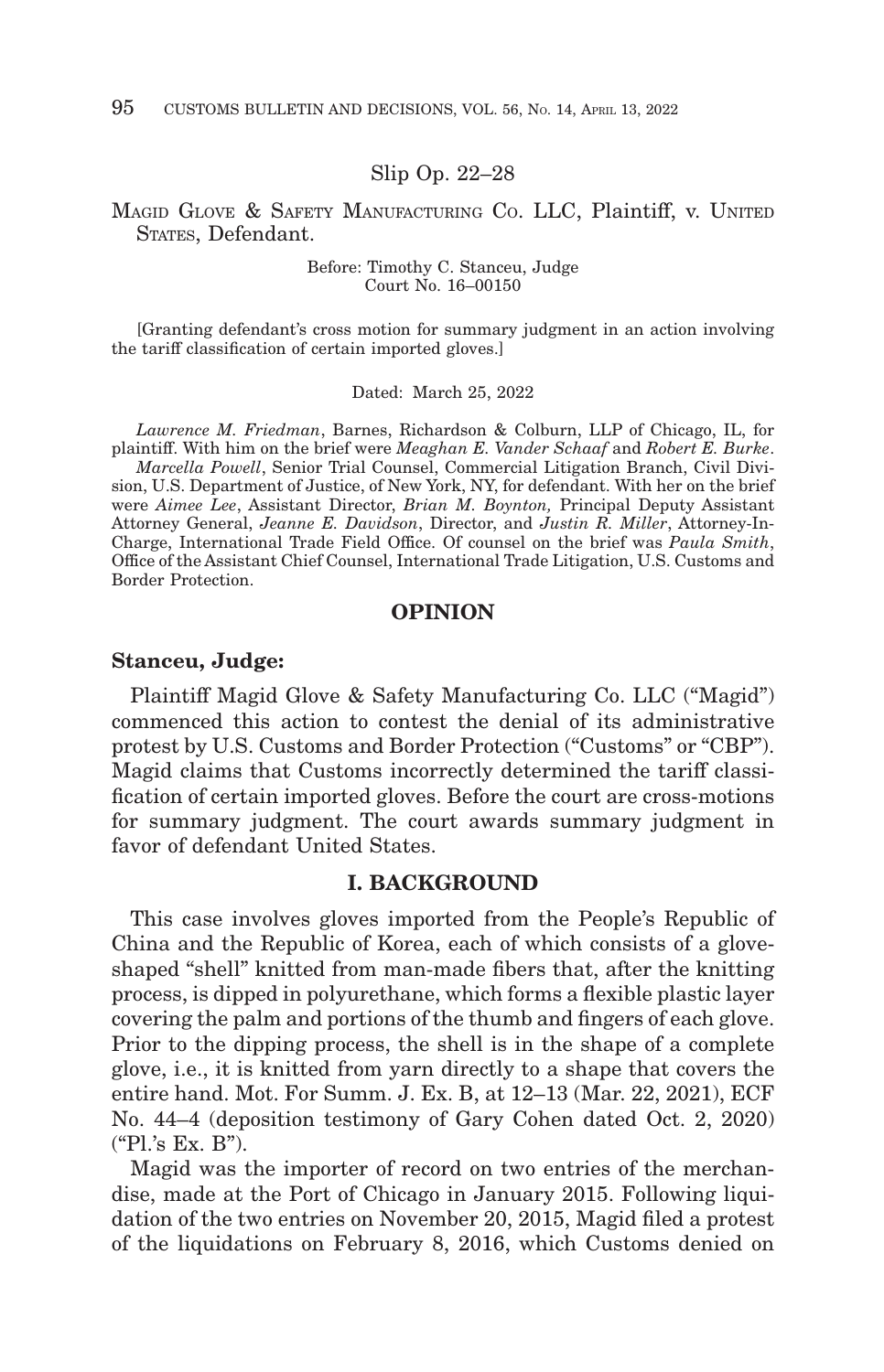March 1, 2016. Summons (Aug. 12, 2016), ECF No. 1. Magid initiated the instant action to contest the protest denials on August 12, 2016. *Id.*

Magid filed a motion for summary judgment with accompanying brief on March 22, 2021. Mot. For Summ. J., ECF No. 44; Mem. in Supp. of Pl.'s Mot. for Summ. J., ECF No, 44–1 ("Pl.'s Mot."). Defendant filed a cross motion for summary judgment and opposition to plaintiff's motion for summary judgment on June 14, 2021. Def.'s Cross Mot. for Summ. J., ECF No. 50; Def.'s Mem. in Supp. of its Cross Mot. for Summ. J. and in Opp'n to Pl.'s Mot. for Summ. J., ECF No. 50 ("Def.'s Mot.").

On July 19, 2021, plaintiff filed a response to defendant's cross motion for summary judgment and reply to defendant's opposition to plaintiff's motion for summary judgment. Pl.'s Resp. to Def.'s Cross Mot. for Summ. J. and Reply to Def.'s Opp'n to Pl.'s Mot. for Summ. J., ECF No. 51 ("Pl.'s Resp."). Defendant replied in support of its cross motion on September 17, 2021. Reply Br. in Further Supp. of Def.'s Cross Mot. for Summ. J., ECF No. 56.

#### **II. DISCUSSION**

#### **A. Jurisdiction and Standard of Review**

The court exercises jurisdiction according to 28 U.S.C. § 1581(a), which provides the Court of International Trade exclusive jurisdiction of a civil action commenced under section 515 of the Tariff Act of 1930 ("Tariff Act"), *as amended*, 19 U.S.C. § 1515, to contest the denial of a protest.1

Actions to contest the denial of a protest are adjudicated *de novo*. *See* 28 U.S.C. § 2640(a)(1) (directing the Court of International Trade to "make its determinations upon the basis of the record made before the court"). The court shall grant summary judgment if "the movant shows that there is no genuine dispute as to any material fact and the movant is entitled to judgment as a matter of law." CIT Rule 56(a). In a tariff classification dispute, summary judgment is appropriate where "there is no genuine dispute as to the nature of the merchandise and the classification determination turns on the proper meaning and scope of the relevant tariff provisions." *Deckers Outdoor Corp. v. United States*, 714 F.3d 1363, 1371 (Fed. Cir. 2013) (citations omitted).

<sup>&</sup>lt;sup>1</sup> Citations herein to the United States Code are to the 2012 edition.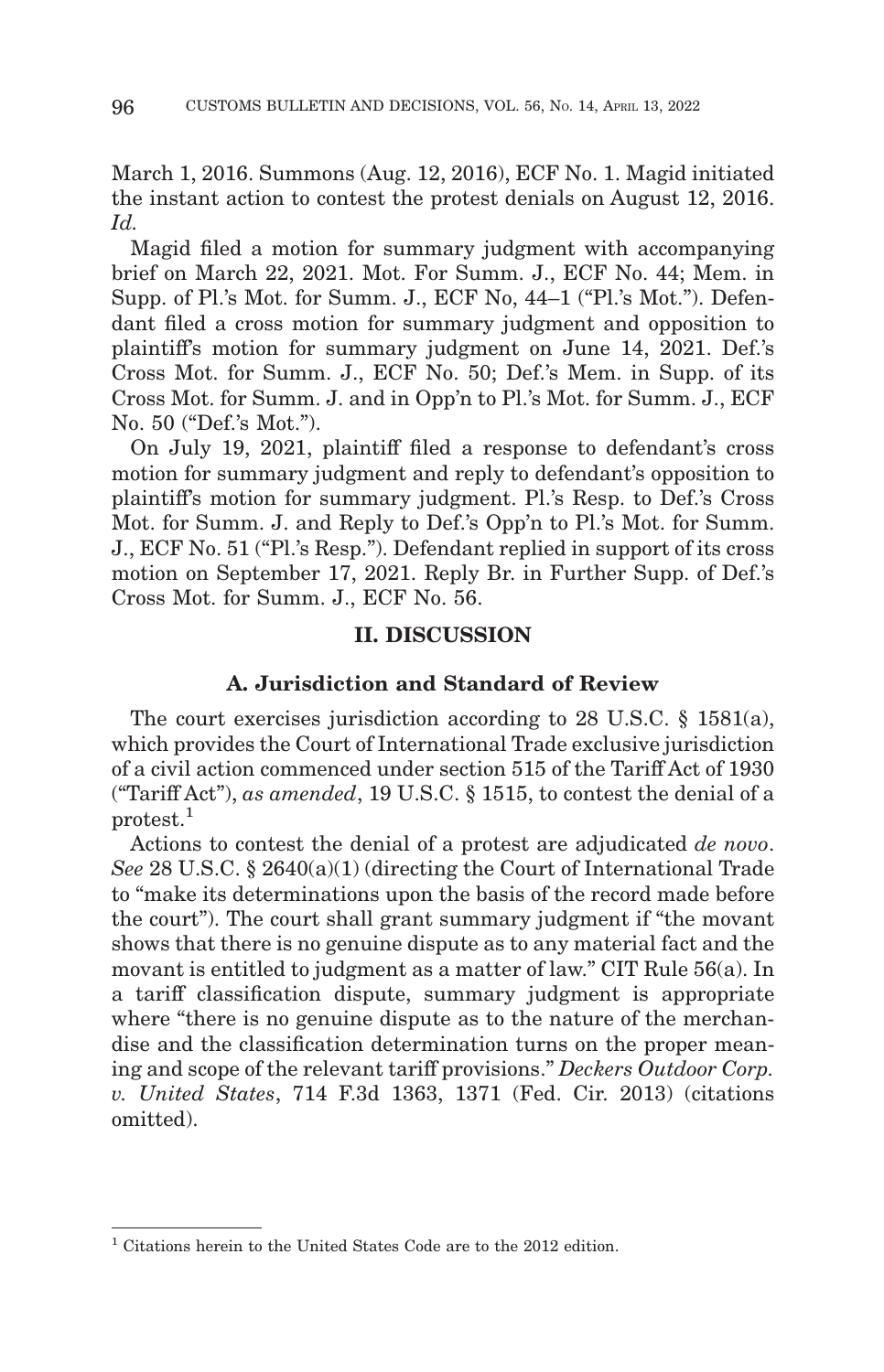## **B. Description of the Merchandise**

The facts stated in this Opinion and Order as to the description of the merchandise are not in dispute. *See* R. 56.3 Statement of Material Facts as to which There is No Genuine Issue to Be Tried (Mar. 22, 2021), ECF No. 44–2; Def.'s Statement of Material Facts as to which There is No Genuine Issue to be Tried at 4 (June 14, 2021), ECF No. 50 ("Def.'s Statement of Material Facts").

This case involves the tariff classification of eight models of gloves (models BP169, GP150, SWGPD546, GPD546, PF540, SWGPD590, GPD590, and PU50). Pl.'s Mot. 3–4. The shell of each glove is "knit to shape on an industrial knitting machine" and is "made of man-made fibers." *Id*. at 4. Six of the models have shells knitted exclusively from man-made textile fibers (variously, polyester, nylon, highperformance polyethylene ("HPPE") lycra, tsunooga, and spandex). *Id*. Two models (SWGPD590 and GPD590) are made of 91% manmade textile fiber and 9% glass fiber. *Id*. After being knitted to shape on the knitting machine, each shell is further processed by being dipped in liquid polyurethane, which, as shown by the samples provided to the court, has solidified into a flexible plastic coating that covers the palms and portions of the fingers and thumb.<sup>2</sup> *Id*. at  $4-5$ ; samples. The gloves are "specially designed and marketed for use in the automotive, metal stamping, and other industrial and commercial settings." Pl.'s Mot. at 6.

## **C. Tariff Classification under the HTSUS**

Tariff classification under the Harmonized Tariff Schedule of the United States ("HTSUS") is governed by the General Rules of Interpretation ("GRIs"), and, if applicable, the Additional U.S. Rules of Interpretation, both of which are part of the legal text of the HTSUS. The GRIs are applied in numerical order, with GRI 1 providing that "classification shall be determined according to the terms of the headings and any relative Section or Chapter Notes." GRI 1, HTSUS. GRIs 2 through 5 apply "provided such headings or notes do not otherwise

<sup>&</sup>lt;sup>2</sup> While plaintiff indicates that model BP 169 varies from the other models in being coated with a mixture of 75% polyester and 25% polyurethane, Mem. in Supp. of Pl.'s Mot. for Summ. J. at 4 (Mar. 22, 2021), ECF No. 44-1 ("Pl.'s Mot."), other of plaintiff's statements of fact inform the court that the coating on model BP 169 consists of 100% polyurethane. *Id.* at 3 (indicating that coating on model BP 169 is polyurethane); Mot. for Summ. J. Ex. A, at A002 (Mar. 22, 2021), ECF No. 44–3 (product specification sheet for BP169 describing the product as being composed of "100% polyester shell; 100% polyurethane palm coating"). The court considers each model at issue to have been dipped solely in polyurethane. Pl.'s Mot at 4–5 ("The glove then moves to a 'dipping line' where the gloves are dipped in liquid polyurethane.") (citation omitted). However, even if model BP 169 varied from the others in being coated with a mixture of 75% polyester and 25% polyurethane, that difference would have no bearing on the court's classification analysis.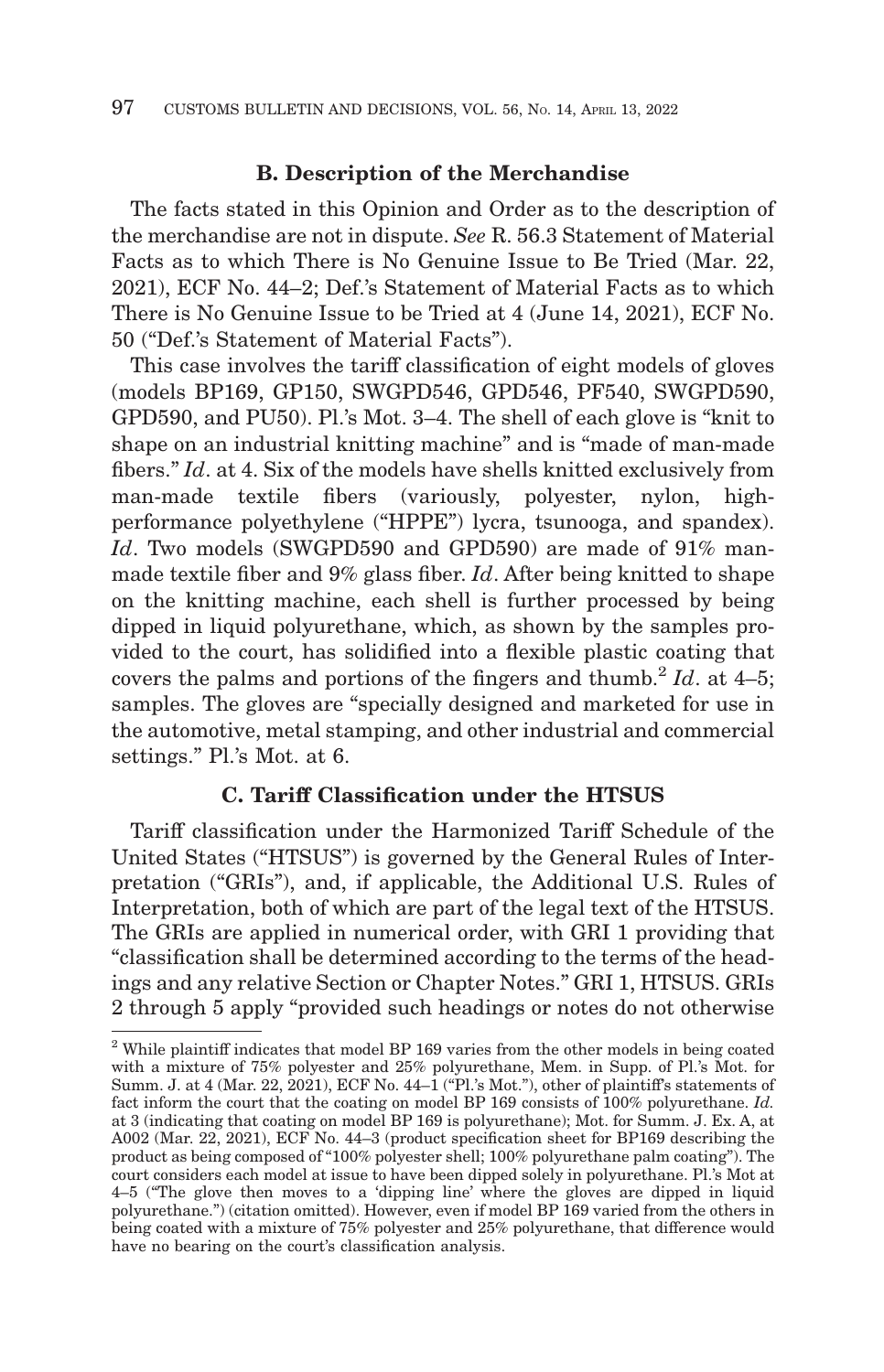require." *Id*. After determining the correct heading, a court determines the correct subheading according to GRI 6, HTSUS (directing determination of the subheading according to the terms of the subheadings and any related subheading notes, and GRIs 1–5 as applied at the subheading level, mutatis mutandis); *see Orlando Food Corp. v. United States*, 140 F.3d 1437, 1440 (Fed. Cir. 1998).

"Absent contrary legislative intent, HTSUS terms are to be construed according to their common and commercial meanings." *La Crosse Tech., Ltd. v. United States*, 723 F.3d 1353, 1358 (Fed. Cir. 2013) (quoting *Carl Zeiss, Inc. v. United States*, 195 F.3d 1375, 1379 (Fed. Cir. 1999)). When interpreting the HTSUS, the court "may consult lexicographic and scientific authorities, dictionaries, and other reliable information sources." *Carl Zeiss*, 195 F.3d at 1379 (citing *Baxter Healthcare Corp. of P.R. v. United States*, 182 F.3d 1333, 1337 (Fed. Cir. 1999)).

The court also consults the Explanatory Notes ("ENs") for the Harmonized Commodity Description and Coding System ("Harmonized System" or "HS") maintained by the World Customs Organization. Although not legally binding, the ENs "are generally indicative of the proper interpretation of a tariff provision." *Degussa Corp. v. United States*, 508 F.3d 1044, 1047 (Fed. Cir. 2007) (citing *Motorola, Inc. v. United States*, 436 F.3d 1357, 1361 (Fed. Cir. 2006)). HTSUS provisions are based on the Harmonized System rules and nomenclature (pursuant to the Harmonized System Convention) with respect to the GRIs, the section and chapter notes, and the headings and subheadings to the six-digit level. Therefore, the Explanatory Notes are informative as to the intent of the drafters of the Harmonized System where, as here, the dispute involves a legal determination of the scope of the competing headings as determined under the GRIs and the section and chapter notes.

In cases involving a tariff classification dispute, the court first considers whether "the government's classification is correct, both independently and in comparison with the importer's alternative." *Jarvis Clark Co. v. United States*, 733 F.2d 873, 878 (Fed. Cir. 1984). Plaintiff has the burden of showing that the government's determined classification is incorrect. *Id*. at 876. If plaintiff meets that burden, the court has an independent duty to arrive at "the correct result, by whatever procedure is best suited to the case at hand." *Id*. at 878.

#### **D. Claims of the Parties**

Upon liquidation, Customs classified the imported articles in subheading 6116.10.55, HTSUS ("Gloves, mittens and mitts, knitted or crocheted: Impregnated, coated or covered with plastics or rubber: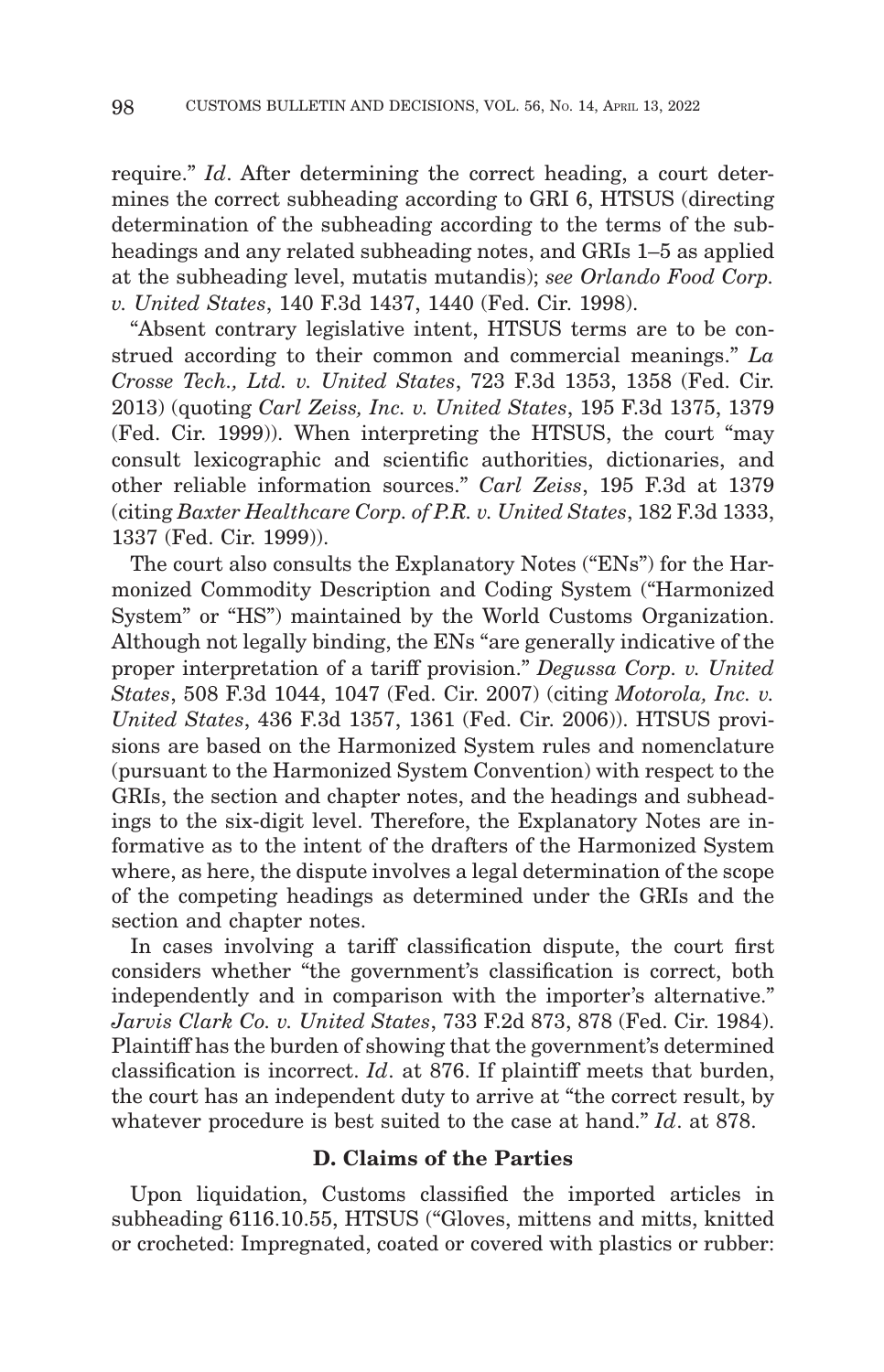. . . Other: Without fourchettes: . . . Other: Containing 50 percent or more by weight of cotton, man-made fibers or other textile fibers, or any combination thereof"), subject to duty at 13.2% *ad valorem*. 3 Summons 2.

Plaintiff claims classification in subheading 3926.20.10, HTSUS ("Other articles of plastics and articles of other materials of headings 3901 to 3914: . . . Articles of apparel and clothing accessories (including gloves, mittens and mitts): . . . Gloves, mittens and mitts: Seamless"), free of duty. Pl.'s Mot. 7–9.

Defendant claims that the classification determined by Customs upon liquidation is correct. Def.'s Mot. 1.

# **E. Application of GRI 1, HTSUS to Determine the Appropriate Heading**

The candidate headings of the HTSUS identified by the parties, in numerical order and presented with the respective article descriptions, are as follows:

Heading 3926 "Other articles of plastics and articles of other materials of headings 3901 to 3914" Heading 6116 "Gloves, mittens and mitts, knitted or crocheted"

The court has identified no other candidate headings.<sup>4</sup>

For purposes of GRI 1, the terms of heading 3926 do not describe Magid's imported gloves because, while comprised in part of a plastic material (polyurethane), the gloves are not "of plastics" or of other materials of headings 3901 to 3914 (which pertain to various plastics and similar substances in primary forms). Also, note 2(p) to chapter 39, HTSUS excludes from that chapter "[g]oods of section XI (textile and textile articles)."

The article description for heading 6116, HTSUS, "Gloves, ... knitted," describes the merchandise at issue. *See* Pl.'s Mot. 4 ("The *knit gloves* are made of man-made fibers" and "are *knit to shape* on an industrial knitting machine.") (citations omitted) (emphases added). Plaintiff disagrees that a term of heading 6116 is descriptive of its gloves: "A simple examination of the samples submitted to the Court

<sup>3</sup> Because the entries of the merchandise at issue occurred in 2015, citations herein to the Harmonized Tariff Schedule of the United States ("HTSUS") are to the 2015 version.

<sup>&</sup>lt;sup>4</sup> The court concludes that the presence of 9% glass fiber in the shells of models SWGPD590 and GPD590 is insufficient to result in classification in a heading of chapter 70, Glass and Glassware (a classification neither party argues). An examination of a sample of model GPD590 and the presence of 91% textile fiber content cause the court to conclude that these gloves do not have the character of articles of glass fiber. *See* n. 1(r) to sec. XI, HTSUS (excluding from section XI "[g]lass fibers or articles of glass fibers . . ."); *see also* EN(d) to sec. XI (explaining that the exclusion from Section XI applies also to "composite articles made of glass fibres and textile fibres having the character of articles of glass fibres (Chapter  $70)$ ").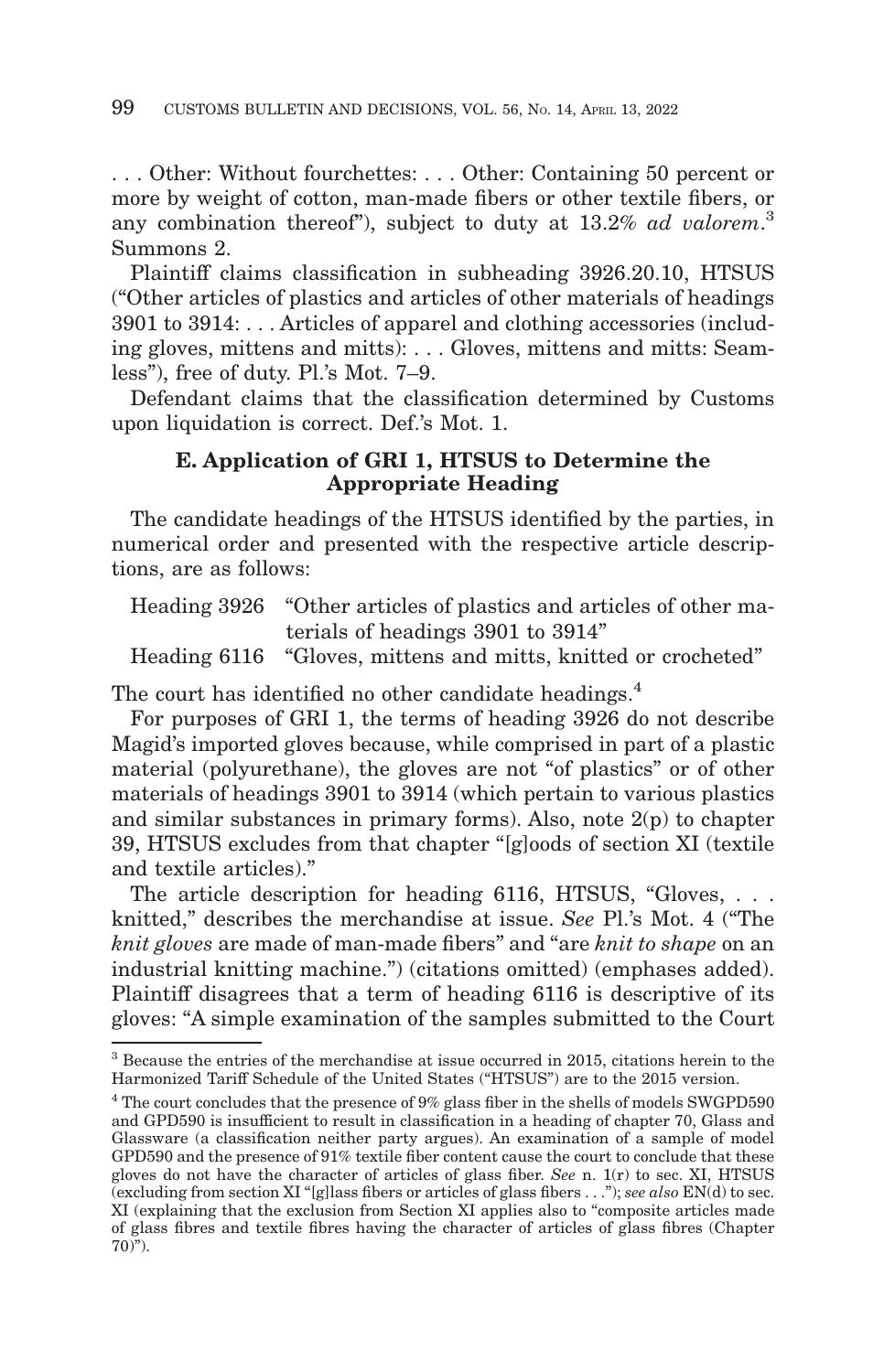shows that the Government's position ignores that the knitted textile component of Heading 6116 only describes a portion of the glove." Pl.'s Resp. 11. According to Magid, "[t]his coating is a critical component of the gloves and distinguishes the gloves from uncoated textile gloves encompassed by Heading 6116," and "[a]s the gloves are composed of two or more materials, they cannot be classified under GRI 1." *Id*.

The issue presented by plaintiff's argument is whether the presence of the plastic coating on the palm and portions of the fingers and thumb of each glove is sufficient, *per se*, to exclude these articles from heading 6116, HTSUS. Relevant to that question is an Explanatory Note to chapter 61, as follows:

The classification of goods in this Chapter [61] is not affected by the presence of parts or accessories of, for example, woven fabrics, furskin, feathers, leather, plastics or metal. Where, however, the presence of these materials constitutes **more than mere trimming** the articles are classified in accordance with the relative Chapter Notes (particularly Note 4 to Chapter 43 and Note 2(b) to Chapter 67, relating to the presence of furskin and feathers, respectively), or failing that, according to the General Interpretive Rules.

General EN to ch. 61. It is uncontested that the plastic coating is not mere trimming. It covers a significant portion of the glove and adds functional characteristics. *See* Pl.'s Mot. 5–6 & documents cited therein. Were it mere trimming, that fact would be conclusive in requiring classification under heading 6116, HTSUS. But the fact that it is not mere trimming does not conclusively establish the opposite, i.e., that the gloves at issue are *not* classified in heading 6116; it means only that the court should look to the relative chapter notes and the GRIs to resolve the issue of whether the plastic coating excludes the gloves from the intended scope of heading 6116. The court finds no other relative chapter notes and proceeds to apply the GRIs to resolve the question presented. The importance GRI 1 attaches to the terms of the headings provides the answer.

The General Explanatory Note to Chapter 61 applies generally to the goods of the chapter, whereas another Explanatory Note is exclusive to gloves. Explanatory Note 61.16, which the court views as indicative of the intent of the drafters of the Harmonized System as to the meaning of the terms of HS heading 61.16, instructs that "[t]his heading covers *all* knitted or crocheted gloves . . ." EN 61.16 (emphasis added). Even more significant, this Explanatory Note contemplates that knitted or crocheted gloves to which non-knitted com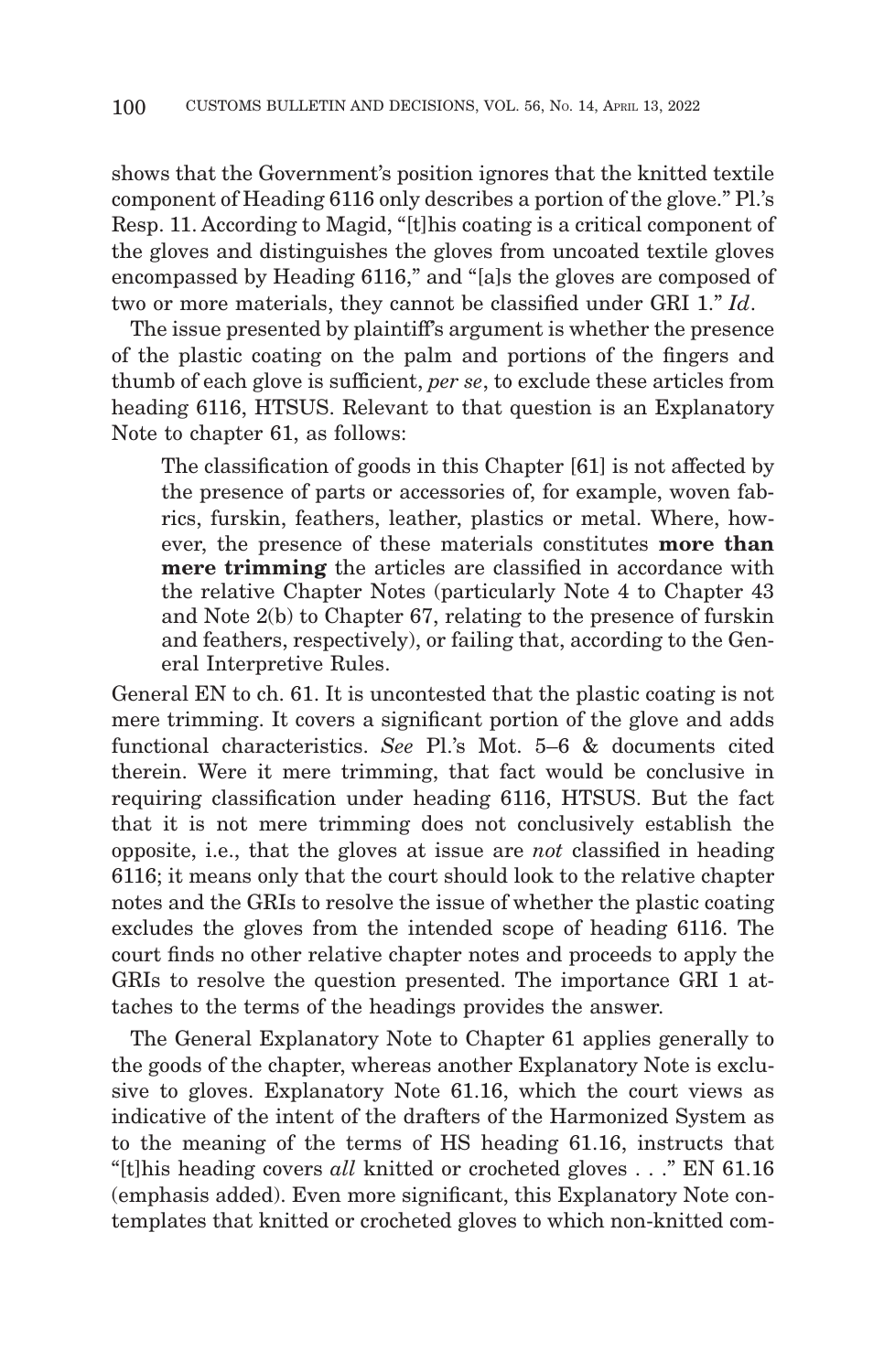ponents have been attached still would be described by the common and commercial term "knitted or crocheted gloves," within the meaning of that term as used by the drafters of the Harmonized System. *See id*. (instructing that the heading excludes "*[k]nitted* or crocheted *gloves*, mittens and mitts lined with furskin or artificial fur, or with furskin or artificial fur on the outside (**other than** as mere trimming) (**heading 43.03** [. . . 'articles of furskin'] **or 43.04** ['artificial fur and articles thereof'])") (emphasis added). The court reasonably may infer from the wording of this exclusion that a glove can have as a component on the outside surface or the lining a material that is not a knitted material yet still be described by the general term "knitted glove." Moreover, in expressly excluding from the scope of the heading knitted gloves with attached furskin or artificial fur that is not mere trimming, the note does not similarly exclude knitted gloves that have been impregnated or coated with a layer of plastic, whether or not the layer is present as mere trimming. In all these respects, EN 61.16 evidences an intent on the part of the HS drafters that the heading term "Gloves, ... knitted or crocheted" includes as a general matter those to which a non-knitted component, such as a plastic layer, has been affixed, even if that non-knitted component is more than mere trimming. In summary, the subject gloves are described by the term of heading 6116, "Gloves, . . . knitted" for purposes of GRI 1 and, therefore, fall within the scope of that heading of the HTSUS.

GRI 1 gives equal priority to the terms of the headings and "any relative Section or Chapter Notes." GRI 1, HTSUS. In that respect, plaintiff argues that the scope of heading 6116, which is located within section XI, HTSUS, is limited so as to exclude its imported gloves. According to Magid, "Section XI, Note 1(h) expressly excludes from that Section 'woven, knitted or crocheted fabrics, felt or nonwovens, **impregnated, coated, covered** or laminated with plastics, or articles thereof' (emphasis added) and indicates that they are to be classified in Chapter 39." Pl.'s Mot. 16. The court disagrees.

Plaintiff's paraphrase of note 1(h) to section XI, HTSUS misquotes and misinterprets the text. The actual text is as follows: "This section does not cover . . . Woven, knitted or crocheted fabrics, felt or nonwovens, impregnated, coated, covered or laminated with plastics, or articles thereof, *of chapter 39*." N. 1(h) to sec. XI, HTSUS (emphasis added).

As signified by the overall context and the placement of the comma following the word "thereof," the prepositional phrase "of chapter 39" modifies and limits the term "[w]oven, knitted or crocheted fabrics . . . impregnated, coated, covered or laminated with plastics" (as well as the term "articles thereof"). According to its express terms, and as applied to the facts of this case, note 1(h) to section XI, HTSUS would exclude the gloves at issue from heading 6116, HTSUS only if they are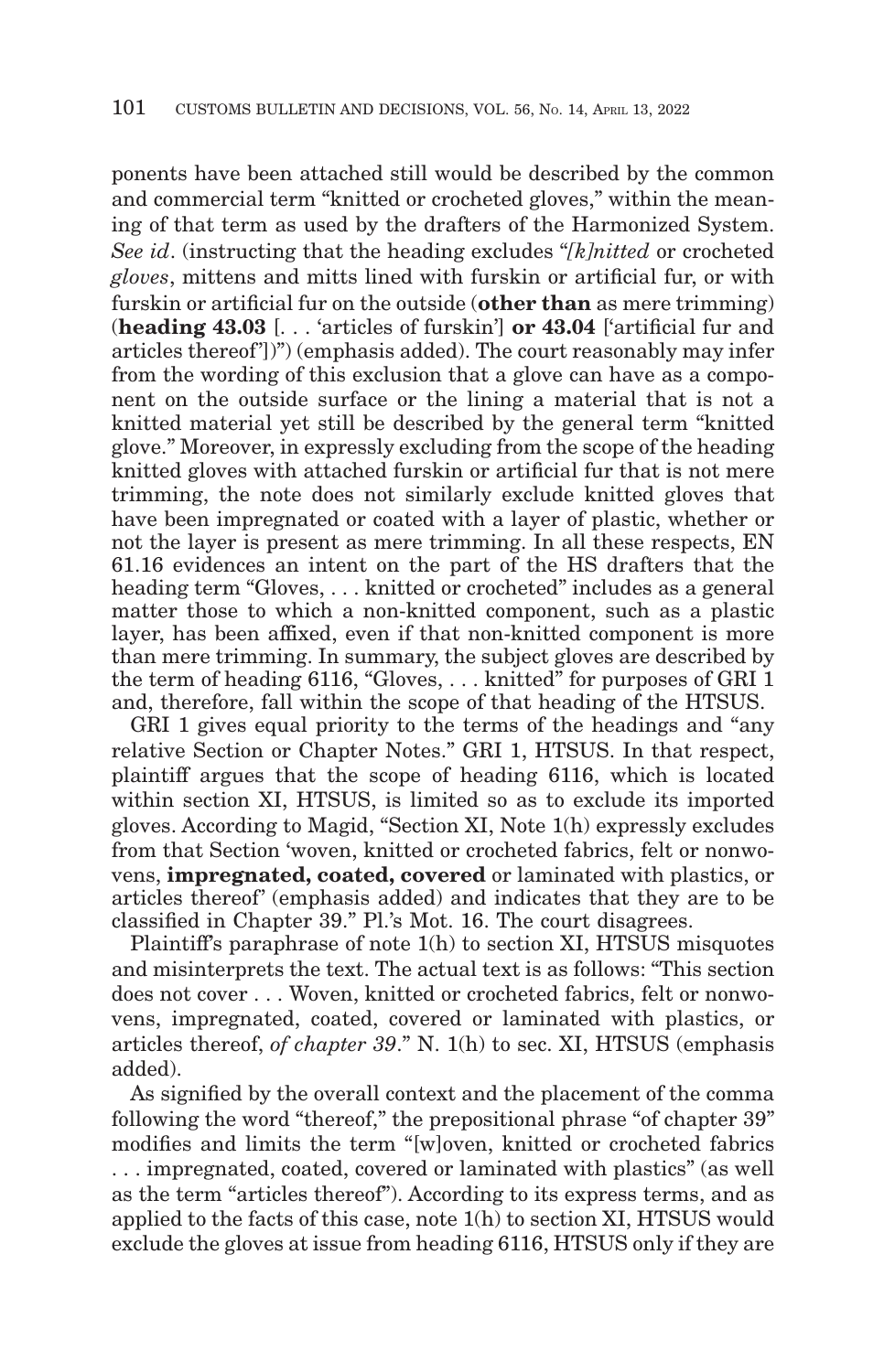"articles" *of* "knitted . . . fabrics . . . impregnated, coated, covered or laminated . . . with plastics," and only if those fabrics are classified within chapter 39, HTSUS. As discussed below, the court concludes that the gloves in question are not such articles.

A heading within Chapter 39, HTSUS would include within its scope some products in the form of sheets or film that are combinations of plastics and textiles and that could be described as "fabrics." Heading 3920 thereof includes plastics in the form of sheets or film that are "not reinforced, laminated, supported or similarly combined with other materials," and, in contrast, the subsequent heading, heading 3921, encompasses products in sheet (or film) form that *are* combinations of plastics and other materials.5 *See* heading 3921, HTSUS ("*Other* plates, sheets, film, foil and strip, of plastics"); *see also* EN 39.21 ("This heading covers plates, sheets, film, foil and strip, of plastics **other than** those of heading . . . 39.20."). By its terms, heading 3921, HTSUS includes some plastic sheet or film products that have a textile component and could be described as "fabrics." But the HTSUS treats this limited class of goods as plastic sheet or film, despite the presence of a textile component, rather than as "textiles" or "textile fabrics," which, as a general matter, are not within the scope of chapter 39, even if containing a component of plastic. *See* n.  $2(p)$  to ch. 39, HTSUS (excluding from chapter 39 "[g]oods of section XI (textiles and textile articles)."6

Thus, the question presented by note 1(h) to section XI, HTSUS is whether the gloves at issue can be described as "articles" of "knitted . . . fabrics . . . impregnated, coated, covered or laminated with plastics" [in this case, polyurethane], of chapter 39. N. 1(h) to sec. XI, HTSUS. Note 1(h) would appear to exclude from the scope of heading 6116, HTSUS gloves that were made up of a pre-existing fabric of heading 3921, e.g., gloves that were cut from such a fabric and subsequently assembled into complete gloves. That, of course, is not the merchandise at issue in this case. Here, the unfinished glove is

<sup>5</sup> Two other headings within chapter 39, HTSUS include rolls or sheets but are not pertinent here. Heading 3918, HTSUS includes plastic coverings for floors (whether or not selfadhesive) and plastic coverings for walls and ceilings, and heading 3919, HTSUS covers other plastic self-adhesive products. Therefore, heading 3921 is the only heading of chapter 39, HTSUS that could include a plastic-textile combination relevant to a classification analysis for the merchandise at issue in this litigation.

<sup>6</sup>*See also* n. 1 to ch. 59, HTSUS (instructing that "[e]xcept where the context otherwise requires, for the purposes of this chapter [59] the expression '*textile fabrics'* applies only to the woven fabrics of chapters 50 to 55 and headings 5803 and 5806, the braids and ornamental trimmings in the piece of heading 5808 and the knitted or crocheted fabrics of headings 6002 to 6006."). In contrast, certain fabrics that are combinations of plastic and textile components are classified within chapter 39 rather than as "textile fabrics" of chapter 59; these expressly are excluded from the scope of heading 5903, HTSUS ("Textile fabrics impregnated, coated, covered or laminated with plastics, other than those of heading 5902 ["tire cord fabric . . ."]). *See* n. 2(a) to ch. 59, HTSUS.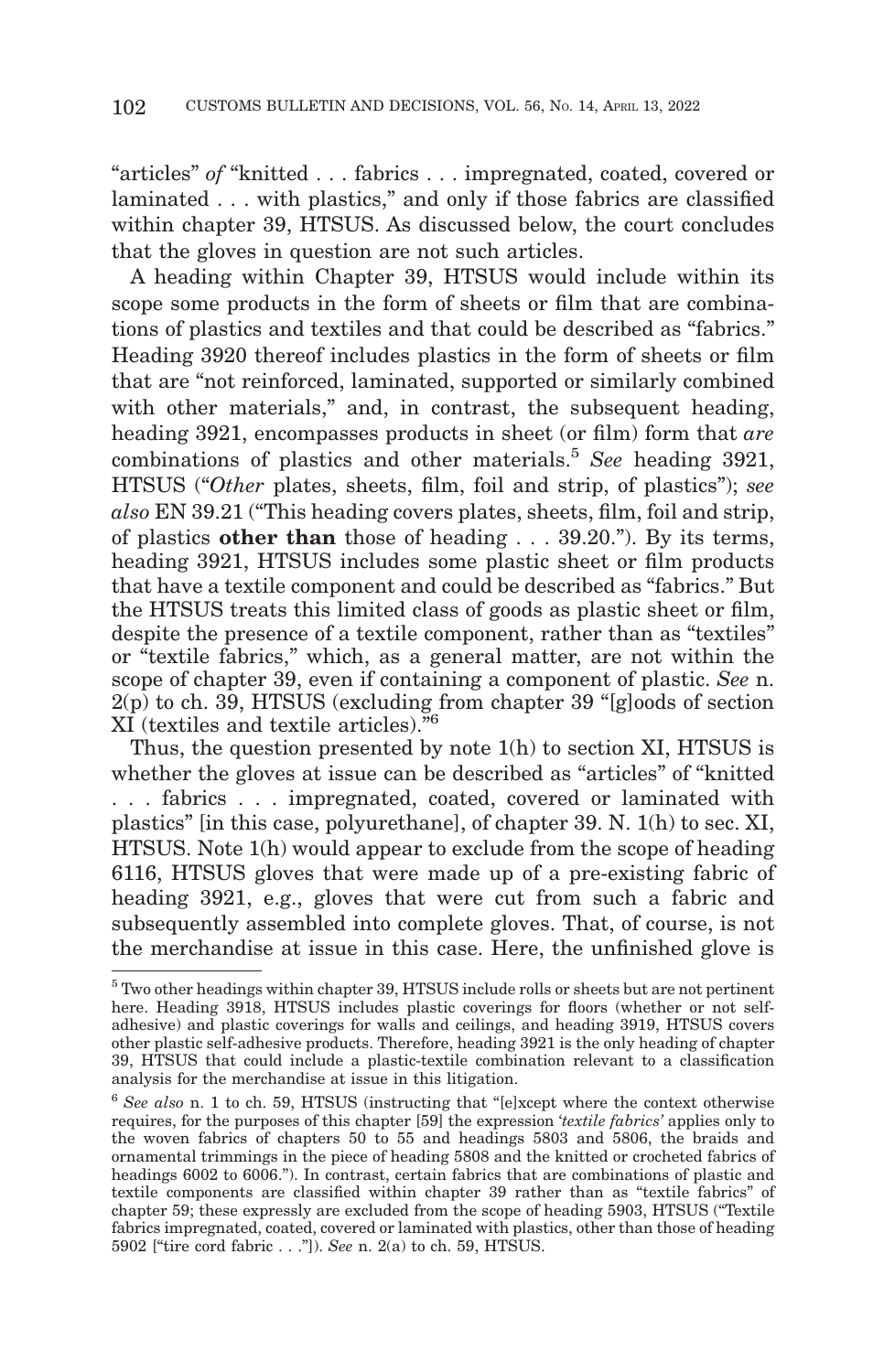dipped in polyurethane *after* the completion of the knitting process. This case, therefore, presents an issue of statutory interpretation: Is note 1(h) to section XI, HTSUS properly interpreted more broadly to encompass, as well, a knitted glove that was "impregnated, coated, covered or laminated" with plastic *after* the knitting process of the article was complete?

Note 1(h) to section XI, HTSUS applies both to fabrics and to articles of those fabrics. To accept plaintiff's interpretation of note 1(h) to section XI, HTSUS, the court would need to interpret the note to exclude from section XI even those articles, such as the gloves at issue, that were not produced from a pre-existing knitted fabric (and, in particular, not produced from a plastic sheet containing a knitted textile component, of heading 3921, HTSUS) but instead were knitted directly from yarn to the form of an unfinished glove. According to plaintiff:

 The knit gloves are made of man-made fibers. . . . The gloves have closed fingertips and no seams.... The textile component of the glove is complete when it comes off the machine. . . . Once the glove comes out of the knitting machine, it is put on a 'former,' which is shaped like a human hand. . . . The glove then moves to a 'dipping line' where the gloves are dipped in liquid polyurethane.

Pl.'s Mot. 4–5. *See* Pl.'s Ex. B, at 12 (describing the computercontrolled knitting process producing the finished shell directly from yarn.)

By the time the knitting process for one of Magid's gloves was complete, the result was no longer a product that could be described as a "fabric," i.e., a material, and had become an article, i.e., a glove-shaped shell. Even so, plaintiff's interpretation of note 1(h) to section XI, HTSUS is not implausible when the note is read in isolation. Note 1(h) arguably could be construed broadly to apply even to articles, such as gloves, to which a plastic coating is applied *after* the article is knitted, in the sense that the plastic is applied to a portion of the knitted article that could be considered to be "fabric" of the glove. Under such a reading, the finished, coated glove arguably could qualify as an article "of" a knitted "fabric" that has been coated with plastic at the end of the manufacturing process. Nevertheless, the court concludes that this broader interpretation of note 1(h) cannot be correct.

GRI 1 requires consideration of all "relative" section and chapter notes. The knitted "fabrics" that fall within chapter 39, HTSUS and that, therefore, could be described by note 1(h) to section XI are expressly limited by note 10 to chapter 39, HTSUS, and the court may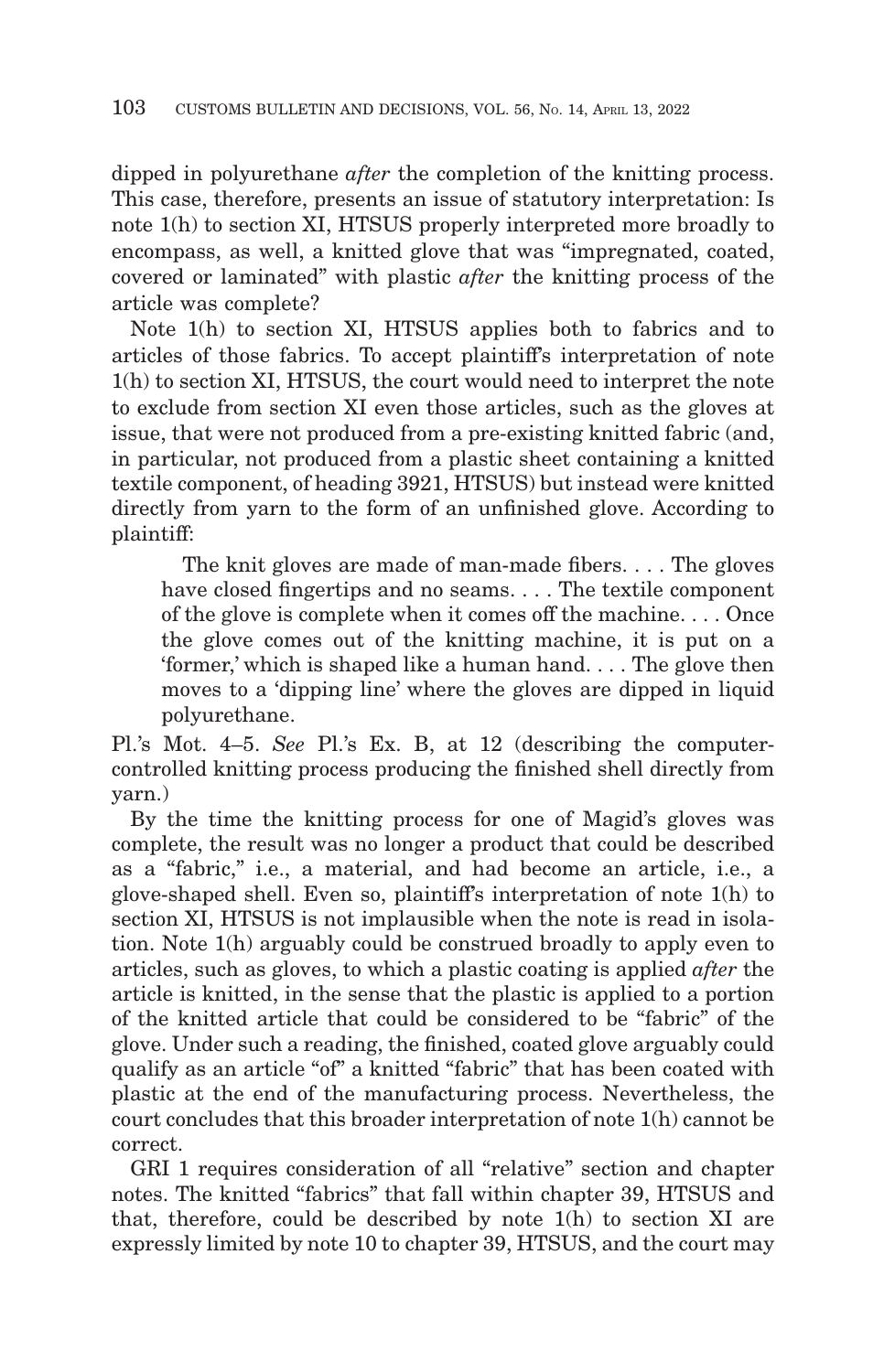not consider the former without also considering the latter. Under note 10 to chapter 39, HTSUS, the knitted fabrics must be in uncut or basic rectangular form and thus cannot be in more complex shapes. Specifically, the note provides that "[i]n headings 3920 and 3921, the expression '*plates, sheets, film, foil and strip*' applies only to plates, sheets, film, foil and strip (other than those of chapter 54) and to blocks of regular geometric shape, whether or not printed or otherwise surface-worked, uncut or cut into rectangles (including squares) but not further worked (even if when so cut they become articles ready for use)."7 N. 10 to ch. 39, HTSUS; *see* EN 39.21 ("According to Note 10 to this Chapter, the expression 'plates, sheets, film, foil and strip' applies only to plates, sheets, film, foil and strip and to blocks of regular geometric shape, whether or not printed or otherwise surfaceworked (for example, polished, embossed, coloured, merely curved or corrugated), uncut or cut into rectangles (including squares) but not further worked (even if when so cut they become articles ready for use).").

In summary, the knitted "fabrics" described by note 1(h) to section XI, in order to be considered fabrics of chapter 39, not only must be "impregnated, coated, covered or laminated with plastics," they also must be in basic uncut or rectangular form. An article knitted directly from yarn to an advanced shape such as a glove cannot correctly be said to be of such a fabric. Because "[t]he textile component of the glove is complete when it comes off the [knitting] machine," Pl.'s Mot. 4 (citation omitted), Magid's gloves are not "of" a fabric of chapter 39, and note 1(h) to section XI, HTSUS does not exclude them from the scope of heading 6116, HTSUS. Plaintiff's reliance on note 1(h) to section XI, HTSUS to support its classification position is, therefore, misplaced.

In arguing that its gloves were classified incorrectly by Customs under heading 6116, HTSUS, Magid also argues that "[t]he gloves are *prima facie* classifiable in two Headings: 3926 ('Other articles of plastics . . .') and 6116 ('Gloves, mittens and mitts, knitted or crocheted')." Pl.'s Mot. 11–12. Plaintiff's analysis then applies GRIs 2(b) and 3(b) to conclude, for purposes of GRI 2(b), that "each Heading references a material or substance—knitted or crocheted textiles of 6116 and plastics of 3926—and must be taken to include a ref[er]ence to combinations of that material with other materials." *Id*. Then, relying on the directive in GRI 2(b) that "[t]he classification of goods consisting of more than one material or substance shall be according to the principles of rule 3," plaintiff argues that the gloves are "com-

<sup>7</sup> The reference to "chapter 54," which in headings 5407 and 5408 include only woven, not knitted, fabrics, is not relevant here.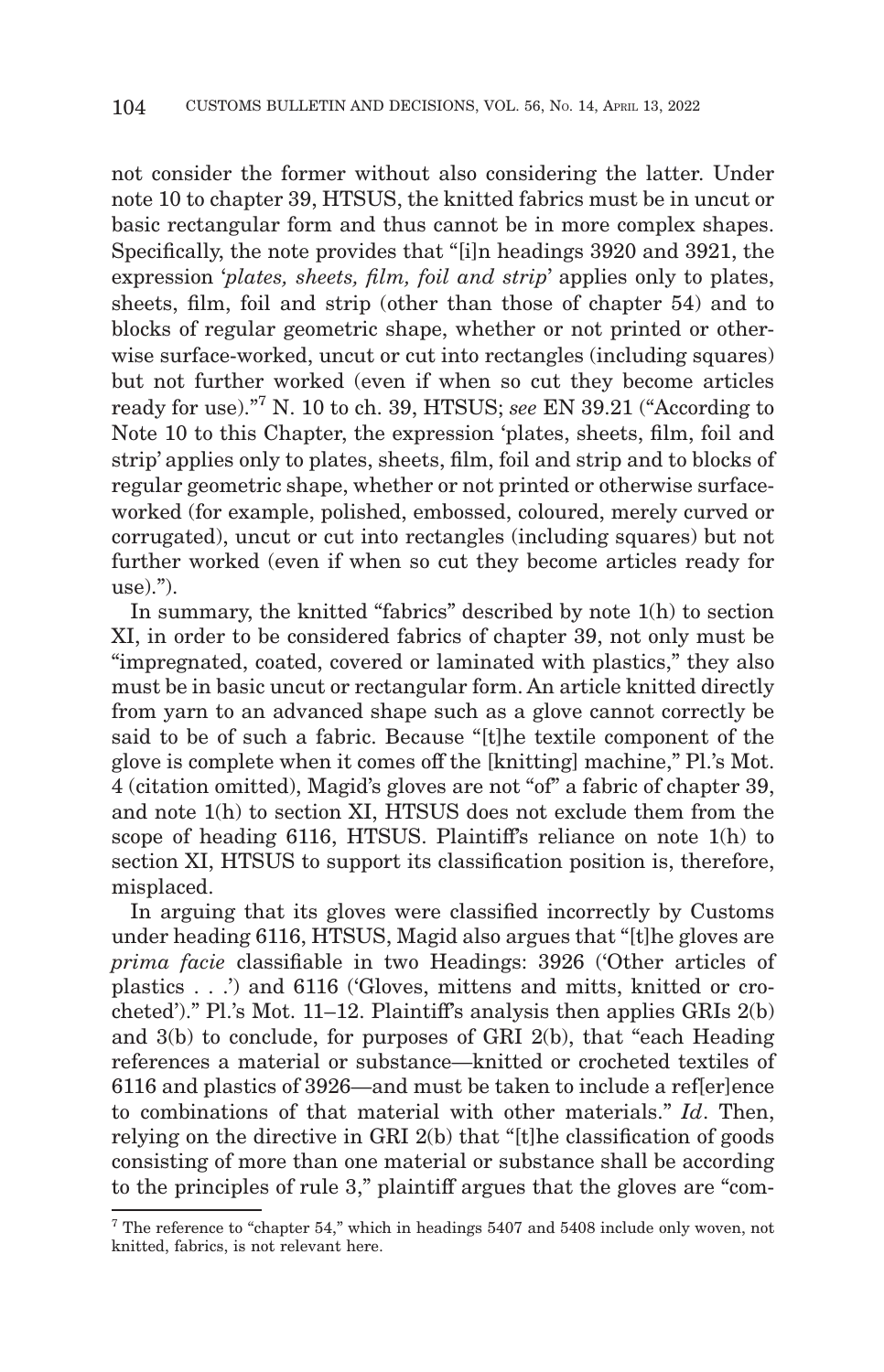posite goods" within the meaning of GRI 3(b) and must be classified thereunder "as if they consisted of the material or component which gives them their essential character, insofar as this criterion is applicable." *Id*. at 12–13 (quoting GRIs 2(b) and 3(b), HTSUS). Magid views the essential character as imparted by the layer of plastic (i.e., the polyurethane resulting from the dipping process), resulting in classification within chapter 39, and specifically in heading 3926, HTSUS as an article of plastic.

In directing that classification is determined according to the terms of the headings and any relative section and chapter notes, GRI 1 allows application of GRIs 2 through 5 only "provided such headings or notes *do not otherwise require*." GRI 1, HTSUS (emphasis added). Here, the terms of the competing headings *do* otherwise require. Because a term within the article description for heading 6116, HTSUS describes the gloves at issue in this litigation, because these gloves are not described by a term within the competing heading 3926, HTSUS, because no other heading merits consideration, and because no section or chapter note of the HTSUS requires otherwise, heading 6116, HTSUS is the correct heading by operation of GRI 1. And because GRIs 2 through 5 apply only if the terms of the headings and the relative section and chapter notes do not otherwise require, plaintiff's contrary argument that classification should be determined according to GRI 3(b) based on "essential character" is not correct.

## **F. Application of GRI 6, HTSUS to Determine the Correct Subheading**

The uncontested facts readily allow the court to determine, pursuant to GRI 6, the correct subheading of heading 6116, HTSUS for the classification of the merchandise at issue in this case.

Within heading 6116, HTSUS, subheading 6116.10 carries the article description "[Gloves, . . . knitted or crocheted:] . . . Impregnated, coated or covered with plastics or rubber." This subheading describes the gloves at issue.

Within the six-digit subheading, subheadings 6116.10.05 and 6116.10.08, HTSUS, respectively, are not applicable because the gloves are not hockey gloves and are not otherwise "specially designed for use in sports."

The parties agree that the gloves at issue do not have fourchettes, which, plaintiff explains, are strips or shaped pieces used for the sides of the fingers of a glove. Pl.'s Mot. 4 (quoting *What Every Member of the Trade Community Should Know About: Gloves, Mittens & Mitts, Not Knitted or Crocheted, Under the HTSUS* at 8 (CBP 2008)). Because they lack fourchettes, and because these gloves are not "[c]ut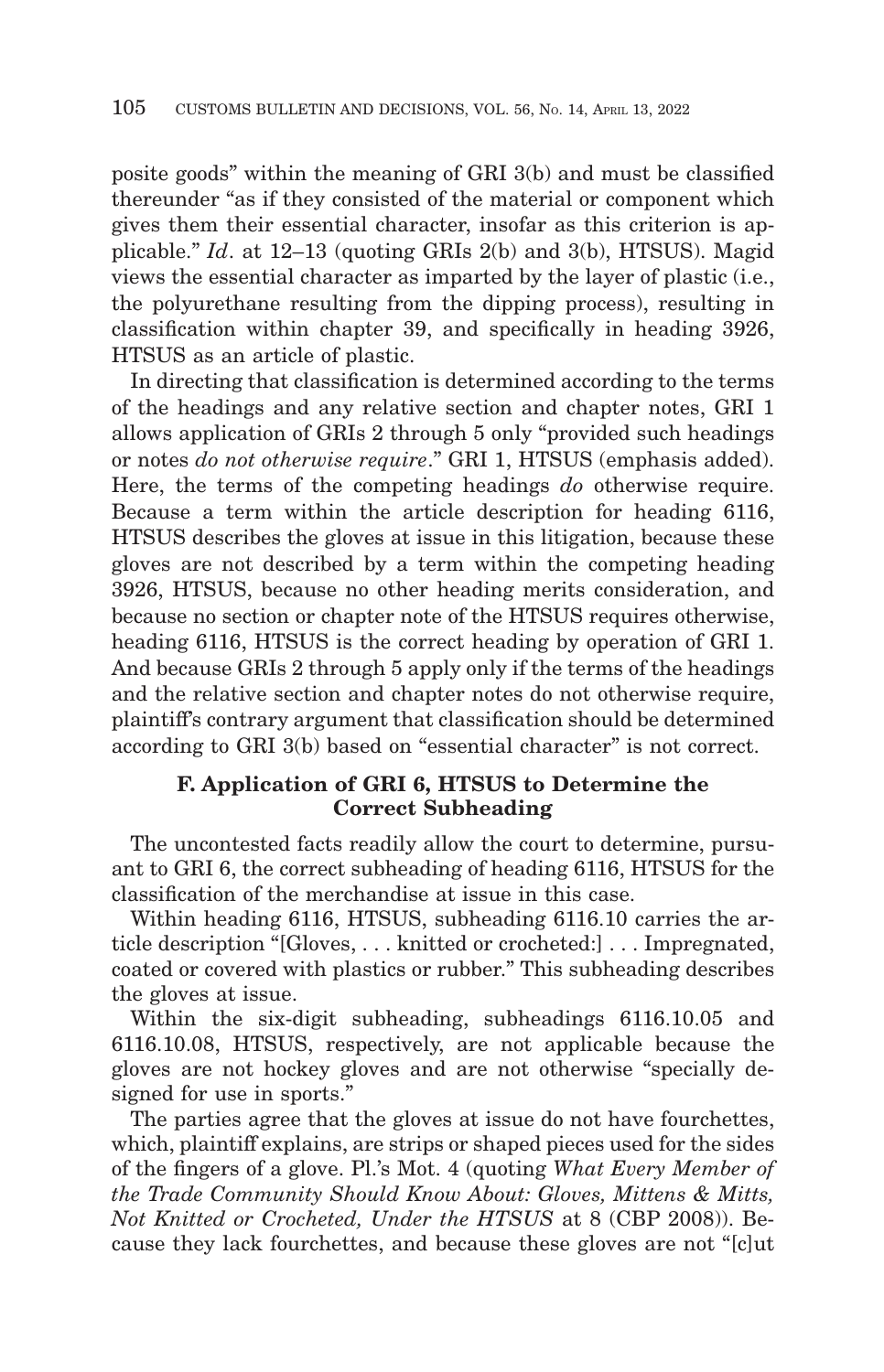and sewn from preexisting machine-knit fabric . . . ," subheadings 6116.10.13–6116.10.48, HTSUS are eliminated from consideration.

Therefore, the correct subheading is as determined by Customs upon liquidation: subheading 6116.10.55, HTSUS ("Gloves, mittens and mitts, knitted or crocheted: Impregnated, coated or covered with plastics or rubber: . . . Other: Without fourchettes: . . . Other: Containing 50 percent or more by weight of cotton, man-made fibers or other textile fibers, or any combination thereof"), subject to duty at 13.2% *ad valorem*.

## **III. CONCLUSION**

For the reasons stated above, the court rules that plaintiff has not demonstrated that "the government's classification is incorrect." *Jarvis Clark*, 733 F.2d at 876. Accordingly, the court will deny plaintiff's motion for summary judgment, grant defendant's cross motion, and enter summary judgment in favor of defendant.<br>
Dated: March 25, 2022<br>
New York, New York<br>
S/ Timothy C<br>
TIMOTHY C. STAN

Dated: March 25, 2022

New York, New York

*/s/ Timothy C. Stanceu* TIMOTHY C. STANCEU, JUDGE

#### Slip Op. 22–29

ASHLEY FURNITURE INDUSTRIES, LLC; ASHLEY FURNITURE TRADING COMPANY; WANEK FURNITURE CO., LTD.; MILLENNIUM FURNITURE CO., LTD.; and COMFORT BEDDING COMPANY LIMITED, Plaintiffs, v. UNITED STATES, Defendant, and BROOKLYN BEDDING, LLC; CORSICANA MATTRESS COMPANY; ELITE COMFORT SOLUTIONS; FXI, INC.; INNOCOR, INC.; KOLCRAFT ENTERPRISES INC.; LEGGETT & PLATT, INCORPORATED; THE INTERNATIONAL BROTHERHOOD OF TEAMSTERS; and UNITED STEEL, PAPER AND FORESTRY, RUBBER, MANUFACTURING, ENERGY, ALLIED INDUSTRIAL AND SERVICE WORKERS INTERNATIONAL UNION, AFL-CIO, Defendant-Intervenors.

> Before: Timothy M. Reif, Judge Court No. 21–00283

[Granting plaintiffs' motion for statutory injunction in part and denying plaintiffs' motion in part.]

#### Dated: March 28, 2022

*Kristin H. Mowry*, Mowry & Grimson, PLLC, of Washington, D.C., argued for plaintiffs. With her on the brief were *Jeffrey S. Grimson*, *Sarah M. Wyss*, and *Wenhui (Flora) Ji*.

*Kara M. Westercamp*, Trial Attorney, Commercial Litigation Branch, Civil Division, U.S. Department of Justice, of Washington, D.C., argued for defendant. With her on the brief were *Brian M. Boynton*, Acting Assistant Attorney General, *Jeanne E. Davidson*,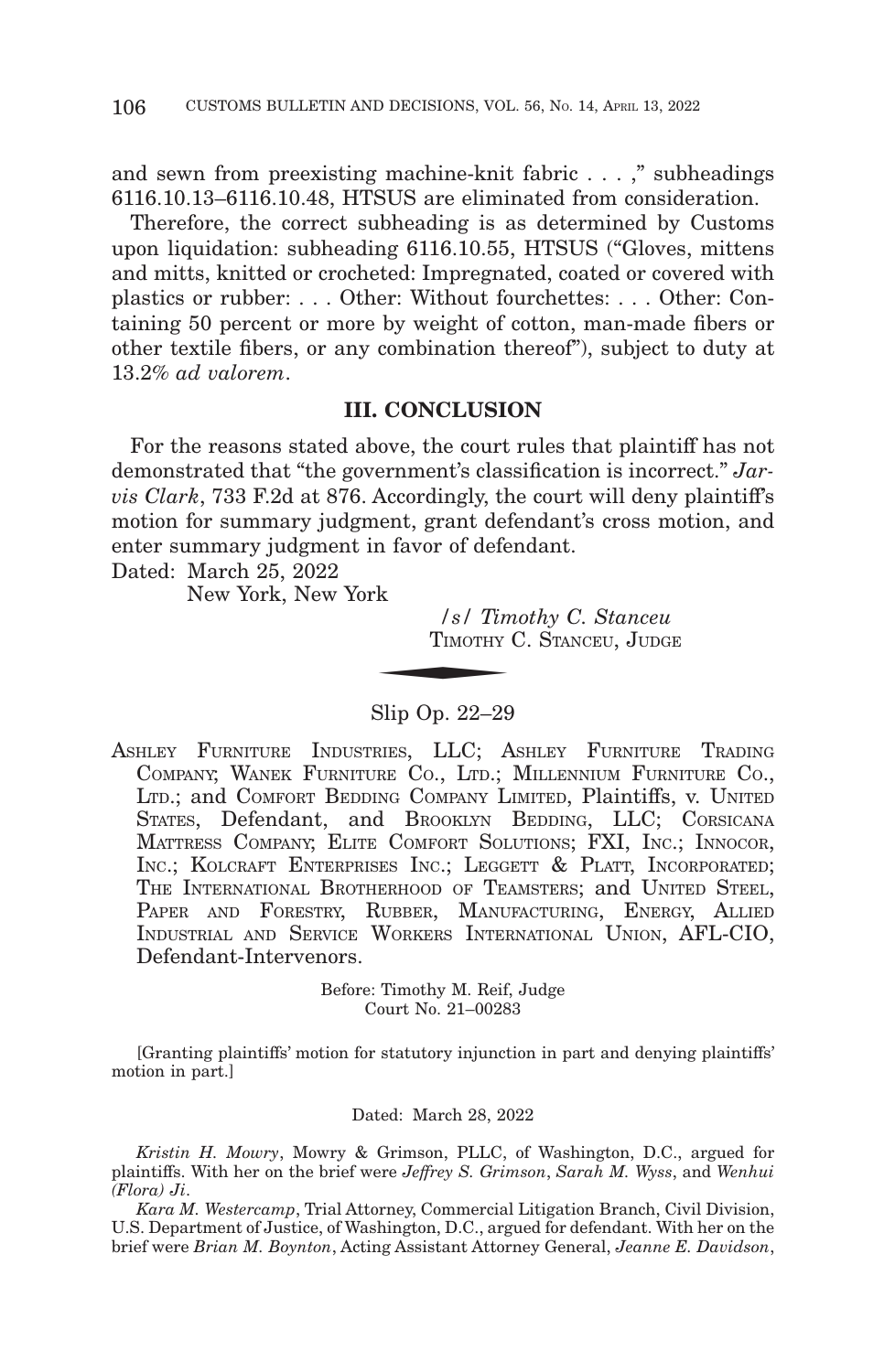Director, and *L. Misha Preheim*, Assistant Director. Of counsel on the brief was *Vania Wang*, Attorney, Office of the Chief Counsel for Trade Enforcement and Compliance, U.S. Department of Commerce, of Washington, D.C.

#### *OPINION*

\* \* \*

## **Reif, Judge:**

This action arises from a challenge by plaintiffs, Ashley Furniture Industries, LLC ("AFI"), Ashley Furniture Trading Company ("AFTC"), Wanek Furniture Co., Ltd. ("Wanek"), Millennium Furniture Co., Ltd. ("Millennium"), and Comfort Bedding Company Limited ("Comfort Bedding") (collectively, "plaintiffs") to certain aspects of the final affirmative determination by the U.S. Department of Commerce ("Commerce") in the antidumping duty ("AD") investigation and order on mattresses from the Socialist Republic of Vietnam ("Vietnam"). *See Mattresses from the Socialist Republic of Vietnam: Final Affirmative Determination of Sales at Less than Fair Value* ("Final Determination"), 86 Fed. Reg. 15,889 (Dep't of Commerce Mar. 25, 2021) (final determination) and accompanying Issues and Decision Memorandum, A-552–827 (Dep't of Commerce Mar. 18, 2021) ("IDM"); *Mattresses from Cambodia, Indonesia, Malaysia, Serbia, Thailand, the Republic of Turkey, and the Socialist Republic of Vietnam: Antidumping Duty Orders and Amended Final Affirmative Antidumping Determination for Cambodia* ("Vietnam Mattresses Order"), 86 Fed. Reg. 26,460 (Dep't of Commerce May 14, 2021) (antidumping duty order).

Plaintiffs move for a statutory injunction pursuant to section  $516A(c)(2)$  of the Tariff Act of 1930, as amended, 19 U.S.C. §  $1516a(c)(2)$  (2018),<sup>1</sup> and United States Court of International Trade ("USCIT" or the "Court") Rules  $7(b)$  and  $56.2(a)$  ordering that defendant, United States, is enjoined during the pendency of this litigation, including any appeals, from issuing instructions to liquidate or permitting the liquidation of certain unliquidated entries of mattresses from Vietnam. Mot. for Stat. Inj. ("Pls. Br.") at 1–2, ECF No. 20; *see also* Reply to Def.'s Partial Opp'n to Pls.' Mot. for Stat. Inj. ("Pls. Reply Br.") at 2–3, ECF No. 32. Plaintiffs move specifically to enjoin defendant from liquidating any entries that: (1) were imported by AFI or AFTC and produced and/or exported by Wanek, Millennium or Comfort Bedding; (2) were the subject of Commerce's Final Determination and Vietnam Mattresses Order; and (3) were entered, or withdrawn from warehouse, on or after November 3, 2020, excluding any

<sup>1</sup> Further citations to the Tariff Act of 1930, as amended, are also to the relevant portions of Title 19 of the U.S. Code, 2018 edition.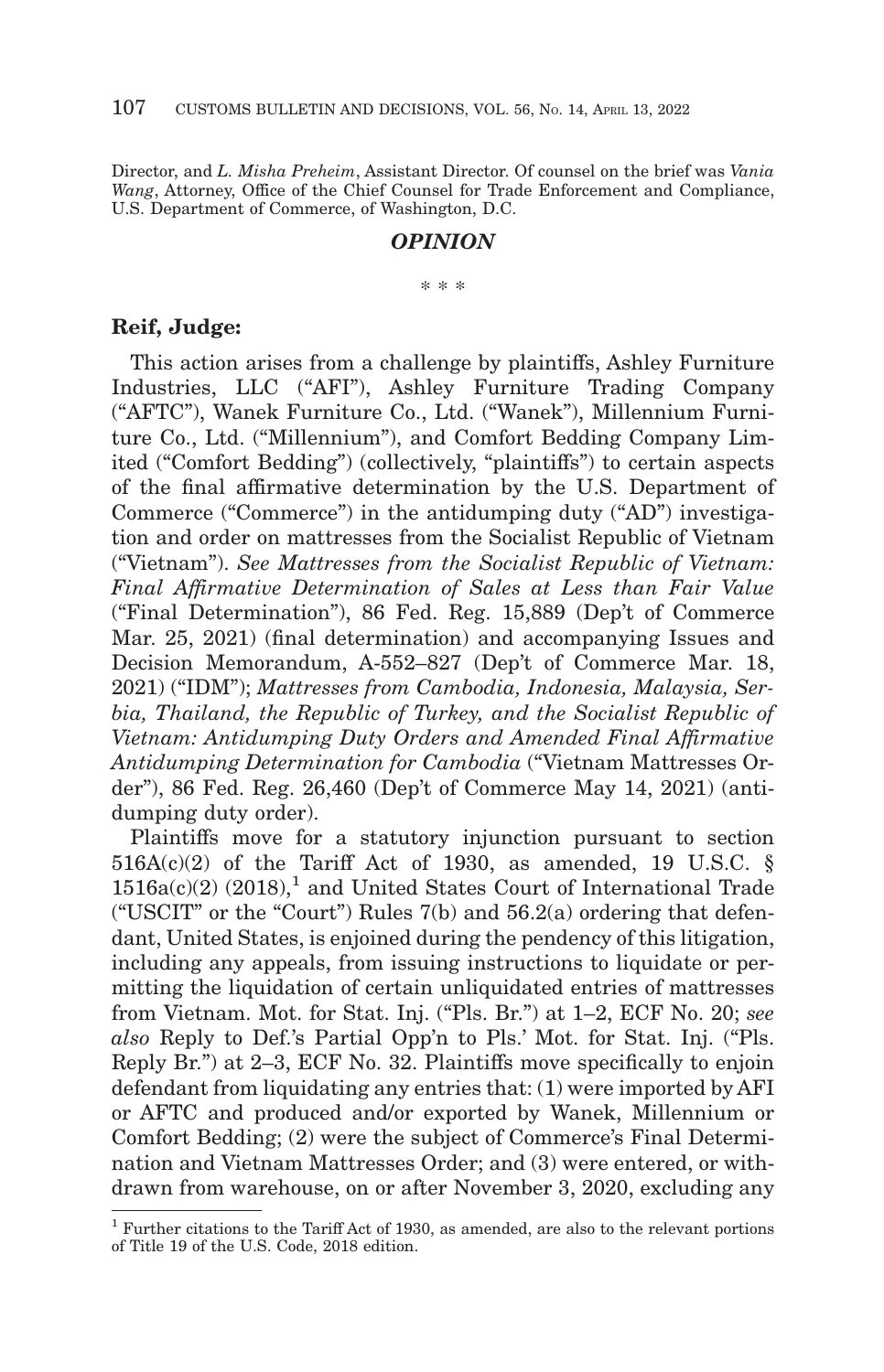merchandise entered, or withdrawn from warehouse, between May 2, 2021, and May 13, 2021.2 Pls. Br. at 2.

Defendant partially opposes plaintiffs' motion. *See* Def.'s Partial Opp'n to Pls.' Mot. for Stat. Inj. ("Def. Resp. Br."), ECF No. 27. Although defendant consents to a statutory injunction covering plaintiffs' unliquidated entries through April 30, 2022, the end of the period of review ("POR") for the first administrative review ("AR"), defendant opposes the injunction of indeterminate scope<sup>3</sup> that plaintiffs seek that would cover any unliquidated entries that might be made through to the conclusion of this litigation. *Id.* at 2–3; *see* Pls. Br. at 2. Accordingly, plaintiffs and defendant dispute only whether the injunction on liquidation should cover entries that might be made after April 30, 2022 (plaintiffs' "future entries").

For the reasons discussed below, the court grants plaintiffs' motion in part and denies the motion in part.

#### **BACKGROUND**

On March 31, 2020, Brooklyn Bedding, LLC, Corsicana Mattress Company, Elite Comfort Solutions, FXI, Inc., Innocor, Inc., Kolcraft Enterprises Inc., Leggett & Platt, Incorporated, The International Brotherhood of Teamsters, and United Steel, Paper and Forestry, Rubber, Manufacturing, Energy, Allied Industrial and Service Work-

<sup>2</sup> In the Vietnam Mattresses Order, Commerce noted that 19 U.S.C. § 1673b(d) provides that suspension of liquidation pursuant to a preliminary affirmative determination may not remain in effect for more than six months. *See* Vietnam Mattresses Order. Since Commerce published its Preliminary Determination on November 3, 2020, *Mattresses from the Socialist Republic of Vietnam: Preliminary Affirmative Determination of Sales at Less than Fair Value, Postponement of Final Determination, and Extension of Provisional Measures* ("Preliminary Determination"), 85 Fed. Reg. 69,591 (Dep't of Commerce Nov. 3, 2020) (preliminary determination), the six-month period starting on that date ended on May 1, 2021. Consequently, in accordance with 19 U.S.C. § 1673b(d), Commerce instructed U.S. Customs and Border Protection ("Customs") to terminate the suspension of liquidation of and to liquidate — without regard to antidumping duties — any unliquidated entries entered, or withdrawn from warehouse, during the "gap period" from May 2, 2021, the first day on which the provisional measures were no longer in effect, through May 13, 2021, the day preceding the publication of the final affirmative injury determination of the U.S. International Trade Commission ("Commission"). *See* Vietnam Mattresses Order; Pls. Br. at 2; *see also Mattresses from Cambodia, China, Indonesia, Malaysia, Serbia, Thailand, Turkey, and Vietnam*, 86 Fed. Reg. 26,545 (ITC May 14, 2021). Plaintiffs and defendant agree that entries made during this gap period are excluded properly from the requested injunction. *See* Pls. Br. at 2; Def.'s Partial Opp'n to Pls.' Mot. for Stat. Inj. at 3, ECF No. 27.

<sup>3</sup> Plaintiffs and defendant characterize plaintiffs' proposed statutory injunction as an "open-ended" injunction. *See* Pls. Br. at 2; Def. Resp. Br. at 2. The court, however, refers to plaintiffs' proposed injunction as an injunction of indeterminate scope. *See Indeterminate*, BLACK'S LAW DICTIONARY (11th ed. 2019) (defining indeterminate as "[n]ot definite, distinct, or precise; impossible to know about definitely or exactly"). Plaintiffs' proposal is indeterminate, rather than open-ended, because the proposed injunction would not enjoin the liquidation of a "definite, distinct, or precise" subset of plaintiffs' entries. *Id.* Rather, the injunction would cover all of plaintiffs' entries that might be made over the course of the instant action, the end date of which is not predetermined.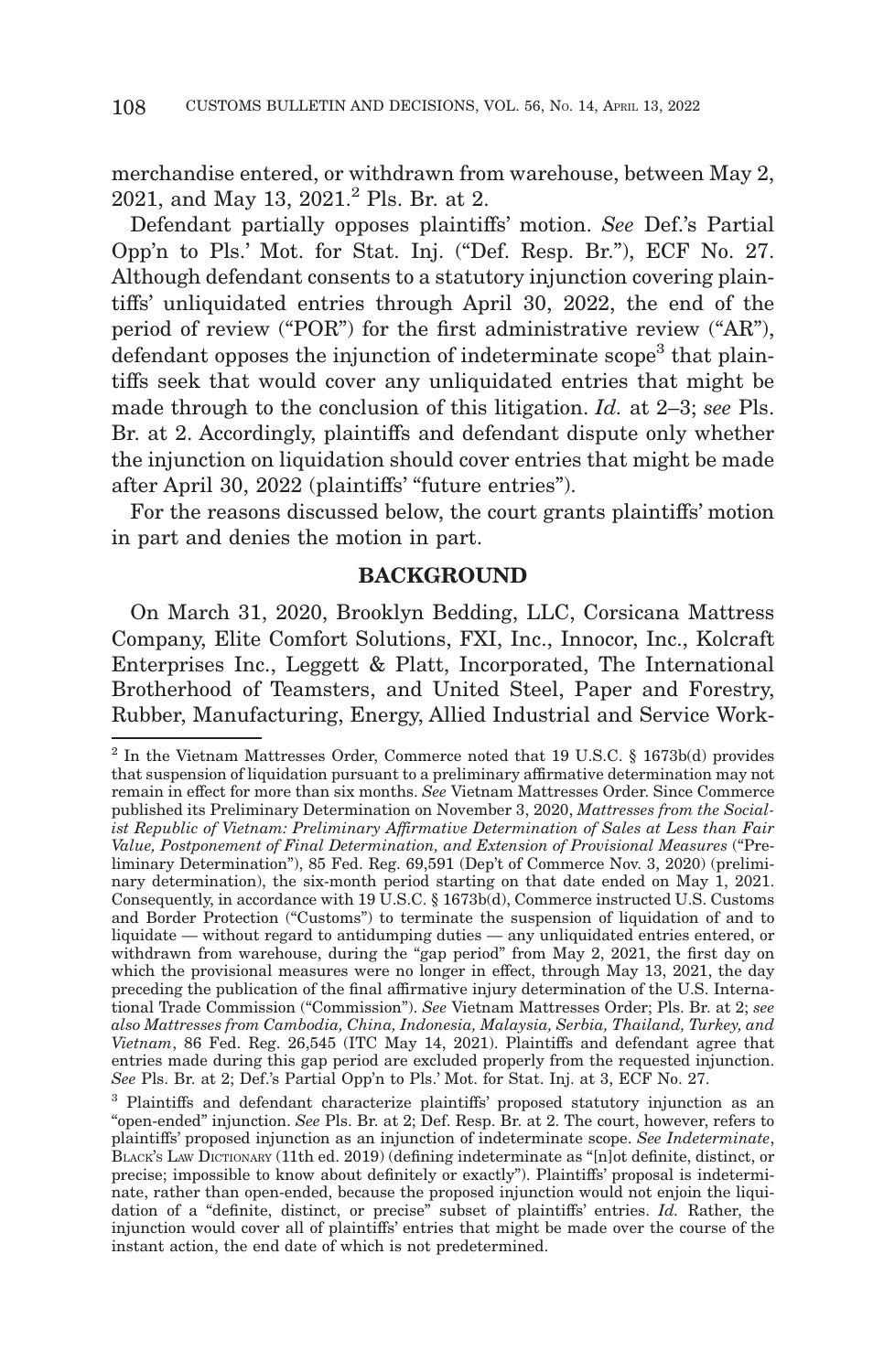ers International Union, AFL-CIO (collectively, "petitioners") filed a petition with Commerce and the Commission to impose antidumping duties on imports of mattresses from Cambodia, Indonesia, Malaysia, Serbia, Thailand, the Republic of Turkey ("Turkey") and Vietnam, and to impose countervailing duties ("CVD") on mattress imports from the People's Republic of China ("China"). *See Mattresses from Cambodia, Indonesia, Malaysia, Serbia, Thailand, the Republic of Turkey, and the Socialist Republic of Vietnam: Initiation of Less-than-Fair-Value Investigations*, 85 Fed. Reg. 23,002 (Dep't of Commerce Apr. 24, 2020) (initiation of antidumping duty investigations). On April 24, 2020, Commerce initiated AD investigations on mattresses from Cambodia, Indonesia, Malaysia, Serbia, Thailand, Turkey and Vietnam, as well as a CVD investigation on mattresses from China. *See id.*; *Mattresses from the People's Republic of China: Initiation of Countervailing Duty Investigation*, 85 Fed. Reg. 22,998 (Dep't of Commerce April 24, 2020) (initiation of countervailing duty investigation).

On November 3, 2020, Commerce published its Preliminary Determination in Commerce's AD investigation of mattresses from Vietnam. *See Mattresses from the Socialist Republic of Vietnam: Preliminary Affirmative Determination of Sales at Less than Fair Value, Postponement of Final Determination, and Extension of Provisional Measures* ("Preliminary Determination"), 85 Fed. Reg. 69,591 (Dep't of Commerce Nov. 3, 2020) (preliminary determination) and accompanying Preliminary Decision Memorandum, A-552–827 (Dep't of Commerce Oct. 27, 2020) ("PDM"). In its Preliminary Determination, Commerce collapsed Wanek, Millennium and Comfort Bedding into a single entity pursuant to 19 C.F.R.  $\S$  351.401(f) — a decision that was not contested by plaintiffs or other parties in the investigation. *See* Second Am. Compl. at 5, ECF No. 24; PDM at 2 n.11.

On December 29, 2020, plaintiffs filed a case brief disputing Commerce's Preliminary Determination. *See* IDM at 2, 17–24, 36–39. Subsequently, Commerce held a hearing in its AD investigation on February 11, 2021. *See id.* at 2.

On March 18, 2021, Commerce issued its Final Determination, which it published in the Federal Register on March 25, 2021. *See* Final Determination. Considering certain adjustments made in the Final Determination, Commerce assigned a 144.92% weightedaverage dumping margin to Wanek, Millennium and Comfort Bedding. *Id.*

On May 14, 2021, Commerce published the Vietnam Mattresses Order. *See* Vietnam Mattresses Order. In addition, on May 14, 2021, the Commission published its final affirmative injury determination on mattresses from Cambodia, China, Indonesia, Malaysia, Serbia,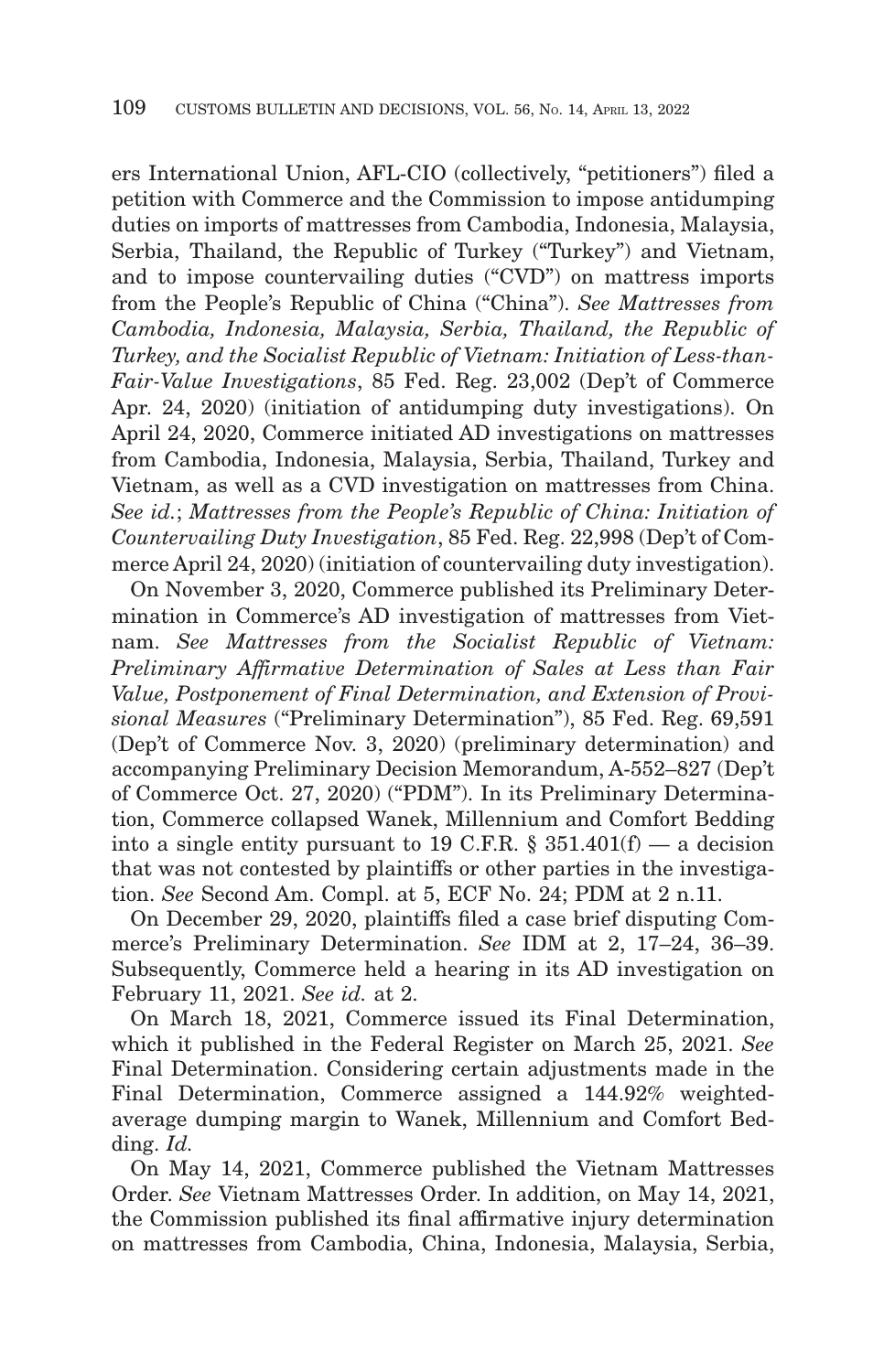Thailand, Turkey and Vietnam. *See Mattresses from Cambodia, China, Indonesia, Malaysia, Serbia, Thailand, Turkey, and Vietnam*, 86 Fed. Reg. 26,545 (ITC May 14, 2021).

## **STANDARD OF REVIEW**

This Court has jurisdiction to hear the underlying action pursuant to 28 U.S.C. § 1581(c) and has authority to grant the requested injunctive relief pursuant to 19 U.S.C. § 1516a(c)(2). Pursuant to 19 U.S.C. § 1516a(c)(2), the Court "may enjoin the liquidation of some or all entries of merchandise covered by a determination of the Secretary, the administering authority, or the Commission, upon a request by an interested party for such relief and a *proper showing* that the requested relief should be granted *under the circumstances*." 19 U.S.C. § 1516a(c)(2) (emphasis supplied).

## **LEGAL FRAMEWORK**

#### **I. Statutory framework for the suspension of liquidation**

The United States employs a "retrospective" duty assessment system for the collection of antidumping and countervailing duties. 19 C.F.R. § 351.212(a). Commerce's regulations specify the way in which "final liability for antidumping and countervailing duties is determined after merchandise is imported" as follows:

Generally, the amount of duties to be assessed is determined in a review of the order covering a discrete period of time. If a review is not requested, duties are assessed at the rate established in the completed review covering the most recent prior period or, if no review has been completed, the cash deposit rate applicable at the time merchandise was entered.

#### *Id.*

Accordingly, liability for antidumping duties "accrues upon entry of subject merchandise" into the United States. *SSAB N. Am. Div. v. U.S. Bureau of Customs & Border Prot.*, 32 CIT 795, 797, 571 F. Supp. 2d 1347, 1350 (2008) (citing *Parkdale Int'l v. United States*, 475 F.3d 1375, 1376–77 (Fed. Cir. 2007)). However, "the amount of actual liability may not be determined for some time after the entry occurs," and does not become final until the point at which Customs liquidates the subject merchandise.<sup>4</sup> *Am. Power Pull Corp. v. United States*, 39  $CIT \_\_$ ,  $\_\_$ 121 F. Supp. 3d 1296, 1300 (2015).

Several statutory provisions form the framework providing for the suspension of liquidation of entries prior to the point at which Com-

<sup>4 &</sup>quot;Liquidation" is defined as "the final computation or ascertainment of duties on entries for consumption or drawback entries." 19 C.F.R. § 159.1.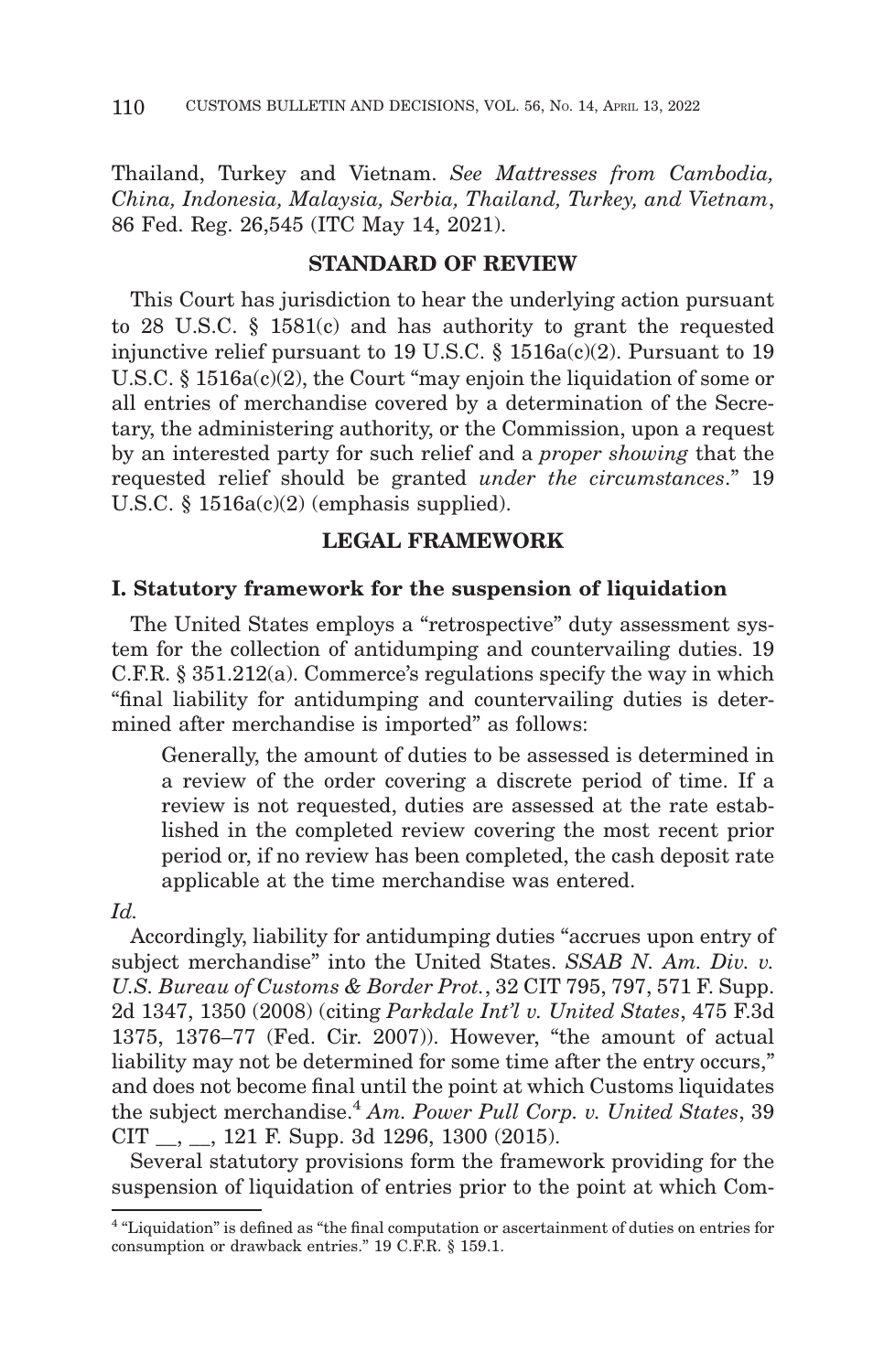merce instructs Customs to liquidate those entries. 19 U.S.C. § 1673b(d)(2)(A) establishes that should Commerce issue and publish a preliminary affirmative determination in an AD investigation, Commerce "shall order the suspension of liquidation of all entries of merchandise subject to the determination which are entered . . . for consumption on or after . . . the date on which notice of the determination is published in the Federal Register." This determination provides the legal basis for the suspension of liquidation until Commerce publishes an AD order, provided that such an order is published. *See Am. Power*, 39 CIT at \_\_, 121 F. Supp. 3d at 1300–01.

Should Commerce and the Commission then issue and publish final affirmative determinations in an AD investigation, Commerce is required to publish an AD order. 19 U.S.C. §§ 1673d(b), 1673e(a). This order provides "the legal basis for the suspension of liquidation of imports of subject merchandise that enter for consumption on or after the date of publication of that order, throughout the life of the order, and until the order is revoked." *Am. Power*, 39 CIT at  $\quad$ , 121 F. Supp. 3d at 1301.

The AD order provides the legal basis for the continued suspension of liquidation of entries. However, the suspension of liquidation for "any given entry is not indefinite." *Id.* 19 U.S.C. § 1675 details the periodic process — known as the administrative review process through which Commerce determines the duties to be assessed on entries of subject merchandise. Each year, during the anniversary month in which Commerce published the AD order, interested parties are entitled to request that Commerce conduct an AR to determine the antidumping duties to be applied to entries covered by that AR. 19 U.S.C. § 1675(a); *see also* 19 C.F.R. § 351.213. If an interested party does not request an AR, then the entries covered by that AR are "not examined to determine the duties to be assessed."5 *OKI Elec. Indus. Co. v. United States*, 11 CIT 624, 627, 669 F. Supp. 480, 483 (1987). Rather, Commerce instructs Customs to assess antidumping duties at the cash-deposit rates in effect at the time of entry of the merchan-

<sup>&</sup>lt;sup>5</sup> If a request for an AR is timely received, then that AR covers entries made "during the 12 months immediately preceding the most recent anniversary month." 19 C.F.R. §  $351.213(e)(1)(i)$ . If the request for an AR is received during the first anniversary month after the publication of the AD order, then that first AR covers entries made "during the period from the date of suspension of liquidation . . . to the end of the month immediately preceding the first anniversary month." *Id.* § 351.213(e)(1)(ii). Regardless of whether an interested party ultimately requests an AR, there is always a POR covering entries made during the period of time immediately preceding the AR-request period. *Id.*  $\S 351.213(e)(1)(i)$ -(ii).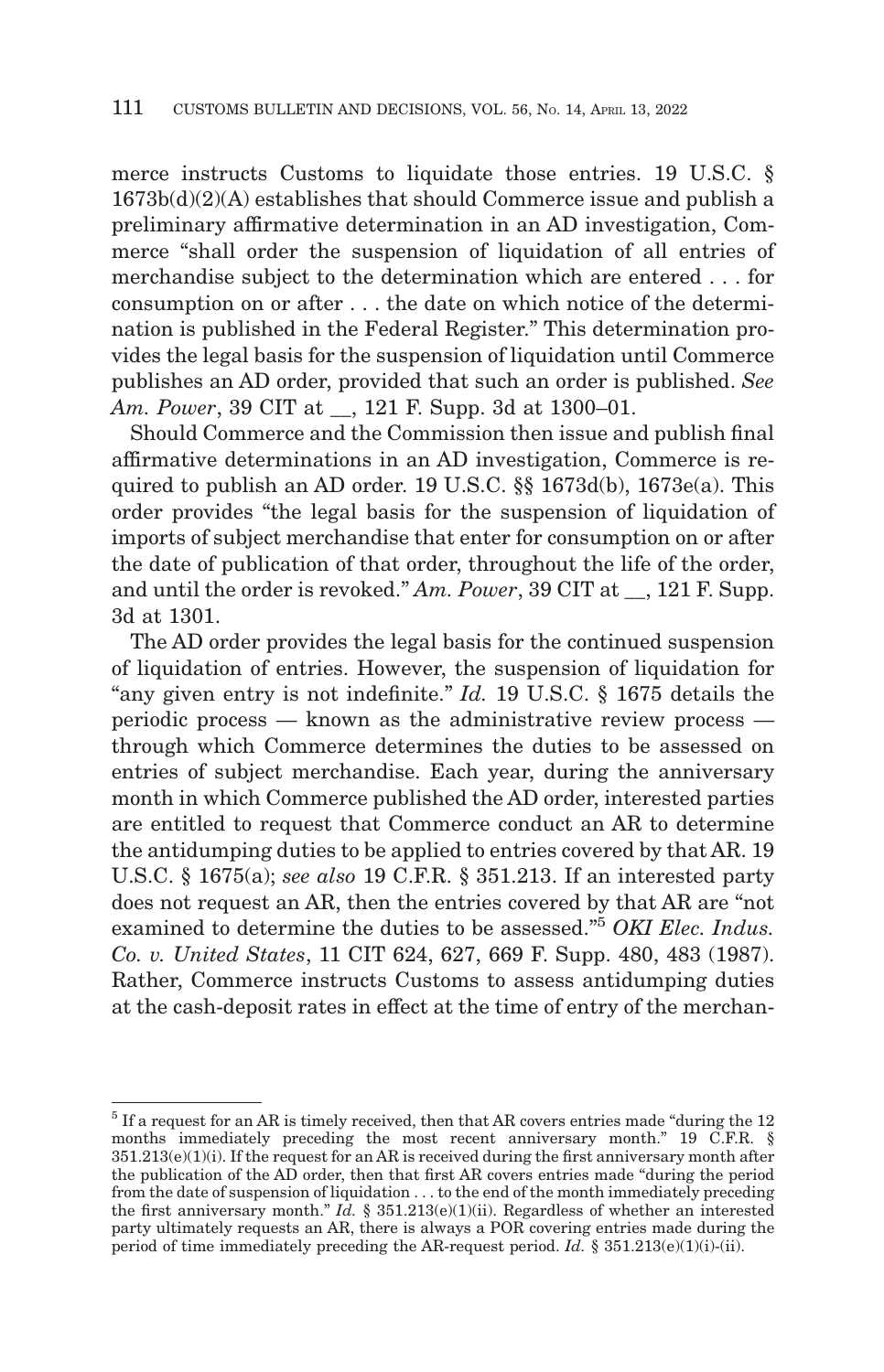dise, which Customs is required to do within six months.6 *See id.* at 627–28, 669 F. Supp. at 483; 19 U.S.C. § 1504(d).

If an interested party requests an AR, Commerce is required to determine the antidumping duties to be assessed on entries covered by that AR. 19 U.S.C. § 1675(a)(1). As Commerce conducts this review, the suspension of liquidation continues with respect to the entries covered by the requested AR. *See Am. Power*, 39 CIT at \_\_, 121 F. Supp. 3d at 1301 ("It has long been recognized that . . . the suspension of liquidation of an entry must remain in effect throughout an administrative review."); *see also Ambassador Div. of Florsheim Shoe v. United States*, 748 F.2d 1560, 1565 (Fed. Cir. 1984). "The publication of the final results of the administrative review provides the notice to Customs of the lifting of the suspension of liquidation." *Am. Power*, 39 CIT at \_\_, 121 F. Supp. 3d at 1301 (citing *Int'l Trading Co. v. United States*, 281 F.3d 1268, 1275 (Fed. Cir. 2002)).

## **II. Authority of the U.S. Court of International Trade to enjoin liquidation**

An interested party may appeal to the Court a final affirmative determination by Commerce in an AD investigation. *See* 19 U.S.C. §§ 1516a(a)(2)(B)(i), 1673d. If a party commences such an appeal, it may move, pursuant to 19 U.S.C. § 1516a(c)(2), that the Court enjoin the liquidation of "some or all" entries covered by the determination pending a final conclusion to the appeal.

The purpose of this statutory injunction on liquidation is to "preserve the status quo during judicial proceedings so that relief may be provided in accordance with the final litigation results." *Am. Cast Iron Pipe Co. v. United States, 43 CIT \_\_, \_\_, 399 F. Supp. 3d 1362,* 1366 (2019); *see also Ugine & Alz Belgium v. United States*, 452 F.3d 1289, 1292 (Fed. Cir. 2006). Although injunctions on liquidation have become "almost automatic" in AD and CVD proceedings, they remain "an extraordinary remedy never awarded as of right." *Sumecht NA, Inc. v. United States*, 923 F.3d 1340, 1345 (Fed. Cir. 2019) (quoting *Wind Tower Trade Coal. v. United States*, 741 F.3d 89, 95 (Fed. Cir. 2014)); *Altx, Inc. v. United States*, 26 CIT 735, 736, 211 F. Supp. 2d 1378, 1380 (2002). The moving party must make a "clear showing" that an injunction on the statutorily mandated process of liquidation is warranted under the circumstances. *See Altx*, 26 CIT at 736, 211 F. Supp. 2d at 1380; *SKF USA Inc. v. United States*, 28 CIT 170, 172, 316 F. Supp. 2d 1322, 1326 (2004).

<sup>6</sup> Defendant contends that Commerce's consistent practice is to wait 35 days "before sending out liquidation instructions" to Customs. Def. Resp. Br. at 8 n.1. Plaintiffs do not contest this contention. In this case, the court evaluates the liquidation of plaintiffs' entries with reference to such a 35-day waiting period.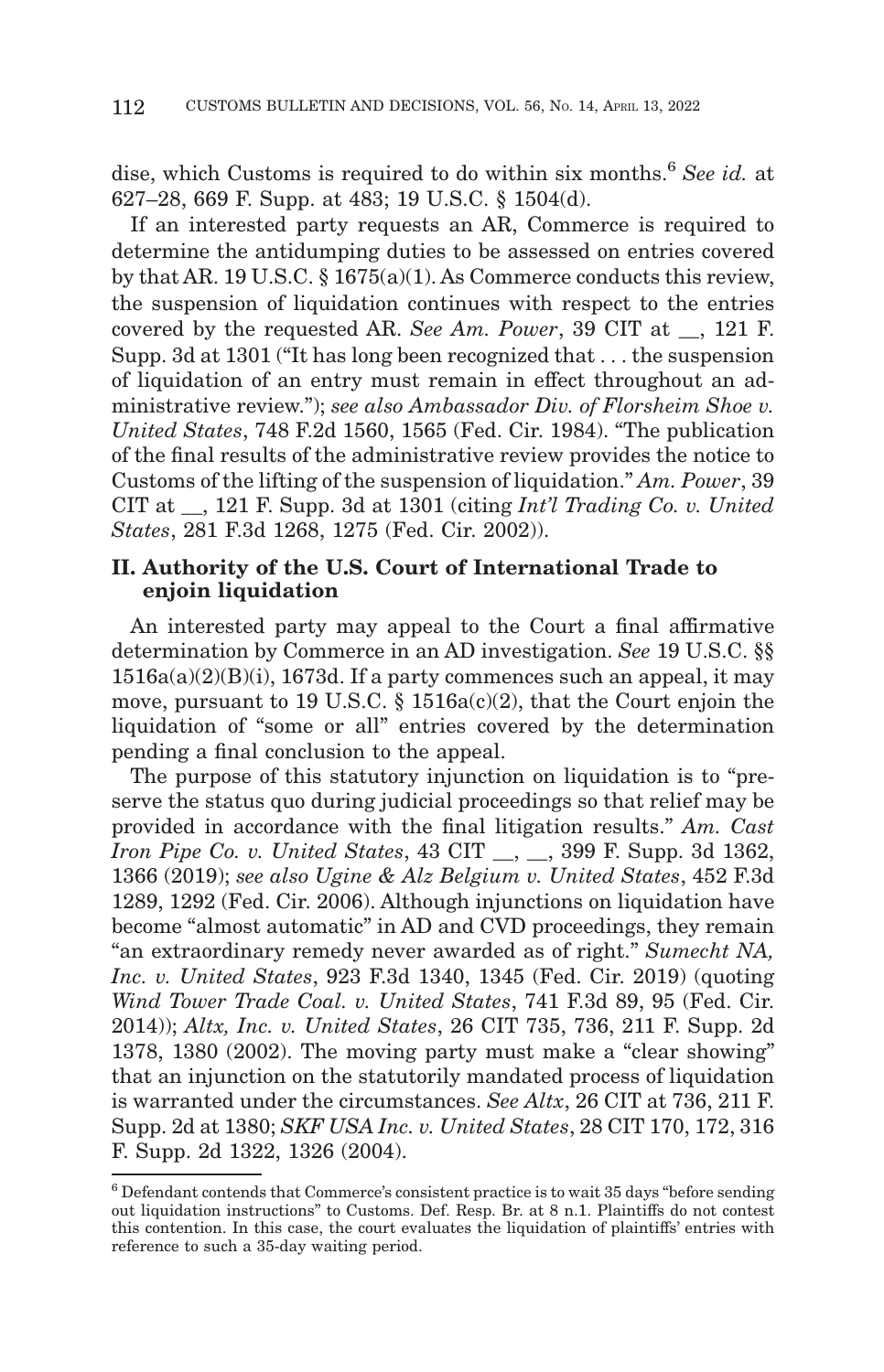To obtain a statutory injunction, the moving party is required to establish that: (1) it will suffer irreparable harm without the injunction; (2) it is likely to succeed on the merits; (3) the balance of the equities favors the party; and (4) the injunction will better serve the public interest. *See Zenith Radio Corp. v. United States*, 710 F.2d 806, 809 (Fed. Cir. 1983); *Ugine*, 452 F.3d at 1292; *Am. Cast Iron Pipe*, 43 CIT at \_\_, 399 F. Supp. 3d at 1366. "[T]he absence of an adequate showing with regard to any one factor may be sufficient, given the weight or lack of it assigned [to] the other factors, to justify the denial" of an injunction, and this decision lies within the sound discretion of the court. *FMC Corp. v. United States*, 3 F.3d 424, 427 (Fed. Cir. 1993).

A party moving for a statutory injunction may follow "regular motion practice" to obtain such relief. USCIT Rules, Appendix of Forms, Specific Instructions - Form 24; *see, e.g.*, *Fuyao Glass Indus. Grp. v. United States* (*Fuyao II*), 27 CIT 1321, 1325 (2003). However, the Court also permits a party seeking an injunction on liquidation to file a Form 24 proposed order for a statutory injunction upon consent ("Form 24"). *See* USCIT Rules, Appendix of Forms, Specific Instructions - Form 24. Form 24 "is a streamlined form a party may use to propose a statutory [injunction], pursuant to which the party indicates the consent of the other parties and agreement that they have made 'a proper showing . . . that the requested injunctive relief should be granted under the circumstances.'" *YC Rubber Co. (N. Am.) v. United States*, 43 CIT \_\_, \_\_ n.2, 415 F. Supp. 3d 1240, 1243 n.2 (2019) (citing USCIT Rules, Appendix of Forms, Form 24).

### **III. Application of the Court's statutory injunction authority to the instant case**

In this case, plaintiffs appeal certain aspects of the Final Determination — a final affirmative determination by Commerce in an AD investigation. *See* Second Am. Compl. at 2. Plaintiffs have not yet requested an AR, as the earliest point at which a first AR can be requested is May 2022 — the first anniversary month of the Vietnam Mattresses Order. *See* 19 C.F.R. § 351.213(b). However, in this case an injunction on the liquidation of plaintiffs' entries that would be covered by an AR 1, should it be requested, is not in dispute. Defendant consents to plaintiffs' motion for a statutory injunction insofar as the injunction covers plaintiffs' entries that would be covered by an AR 1 — *i.e.*, entries made from November 3, 2020, through April 30, 2022 (excluding any entries made from May 2, 2021, through May 13, 2021). *See* Def. Resp. Br. at 2–3.

Accordingly, plaintiffs and defendant dispute only whether the court should issue an injunction on the liquidation of plaintiffs' en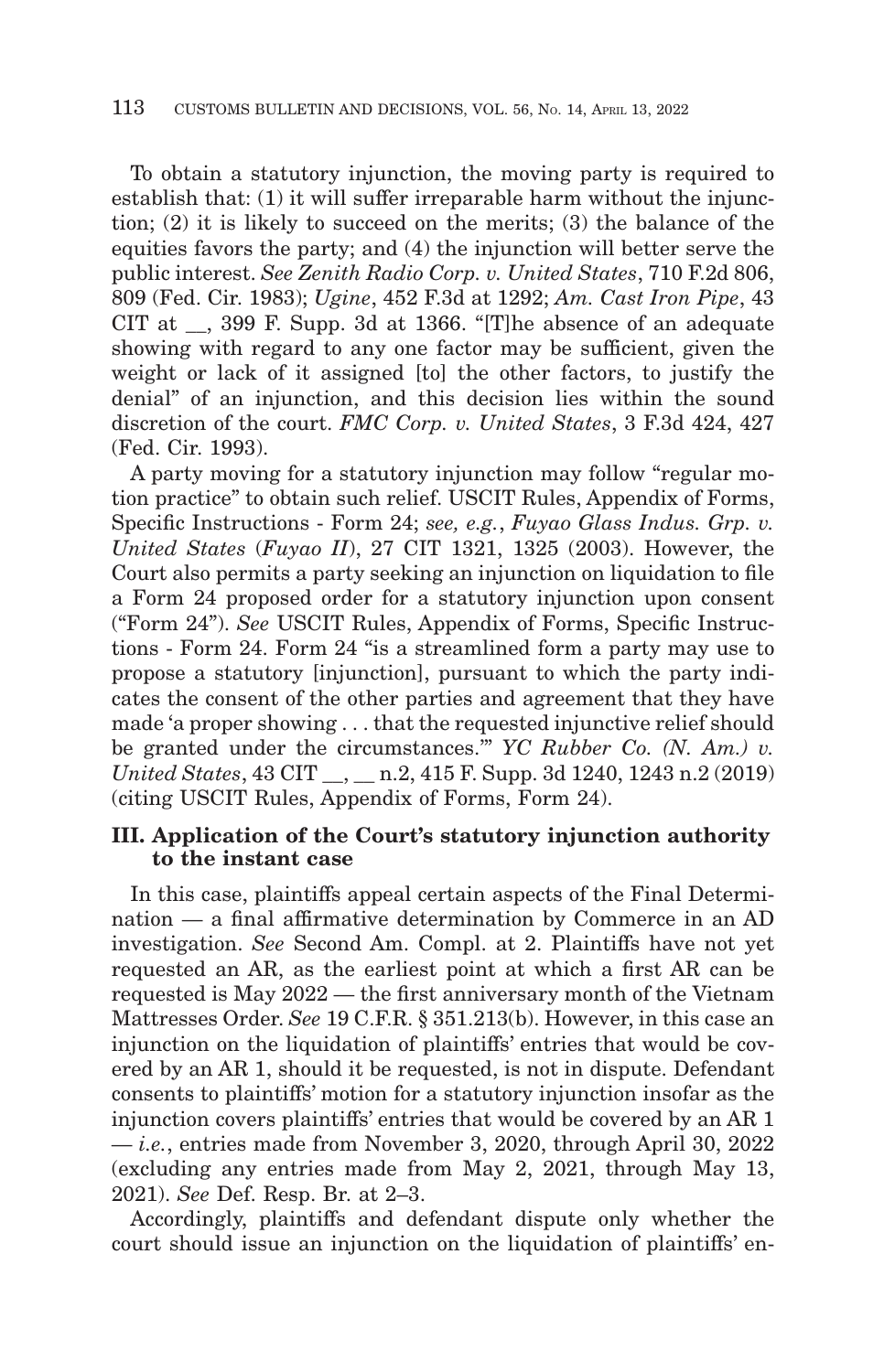tries made after April 30, 2022 — *i.e.*, entries that would be covered by an AR 2 or any subsequent ARs. The court evaluates plaintiffs' motion with respect to these future entries in light of the Court's four-factor test for injunctive relief. The court addresses each factor in turn and concludes that: (1) the threat of liquidation of plaintiffs' future entries does not pose irreparable harm; (2) plaintiffs do not demonstrate a likelihood of success on the merits; (3) the balance of the equities tips in plaintiffs' favor; and (4) an injunction of indeterminate scope as proposed by plaintiffs does not better serve the public interest.

On this basis, plaintiffs do not make a proper showing under the circumstances that they are entitled to a statutory injunction of indeterminate scope. Consequently, the court grants an injunction on liquidation that covers plaintiffs' entries made from November 3, 2020, through April 30, 2022 (excluding any entries made during the gap period from May 2, 2021, through May 13, 2021).

#### **DISCUSSION**

Congress enacted 19 U.S.C.  $\S$  1516a(c)(2) as part of the Trade Agreements Act of 1979 ("1979 Act"). Pub. L. No. 96–39, § 1001(a), 93 Stat. 144, 302–03 (1979) (codified as amended at 19 U.S.C. § 1516a(c)(2) (2018)). The legislative history of the 1979 Act states that Congress enacted section  $516a(c)(2)$  to "permit the Customs Court to enjoin, during the period of judicial review, liquidation of some or all entries of merchandise covered by a determination of the administering authority or the [Commission] during a [CVD] or [AD] investigation." S. Rep. No. 96–249, at 28 (1979), *as reprinted in* 1979 U.S.C.C.A.N. 381, 414. As enacted in 1979, 19 U.S.C. § 1516a(c)(2) provided:

(2) INJUNCTIVE RELIEF. — In the case of a determination described in paragraph (2) of subsection (a) by the Secretary, the administering authority, or the Commission, the United States Customs Court may enjoin the liquidation of some or all entries of merchandise covered by a determination of the Secretary, the administering authority, or the Commission, upon a request by an interested party for such relief and a proper showing that the requested relief should be granted under the circumstances. In ruling on a request for such injunctive relief, the court shall consider, among other factors, whether —

(A) the party filing the action is likely to prevail on the merits,

(B) the party filing the action would be irreparably harmed if liquidation of some or all of the entries is not enjoined,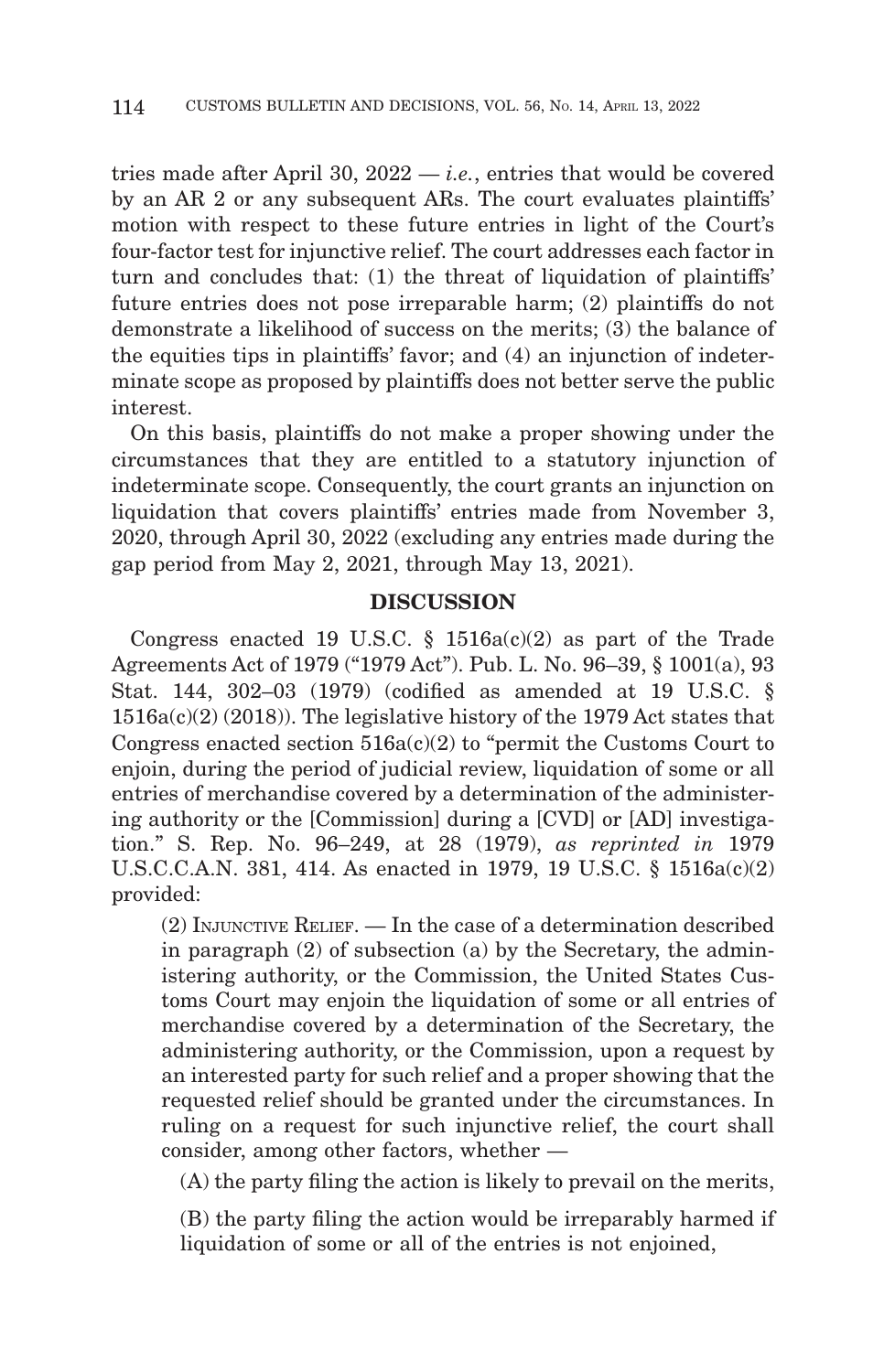(C) the public interest would best be served if liquidation is enjoined, and

(D) the harm to the party filing the action would be greater if liquidation of some or all of the entries is not enjoined than the harm to other persons if liquidation of some or all of the entries is enjoined.

1979 Act § 1001(a).

Further, the legislative history of the 1979 Act states that Congress did not intend for section  $516a(c)(2)$  "to be construed as granting the Customs Court full equity powers in all situations." S. Rep. No. 96–249, at 252.

The following year, Congress enacted the Customs Courts Act of 1980. Pub. L. No. 96–417, 94 Stat. 1727 (1980) (codified as amended in scattered sections of 28 U.S.C.). The Customs Courts Act of 1980, which created the U.S. Court of International Trade, provided the Court, through  $28$  U.S.C.  $\S$   $2643(c)(1)$ , full powers in equity, "including, but not limited to, declaratory judgments, orders of remand, injunctions, and writs of mandamus and prohibition." Customs Courts Act of 1980, §§ 101, 301.

With respect to the Court's power to grant injunctions, the legislative history of the Customs Courts Act of 1980 states that Congress decided to not include language in 28 U.S.C. § 2643(c)(1) enumerating "standards for issuance of a preliminary or permanent injunction, thereby allowing the Court to apply the same standards as those employed by the district courts." H.R. Rep. No. 96–1235, at 41 & n.37 (1980), *as reprinted in* 1980 U.S.C.C.A.N. 3729, 3753 & n.37 (citing Customs Courts Act of 1980, Hearing on H.R. 6394 Before the Subcomm. on Monopolies & Commercial Law of the H. Comm. on the Judiciary, 96th Cong. 310 (letter of Homer E. Moyer, Jr., Gen. Counsel of the U.S. Dep't of Commerce) ("The deletion [from the proposed version of 28 U.S.C.  $\S 2643(c)(1)$  we propose would allow the [Court] to rely on the case law in considering whether to grant an injunction.")). Further, to conform the version of 19 U.S.C.  $\S$  1516a(c)(2) enacted in 1979 to 28 U.S.C.  $\S$  2643(c)(1), Congress amended the former to remove the second sentence "pertaining to the factors to be considered by the Court to determine if it is appropriate to issue an injunction." H.R. Rep. No. 96–1235, at 69.

Accordingly, Congress intended for the 1980 amendment of 19 U.S.C. § 1516a(c)(2) to accomplish two objectives: (1) to conform 19 U.S.C. § 1516a(c)(2) to 28 U.S.C. § 2643(c)(1); and (2) to direct the Court to "apply the same standards as those employed by the district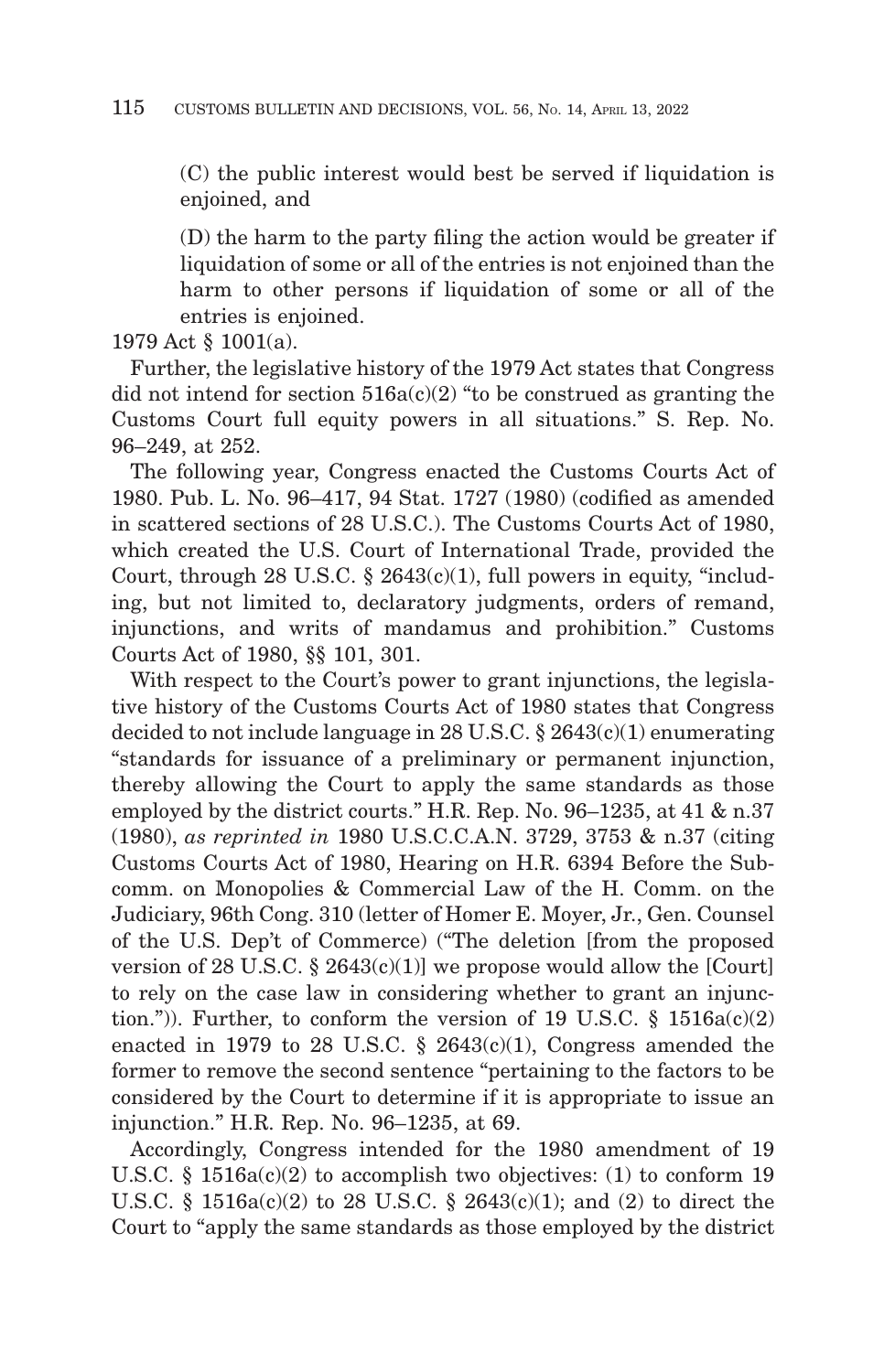courts" in deciding motions for injunctions brought pursuant to 19 U.S.C. § 1516a(c)(2). H.R. Rep. No. 96–1235, at 41, 69.7

Since 1980, Congress has not further amended 19 U.S.C. §  $1516a(c)(2)$ . In addition, the decisions whose "standards" Congress directed the Court to "apply" in deciding motions for injunctions brought pursuant to 19 U.S.C.  $\S$  1516a(c)(2) — comprising the decisions of the USCIT, the Court of Appeals for the Federal Circuit ("Federal Circuit"), and other federal courts — establish that the four factors must be satisfied for an injunction to be granted, and, with respect to irreparable harm, that such harm must be immediate or imminent. *See, e.g.*, *Altx*, 26 CIT at 736–37, 211 F. Supp. 2d at 1380; *Kwo Lee, Inc. v. United States*, 38 CIT 1496, 1498, 24 F. Supp. 3d 1322, 1326 (2014); *Zenith*, 710 F.2d at 809; *Qingdao Taifa Grp. Co. v. United States*, 581 F.3d 1375, 1378 (Fed. Cir. 2009); *Boardman v. Pac. Seafood Grp.*, 822 F.3d 1011, 1020, 1022 (9th Cir. 2016).

#### **I. Irreparable harm**

#### **A. Legal framework**

Irreparable harm is a "type of injury that is serious and cannot be undone." *Shandong Huarong Gen. Grp. v. United States*, 24 CIT 1279, 1282, 122 F. Supp. 2d 1367, 1370 (2000) (internal quotation marks omitted); *see also Zenith*, 710 F.2d at 809. As such, the moving party "bears an extremely heavy burden" to establish that irreparable harm exists, *Shandong Huarong*, 24 CIT at 1282, 122 F. Supp. 2d at 136970 (citing *Queen's Flowers de Colombia v. United States*, 20 CIT 1122, 1125, 947 F. Supp. 503, 506 (1996)), and failure to establish irreparable harm "virtually dooms" the motion. *Nucor Corp. v. United States*, 29 CIT 1452, 1464–65, 412 F. Supp. 2d 1341, 1352 (2005); *see also Altx*, 26 CIT at 738, 211 F. Supp. 2d at 1382 (citing *Trent Tube Div., Crucible Materials Corp. v. United States*, 14 CIT 587, 588, 744 F. Supp 1177, 1179 (1990)).

The Court's standard for irreparable harm requires that the party moving for a statutory injunction establish that the liquidation of its entries poses a "presently existing, actual" threat.8 *Zenith*, 710 F.2d at 809 (quoting *S.J. Stile Assocs. Ltd. v. Snyder*, 68 CCPA 27, 30,

<sup>7</sup> The House Report states in full: "The amendment adopts a recommendation of the Department of Commerce to delete language that would have enumerated standards for issuance of a preliminary or permanent injunction, thereby allowing the Court to apply the same standards as those employed by the district courts." H.R. Rep. No. 96–1235, at 41.

<sup>8</sup> With respect to the instant motion, the alleged irreparable harm that the parties address involves the harm that is associated with the threat of liquidation of any of plaintiffs' future entries prior to the conclusion of this litigation. *See* Pls. Br. at 4–8 ("Plaintiffs would face *irreparable harm* if the entries are *liquidated* before a final and conclusive decision from this Court." (emphasis supplied)); Def. Resp. Br. at 8–9 (arguing that plaintiffs fail to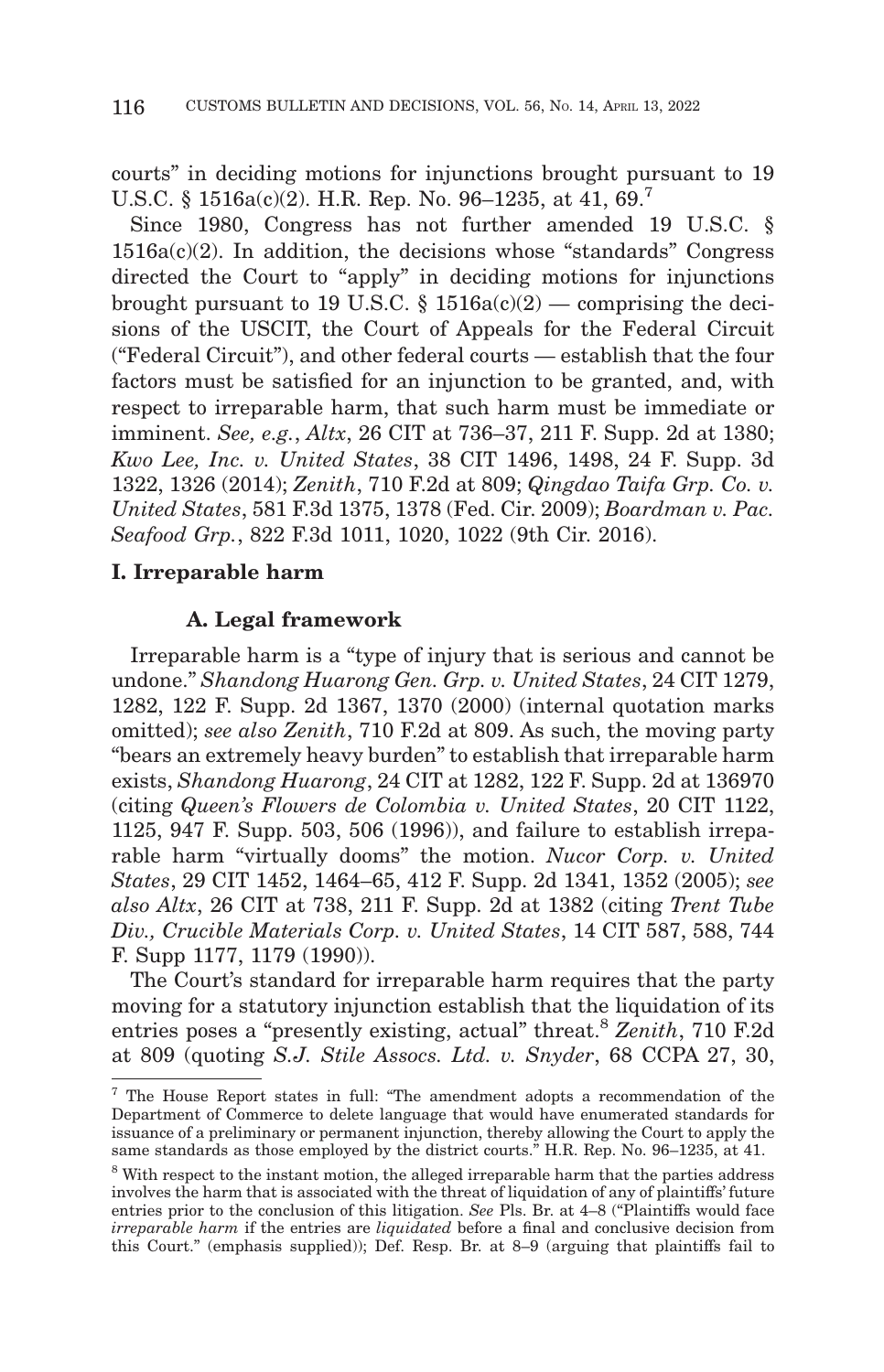C.A.D. 1261, 646 F.2d 522, 525 (1981)); *see also Husteel Co. v. United States*, 38 CIT 1887, 1891, 34 F. Supp. 3d 1355, 1360 (2014); *Comm. Overseeing Action for Lumber Int'l Trade Investigations or Negots. v. United States*, 43 CIT \_\_, \_\_, 393 F. Supp. 3d 1271, 1276–77 (2019) (quoting *Shree Rama Enters. v. United States*, 21 CIT 1165, 1167, 983 F. Supp. 192, 194–95 (1997)). The court examines first whether the threat is "presently existing," and then whether the threat is "actual."

This Court evaluates whether the threat of liquidation is "presently existing" in reference to the immediacy or imminence of the threat. *See Zenith*, 710 F.2d at 809 (citing *S.J. Stile*, 68 CCPA at 30, 646 F.2d at 525; *Va. Petroleum Jobbers Ass'n v. Fed. Power Comm'n*, 259 F.2d 921, 925 (D.C. Cir. 1958)) (requiring that the moving party show that it "will be *immediately* and irreparably injured" (emphasis supplied)); *Husteel*, 38 CIT at 1891–92, 34 F. Supp. 3d at 1360–61 (concluding that the moving parties faced "a sufficiently *imminent* and serious harm" to support a showing of a "presently existing, actual threat" (emphasis supplied)).

The Court's evaluation of irreparable harm aligns with the legislative history of 19 U.S.C. § 1516a(c)(2). Specifically, the decisions whose "standards" Congress directed the Court to "apply" in deciding motions for injunctions brought pursuant to 19 U.S.C.  $\S$  1516a(c)(2) provide that irreparable harm must be "immediate" or "imminent." H.R. Rep. No. 96–1235, at 41, 69; *see, e.g.*, *Altx*, 26 CIT at 736–37, 211 F. Supp. 2d at 1380; *Kwo Lee*, 38 CIT at 1498, 24 F. Supp. 3d at 1326; *Zenith*, 710 F.2d at 809; *Qingdao*, 581 F.3d at 1378; *Boardman*, 822 F.3d at 1022. *Cf.* discussion of recent decisions of the USCIT that take a different view, *infra* Section I.C.1.

In *Altx*, for example, a 2002 USCIT decision in which the plaintiffs, domestic producers, sought to enjoin the liquidation of certain entries of circular seamless stainless steel hollow products from Japan, the court determined that the plaintiffs did not provide sufficient evidence establishing that "immediate irreparable harm" was likely to occur without the injunction. *Altx*, 26 CIT at 735–37, 211 F. Supp. 2d at 1379–80. The court there underscored the importance for a moving party to provide specific allegations or evidence of harm that would result from liquidation as, absent such a showing, "it is left to speculation whether liquidating entries" poses irreparable harm. *Id.* at 737–38, 211 F. Supp. 2d at 1381–82.

Turning to *Kwo Lee*, a 2014 USCIT decision, the court granted a motion to enjoin Customs from imposing a heightened bond require-

demonstrate an "imminent *threat of liquidation*" (emphasis supplied)). Unless otherwise noted, the court evaluates plaintiffs' allegations of irreparable harm in view of this threat of liquidation. *See Zenith*, 710 F.2d at 810; *Husteel*, 38 CIT at 1890–91, 34 F. Supp. 3d at 1360.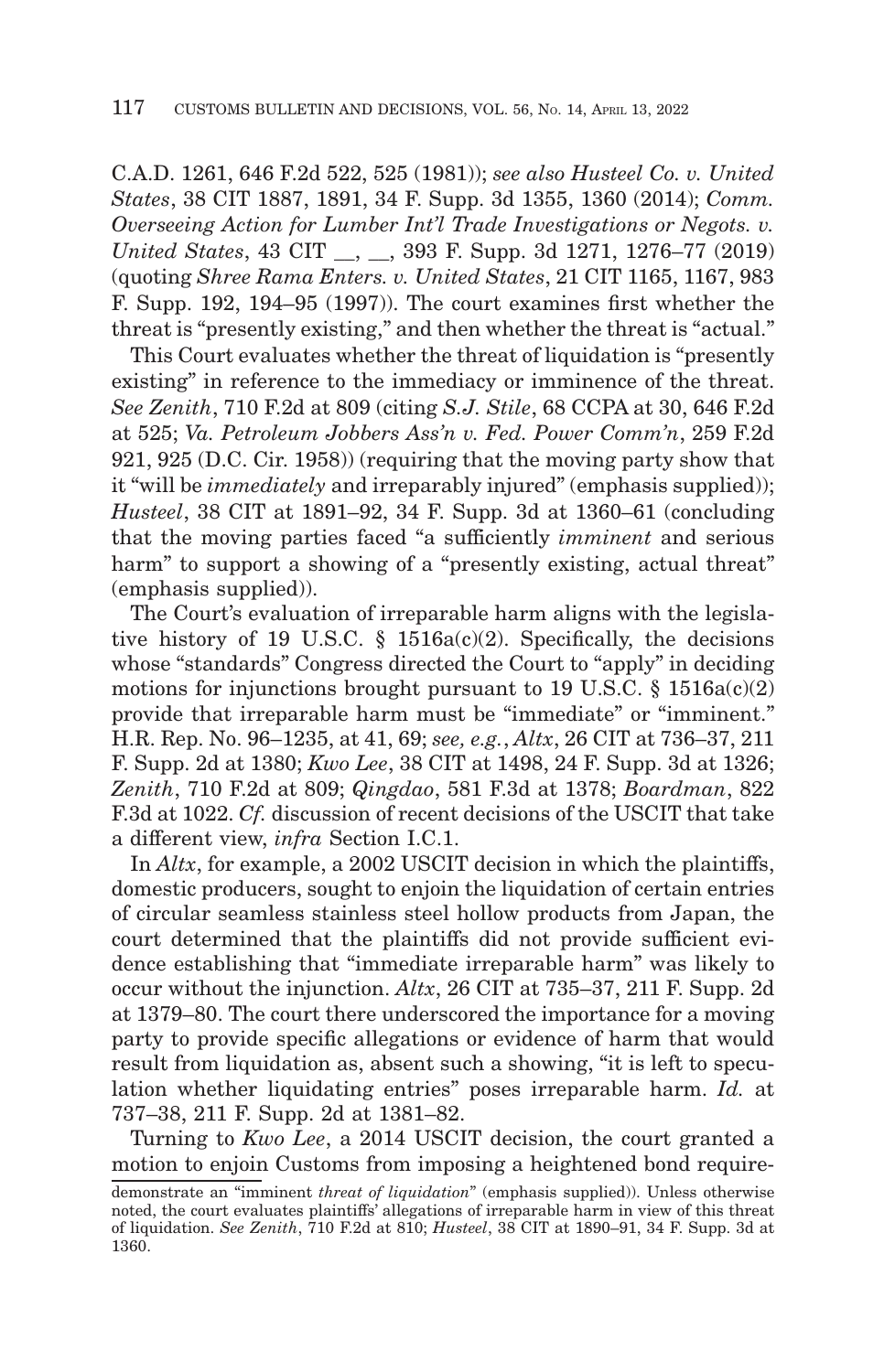ment on the plaintiff's entries of fresh garlic from China. *See Kwo Lee*, 38 CIT at 1496, 24 F. Supp. 3d at 1324–25. This requirement would have exceeded significantly the typical cost to importers to obtain single transaction bonds for their entries, and the plaintiff provided evidence that it would be unable to post "full collateral for the millions of dollars" that would be required to obtain bonds for its entries. *Id.* at 1500, 24 F. Supp. 3d at 1328. Due to the likelihood of "imminent and immediate bankruptcy, loss of business, and, therefore, loss of access to meaningful judicial review," the court concluded that the plaintiff faced irreparable harm. *Id.* at 1500–01, 24 F. Supp. 3d at 1326. The court added, in holding for plaintiff, that "the immediate threat of bankruptcy" and the "imminent and immediate . . . loss of business . . . [and] loss of access to judicial review" constituted irreparable harm because these threats were "immediate and viable," not merely speculative or possible. *Id.* at 1500, 1504, 24 F. Supp. 3d at 1326, 1331.

The Federal Circuit has taken a similar approach in deciding motions for injunctions brought pursuant to 19 U.S.C. § 1516a(c)(2). In *Zenith*, the Federal Circuit held that in an appeal of the final results of an AR, the liquidation of "all of the entries occurring during the review period will be . . . immediate[]" and poses irreparable harm because such liquidation precludes "effective judicial review" of the contested entries. *Zenith*, 710 F.2d at 810. In *Qingdao*, a decision also involving an appeal of the final results of an AR, the Federal Circuit held that for the same reasons as in *Zenith*, the moving party faced "immediate and irreparable harm" with respect to its entries made during the review period, as the liquidation of those entries would deprive the party of "later recourse in the event that the liquidation rate is determined to be incorrect." *Qingdao*, 581 F.3d at 1380–81. These decisions demonstrate further the requirement that the threat of liquidation be "immediate" to pose irreparable harm.

Notably, the House Report language directs this court to "apply the same standards as those employed by the district courts," not just the decisions of this Court and those of the Federal Circuit. H.R. Rep. No. 96–1235, at 41. In *Boardman*, for example, a Ninth Circuit decision, the court applied the standard for injunctive relief that the Supreme Court pronounced in *Winter v. Nat. Res. Def. Council, Inc. Boardman*, 822 F.3d 1011; *Winter*, 555 U.S. 7, 20 (2008). In *Boardman*, the plaintiffs, a group of fishermen, brought an antitrust action against certain seafood processor entities and sought an injunction to prevent the acquisition of one such entity by another entity. *Boardman*, 822 F.3d at 1016–17. The Ninth Circuit upheld the district court's decision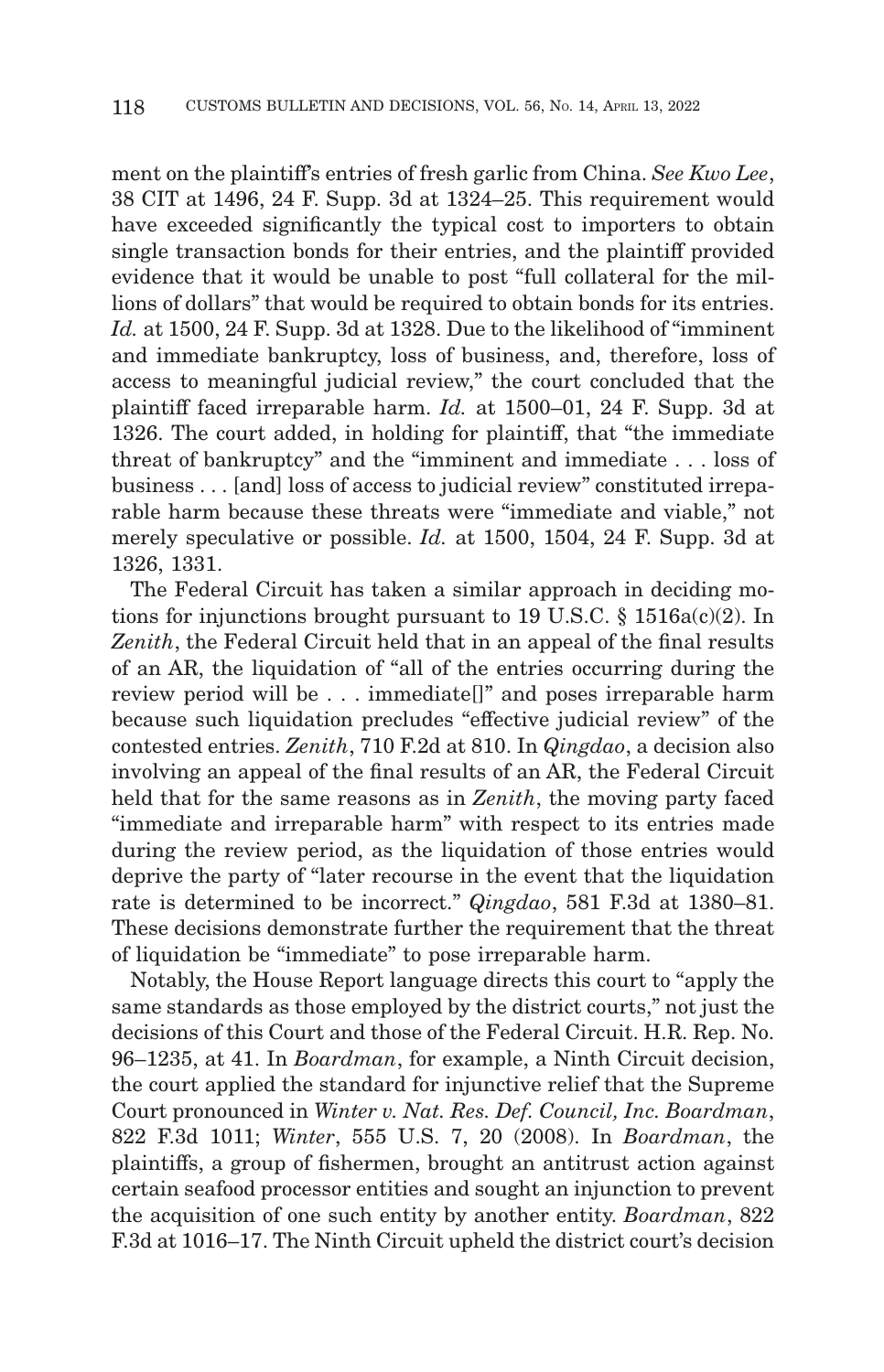to grant the requested injunction. *Id.* at 1025. With respect to irreparable harm, the Ninth Circuit concluded that the plaintiffs' alleged threat of "monopsony in multiple seafood input markets on the West Coast" constituted a type of irreparable harm recognized within the Circuit. *Id.* at 1022–23. Further, the Ninth Circuit determined that this threat was "sufficiently immediate" and warranted injunctive relief due to the likelihood that the plaintiffs would suffer the alleged harm "before a trial on the merits could be held." *Id.* at 1023.

"Immediate" is defined as: "Occurring without delay; instant . . . . Not separated by other persons or things . . . . Having a direct impact; without an intervening agency." *Immediate*, BLACK'S LAW DICTIONARY (11th ed. 2019). "Imminent" is defined as: "(Of a danger or calamity) threatening to occur immediately; dangerously impending . . . . About to take place." *Imminent*, BLACK'S LAW DICTIONARY (11th ed. 2019).9

These definitions of "immediate" and "imminent" as well as decisions of this court indicate that a threat is presently existing if the entries at issue face immediate liquidation or liquidation as soon as the POR then-underway concludes. In particular, the Court previously has issued statutory injunctions that cover entries that already have been made and that face the immediate prospect of liquidation without further notice. *See, e.g.*, *Asociación de Exportadores e Industriales de Aceitunas de Mesa v. United States*, Ct. No. 18–00195, Order for Stat. Inj. upon Consent (Jan. 19, 2021), ECF No. 65; *Dalian Meisen Woodworking Co. v. United States*, Ct. No. 20–00110, Order (Oct. 18, 2021), ECF No. 75; *see also* 19 C.F.R. § 351.212(b)-(c). Several recent decisions of the Court include within the scope of what faces a "presently existing" threat of liquidation entries that have not yet been made, but which will be made during the POR underway at the time that the respective decisions were issued. *See, e.g.*, *Husteel*, 38 CIT at 1890–93, 34 F. Supp. 3d at 1360–62; *Husteel*, Consol. Ct. No. 14–00215, Order (Dec. 18, 2014), ECF No. 72; *Am. Cast Iron Pipe*, 43 CIT at \_\_, 399 F. Supp. 3d at 1365 n.3, 1369; *Am. Cast Iron Pipe*, Ct. No. 19–00083, Order (Sept. 4, 2019), ECF No. 15.

<sup>9</sup> Other sources provide similar definitions of "immediate" and "imminent." *See, e.g.*, *Immediate*, MERRIAM-WEBSTER, https://www.merriam-webster.com/dictionary/immediate (last visited Mar. 23, 2022) ("[O]ccurring, acting, or accomplished without loss or interval of time."); *Immediate*, AM. HERITAGE DICTIONARY, https://www.ahdictionary.com/word/ search.html?q=immediate (last visited Mar. 23, 2022) ("Occurring at once; happening without delay."); *Imminent*, MERRIAM-WEBSTER, https://www.merriam-webster.com/dictionary/ imminent (last visited Mar. 23, 2022) ("[R]eady to take place . . . happening soon."); *Imminent*, AM. HERITAGE DICTIONARY, https://www.ahdictionary.com/word/search.html?q= imminent (last visited Mar. 23, 2022) ("About to occur; impending."). Unless otherwise noted, the court uses the terms "imminent" and "immediate" interchangeably with respect to the court's evaluation of the irreparable harm factor.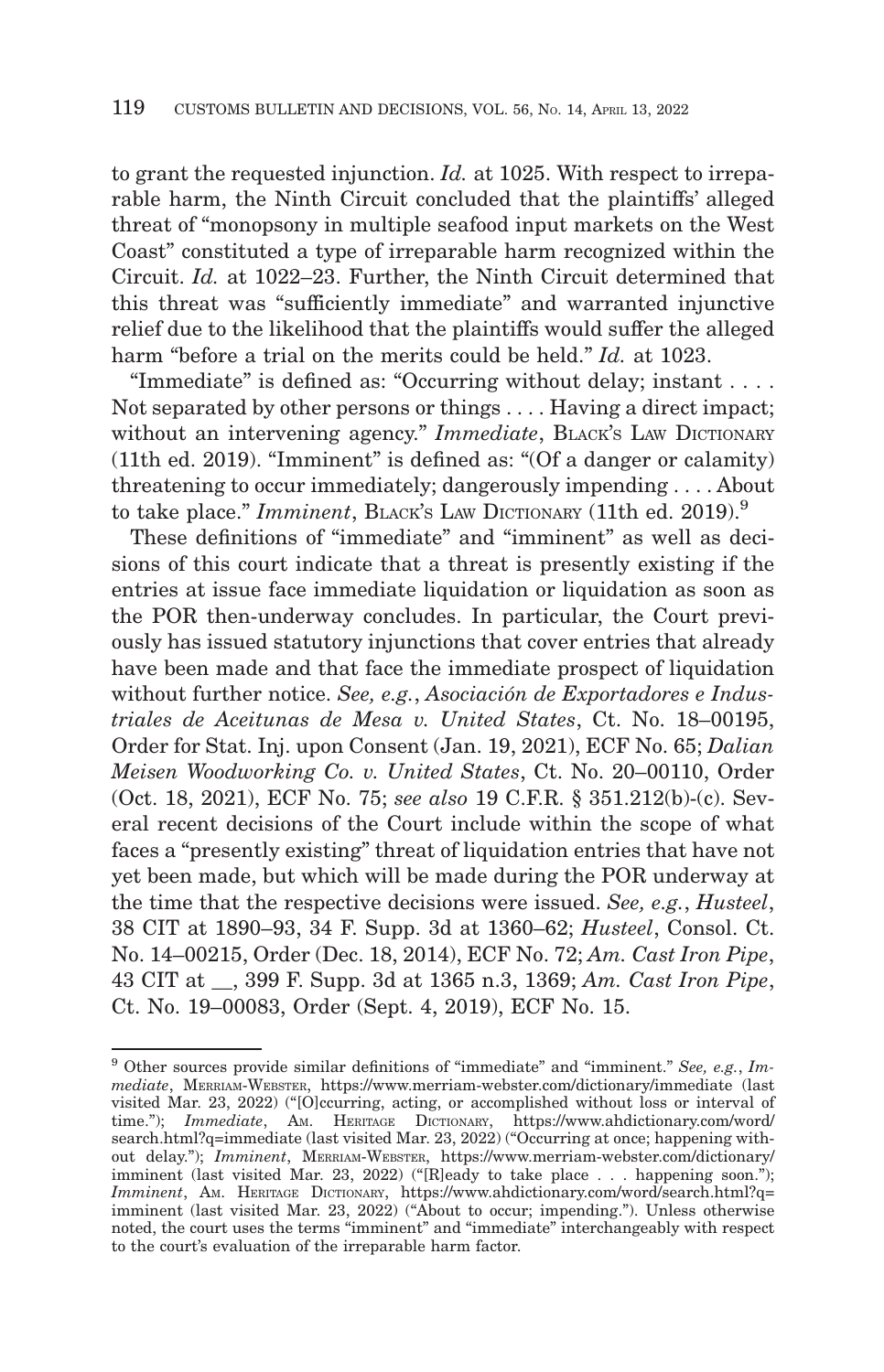The Court also has previously addressed circumstances in which a threat of liquidation is presently existing with respect to a subset of future entries but is not presently existing with respect to other subsets. *See, e.g.*, *Changzhou Hawd Flooring Co. v. United States*, Ct. No. 12–00020, Order (Jan. 9, 2018), ECF No. 190, Order (Sept. 20, 2018), ECF No. 212, Order (Aug. 13, 2019), ECF No. 215. In these circumstances, the Court has issued successive injunctions covering subsets of a party's entries upon a proper showing that the injunction on liquidation of each respective subset of entries is warranted. *See, e.g.*, *Changzhou Hawd*, Ct. No. 1200020, Order (Jan. 9, 2018), ECF No. 190, Order (Sept. 20, 2018), ECF No. 212, Order (Aug. 13, 2019), ECF No. 215; *Linyi Chengen Import and Export Co. v. United States*, Consol. Ct. No. 18–00002, Order for Stat. Inj. upon Consent (Dec. 26, 2018), ECF No. 65, Am. Order for Stat. Inj. upon Consent (Feb. 11, 2019), ECF No. 76, Order for Stat. Inj. upon Consent (Mar. 26, 2021), ECF No. 153.

Turning to the requirement that the threat of liquidation must be "actual," the Court has applied this term to mean that the threat may be neither "speculative . . . [n]or determined by surmise." *Lumber*, 43 CIT at \_\_, 393 F. Supp. 3d at 1276 (citing *Am. Inst. for Imported Steel, Inc. v. United States*, 8 CIT 314, 318, 600 F. Supp. 204, 209 (1984); *Elkem Metals Co. v. United States*, 25 CIT 186, 192, 135 F. Supp 2d 1324, 1331 (2001)). "It is not enough to establish a mere possibility of injury, even where prospective injury is great." *Id.* at 1276–77 (quoting *Shree Rama*, 21 CIT at 1167, 983 F. Supp. at 194–95). Further, the threat of liquidation is speculative if this threat is within the moving party's "power to prevent"  $-i.e.,$  the "possibility" of liquidation does not present an "actual" threat if it is feasible for the moving party to pursue recourse to avoid "the eventuality of such harm." *Fuyao Glass Indus. Grp. v. United States* (*Fuyao I*), 27 CIT 1166, 1170 (2003); *see also Zenith*, 710 F.2d at 809 ("Only a viable *threat of serious harm which cannot be undone* authorizes exercise of a court's equitable power to enjoin before the merits are fully determined." (quoting *S.J. Stile*, 68 CCPA at 30, 646 F.2d at 525).

The moving party has the burden to show that under the circumstances, the threat of liquidation is "presently existing" and "actual" and, consequently, poses irreparable harm. *See* 19 U.S.C. § 1516a(c)(2).

### **B. Positions of the parties**

Plaintiffs argue that the threat of liquidation of their future entries is "presently existing" and "actual" and, consequently, poses irrepa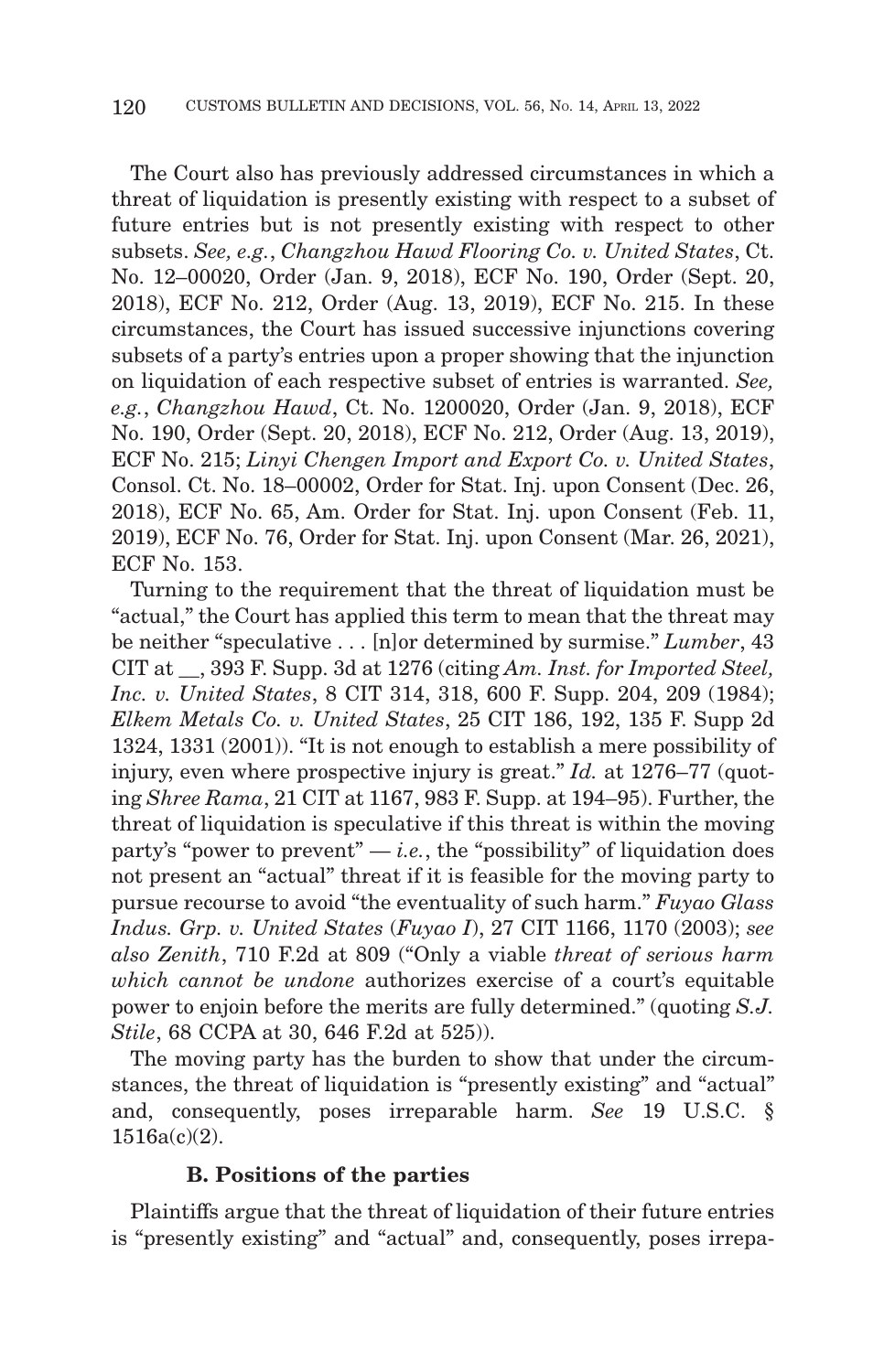rable harm. *See* Pls. Br. at 5, 7; Pls. Reply Br. at 5, 13. Plaintiffs allege that this irreparable harm stems from the "possibility of not having the remedy to seek judicial review and economic loss" if Commerce instructs Customs to liquidate plaintiffs' future entries prior to the conclusion of this litigation. Pls. Br. at 7.

## **1. Whether threat of liquidation is "presently existing"**

Plaintiffs contend first that the threat of liquidation of their future entries is "presently existing" because the threat becomes imminent as soon as Commerce publishes the underlying AD or CVD order. *See* Pls. Br. at 5, 7; Pls. Reply Br. at 7–8, 10–12. Plaintiffs argue that three decisions of this Court — *Husteel*, *Mid Continent* and *Mosaic*— support their interpretation of a "presently existing" threat. *Husteel*, 38 CIT 1887, 34 F. Supp. 3d 1355; *Mid Continent Steel & Wire, Inc. v. United States*, 44 CIT \_\_, 427 F. Supp. 3d 1375 (2020); *Mosaic Co. v. United States*, 45 CIT \_\_, 540 F. Supp. 3d 1330 (2021).

Plaintiffs point first to *Husteel*, a 2014 USCIT decision in which the court issued injunctions of limited scope that covered the moving parties' entries made during the first POR, then underway, of the underlying AD order.10 *See* Pls. Br. at 5–6; Pls. Reply Br. at 7–8 (citing *Husteel*, 38 CIT at 1888, 1890–93, 34 F. Supp. 3d at 1358, 1360–62). The court identified a "confluence of considerations" leading it to conclude that the injunctions were proper, including that the threat of harm caused by liquidation without further notice pursuant to 19  $C.F.R. \S 351.212(c)$  was "sufficiently imminent," and that the injunctions would protect the parties from "any negative ramifications of an erroneous liquidation" of those entries. *Husteel*, 38 CIT at 1891–92, 34 F. Supp. 3d at 1360–61. Referencing *Husteel*, plaintiffs in this case contend that the threat of liquidation of their future entries is "presently existing" and consequently warrants the issuance of an injunction of indeterminate scope. *See* Pls. Br. at 5–6; Pls. Reply Br. at 7–8.

Plaintiffs point also to two recent decisions in which the Court issued injunctions fashioned similarly to the injunction of indeterminate scope that plaintiffs request. First, plaintiffs reference *Mid Continent*, a 2020 decision in which the court, approximately five years after the underlying litigation had commenced, issued an injunction of indeterminate scope because the moving parties had "established a 'presently existing, actual threat' of irreparable harm for entries

<sup>&</sup>lt;sup>10</sup> In *Husteel*, the court issued multiple injunctions because several consolidated plaintiffs filed separate motions for statutory injunctions pursuant to 19 U.S.C. § 1516a(c)(2). *See Husteel*, 38 CIT at 1895, 34 F. Supp. 3d at 1363 ("The court accordingly grants the movants' motions. One typical injunction is attached hereto for clarity. Individual orders regarding the other movants' motions will enter separately.").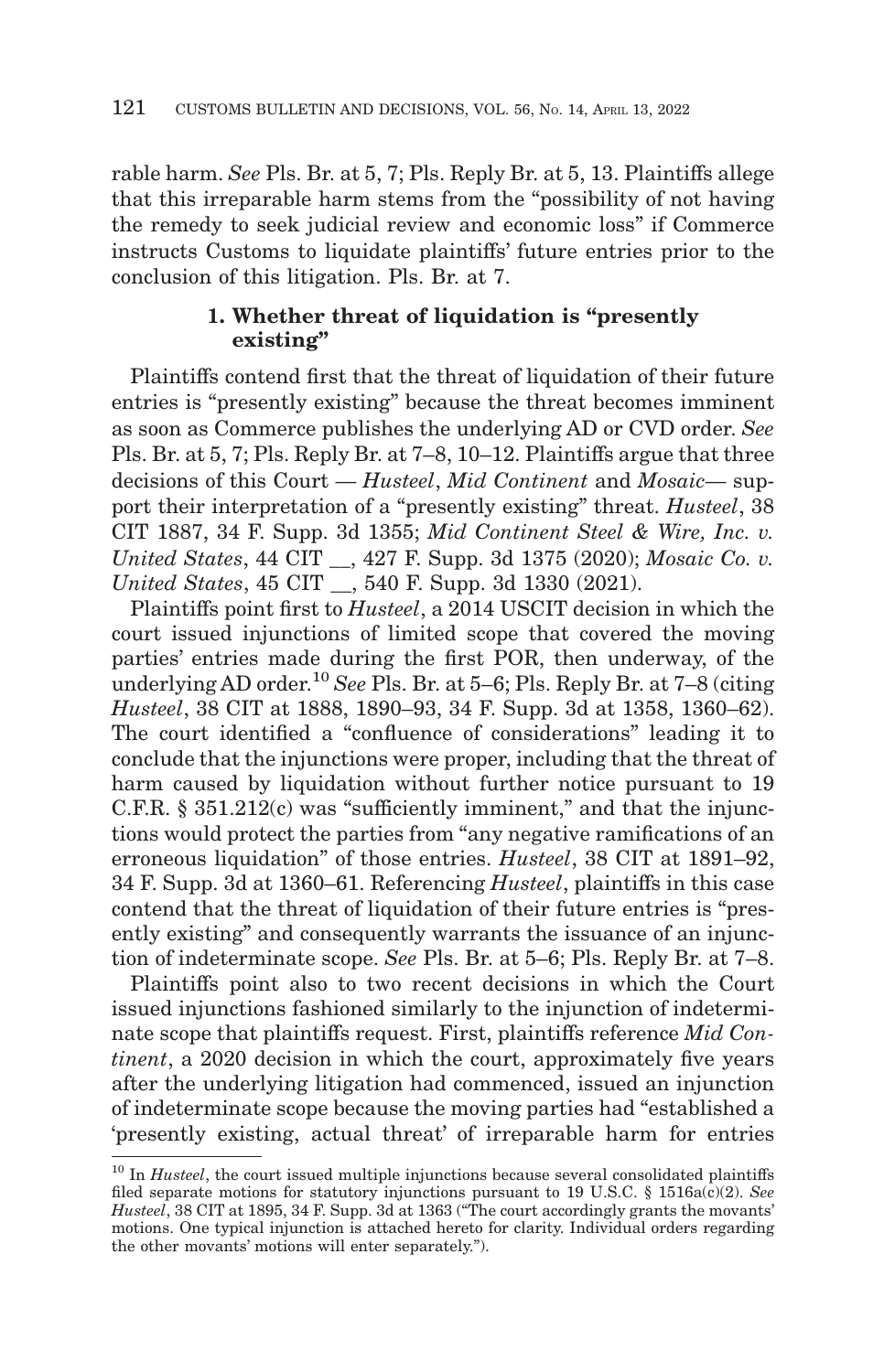subject to [the first] and subsequent administrative reviews." *Mid Continent*, 44 CIT at \_\_, 427 F. Supp. 3d at 1379, 1382 (quoting *Zenith*, 710 F.2d at 809); *see* Pls. Br. at 5–7. The court reasoned that the threat of liquidation became "sufficiently imminent" when Commerce published the underlying AD order, as the "potential harm flows from the results of the investigation" leading to the order. *Id.* at \_\_, 427 F. Supp. 3d at 1383–84.

Second, plaintiffs reference *Mosaic*, a 2021 decision in which the court echoed the conclusion of the *Mid Continent* court that the threat of liquidation becomes immediate and presently existing upon "the publication of the CVD Order." *See* Notice Suppl. Auth., ECF No. 35; *Mosaic*, 45 CIT at \_\_, 540 F. Supp. 3d at 1334, 1336. Unlike the *Mid Continent* court, however, the *Mosaic* court issued an injunction of indeterminate scope before an interested party could request an AR of entries made during the first POR. *Mosaic*, 45 CIT at \_\_, 540 F. Supp. 3d at 1335, 1337. Relying on these decisions, plaintiffs argue that the threat of liquidation of all of their entries — including their future entries — became imminent and irreparable when Commerce published the Vietnam Mattresses Order. *See* Notice Suppl. Auth. at 2; Pls. Br. at 7–8. Consequently, according to plaintiffs, this "presently existing" threat of liquidation warrants the issuance of an injunction of indeterminate scope. *See* Pls. Br. at 7–8.

Defendant argues that plaintiffs do not establish that the threat of liquidation of their future entries is "presently existing." *See* Def. Resp. Br. at 11. Defendant challenges the interpretation of a "presently existing" threat that plaintiffs advance. *See id.* at 11–14. Contesting plaintiffs' reliance on *Husteel*, defendant notes that the court in that decision did not issue an injunction of indeterminate scope similar to the injunction that plaintiffs request in this case, but rather issued injunctions of limited scope covering the moving parties' entries made during the first POR. *See id.* at 13 (citing *Husteel*, 38 CIT at 1895–96, 34 F. Supp. 3d at 1364).

Defendant challenges also plaintiffs' reliance on *Mid Continent* and *Mosaic*. Defendant points out that the *Mid Continent* court granted an injunction of indeterminate scope approximately five years into the litigation, after the first two ARs were completed and the next two ARs were underway. *See id.* at 12. Defendant notes that plaintiffs in this case seek an injunction of indeterminate scope "long before any of the administrative reviews are even scheduled to *commence*." *Id.* (emphasis supplied).

Next, defendant challenges plaintiffs' reliance on *Mosaic*. *See* Def.'s Resp. Notice Suppl. Auth., ECF No. 37. Defendant argues that the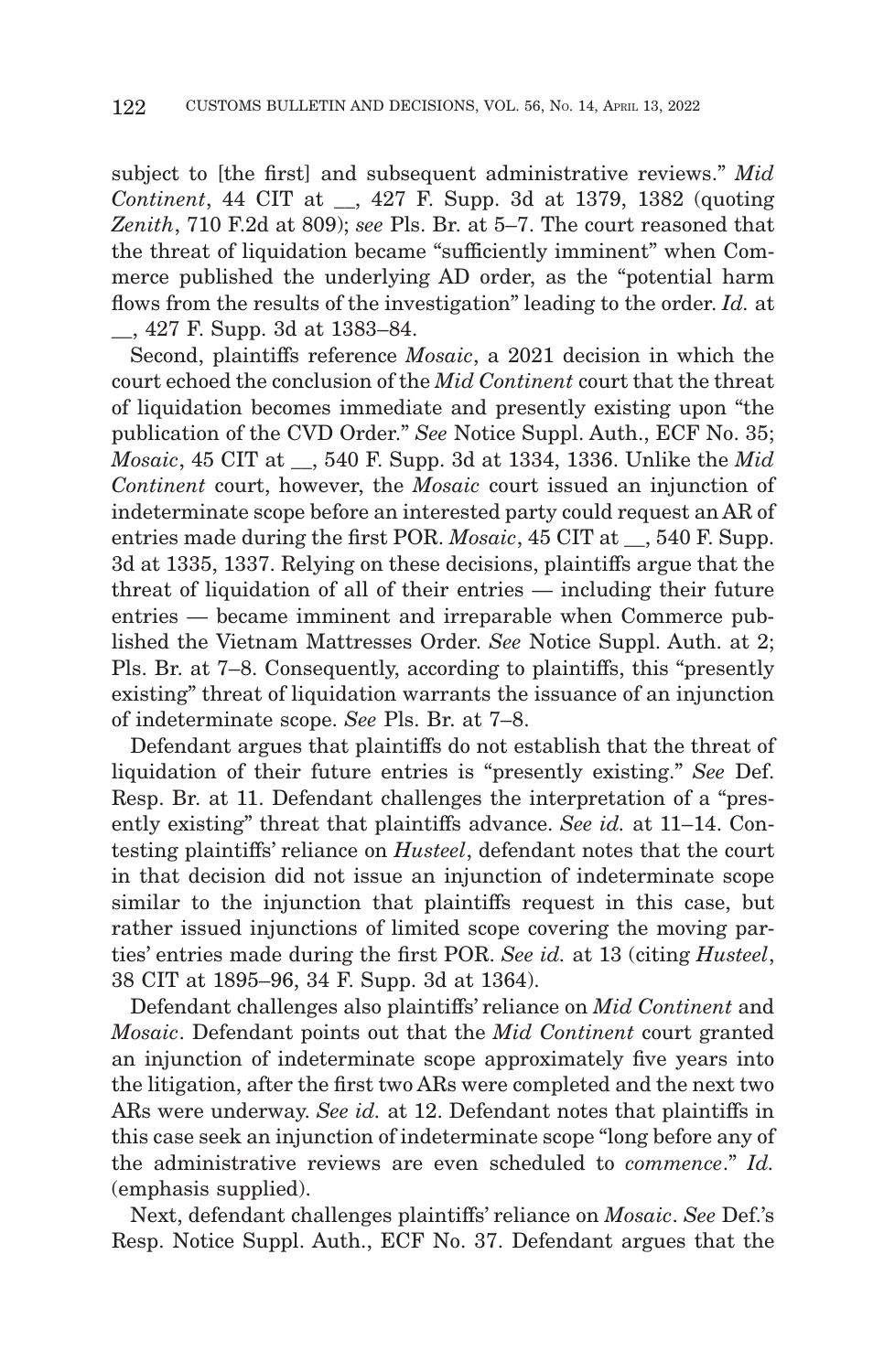conclusion in *Mosaic* that statutory injunctions granted pursuant to 19 U.S.C. § 1516a(c)(2) are not "extraordinary" remedies is inconsistent with past decisions of the Federal Circuit. *See id.* at 2–3 (citing *Wind Tower*, 741 F.3d at 95; *Zenith*, 710 F.2d at 809–10). Defendant points also to the *Mosaic* decision's "heav[y]" reliance upon the language and principles of *Mid Continent*, a decision that, according to defendant, is factually dissimilar to this case. *See id.* at 3–4.

Further, defendant argues that the alleged threat posed by the liquidation of plaintiffs' future entries does not accord with the interpretation that a threat is "presently existing" if the entries at issue face immediate liquidation or liquidation as soon as the POR thenunderway concludes. *See* Def. Resp. Br. at 5–6, 11; *see also Asociación de Exportadores*, Ct. No. 18–00195, Order for Stat. Inj. upon Consent (Jan. 19, 2021), ECF No. 65; *Dalian*, Ct. No. 20–00110, Order (Oct. 18, 2021), ECF No. 75; *Husteel*, 38 CIT at 1890–93, 34 F. Supp. 3d at 1360–62; *Husteel*, Consol. Ct. No. 14–00215, Order (Dec. 18, 2014), ECF No. 72; *Am. Cast Iron Pipe*, 43 CIT at \_\_, 399 F. Supp. 3d at 1365 n.3, 1369; *Am. Cast Iron Pipe*, Ct. No. 19–00083, Order (Sept. 4, 2019), ECF No. 15. To support this argument, defendant details Commerce's administrative procedure for lifting the suspension of liquidation and directing that Customs liquidate entries of merchandise. *See* Def. Resp. Br. at 6–8. Defendant points out that under the applicable regulation, interested parties are entitled to request an AR during each anniversary month of the Vietnam Mattresses Order the month of May. *See id.* at 6; 19 C.F.R. § 351.213(b)(1); Vietnam Mattresses Order. Defendant consents to an injunction of limited scope covering plaintiffs' entries that would be covered by an AR 1, which can be requested in May 2022. *See* Def. Resp. Br. at 2. Notably, defendant's consent to an injunction of limited scope covering such entries is not contingent on plaintiffs or any other interested party requesting an AR 1 in May  $2022<sup>11</sup>$  *See id.* 

For entries that would be covered by an AR 2 — which would cover entries made between May 1, 2022, and April 30, 2023 — plaintiffs or any other interested party are entitled to request that AR in May 2023. 19 C.F.R. §  $351.213(b)(1)$ . Accordingly, defendant argues that the earliest date that plaintiffs' entries could be subject to liquidation

 $11$  It is the practice of the United States to consent to injunctions of limited scope without requiring that the moving parties request ARs of the entries corresponding to each injunction. *See, e.g.*, *Cheng Shin Rubber Ind. Co. v. United States*, Ct. No. 21–00398, Def.'s Opp. Pl.'s Mot. Modify Inj. (Jan. 18, 2022) at 12, ECF No. 40; *Best Mattresses Int'l Co. v. United States*, Consol. Ct. No 21–00281, Def.'s Partial Opp. Pls.' Mot. for Stat. Inj. (Aug. 20, 2021) at 2, 7, ECF No. 25; *Mosaic*, Consol. Ct. No. 21–00116, Gov.'s Partial Opp. OCP S.A.'s Mot. for Stat. Inj. in Case No. 21–00218 (July 23, 2021) at 8 n.2, ECF No. 28; *Camso Inc. v. United States*, Consol. Ct. No. 17–00060, Consent Mot. for Prelim. Inj. (June 12, 2017), at 5, ECF No. 31.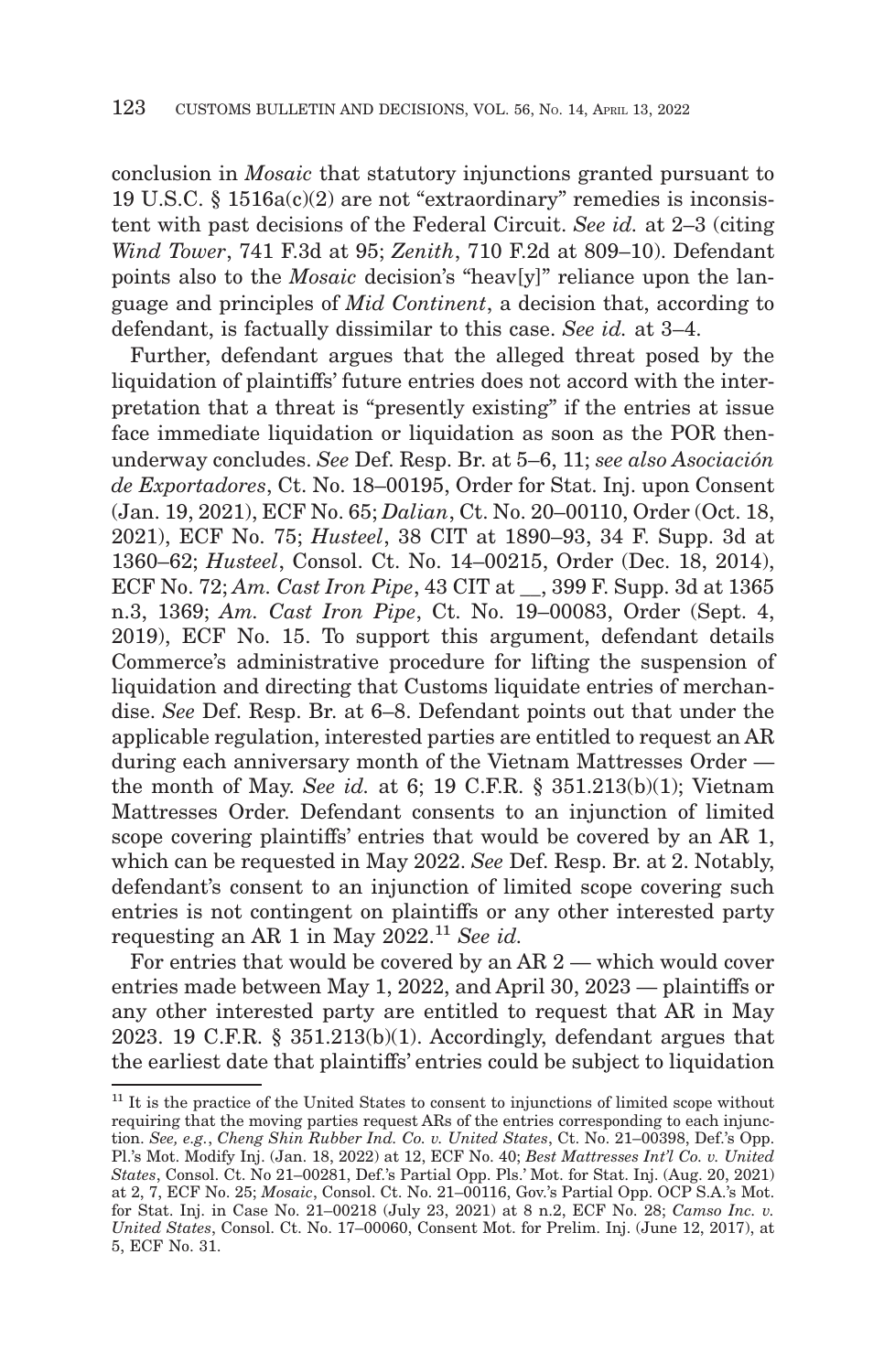is July 6, 2023.<sup>12</sup> Based on the statutory timeline for the liquidation of entries subject to the Vietnam Mattresses Order, defendant contends that the threat of liquidation of plaintiffs' future entries is not "presently existing." *See* Def. Resp. Br. at 9–11.

## **2. Whether threat of liquidation is "actual"**

Plaintiffs contend also that the threat of liquidation of their future entries is "actual." Plaintiffs articulate two reasons that the "premature[]" liquidation of their future entries presents a sufficiently nonspeculative threat. Pls. Reply Br. at 5 n.1.

First, plaintiffs argue that their entries face an actual threat of liquidation that "increases as the litigation" proceeds. *See id.* at 4–5, 8. Plaintiffs allege that the threat of liquidation of their future entries at the 144.92% rate set by Commerce in its Final Determination is non-speculative because at this moment in time — when plaintiffs' motion for a statutory injunction is being deliberated — that rate applies equally to all of their entries, including all entries that have not yet been made. *See id.* at 4–5. Plaintiffs contend further that it is "not reasonable" for defendant to assume that plaintiffs will make certain decisions that could affect whether this rate will in fact apply to their future entries. *Id.* at 5. These decisions include whether plaintiffs will exercise their rights to request any future ARs, and, if they make such a request with respect to one or more ARs, whether plaintiffs might choose on one or more occasions to appeal to this Court the results of the respective AR, and whether plaintiffs will seek future injunctions in conjunction with any such appeals. *See id.* at 4–5. Accordingly, plaintiffs argue that since defendant cannot presume how plaintiffs will make any of these decisions, "[a]s the years go on" the scenarios under which plaintiffs' future entries face an actual threat of liquidation at the 144.92% rate will "multiply." *Id.* at 5.

Second, plaintiffs contend that potential miscommunication or errors by the United States that could result in the "premature[]" liquidation of their future entries pose an actual, non-speculative threat. *See id.* at 5 n.1, 10, 13–14.

<sup>12</sup> As discussed in note 6, *supra*, the court evaluates the liquidation of plaintiffs' entries with reference to Commerce's consistent practice of waiting 35 days before sending liquidation instructions to Customs. *See also* Def. Resp. Br. at 8 n.1. Accordingly, July 6, 2023 (35 days following the conclusion of the May 2023 AR-request period) is the earliest date on which Commerce could send liquidation instructions to Customs — though it is not necessarily the case that liquidation will commence on this date. 19 C.F.R. § 351.212(c). Subsequently, Customs must within six months liquidate the covered entries, or else those entries will be deemed liquidated at the cash-deposit rate in effect at the time of entry. 19 U.S.C. § 1504(d); *see also Am. Power*, 39 CIT at \_\_, 121 F. Supp. 3d at 1301–02.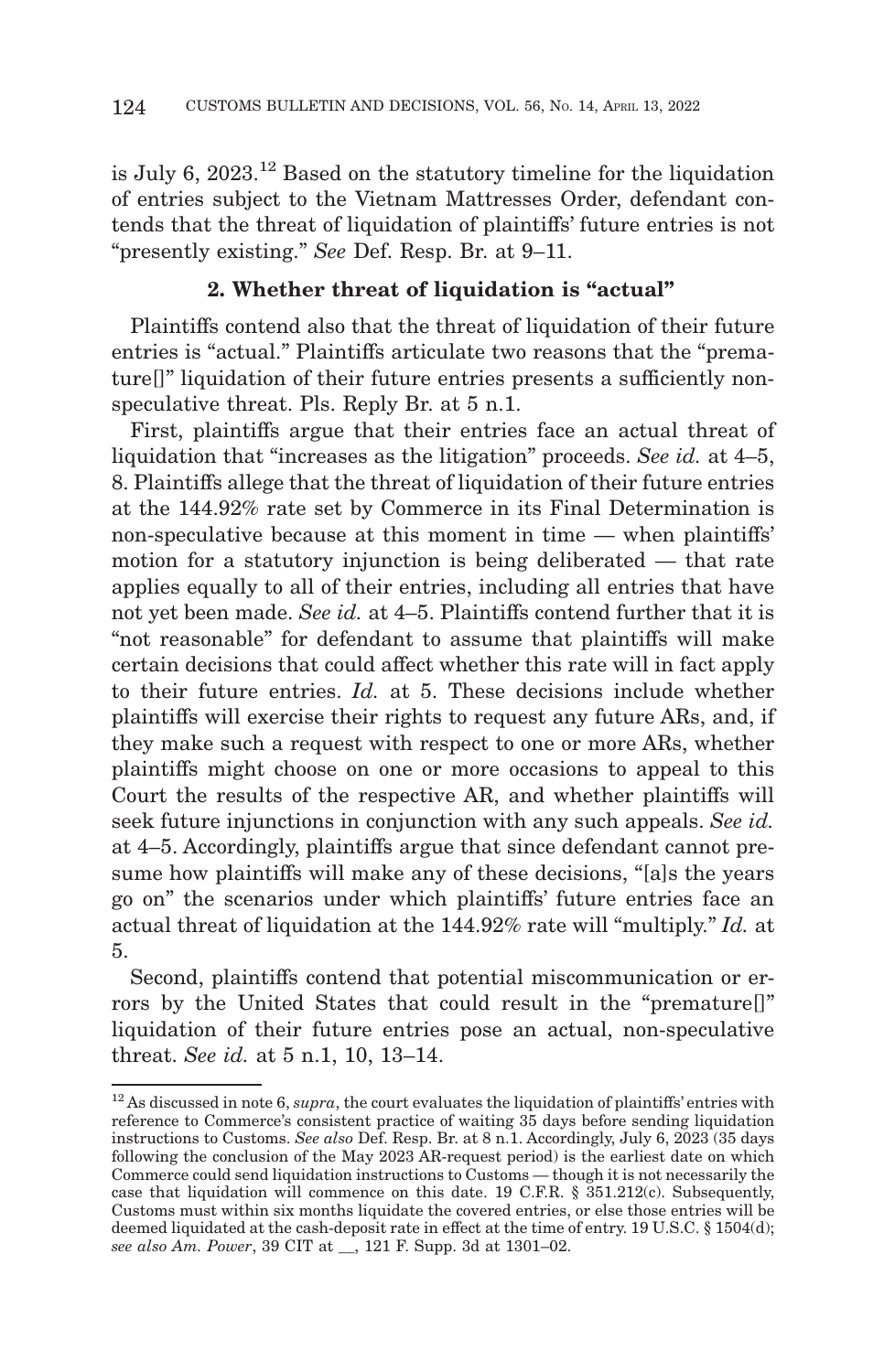Defendant challenges plaintiffs' assertion that the "premature liquidation" of their future entries presents a sufficiently nonspeculative threat. *See* Def. Resp. Br. at 15–16. Defendant contends, rather, that it is plaintiffs' requested relief that is premature, as the alleged threat to their future entries is speculative. *See id.* at 15.

Defendant points to *Fuyao I* and *Fuyao II*, two 2003 decisions of this Court concerning successive motions to enjoin the liquidation of the moving party's entries that were subject to an AD order. *See id.* at 14–15 (citing *Fuyao I*, 27 CIT 1166; *Fuyao II*, 27 CIT 1321). In *Fuyao I*, the court denied the moving party's first motion for an injunction, concluding that the party's argument on the irreparable harm factor was not persuasive. *See Fuyao I*, 27 CIT at 1168. The party had argued that it was in the process of reevaluating its decision to request an AR, and should it withdraw its request, that it would suffer irreparable harm because its entries covered by the AR would be liquidated. *See id.* The court rejected this argument, reasoning that because the moving party had not yet decided to withdraw its request, the irreparable harm was "wholly within [the party's] power to prevent" and was "more in the way of a possibility than a present threat." *Id.* at 1170. Consequently, the court concluded that the irreparable harm associated with liquidation was too speculative to warrant the issuance of an injunction. *Id.* (citing *S.J. Stile*, 68 CCPA at 30, 646 F.2d at 525).

Following the court's decision, the moving party withdrew its AR request and moved a second time for an injunction. *See Fuyao II*, 27 CIT at 1321–22. This time, the court concluded that the party had "established the 'crucial element' of immediate irreparable harm" because the prospect of the liquidation of its entries was no longer speculative. *Id.* at 1324 (quoting *Corus Grp. PLC v. Bush*, 26 CIT 937, 942, 217 F. Supp. 2d 1347, 1354 (2002), *aff'd in part sub nom. Corus Grp. PLC v. Int'l Trade Comm'n*, 352 F.3d 1351 (Fed. Cir. 2003)). Accordingly, the court issued an injunction covering the party's entries that would have been subject to the withdrawn AR. *See id.* at 1322, 1324.

Defendant argues that the circumstances in this case resemble the circumstances in *Fuyao I*. *See* Def. Resp. Br. at 14–15. According to defendant, plaintiffs are entitled "when the time is appropriate" to request one or more ARs or to move for one or more injunctions on the liquidation of their future entries. *Id.* at 10, 16–17. Defendant contends that the availability to plaintiffs of this recourse renders the liquidation of plaintiffs' future entries more of a possibility than an "actual" threat. *See id.* at 14–15.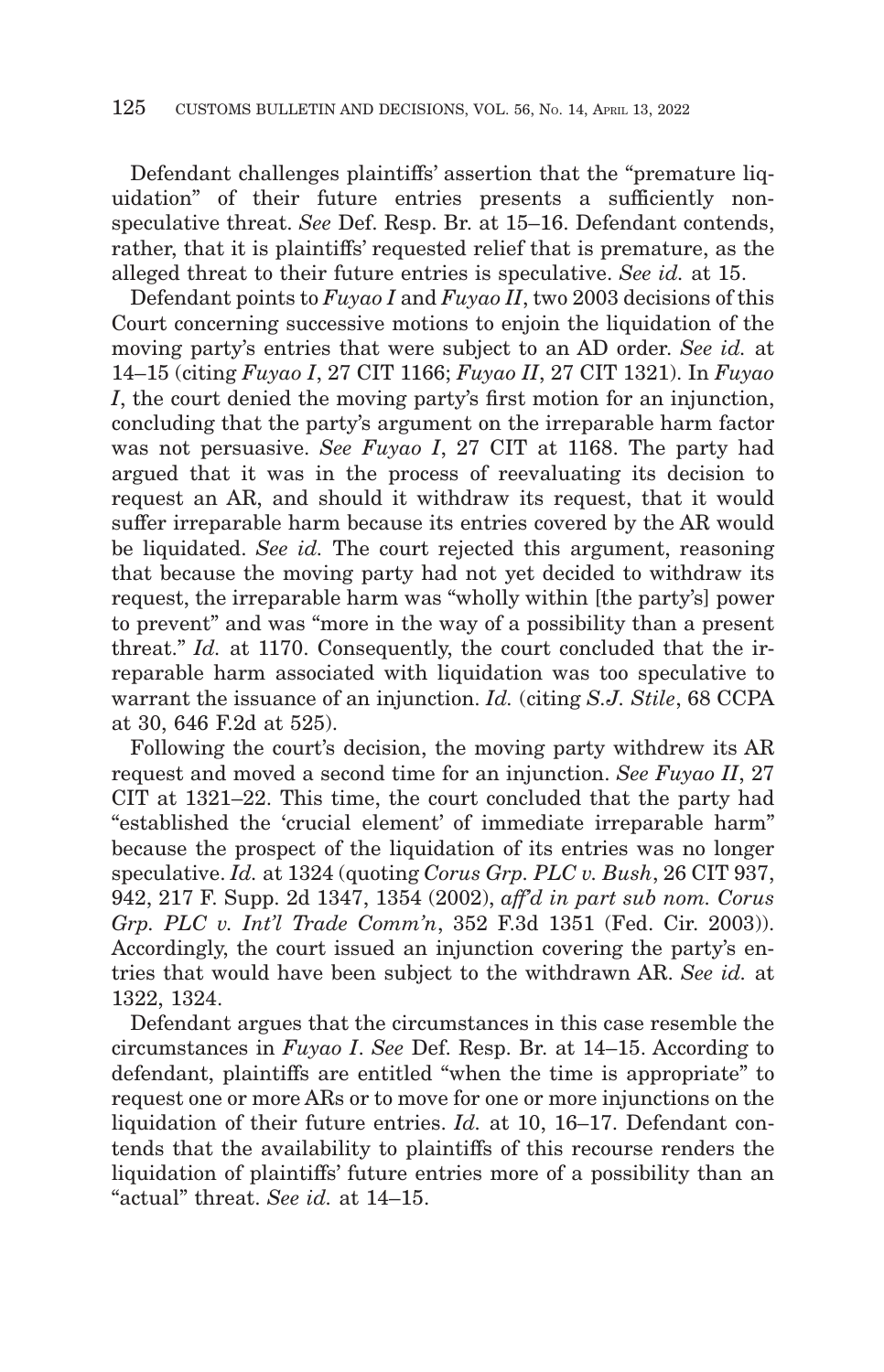### **C. Analysis**

Plaintiffs do not demonstrate that the threat of liquidation of their future entries is "presently existing" and "actual." Accordingly, plaintiffs do not face irreparable harm without an injunction of indeterminate scope.

## **1. Whether threat of liquidation is "presently existing"**

The threat of liquidation of plaintiffs' future entries is not "presently existing." To start, the alleged threat posed by the liquidation of plaintiffs' future entries does not accord with the understanding that a threat is presently existing if the entries at issue face immediate liquidation or liquidation as soon as the POR then-underway concludes. *See, e.g.*, *Asociación de Exportadores*, Ct. No. 18–00195, Order for Stat. Inj. upon Consent (Jan. 19, 2021), ECF No. 65; *Dalian*, Ct. No. 20–00110, Order (Oct. 18, 2021), ECF No. 75; *Husteel*, 38 CIT at 1890–93, 34 F. Supp. 3d at 1360–62; *Husteel*, Consol. Ct. No. 14–00215, Order (Dec. 18, 2014), ECF No. 72; *Am. Cast Iron Pipe*, 43 CIT at \_\_, 399 F. Supp. 3d at 1365 n.3, 1369; *Am. Cast Iron Pipe*, Ct. No. 19–00083, Order (Sept. 4, 2019), ECF No. 15.

Defendant's description of Commerce's process for the suspension of liquidation, which plaintiffs do not contest, establishes that the earliest point at which plaintiffs' future entries might be liquidated is July 6, 2023. The basis for this conclusion — which the parties do not contest — is that defendant consents already to an injunction that covers plaintiffs' entries that would be covered by an AR 1 and are made between November 3, 2020, and April 30, 2022 (excluding any entries made during the gap period from May 2, 2021, through May 13, 2021). Defendant consents to the court enjoining these entries to the end of the litigation. *See* Def. Resp. Br. at 2. The first subset of plaintiffs' entries that faces a threat of liquidation is the subset that would be covered by an AR 2 and might be made between May 1, 2022, and April 30, 2023 — entries the review of which plaintiffs or any other interested party is entitled to request in May 2023.<sup>13</sup>

This statutory timeline indicates that the threat of liquidation of plaintiffs' future entries is not "immediate" or "imminent" as the Court previously has interpreted those terms. *Cf. Mid Continent*, 44 CIT \_\_, 427 F. Supp. 3d 1375; *Mosaic*, 45 CIT \_\_, 540 F. Supp. 3d 1330; *Best Mattresses*, 46 CIT \_\_, Slip Op. 22–11 (Feb. 14, 2022).

Further, of the three decisions that plaintiffs claim support their interpretation of a "presently existing" threat, *Husteel* is not apposite

<sup>&</sup>lt;sup>13</sup> As discussed *infra*, Section I.C.2.a, plaintiffs may also preserve a suspension of liquidation on their entries by seeking a Form 24 agreement or pursuing "regular motion practice." *See* USCIT Rules, Appendix of Forms, Specific Instructions - Form 24.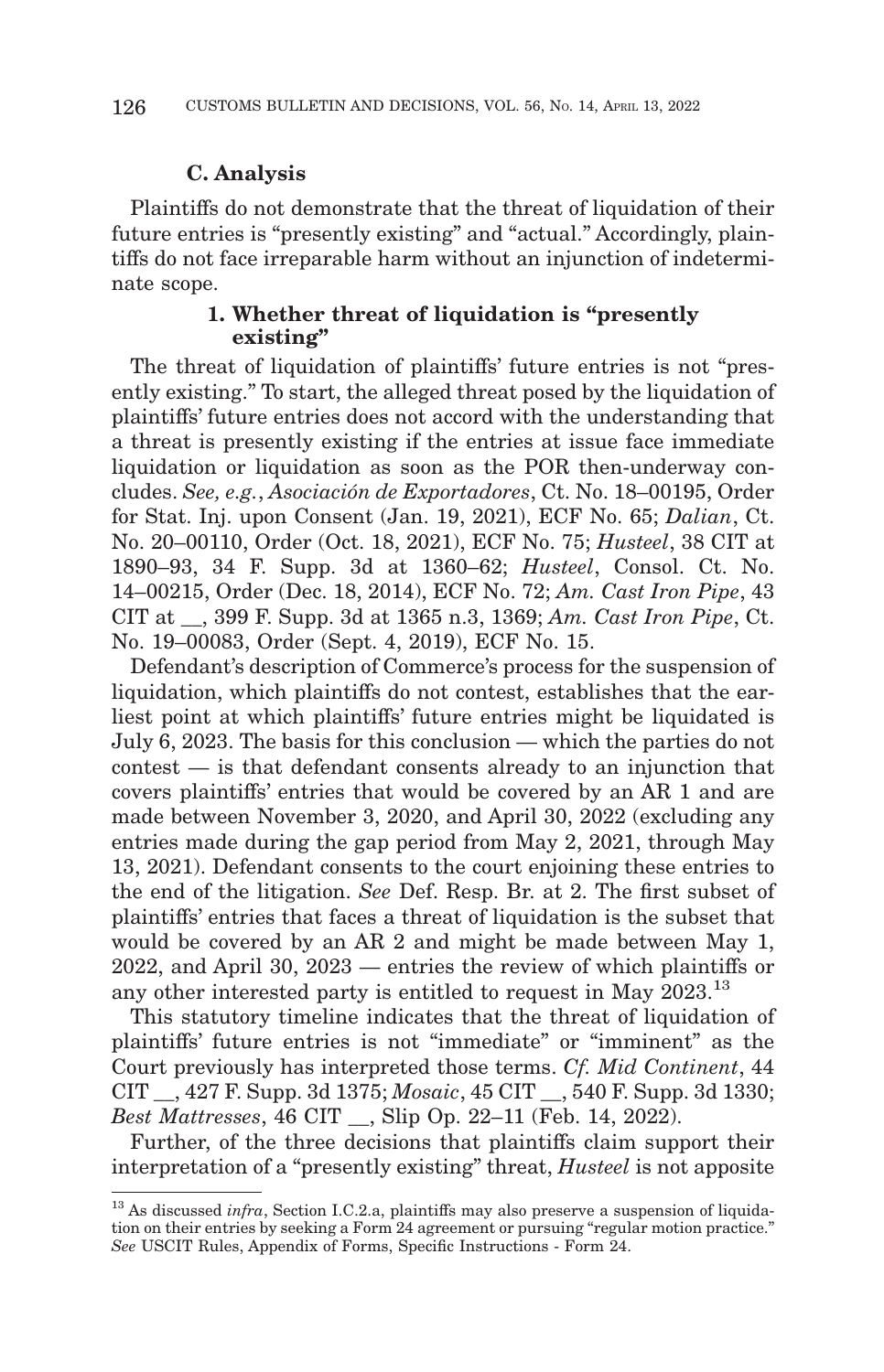to this case and *Mid Continent* and *Mosaic* are not persuasive sources of authority. To start, *Husteel* does not support plaintiffs' argument that the threat of liquidation of their future entries is imminent. In *Husteel*, the court issued injunctions of limited scope covering a limited and defined subset of future entries — specifically, entries that would be made during the nine remaining months of the first POR of the underlying AD order in that case. *See Husteel*, 38 CIT at 1896, 34 F. Supp. 3d at 1364; *Husteel*, Consol. Ct. No. 14–00215, Order (Dec. 18, 2014), ECF No. 72. Plaintiffs attempt to analogize the *Husteel* injunctions to plaintiffs' requested injunction of indeterminate scope, which would cover *all* of plaintiffs' future entries. However, contrary to plaintiffs' assertion, the *Husteel* court did not consider an injunction covering all future entries necessary to ensure "that movants receive the full benefit of their judicial challenge to the investigation, and possibly to the order itself." *See Husteel*, 38 CIT at 1891, 34 F. Supp. 3d at 1360; *see also* Pls. Reply Br. at 7. Accordingly, the facts and holding of *Husteel* do not support plaintiffs' argument.

Turning to *Mid Continent*, the court does not find persuasive plaintiffs' reliance on the conclusion in that decision that the harm of liquidation becomes "sufficiently imminent" when Commerce publishes an AD or CVD order, on the grounds that the "potential harm flows from the results of the investigation" leading to the order. *Mid Continent*, 44 CIT at \_\_, 427 F. Supp. 3d at 1383–84. Typically, the Court has issued statutory injunctions that cover entries facing immediate liquidation or liquidation as soon as the POR then-underway concludes. *See, e.g.*, *Asociación de Exportadores*, Ct. No. 18–00195, Order for Stat. Inj. upon Consent (Jan. 19, 2021), ECF No. 65; *Dalian*, Ct. No. 20–00110, Order (Oct. 18, 2021), ECF No. 75; *Husteel*, 38 CIT at 1890–93, 34. F. Supp. 3d at 1360–62; *Husteel*, Consol. Ct. No. 14–00215, Order (Dec. 18, 2014), ECF No. 72; *Am. Cast Iron Pipe*, 43 CIT at \_\_, 399 F. Supp. 3d at 1365 n.3, 1369; *Am. Cast Iron Pipe*, Ct. No. 19–00083, Order (Sept. 4, 2019), ECF No. 15. Once that POR concludes, Customs typically does not liquidate entries made during the ensuing POR for, at minimum, approximately 14 months.14 *See* 19 C.F.R.  $\S$  351.213(b)(1), (e)(1). Further, with respect to entries that

<sup>&</sup>lt;sup>14</sup> These ensuing entries typically are not liquidated for, at minimum, approximately 14 months, because Commerce must wait for the combined length of the following time periods to pass prior to sending liquidation instructions to Customs: (1) the 12-month POR during which the entries are made, *see* 19 C.F.R. § 351.213(e)(1); (2) the anniversary month of the underlying order, which serves as a one-month AR request period, *see* 19 C.F.R. § 351.213(b)(1); and (3) Commerce's typical 35-day waiting period to send liquidation instructions to Customs. In this case, as the court has stated, should plaintiffs decide to not request an AR 2, the earliest point at which Customs may liquidate plaintiffs' entries that would be covered by an AR 2 is July 6, 2023 — approximately sixteen months from the date of the publication of this decision.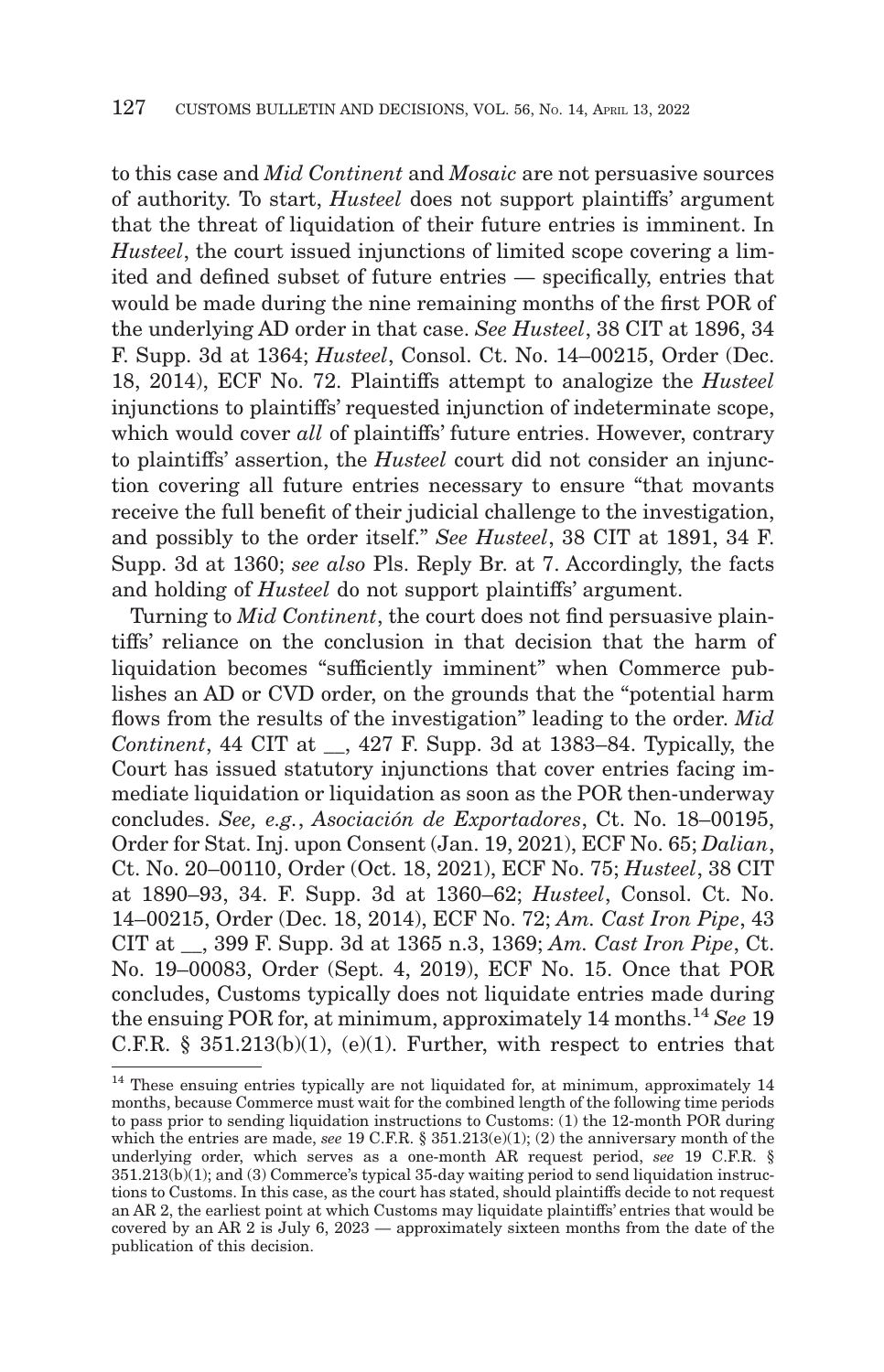would be covered by the ensuing POR, a party is entitled to pursue three options, any one of which would protect those entries: (1) file a Form 24 with respect to the entries associated with the ensuing POR; (2) follow "regular motion practice" to secure an injunction on liquidation with respect to the entries associated with the ensuing POR; or (3) request an AR with respect to the ensuing POR. *See Am. Power*, 39 CIT at \_\_, 121 F. Supp. 3d at 1301–02; *YC Rubber*, 43 CIT at \_\_ n.2, 415 F. Supp. 3d at 1243 n.2; USCIT Rules, Appendix of Forms, Specific Instructions - Form 24.

On this basis, plaintiffs' circumstance does not meet the standard for an immediate threat of liquidation because plaintiffs have ample time — well over one year — before they might suffer the alleged consequences, and irreparable harm, associated with the liquidation of their future entries. *See Fuyao II*, 27 CIT at 1324–25 (declining to grant an injunction of indeterminate scope, reasoning instead that "immediate irreparable harm" existed only with respect to entries made during the then recently concluded POR); *see also Nucor*, 29 CIT at 1453, 1464, 412 F. Supp. 2d at 1343, 1352 (concluding that the alleged harm to the moving parties' entries made subsequent to the AR whose final results were appealed was not "'immediate,' as the law requires to justify the extraordinary relief" sought). These consequences — namely, the loss of plaintiffs' statutory right to judicial review and economic loss with respect to their future entries — do not "presently" exist so long before an act of liquidation that could trigger the consequences might occur. *See Husteel*, 38 CIT at 1890–91, 1896, 34. F. Supp. 3d at 1359–60, 1364 (determining that the consequences of liquidation were "presently existing" only with respect to entries that were already made or that would be made during the nine remaining months of the POR then-underway (quoting *Zenith*, 710 F.2d at 809)); Pls. Br. at 7. Accordingly, the court concludes that plaintiffs' reliance in this case on *Mid Continent* is not persuasive.15

Last, plaintiffs urge the court to adopt the reasoning and conclusions of the *Mosaic* decision. *See* Notice Supp. Authority; *Mosaic*, 45 CIT at  $\,$ , 540 F. Supp. 3d at 1330. The court declines to do so.<sup>16</sup> *Mosaic*, which relied extensively upon "the reasoning of *Mid Continent*, and the principles upon which it is based, as they apply to the issue of irreparable harm," echoed the conclusion in *Mid Continent* that the threat of liquidation becomes immediate and presently ex-

<sup>15</sup> The court notes also that the factual circumstances of *Mid Continent* and this case are strikingly different. In *Mid Continent*, the court issued an injunction of indeterminate scope after the first two ARs were completed and two additional ARs were underway. *See Mid Continent*, 44 CIT at \_\_, 427 F. Supp. 3d at 1378–80.

<sup>16</sup>*See Algoma Steel Corp. v. United States*, 865 F.2d 240, 243 (Fed. Cir. 1989) (explaining that one judge on the USCIT is not bound by the decisions of another judge on the Court).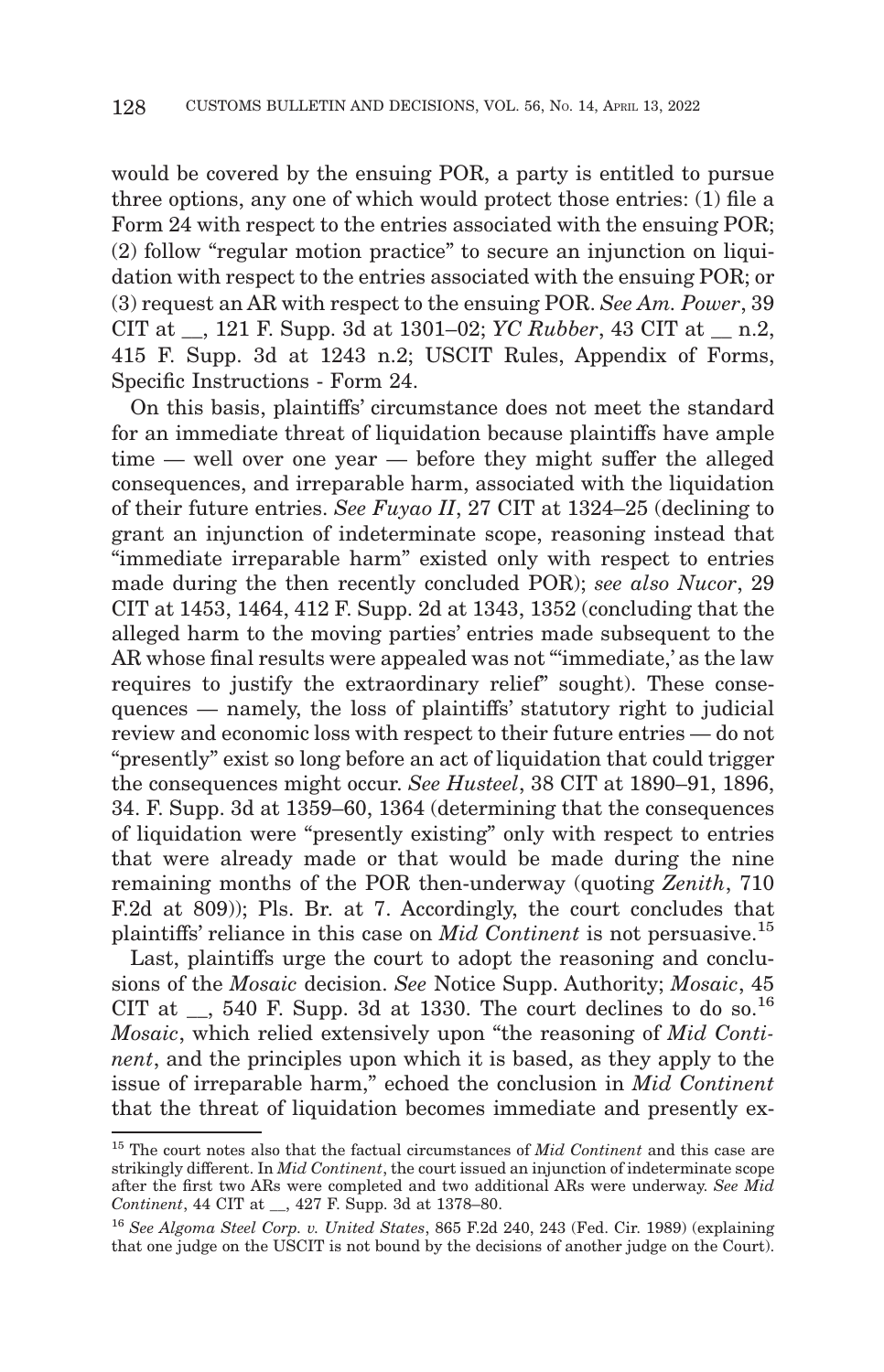isting upon "the publication of the [AD or] CVD Order." *Mosaic*, 45 CIT at  $\,$ , 540 F. Supp. 3d at 1335–36. For the same reasons that plaintiffs' reliance in this case on *Mid Continent* is not persuasive, the court concludes also that plaintiffs' reliance on *Mosaic* is not persuasive.

In addition, the *Mosaic* decision states correctly that the Court frequently grants statutory injunctions on liquidation pursuant to 19 U.S.C. § 1516a(c)(2). *See id.* at \_\_, 540 F. Supp. 3d at 1334–35. However, the Court grants *infrequently* statutory injunctions of indeterminate scope such as the one that plaintiffs propose.17 *See Nucor*, 29 CIT at 1463 n.15, 412 F. Supp. 2d at 1351 n.15 (identifying cases "in a wide range of contexts" in which the Court has "denied requests to enjoin the liquidation of future entries"); *see also Husteel*, 38 CIT at 1890–93, 34 F. Supp. 3d at 1360–62; *Husteel*, Consol. Ct. No. 14–00215, Order (Dec. 18, 2014), ECF No. 72; *Am. Cast Iron Pipe*, 43 CIT at \_\_, 399 F. Supp. 3d at 1365 n.3, 1369; *Am. Cast Iron Pipe*, Ct. No. 19–00083, Order (Sept. 4, 2019), ECF No. 15; *cf. Mid Continent*, 44 CIT at \_\_, 427 F. Supp. 3d at 1386; *Mosaic*, 45 CIT at \_\_, 540 F. Supp. 3d at 1337–38. Further, the Federal Circuit has long held that "injunctive relief is to be granted only in extraordinary circumstances" and upon a proper showing that the requested relief is warranted. *Zenith*, 710 F.2d at 809; *see also Sumecht*, 923 F.3d at 1345 ("Although preliminary injunctions against liquidation have become almost automatic in antidumping and countervailing duty cases, they are an extraordinary remedy never awarded as of right." (internal quotation marks and citation omitted)).

In sum, the court concludes that plaintiffs' reliance on the foregoing decisions is misplaced, and the liquidation of plaintiffs' future entries is not a "presently existing" threat.

## **2. Whether threat of liquidation is "actual"**

The threat of liquidation of plaintiffs' future entries is not "actual" because both of plaintiffs' reasons that the "premature[]" liquidation of their future entries might occur are speculative. Pls. Reply Br. at 5 n.1.

<sup>&</sup>lt;sup>17</sup> In *Husteel*, for instance, the court did not issue injunctions of indeterminate scope, instead concluding that injunctions of limited scope were appropriate to ensure "that movants receive the full benefit of their judicial challenge to the investigation, and possibly to the order itself." *See Husteel*, 38 CIT at 1891–92, 34 F. Supp. 3d at 136062; *Husteel*, Consol. Ct. No. 14–00215, Order (Dec. 18, 2014), ECF No. 72.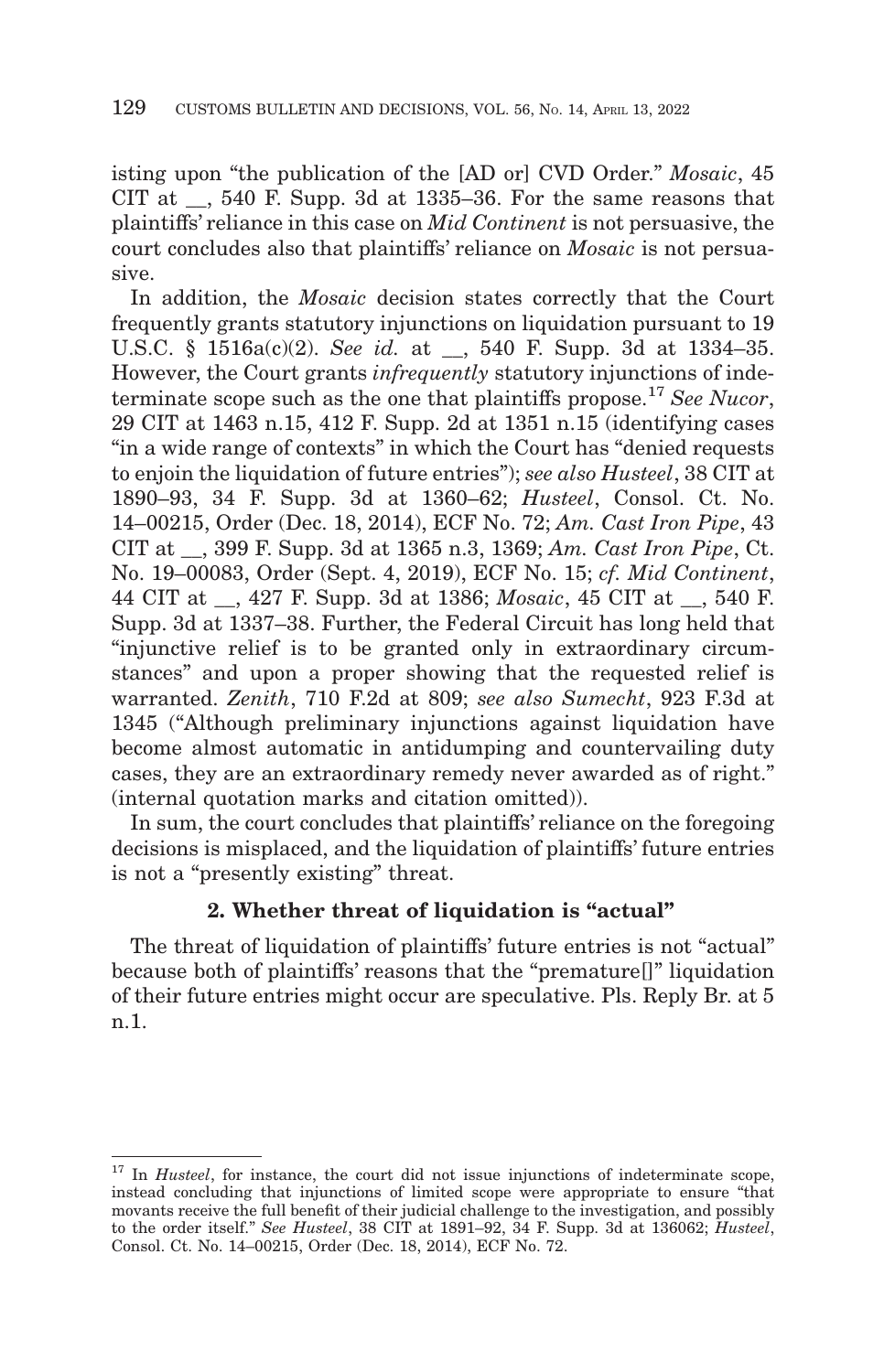### **a. Whether an ongoing** *threat* **of liquidation that "increases as the litigation carries on" — as described by plaintiffs — is "actual"**

The court considers first plaintiffs' allegation that the threat of liquidation is ongoing and "increases as the litigation carries on." *See* Pls. Reply Br. at 4–5, 8. Plaintiffs argue that the threat of liquidation is ongoing because their entries may be liquidated at the 144.92% rate set by Commerce in its Final Determination "until this litigation is ultimately resolved[,] and that threat only increases as the litigation carries on." *Id.* at 4. According to plaintiffs, "[a]s the years go on" the scenarios under which plaintiffs' entries face an actual threat of liquidation rate will "multiply." *Id.* at 5.

The *Fuyao I* and *Fuyao II* decisions demonstrate the reasons that the mere *threat* of liquidation is speculative — even if it is ongoing and "increases as the litigation carries on". *Id.* at 4; *see Fuyao I*, 27 CIT 1166; *Fuyao II*, 27 CIT 1321. In *Fuyao I*, the court denied the moving party's first motion for an injunction because the court found that the threat of liquidation posed by the party's potential withdrawal of its AR request was "wholly within [the party's] power to prevent" and consequently was "more in the way of a possibility than a present threat." 27 CIT at 1170. Once the party withdrew its AR request, however, the court concluded that the threat of liquidation was no longer speculative and now posed irreparable harm. *See Fuyao II*, 27 CIT at 1324. According to the court, the "possibility" of liquidation did not present an "actual" threat if the moving party was entitled to pursue recourse to avoid "the eventuality of such harm." *Fuyao I*, 27 CIT at 1170.

In this case, plaintiffs contend that their future entries face an ongoing threat of liquidation at the 144.92% rate set by Commerce in its Final Determination. *See* Pls. Reply Br. at 4–5. Plaintiffs point to several scenarios that might occur during the course of this litigation, which, according to plaintiffs, could lead to the premature liquidation of their future entries. *See id.* These scenarios include: (1) plaintiffs (and all other interested parties) decide not to request an AR, and one is not initiated; (2) plaintiffs (or any other interested party) request an AR and then withdraw the request within 90 days of initiation, resulting in the termination of the AR; (3) an AR is conducted and is not appealed to this Court; or (4) plaintiffs (or any other interested party) request an AR, the AR is conducted, plaintiffs (or any other interested party) appeal the final results of the AR, but then fail to request an injunction during pendency of the litigation before the Court. *See id.*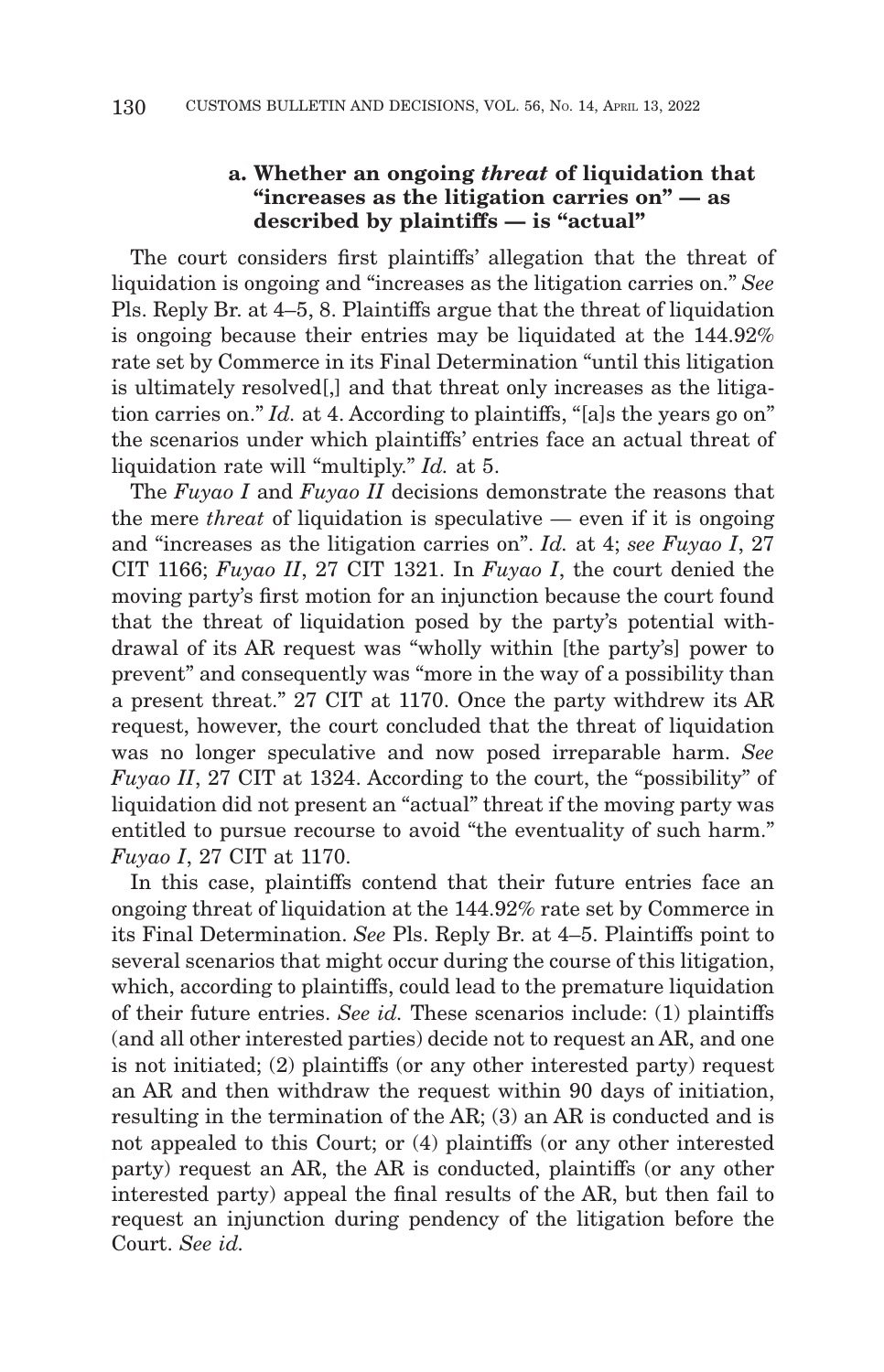As a threshold matter, it is notable that, as in *Fuyao I*, plaintiffs have within their power to decide what to do with respect to each scenario, but have not yet done so — namely, plaintiffs have not decided: (1) whether they will request one or more ARs; (2) should plaintiffs request one or more ARs, whether plaintiffs will subsequently withdraw such a request; (3) should Commerce conduct one or more ARs, whether plaintiffs will appeal to this Court the final results of the respective AR; or (4) should Commerce conduct one or more ARs — and should plaintiffs appeal to this Court the final results of the respective AR — whether plaintiffs will seek a future injunction in conjunction with such an appeal.18 *See id.*; *Fuyao I*, 27 CIT 1166. The mere possibility that plaintiffs will make certain decisions associated with each scenario does not support plaintiffs' contention that the liquidation of their future entries that could result from such decisions presents an actual and non-speculative threat, as such liquidation remains wholly within plaintiffs' "power to prevent." *Fuyao I*, 27 CIT at 1170.

With regard to plaintiff's first scenario, the possibility that plaintiffs will decide not to request an AR does not render the threat of liquidation of plaintiffs' future entries actual and non-speculative. This decision is fully within plaintiffs' control and, consequently, the threat of liquidation that plaintiffs allege is wholly within their "power to prevent." *Fuyao I*, 27 CIT at 1170.

Turning to plaintiffs' second scenario, the potential decision to withdraw a request for an AR is precisely the decision addressed in *Fuyao I* and *Fuyao II*. *Id.* at 1166; *Fuyao II*, 27 CIT 1321. In *Fuyao I*, the court determined that the liquidation of the moving party's entries did not pose an actual threat prior to the point at which the party withdrew its request for an AR. *See Fuyao I*, 27 CIT at 1170. Once the party withdrew its AR request, however, the court concluded that the threat of liquidation was no longer speculative and now posed irreparable harm. *See Fuyao II*, 27 CIT at 1324. In accordance with the

<sup>&</sup>lt;sup>18</sup> In *Fuyao I*, the court concluded that the harm resulting from the liquidation of the moving party's entries would arise only if the party acted to withdraw its request for an AR. *See Fuyao I*, 27 CIT at 1170. Of the four scenarios to which plaintiffs point, only one — the second scenario — involves a similar decision to undertake action; the three remaining scenarios might result in irreparable harm only if plaintiffs decide *not* to act. *See* Pls. Reply Br. at 4–5. However, this distinction is not material to a consideration of whether the premature liquidation that plaintiffs allege might result from the foregoing scenarios presents an "actual" threat. In *Fuyao I*, the court determined that whether an alleged harm is speculative does not depend on whether the party undertakes action to avoid the harm, but on whether the harm is within the party's "power to prevent." *Fuyao I*, 27 CIT at 1170. This "power," the court noted, may result from the party's "action *or* inaction." *Id.* (emphasis supplied).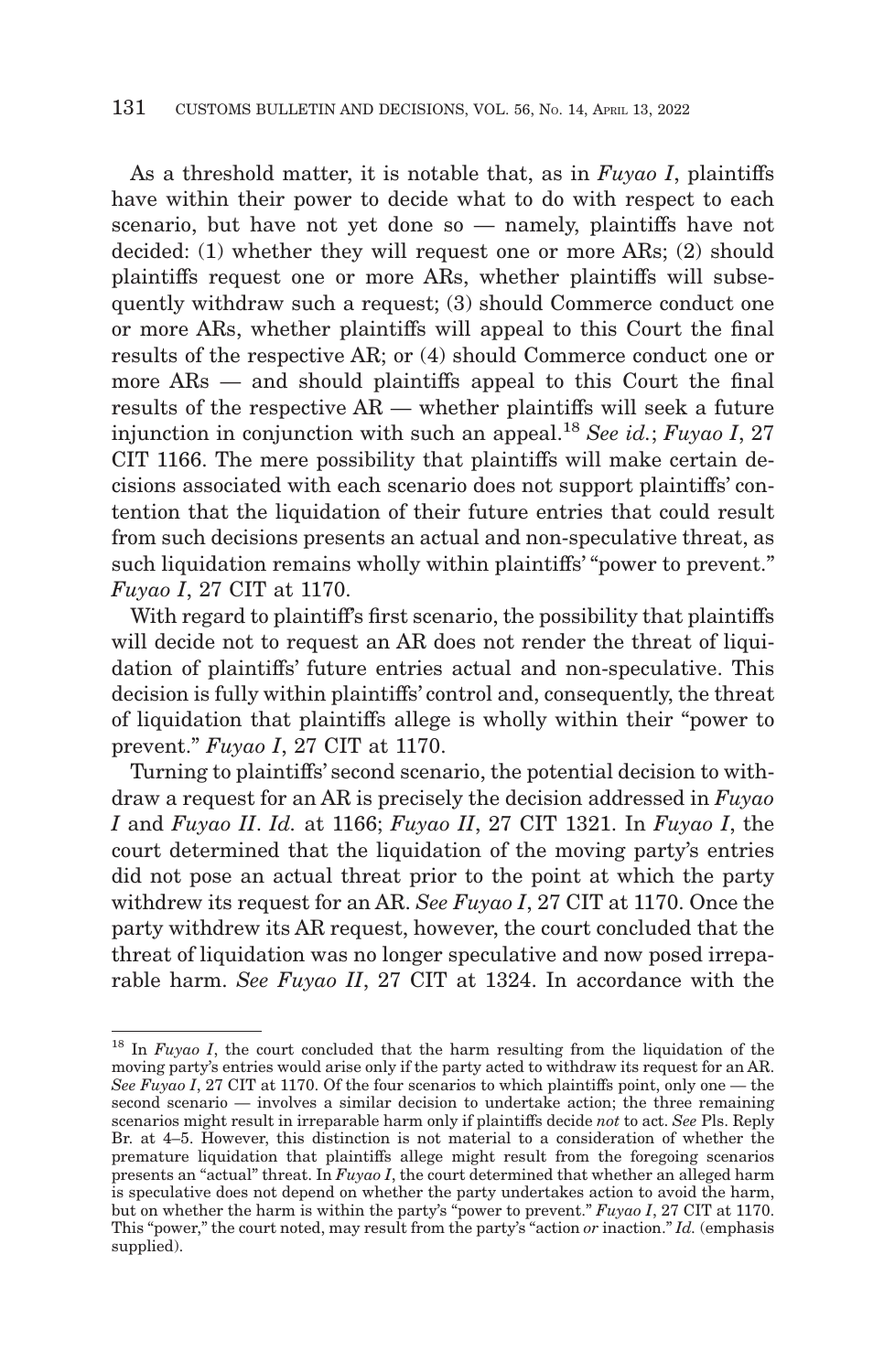reasoning set forth in *Fuyao I* and *Fuyao II*, the court concludes that the threat of liquidation associated with plaintiffs' second scenario remains speculative prior to the point at which plaintiffs would decide whether to withdraw their potential request of an AR. *Fuyao I*, 27 CIT 1166; *Fuyao II*, 27 CIT 1321.

With respect to plaintiffs' third scenario, the decision not to appeal to this Court the final results of an AR would indicate plaintiffs' acceptance of those results. In such a circumstance, it is not clear to the court how the liquidation of plaintiffs' entries at the rate determined in final results that plaintiffs do not contest would pose irreparable harm to plaintiffs. *See Zenith*, 710 F.2d at 810 (reasoning that "the consequences of liquidation" pose irreparable harm only with respect to entries for which judicial review is sought). Further, the decision of whether to appeal the final results of an AR is fully within plaintiffs' control and, consequently, the alleged threat of liquidation resulting from plaintiffs' decision not to pursue such an appeal is within plaintiffs' "power to prevent." *Fuyao I*, 27 CIT at 1170. Accordingly, the threat of liquidation associated with this decision is too conjectural to meet the standard of presenting an actual and nonspeculative threat.

Last, turning to plaintiffs' fourth scenario, the possibility that plaintiffs will fail to request a future injunction in conjunction with the appeal of the final results of an AR is not a convincing reason for the court to issue the injunction that plaintiffs propose in this action. The Court will not "exercise its injunctive power where [the moving parties] . . . [are] afforded adequate alternatives to safeguard their rights." *NTN Bearing Corp. of Am. v. United States*, 12 CIT 1117, 1120, 701 F. Supp. 226, 228 (1988); *see also Fundicao Tupy S.A. v. United States*, 11 CIT 561, 563, 669 F. Supp. 437, 439 (1987); 42 Am. Jur. 2d, Injunctions § 34 ("The power to grant injunctive relief is not properly exercised to allay a mere fear or apprehension of injury at an indefinite future time."). In this case, the opportunity to request one or more future injunctions presents an "adequate alternative[]" through which plaintiffs are able to "safeguard their rights." *NTN Bearing*, 12 CIT at 1120, 701 F. Supp. at 228.

In sum, the fact that none of the scenarios that plaintiffs postulate indicates an actual, non-speculative threat of irreparable harm, added to the fact that plaintiffs have not even made any of the four stages of decisions as to which, if any, of the scenarios may actually happen, makes clear that the threat of irreparable harm is speculative and not "actual" and, therefore, there is not a basis in law to grant the injunction requested by plaintiffs.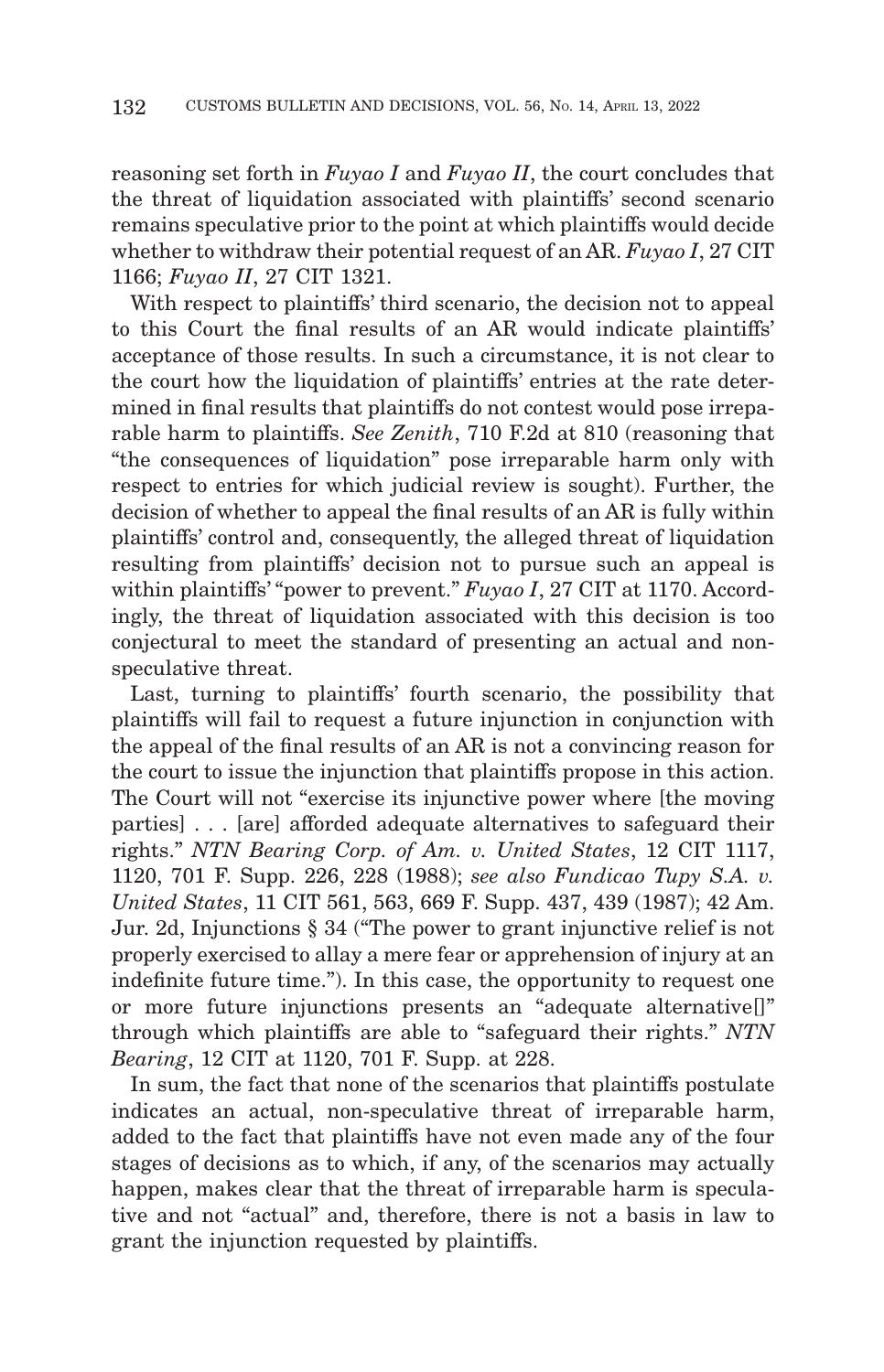Moreover, and importantly, plaintiffs do not have to request *any* future ARs in connection with the Vietnam Mattresses Order to protect their future entries from the threat of liquidation during the conduct of this litigation. *See, e.g.*, *Fuyao II*, 27 CIT at 1324–25. In fact, in *Fuyao II*, the court granted the moving party's motion for an injunction upon the party's decision to *withdraw* its earlier request for an AR. *Id*. Even if plaintiffs do not subsequently request an AR with respect to a future POR, they are entitled to pursue two alternative and additional options with respect to each POR covering their future entries: (1) file a Form 24, should defendant consent to an injunction; or (2) follow "regular motion practice" to secure an injunction covering the entries of the POR, should defendant oppose an injunction.19 USCIT Rules, Appendix of Forms, Specific Instructions - Form 24; *see also Fuyao II*, 27 CIT at 1321, 1325. Form 24 presents an option of minimal cost and burden that enables plaintiffs to protect adequately their future entries from the threat of liquidation. Accordingly, in view of the Form 24 and "regular motion practice" options, plaintiffs are incorrect to assert that they would be harmed by a decision "not to undergo a lengthy and burdensome administrative review." Pls. Reply Br. at 5–6; USCIT Rules, Appendix of Forms, Specific Instructions - Form 24; *see also Mid Continent*, 44 CIT at \_\_, 427 F. Supp. 3d at 1384.

To conclude, the liquidation of plaintiffs' future entries is "more in the way of a possibility than a present threat" and, consequently, is too conjectural to meet the standard of presenting an actual and non-speculative threat. *Fuyao I*, 27 CIT at 1170. The prospect of the premature liquidation of plaintiffs' future entries depends on presumptions about decisions that plaintiffs have not yet made — deci-

<sup>&</sup>lt;sup>19</sup> The court conducted an electronic and public search on CM/ECF of actions before the USCIT, filed between March 10, 2017, and March 10, 2022, that involved appeals of final determinations by Commerce and the Commission in investigations brought pursuant to 19 U.S.C. § 1516a(a)(2)(B)(i)-(ii). Based on this search, parties in 58 cases requested injunctions on liquidation. The parties made these requests through the filing of a Form 24 or through "regular motion practice." Of the 58 cases, the Court granted the requests for injunctive relief in 52 instances; motions are pending in two cases. Of the four remaining cases, the motion for an injunction was denied in one action due to the moving party's failure to establish standing, *see Synthos S.A. v. United States*, Consol. Ct. No. 17–00250, Order (Feb. 9, 2018), ECF No. 31, and the motions were denied as moot in the other three actions. *See Am. Cast Iron Pipe Co. v. United States*, Ct. No. 19–00082, Judgment (Dec. 16, 2019), ECF No. 37 (motion mooted following dismissal for lack of subject matter jurisdiction); *Am. Cast Iron Pipe Co. v. United States*, Ct. No. 19–00088, Judgment (Oct. 16, 2019), ECF No. 36 (motion mooted following dismissal for lack of subject matter jurisdiction); *Am. Cast Iron Pipe Co. v. United States*, Ct. No. 19–00084, Mot. for Prelim. Inj. (July 29, 2019), ECF No. 17 (motion mooted following voluntary dismissal of action).

Consequently, the Court has granted injunctions on liquidation in approximately 90% of the cases involving appeals of investigations filed in the past five years in which such relief has been requested.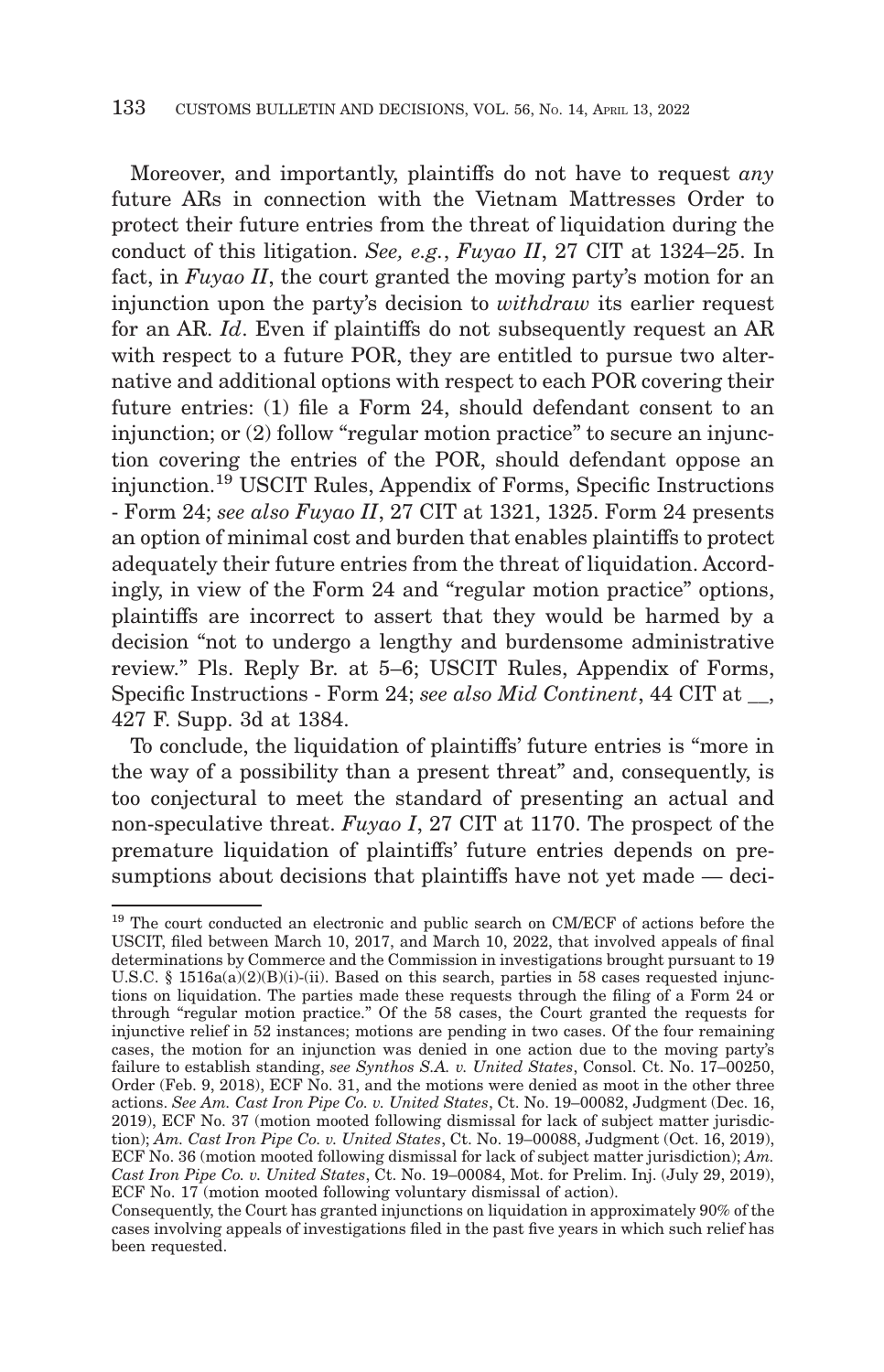sions that are completely within their control to make such that premature liquidation is completely within plaintiffs' "power to prevent." *Id*.

In determining whether the opportunity for future recourse renders the threat of liquidation speculative, the Court has evaluated the feasibility of such recourse to the moving party. *See Fuyao I*, 27 CIT at 1170 (stating that the option available to the moving party to withdraw its request for an AR would render the threat of liquidation of the party's entries non-speculative). Further, the Court has stated that for judicial review "to be meaningful, it must be capable of providing a party with effective relief and the ability to enforce its rights" prior to the point at which the party's entries might be liquidated. *NSK Corp. v. United States*, 31 CIT 1962, 1965 (2007) (quoting *NMB Singapore Ltd. v. United States*, 24 CIT 1239, 1244, 120 F. Supp. 2d 1135, 1140 (2000)).

In the instant case, should the court grant an injunction of limited scope, plaintiffs will not be "left without recourse" to avoid the liquidation of their future entries. *Neo Solar Power Corp. v. United States*, 2016 WL 3247553 at \*2 (CIT 2016). Rather, the foregoing options — Form 24, "regular motion practice" and the request of one or more ARs — are available to plaintiffs and are "capable of providing [plaintiffs] with . . . the ability to enforce [their] rights" with respect to their future entries. *NSK Corp.*, 31 CIT at 1965 (quoting *NMB Singapore*, 24 CIT at 1244, 120 F. Supp. 2d at 1140). Accordingly, the "eventuality" of harm associated with the liquidation of plaintiffs' future entries remains, at this point, speculative. *Fuyao I*, 27 CIT at 1170.

### **b. Whether threat of liquidation resulting from "errors or miscommunication" — as described by plaintiffs — is "actual"**

Plaintiffs allege also that there is an actual threat of premature liquidation that may result from "errors or miscommunications" by the United States. Pls. Reply Br. at 13–14 (citing *Yancheng Baolong Biochemical Prods. Co. v. United States*, 27 CIT 992, 277 F. Supp. 2d 1349 (2003)). The fact that Customs may make errors on occasions does not provide a basis for the court to conclude that this *possibility* presents an *actual and non-speculative* threat of liquidation. *See Sumecht NA, Inc. v. United States*, 42 CIT \_\_, \_\_, 331 F. Supp. 3d 1408, 1412 (2018), *aff'd*, 923 F.3d 1340 (Fed. Cir. 2019) (concluding that plaintiff's allegations that Customs' wrongful liquidation of its entries would deprive plaintiff of the opportunity to challenge Commerce's decisions were "speculative, unsupported . . . [and] not particularized enough to meet the burden of proof required for the issu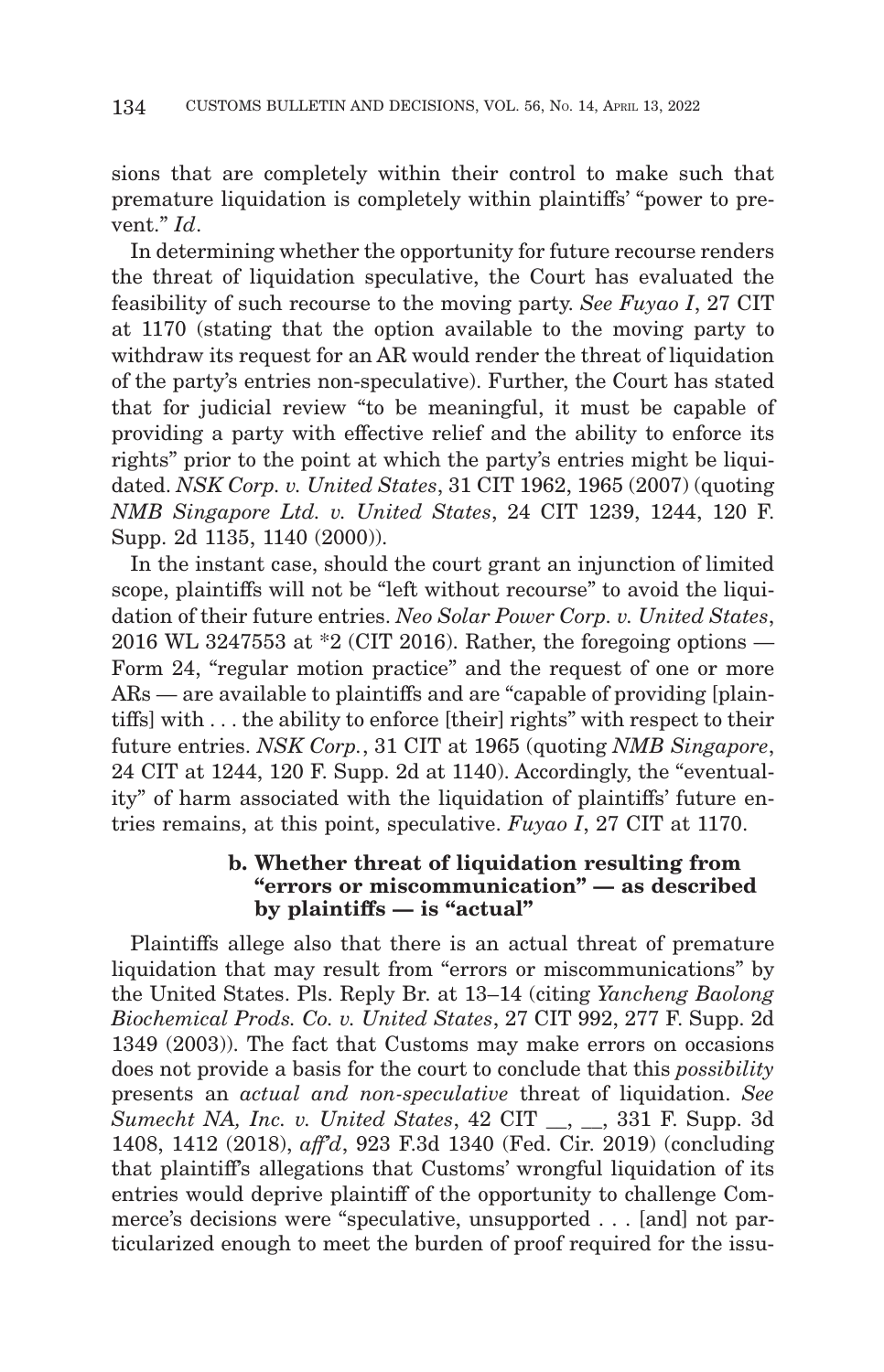ance of a preliminary injunction").<sup>20</sup> To the contrary, plaintiffs do not articulate a particularized allegation of mistaken or erroneous liquidation by Customs likely to occur with respect to their future entries. Accordingly, the court concludes that the mere possibility of future errors by Customs does not constitute an actual, non-speculative threat.

Further, plaintiffs' argument proves too much. Using plaintiffs' reasoning, the threat of erroneous liquidation by the United States and, therefore, irreparable harm — would exist necessarily in every investigation or review appealed to this Court, unless the Court were to grant an injunction of indeterminate scope. Such a use of a statutory injunction would be overly broad. *See, e.g.*, *Husteel*, 38 CIT 1890–93, 34 F. Supp. 3d at 1360–62; *Husteel*, Consol. Ct. No. 14–00215, Order (Dec. 18, 2014), ECF No. 72; *Am. Cast Iron Pipe*, 43 CIT at \_\_, 399 F. Supp. 3d at 1365 n.3, 1369; *Am. Cast Iron Pipe*, Ct. No. 19–00083, Order (Sept. 4, 2019), ECF No. 15; *Fuyao II*, 27 CIT at 1325; *Sumecht*, 42 CIT at \_\_, 331 F. Supp. 3d at 1412 (concluding that plaintiff's allegations that Customs' erroneous liquidation of its entries would pose irreparable harm were "speculative, unsupported . . . [and] not particularized").

Accordingly, the threat of liquidation of plaintiffs' future entries is neither "presently existing" nor "actual," and plaintiffs do not face irreparable harm without an injunction of indeterminate scope.<sup>21</sup> Following the Supreme Court's 2008 decision in *Winter*, 555 U.S. 7, the Federal Circuit has not decided whether the USCIT is required to evaluate the likelihood of success on the merits, balance of the equities and public interest factors, should a moving party fail to establish irreparable harm. *See, e.g.*, *Silfab Solar, Inc. v. United States*, 892 F.3d 1340, 1345 (Fed. Cir. 2018) (declining to decide whether the Federal Circuit's "sliding-scale jurisprudence remains good law after *Winter*"). Consequently, following *Winter*, the Court has not consistently considered, or declined to consider, the three remaining factors in cases in which the Court concludes that there is no irreparable

 $^{\rm 20}$  It is well established that the Court applies the same four-factor test that it uses in the preliminary injunction context to evaluate motions for injunctions brought pursuant to 19 U.S.C. § 1516a(c)(2). *See Zenith*, 710 F.2d at 809; *Qingdao*, 581 F.3d at 1378; *Am. Cast Iron Pipe*, 43 CIT at \_\_, 399 F. Supp. 3d at 1366; *see also* S. Rep. No. 96–249, at 248–49 (1979), *reprinted in* 1979 U.S.C.C.A.N. 381, 634.

 $21$  As already discussed, the court grants the statutory injunction of limited scope that covers plaintiffs' entries made from November 3, 2020, through April 30, 2022 (excluding any entries made during the gap period from May 2, 2021, through May 13, 2021). The court concludes only that with respect to plaintiffs' proposed injunction of indeterminate scope, plaintiffs fail to demonstrate that the threat of liquidation of their future entries poses irreparable harm.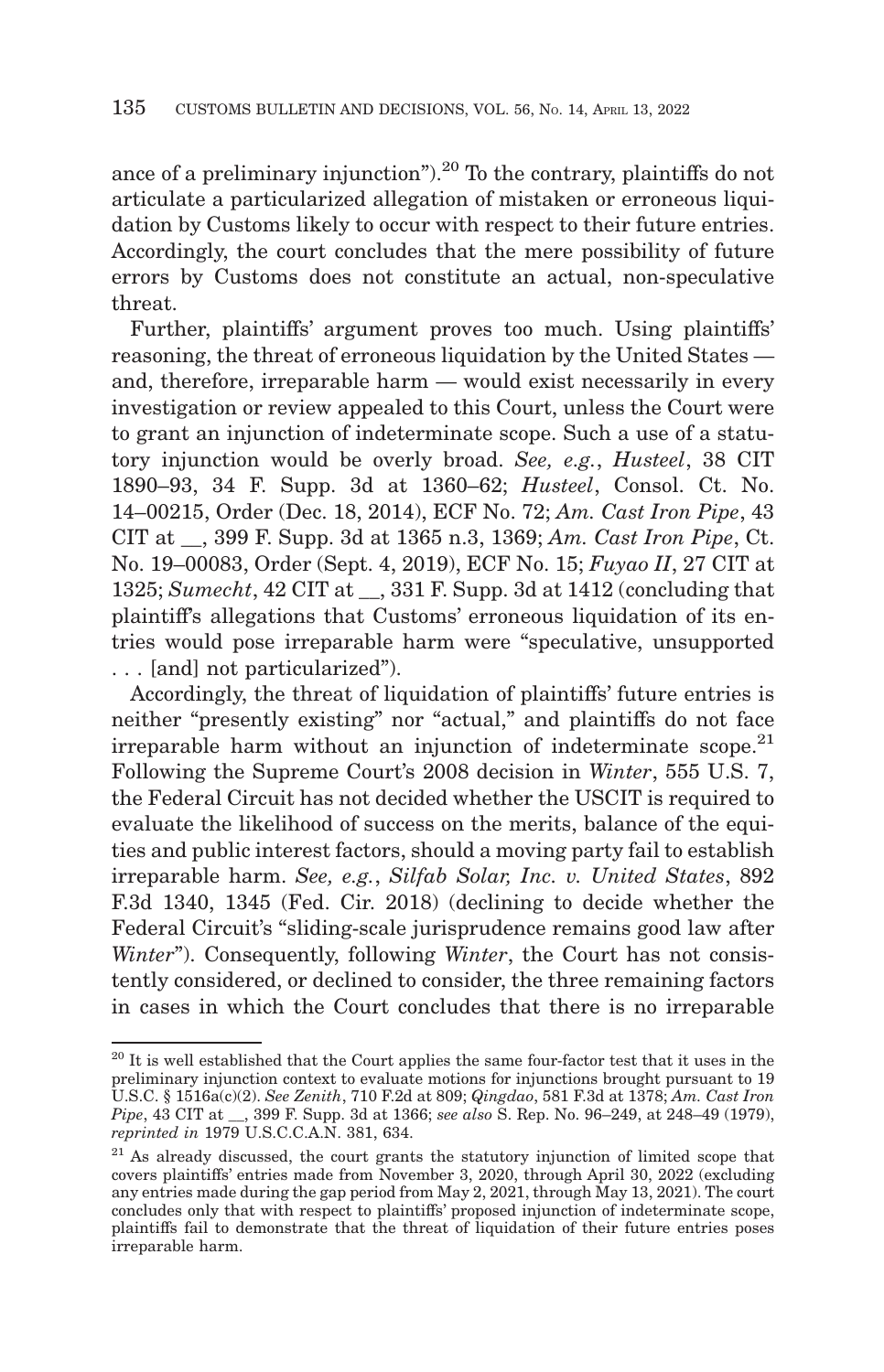harm. *Compare Lumber*, 43 CIT at \_\_, 393 F. Supp. 3d 1276–77 (noting that the moving party's failure to demonstrate that irreparable harm existed was "grounds for denying injunctive relief"); *Sumecht*, 42 CIT at \_\_, 331 F. Supp. 3d at 1412 ("Because Sumec [sic] has not demonstrated that it will suffer irreparable harm absent a preliminary injunction, the court need not address the remaining three factors."); *with Celik Halat v. Tel Sanayi A.S.*, 44 CIT \_\_, \_\_, 483 F. Supp. 3d 1370, 1377–81 (2020) (evaluating the three remaining factors despite concluding that the moving party failed to establish irreparable harm). Accordingly, without direction from the Federal Circuit following *Winter*, the court evaluates the parties' arguments with respect to the three remaining factors.

## **II. Likelihood of success on the merits**

#### **A. Positions of the parties**

Plaintiffs contend that they have established a likelihood of success on the merits. Plaintiffs argue that they have raised several substantial questions challenging Commerce's Final Determination, and that, if they are successful in their challenges, their overall AD margin will drop to zero or to a *de minimis* rate. *See* Pls. Br. at 8–9. Plaintiffs argue also that they have a lower burden to establish a likelihood of success on the merits, since "the more the balance of irreparable harm inclines in the [moving party's] favor, the smaller [is] the likelihood of prevailing on the merits [needed] in order to get the injunction." *Id.* at 8 (quoting *Qingdao*, 581 F.3d at 1378–79).

In response to plaintiffs' claims, defendant contends that "Commerce explained its evaluation of the evidence on the record and the reasons for its final determination." *See* Def. Resp. Br. at 16. Defendant argues also that even if plaintiffs show that they are likely to succeed on the merits (which, defendant maintains, plaintiffs do not), this factor is not dispositive. *See id.* (citing *Fuyao I*, 27 CIT at 1171).

#### **B. Analysis**

A moving party that fails to establish irreparable harm faces a "significant[] . . . burden . . . to prove a likelihood of success on the merits." *Elkem*, 25 CIT at 196, 135 F. Supp. 2d at 1334–35 (citing *Shandong Huarong Gen. Grp. v. United States*, 24 CIT 1286, 1292, 122 F. Supp. 2d 143, 148 (2000)); *see also Fuyao I*, 27 CIT at 1171. Even if the moving party raises "questions which are serious, substantial, difficult, and doubtful," *PPG Indus., Inc. v. United States*, 11 CIT 5, 8 (1987) (internal quotation marks omitted), this showing will not satisfy the party's burden to prove a likelihood of success on the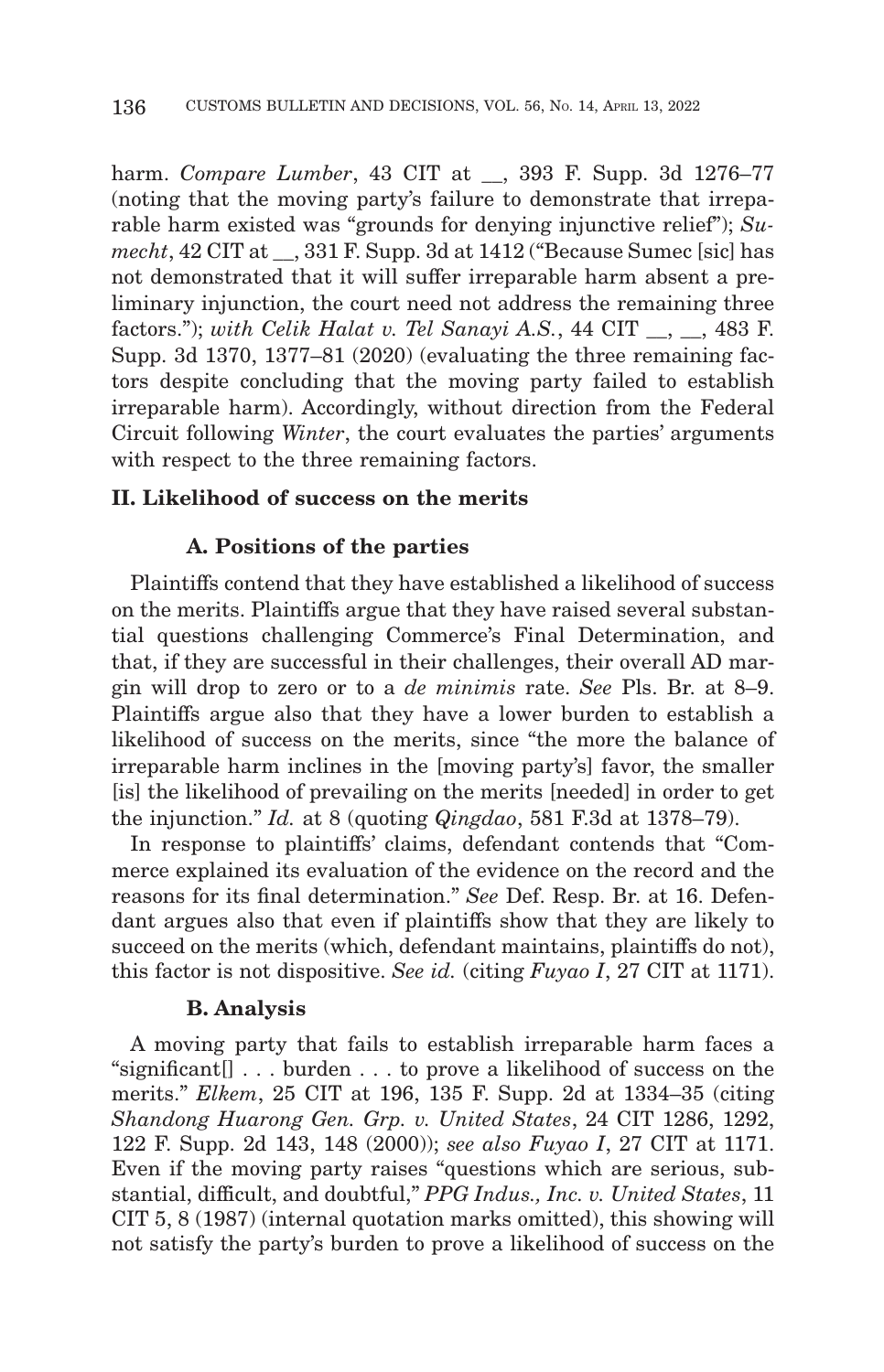merits. *See Elkem*, 25 CIT at 196, 135 F. Supp. 2d at 1335 (citing *Am. Air Parcel Forwarding Co. v. United States*, 1 CIT 293, 298, 515 F. Supp. 47, 52 (1981)). Further, in cases in which the party fails to establish irreparable harm, a showing of likely success on the merits is not dispositive of the motion. *See id.*; *Fuyao I*, 27 CIT at 1171.

In their complaint, plaintiffs raise a number of issues related to Commerce's Final Determination. *See* Second Am. Compl. For example, in counts I and II of the complaint, plaintiffs challenge on the basis of alleged legal and factual errors the weighted-average dumping margin that Commerce assigned to Wanek, Millennium and Comfort Bedding. *See id.* at 9. Plaintiffs contend also that Commerce's decision to not list AFI and AFTC as eligible for the rates assigned to the subject merchandise exported by Wanek, Millennium and Comfort Bedding is unsupported by substantial evidence and otherwise not in accordance with law. *See id.* at 9–10.

Plaintiffs, however, have not established irreparable harm with respect to the liquidation of their future entries, which means that they face a heightened burden to establish a likelihood of success on the merits. *See Elkem*, 25 CIT at 196, 135 F. Supp. 2d at 1334–35. The claims that plaintiffs raise — including those noted above, *see* Second Am. Compl. at 9–10 — are insufficient to conclude that this case is one in which "a decision in [plaintiffs'] favor on the merits can be predicted." *Chilean Nitrate Corp. v. United States*, 11 CIT 538, 540 (1987). Consequently, plaintiffs do not meet their heightened burden and this factor does not support the issuance of plaintiffs' proposed injunction of indeterminate scope.

## **III. Balance of the equities**

# **A. Positions of the parties**

On the balance of the equities, plaintiffs present two basic points. First, they argue that they "have established that a limited period injunction creates a foreseeable harm to their interests in the form of erroneous liquidation of their entries prior to the conclusion of this litigation." Pls. Reply Br. at 15. Second, plaintiffs argue that "[c]ontinuing to suspend liquidation of [their] entries identified in the proposed order during the pendency of litigation, including all appeals, will not impose a significant hardship on any other party to this proceeding." Pls. Br. at 10.

Defendant argues that plaintiffs' "request for an [open-ended] injunction . . . is not necessary to maintain the status quo, because the [future] entries . . . are not in any danger of being liquidated." Def. Resp. Br. at 16–17. In addition, defendant contends that an injunction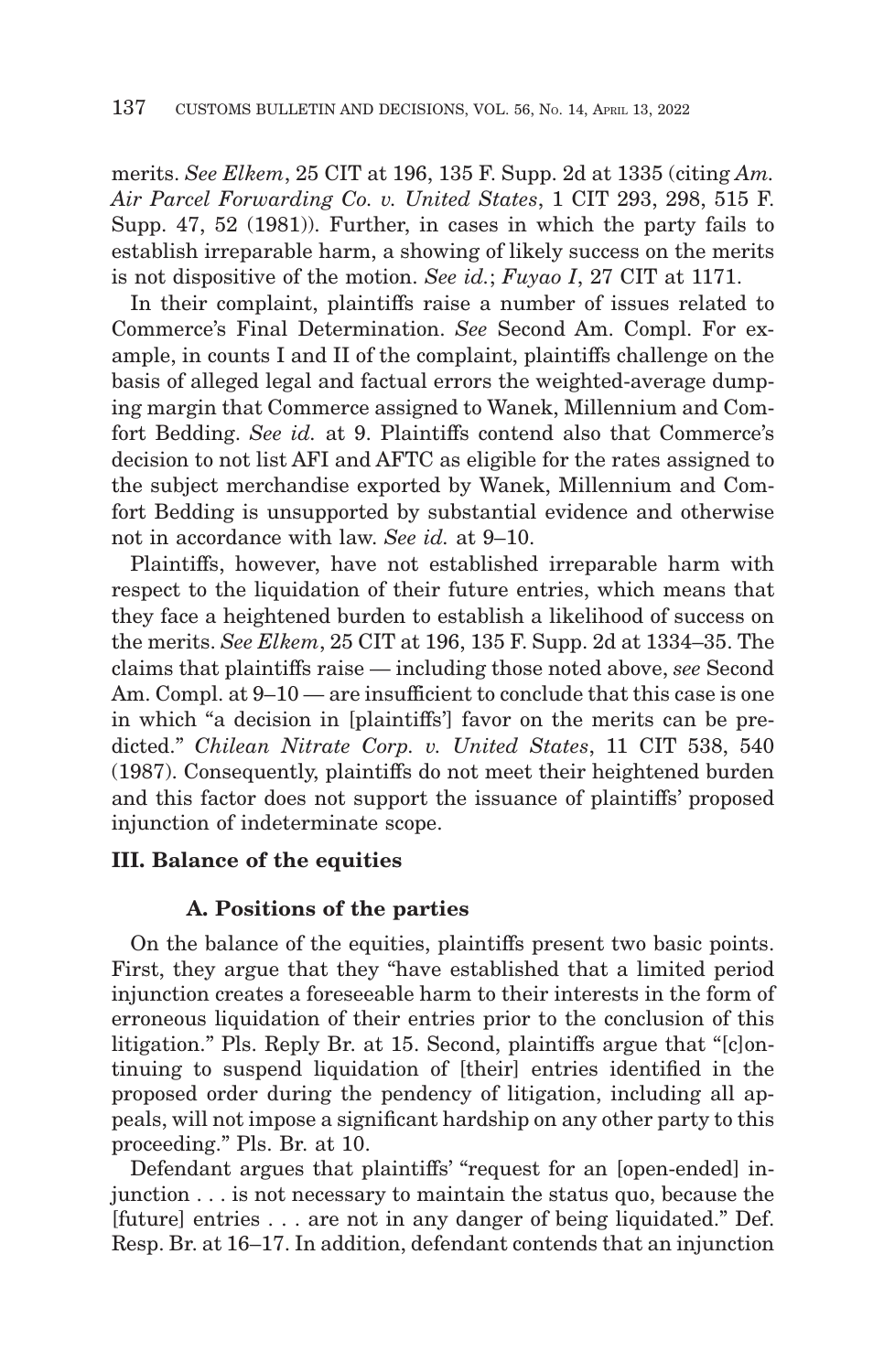of indeterminate scope could "hamper Commerce's ability to perform its statutory mandate and unnecessarily interfere with matters that are within the province of the Executive Branch." *Id.* at 17 (citing *U.S. Steel Corp. v. United States*, 33 CIT 984, 637 F. Supp. 2d 1199 (2009), *aff'd*, 621 F.3d 1351 (Fed. Cir. 2010)).

## **B. Analysis**

In the instant appeal, the balance of the equities tips in plaintiffs' favor. As discussed, there are three options available to plaintiffs to protect their future entries: (1) file a Form 24; (2) follow "regular motion practice" to secure an injunction on liquidation; or (3) request an AR. *See supra* Section I.C.2.a. Plaintiffs do not describe with precision or quantify the cost associated with pursuing any one of these options. Nonetheless, each option involves a certain expense: (1) with respect to Form 24, the cost associated with preparing and filing one or more such Forms; (2) with respect to "regular motion practice," the cost associated with engaging in litigation before this Court concerning one or more future motions for an injunction; and (3) with respect to ARs, the cost associated with requesting and participating in one or more ARs.

By contrast, an injunction on the liquidation of all of plaintiffs' entries through the conclusion of this litigation would not impose upon defendant or defendant-intervenors a substantial hardship. *See SKF*, 28 CIT at 175, 316 F. Supp. 2d at 1328. An injunction on liquidation "at most inconveniences" the United States, as such an injunction only delays the United States in collecting or refunding, with interest, "any amounts owed from or due to" the moving party. *Id.* Should the court decide in defendant's favor with respect to the substantive merits of plaintiffs' action, there is virtually no risk that the United States will not receive from plaintiffs all of the amounts due and owing. *See id.*

Further, defendant's argument that an injunction of indeterminate scope could "hamper Commerce's ability to perform its statutory mandate" is not persuasive. Def. Resp. Br. at 17. Defendant cites to the *U.S. Steel* decision in support of this argument. *Id.* (citing *U.S. Steel*, 33 CIT 984, 637 F. Supp. 2d 1199). That decision, which sustained an administrative decision by Commerce to apply a particular methodology to calculate weighted-average dumping margins, did not involve a motion for injunctive relief. *U.S. Steel*, 33 CIT at 984–85, 637 F. Supp. 2d at 1203–04. Rather, defendant references *U.S. Steel* based on the statement in the decision that "[t]he deference accorded to Commerce's interpretation is at its highest when that agency acts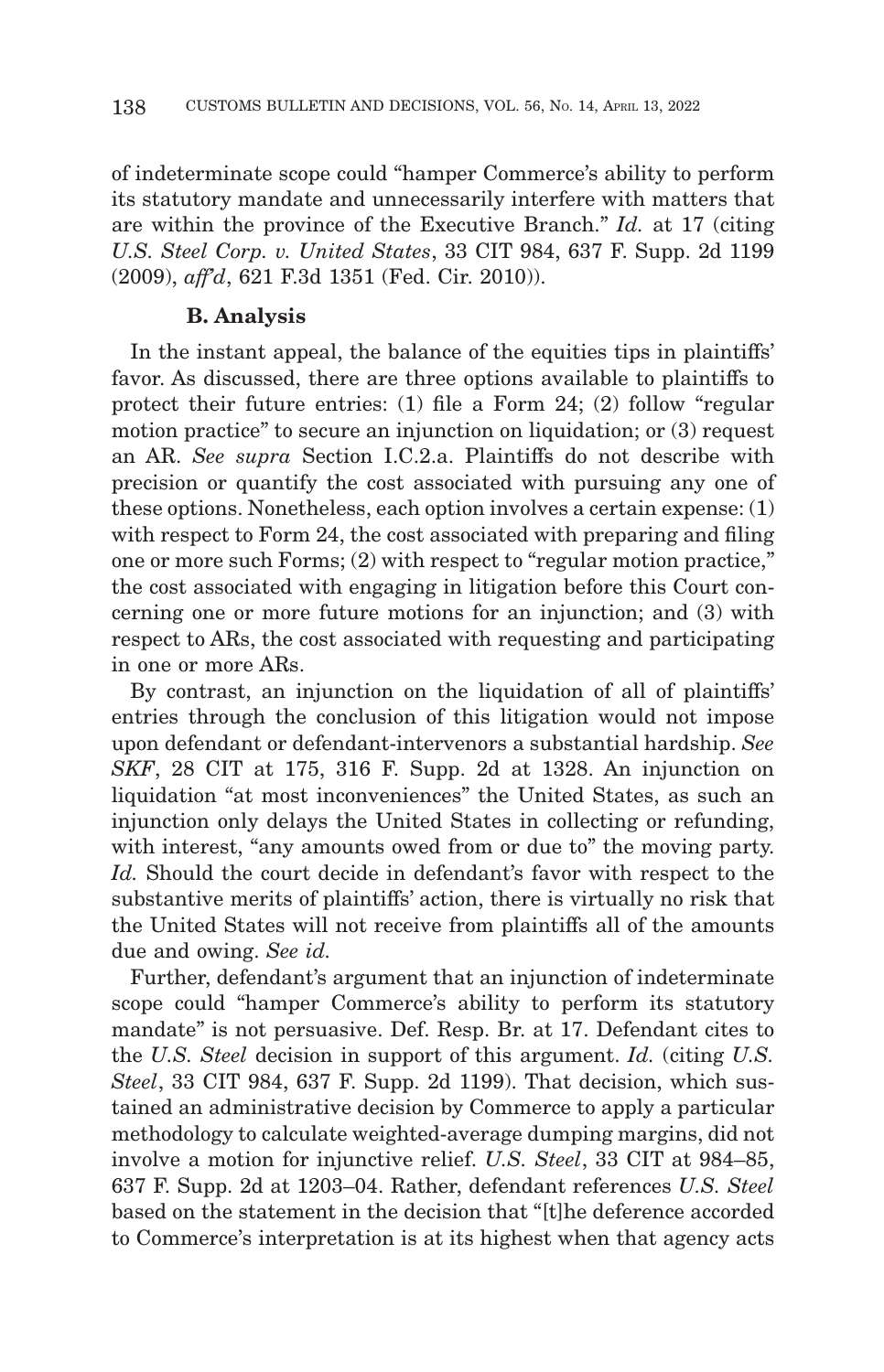. . . to harmonize U.S. practices with international obligations" and "allows the Executive Branch to speak on behalf of the U.S. to the international community on matters of trade and commerce." *Id.* at 995, 637 F. Supp. 2d at 1212. Neither this statement, nor the *U.S. Steel* decision in its entirety, is relevant to a consideration of how the motion for a statutory injunction before the court "could hamper Commerce's ability to perform its statutory mandate and unnecessarily interfere with matters that are within the province of the Executive Branch." Def. Resp. Br. at 17. Accordingly, this argument does not present a consideration that weighs in defendant's favor.

In addition, should the court issue an injunction of indeterminate scope, defendant would be able to move subsequently to modify or dissolve such an injunction. In seeking to modify or dissolve an injunction, a party must establish that changed circumstances make the modification or dissolution necessary and the continuation of the original injunction inequitable. *See SolarWorld Americas, Inc. v. United States*, 41 CIT \_\_, \_\_, 279 F. Supp. 3d 1343, 1347 (2017); *see also AIMCOR Alabama Silicon, Inc. v. United States*, 23 CIT 932, 938, 83 F. Supp. 2d 1293, 1299 (1999). It is true that dissolution requires a "very compelling demonstration," and the standard for modification also imposes upon the moving party a high burden. *See AIMCOR*, 23 CIT at 939, 83 F. Supp. 2d at 1299; *SNR Roulements v. United States*, 31 CIT 1762, 1764–65, 521 F. Supp. 2d 1395, 1397–98 (2007). Nonetheless, in this case, the court concludes that this potential burden to defendant is outweighed by a greater burden to plaintiffs.

On the basis of the foregoing considerations, the court concludes that the balance of the equities tips in plaintiffs' favor. Nonetheless, the court's conclusion in this regard does not alter its decision that plaintiffs' requested injunction of indeterminate scope is not warranted based on the language and legislative history of 19 U.S.C. § 1516a(c)(2). *See also NTN Corp. v. United States*, 34 CIT 1532, 1538–39, 744 F. Supp. 2d 1370, 1377 (2010) (denying the moving parties' motion for an injunction despite concluding that the balance of the hardships tipped in the parties' favor); *FMC Corp.*, 3 F.3d at 427 ("If the injunction is denied, the absence of an adequate showing with regard to any one factor may be sufficient, given the weight or lack of it assigned the other factors, to justify the denial.").

## **IV. Public interest**

# **A. Positions of the parties**

Plaintiffs articulate several arguments to buttress their view that an injunction of indeterminate scope — rather than an injunction of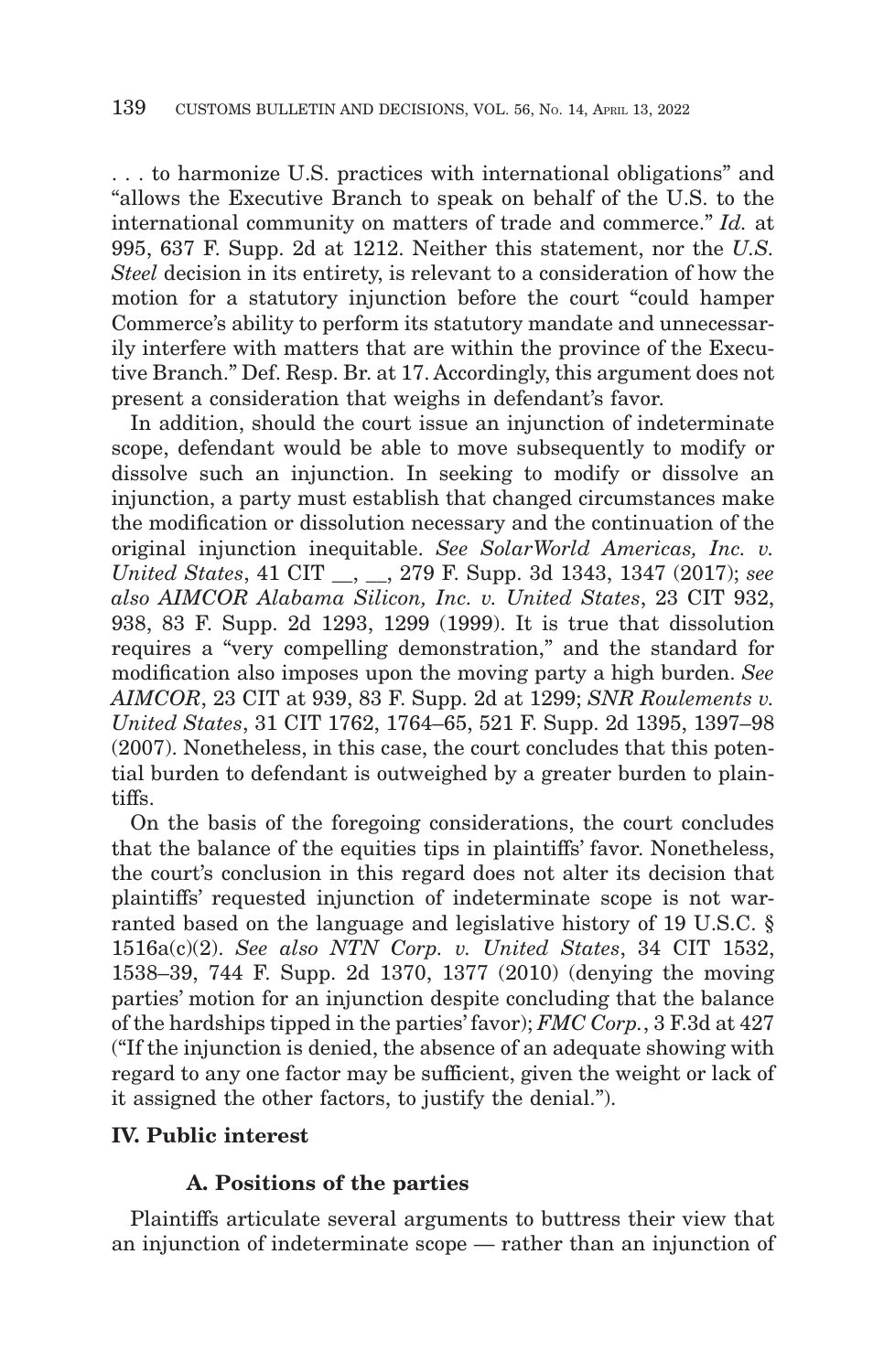limited scope — would better serve the public interest. In particular, plaintiffs argue that the injunction they favor would better preserve the statutory right to meaningful judicial review, ensure the effective enforcement of trade laws, promote the accurate collection of antidumping duties and foster judicial economy. *See* Pls. Br. at 10–12; Pls. Reply Br. at 16–17.

Defendant contends that "no valid public interest is served by enjoining the liquidation of future entries that are not subject to liquidation in the first place." Def. Resp. Br. at 17–18. In addition, defendant argues that plaintiffs are not deprived of meaningful judicial review because they are required only to "exercise basic due diligence [and] coordinate with Commerce to update the Form 24 to add new dates" to protect their future entries as the case progresses. *Id.* at 17.

#### **B. Analysis**

Plaintiffs do not meet their burden of establishing that their proposed injunction better serves the public interest. *See Zenith*, 710 F.2d at 809; *Ugine*, 452 F.3d at 1292; *Am. Cast Iron Pipe*, 43 CIT at \_\_, 399 F. Supp. 3d at 1366. Plaintiffs fail to establish that an injunction of limited scope restricts their access to judicial review, as such an injunction allows plaintiffs — through Form 24, "regular motion practice" and the request for one or more ARs — to maintain access to "meaningful" judicial review and "enforce [their] rights" with respect to their future entries. *NSK Corp.*, 31 CIT at 1965 (quoting *NMB Singapore*, 24 CIT at 1244, 120 F. Supp. 2d at 1140).

In addition, plaintiffs do not demonstrate that an injunction of indeterminate scope would ensure the effective enforcement of trade laws any more than would an injunction of limited scope. Likewise, plaintiffs fail to make such a showing with respect to the accurate collection of antidumping duties.

Last, plaintiffs point to the benefits in terms of the judicial economy of their proposed injunction of indeterminate scope. *See* Pls. Br. at 10–11; Pls. Reply Br. at 17. Defendant does not contest this argument. The court concludes that plaintiffs' argument on this point is persuasive.22 However, the court notes also that the purpose of an injunction

<sup>22</sup> It is possible that Congress, when it enacted the provisions of law discussed *supra* pertaining to statutory injunctions on liquidation, did not contemplate the nature or complexities of current Commerce, Commission and Customs practice under title VII of the Tariff Act of 1930. In 1980, Congress revised 19 U.S.C. §  $1516a(c)(2)$  to remove the second sentence of the provision, which stated:

<sup>(2)</sup> INJUNCTIVE RELIEF.  $- \ldots$  In ruling on a request for  $\ldots$  injunctive relief, the court shall consider, among other factors, whether —

<sup>(</sup>A) the party filing the action is likely to prevail on the merits,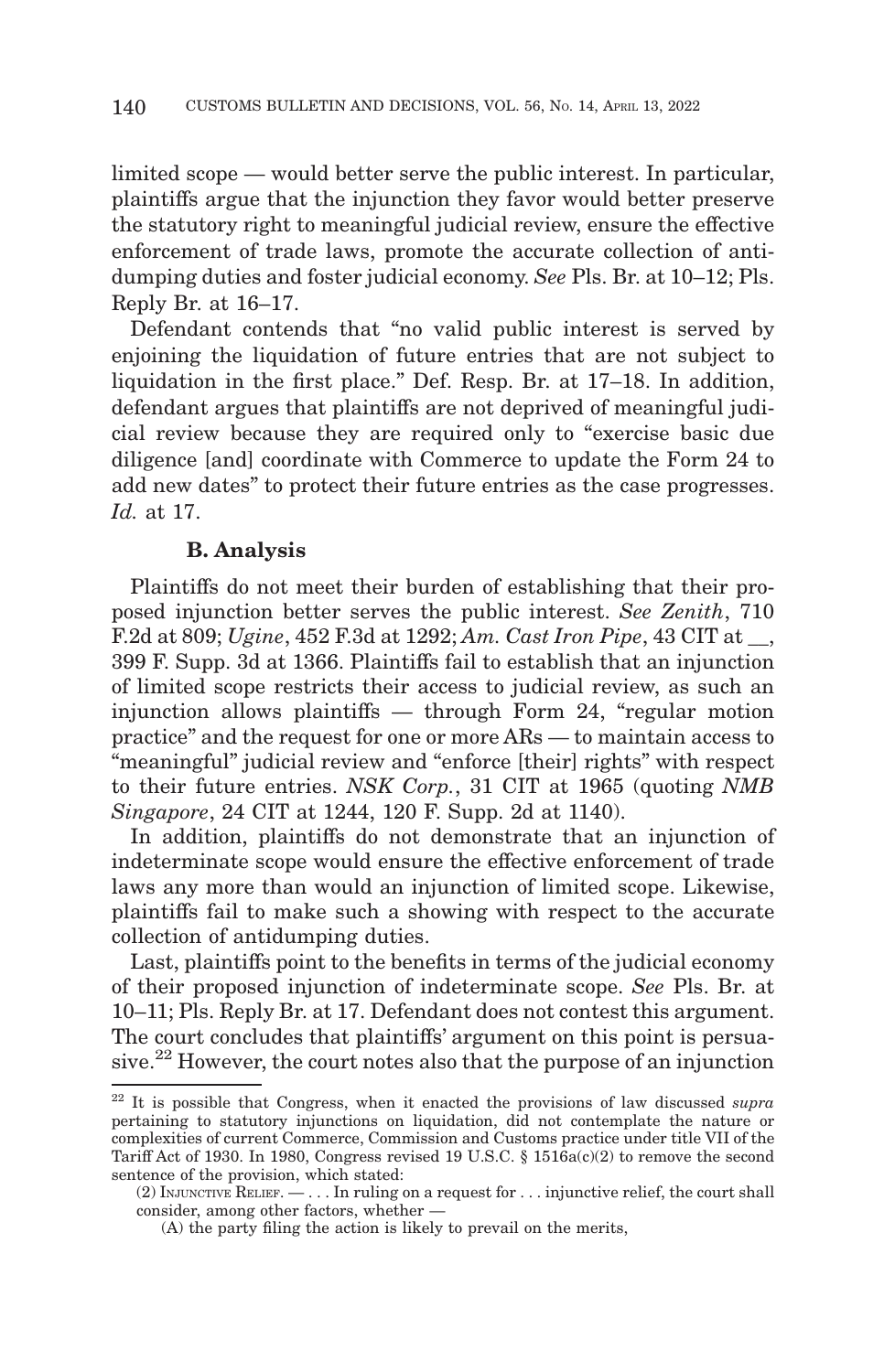on liquidation is to "preserve the status quo during judicial proceedings so that relief may be provided in accordance with the final litigation results." *Am. Cast Iron Pipe*, 43 CIT at \_\_, 399 F. Supp. 3d at 1366; *see SKF*, 28 CIT at 172, 316 F. Supp. 2d at 1326 ("The purpose of a preliminary injunction is to preserve the relative positions of the parties pending adjudication by the court."). In the instant case, plaintiffs do not establish that their proposed injunction is *required* to preserve the status quo during the judicial proceedings, as an injunction of limited scope would accomplish the same objective. *See Am. Cast Iron Pipe*, 43 CIT at \_\_, 399 F. Supp. 3d at 1366. Accordingly, the judicial economy that an injunction of indeterminate scope would foster does not outweigh that such an injunction would exceed its purpose to preserve the parties' relative positions pending adjudication. *SKF*, 28 CIT at 172, 316 F. Supp. 2d at 1326.

In addition, any benefits of plaintiffs' proposed injunction in terms of judicial economy are not "sufficient to outweigh the serious deficienc[ies]" with respect to plaintiffs' positions on irreparable harm and likelihood of success on the merits. *NSK Ltd. v. United States*, 34 CIT 1344, 1350 (2010). Based on plaintiffs' inability to demonstrate irreparable harm or likelihood of success on the merits, the court concludes that the public interest in this case is better served by the decision not to grant plaintiffs' proposed injunction of indeterminate scope.

<sup>(</sup>B) the party filing the action would be irreparably harmed if liquidation of some or all of the entries is not enjoined,

<sup>(</sup>C) the public interest would best be served if liquidation is enjoined, and

<sup>(</sup>D) the harm to the party filing the action would be greater if liquidation of some or all of the entries is not enjoined than the harm to other persons if liquidation of some

or all of the entries is enjoined.

<sup>1979</sup> Act § 1001(a).

In revising this provision, Congress directed the Court to "apply the same standards as those employed by the district courts" in deciding on motions for statutory injunctions brought pursuant to 19 U.S.C. § 1516a(c)(2). H.R. Rep. No. 96–1235, at 41, 69.

In 1984, Congress revised 19 U.S.C. § 1675, the statute regulating the AR process, to require an AR "only when an interested party requests one." *Husteel*, 38 CIT at 1891, 34 F. Supp. 3d at 1360. Subsequent to the 1984 revision of the AR process, Congress has not amended 19 U.S.C. § 1516a(c)(2), nor has Congress provided the Court with any further direction as to the Court's evaluation of motions for injunctions in view of the revised AR process. *See Antidumping and Countervailing Duties; Administrative Reviews on Request; Transition Provisions*, 50 Fed. Reg. 32,556, 32,556 (Dep't of Commerce Aug. 13, 1985). In particular, Congress has not provided the Court with further direction as to the Court's application of the "standards . . . employed by the district courts." H.R. Rep. No. 96–1235, at 41, 69. Without such direction, the Court evaluates plaintiffs' motion using the direction that Congress provided in 1980. *See id.* To the extent that Congress did not contemplate in 1980 the nature of current practice under title VII of the Tariff Act of 1930, it is the prerogative of Congress to consider modifications to the foregoing provisions related to statutory injunctive relief.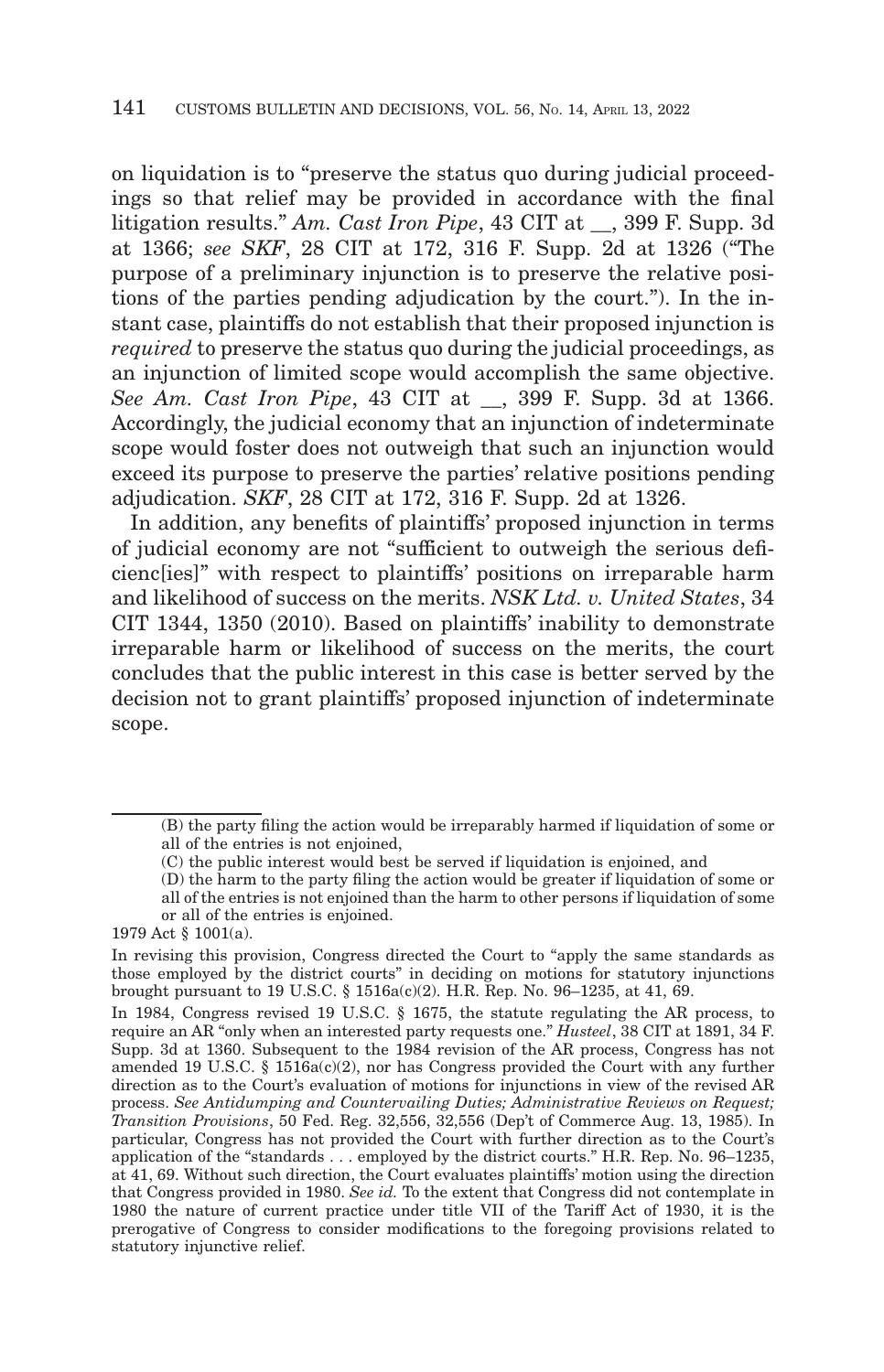#### **CONCLUSION**

The musical *Once Upon a Mattress*, 23 which premiered in May 1959, was an adaptation of Hans Christian Andersen's fairy tale, *The Princess and the Pea*.<sup>24</sup> Set in a fictional  $15<sup>th</sup>$  century medieval kingdom in Europe, one element of the story has Prince Dauntless the Drab meeting Winnifred, the  $13<sup>th</sup>$  princess who seeks to marry him (the first 12 declined his invitation after meeting him).

Minstrel: "And the princess only *looked* as though she'd come in from a storm."

Winnifred: "Actually, I swam the moat. But never mind. If I just stand right here, there's a nice draft. I'll be dry in no time."

Queen: "You swam the moat?"

Winnifred: "All right, I was a little anxious. My friend, Sir Harry uh — he's still out there — he told me you had an opening for a princess. *Any* princess. I figured: the Early Bird . . . . Anyway, here I am. Who's the lucky man?"

Queen: (After a song) "You swam the moat?"

Winnifred: "Does she ever say anything else except 'You swam the moat?"

1st knight: "Why don't you ask her yourself?"

Winnifred: "Do you ever say anything except 'You swam the . . .'" Dauntless: "No, wait!"

Winnifred: "You're the one, I guess."

Dauntless: "Sure, I'm Prince Dauntless the Drab."

Winnifred: "Well, glad to have met you."

Dauntless: "No, please don't go. I like you. Everybody does. Well, almost everyone."

Winnifred: "Dauntless, I'd like to stay here, but I wouldn't want to come between you and your mother. So, I guess I'll just face the facts, cut my losses, and just head back to the swamps."

Dauntless: "But I really like you."

Winnifred: "You do? Why?"

Dauntless: "You swam the moat!"

Following this exchange, the Queen hatches a scheme, indicating that she will permit Dauntless to marry Winnifred if Winnifred is unable to sleep one night due to a pea being placed beneath 20 thick, downy mattresses. She passes the test, but it is revealed that the King, who favored the marriage, had actually placed jousting equipment and various other sharp items in the mattresses.

<sup>23</sup> Mary Rodgers, *Once Upon a Mattress* (1959).

<sup>24</sup> Hans Christian Andersen, "The Princess and the Pea," *in Fairy Tales Told for Children. First Collection* (1835).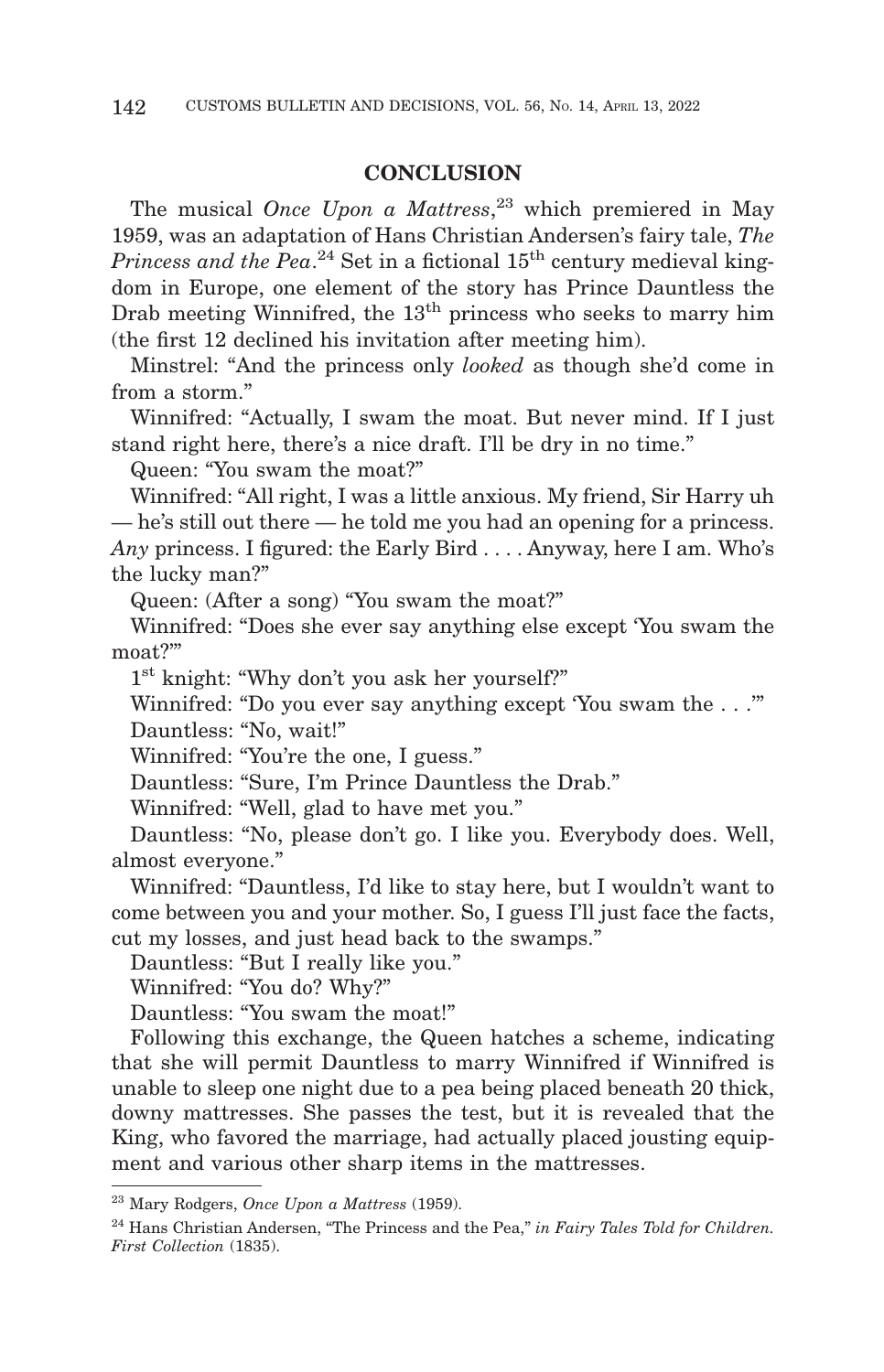\* \* \*

The court notes that there is no indication in the record that the mattresses that are the subject of Commerce's investigation in this action contained jousting equipment, other sharp objects or a pea.

For the reasons stated above, the court concludes that: (1) the threat of liquidation of plaintiffs' future entries does not pose irreparable harm; (2) plaintiffs do not demonstrate a likelihood of success on the merits; (3) the balance of the equities tips in plaintiffs' favor; and (4) an injunction of indeterminate scope as proposed by plaintiffs does not better serve the public interest. On this basis, plaintiffs do not establish entitlement to an injunction of indeterminate scope. Consequently, the court grants a statutory injunction covering entries imported by AFI or AFTC, and produced and/or exported by Wanek, Millennium or Comfort Bedding,<sup>25</sup> from November 3, 2020, through April 30, 2022, excluding any entries made from May 2, 2021, through May 13, 2021.

Dated: March 28, 2022 New York, New York

> */s/ Timothy M. Reif* TIMOTHY M. REIF, JUDGE

<sup>25</sup> Defendant notes that because Vietnam is a non-market economy ("NME") country and "Commerce's non-market economy practice uses a chain rate, the Government consents to enjoin entries produced *and* exported by" Wanek, Millennium or Comfort Bedding. Def. Resp. Br. at 18 n.2 (emphasis supplied). Plaintiffs' proposed injunction, however, would enjoin the liquidation of entries "produced *and/or* exported by" Wanek, Millennium or Comfort Bedding. Pls. Br. at 2 (emphasis supplied).

Pursuant to 19 C.F.R. § 351.107(b)(1)(i), Commerce "may establish a 'combination' cash deposit rate," also known as a "chain" rate, in AD proceedings involving an NME country. However, Commerce's discretion to use a chain rate in AD proceedings involving an NME country does not *require* that the Court issue an injunction using the specific terms that defendant proposes. Further, the Court previously has issued injunctions covering entries "produced and/or exported" by parties that have appealed AD proceedings involving NME countries. *See, e.g.*, *Dalian*, Ct. No. 20–00110, Order (Oct. 18, 2021), ECF No. 75; *Trans Texas Tire, LLC v. United States*, Consol. Ct. No. 19–00189, Order for Stat. Inj. upon Consent (Sept. 4, 2020), ECF No. 43. Accordingly, the court grants an injunction covering entries imported by AFI or AFTC, and produced and/or exported by Wanek, Millennium or Comfort Bedding.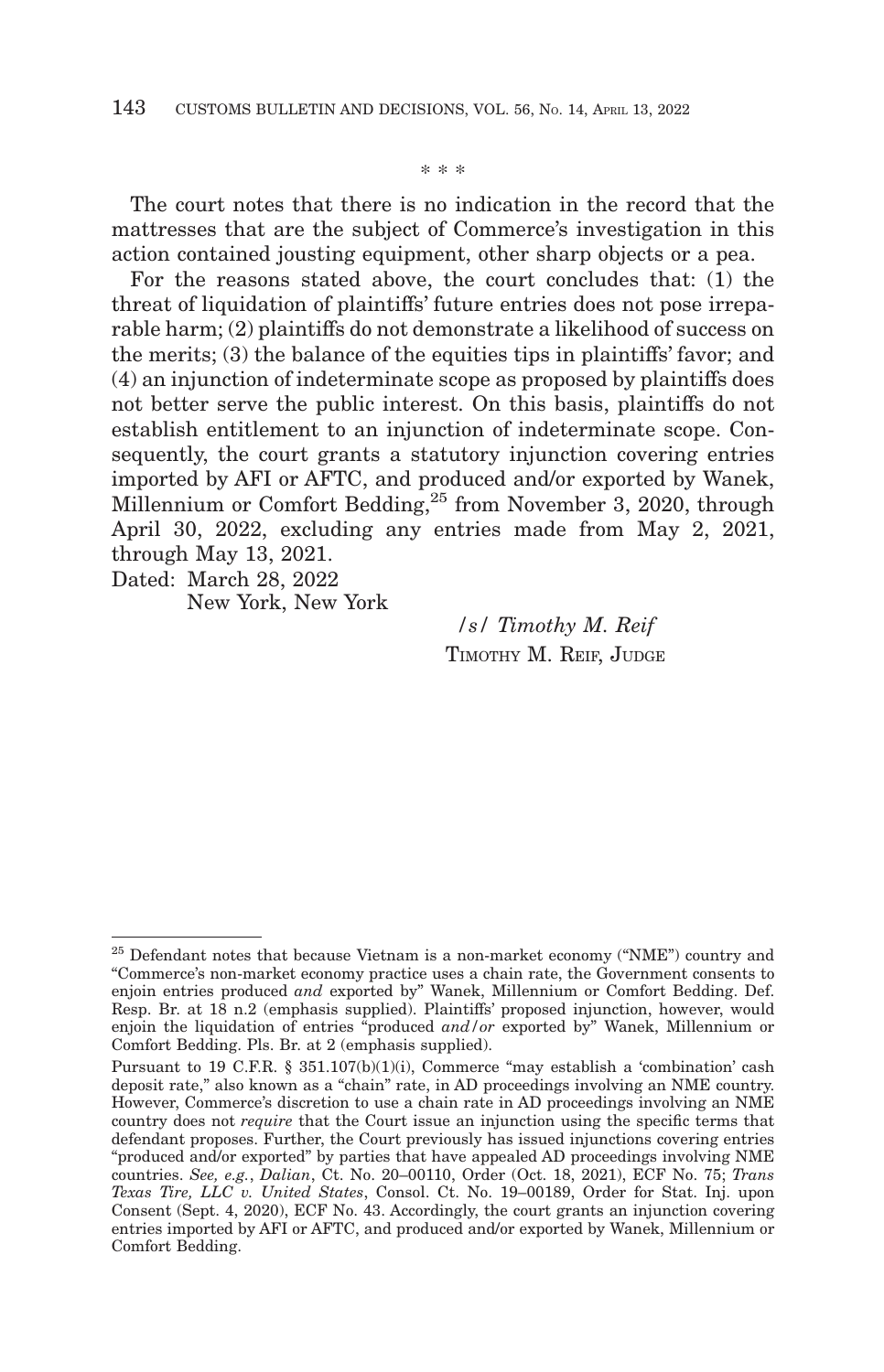#### Slip Op. 22–30

#### UNITED STATES, Plaintiff, v. KATANA RACING, INC., d/b/a WHEEL & TIRE DISTRIBUTORS, Defendant.

Court No. 19–00125

[Defendant's motion to dismiss granted.]

Dated: March 28, 2022

*Ashley Akers*, Trial Attorney, International Trade Field Office, Commercial Litigation Branch, Civil Division, U.S. Department of Justice, Washington, DC, *Joseph H. Hunt*, Assistant Attorney General, *Jeanne E. Davidson*, Director, and *Tara K. Hogan*, Assistant Director, for the plaintiff. Of Counsel *Karen Hiyama*, Senior Attorney, Office of the Assistant Chief Counsel, U.S. Customs and Border Protection, Detroit, MI.

*John M. Peterson*, *Richard F. O'Neill*, and *Patrick B. Klein*, Neville Peterson LLP, New York, NY, for the defendant.

#### *Opinion & Order*

#### **AQUILINO, Senior Judge:**

This matter concerns a complaint for unpaid customs duties and fees owing to the United States Treasury allegedly "stem[ming] from violations of subsection 592(a) of the Tariff Act of 1930, 19 U.S.C. §1592(a), with respect to 386 entries of certain passenger vehicle and light truck tires ('PVLT') from [the People's Republic of] China into the United States from November 24, 2009 through August 7, 2012" via untrue declarations on entry forms filed with plaintiff's U.S. Customs and Border Protection ("CBP"). *See* Complaint ¶1.

Oddly, the complaint does not seek penalties *per se*, only recovery of \$5,742,483.80 plus interest and costs, purportedly the responsibility of the nominal importer-of-record ("IOR") on the entry documents, a certain California-based reseller of PVLT and other motor vehicle wares. *See id*. ¶3.

Summonsed herein, the defendant has interposed, prior to filing an answer, a motion to dismiss for lack of jurisdiction pursuant to USCIT Rule  $12(b)(1)$  and  $12(b)(6)$ , explaining that it was the victim of a scheme of identity theft of its company name and denying it violated §1592(a). The complaint predicates timeliness<sup>1</sup> on its July 15, 2019

<sup>1</sup>*See* 19 U.S.C. §1621:

No suit or action to recover any duty under section 1592(d), 1593a(d) of this title, or any pecuniary penalty or forfeiture of property accruing under the customs laws shall be instituted unless such suit or action is commenced within five years after the time when the alleged offense was discovered, or in the case of forfeiture, within 2 years after the time when the involvement of the property in the alleged offense was discovered, whichever was later; except that—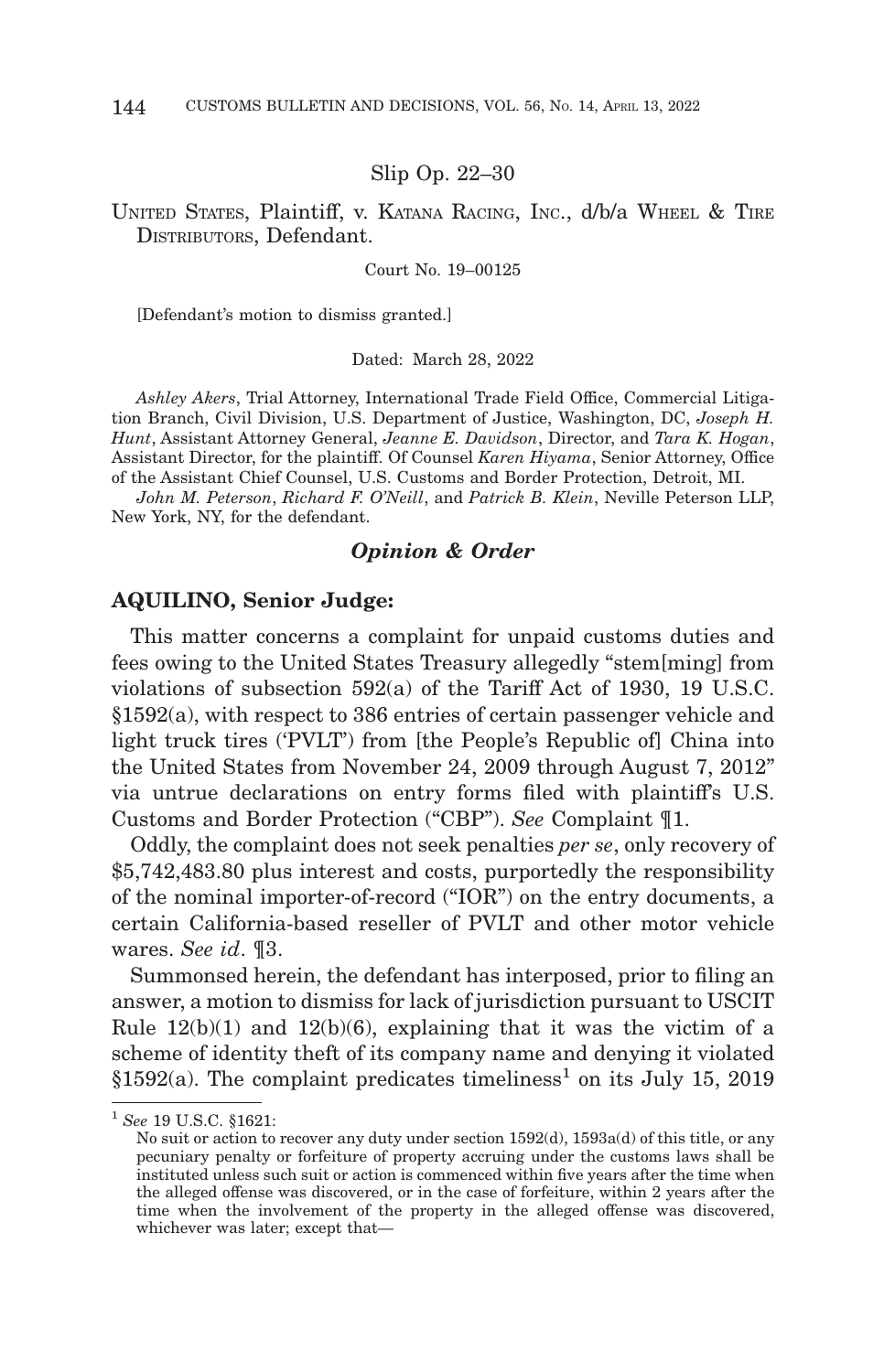filing, the basis therefor being the latest of three consecutive waivers by the defendant of the statute of limitations ("SoL") up to and including July 19, 2019. *See id*. ¶ 4. The defendant, however, revoked its last SoL waiver on June 26, 2019, and it contends that jurisdiction here is lacking, being time-barred either by 19 U.S.C. §1621 or by laches. *See* Def's Memorandum of Points and Authorities in Support of Motion to Dismiss ("Def's Br.") at 33 & Ex. P.

**I**

To defendant's knowledge,

this case represents the first instance in the history of the current Section 592 law  $-i.e.,$  since the [Customs Procedural] Reform and Simplification Act of 1978, Pub. L. No. 95–410, 92 Stat. 893] — where the Government has brought suit to collect withheld duties under Section 592(d) *without* even *attempting* to undertake the administrative proceedings necessary to establish that a predicate violation of Section 592(a) occurred. Accordingly, this action must be dismissed as time-barred, for failure to exhaust administrative remedies, and for failure to state a claim upon which relief can be granted.

Def's Br. at 20–21 (emphasis in original).

Defendant's counsel contend that dismissal is compelled because the plaintiff never found or articulated that their client violated §1592(a). A finding of such a violation is an obvious and necessary predicate to assessing responsibility, let alone penalties for withheld duties under that statute, they argue. Section 1592(b)(1) specifies the administrative process pursuant to which CBP is authorized to determine the existence of a §1592(a) violation. Counsel contend that CBP never followed or "exhausted" such procedure to determine any violation by the defendant, much less others actually responsible. Hence, when it became "clear" that no such administrative procedures were forthcoming, despite previous administrative promise(s) to the contrary, the defendant revoked its last SoL waiver.

On that basis, defendant's counsel argue for equitable tolling against CBP's arguments *vis*-*à*-*vis* defendant's revocation of its latest

<sup>(1)</sup> in the case of an alleged violation of section 1592 or 1593a of this title, no suit or action (including a suit or action for restoration of lawful duties under subsection (d) of such sections) may be instituted unless commenced within 5 years after the date of the alleged violation or, if such violation arises out of fraud, within 5 years after the date of discovery of fraud, and

<sup>(2)</sup> the time of the absence from the United States of the person subject to the penalty or forfeiture, or of any concealment or absence of the property, shall not be reckoned within the 5-year period of limitation.

<sup>19</sup> U.S.C. §1621.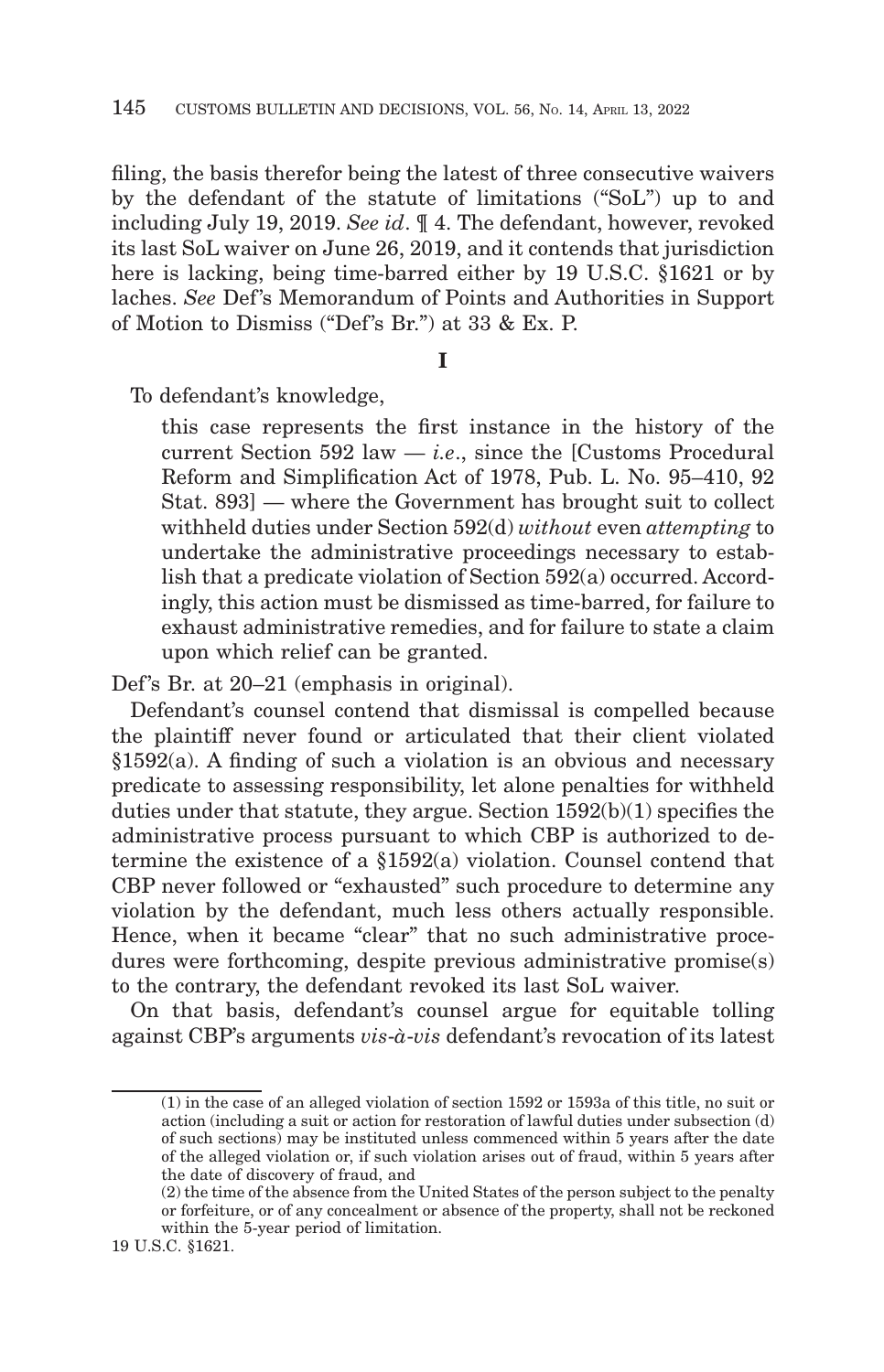SoL, which would result in time-barring of this action and dismissal pursuant to Rule  $12(b)(1)$  and/or  $12(b)(6)$ .

The issues of moment defendant's counsel distill to these:

1. Whether CBP is required to conduct administrative procedures to "assert and determine" the existence of a 19 U.S.C. §1592(a) violation for which the defendant bears responsibility before commencing suit to recover "withheld duties" under 19 U.S.C. §1592(d);

2. Whether the defendant could properly revoke its last SoL, prior to the commencement of this case, because that act implicates whether this action is timely commenced within the fiveyear SoL set out in §1621, eight to ten years having elapsed since the transactions at issue; and

(3) Whether laches applies in the alternative.

*See* Def's Reply. Its initial brief also noted the following:

To the extent the parties rely on materials outside the pleadings, USCIT Rule 12(d) permits the Court, upon notice to the parties, to treat the motion as one for summary judgment. *See* [,] *e*.*g*., *Easter v. United States*, 575 F.3d 1332, 1335–36 (Fed.Cir. 2009); *Cisco Sys. v. United States*, 804 F.Supp.2d 1326, 1336–1337 (Ct. Intl. Tr. 2011); *U.S. Ass'n of Imps. of Textiles & Apparel v. United States*, 366 F.Supp.2d 1280, at 1285–1286 (Ct. Intl. Tr. 2005).

Def's Br. at 4 n.4.

Plaintiff's general disagreement with the foregoing, and the court's consideration thereof, resulted in a cross-motion for summary judgment. *See* ECF No. 24 ("Pl's X-Mot"). In response, the defendant urges a decision on its motion to dismiss first, before turning to any decision on the merits. *E*.*g*., ECF No. 37.

Consideration of the parties' positions persuades the court that it lacks jurisdiction over this matter.

#### **II**

Judicial consideration often involves interpretation of governing legal authorities, such as statutes and other questions of law. *E.g*. *Kent v. Principi*, 389 F.3d 1380, 1384 (Fed.Cir. 2004) (interpretation of a statute or regulation is a question of law) (citation omitted); *Yanko v. United States*, 869 F.3d 1328, 1331 (Fed.Cir. 2017) (treating as a "pure legal issue of statutory interpretation" claim based on interpretation of statutory provision and related executive order). Such legal interpretations are appropriately resolved under a Rule 12(b)(6) motion to dismiss. *See Yanko* at 1331 (citation omitted).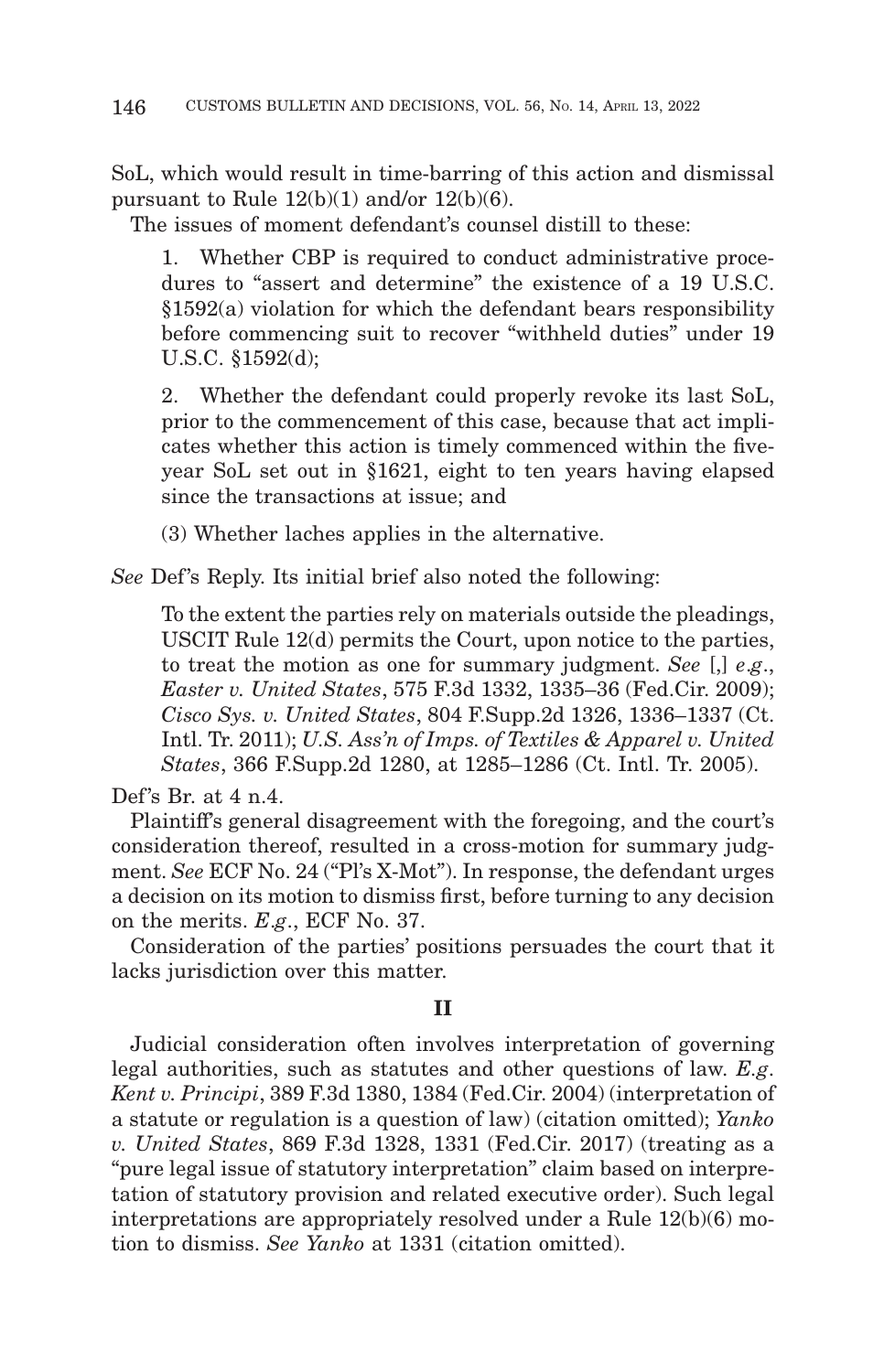Rule 12(b)(6) dismissal is appropriate when a complaint's allegations do not entitle a remedy. *See* United Pac. Ins. Co. v. *United States*, 464 F.3d 1325, 1327 (Fed.Cir. 2006) (citation omitted). A motion thereunder "tests the legal sufficiency of a complaint," *Browning v. Clinton*, 292 F.3d 235, 242 (D.C. Cir. 2002), to determine if it presents a legally cognizable right of action, *Bell Atl. Corp. v. Twombly*, 550 U.S. 544, 555 (2007) (citation omitted), or fails to "state a claim to relief that is plausible on its face." *Ashcroft v. Iqbal*, 556 U.S. 662, 678 (2009) (quoting *Twombly*, 550 U.S. at 570). The court accepts well-pleaded factual allegations as true and draws all reasonable inferences in favor of the claimant, *Kellogg Brown & Root Servs., Inc. v. United States*, 728 F.3d 1348, 1365 (Fed.Cir. 2013), with the exception of legal conclusions among the allegations, *Twombly*, 550 U.S. at 555, nor need a court "accept as true allegations that contradict matters properly subject to judicial notice or by exhibit". *Secured Mail Sols., LLC v. Universal Wilde, Inc.*, 873 F.3d 905, 913 (Fed.Cir. 2017) (citation omitted).

A Rule 12(b)(6) motion is thus considered under the same standard as a motion for judgment on the pleadings. *See SAP Am., Inc. v. InvestPic, LLC*, 898 F.3d 1161, 1166 (Fed.Cir. 2018). It presents either a "facial" challenge to a pleading or to the factual basis of the jurisdiction invoked. *See*, *e*.*g*., *Cedars-Sinai Med. Ctr. v. Watkins*, 11 F.3d 1573, 1583 (Fed.Cir. 1993). Facial challenges are based on the "sufficiency" of a pleading's allegation(s), which are to be evaluated presuming the allegations as true and as construed in their best light. *See id*., citing *Scheuer v. Rhodes*, 416 U.S. 232, 236 (1974). If a challenge denies or controverts material aspects of the complaint as pled, then the movant is deemed to be challenging the factual basis for subject matter jurisdiction, in which case only the uncontroverted factual allegations of the complaint are accepted as true for purposes of the motion. *See id*., citing, *inter alia*, *Gibbs v. Buck*, 307 U.S. 66, 72 (1939); *Kellogg Brown*, 728 F.3d at 1365.

If jurisdiction is contested, consideration of extrinsic evidence outside the pleadings may be necessary to resolving that issue. *See Aerolineas Argentinas v. United States*, 77 F.3d 1564, 1572 (Fed.Cir. 1996) ("[a] party may challenge the court's jurisdictional authority by denying or controverting necessary jurisdictional allegations"), citing, *inter alia*, *KVOS, Inc. v. Associated Press*, 299 U.S 269, 278 (1936). When "close calls" are present, the foregoing may appear to obfuscate judgment on the pleadings and summary judgment, but if subject matter jurisdiction is lacking, then there can be no adjudication on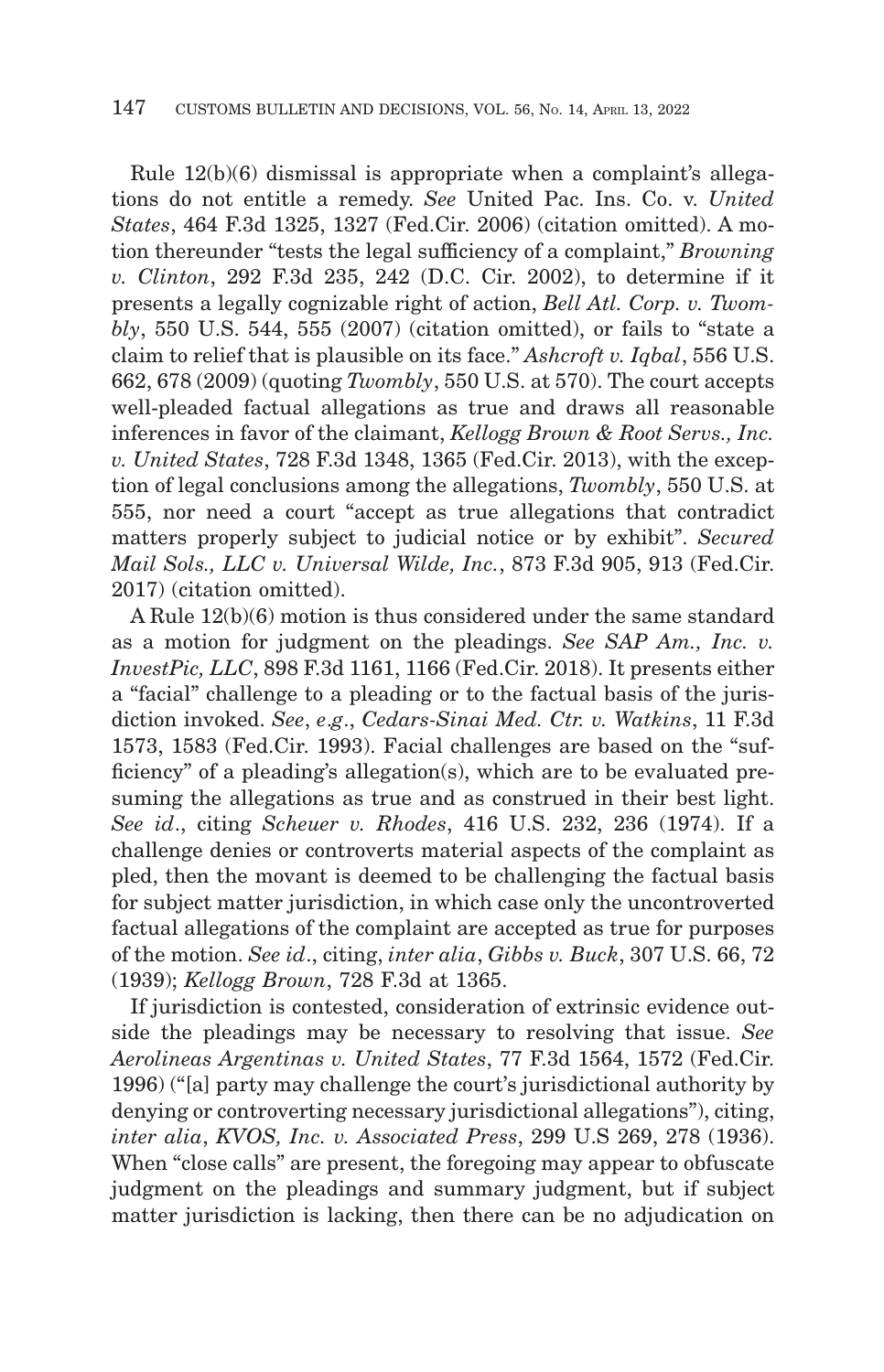the merits, *see id*.; consideration of matters outside the pleadings in deciding a 12(b)(6) motion brings the matter into the realm of summary judgment, and it is therefore appropriate to treat the motion as such. *See* USCIT Rule 12(d); *see*, *e*.*g*., *Forest Lab'ys, Inc. v. United States*, 29 CIT 1401, 1402 (2005), *aff'd*, 476 F.3d 877 (Fed.Cir. 2007).

#### **III**

According to defendant's papers, the United States imposed "safeguard" import duties on PVLT from the People's Republic of China ("PRC") pursuant to 19 U.S.C. §2451(f) (omitted since Dec. 11, 2013). Proclamation No. 8414, 3 C.F.R. §8414 (2009). They were imposed in addition to the 3.4% or 4% *ad valorem* tariffs on PVLT2 and were in effect for three years, at declining rates of 35%, 30%, and 25%, *ad valorem*, respectively. The safeguard duties were set to expire in September 2012. *See id*.

The announcement of those duties prompted the defendant to curtail supply from the PRC. PRC producers responded by persuading the defendant to purchase tires at "Delivered Duty Paid" ("DDP") prices. *See, e.g*., International Chamber of Commerce, *Incoterms 2010: ICC Rules for the Use of Domestic and International Trade Items* (2010) ("Incoterms") ("[t]he Incoterms rules explain a set of three-letter trade terms reflecting business-to-business practice in contracts for the sale of goods").

A DDP agreement obligates *sellers* with the responsibility for all necessary legal compliance relevant to importing the goods, for example payment of import duties and merchandise processing fees. *See* note 4, *infra*. After "satisfactory" negotiations along those lines, the defendant agreed to continue to purchase PVLT from the PRC companies involved on a DDP basis.

This, apparently, is where trouble began. The defendant was at that time also induced to agree to a power of attorney  $({}^{\alpha}POA)^3$  that its suppliers, as it later turned out, had falsely represented was necessary to allow them to move the imported tires from the Customs area at the Port of Long Beach to defendant's facility in Southern California, as more wholly described below. *See* Def's Br., Ex. B (CBP Audit Report dated March 22, 2013). Instead, the sellers, or certain unknown and unscrupulous individuals taking advantage of them, used

<sup>2</sup>*I.e.*, subheadings 4011.10.10, 4011.10.50, 4011.20.10, and 4011.20.50 of the Harmonized Tariff Schedule of the United States ("HTSUS").

<sup>3</sup>*See* 19 C.F.R. §141.32 (2009): "Customs Form 5291 may be used for giving power of attorney to transact Customs business. If a Customs power of attorney is not on a Customs Form 5291, it shall be either a general power of attorney with unlimited authority or a limited power of attorney as explicit in its terms and executed in the same manner as a Customs Form 5291."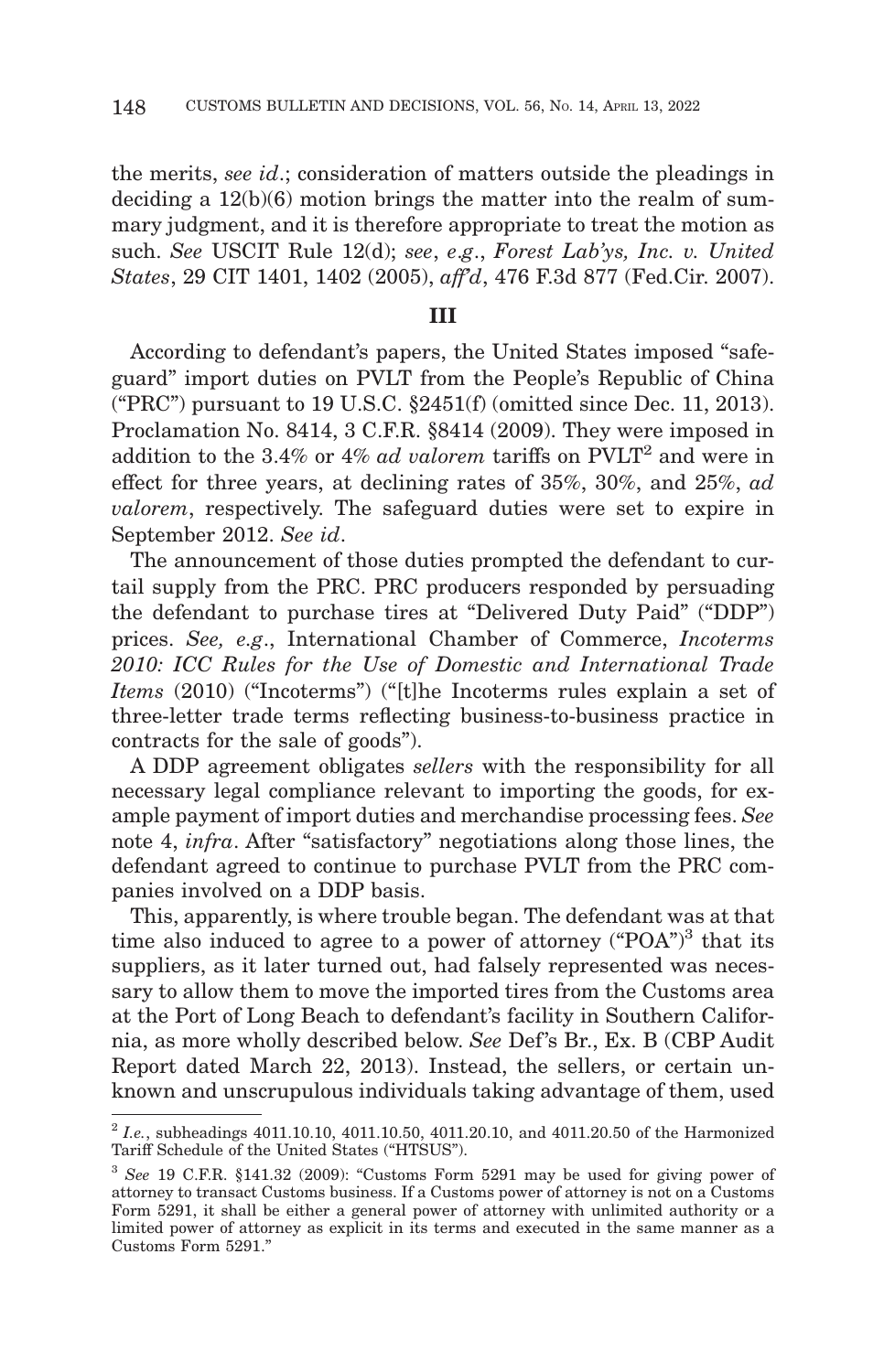defendant's identifying information from the POA, including its importer number, to falsely declare the defendant as the importer of record on the entry documents concerned.

## **A**

The defendant claims it had no knowledge of such falsified entries, averring that for the next three years it received PVLT at its California facility on a DDP basis and tendered payment to its vendors at the negotiated prices.4 In mid-2012, CBP's Regulatory Audit Division at the Port of Seattle, Washington, contacted the defendant in order to conduct a "Quick Response Audit"5 of some 61 customs entries of PVLT on which the defendant had been listed as the IOR.

The defendant claims it found none of the alleged entries among its records. Its records, audited by CBP, reflect that it was billed on a DDP basis by vendors *with whom it actually did business* and made payments to those vendors on that basis. The records also showed that the defendant never advanced or paid any separate or segregated monies for duties in respect of the imported PVLT, never corresponded with any customs brokers regarding those tires, and never received bills for customs duties or bills for freight forwarding or customs brokerage services.

The defendant therefore deduced the theory that its identity must have been "misappropriated", so on July 23, 2012 it "protectively" filed such theory in writing to CBP via a voluntary prior disclosure at the Port of Los Angeles/Long Beach pursuant to 19 U.S.C. §1592(c)(4). The filing stated that erroneous entries had been made in its name and without its knowledge, authorization, or consent. *See* Def's Br., Ex. A (Prior Disclosure of July 23, 2012<sup>6</sup>).

The Quick Response Audit concerned certain selected entries in 2012 and 2013. The defendant claims it gave its full cooperation

<sup>4</sup> As the buyer in a DDP transaction, the defendant here disclaims responsibility for customs obligations such as clearance or payment of duty to CBP. According to Incoterms, "'Delivered Duty Paid' means that the seller delivers the goods when the goods are placed at the disposal of the buyer, cleared for import on the arriving means of transport ready for unloading at the named place of destination. *The seller* bears all the costs and risks involved in bringing the goods to the place of destination and has an *obligation* to clear the goods not only for export but also for import, to pay any duty for both export and import and to carry out all customs formalities." *See* https://iccwbo.org/resources-for-business/incoterms-rules/ incoterms-rules-2010) (emphasis added) (last accessed this date).

<sup>5</sup> The defendant describes Quick Response Audits as single-issue audits with a narrow focus and designed to address a particular limited objective within a reasonably short period of time. The authority for auditors to examine records and conduct audits is contained in 19 U.S.C. §§ 1508 and 1509.

<sup>6</sup> The filing stated at the outset: "Katana Racing has knowingly acted as the importer of record of tires subject to the Safeguard duties. To Katana Racing's knowledge, it has deposited the appropriate Safeguard duties for all entries where it was aware that it acted as the importer of record."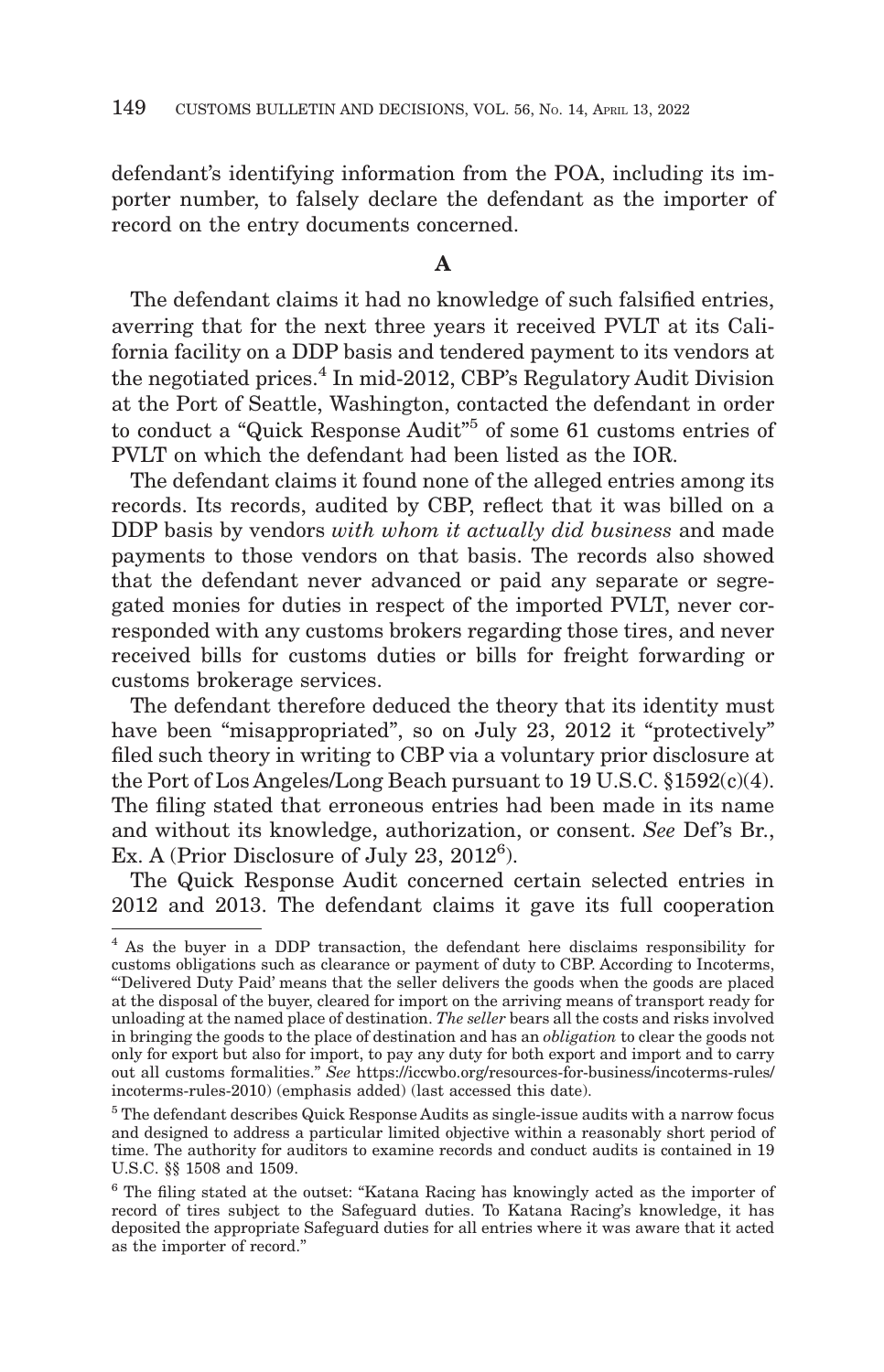during the audit, and it also obtained other Importer Trade Activity ("ITRAC"7 ) data from CBP that confirmed that its identity had been "misappropriated" for the purpose of making not only the 61 selected entries with which the Quick Response Audit had been concerned but also hundreds of other entries of PVLT from the PRC as well. According to the defendant, they were filed by dozens of separate customs brokers, all of whom it claims were and are complete strangers to it.

Beginning February 3, 2013, defendant's counsel contacted the dozens of brokers identified in the ITRAC report who had filed entries in its name and began collecting copies of the entry summaries improperly filed. This information confirmed to the defendant that it had been the victim of a pervasive scheme of what it styles as "identity theft", as PRC vendors had engaged U.S. customs brokers to file entries in its name, without its knowledge or permission. It claims that it also cooperated fully with the CBP audit, providing agency auditors with copies of all commercial invoices and proofs of payment for all DDP entries in question.

On April 5, 2013, CBP issued a report finding that duties, taxes and fees had been underpaid on the 61 entries in the aggregate amount of \$792,053.69. *See id*., Ex. B (CBP Audit Report of April 5, 2013). The report included notes on the cooperation of Katana and its General Manager, Mr. Joe Garcia, thanking for that cooperation and recognizing that the defendant "stated that it did not direct the importation of these goods." *Id*., Ex. B, at 4; *see also id*. ("[u]nbeknownst to [defendant], it appears that the [PRC] suppliers, working with Customs brokers in Los Angeles, made Katana the importer of record . . ." *et cetera*).

CBP's auditors noted that these facts, combined with defendant's genuine lack of access to relevant bills of lading or shipping contracts, had frustrated agency effort to make an adjustment to its calculation of revenue loss such that it could reflect non-dutiable international transportation expenses that were included in the DDP prices stated in the operable invoices. According to the defendant, the auditors had based their calculation of dutiable values on the DDP prices paid by it.

On August 31 and September 1, 2013, the defendant provided additional information to CBP in an effort to assist its prior disclosure. *See id*., Ex. C (Def's Letter of August 31, 2013), Ex. D (Def's Letter of September 1, 2013). In addition, on May 16, 2014, the defendant executed a two-year waiver of the SoL period in response to

<sup>7 &</sup>quot;ITRAC" refers to company-specific import data placed in a database and provided on CD-Rom to the requestor for a processing fee. *See* https://www.cbp.gov/trade/itrac-requests (last accessed this date).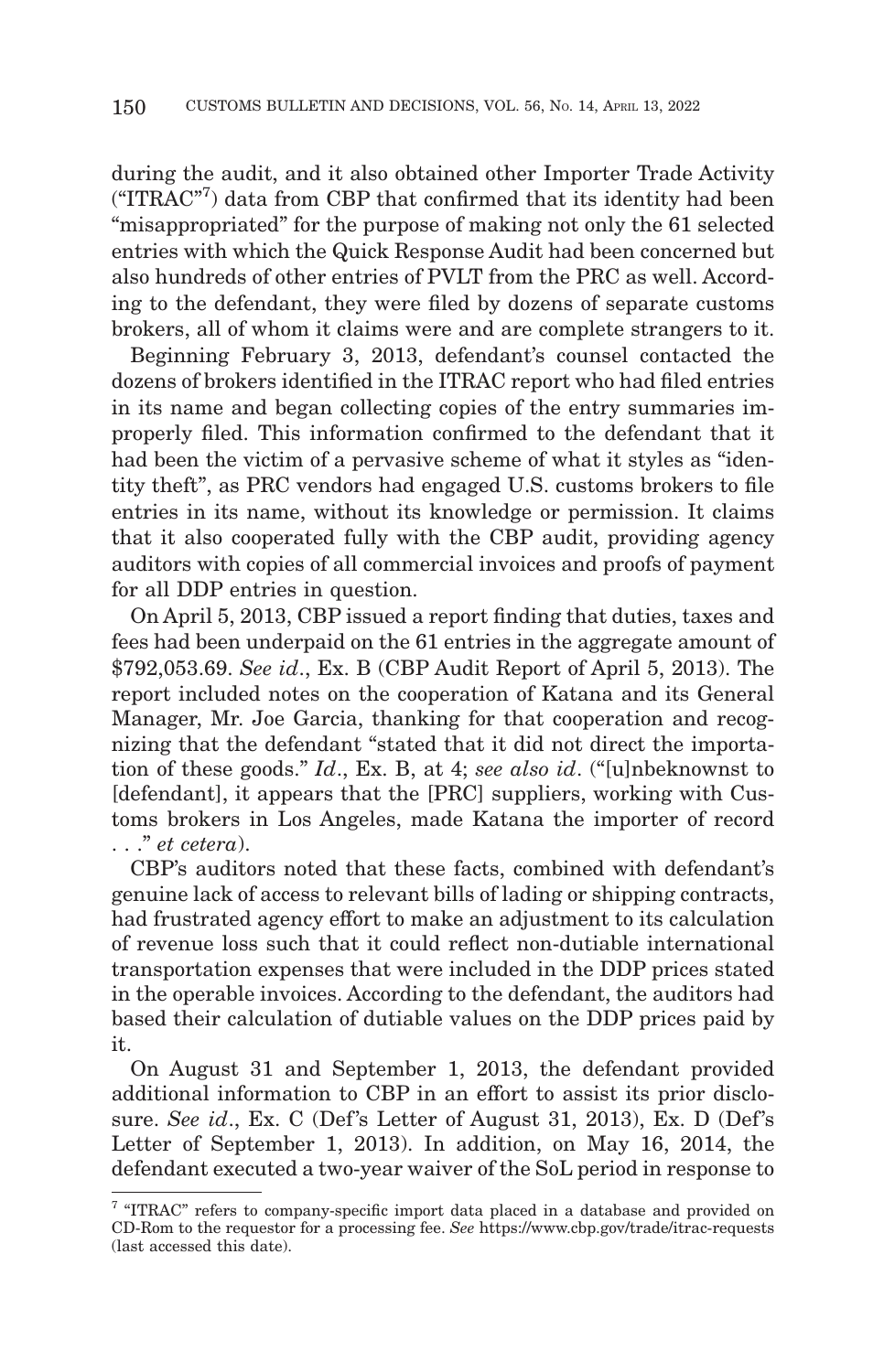CBP's request therefor. *See id*., Ex. E (Def's First SoL Waiver of May 16, 2014); *see also* 19 U.S.C. §1621.

#### **B**

After conducting the foregoing, and with the ITRAC information provided to it by the defendant, CBP expanded the audit to encompass a total of 386 entries made while the safeguard duties were in place (*i*.*e*., September 26, 2009 through September 25, 2012, including the 61 previously described). The defendant claims that it continued to fully cooperate in this effort, retrieving entries from the various customs brokers that had unlawfully filed entries in its name, and comparing the information contained therein to the DDP invoices which the defendant had received from its vendors.

On June 22, 2015, CBP's Fines, Penalties and Forfeitures Office in Long Beach, CA, issued a letter to the defendant, indicating that CBP had calculated a loss of revenue totaling \$10,451,452.75, and requesting payment of that amount to "perfect" the 2012 voluntary prior disclosure. *See* Def's Br., Ex. F.8

The defendant underscores that CBP's letter does not constitute a pre-penalty or penalty notice under 19 U.S.C. §1592. It responded to

<sup>8</sup> CBP's lengthy regulation on voluntary disclosure, 19 C.F.R. §162.74(c), provides as follows (emphasis added):

<sup>(</sup>c) Tender of actual loss of duties, taxes and fees or actual loss of revenue. *A person who discloses the circumstances of the violation shall tender any actual loss of duties, taxes and fees or actual loss of revenue*. The disclosing party may choose to make the tender either at the time of the claimed prior disclosure, or within 30 days after CBP notifies the person in writing of CBP calculation of the actual loss of duties, taxes and fees or actual loss of revenue. The Fines, Penalties, and Forfeitures Officer may extend the 30–day period if there is good cause to do so. The disclosing party may request that the basis for determining CBP asserted actual loss of duties, taxes or fees be reviewed by Headquarters, provided that the actual loss of duties, taxes or fees determined by CBP exceeds \$100,000 and is deposited with CBP, more than 1 year remains under the statute of limitations involving the shipments covered by the claimed disclosure, and the disclosing party has complied with all other prior disclosure regulatory provisions. A grant of review is within the discretion of CBP Headquarters in consultation with the appropriate field office, and such Headquarters review shall be limited to determining issues of correct tariff classification, correct rate of duty, elements of dutiable value, and correct application of any special rules (GSP, CBI, HTS 9802, etc.). The concerned Fines, Penalties, and Forfeitures Officer shall forward appropriate review requests to the Chief, Penalties Branch, Office of International Trade. After Headquarters renders its decision, the concerned Fines, Penalties, and Forfeitures Officer will be notified and the concerned Center director will recalculate the loss, if necessary, and notify the disclosing party of any actual loss of duties, taxes or fees increases. Any increases must be deposited within 30 days, unless the local CBP office authorizes a longer period. Any reductions of the CBP calculated actual loss of duties, or and fees shall be refunded to the disclosing party. Such Headquarters review decisions are *final*. *Further, disclosing parties requesting and obtaining such a review waive their right to contest either administratively or judicially* the actual loss of duties, taxes and fees or actual loss of revenue finally calculated by CBP under this procedure. *Failure to tender the actual loss of duties, taxes and fees or actual loss of revenue finally calculated by CBP shall result in denial of the prior disclosure*.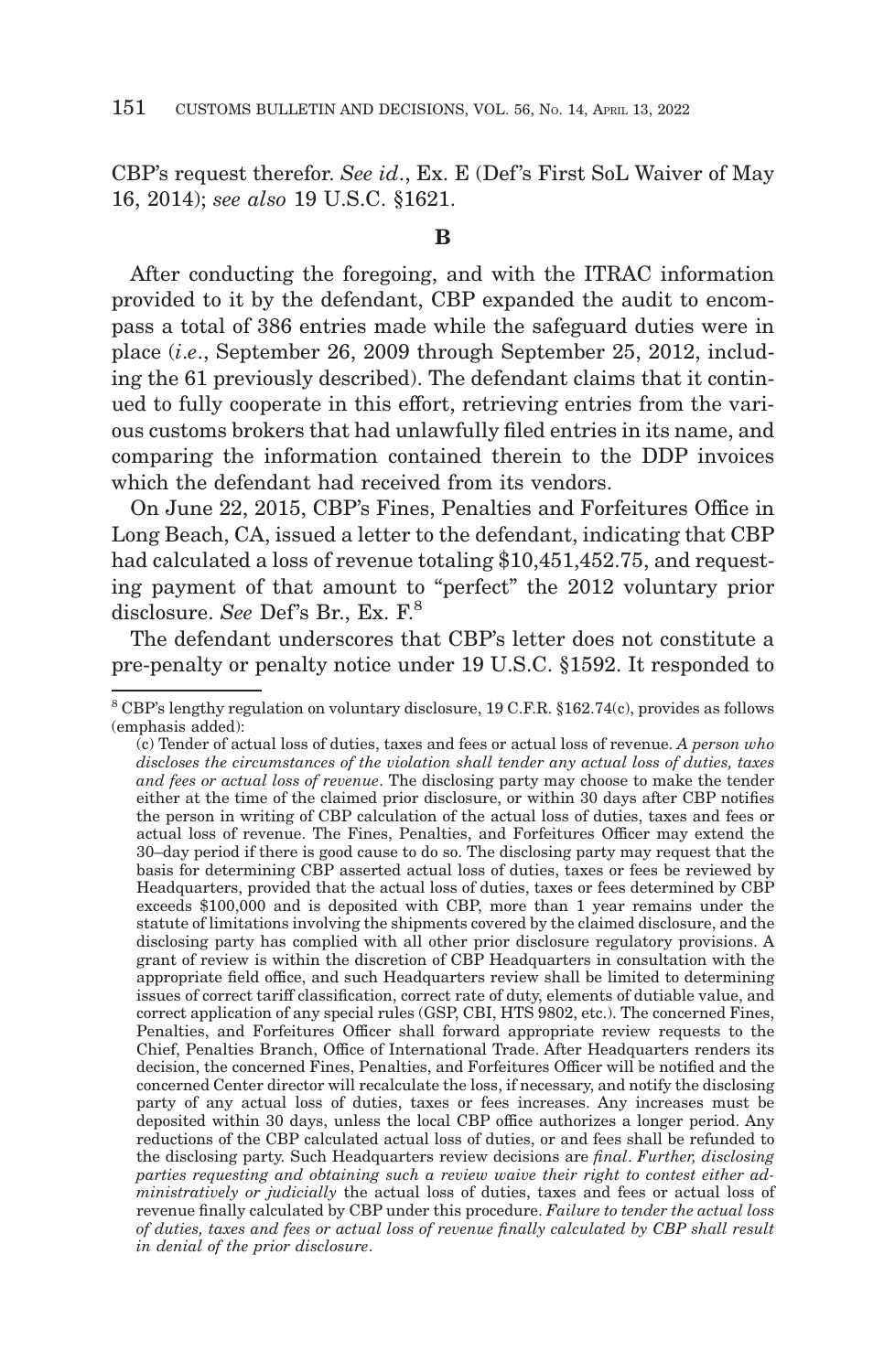the letter by noting its inability to pay the amount demanded and questioning the amount stated in the letter on the basis that CBP's calculations had not adjusted the DDP prices to reflect non-dutiable elements such as customs duties or international freight. *See id*., Ex. G (Def's Letter of July 23, 2015). It also provided CBP with a second SoL waiver to allow additional time to "rectify" the problem through an orderly administrative process. *See id*., Ex. H.

On February 12, 2016, CBP issued a revised duty demand to the defendant, requesting payment of a revenue loss of \$5,742,483.80. *See id*., Ex. I.

**C**

On February 24, 2016, the defendant wrote to CBP requesting a meeting. *See* Def's Br., Ex. J. On March 21, 2016, defendant's counsel, and the President, General Manager and Controller of the defendant in Long Beach, California, met with the Assistant CBP Port Director Jorgé Garcia.

At the meeting, the defendant made a brief presentation, during which it reiterated its inability to pay the amounts demanded, stated it did not believe it was liable for same, asked CBP to allow it to retain its "prior disclosure" status, requested issuance of a "formal" prepenalty notice, and claimed that the latter was "required" by 19 U.S.C. §1592(b) so that the administrative process could commence and the company could provide a thorough narrative of events to demonstrate why it had not acted in any manner that violated the proscriptions of §1592(a).

Mr. Garcia indicated apparent agreement as to defendant's view of the overall process, which the defendant documented and left the meeting anticipating receipt of a notice of the specifics of the alleged §1592(a) violation so that the company could make its case. *See id*., Ex. K.

On October 25, 2016, upon request, the defendant furnished CBP with its third waiver of the SoL, through July 15, 2019. *See id*., Ex. L. The waiver specifically states that the defendant agreed to the extended limitations period

in order that Katana might obtain the benefits of the orderly continuation and conclusion of any administrative proceedings *currently being conducted or contemplated by CBP, so that Katana could enjoy the benefit of orderly administrative proceedings* in which CBP is reviewing entries of tires by Katana which might be subject to safeguard duties formerly imposed on entries of certain passenger car and light truck tires from China.

*Id*. (emphasis added).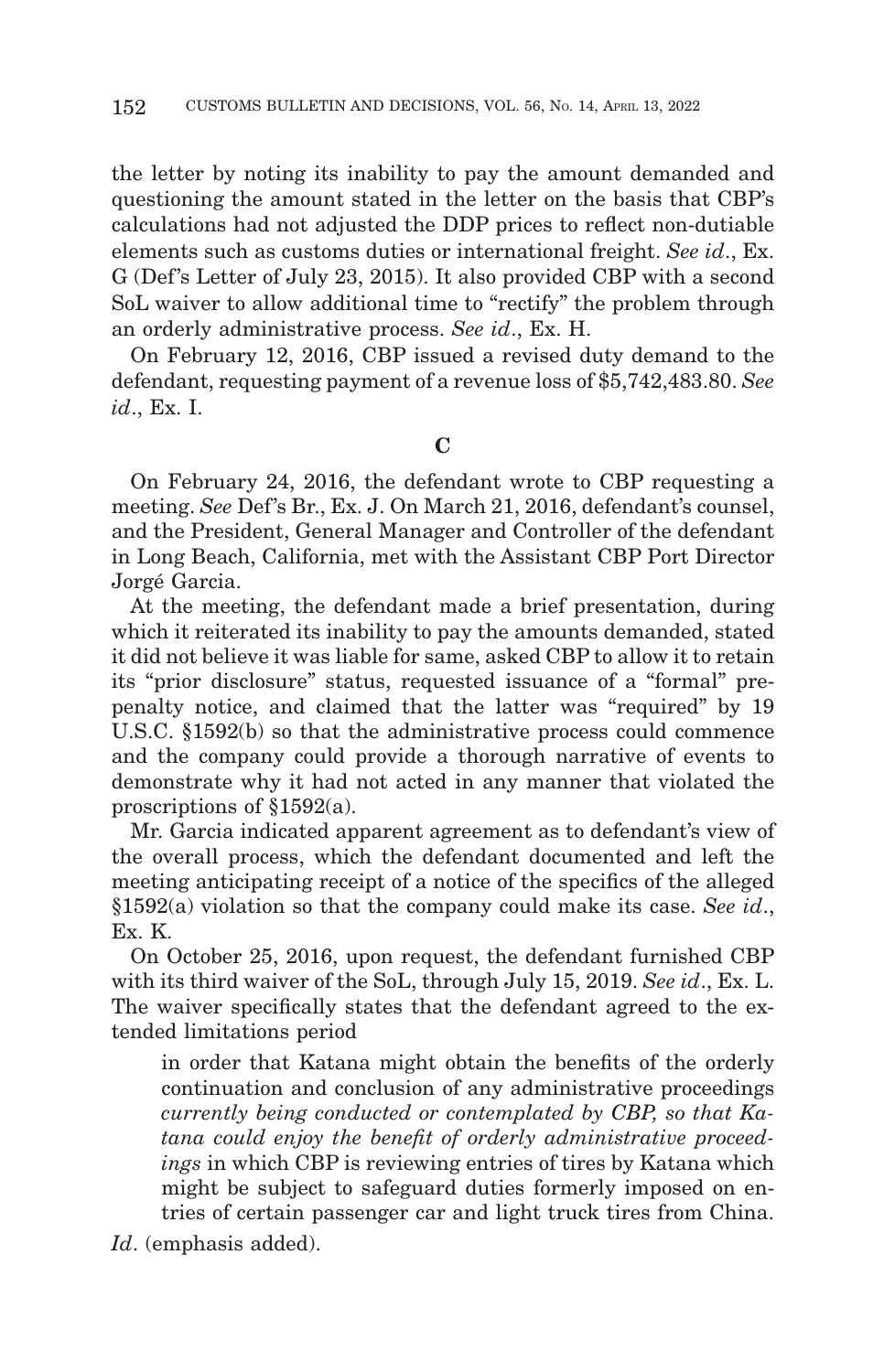Nothing of note occurred thereafter until May 2018, nearly a year and a half later, when CBP attorney Karen Hiyama indicated by *e-mail* that she had "inherited" defendant's case file that had been transferred from the Port of Long Beach to her office at CBP's Center of Excellence and Expertise ("CEE") for Automotive and Aviation products, in Detroit, MI. *See* Def's Br., Ex. M *(e-mail* correspondence with Ms. Hiyama on May 24, 2018, June 14, 2018, August 22, 2018, March 28, 2019). The defendant believes that Ms. Hiyama had not received the entire case file and was not aware of all that had transpired between it and CBP before. Defendant's counsel therefore, in response to Ms. Hiyama's inquiry, provided her with information regarding defendant's meeting with Assistant Port Director Garcia. *Cf*. *id*.

Defendant's counsel also aver that, on or about March 28, 2019 (nine months later), Ms. Hiyama stated to them that this matter had come to the "top of my docket after quite a long hiatus." *Id*. She noted Katana's statement of inability to pay the \$5.7 million, indicated that substantiating information concerning the company's inability to pay should be submitted, and "advised" that "there is a pathway to settlement by treating any offer by [the defendant] as an offer in compromise without the issuance of a duty demand." *Id*.

The defendant emphasizes that at that point it was still awaiting the initiation of administrative procedures "required under Section 592(b), which had been promised long before by Assistant Port Director Garcia." Def's Br. at 7; *see also id*., Ex. L (Def's Third SoL Waiver of October 25, 2016) ("This waiver is made knowingly and voluntarily by Katana Racing, Inc., in order that Katana might obtain the benefits of the orderly continuation and conclusion of any administrative proceeding currently being conducted or contemplated by CBP, in which CBP is reviewing entries of tires by Katana which might be subject to safeguard duties formerly imposed on entries of certain passenger car and light truck tires from China"); Def's Reply at Appx. V (*e-mail* exchange between the parties dated May 3–6, 2019 with attachment of the third SoL waiver). Further, "Ms. Hiyama had previously been fully apprised of Mr. Garcia's awareness and representations in this regard." Def's Br. at 8.

Subsequently, on May 31, 2019, Ms. Hiyama e-mailed defendant's counsel that her office would be preparing a §1592(d) duty demand. *See id*., Ex. N. In it, she stated "I'm unfamiliar with the reason or reasons why the government would not also seek a penalty *given the*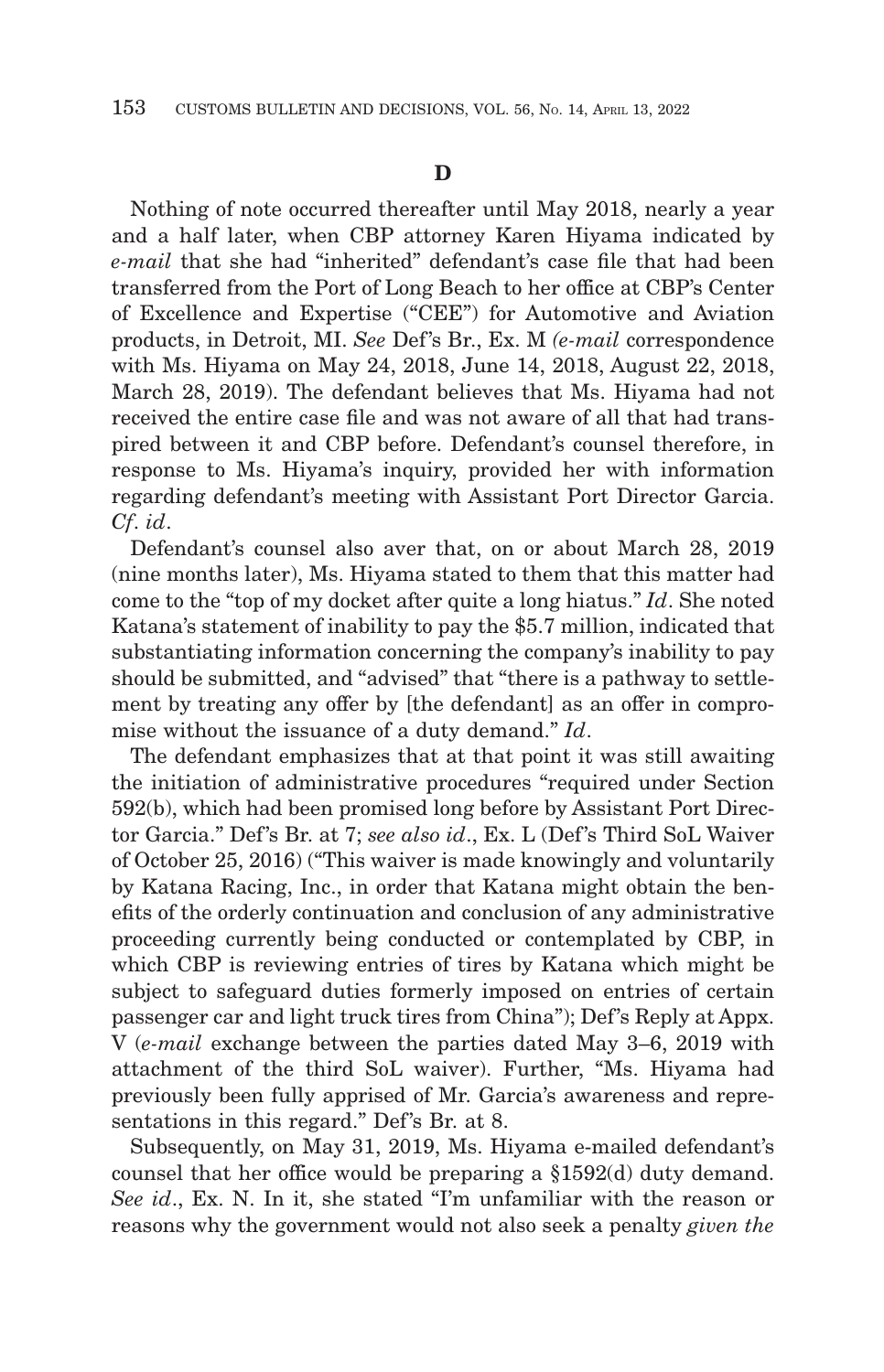*1592(a) violation that underlies the duty demand*." *Id*. (emphasis added).<sup>9</sup> Several weeks later, on June 20, 2019 — with just 25 days remaining in the waived limitations period for events which began years before — CBP finally issued a summary demand for payment of duties pursuant to 19 U.S.C.  $$1592(d).$ <sup>10</sup> The notice, as defendant's counsel emphasize, contained none of the information normally specified in a "Section 592(b) notice and completely omitted any allegations of any violation of Section 592(a)" attributable to the *defendant*. Id., referencing Ex. O (CBP Section 592(d) Demand of June 20, 2019). Specifically, the notice stated in pertinent part:

Demand is hereby made of your client, Katana Racing, Inc., pursuant to Title 19, United States Code, Section 1592(d) for payment of \$5,742,483.80, representing duties deprived the United States due to violation of Title 19, United States Code, Section 1592(a). The actions, which constitute the violation, are specified in Exhibit A, enclosed.

\* \* \*

# Exhibit A

#### \* \* \*

### 4. FACTS ESTABLISHING THE VIOLATION:

On July 9, 2009, the U.S. International Trade Commission (USITC) issued a report stating that certain passenger vehicle and light truck (PVLT) tires from China were being imported into the United States in such increased quantities or under such conditions as to cause or threaten to cause market disruption to the domestic producers. To provide import relief with respect to the tires, the President issued Proclamation 8414, which imposed additional duties on imports of PVLT tires from China for three years, effective September 26, 2009 to September 26, 2012.

<sup>9</sup> Ms. Hiyama's revelation speaks volumes regarding the government's motivation for this action. The Constitution *protects* citizens from a government that would keep them in limbo for years, attempting as-yet-to-be-determined reasons for keeping them in such limbo, for as-yet-to-be-determined "offenses," before reaching for that lowest hanging statutory fruit of "unpaid duties".

 $10$  That subsection provides as follows:

Notwithstanding section 1514 of this title, if the United States has been deprived of lawful duties, taxes, or fees as a result of a violation of subsection (a), the Customs Service shall require that such lawful duties, taxes, and fees be restored, whether or not a monetary penalty is assessed.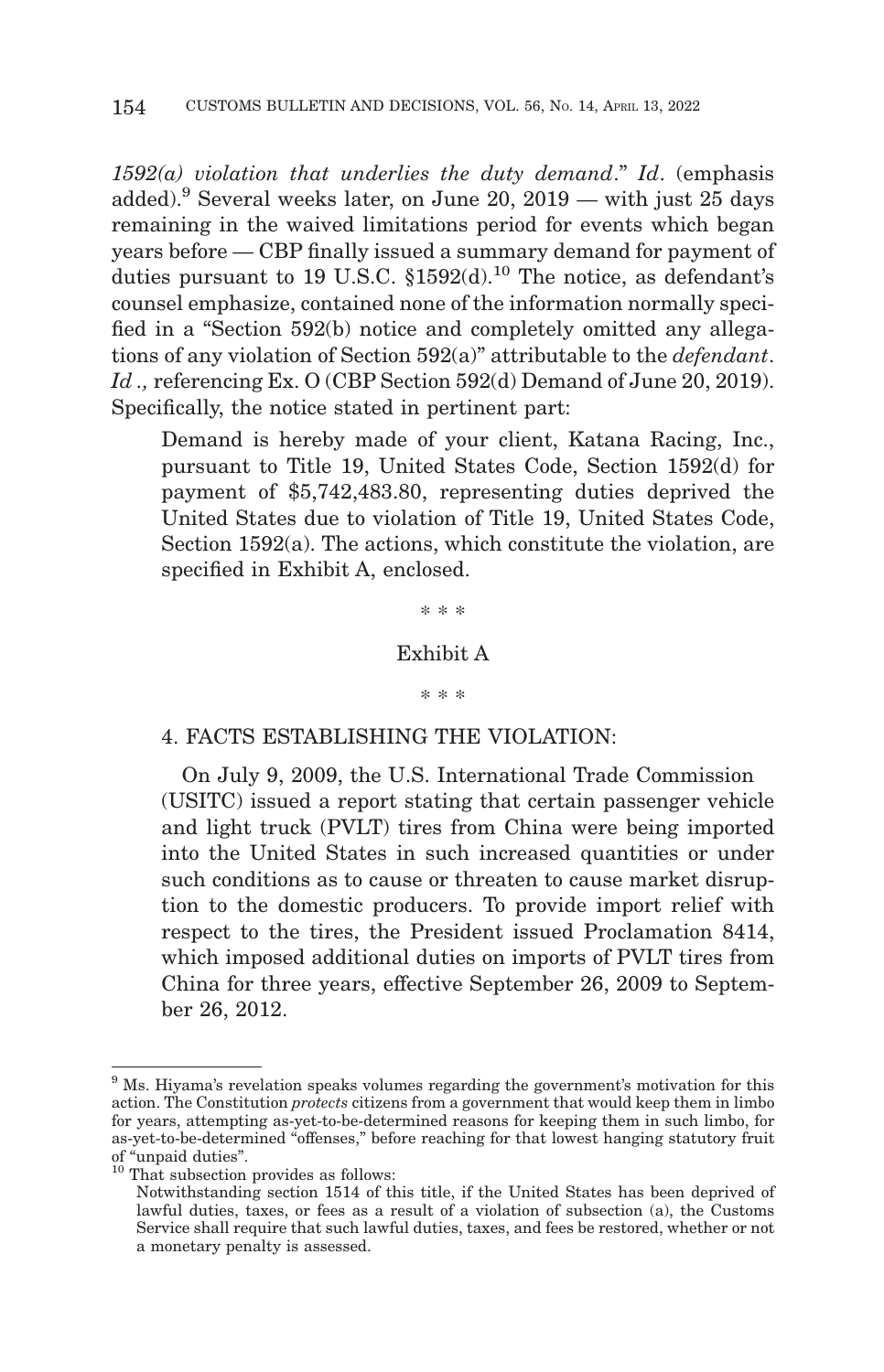The subject 386 entries were submitted misclassified and undervalued, and also omitted safeguard duties on PVLTs from China as required by Presidential Proclamation 8414.

On July 23, 2012, Katana submitted a Prior Disclosure, (PD), to the Port of Los Angeles/Long Beach related to potential value and classification errors for Chinese tire imports subject to safeguard duties pursuant to Presidential Proclamation 8414. *Katana admitted to \$5,393,570.88 in duties and fees owed to CBP*; however, Katana did not tender payment, claiming an inability to pay. An audit was conducted by CBP to determine whether the loss of revenue, (LOR), identified by Katana related to the PD was accurate and complete, and to determine any additional LOR that may be due to CBP. Based on the review by CBP, the LOR identified by Katana was inaccurate; *the actual LOR was determined to be \$5,742,483.80*. A request was issued for the actual LOR of \$5,742,483.80 but the payment was not tendered.

Def's Br., Ex. O (emphasis added).

Responding, the defendant filed a detailed submission and requested an in-person conference. *See* Def's Br., Ex. P (Def's Letter of June 26, 2019) ("Under the Customs Regulations, Katana is permitted the right to make an oral presentation, as well as a written presentation, in response to this demand. We hereby request an oral conference.  $\ldots$ <sup>n1</sup>). It also revoked its most recent waiver of the SoL. since at that point it now seemed "clear" to the defendant that the waiver had been procured by "false pretenses." Def's Br. at 8 (citing Ex. L, Def's Third SoL Waiver of October 25, 2016). Elaborating here, the defendant explains that despite having taken more than three years to act since its conference with CBP's Assistant Port Director, CBP by that point had completely failed to initiate the "promised" administrative process. *See id*. at 7 ("CBP never initiated the proceedings required under Section 592(b)").

Ms. Hiyama responded to defendant's counsel by *e-mail* on July 1, 2019. The defendant avers that her message "falsely" claimed that "you have been representing since 2016 that your client would work toward a payment plan to pay the loss of revenue." *Cf*. *id*., Ex. P (Def's Letter of June 26, 2019). In fact, the defendant argues, in its last

<sup>&</sup>lt;sup>11</sup> "Moreover, Katana did not benefit from the falsehoods contained in the entries. The company had agreed to pay DDP prices for Chinese tires, and paid such prices. By doing so, Katana believed its sellers had elected to bear the burden of the safeguard duties, possibly trimming their profit margins in order to continue making sales — a common business practice. It appears the Chinese sellers elected to enhance their profits by short-paying Customs." Def's Br., Ex. P (Def's Letter of June 26, 2019), ECF No. 12–3 at page 211 of 426.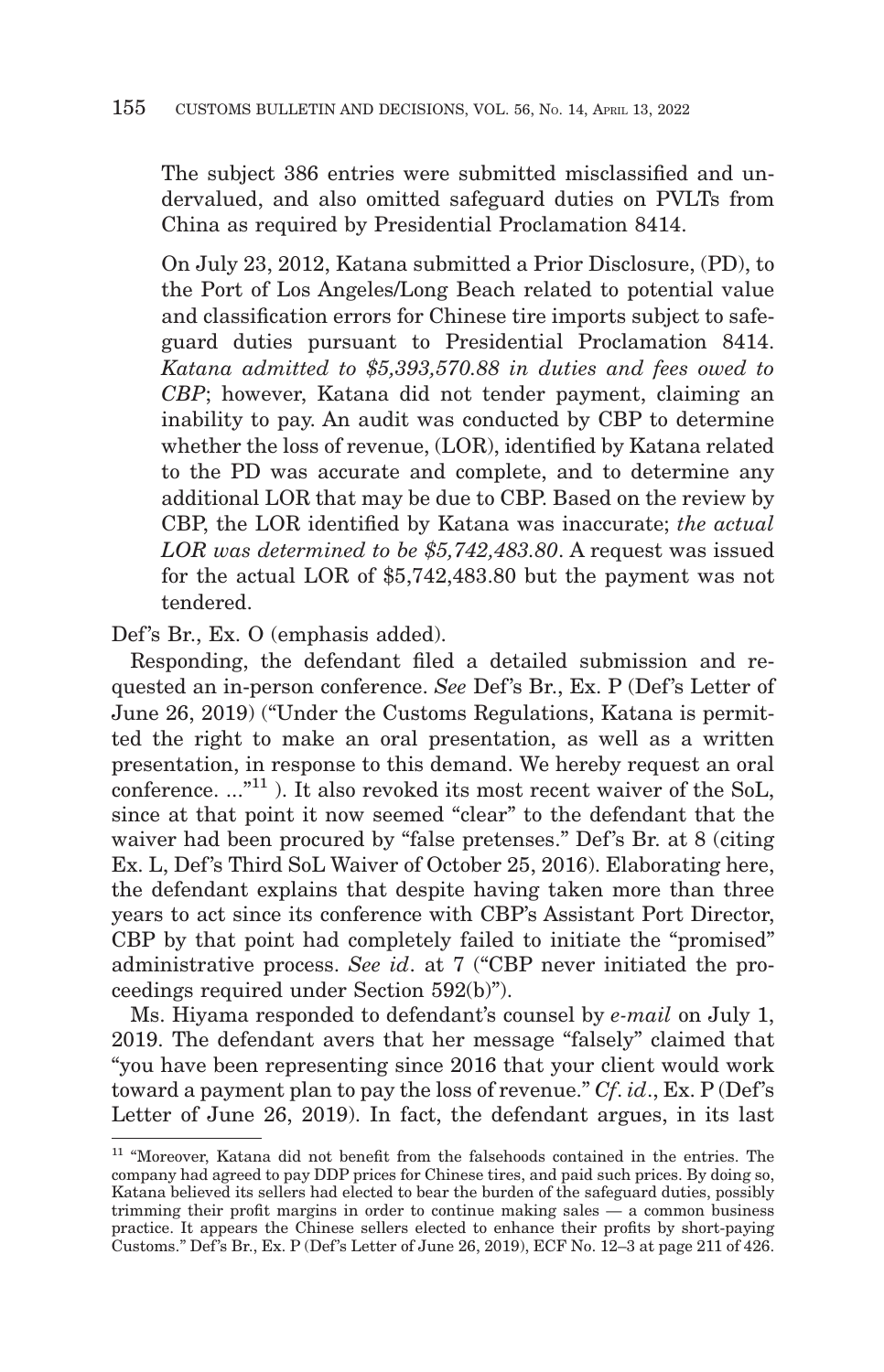substantive communication with CBP the company *disclaimed* liability and requested that it

be given an opportunity to present defenses grounded in (1) identity theft and misappropriation by various Customs brokers and (2) whether any conduct by Katana constituted a violation of 19 U.S.C. §1592(a), to wit, entry or attempted entry or introduction of goods into the United States by means of false and material statements or practices, or by means of material omissions. As we discussed, findings by two teams of Customs auditors have supported Katana's claims that its identity was stolen or misappropriated, and that the subject entries were made without Katana's knowledge or authorization.

*See id*., Ex. K (Letter of March 22, 2016), Ex. Q (*e-mail* of Ms. Hiyama, July 1, 2019).

The defendant highlights Ms. Hiyama's indication that it had been her "goal" to "settle this matter without issuance of a formal duty demand" (and without providing the notice and procedure "required" by Section 592(b), according to the defendant), and it further points out that she overemphasized the evidence of defendant's financial condition, provided at *her* request<sup>12</sup>, upon her assertion that counsel had "made it appear as though you and your client were negotiating in good faith." *See id*.

The defendant avers that no such negotiation was ever initiated, nor were any offers ever made, and it notes Ms. Hiyama also made the "remarkable" assertion that "[t]he recipient of a duty demand, in contrast to a prepenalty notice, has no right to an administrative process."13 *See id*. The defendant responded on July 2, 2019, reiterating its claim of innocence and noting its "statutory entitlement to the Section 592(b) procedures which CBP was refusing to give." *See id*., Ex. R.

CBP then e-mailed counsel on July 8, 2019, attaching a response to that letter. *See* Def's Br., Ex. S (*E-mail* of CBP Paralegal), Ex. T (CBP Letter of July 8, 2019). CBP summarily denied defendant's request for a conference and reiterated the agency's demand for payment of

<sup>12</sup> Defendant's counsel explain that the financial information was provided in order to corroborate its March 22, 2016 representation to Mr. Garcia in anticipation of the "promised " administrative proceedings under Section 592. *See* Def's Br., Ex. K (Def's Letter of March 22, 2016).

<sup>&</sup>lt;sup>13</sup> The defendant contends this assertion calls into question why CBP had thrice requested from Katana waivers of the statute of limitations, each time predicated on the notion that it would allow for an orderly administrative process. *See* Def's Br., Exs. E, H, L.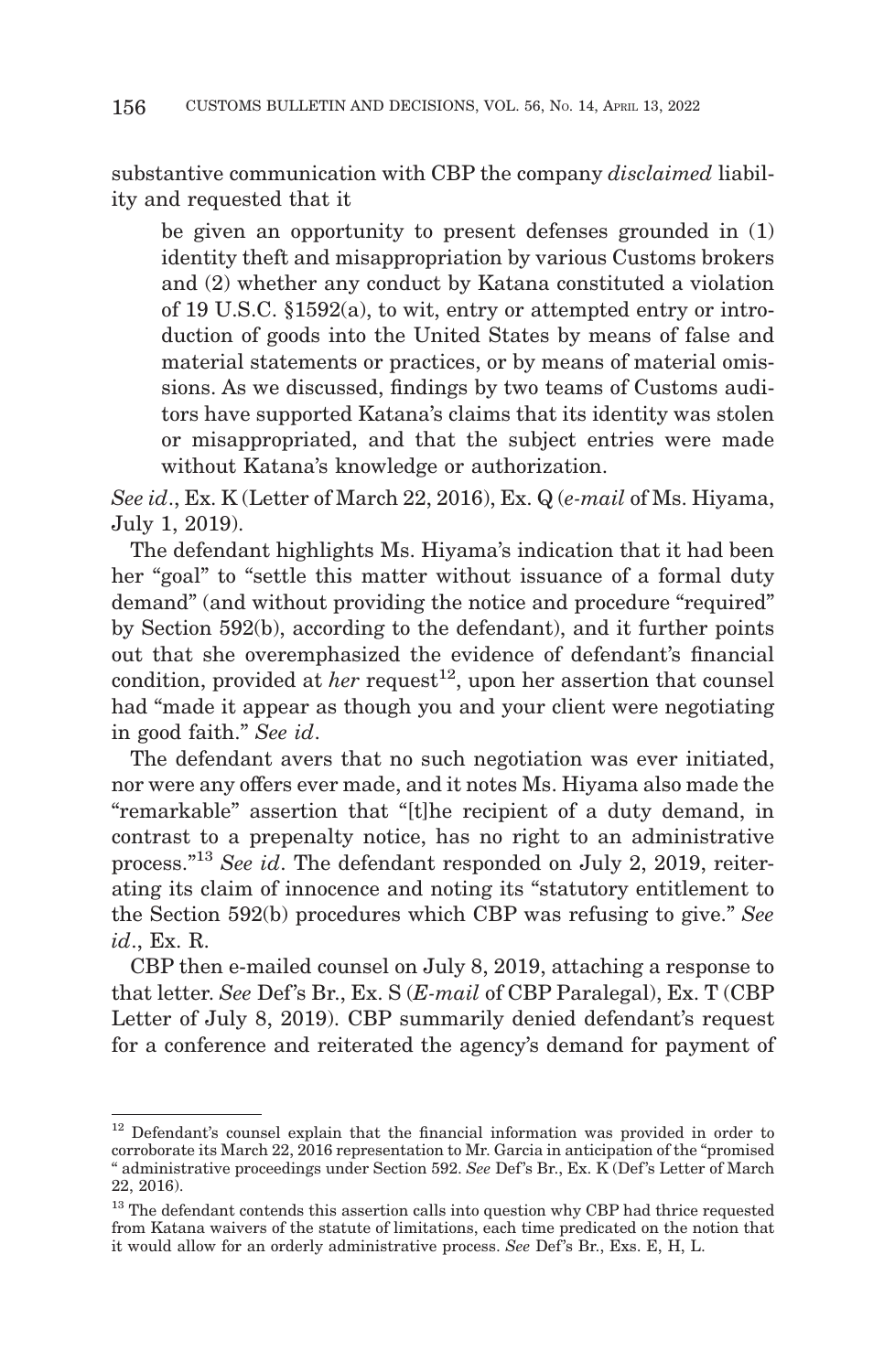"withheld duties" on entries long ago liquidated and final.14 *See id*. CBP thereafter filed its Summons and Complaint in this action seeking to collect "withheld" duties under §1592(d).

Regarding the complaint, the defendant notes that CBP again failed to include any allegation of an underlying violation of §1592(a) *by it* or any CBP finding of such a violation. In particular, the complaint alleges, for example, as follows:

11. The 386 entries were submitted to CBP with invoices that listed prices lower than what Katana actually paid its Chinese vendors for the PVLT tires.

12. For example, one commercial invoice supplied by a customs broker to CBP during the entry process valued the covered merchandise at \$21,220.00. *The Chinese tire vendor paid duties* of \$6,253.84 assessed against the value of the merchandise stated in the invoice supplied at entry, including \$5,305.00 assessed as safeguard duties. Another commercial invoice, supplied by Katana to CBP during a regulatory audit, valued the same merchandise at \$136,350.00. *Using the information reflected in the latter invoice, which is the amount actually paid by Katana to the Chinese tire vendor*, the safeguard duties alone should have amounted to \$34,087.50.

Emphasis added.

## **IV**

As framed by defendant's instant motion, the question here is whether plaintiff's complaint fails to state a claim for which relief can be granted, which implicates the circumstances that would permit a company to revoke its waiver of the relevant statute of limitations ("SoL") pertaining to a customs duty matter. Plaintiff's unpaid duty complaint is not inconsistent with defendant's "identity theft" averment and its disclaimed responsibility for such duties, but the papers and extrinsic evidence persuade that the defendant was at least defalcated with respect to the imported tires it actually received through the misuse of its good name<sup>15</sup>. There is insufficient evidence to deduce whether the defendant actually received all the imports

<sup>&</sup>lt;sup>14</sup> The defendant also contends this correspondence obliterates the assertion in paragraph 24 of plaintiff's complaint that "after it submitted its tax returns on May 21, 2019, [it] stopped communicating with CBP."

<sup>15</sup> Defalcation is "financial wrongdoing involving a breach of trust[.]" *Black's Law Dictionary* (11th ed. 2019). Arguably, in the context of an importer DDP transaction, the risk of defalcation or embezzlement would seem to be obvious. *Cf*. 19 U.S.C. §1484 ("importer" is subject to reasonable care standard when making entries, *etc*.). However , the mechanism by which "identity theft" of the defendant's good name could actually occur for import transactions it did *not* receive, if any, is unclear, given the steps that must be undertaken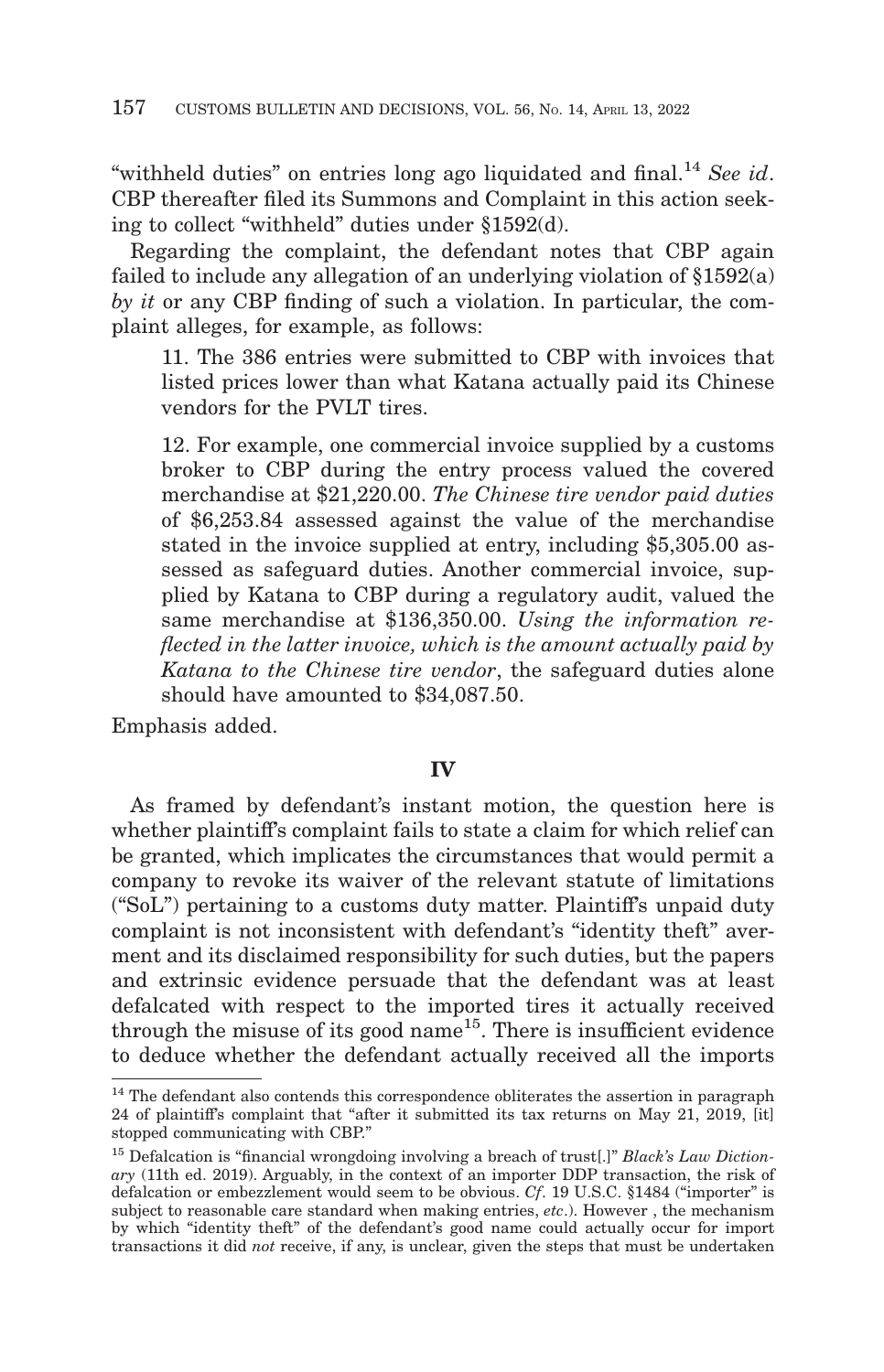covered by the 386 entries, but after considering its efforts in attempting to work with CBP to resolve matters, it may at least be concluded that defendant's revocation of its last SoL was not unreasonable, and not mere "litigation strategy."

The general proscription against inaccuracies in customs duty declarations is found in 19 U.S.C.  $$1592(a)$ .

(a) Prohibition

(1) General rule. Without regard to whether the United States is or may be deprived of all or a portion of any lawful duty, tax, or fee thereby, no person, by fraud, gross negligence, or negligence—

(A) may enter, introduce, or attempt to enter or introduce any merchandise into the commerce of the United States by means of—

(i) any document or electronically transmitted data or information, written or oral statement, or act which is material and false, or

(ii) any omission which is material, or

(B) may aid or abet any other person to violate subparagraph (A).

(2) Exception. Clerical errors or mistakes of fact are not violations of paragraph (1) unless they are part of a pattern of negligent conduct. The mere nonintentional repetition by an electronic system of an initial clerical error does not constitute a pattern of negligent conduct.

This general rule is followed by 19 U.S.C. §1592(b), which provides that, "[i]f the Customs Service has reasonable cause to believe that there has been a violation of subsection (a) *and determines that further proceedings are warranted*, it shall issue *to the person concerned* a written notice<sup>[16</sup>] of its intention to issue a claim for a monetary penalty." 19 U.S.C. §1592(b)(1)(A) (emphasis added).

to release imported goods to the importer. *See*, *e*.*g*., *id*.; 19 U.S.C. §1499 (required examination of certain imports). Be that as it may, it is also notable that after the events in question, in late 2019 CBP proposed via Federal Register notice to amend its regulations in order "to require customs brokers to collect certain information from importers to enable the customs brokers to verify the identity of importers, including nonresident importers." *Customs Broker Verification of an Importer's Identity*, 84 Fed.Reg. 40302 (CBP Aug. 14, 2019).

<sup>16</sup> A "violation of subsection (a)" notice "*shall*": (i) describe the merchandise; (ii) set forth the details of the entry or introduction, the attempted entry or introduction, or the aiding or procuring of the entry or introduction; (iii) *specify all laws and regulations allegedly violated*; (iv) *disclose all the material facts which establish the alleged violation*; (v) state whether the alleged violation occurred as a result of fraud, gross negligence, or negligence;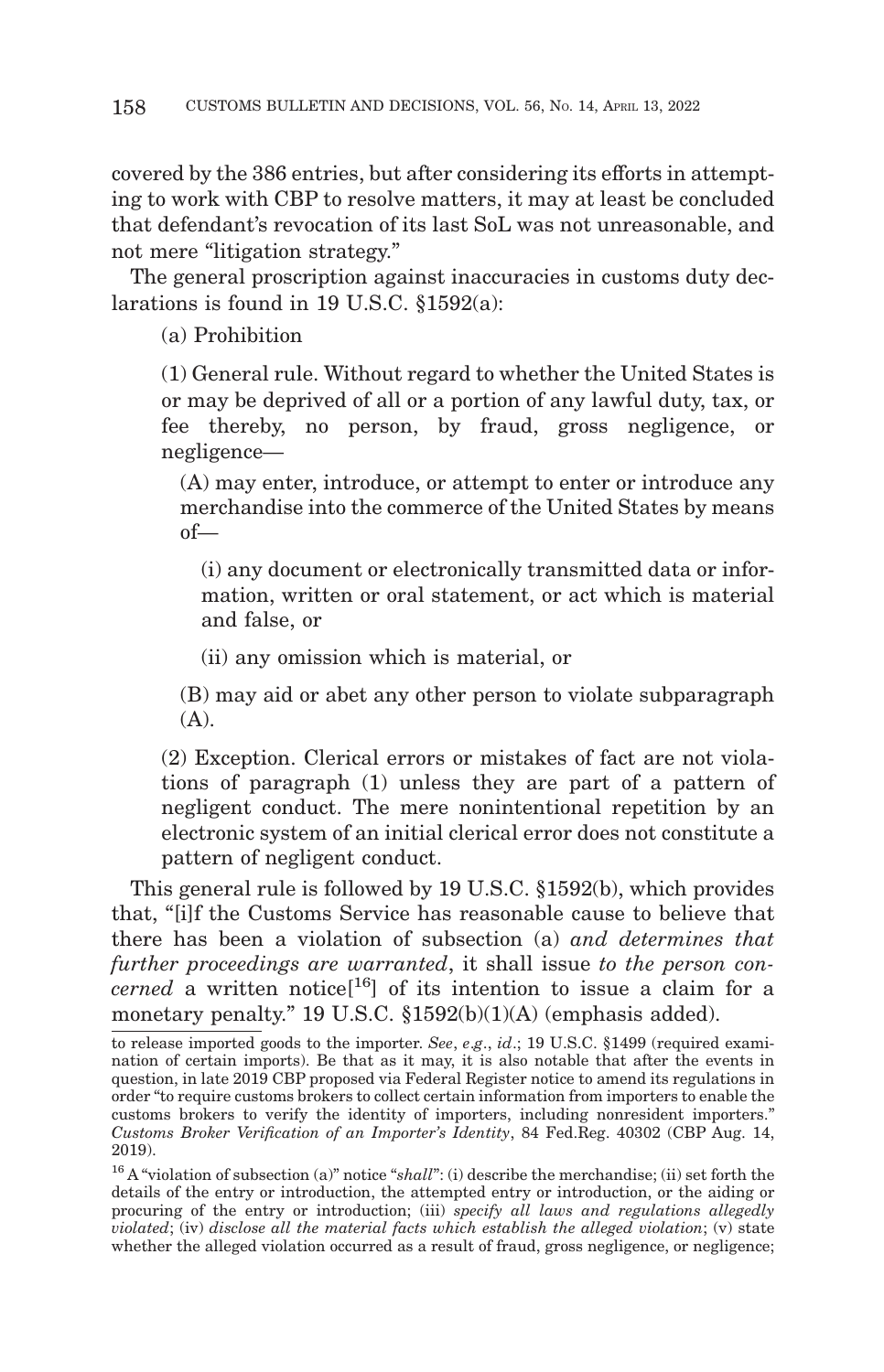Such person is not defined, but it is plain that in an administrative decision to pursue "the person concerned" for a violation of subsection (a) — whether the decision involves proceedings before the agency or involves it pursuing that person directly in court — the question is, in either event, a decision on a "further proceeding" by the agency that comes within the ambit of subsection (b)'s requirement of proper written notice, regardless of whether it decides to pursue a monetary penalty or not.

The statute's subsection (c) then describes, *inter alia*, the "maximum penalties" for fraud, gross negligence, and negligence, and thereafter subsection (d) provides as follows:

Notwithstanding section 1514 of this title, if the United States has been deprived of lawful duties, taxes, or fees as a result of a violation of subsection (a), the Customs Service shall require that such lawful duties, taxes, and fees be restored, whether or not a monetary penalty is assessed.17

An aspect of the overall problem here is the extent to which "administrative procedures" by CBP were "required" to "get to the bottom" of the defendant's "identity theft" issue as a precondition of any duty demand — and, arguably, as promised. The "faith" (good or otherwise) of CBP's dealings with the defendant has not been established as a matter of fact at this point in this action, but the starting point for any such inquiry must be the presumption of administrative regularity, the burden being on the defendant to prove otherwise. But again, whatever the merits of plaintiff's position herein<sup>18</sup>, as a matter of procedural posture the paper trail makes plain that the plaintiff did not properly exhaust the administrative procedures that it had obliged itself to undertake. *See infra*.

<sup>(</sup>vi) state the estimated loss of lawful duties, taxes, and fees, if any, and, taking into account all circumstances, the amount of the proposed monetary penalty; and (vii) inform such person that he shall have a reasonable opportunity to make representations, both oral and written, as to why a claim for a monetary penalty should not be issued in the amount stated. 19 U.S.C. §1592(b)(1)(A) (emphasis added).

 $^{17}$  The cross-reference to section 1514 in this subsection (d) of 19 U.S.C.  $\S 1592$  concerns the finality of administrative protests of decisions of CBP as to appraisement, classification, duty drawback, *et cetera*, which, generally speaking, are "final" unless challenged in this Court of International Trade within 180 days. *See* 19 U.S.C. §1514(a); 28 U.S.C. §2636(a).

<sup>&</sup>lt;sup>18</sup> CBP's best practices compliance measures involve taking all reasonable steps to safeguard the legitimate use of one's business name in commerce, a safeguard that should be obvious even outside the realm of customs law. *See*, *e*.*g*., "Protecting Personal Information, A Guide for Business" at https://www.ftc.gov/system /files/documents/plain-language/pdf-0136\_proteting-personal-information.pdf (*sic*) (last examined this date). Thus, on the one hand, defendant's position might appear to depend upon the parameters of the power of attorney it intended to convey, *see supra*, note 3, which is not evident among the papers presented, but, on the other hand, the plaintiff may well have sued the wrong party here.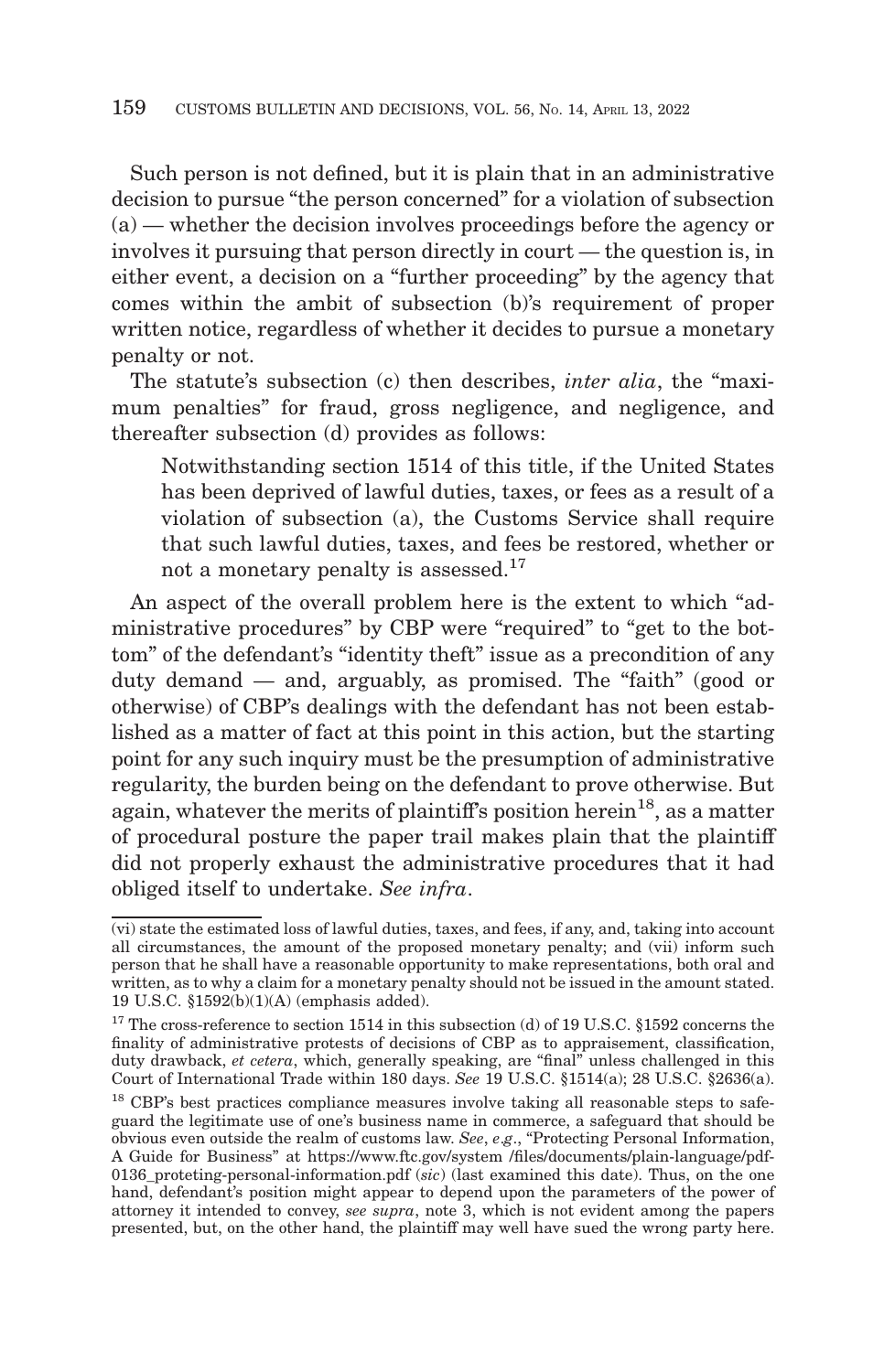Early in this unpaid-duties matter, both CBP and the defendant invoked the maxim that administrative requirements may be relaxed when circumstances warrant<sup>19</sup>, as evident among the documents indicating the Assistant Port Director's intonations to the defendant at their meetings, which are not controverted herein, during which was expressed some form of assent or agreement as to defendant's predicament and a desire between both sides to continue defendant's "voluntary disclosure" status and pursue further administrative process in furtherance of the record. Such indications are part of this action, all of which plaintiff's "inheriting" caseworker seems to have ignored or downplayed.

The giving of proper monetary demand notice, and the reasons therefor, is a necessary predicate to pursuing any claim under 28 U.S.C. §1582. *See Mullane v. Central Hanover Bank & Trust Co.*, 339 U.S. 306, 314 (1950) ("An elementary and fundamental requirement of due process in any proceeding which is to be accorded finality is notice reasonably calculated, under all the circumstances, to apprise interested parties of the pendency of the action and afford them an opportunity to present their objections.").20 At a minimum, any such notice must explain not only what the violation of subsection (a) actually *is* but also the accused's *relationship to it*. *See Philipp Bros. Chemicals v. United States*, 222 F.Supp. 489, 491 (Cust. Ct. 1963) (collector's notice of appraisement to importer on form reciting that it was being "given for the reason checked below" without any "checked" reason to inform noticee which reason was applicable to his importation did not give legal notice but only a blanket notice, and any liquidation based upon such notice was invalid).

In this matter, the "Exhibit A" attached to the monetary demand notice sent to the defendant does identify that a violation did occur, couched in the form of the second paragraph ("The subject 386 entries were submitted misclassified and undervalued, and also omitted safeguard duties on PVLTs from China as required by Presidential Proclamation 8414.").

What is missing from the written demand, however, is a clear statement of how that subsection (a) violation is attributable *to the*

<sup>&</sup>lt;sup>19</sup> "Ilt is always within the discretion of a court or an administrative agency to relax or modify its procedural rules adopted for the orderly transaction of business before it when in a given case the ends of justice require it." *American Farm Lines v. Black Ball Freight Service*, 397 U.S. 532, 539 (1970) (citation omitted). For example: foregoing the deposit of sums that CBP would otherwise demand as a condition of even considering an administrative appeal.

<sup>20</sup>*But see Den ex dem. Murray v. Hoboken Land & Imp. Co.*, 59 U.S. 272 (18 How. 272) (1856) (the distress collection of debts due the crown, established by common law, had been the exception to the rule in England of notice, was at the time of adoption of the U.S. Constitution long usage in the United States, and was thus sustainable).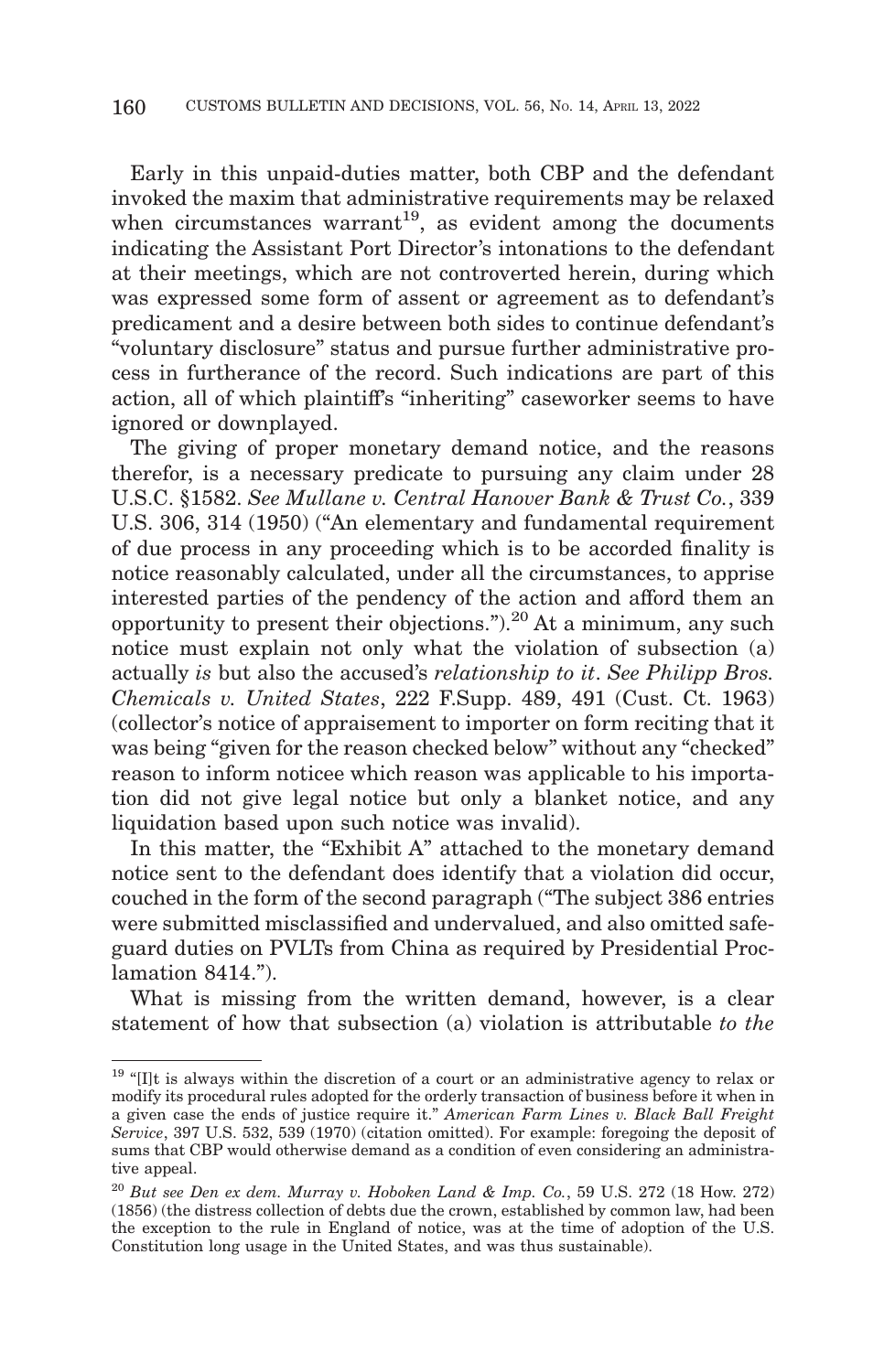*defendant*. The demand letter refers to defendant's "admi[ssion] to \$5,393,570.88 in duties and fees owed to CBP", but whether the defendant had the capacity to "admit" that CBP was owed that amount in duties and fees, the statement gives no indication of what defendant's *actual* (alleged) responsibility for those duties and fees *is*, given CBP's awareness that those duties should have been paid by the Chinese sellers of the PVLT via their freight forwarders or brokers due to defendant's DPP agreement with them, and that the defendant had apparently been defalcated.

The Federal Circuit has held that the finding of §1592 culpability must originate with CBP in administrative proceedings, and may not be posited by the Department of Justice in litigation. *United States v. Nitek Electronics, Inc.*, 806 F.3d 1376, 1380–81 (Fed.Cir. 2015) ("[T]he legislative history nowhere suggests that the Department of Justice should determine the level of culpability. It leaves this determination in the hands of Customs".). Further, whether to waive exhaustion of administrative proceedings lies in the sound discretion of the court. *Id*. at 1381–82, citing *United States v. Priority Prods., Inc.*, 793 F.2d 296, 300 (Fed.Cir. 1986). Here, merely stating that the defendant is named on the entry papers as the "importer of record" is insufficient. Waiver of the requirement of exhaustion is not merited here.

The motion at bar satisfies this court that defendant's interpretation of its DDP offer from its Chinese counterparts was sincere.<sup>21</sup> The defendant responded accordingly, and that consideration leads to the present. Jurisdiction, or lack thereof, emanates from such facts. Here, those include defendant's attempt at voluntary disclosure, its evolving defense vis-à-vis "responsibility" for the unpaid safeguard duties, and, finally, its steadfast request to CBP that the latter provide, in writing, an explanation of what it, the defendant, is being accused  $\rightarrow$ *i.e.*, the specific §1592(a) violation.

### **A.** *Attempted "Voluntary Disclosure"*

Defendant's counsel initially and apparently assumed that their client might bear responsibility for some (but not all) of the erroneous entry declarations that had been perpetrated by others, and solidified the conundrum by filing with CBP a voluntary disclosure pursuant to 19 U.S.C. §1592(c)(4) and 19 C.F.R. §162.74. As far as responsibility for the unreported safeguard duties, the assumption that voluntary disclosure was the right vehicle for addressing that problem was incorrect, as it is not a suitable mechanism to report "identity theft" on entry. The regulation is framed in such a way that the person who makes a voluntary disclosure is to be inferred responsible (*i*.*e*., "the

<sup>21</sup> Trust requires a leap of faith. *See*, *e*.*g*., Jack Schaefer, *Shane* (Houghton Mifflin, 1949).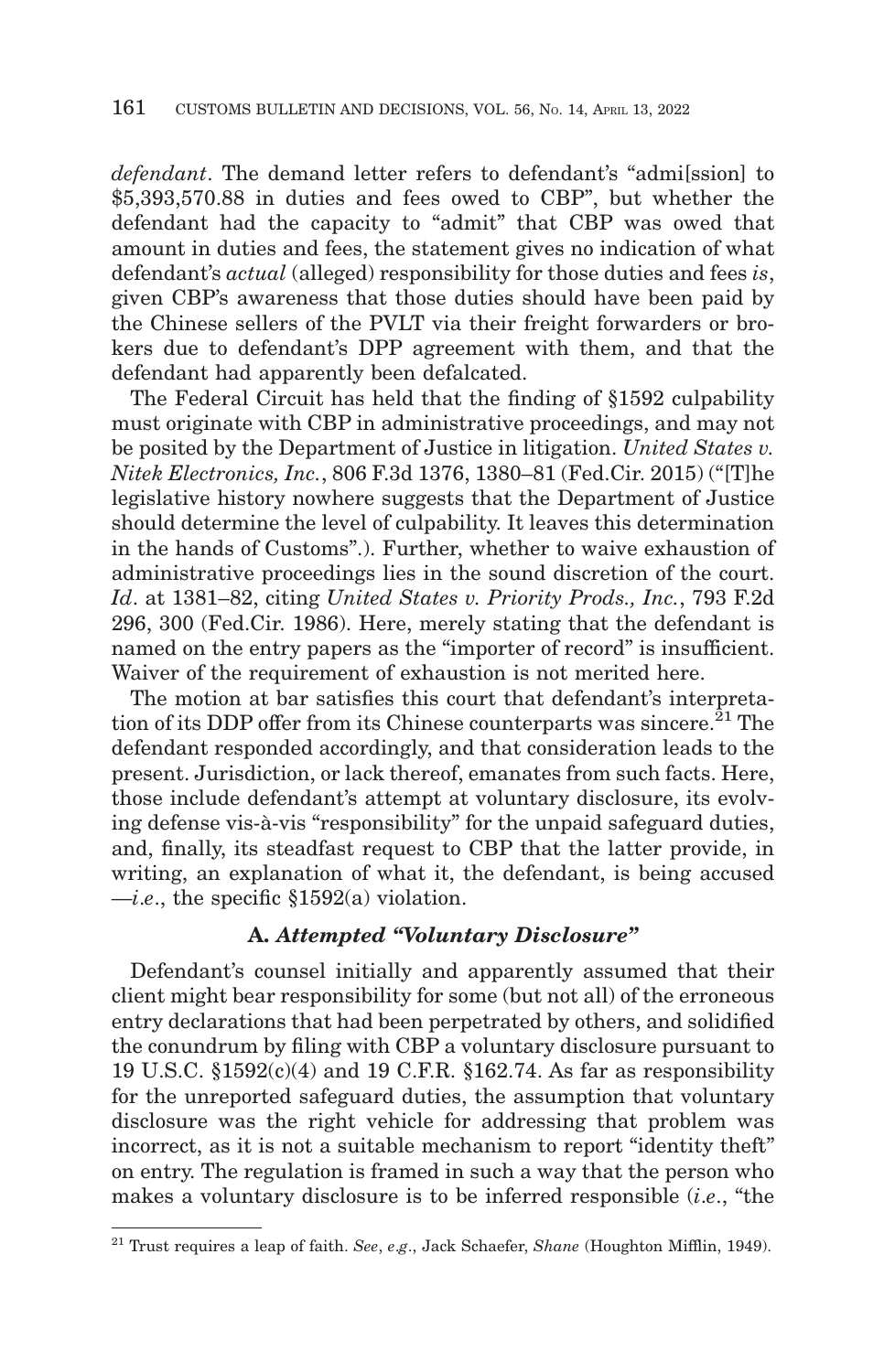person concerned") for "the circumstances of a violation" as defined in  $$162.74(b)<sup>22</sup>$ . The defendant's initial action thus defies logic, at least with hindsight here, most likely because the ramifications of its conundrum went unappreciated by it at the time. Among other conditions, the voluntary disclosure regulation requires payment of the sums CBP demands before it will even consider the circumstances of the voluntary disclosure — an onerous requirement of one ostensibly innocent of such wrongdoing. Rather, fraudulent entry (via, *e*.*g*., "identity theft") is properly reported under such statutes as 19 U.S.C. §1619 (award of compensation to informers) or pursuant to the False Claims Act, 31 U.S.C. §3729 *et seq*., for example.

For its part, in filing this action, it also becomes plain that the government is relying entirely on defendant's attempt at voluntary disclosure as an admission against interest and as the only basis upon which to hold the defendant responsible for making the United States Treasury whole for unpaid duties. *See*, *e*.*g*., Plaintiff's Cross Motion for Summary Judgment at 3 ("Katana admitted irregularities" *etc*.). That is, plaintiff's complaint attempts to hold the defendant "responsible" based entirely on Katana's attempted prior disclosure and its seemingly-acquiescent statements during the informal Quick Response audit(s).

Obviously, counsel of record on both sides "inherited" this matter. Both might also be considered to have been blind-sided by the novelty of the scam to which the defendant was subjected. But this court interprets defendant's initial voluntary disclosure response (upon discovery of its "stolen" identity) in the light that it deserves and notes that the plaintiff did not. The court fully understands plaintiff's position, if not its motivation, and it is bound by the allegations of its complaint. All things considered, the plaintiff does not deserve judgment on this complaint. The papers and extrinsic evidence indicate that the plaintiff chose to exert the entirety of its federal power to "go after" the named defendant — not only as to certain "admitted" (and for purposes of this motion irrelevant) "irregularities" but to demand as well all the "unpaid duties" from the defendant alone, rather than exert *any* effort (none is apparent among the papers) to detect and pursue the person(s) *actually responsible* for those unpaid duties.

<sup>&</sup>lt;sup>22</sup> 19 C.F.R. §162.74(b) provides, *inter alia*, that the term "discloses the circumstances of a violation" means the act of providing to Customs a statement, orally or in writing, that: (1) identifies the class or kind of merchandise involved in the violation; (2) identifies the disclosed importation or drawback claim by some means (*e*.*g*. entry number); (3) specifies the material false statements, omissions or acts, including an explanation as to how and when they occurred; and (4) sets forth, to the best of the disclosing party's knowledge, the true and accurate information or data that should have been provided in the entry or drawback claim documents, and states that the disclosing party will provide any information or data unknown at the time of disclosure within 30 days of the initial disclosure date.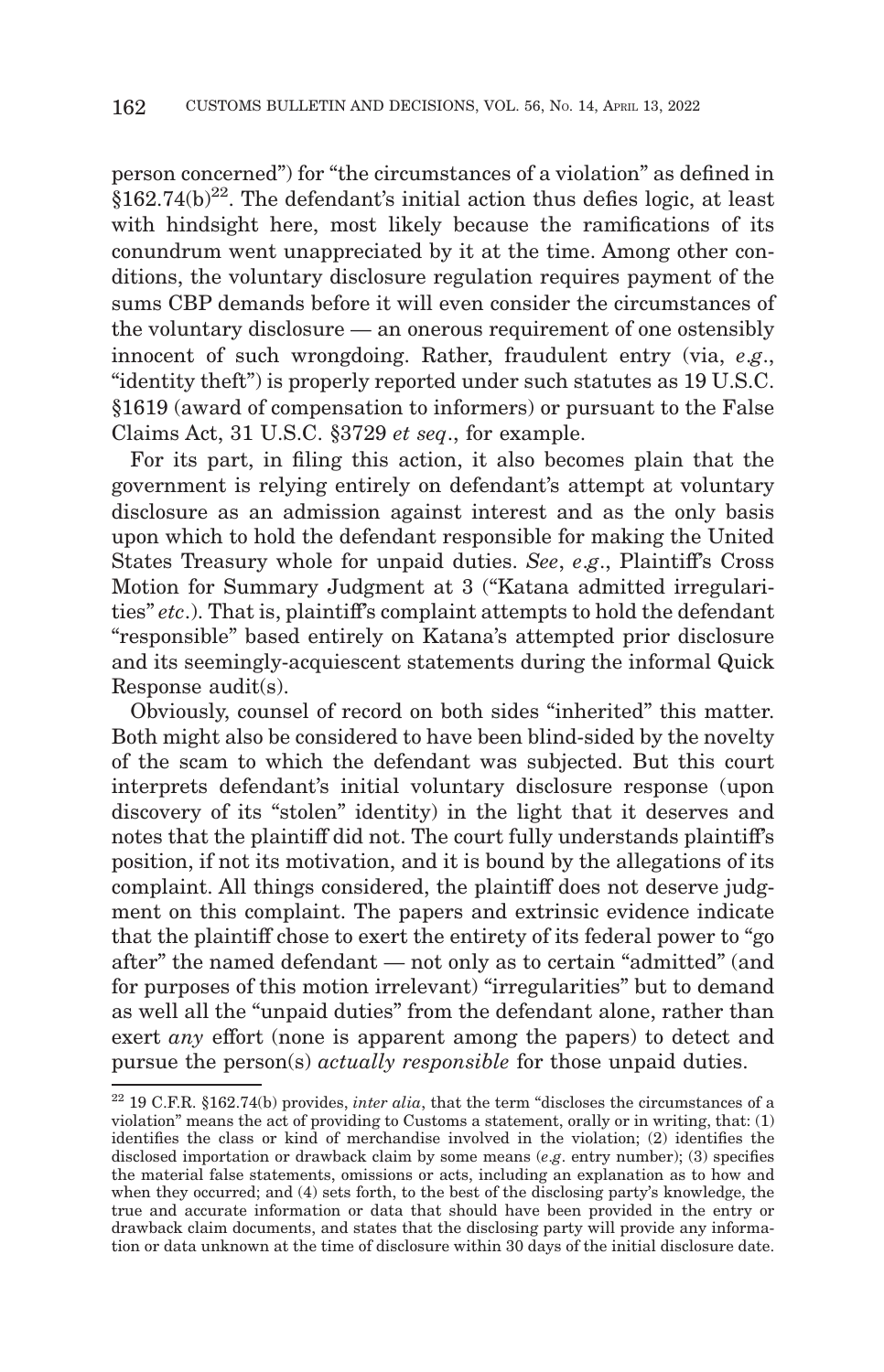Defendant's counsel elaborate that the purpose of the voluntary disclosure filing was to make CBP at least "*aware* of the alleged violations by means of a 19 U.S.C. §1592(c)(4) prior disclosure filed in 2012." Def's Mot. for a Status Conference at 2 , ECF 27 (March 16, 2020) (emphasis added). And, once again, the papers do make clear that CBP expressed awareness that the defendant had been defalcated. *See*, *e*.*g*., *id .* at 6, quoting Def's App. at 212 (". . . despite the fact that [Katana] was improperly named as importer of record") and at 230 (the "386 entries involved in the instant demand [that] had been made in the company's name"). The defendant's filing of a 19 U.S.C.  $§1592(c)(4)$  "prior disclosure" with CBP does not constitute an "admission" or a finding of a §1592(a) violation by the defendant; by law, a prior disclosure only discloses "the circumstances of a violation of [§1592] subsection (a)." Indeed, it is remarkable that no party here has asserted that this prior disclosure was ever referred for investigation, or that CBP ever attempted to determine the identities of the parties who had created and provided the apparently false invoices, in contravention of its "formal" duty of investigating based on "the date on which facts and circumstances were discovered or information was received that caused the Customs Service to believe that a possibility of a violation existed", 19 C.F.R. §162.74(g), once the defendant had alerted CBP to its problem of defalcation.

### **B.** *Revocation of SoL Waiver*

Statute of limitation waivers in proceedings with the government are voluntary, unilateral, and non-contractual. *Stange v. United States*, 282 U.S. 270, 276 (1931). The Federal Circuit adopted this standard in *United States v. Ford Motor Co.*, 497 F.3d 1331, 1336 (2007) (quoting the Supreme Court's standard with specific respect to the 19 U.S.C. §1621 SoL for §1592 violations).

With regard to the effect of defendant's last SoL waiver, CBP asserts that the presence of the word "might" in it deprives Katana of any reliance interest. *See supra*. But, the defendant explains that its execution of the waiver was prompted by more than the language of the waiver form itself: at an in-person meeting between Katana's counsel and officers and the Assistant Port Director of Customs at Long Beach, California, held on March 21, 2016, Assistant Port Director Garcia expressly represented to Katana that it would be provided an administrative notice claiming and explaining Katana's "violation" of withheld duties and granting the company an opportunity to respond. Katana's counsel confirmed this representation in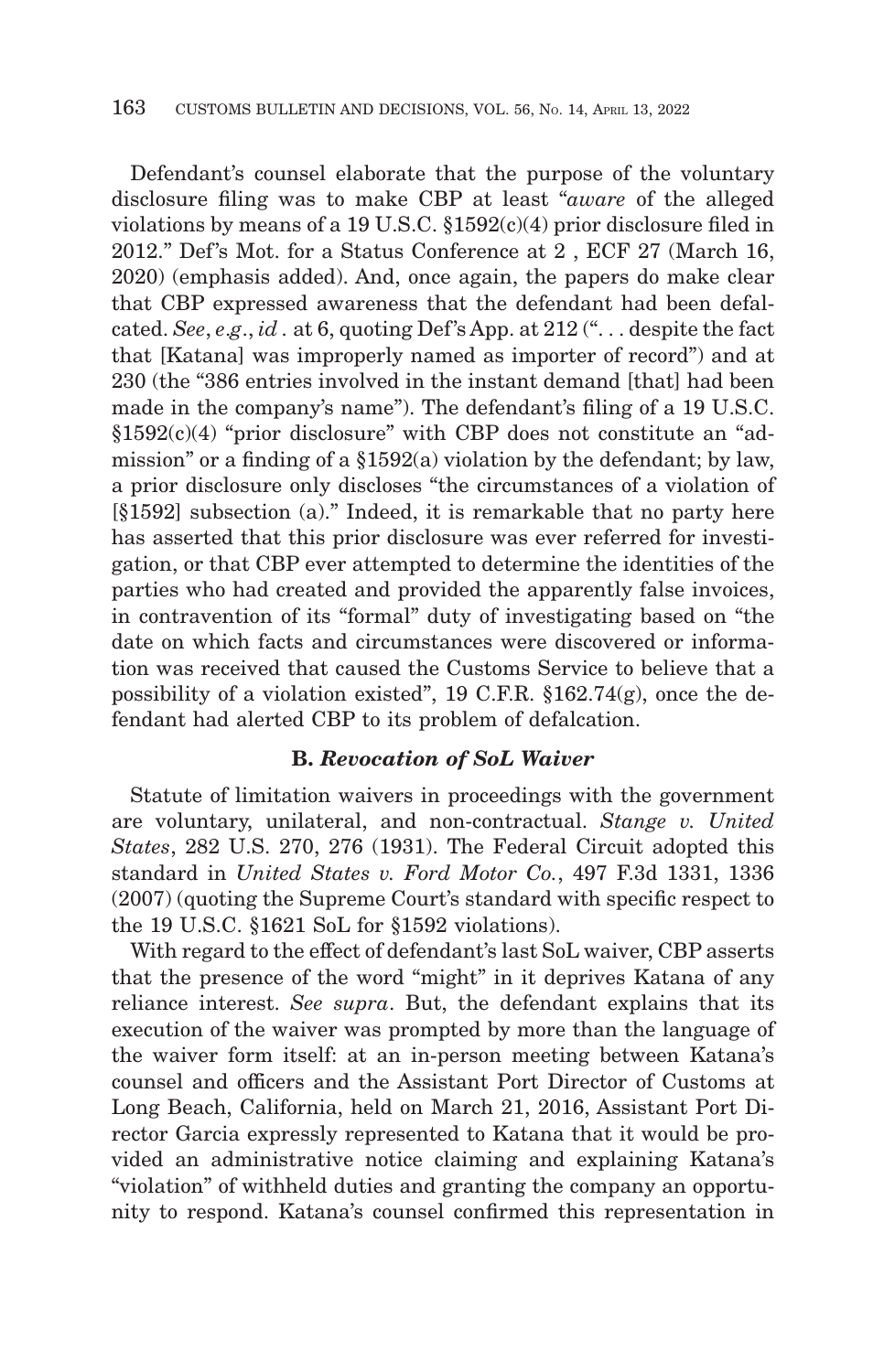writing. *See* Def's Br., Ex. H. This representation was operative and uncontradicted when, seven months later, CBP requested a third SoL waiver, to allow for the orderly conclusion of administrative proceedings. *See id*., Ex. L.

The central question of whether the complaint was timely filed obviously involves resolving the propriety of defendant's revocation of its last SoL, when it became clear that the further administrative procedures it had been "promised" would not be forthcoming. Defendant's position that it was entitled to further "administrative procedure" is somewhat at odds with generalized decisions on what administrative procedure is "required" when only unpaid duties are claimed. *See*, *e*.*g*., *United States v. Aegis Security Insurance Co.*, 43 CIT \_\_\_, 422 F.Supp.3d 1328 (2019). Unpaid duties would seem to be an obvious violation of subsection (a), and "the United States may also seek the unpaid duties "from those parties traditionally liable for such duties, *e*.*g*., the importer of record and its surety" in addition to the person who actually violated subsection (a). *United States v. Blum*, 858 F.2d 1566, 1570 (Fed.Cir. 1988).

From a purely technical perspective, plaintiff's filing of this action, after affording the defendant "notice" of its duty demand, is not inconsistent with generalized case law on notice and opportunity to be heard (*i*.*e*., here). Any action to recover unpaid duties, whether administratively or judicially, is, of course, a "further proceeding" within the meaning of section  $$1592(b)(1)$ . And as a least fundamental matter of due process, the defendant was entitled to, and did, receive<sup>23</sup> in the monetary demand from CBP a "specific" explanation that duties had been underpaid on entries of PVLT, which, obviously, constituted a "violation" of subsection (a), apart from the fact that the defendant was named as the "importer of record" on the entries and the fact that it had "admitted" to about \$5.3 million as being "owed to" the Treasury.

However, the plaintiff filed this action without undertaking the type of administrative procedure it had "promised" the defendant. And its note does *not* state that the defendant "admitted" that *it* owed that amount to CBP. Given all that is now before the court, the monetary demand was short on such facts. The defendant has steadfastly and repeatedly informed CBP that it did not authorize the use of its name as the IOR on the entry forms. Furthermore, it undertook its own investigation to *aid* CBP to discover the truth of the matter. Absent a

<sup>&</sup>lt;sup>23</sup> Cf. 19 U.S.C. §1592(b)(1) ("[i]f the Customs Service has reasonable cause to believe that there has been a violation of subsection (a) and determines that further proceedings are warranted, it shall issue to the person concerned a written notice" *et cetera*).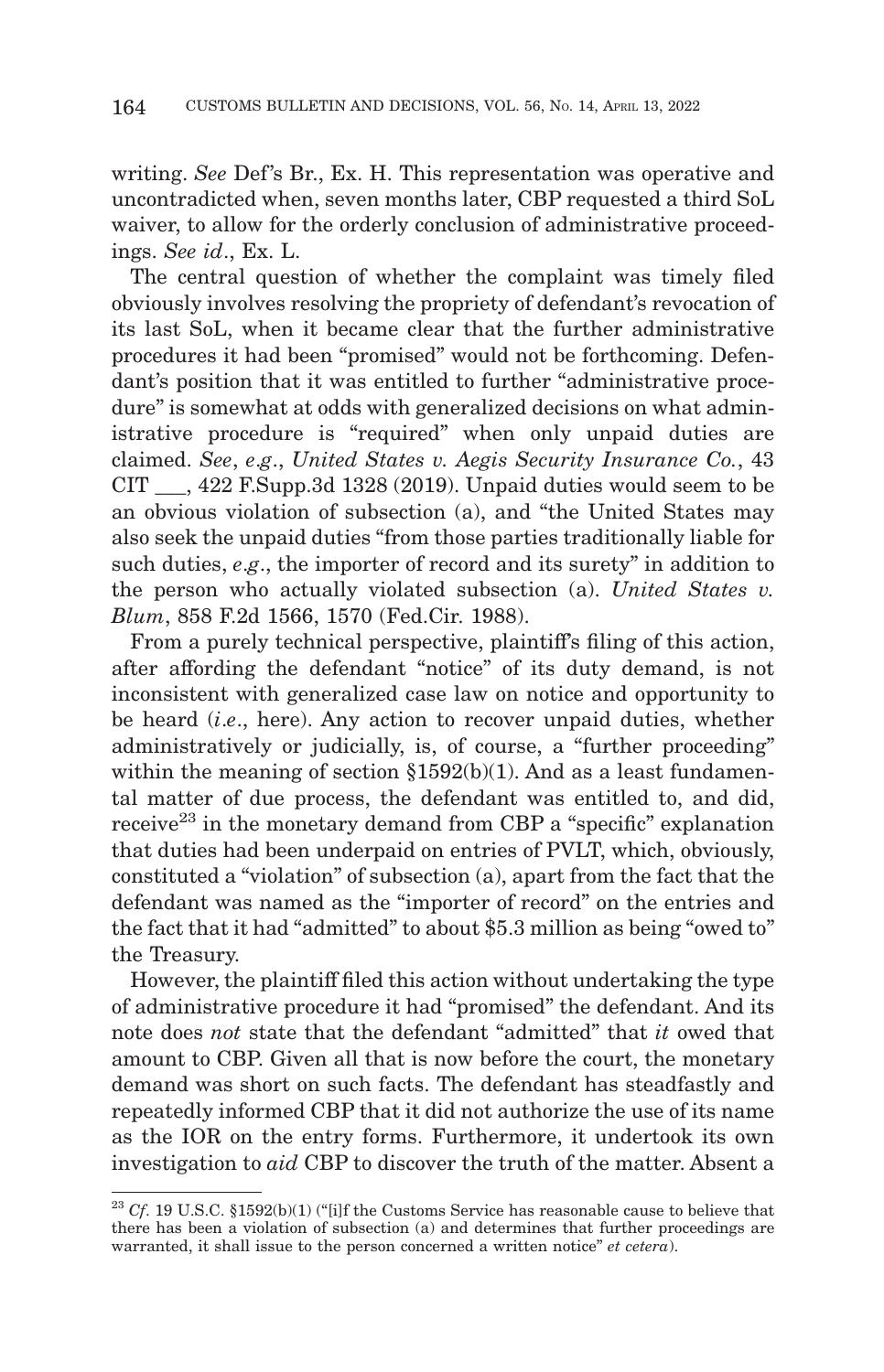specific accusation in the notice to the defendant that explains *exactly how*, under such circumstances, CBP believed the defendant to be "responsible" for the unpaid duties, the duty demand notice to the defendant can hardly be said to fulfill the requirements of §1592(b)(1).

Plaintiff's complaint suffers a similar shortcoming. It barely mentions that the defendant, "as the importer of record, caused" the under-calculated duties and fees. Compl. ¶13. But again, the plaintiff knew, and apparently agreed beforehand, that the defendant had been defalcated. *See supra*. The complaint's reliance on that duty demand thus fails to "state[ ] a claim to relief that is plausible on its face" (*Iqbal*, 556 U.S. at 678, quoting *Twombly*, 550 U.S. at 570), given the facts as presented now herein.

The record herein supports the conclusion that the defendant does not bear responsibility for the unpaid duties that the plaintiff seeks. The defendant was certainly aware of the breadth of the problem in which it was enmeshed. And generalized case law indicates that collection of unpaid duties does not "require" the "elaborate" administrative procedures of §1592(b)(1), once CBP reasonably concludes that a defendant bears responsibility for making the Treasury whole for unpaid duties as a result of a subsection (a) violation. Nonetheless, the law does not excuse CBP from failing to provide the precise reasons for holding a defendant "responsible" for paying its §1592(d) duty demand in its complaint, which has not been articulated in the one at bar beyond alleging that the defendant was the "importer of record," and omitting any indication of the fact that defendant was defalcated. *See supra*. Merely stating that the defendant was the "importer of record" does not suffice in the circumstances of this action.

Therefore, given all that had transpired since the initiation of the audit(s) and beyond, the court cannot conclude that defendant's prior revocation of its last SoL was without legal effect, once it became apparent that CBP was simply going to bring it to court on an inarticulate charge. CBP's first audit report acknowledges defendant's position that "[u]nbeknownst to Katana, it appears that the Chinese suppliers, working with Customs brokers in Los Angeles, made Katana the importer of record." Letter of June 26, 2019, at Exhibit D, page 4. The audit nonetheless continued to assume Katana "knew" that it was the importer of record. *See id*. at 5 ("Katana, *as the IOR*, is responsible for the correctness of the entry documentation presented to CBP and all applicable duties, taxes, and fees"). But prior to Ms. Hiyama's receipt of the Katana file, CBP's Assistant Port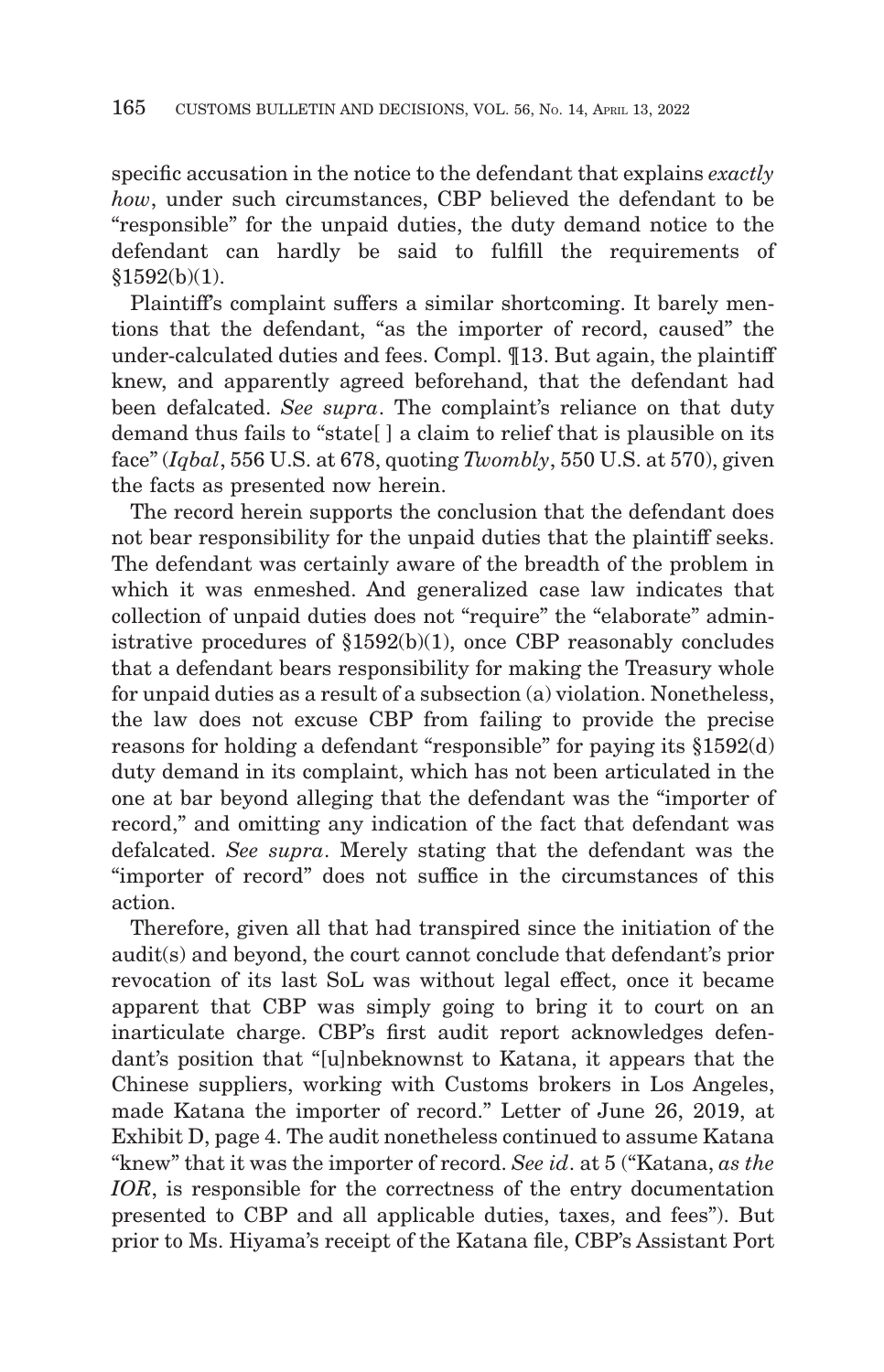Director had already, and therefore apparently, acknowledged Katana's DDP agreement with its sellers. Correctly construed, that agreement absolved it of the problems caused by those who *actually* inflicted injury on the Treasury through misuse of defendant's name.

#### **V**

This being the case, and considering CBP's apparent recalcitrance in specifying to the defendant the actual §1592(a) violation it committed, the defendant has provided reasonable justification for its revocation of its last SoL, with the result that this action is now barred by the passage of time.

Plaintiff's cross-motion for summary judgment must therefore be denied, with judgment of dismissal entered on behalf of the defendant.

So ordered.

Dated: March 28, 2022 New York, New York

*/s/ Thomas J. Aquilino, Jr.* SENIOR JUDGE  $\frac{1}{s}$  /s/ Thom SF

Slip Op. 22–31

JELD-WEN, INC., Plaintiff, v. UNITED STATES, Defendant, and COALITION OF AMERICAN MILLWORK PRODUCERS, Defendant-Intervenor.

> Before: Leo M. Gordon, Judge Court No. 21–00114

[Sustaining the U.S. International Trade Commission's *Final Determination*.]

Dated: March 28, 2022

*James L. Rogers Jr.*, Nelson, Mullins, Riley & Scarborough LLP, of Greenville, S.C., for Plaintiff Jeld-Wen, Inc.

*Brian R. Soiset*, Attorney-Advisor, Office of the General Counsel, U.S. International Trade Commission, of Washington, D.C., for Defendant United States. With him on the brief were *Dominic L. Bianchi*, General Counsel, and *Andrea C. Casson*, Assistant General Counsel for Litigation.

*Timothy C. Brightbill* and *Laura El-Sabaawi*, Wiley Rein, LLP of Washington, D.C., for Defendant-Intervenor Coalition of American Millwork Producers.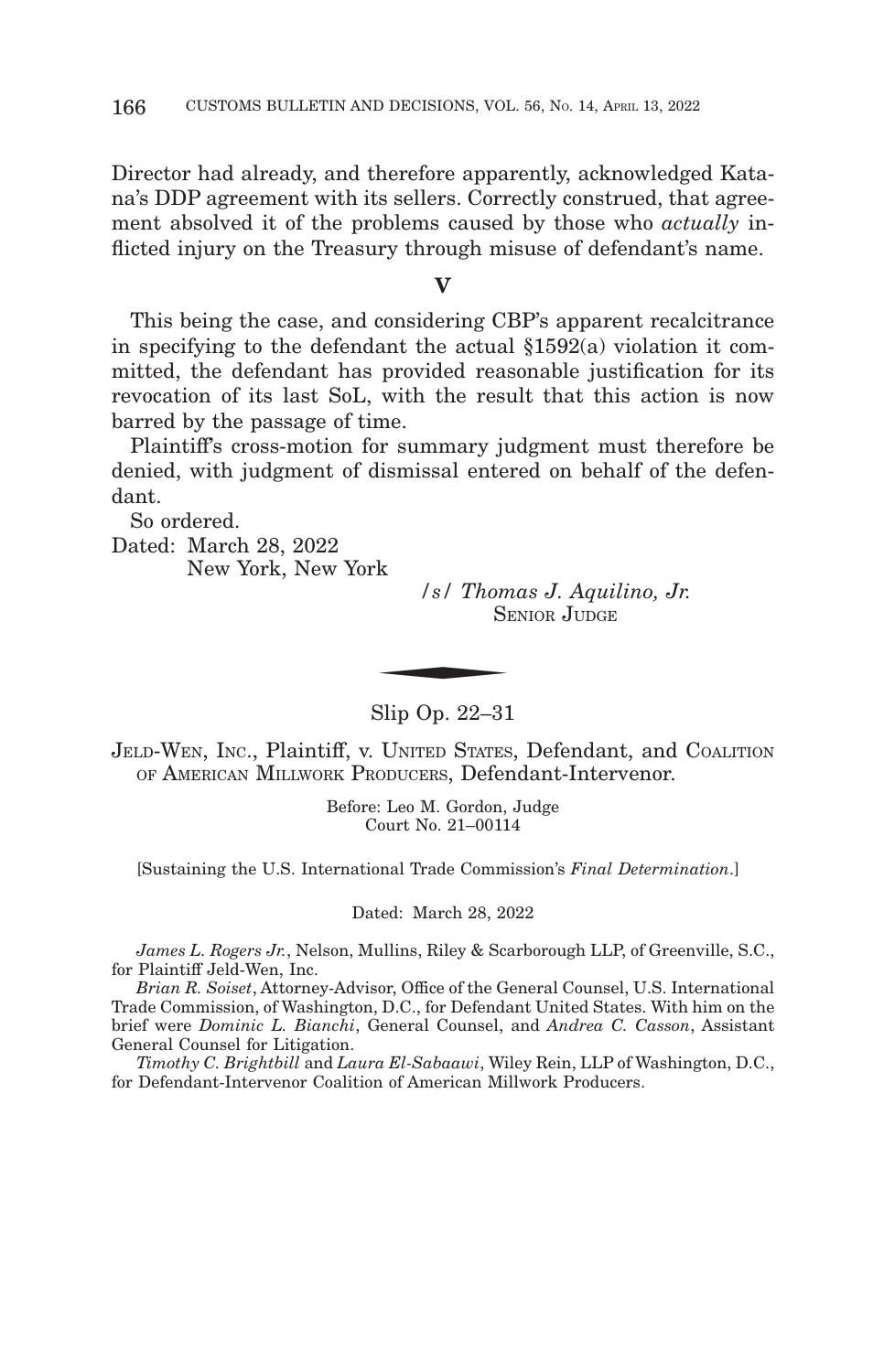### **OPINION**

#### **Gordon, Judge:**

This action involves the final affirmative material injury determinations by the U.S. International Trade Commission ("ITC" or "Commission") in the countervailing duty and antidumping duty investigations into imported Wood Mouldings and Millwork Products ("WMMP") from China. *See Wood Mouldings and Millwork Products from China*, 86 Fed. Reg. 9,951 (Int'l Trade Comm'n Feb. 17, 2021) ("*Final Determination*"); *see also Wood Mouldings and Millwork Products from China*, Inv. Nos. 701-TA-636 and 731-TA-1470, USITC Pub. 5157 (Feb. 2021), ECF No. 20–1 ("*Views*").

Before the court is the USCIT Rule 56.2 motion for judgment on the agency record filed by Plaintiff Jeld-Wen, Inc. ("Jeld-Wen"). *See* Pl.'s Mot. for J. on the Agency R., ECF No. 32 ("Pl.'s Br."); *see also* Def.'s Resp. to Pl.'s Mot. for J. on the Agency R., ECF No. 35; Def.- Intervenor Coalition of American Millwork Producers' Resp. to Pl.'s Mot. for J. on the Agency R., ECF No. 37; Pl.'s Reply in Supp. of Mot. for J. on the Agency R., ECF No. 40. The court has jurisdiction pursuant to Section  $516A(a)(2)(B)(i)$  of the Tariff Act of 1930, as amended, 19 U.S.C. §  $1516a(a)(2)(B)(i)$ ,<sup>1</sup> and 28 U.S.C. §  $1581(c)$ (2018). For the reasons set forth below, the ITC's final affirmative injury determinations are sustained.

#### **I. Background**

The statutory framework governing unfair trade investigations requires a determination by the Commission on whether imported articles within the scope of a particular investigation (the "subject merchandise") have injured a domestic industry. *See* 19 U.S.C. §§ 1671, 1673. Domestic "industry" is defined as "the producers as a whole of the domestic like product...." 19 U.S.C. § 1677(4)(A).

In the underlying investigation, the U.S. Department of Commerce ("Commerce") defined the subject merchandise in relevant part as:

[WMMP] that are made of wood (regardless of wood species), bamboo, laminated veneer lumber (LVL), or of wood and composite materials (where the composite materials make up less than 50 percent of the total merchandise), and which are continuously shaped wood or finger-jointed or edge-glued moulding or millwork blanks (whether or not resawn).

<sup>1</sup> Further citations to the Tariff Act of 1930, as amended, are to the relevant provisions of Title 19 of the U.S. Code, 2018 edition.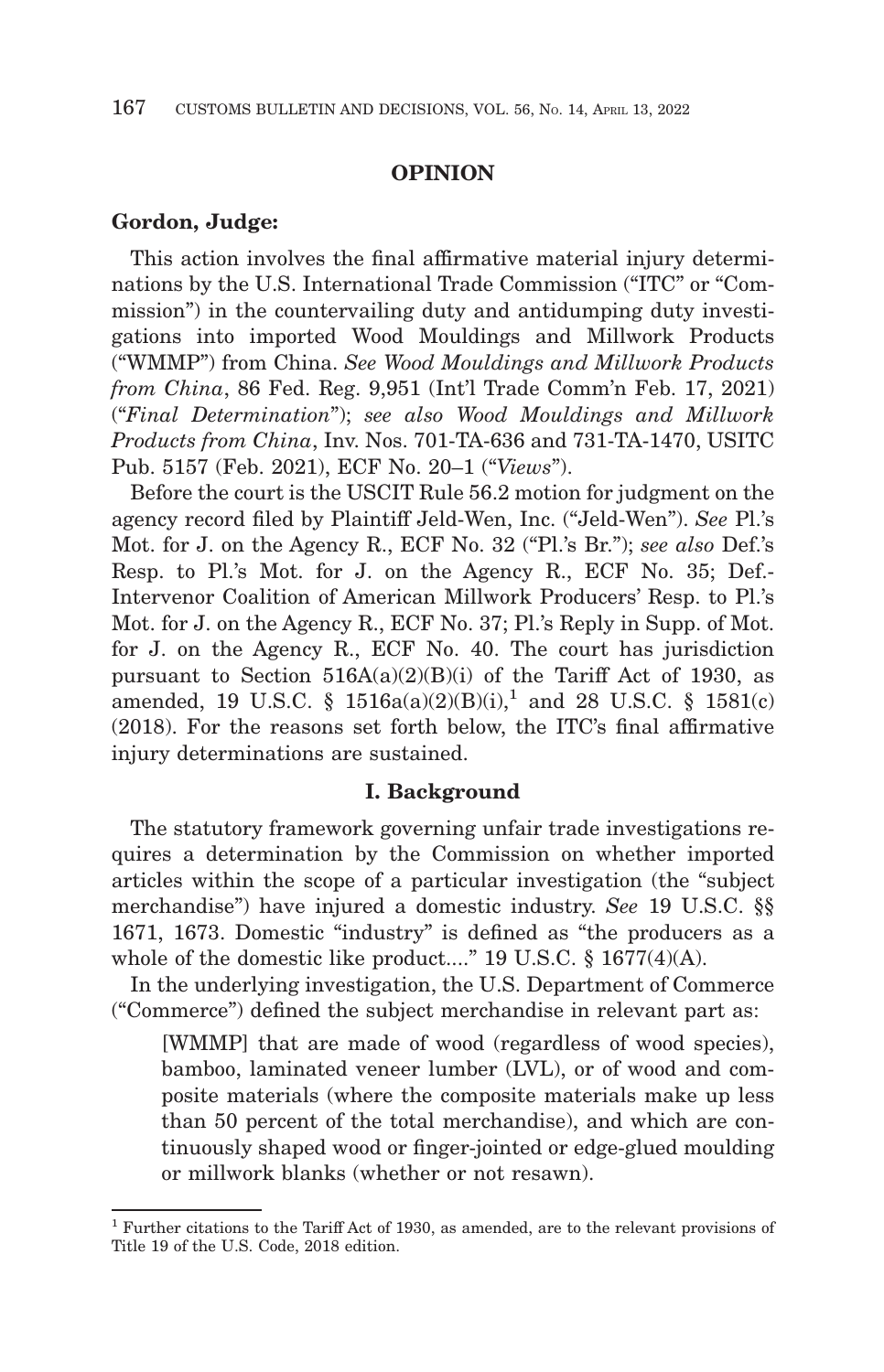*See Views* at 6–7. WMMP are "lengths of wood molded into various shapes, or profiles, for use in a wide variety of functional and decorative applications in residential and non-residential construction." *Id.* at 8. WMMP can be manufactured from "solid or, more commonly, finger-jointed softwood or hardwood lumber; [LVL]; or some combination of wood and composite materials" and are "sold to distributors, construction companies and contractors, lumber wholesalers, and home improvement retailers." *Id.* at 8–9.

The statute provides for three types of injury to the domestic industry: material injury, threat of material injury, or material retardation of the establishment of an industry. *See* 19 U.S.C. §§  $1671d(b)(1)$ ,  $1673d(b)(1)$ . The statute also requires that a causal nexus exist between a type of injury and imports of the subject merchandise, *i.e.*, the injury must be "by reason of" imports of the subject merchandise. *Id.*

In making its injury determination, the Commission compares subject merchandise to its U.S. domestic counterpart, which by statute must be a product "which is like, or in the absence of like, most similar in characteristics and uses with, the article subject to an investigation." 19 U.S.C. § 1677(10). The Commission relies on the scope of the subject merchandise provided by Commerce to serve as the outside parameter for defining the domestic like product. *See Views* at 5–8; *see also NEC Corp. v. Dep't of Commerce*, 22 CIT 1108, 1110, 36 F. Supp. 2d 380, 383 (1998) ("[a]lthough the Commission must accept the determination of Commerce as to the scope of the imported merchandise sold at less than fair value, the Commission determines what domestic product is like the imported articles Commerce has identified").

Where the subject merchandise involves a range of products, as here, the Commission disregards minor variations among them absent a "clear dividing line" between particular products in the range. *See Nippon Steel Corp. v. United States*, 19 CIT 450, 455, 1995 WL 170410 (1995) (ITC "disregards minor differences, and looks for clear dividing lines between like products"). The Commission generally considers the following six factors in its like-product analysis: (1) physical characteristics and uses; (2) interchangeability; (3) channels of distribution; (4) customer perceptions; (5) common manufacturing facilities and production employees; and where appropriate, (6) price. *See NEC Corp.*, 22 CIT at 1110, 36 F. Supp. 2d at 383.<sup>2</sup>

<sup>&</sup>lt;sup>2</sup> These factors are not exhaustive, as an investigation may give rise to other considerations relevant to the factual determination on the domestic like product, and the Commission's practice in defining domestic like product is on a case-by-case basis with no single factor considered dispositive. *See, e.g.*, *Views* at 6.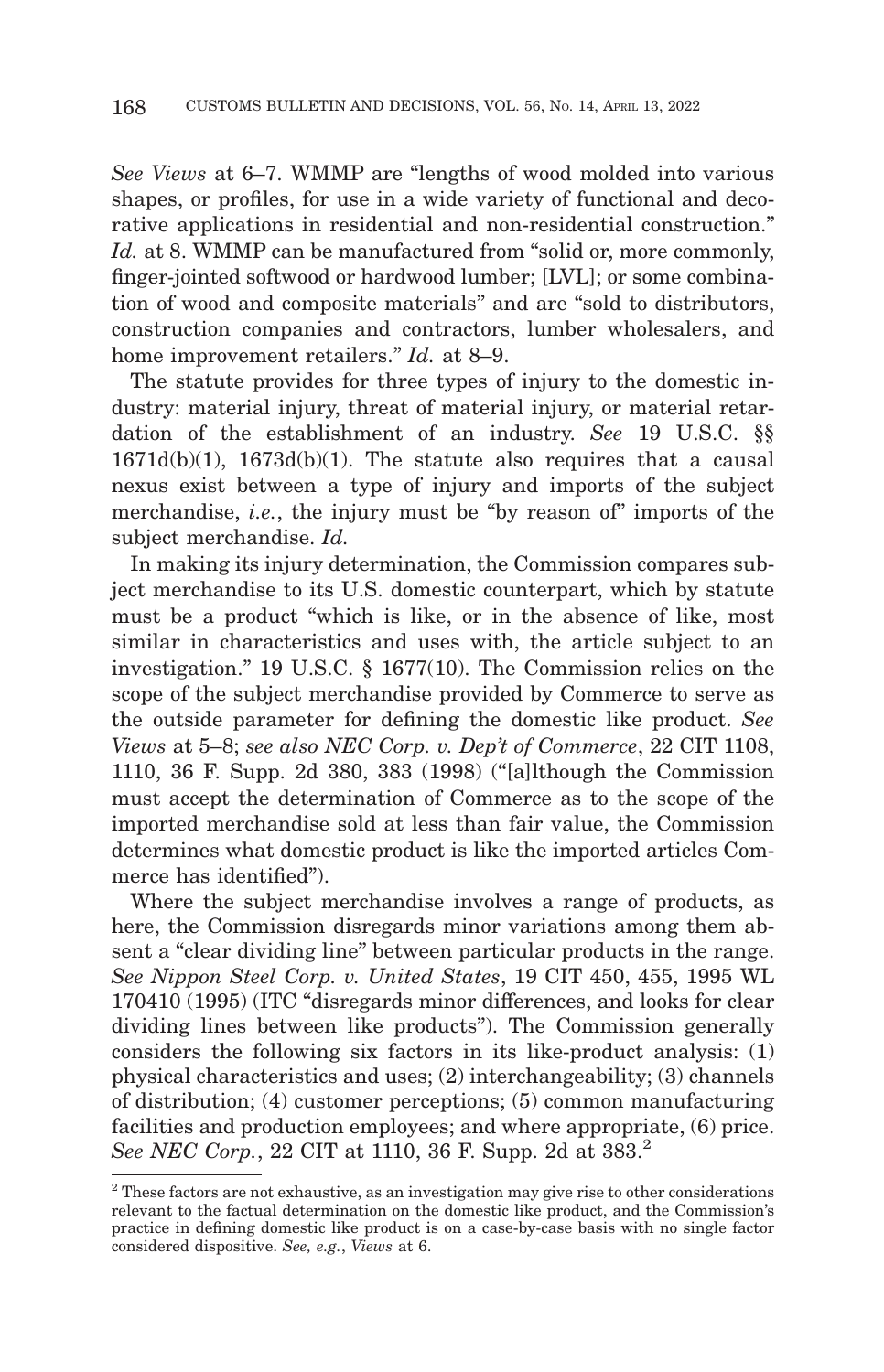In reaching its *Final Determination*, the Commission defined "a single domestic like product consisting of all WMMP, coextensive with the scope of the investigations." *Views* at 14. Before the Commission, Jeld-Wen and other respondents objected to the definition of a single domestic like product, arguing that "the Commission should define two domestic like products: (1) LVL WMMP; and (2) all other WMMP described in the scope of the investigations." *Id.* at 12. One of the respondents, other than Jeld-Wen, argued that the proposed second domestic like product, all other WMMP, should also include medium density fiberboard mouldings and millwork products ("MDF MMP"), even though MDF MMP was not included within Commerce's scope of the investigations. *Id.* Another respondent argued in favor of a single domestic like product that included all in scope WMMP and out-ofscope MDF MMP. *Id.* The Commission considered the various arguments, first by comparing LVL WMMP to other in-scope WMMP under the Commission's six-factor domestic like product analysis, and then by comparing MDF MMP to all in-scope WMMP using the same test. *See id.* at 14–32.

In analyzing whether to define LVL WMMP and other in-scope WMMP as a single like product, the Commission determined that "[t]here [were] similarities in terms of physical characteristics and uses, interchangeability, channels of distribution, customer and producer perceptions, production processes, and price." *Id.* at 21. Specifically, the Commission found that LVL WMMP and other WMMP are both "made of wood molded into the same shapes for use in many of the same applications, can be used interchangeably in these applications, are sold through similar channels of distribution, are produced using similar back-end equipment and production processes, and are comparable in terms of price." *Id.* The Commission noted that "many customers and producers ... perceive LVL WMMP and other WMMP as comparable and suitable for the same end uses." *Id.* While acknowledging that there are some differences between the two types of WMMP—such as the engineered nature of LVL WMMP—the Commission ultimately determined that "on balance, ... there are more similarities than differences between LVL WMMP and other in-scope WMMP in terms of the Commission's domestic like product factors." *Id.* at 22. The Commission therefore defined a single domestic like product encompassing LVL WMMP and other in-scope WMMP. *Id.*

Next, the Commission considered whether to include MDF MMP in its like product definition. The Commission acknowledged that both products are "made of or derived from wood that, when molded into the same shapes, may be used interchangeably in decorative interior applications, are sold through similar channels of distribution, ... are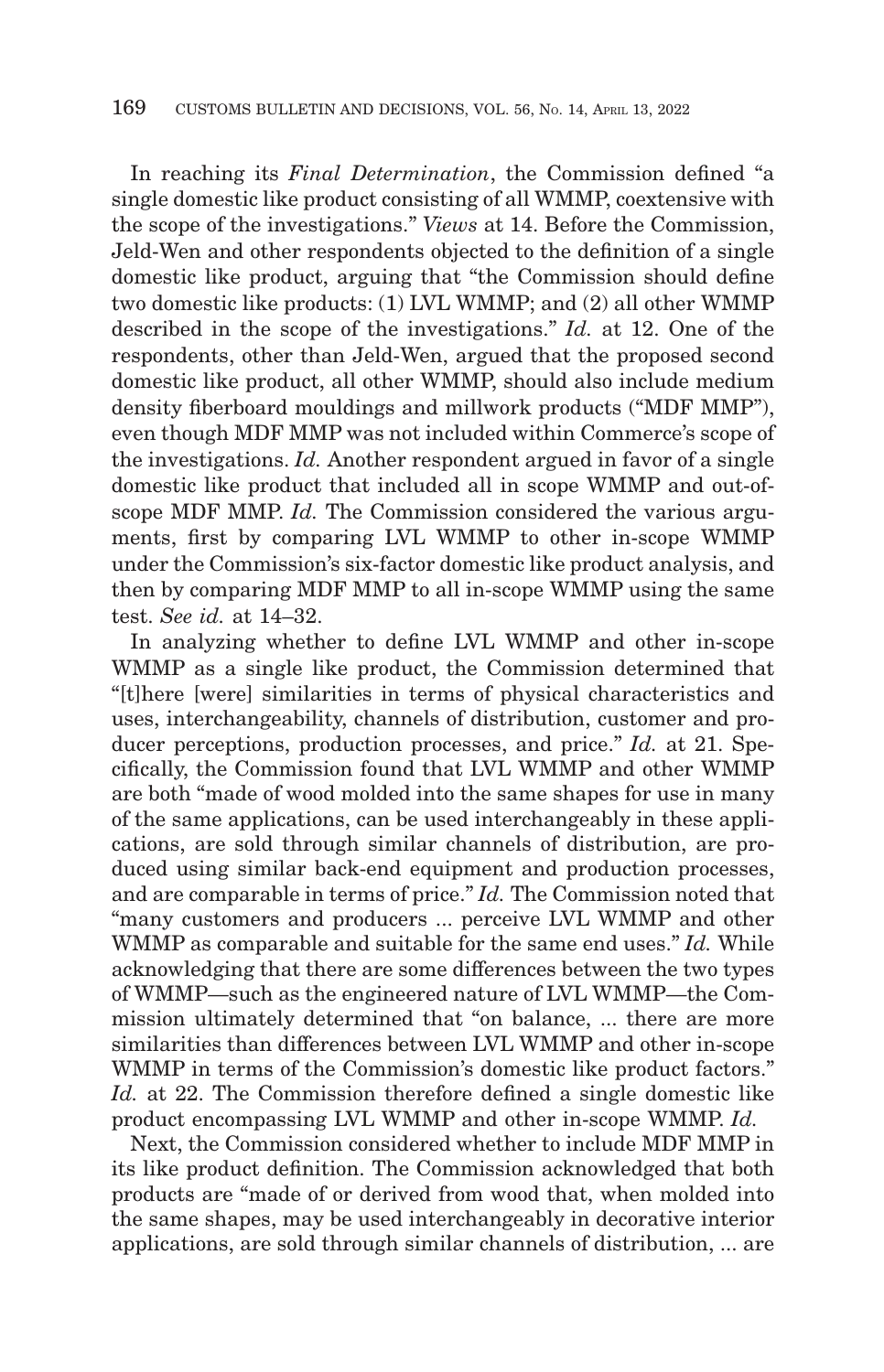produced using similar back end processes, with some exceptions," and that "[c]ustomers view the products as interchangeable in many decorative interior applications." *Id.* at 29. However, the Commission noted that "MDF MMP are made of a different constituent material, medium density fiberboard, that renders MDF MMP more fragile and susceptible to moisture than WMMP." *Id.* at 30. Consequently, the Commission found that MDF MMP is "unsuitable for exterior applications and applications subjected to high moisture, and generally unsuitable for structural applications and applications requiring small profiles—applications that account for a substantial portion of the WMMP market." *Id.* at 30. This unsuitability limits the interchangeability of MDF MMP and WMMP largely to "a subset of interior decorative applications." *Id.* Additionally, the Commission found that "many customers perceive MDF MMP to be an inferior substitute for WMMP in such applications" and "[m]any producers also perceive MDF MMP to be separate and distinct from WMMP." *Id.* at 27. Finally, the Commission found the prices of MDF MMP to be "significantly lower" than WMMP. *Id.* at 31. The Commission determined that the record demonstrated "sufficient differences between MDF MMP and WMMP to draw a dividing line at the scope of the investigations, notwithstanding some similarities between MDF MMP and WMMP." *Id.* at 32. As a result, the Commission declined to include MDF MMP in the domestic like product. *Id.*

Consistent with its definition of the single domestic like product, the Commission identified the domestic industry and conducted a material injury analysis. The Commission found that the domestic industry was materially injured through loss of market share in a growing market and declining performance. *Id.* at 61–62. The Commission further determined that the record demonstrated that there was a "causal nexus" between subject imports and the injury to the domestic industry. *Id.* Specifically, the Commission found that the increase in subject imports prevented the domestic industry from capitalizing on the increase in U.S. consumption and that "[t]he domestic industry's financial performance correlated with trends in subject import market share." *Id.* Accordingly, the Commission determined that an industry in the United States was "materially injured by reason of subject imports of WMMP from China that are sold in the United States at [less than fair value] and subsidized by the government of China." *Id.* at 70. Plaintiff then commenced this action challenging the ITC's *Final Determination*.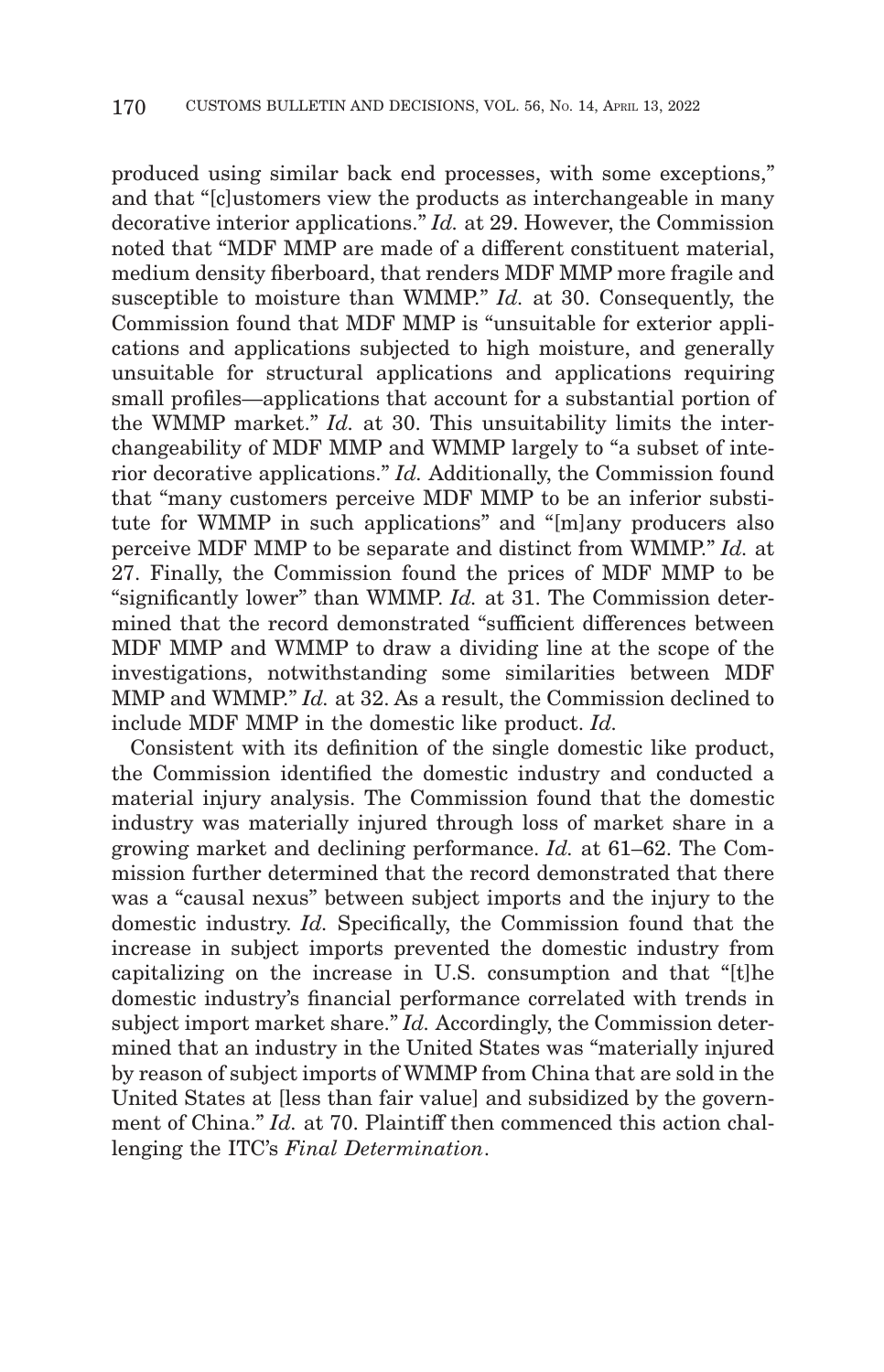## **II. Standard of Review**

The court sustains the Commission's "determinations, findings, or conclusions" unless they are "unsupported by substantial evidence on the record, or otherwise not in accordance with law." 19 U.S.C. §  $1516a(b)(1)(B)(i)$ . More specifically, when reviewing agency determinations, findings or conclusions for substantial evidence, the court assesses whether the agency action is reasonable given the record as a whole. *Nippon Steel Corp v. United States*, 458 F.3d 1345, 1350–51 (Fed. Cir. 2006). Substantial evidence has been described as "such relevant evidence as a reasonable mind might accept as adequate to support a conclusion." *DuPont Teijin Films USA v. United States*, 407 F.3d 1211, 1215 (Fed. Cir. 2005) (quoting *Consol. Edison Co. v. NLRB*, 305 U.S. 197, 229, (1938)). Substantial evidence has also been described as "something less than the weight of the evidence, and the possibility of drawing two inconsistent conclusions from the evidence does not prevent an administrative agency's finding from being supported by substantial evidence." *Consolo v. Fed. Mar. Comm'n*, 383 U.S. 607, 620 (1966). Fundamentally, though, "substantial evidence" is best understood as a word formula connoting a reasonableness review. 3 Charles H. Koch, Jr., *Administrative Law and Practice* § 9.24[1] (3d ed. 2022). Therefore, when addressing a substantial evidence issue raised by a party, the court analyzes whether the challenged agency action "was reasonable given the circumstances presented by the whole record." 8A West's Fed. Forms, National Courts § 3.6 (5th ed. 2021).

Separately, the two-step framework provided in *Chevron, U.S.A., Inc. v. Natural Res. Def. Council, Inc.*, 467 U.S. 837, 842–45 (1984), governs judicial review of the Commission's interpretation of the Tariff Act. *See United States v. Eurodif S.A.*, 555 U.S. 305, 316 (2009) (An agency's "interpretation governs in the absence of unambiguous statutory language to the contrary or unreasonable resolution of language that is ambiguous.").

#### **III. Discussion**

Jeld-Wen challenges four of the Commission's determinations: (1) that LVL and other in-scope WMMP constitute a single domestic like product, Pl.'s Br. at 5–21; (2) that there is a single domestic industry that encompasses producers of both LVL and other in-scope WMMP, *id.* at 21–23; (3) that conducting a material injury/threat of material injury analysis of LVL, and not a material retardation analysis of it, was reasonable, *see id.* at 23–25; and (4) that the alleged material injury to the domestic WMMP industry was "by reason of" the subject imports, *id.* at 26–29.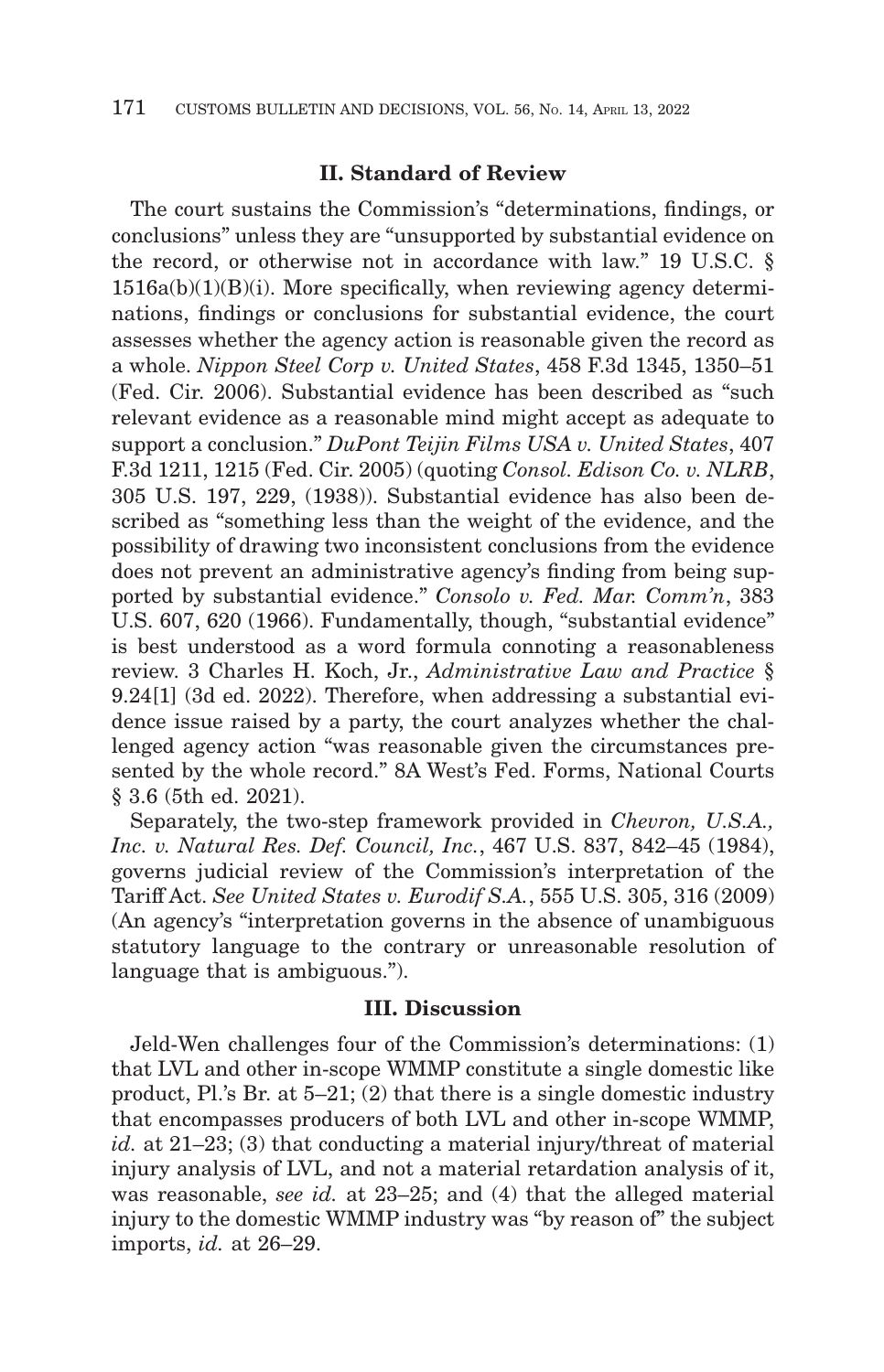#### **A. Single Domestic Like Product**

As explained above, the Commission must identify a "domestic like product" that is defined as "a product which is like, or in the absence of like, most similar in characteristics and uses with, the article subject to an investigation." 19 U.S.C. § 1677(10). Jeld-Wen maintains that "[i]n considering the proper interpretation of 'domestic like product' under 19 U.S.C. § 1677(10), the court applies the two-step framework of *Chevron*." Pl.'s Br. at 20. Plaintiff, however, makes no argument challenging the Commission's interpretation of "domestic like product." *See id.* at 20–21. Rather, Jeld-Wen appears to present arguments challenging the reasonableness of ITC's application of the statutory term "separate like product," a factual issue reviewable under the substantial evidence standard. *See id.* at 21 (contending that ITC's *application* of statute in defining domestic like product "as one which included LVL and [other in-scope WMMP] but excluded MDF was rife with inconsistencies and offered insufficient reasons for treating similar situations differently.").

Accordingly, the court will turn to Jeld-Wen's arguments that the Commission's like product determination was unsupported by substantial evidence. *See id.* at 10–20. Specifically, Jeld-Wen maintains that, in applying the six-factor like product analysis, the Commission unreasonably "found that [MDF MMP] was different from WMMP for many of the same reasons that it chose to ignore or find negligible when comparing LVL to [other in-scope WMMP]." *Id.* at 10–11.

Regarding the first factor—physical characteristics and uses—Jeld-Wen argues that "[other in-scope WMMP] is typically made from solid or finger-jointed lumber, while LVL and [MDF MMP] are both made from wood derived raw materials that are engineered with glue or resin under heat and pressure to form a finished product." *Id.* at 11. Jeld-Wen highlights the Commission's findings that LVL WMMP's engineered nature generally gives it an advantage over other in-scope WMMP regarding strength, stability, and resistance to damage. *Id.* at 12. Jeld-Wen maintains that if "the Commission determined that [MDF MMP] was not included in the Commission's definition of like product despite its general flimsiness (as compared to [other in-scope WMMP]), then it should have found that LVL was a separate like product, given its many enhanced performance characteristics." *Id*. Jeld-Wen further contends that MDF MMP and other in-scope WMMP have more in common under this factor than LVL WMMP, as "both are weaker than LVL, both have issues being used in areas exposed to high moisture, and both fare poorly in certain structural applications, such as door frames." *Id.*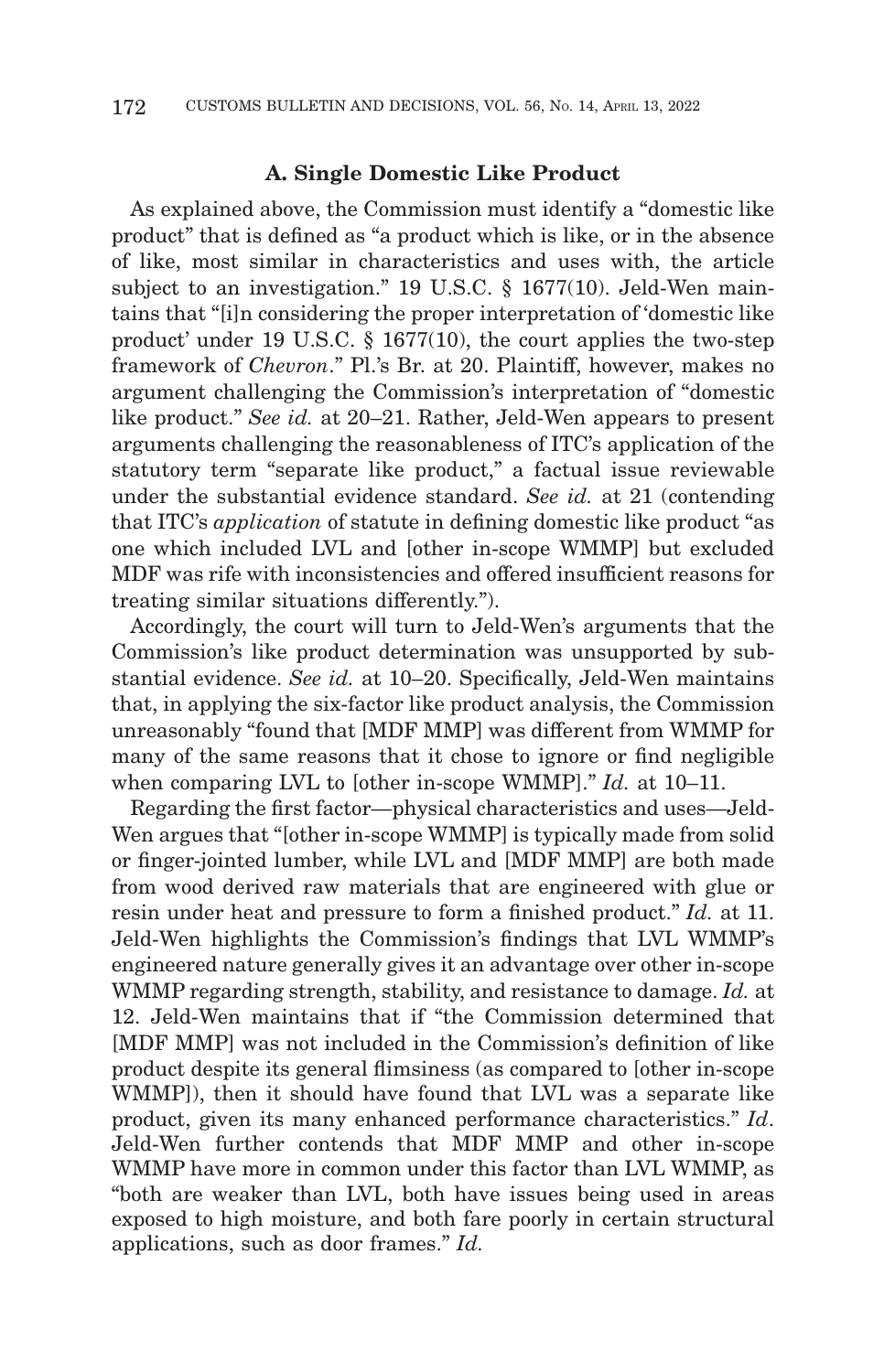Jeld-Wen's arguments above fail to demonstrate that the Commission acted unreasonably in reaching its determination to define the domestic like product as including LVL with "traditional" WMMP but excluding MDF MMP. The Commission found that LVL, though an engineered product, is "made from thin veneers of wood," while MDF MMP is "made from sawdust and shavings mixed with resin and formed into MDF panels." *Views* at 15, 23. Furthermore, although LVL WMMP may be preferable in some applications, it is typically used in "structural applications such as interior and exterior window and door frames, which are also leading applications for other WMMP." *Id.* at 14. MDF MMP, on the other hand, is "unsuitable for external applications and wet environments such as in bathrooms, and generally unsuitable for small profiles and structural applications." *Id.* at 24. Given these findings, the court concludes that the ITC's analysis of the physical characteristics-and-uses factor reasonably supports its domestic like product determination.

Turning to the factor of manufacturing facilities, production processes, and production employees, Jeld-Wen underscores the Commission's finding that LVL WMMP and MDF MMP are "made in separate manufacturing facilities using different employees than [other in-scope WMMP]," and that the front-end processes for LVL WMMP and MDF MMP "both differ from [other in-scope WMMP]," while the back-end process for all three are similar. *Id.* at 13. Jeld-Wen argues that "the Commission attempted to draw a distinction between [MDF MMP] and [other in-scope WMMP] by asserting that [MDF MMP] production requires different, complex, and capitalintensive facilities while ignoring the fact that *the same is true as to LVL*." Pl.'s Br. at 13. This argument is unpersuasive. While the Commission did find that the back-end production processes are similar for LVL WMMP, other in-scope WMMP, and MDF MMP, it also noted some exceptions for MDF MMP: "[t]he process of molding MDF into MMP requires carbide blades that yield softer profiles than the steel blades used to mold WMMP, and can also require different molds and tooling than WMMP." *Views* at 17, 25. Furthermore, Plaintiff's argument that the Commission ignored the differences between LVL and other WMMP production processes is unsupported by the record. The Commission "recognize[d] that there are also some differences between the two LVL WMMP and other WMMP in terms of physical characteristics and uses; manufacturing facilities, processes, and employees; and customer and producer perceptions." *Id.* at 21–22. Accordingly, this factor likewise reasonably supports the Commission's domestic like product determination.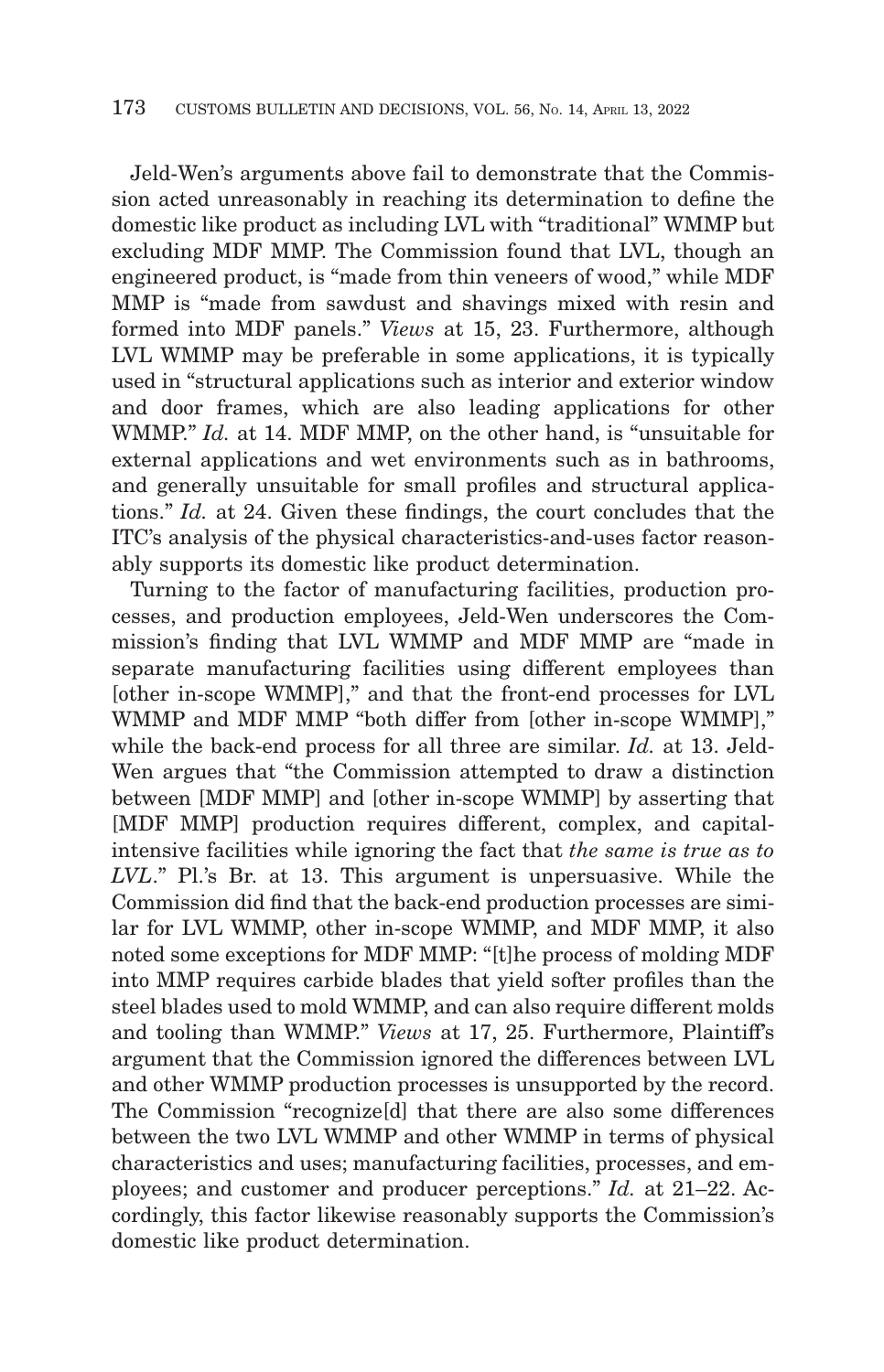Regarding interchangeability, the Commission found that "LVL WMMP and other WMMP may be used interchangeably in most applications, although some customers prefer LVL WMMP in certain applications such as fiberglass doors and external doors subject to high winds and moisture." *Id.* at 17. As to the interchangeability of MDF MMP, the Commission found that "[a]lthough MDF MMP and WMMP are interchangeable in many decorative interior applications, the physical limitations of MDF MMP preclude its substitution for WMMP in exterior applications and applications subject to moisture, and generally in structural applications and applications requiring small profiles." *Id.* at 26. Jeld-Wen contends that where "[t]he Commission found that MDF was not sufficiently interchangeable with [other WMMP] because MDF isn't suitable for use in certain applications[,] ... the same is true when comparing [other WMMP] to LVL—the qualitative superiority of LVL limits its interchangeability with WMMP." Pl.'s Br. at 15. However, the ITC noted that while LVL may be a superior choice in some applications, "[t]he three most common applications for LVL WMMP, external door frames, door stiles, and quarter rounds, are also served by other WMMP." *Views* at 18. The ITC thus found that MDF MMP is not nearly as interchangeable with WMMP. *See id.* at 26. Given this, the Commission's finding that "[t]here are similarities in terms of ... interchangeability" between LVL WMMP and other WMMP was reasonable. *Id.* at 21. Similarly, it was reasonable for the Commission to find that "the differences between WMMP and out-of-scope MDF MMP in terms of ... interchangeability ... outweigh any similarities. *Id.* at 29–30.

Regarding the fourth and sixth factors of customer perceptions and price in the like-product analysis, Jeld-Wen argues that the Commission failed to reconcile inconsistent responses of the domestic industry regarding whether price, not quality, was a "key concern" of the industry's customer base. *See* Pl.'s Br. at 17 ("The Respondents asserted that none of their customers *ever* mentioned quality issues, and instead repeatedly asserted that customers told them that price was their key concern." (Jeld-Wen's emphasis) (citing Transcript, Commission Hearing (Dec. 23, 2020),  $PR<sup>3</sup>$  203 at 58–59). Jeld-Wen points to anecdotal record evidence relating the importance of quality versus price as a purchasing factor for customers of traditional WMMP and LVL. *Id.* at 17–19.

For the most part, the Commission simply ignored price as a factor. It found "that customers perceived [WMMP] as having superior per-

<sup>3 &</sup>quot;PR" refers to a document in the public administrative record, which is found in ECF No. 21, unless otherwise noted. "CR" refers to a document in the confidential administrative record, which is found in ECF No. 20, unless otherwise noted.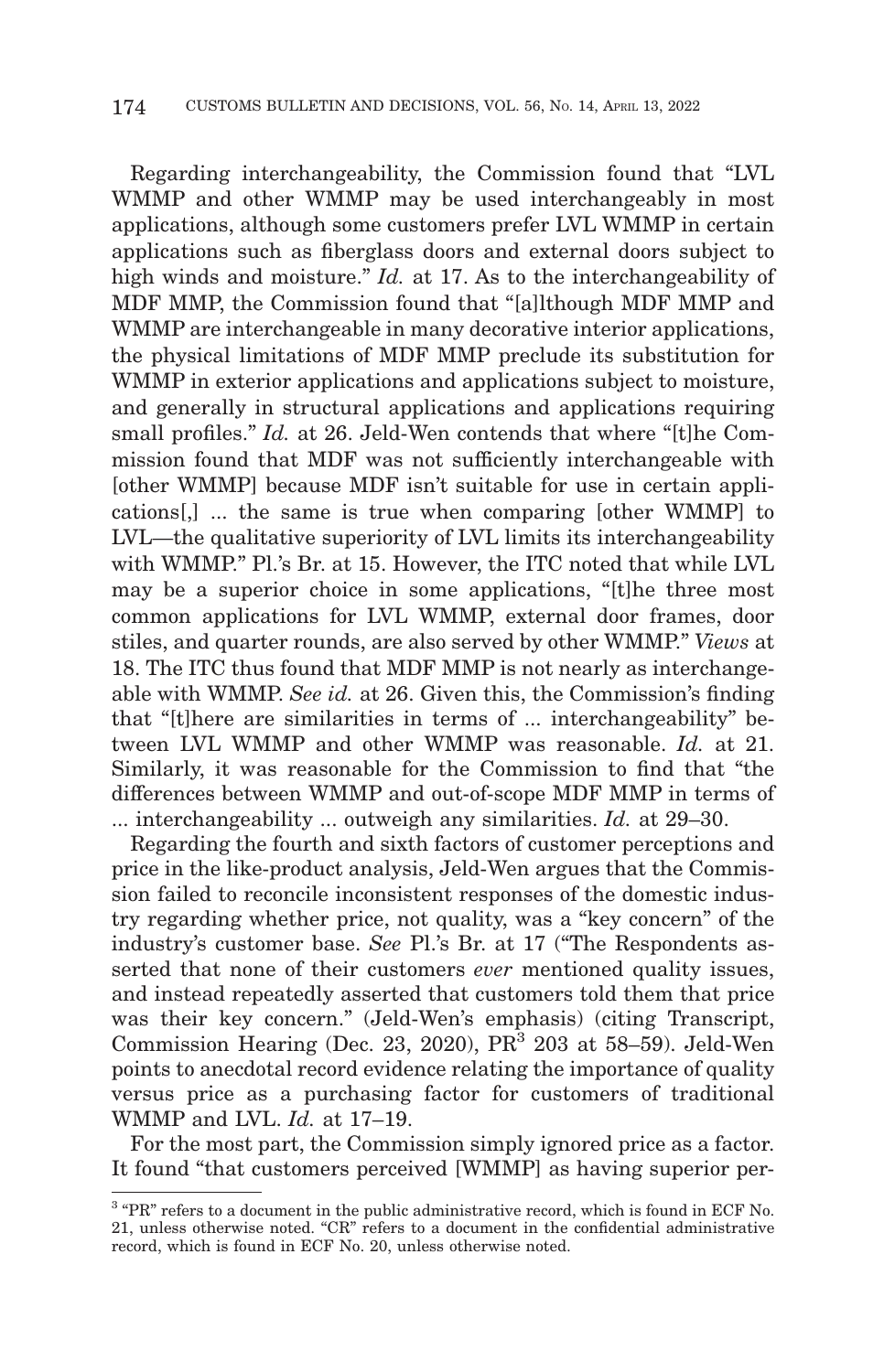formance characteristics compared to MDF" but at the same time found that "customers perceived LVL as having superior performance characteristics compared to [other in-scope WMMP]." *See*, *e.g.*, Pl.'s Br. at 17 (quoting *Views* at 18–19, 14–15). Based on the record, with respect to LVL WMMP the Commission found that "domestically produced WMMP is generally comparable to subject imports in terms of quality, and that differences between domestically produced WMMP and subject imports in terms of ... the availability of LVL WMMP did not serve to limit their substitutability to an appreciable degree" despite some minor quality differences. *See Views* at 68–69; *see also id.* at 69 n.304 ("Most responding purchasers rated domestically produced WMMP as comparable or superior to subject imports with respect to quality meets industry standards  $(21 \text{ of } 29)$  and quality exceeds industry standards (16 of 28). Most responding purchasers, 27 of 40, also reported that domestically produced WMMP always or usually meets minimum quality specifications." (internal citations omitted)).

The Commission also found that "[c]ustomers view LVL WMMP and other WMMP as similar insofar as both come in the same shapes and can be used in many of the same applications, including in door frames." *Id.* at 19.

With respect to MDF MMP, the Commission noted that "[n]umerous responding producers, importers, and purchasers commented that customers perceive MDF MMP as a less expensive and generally inferior substitute for WMMP in interior applications, and not as a substitute for WMMP in structural or exterior applications or applications subjected to moisture." *Id.* at 27.

When it focused on price at all, the Commission found that some LVL WMMP was priced higher, and some was priced lower than other in-scope WMMP. *Id.* at 20. MDF MMP prices, on the other hand, were "significantly lower than WMMP prices." *Id.* at 28. The Commission's findings regarding the consumer perception and pricing factors for both LVL WMMP and MDF MMP are distinct, and Jeld-Wen's attempt to conflate them here does not persuade the court that the Commission's reasoning is inconsistent or unreasonable.

Finally, Jeld-Wen argues that "[t]he Commission's determination that the same factor—similar channels of distribution—supported a finding that LVL and [other in-scope WMMP] are a single like product but was not pertinent to its analysis of [MDF MMP] makes no sense." Pl.'s Br. at 19. Jeld-Wen's characterization of the ITC's finding on this factor is not supported by the record. The Commission explicitly found that "[m]ost responding domestic producers, importers, and purchasers reported that WMMP is fully or mostly comparable to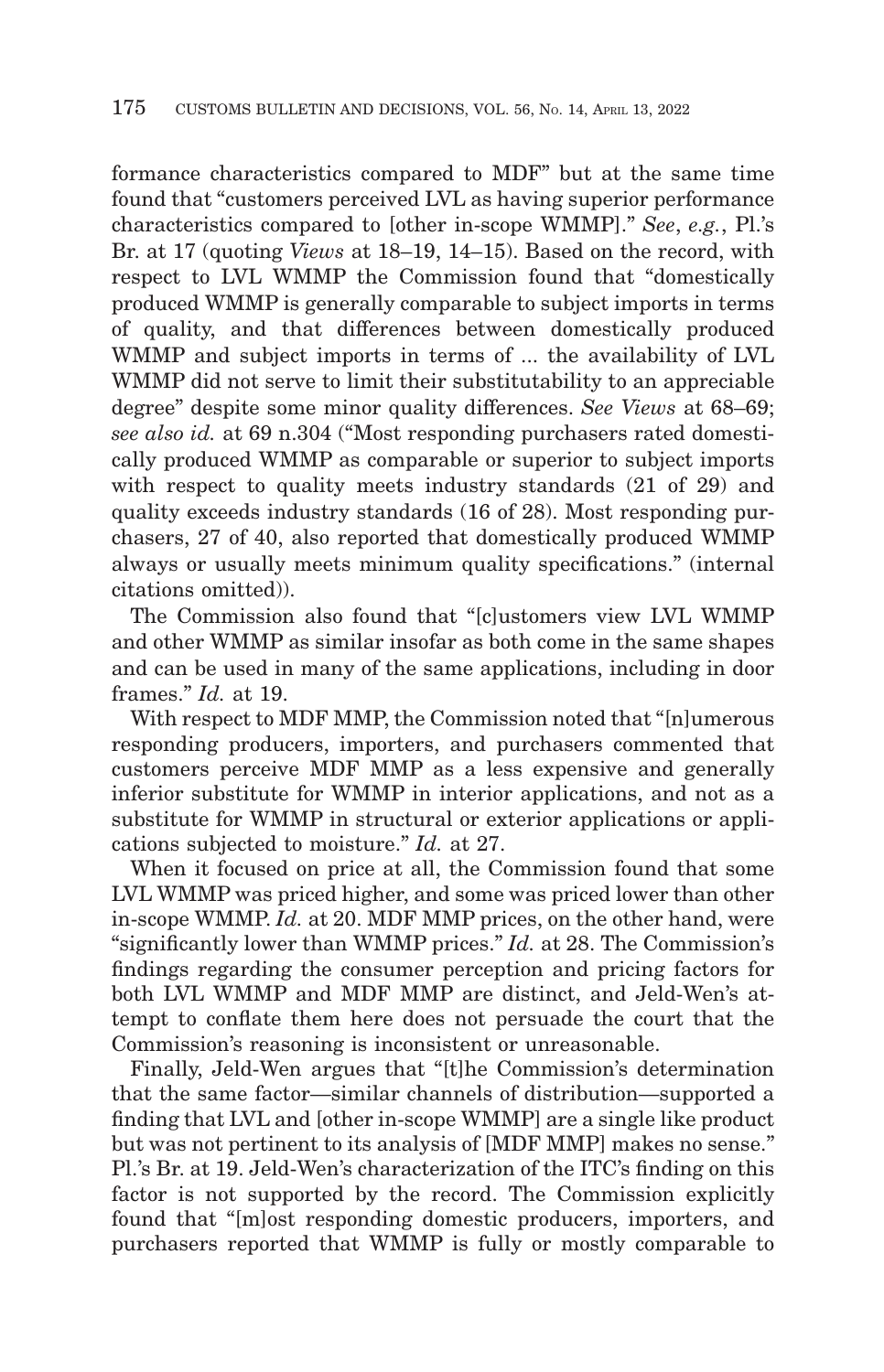MDF MMP in terms of channels of distribution," and further acknowledged that "there are some similarities [between MDF MMP and WMMP] in terms of ... channels of distribution." *Views* at 26, 29. Nevertheless, the Commission determined that "the differences between WMMP and out-of-scope MDF MMP in terms of physical characteristics and uses; manufacturing facilities, production processes, and production employees; interchangeability; producer and customer perceptions; and price outweigh any similarities" relative to the factor of channels of distribution. *Id.* at 29–30.

Despite recognizing the Commission's "broad discretion in determining whether a particular difference or similarity is minor," Jeld-Wen argues that such deference "does not extend to the point where the Commission can permissibly determine that the same difference is minor for one product but major for another." Pl.'s Reply at 4. While the similarities and differences between MDF MMP and WMMP and those between LVL WMMP and other in-scope WMMP might be similar, they are not identical. For example, unlike LVL WMMP, which can be used in "many of the same applications" as other WMMP, MDF MMP is "more fragile and susceptible to moisture than WMMP," making it unsuitable for many of the applications of WMMP. *Views* at 21, 30. Furthermore, while many customers perceive LVL WMMP and other WMMP as "comparable and suitable" for the same end uses, many customers perceive MDF MMP to be an "inferior substitute" to WMMP in interior decorative applications. *Id.* Therefore, given the totality of the record, the court cannot agree with Plaintiff that "the reasons that the Commission relied upon to determine that MDF was not included within the Commission's definition of the domestic like product were equally applicable to LVL." *See* Pl.'s Br. at 10.

Overall, the Commission explained that the demonstrated similarities outweighed the differences between LVL WMMP and other inscope WMMP, and that the demonstrated differences outweighed the similarities between MDF MMP and WMMP. *See Views* at 22, 32. Accordingly, the Commission's determination that LVL WMMP and other in-scope WMMP constitute a single domestic like product, while MDF MMP is excluded, is sustained as reasonable.

## **B. Single Domestic Industry**

Jeld-Wen next argues that "[t]he Commission's decision to define the domestic 'industry' as one which includes producers of both LVL and [other in-scope WMMP]" was unreasonable. Pl.'s Br. at 22. As discussed above, in order to determine whether an industry is materially injured, threatened with material injury, or materially retarded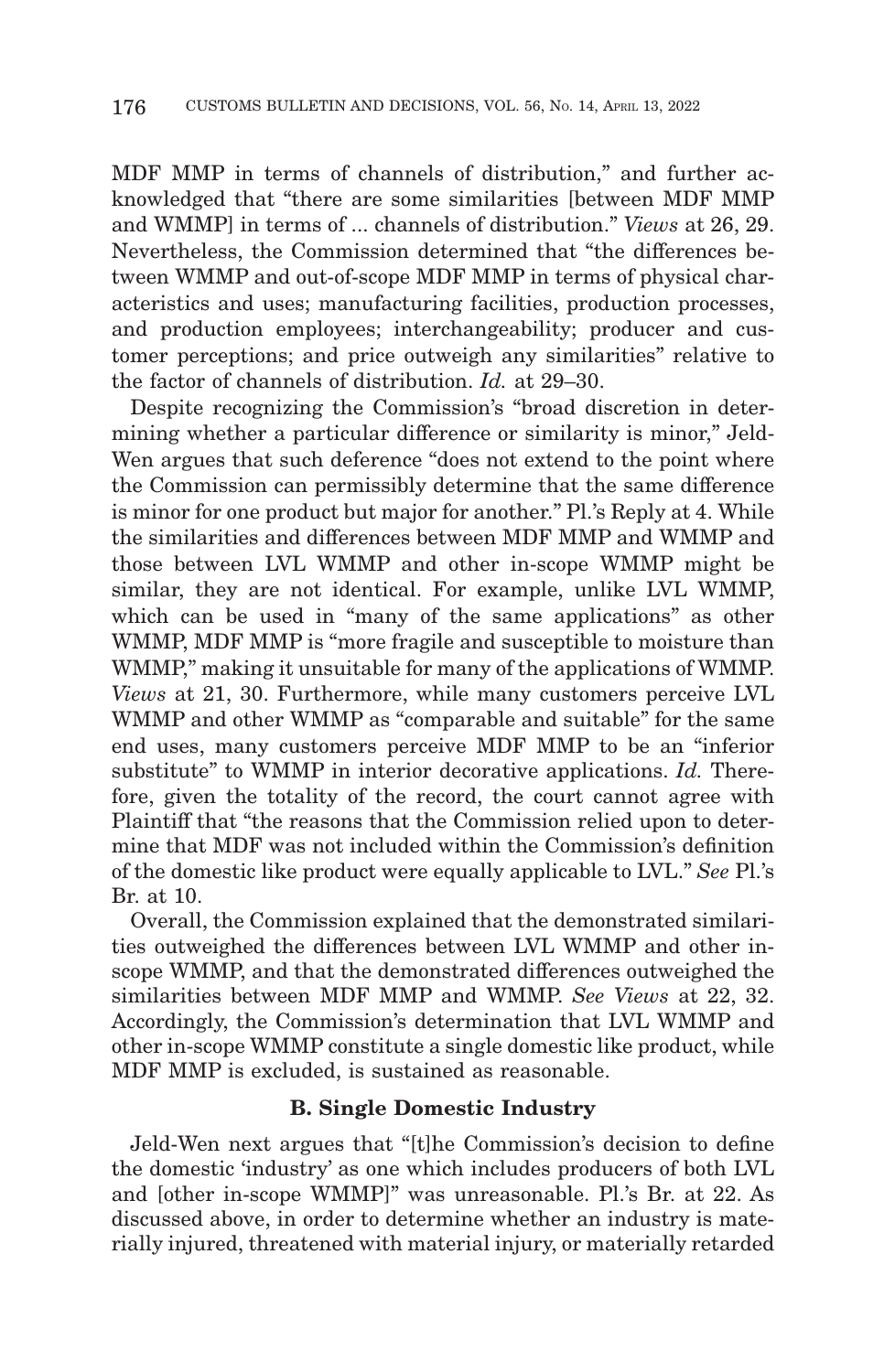by reason of imports of the subject merchandise, the Commission must identify the relevant domestic "industry." 19 U.S.C. §§ 1671, 1673. As Jeld-Wen points out, the statute defines "industry" in relevant part as "the producers as a whole of a domestic like product...." *see* Pl.'s Br. at 22 (quoting 19 U.S.C. § 1677(4)(A)). Jeld-Wen maintains that, because "LVL is at most a *separate* like product with respect to [other in-scope WMMP]," the Commission was required to identify an LVL industry separate from an industry encompassing other in-scope WMMP. Pl.'s Br. at 22.

Ultimately, to prevail on this argument, Plaintiff must demonstrate that it was unreasonable for the ITC to include LVL in the domestic like product. Because the court sustains the Commission's determination that LVL WMMP and other in-scope WMMP constitute a *single* domestic like product, it will likewise sustain the Commission's determination that there is a single domestic industry that includes producers of all in-scope WMMP.

# **C. Material Retardation**

Plaintiff argues that "the Commission's failure to conduct a material retardation analysis as it pertains to LVL, rather than a material injury/threat of injury analysis, was not supported by substantial evidence and was not in accordance with the law." Pl.'s Br. at 23. Plaintiff maintains that "[i]n considering whether the Commission properly interpreted the statute at issue, the court applies the twostep framework of *Chevron*." *Id.* (citing *NMB Singapore Ltd. v. United States*, 27 CIT 1325, 1331, 288 F. Supp. 2d 1306, 1312 (2003)). Although Plaintiff accurately explains the two-step framework of *Chevron*, nowhere in its litigation brief does Plaintiff challenge the ITC's *interpretation* of any statutory provision. Pl.'s Br. at 23–25. Instead, the crux of Plaintiff's challenge appears to be focused on whether the ITC reasonably applied the statutory provisions at issue. *See id.* at 25. Plaintiff maintains that in circumstances where there is only limited domestic production of merchandise identical or similar to certain subject imports, the Commission conducts a two-step analysis to determine whether subject imports were materially retarding the establishment of a domestic industry. *See id.* at 24–25. Plaintiff further contends that in determining whether an industry has been established, the ITC examines: "(1) the length of domestic production; (2) the characteristics of domestic production; (3) the size of domestic operations; (4) whether the proposed domestic industry has reached a reasonable financial "break-even" point; and (5) whether the startup is more in the nature of the introduction of a new product line by an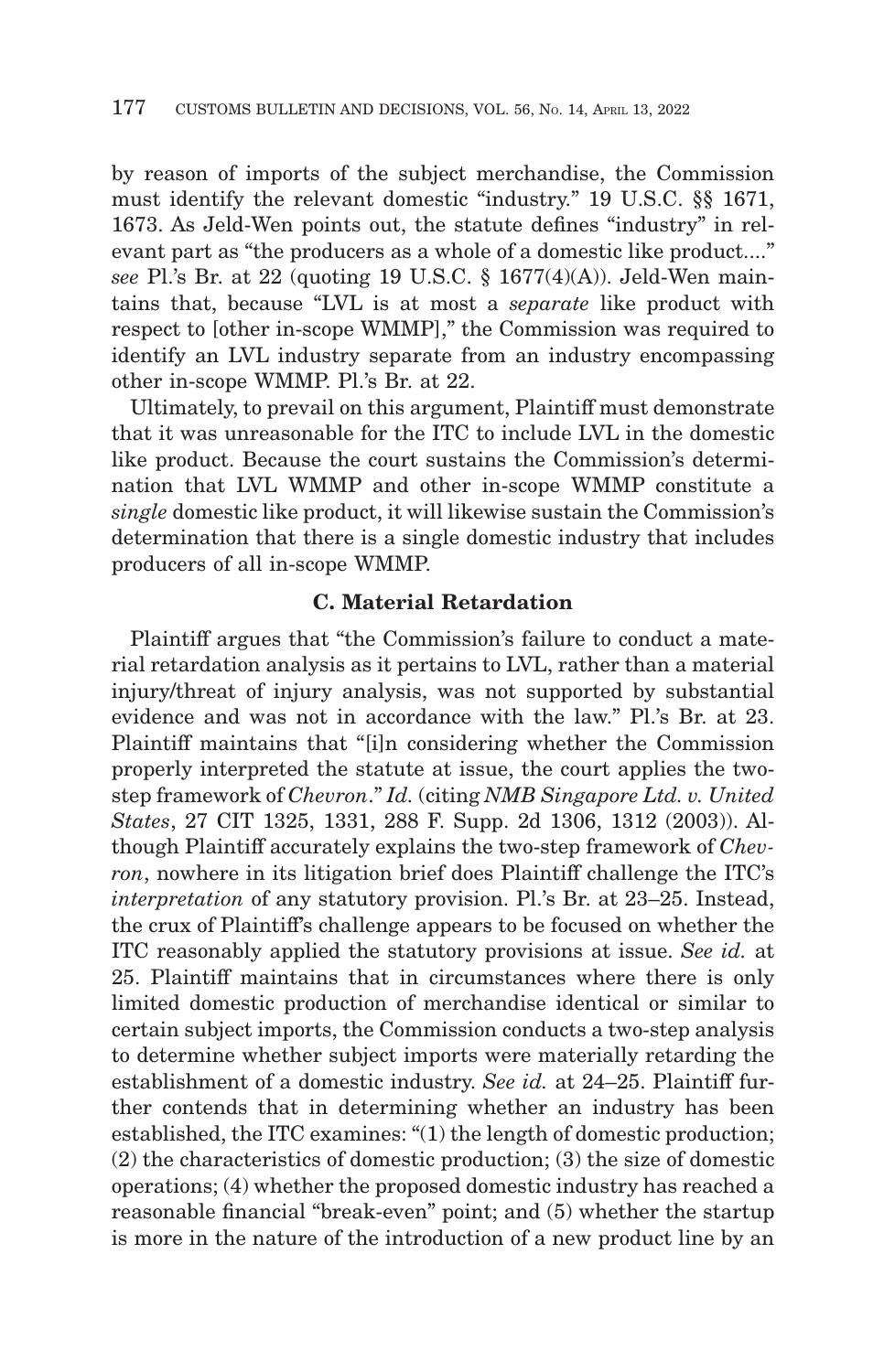already established business." *See id.* at 25. Plaintiff also maintains that the characteristics and size of domestic production were unable to meet the current LVL demand and LVL is not in the nature of a new product line. *Id.* These arguments require the court to consider factual information on the record and evaluate the agency's decision against the substantial evidence standard (reasonableness review). However, Jeld-Wen made no argument whatsoever regarding material retardation before the Commission, nor did Jeld-Wen even mention the term "material retardation" in its administrative case briefs before the ITC. *See* Prehearing Brief of Jeld-Wen, Inc. (Dec. 15, 2020), CR 521; Posthearing Brief of Jeld-Wen, Inc. (Dec. 31, 2020), CR 547.

In challenging final agency action, such as the underlying material injury determination by the ITC at issue here, litigants must generally exhaust administrative remedies. *See* 28 U.S.C. § 2637(d). Having failed to raise this argument before the Commission, Plaintiff may not raise it now. *See Carpenter Tech. Corp. v. United States*, 30 CIT 1373, 1374–75, 452 F. Supp. 2d 1344, 1346 (2006) (citing *Woodford v. Ngo*, 548 U.S. 81, 89 (2006)). This is precisely the sort of argument for which exhaustion of administrative remedies is appropriate. Had Jeld-Wen presented the material retardation argument directly to the Commission at the agency level, the twin purposes of the doctrine of exhaustion of administrative remedies—protecting administrative agency authority and promoting judicial efficiency—would have been served. *Id.* By failing to raise its argument about the material retardation at the administrative level, Jeld-Wen deprived the ITC of the opportunity to address that issue and "apply its expertise," potentially "rectify administrative mistakes," or "compile a record adequate for judicial review." *Id.* Therefore, the court deems Plaintiff's material retardation argument waived, and will sustain the ITC's determination as to this issue.

## **D. Causation**

The Commission will make an affirmative material injury determination when it finds (1) material injury that is (2) by reason of the subject imports. *See Swiff-Train Co. v. United States*, 793 F.3d 1355, 1359 (Fed. Cir. 2015). To determine whether a domestic industry is materially injured, the ITC considers:

(I) the volume of imports of the subject merchandise,

(II) the effect of imports of that merchandise on prices in the United States for domestic like products, and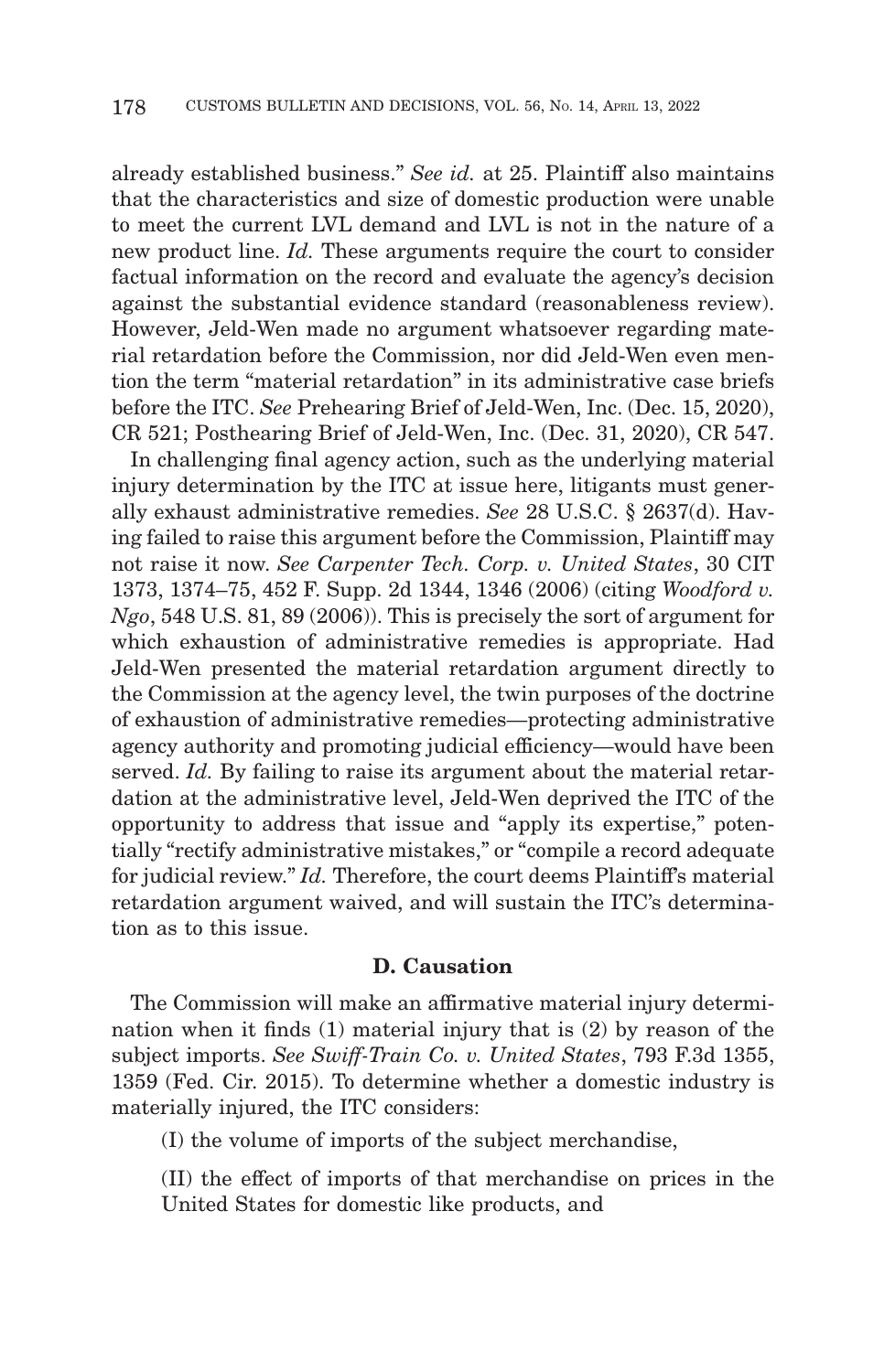(III) the impact of imports of such merchandise on domestic producers of domestic like products, but only in the context of production operations within the United States.

19 U.S.C. § 1677(7)(B)(i). The ITC may also "consider such other economic factors as are relevant to the determination regarding whether there is material injury by reason of imports." *See id.* §  $1677(7)(B)(ii)$ . No single factor is dispositive, and the ITC evaluates "all relevant economic factors ... within the context of the business cycle and conditions of competition that are distinctive to the affected industry." 19 U.S.C. § 1677(7)(C)(iii). Here, the ITC's material injury analysis resulted in affirmative findings as to the volume, pricing, and impact factors. 19 U.S.C.  $\S$  1677(7)(B)(i)(I)–(III).

Plaintiff maintains that any material injury to the domestic industry was by reason of "other economic factors," but does not challenge the reasonableness of the ITC's determinations regarding volume and pricing of subject imports. *See* Pl.'s Br. at 26–29 (contending that any alleged injury resulted not from LVL imports but from "changes in technology, demand and customer tastes, as well as management decisions by domestic producers not to get into LVL production").

In evaluating the impact of subject imports on the domestic industry, the ITC evaluates "all relevant economic factors which have a bearing on the state of the industry," including, but not limited to:

(I) actual and potential decline in output, sales, market share, gross profits, operating profits, net profits, ability to service debt, productivity, return on investments, return on assets, and utilization of capacity,

(II) factors affecting domestic prices,

(III) actual and potential negative effects on cash flow, inventories, employment, wages, growth, ability to raise capital, and investment,

(IV) actual and potential negative effects on the existing development and production efforts of the domestic industry, including efforts to develop a derivative or more advanced version of the domestic like product, and

(V) in a proceeding under part II of this subtitle, the magnitude of the margin of dumping.

19 U.S.C. § 1677(7)(C)(iii). The statute further provides that ITC "shall evaluate all relevant economic factors described in this clause within the context of the business cycle and conditions of competition that are distinctive to the affected industry." *Id.*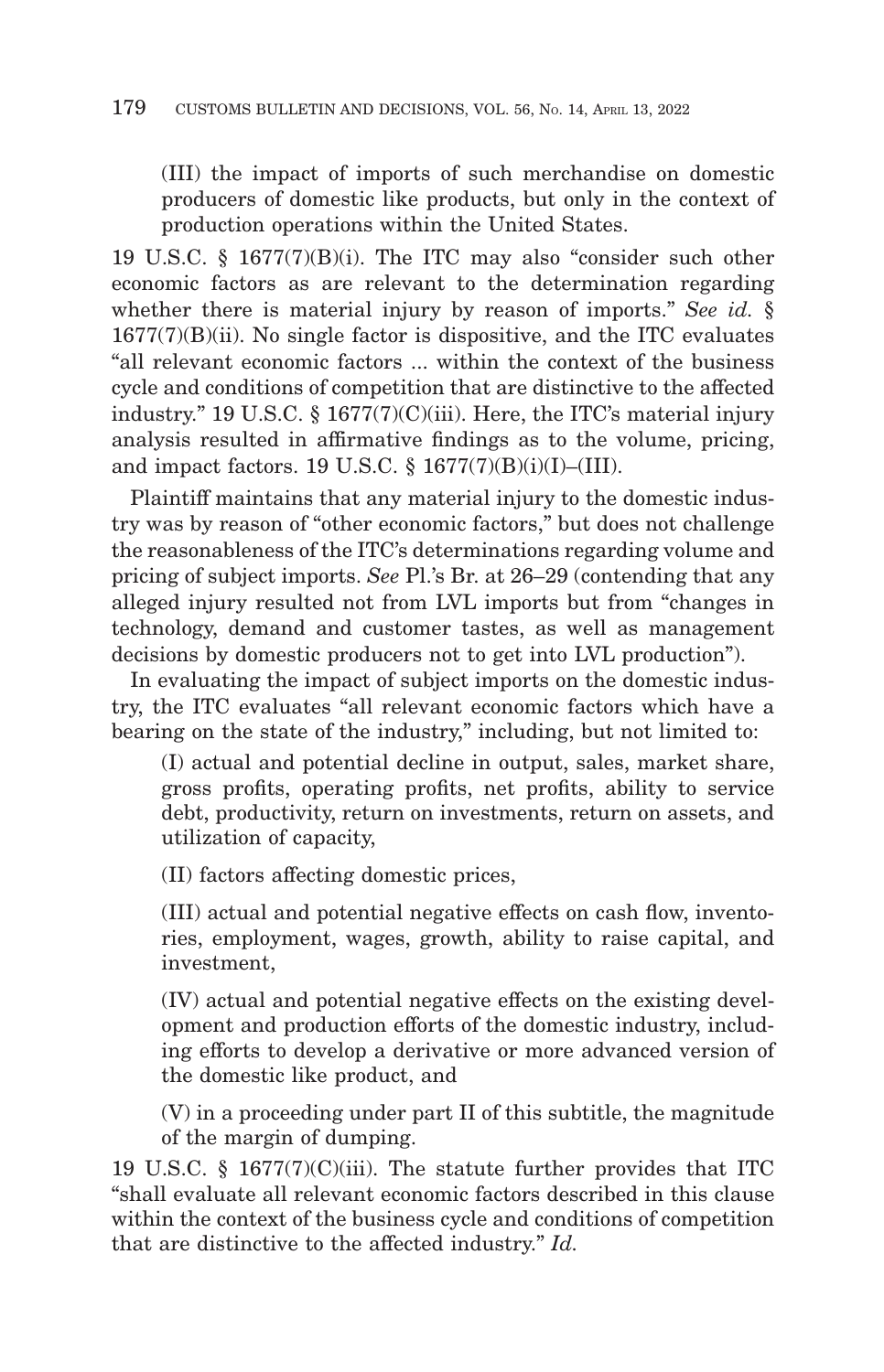The Commission observed an increase in apparent U.S. consumption between 2017 and 2019, while "the domestic industry's operating and financial performance declined by nearly all measures." *Views* at 56. Specifically, the Commission also perceived that (1) "[t]he domestic industry's capacity, production, and rate of capacity utilization declined between 2017 and 2019;" (2) "the industry's employment indicators declined between 2017 and 2019;" (3) "the domestic industry also experienced a decline in its U.S. shipments and market share;" (4) "the domestic industry's end-of-period inventories increased irregularly between 2017 and 2019;" (5) "[t]he domestic industry's net sales revenues declined each year and its profitability declined between 2017 and 2018 before improving in 2019 to a level below that in 2017;" and (6) "[t]he domestic industry's declining performance resulted in plant closures, production curtailments, and layoffs." *Views* at 57–61. The Commission found "a causal nexus between subject imports and the domestic industry's declining performance between 2017 and 2019, noting that [s]ubject import volume and market share increased significantly between 2017 and 2018 and remained elevated in 2019 at the direct expense of the domestic industry." *See id.* at 61. The ITC also found that "[d]ue to subject imports, the domestic industry was unable to capitalize on the 4.0 percent increase in apparent U.S. consumption between 2017 and 2019, and instead suffered declining performance according to most measures during the period." *See id.* at 61–62.

Jeld-Wen argues that "any alleged injury to the domestic WMMP industry was not by reason of LVL imports, but rather by reason of other economic factors, including changes in technology, demand and customer tastes, as well as management decisions by domestic producers not to get into LVL production." Pl.'s Br. at 27. However, the Commission considered whether such other factors had an adverse impact on the domestic industry to ensure that "it had not misattributed injury from these factors to subject imports." *Views* at 62–69. The ITC found that "differences between subject imports and the domestic like product in terms of quality, gesso coatings, and the availability of LVL WMMP did not significantly attenuate subject import competition," because "domestically produced WMMP is generally comparable to subject imports in terms of quality, and that differences between domestically produced WMMP and subject imports in terms of gesso coatings and the availability of LVL WMMP did not serve to limit their substitutability to an appreciable degree." *Views* at 68–69 (citing Table II-10a, II-12). Specifically, the Commission noted that: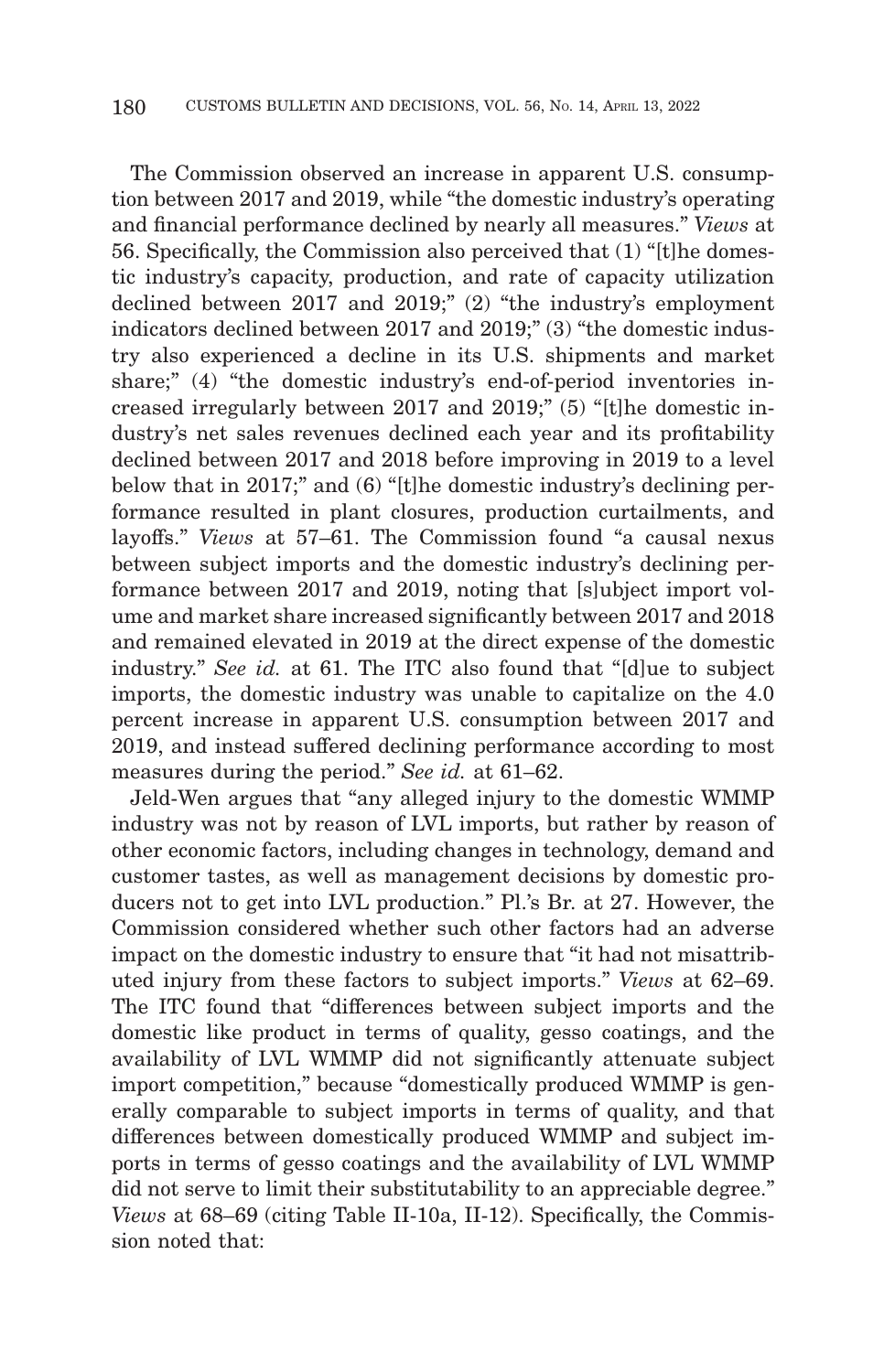Most responding purchasers rated domestically produced WMMP as comparable or superior to subject imports with respect to quality meets industry standards (21 of 29) and quality exceeds industry standards (16 of 28). Most responding purchasers, 27 of 40, also reported that domestically produced WMMP always or usually meets minimum quality specifications.

*See Views* at 69 n.304 (internal citations omitted).

The Commission also observed that "LVL WMMP accounted for a small share of apparent U.S. consumption of WMMP during the 2017–19 period" and "[t]he domestic industry also produced substantial volumes of WMMP with an extruded gesso coating ... and most responding purchasers reported that such coatings were only somewhat or not important to their purchasing decisions." *See id.* at 69. Plaintiff's conclusory contention that any injury resulted from "changes in technology, demand and customer tastes, as well as management decisions by domestic producers not to get into LVL production," fails to address the ITC's findings in support of its determination. *See* Pl.'s Br. at 27–29. For the court to remand and direct the ITC to reach Plaintiff's preferred conclusion that any injury was not due to subject imports, Plaintiff needed to establish that its preferred conclusion is the one and only determination on this administrative record, not simply that its preferred outcome may have constituted another possible reasonable choice. *See Tianjin Wanhua Co. v. United States*, 40 CIT \_\_\_, \_\_\_, 179 F. Supp. 3d 1062, 1071 (2016) (citing *Globe Metallurgical Inc. v. United States*, 36 CIT 1222, 1230, 865 F. Supp. 2d 1269, 1276 (2012)). Plaintiff has failed to make such a showing, and accordingly, the court concludes that the ITC reasonably found that the volume, price effect, and impact of subject imports on the domestic producers of domestic like products were significant. Accordingly, the court will sustain the *Final Determination*.

# **IV. Conclusion**

For the foregoing reasons, the court denies Jeld-Wen's motion for judgment on the agency record and sustains the Commission's *Final Determination*. Judgment will enter accordingly.

Dated: March 28, 2022

New York, New York

*/s/ Leo M. Gordon* JUDGE LEO M. GORDON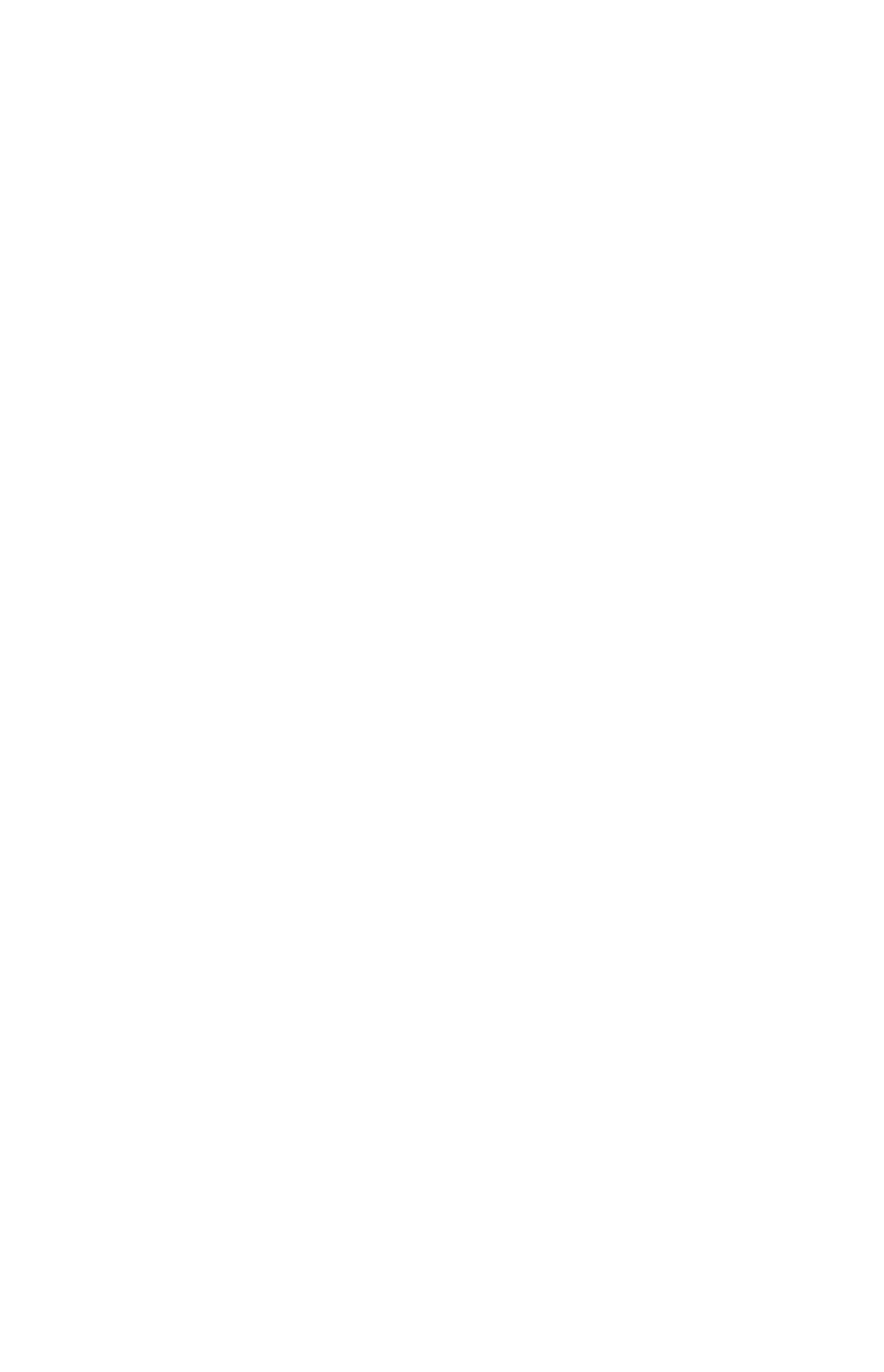# **Index**

*Customs Bulletin and Decisions Vol. 56, No. 14, April 13, 2022*

## *U.S. Customs and Border Protection*

### *General Notices*

|                                                                                                                                                                                                                               | Page           |
|-------------------------------------------------------------------------------------------------------------------------------------------------------------------------------------------------------------------------------|----------------|
|                                                                                                                                                                                                                               | 1              |
| Modification of One Ruling Letter and Revocation of Treatment Relating to<br>the Tariff Classification and Eligibility of Certain Bed Linen Products<br>for Preferential Tariff Treatment Under the United States-Israel Free | $\overline{2}$ |
| Proposed Modification of One Ruling Letter and Proposed Revocation of<br>Treatment Relating to the Tariff Classification of Men's Full Zip Hoodie                                                                             | 14             |
| Revocation of One Ruling Letter and Revocation of Treatment Relating to<br>the Tariff Classification of Unframed Automotive Side Mirrors                                                                                      | 25             |
| Transfer of Cargo to a Container Station $\ldots \ldots \ldots \ldots \ldots \ldots \ldots$                                                                                                                                   | 31             |
| Proposed Modification of a Ruling Letter Relating to the Origin of                                                                                                                                                            | 33             |
| Revocation of One Ruling Letter and Revocation of Treatment Relating to<br>the Tariff Classification of Plastic Urine Drainage Bags $\dots \dots \dots$                                                                       | 41             |
| Revocation of One Ruling Letter and Revocation of Treatment Relating to<br>the Tariff Classification of Babies' Swimwear $\dots \dots \dots \dots \dots \dots$                                                                | 45             |
| Proposed Revocation of One Ruling Letter, Proposed Modification of One<br>Ruling Letter and Proposed Revocation of Treatment Relating to the<br>Tariff Classification of Men's Vest/Sleeveless Jacket                         | 54             |
|                                                                                                                                                                                                                               |                |

## *U.S. Court of Appeals for the Federal Circuit*

|                                                     | Appeal No. | Page |
|-----------------------------------------------------|------------|------|
| StarKist Co., Plaintiff-Appellant v. United States, |            |      |
|                                                     | 2021-1548  | 68   |